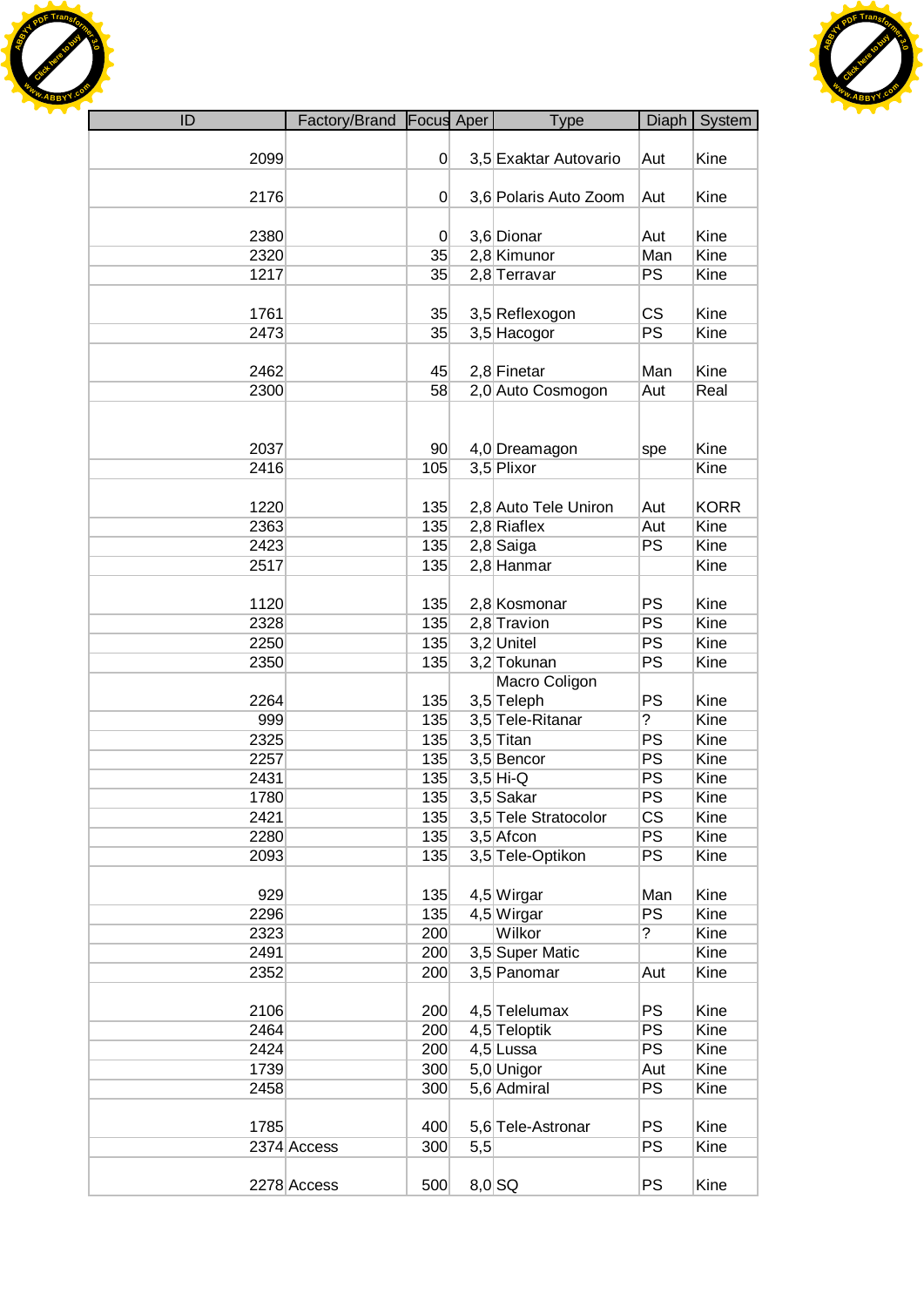



| 1453 Accura      | $\overline{0}$ | 4,5 |                            | Aut       | <b>KORR</b> |
|------------------|----------------|-----|----------------------------|-----------|-------------|
| 1460 Accura      | 12             |     | 8,0 Fish-eye               | Man       | Kine        |
| 1447 Accura      | 28             | 2,8 |                            | Aut       | <b>KORR</b> |
| 685 Accura       | 28             |     | 2,8 Wide-Angle             | <b>PS</b> | Kine        |
| 1255 Accura      | 28             |     | 2,8 Diamatic Auto Wide Aut |           | Kine        |
| 688 Accura       | 28             |     | 3,5 Accurar                | <b>PS</b> | Kine        |
|                  |                |     |                            |           |             |
| 693 Accura       | 35             | 2,8 |                            | <b>PS</b> | Kine        |
| 1448 Accura      | 35             | 2,8 |                            | Aut       | <b>KORR</b> |
|                  |                |     |                            |           |             |
| 1278 Accura      | 35             |     | $3,5$ Accurar              | <b>PS</b> | Kine        |
| 698 Accura       | 85             |     | 1,9 Supertel               | <b>PS</b> | Kine        |
|                  |                |     |                            |           |             |
| 702 Accura       | 105            |     | 2,4 Supertel               | <b>PS</b> | Kine        |
| 1449 Accura      | 105            | 2,5 |                            | Aut       | <b>KORR</b> |
|                  |                |     |                            |           |             |
| 1450 Accura      | 135            |     | 2,8 SigmaYS=Diamatic Aut   |           | <b>KORR</b> |
|                  |                |     |                            |           |             |
| 706 Accura       | 135            |     | 2,8 Supertel               | <b>PS</b> | Kine        |
|                  |                |     | Diamatic Auto              |           |             |
| 2114 Accura      | 135            |     | 2,8 Telephoto              | Aut       | Kine        |
| 1194 Accura      | 135            |     | $2,8$ Accurar              | PS        | Kine        |
| 764 Accura       | 135            |     | 3,5 Auto Accura            | Aut       | Kine        |
|                  |                |     |                            |           |             |
| 1308 Accura      | 135            |     | 3,5 Supertel               | <b>PS</b> | Kine        |
| 608 Accura       | 135            |     | 4,5 Accurar                | Man       | Kine        |
|                  |                |     |                            |           |             |
| 1028 Accura      | 200            |     | 3,5 Diamatic               | Aut       | <b>KORR</b> |
| 717 Accura       | 200            |     | 3,5 Accu Rapid             | <b>PS</b> | Kine        |
| 1451 Accura      | 200            | 3,9 |                            | Aut       | <b>KORR</b> |
|                  |                |     |                            |           |             |
| 716 Accura       | 200            |     | 3,9 (Supertel)             | <b>PS</b> | Kine        |
|                  |                |     |                            |           |             |
|                  |                |     |                            |           |             |
| 723 Accura       | 300            |     | 4,5 Supertel Rapid         | <b>PS</b> | Kine        |
|                  |                |     |                            |           |             |
| 722 Accura       | 300            |     | 5,5 Supertel               | <b>PS</b> | Kine        |
|                  |                |     |                            |           |             |
| 1452 Accura      | 300            |     | 5,5 Diamatic               | Aut       | <b>KORR</b> |
|                  |                |     |                            |           |             |
| 1402 Accura      | 300            |     | 10,0 Photomonocular        | ---       | Kine        |
|                  |                |     |                            |           |             |
| 1405 Accura      | 350            |     | 7,0 Photomonocular         | ---       | Kine        |
| 2475 Accura      | 400            |     | 5,9 Ultratel               |           | Kine        |
| 1495 Accura      | 500            |     | 4,0 Mirror Ultratel        | ---       | Kine        |
|                  |                |     |                            |           |             |
| 1492 Accura      | 500            |     | 8,0 Mirror Ultratel        | ---       | Kine        |
| 2501 Aetna       | 25             |     | 3,5 Macro Actinar          | Man       | Kine        |
|                  |                |     |                            |           |             |
|                  |                |     |                            |           |             |
|                  |                |     |                            |           |             |
| 1179 Aetna Optix | $\overline{0}$ |     | 0,0 Spectra Duo-Focus      | <b>PS</b> | Kine        |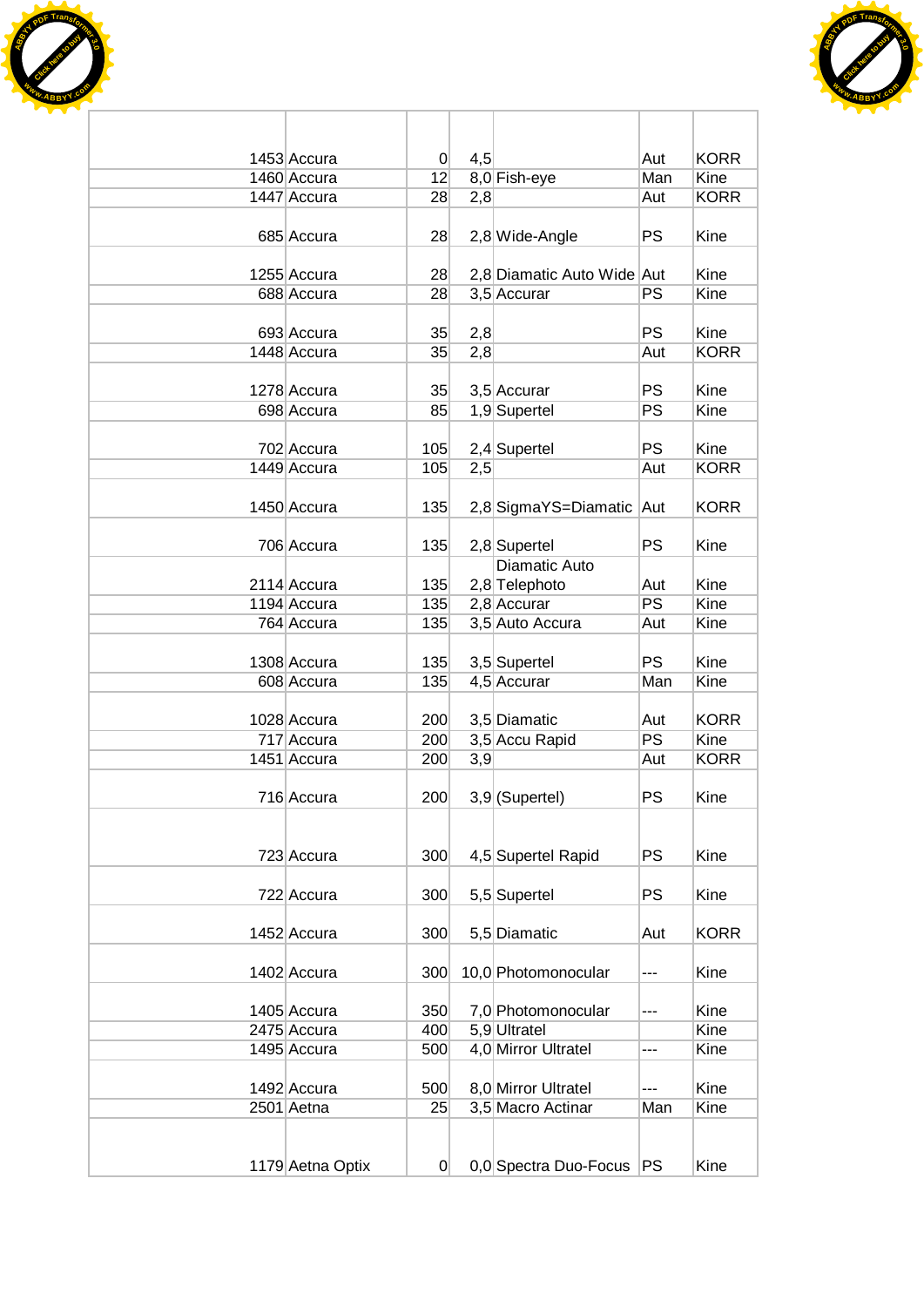



| 1756 Aetna Optix | $\Omega$       |     | 3,6 Rokunar          | Aut       | <b>KORR</b> |
|------------------|----------------|-----|----------------------|-----------|-------------|
|                  |                |     |                      |           |             |
|                  |                |     |                      |           |             |
| 1427 Aetna Optix | $\overline{0}$ |     | 3,8 Auto Rokunar     | Aut       | Kine        |
|                  |                |     |                      |           |             |
| 778 Aetna Optix  | $\overline{0}$ |     | 4,0 Rokunar          | <b>PS</b> | Kine        |
|                  |                |     |                      |           |             |
| 896 Aetna Optix  | $\overline{0}$ |     | 4,0 Rokunar          | Aut       | <b>KORR</b> |
|                  |                |     |                      |           |             |
|                  |                |     |                      |           |             |
| 1399 Aetna Optix | $\overline{0}$ |     | 5,6 Rokunar          | <b>PS</b> | Kine        |
|                  |                |     |                      | <b>PS</b> | Kine        |
| 853 Aetna Optix  | $\overline{0}$ |     | 5,6 Rokunar Zoom     |           |             |
| 895 Aetna Optix  | 0              |     | 5,6 Coligon Telezoom | <b>PS</b> | Kine        |
|                  |                |     |                      |           |             |
|                  |                |     |                      |           |             |
| 1401 Aetna Optix | $\overline{0}$ |     | 6,3 Rokunar          | <b>PS</b> | Kine        |
| 2161 Aetna Optix | 24             |     | 2,8 Rokunar          | Aut       | <b>KORR</b> |
| 1462 Aetna Optix | 25             |     | 3,5 Rokunar          | PS        | Kine        |
| 1751 Aetna Optix | 28             |     | 2,8 Rokunar          | Aut       | <b>KORR</b> |
| 2520 Aetna Optix | 28             | 2,8 |                      |           | <b>RTL</b>  |
|                  |                |     |                      |           |             |
|                  |                |     |                      | <b>PS</b> |             |
| 828 Aetna Optix  | 28             |     | 2,8 Terragon         |           | Kine        |
| 758 Aetna Optix  | 28             |     | 2,8 Auto Rokunar     | Aut       | Kine        |
| 689 Aetna Optix  | 28             |     | 3,5 Super Terragon   | <b>PS</b> | Kine        |
| 696 Aetna Optix  | 35             |     | 2,5 Rokunon          | PS        | Kine        |
|                  |                |     |                      |           |             |
| 760 Aetna Optix  | 35             |     | 2,8 Auto Rokunar     | Aut       | Kine        |
|                  |                |     |                      |           |             |
| 695 Aetna Optix  | $35$           |     | 2,8 Terragon         | <b>PS</b> | Kine        |
| 1752 Aetna Optix | 35             |     | 2,8 Rokunar          | Aut       | <b>KORR</b> |
| 597 Aetna Optix  | 35             |     | 3,5 Taika Taragon    | <b>PS</b> | Kine        |
| 2184 Aetna Optix | 85             |     | 1,9 Super Coligon    | <b>PS</b> | Kine        |
|                  |                |     |                      |           |             |
| 699 Aetna Optix  | 100            |     | 2,5 Coligon          | <b>PS</b> | Kine        |
| 1753 Aetna Optix | 105            |     | 2,5 Rokunar          | Aut       | <b>KORR</b> |
| 1264 Aetna Optix | 105            |     | 4,5 Actinar          | <b>PS</b> | Kine        |
| 2162 Aetna Optix | 135            |     | 1,8 Rokunar          | Aut       | <b>KORR</b> |
|                  |                |     |                      |           |             |
| 711 Aetna Optix  | 135            |     | 2,5 (Tele) Rokunar   | <b>PS</b> | Kine        |
| 1043 Aetna Optix | 135            |     | 2,8 Spectra Coligon  | PS        | Kine        |
|                  |                |     |                      |           |             |
| 762 Aetna Optix  | 135            |     | 2,8 Auto Rokunar     | Aut       | Kine        |
|                  | 135            |     |                      |           | <b>KORR</b> |
| 1754 Aetna Optix |                |     | 2,8 Rokunar          | Aut       |             |
| 707 Aetna Optix  | 135            |     | 2,8 Tele-Coligon     | <b>PS</b> | Kine        |
| 611 Aetna Optix  | 135            |     | 3,5 Spectra Eligon   | <b>PS</b> | Kine        |
|                  |                |     |                      |           |             |
| 1309 Aetna Optix | 135            |     | 3,5 (Tele) Coligon   | <b>PS</b> | Kine        |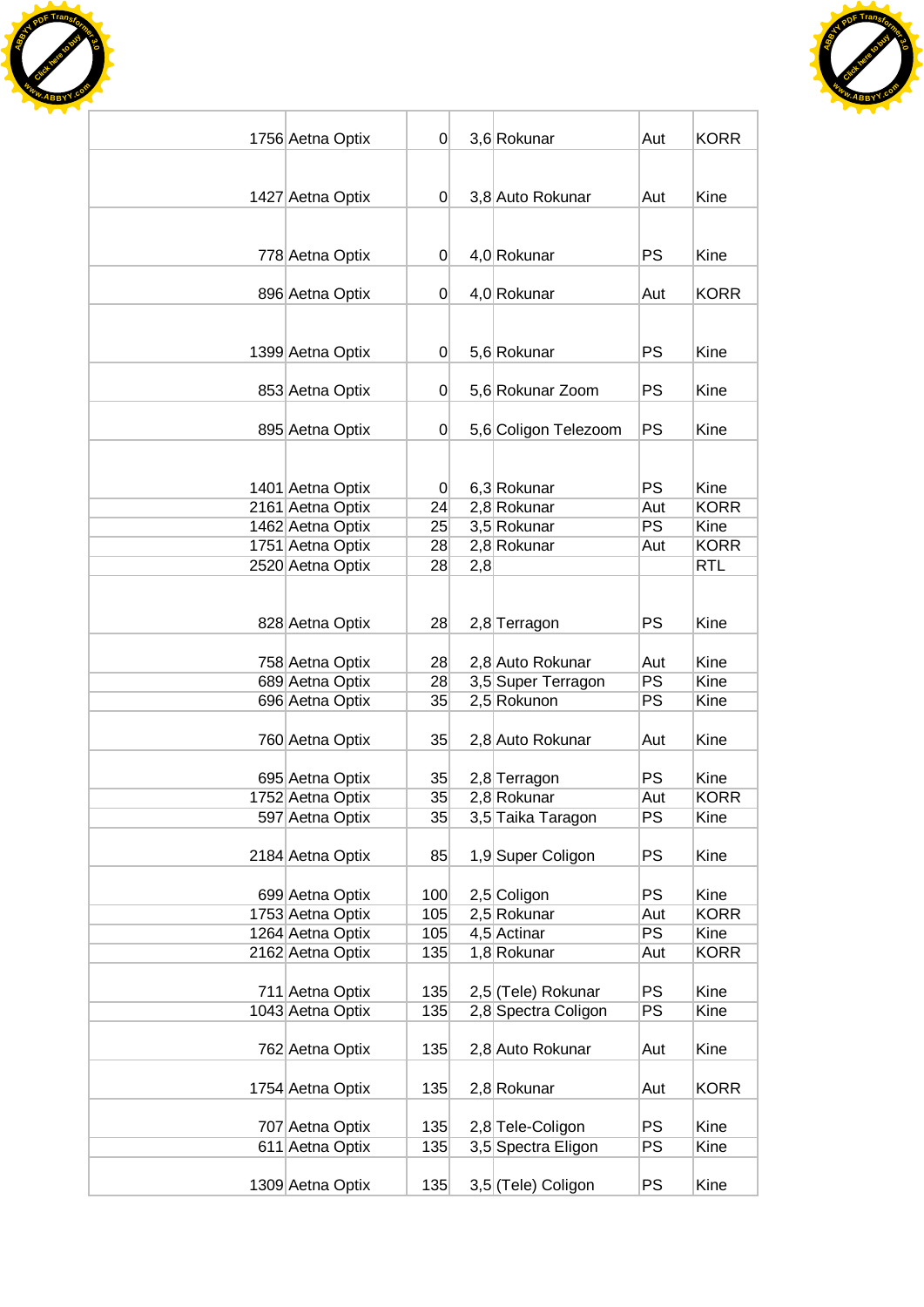



|             | 2122 Aetna Optix | 135             |     | 4,5 Telagon          | $\overline{\text{CS}'}$ | Kine        |
|-------------|------------------|-----------------|-----|----------------------|-------------------------|-------------|
|             | 1736 Aetna Optix | 150             |     | 4,5 Actinar          | ?                       | Kine        |
|             |                  |                 |     |                      |                         |             |
|             | 766 Aetna Optix  | 200             |     | 3,5 Auto Rokunar     | Aut                     | Kine        |
|             | 1344 Aetna Optix | 200             |     | 3,5 Auto Coligon     | <b>SA</b>               | Kine        |
|             |                  |                 |     | (Spectra)(Tele)      |                         |             |
|             | 626 Aetna Optix  | 200             |     | 3,5 Coligon          | <b>PS</b>               | Kine        |
|             | 1347 Aetna Optix | 200             |     | 3,5 Tele-Rokunar     | PS                      | Kine        |
|             |                  |                 |     |                      |                         |             |
|             | 718 Aetna Optix  | 200             |     | 3,5 Rokunar          | <b>PS</b>               | Kine        |
|             | 1261 Aetna Optix | 200             |     | 3,9 Tele Rokunar     | Aut                     | <b>KORR</b> |
|             | 1776 Aetna Optix | 200             |     | 3,9 Rokunar          | PS                      | Kine        |
|             |                  |                 |     |                      |                         |             |
|             | 897 Aetna Optix  | 200             |     | 4,5 Tele Coligon     | <b>PS</b>               | Kine        |
|             |                  |                 |     |                      |                         |             |
|             |                  |                 |     |                      | <b>PS</b>               |             |
|             | 2160 Aetna Optix | 200             |     | 4,5 Tele-Rokunar     |                         | Kine        |
|             | 1050 Aetna Optix | 300             |     | 3,9 Coligon          | <b>PS</b>               | Kine        |
|             | 725 Aetna Optix  | 300             |     | 4,5 Coligon          | PS                      | Kine        |
|             | 1022 Aetna Optix | 300             |     | 5,0 Auto Rokunar     | Aut                     | Kine        |
|             | 1755 Aetna Optix | 300             |     | 5,5 Rokunar          | Aut                     | <b>KORR</b> |
|             |                  |                 |     |                      |                         |             |
|             | 1485 Aetna Optix | 300             |     | 5,5 Tele Coligon     | <b>PS</b>               | Kine        |
|             | 2238 Aetna Optix | 300             | 5,6 |                      |                         | Kine        |
|             | 574 Aetna Optix  | 300             |     | 5,6 Rokunar          | PS                      | Kine        |
|             | 898 Aetna Optix  | 300             |     | 5,6 Tele Rokunar     | PS                      | Kine        |
|             | 724 Aetna Optix  | 300             |     | 5,6 Rokunar          | Aut                     | Kine        |
|             |                  |                 |     | Spectra Tele-        |                         |             |
|             | 640 Aetna Optix  | 400             |     | 5,6 Coligon          | <b>PS</b>               | Kine        |
|             |                  |                 |     |                      |                         |             |
|             | 732 Aetna Optix  | 400             |     | 6,3 Super Coligon    | <b>PS</b>               | Kine        |
|             | 2239 Aetna Optix | 400             | 6,3 |                      | <b>PS</b>               | Kine        |
|             | 1357 Aetna Optix | 400             |     | 7,5 Telephoto        | PS                      | Kine        |
|             |                  |                 |     |                      |                         |             |
|             | 1491 Aetna Optix | 450             |     |                      | <b>PS</b>               | Kine        |
|             |                  |                 |     | 6,5 Super Coligon    |                         | Kine        |
|             | 1364 Aetna Optix | 500             |     | 8,0 Coligon          | Man                     |             |
|             | 2240 Aetna Optix | 500             |     | 8,0 Rokunar          |                         | Kine        |
|             | 1496 Aetna Optix | 600             |     | 8,0 Super Coligon    | PS                      | Kine        |
|             | $2487$ Agfa      | 90 <sub>1</sub> |     | 3,4 Color Telinear   |                         | Kine        |
| $2345$ Aico |                  | 28              | 2,8 |                      | PS                      | Kine        |
| $2346$ Aico |                  | 135             | 3,5 |                      | <b>PS</b>               | Kine        |
| 2347 Aico   |                  | 135             |     | 3,5 Sunagor Series 2 | <b>PS</b>               | Kine        |
| 2348 Aico   |                  | 200             | 3,5 |                      | PS                      | Kine        |
| 2330 Aico   |                  | 500             |     | 8,0 Sunagor          | ---                     | Kine        |
|             | 2251 Amitar      | 35              | 2,8 |                      | <b>PS</b>               | Kine        |
|             | 2317 Amitar      | 90              | 4,5 |                      | Man                     | Kine        |
|             |                  |                 |     |                      |                         |             |
|             | 1731 Angenieux   | 0               |     | $3,5$ LA2            | <b>PS</b>               | Kine        |
|             |                  |                 |     |                      |                         |             |
|             | 51 Angenieux     | 24              |     | 3,5 R61              | Aut                     | Kine        |
|             |                  |                 |     |                      |                         |             |
|             | 50 Angenieux     | 24              |     | $3,5$ R51            | Man                     | Kine        |
|             | 52 Angenieux     | 24              |     | 3,5 R61              | Aut                     | Kine        |
|             |                  |                 |     |                      |                         |             |
|             |                  |                 |     |                      |                         |             |
|             | 1248 Angenieux   | 28              |     | $2,8$ R11            | Man                     | Kine        |
|             |                  |                 |     |                      |                         |             |
|             | 56 Angenieux     | 28              |     | $3,5$ R11            | Aut                     | Kine        |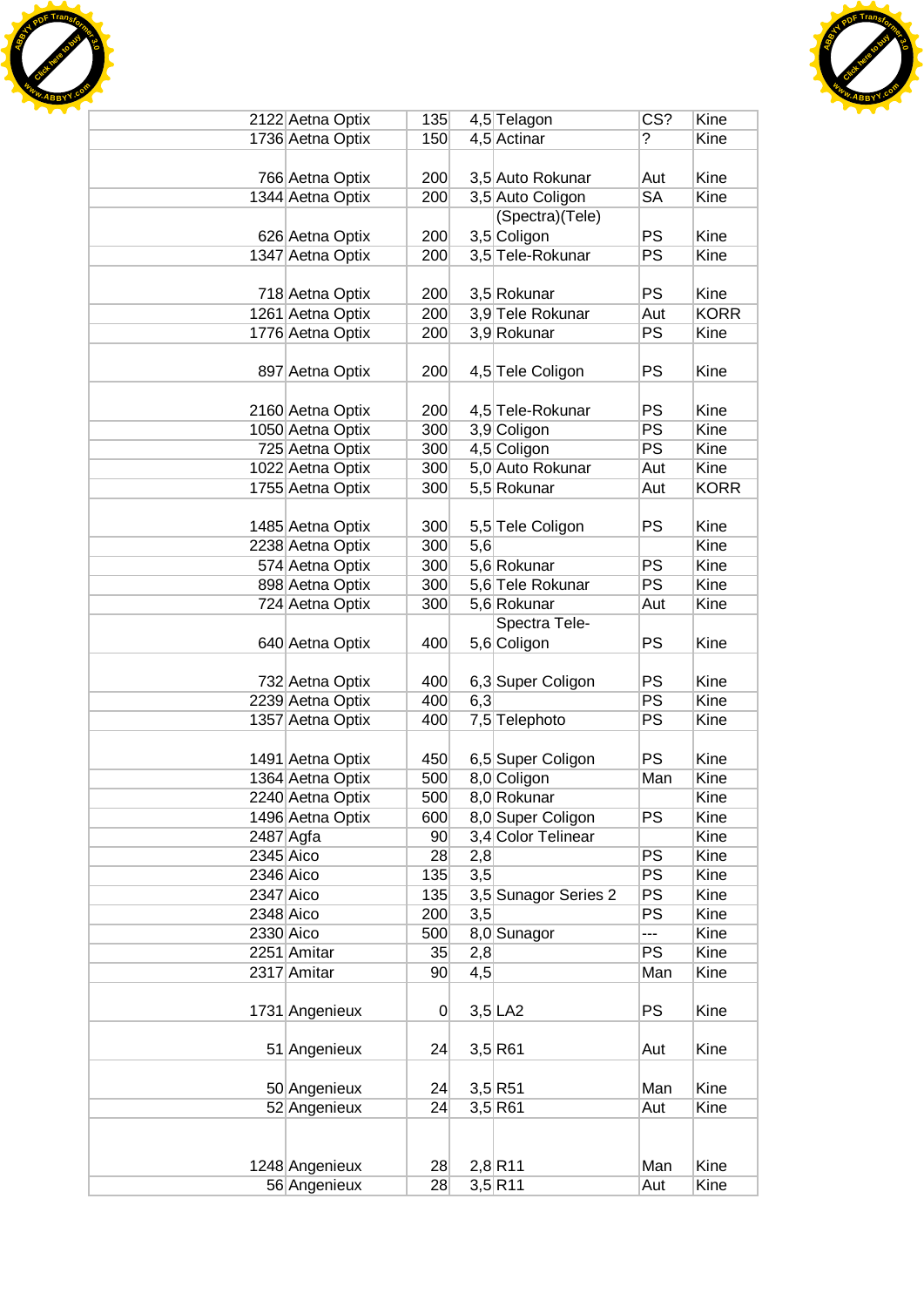



| <b>PS</b><br>Kine<br>54 Angenieux<br>$3,5$ R11<br>28<br>$3,5$ R11<br>Kine<br>53 Angenieux<br>28<br>Man<br>Kine<br>55 Angenieux<br>28<br>$3,5$ R11<br>Aut<br>35<br>2,5 R1<br>Man<br>Kine<br>57 Angenieux<br><b>PS</b><br>2,5 R1<br>Kine<br>58 Angenieux<br>35<br>59 Angenieux<br>35<br>Kine<br>2,5 R1<br>Aut<br>60 Angenieux<br>35<br>2,5 R1<br>Kine<br>Aut<br><b>PS</b><br>Kine<br>62 Angenieux<br>$1,5$ S21<br>50<br>61 Angenieux<br>50<br>Man<br>Kine<br>$1,8$ S1<br>1,8 P1<br>Kine<br>63 Angenieux<br>90 <sup>°</sup><br>Man<br>$2,5$ Y12<br>Kine<br>65 Angenieux<br>90 <sub>0</sub><br>Aut<br>$2,5$ Y12<br>66 Angenieux<br>90 <sup>°</sup><br>Kine<br>Aut<br>1112 Angenieux<br>$2,5$ Y12<br>Kine<br>90 <sup>°</sup><br>Man<br>$2,5$ Y1<br>Kine<br>64 Angenieux<br>90<br>Man<br>135<br>2,5 P2<br>Kine<br>68 Angenieux<br>Man<br>3,5 Y2<br>Man<br>Kine<br>67 Angenieux<br>135<br>PS<br>69 Angenieux<br>135<br>3,5 Y2<br>Kine<br>$4,5$ P21<br>Kine<br>70 Angenieux<br>180<br>Man<br>1244 Angenieux<br>Kine<br>180<br>4,5 P21<br>Aut<br>71 Angenieux<br>180<br>4,5 P21<br>Kine<br>Aut<br>VP <sub>2</sub><br>2440 Ansco<br>83<br>3,5 Anastigmat<br>Man<br>Kine<br>28<br>2,8 Auto Aragon<br>1246 Aragon<br>Aut<br>Kine<br>$2,8$ Auto<br>2303 Aragon<br>35<br>Aut<br>Kine<br>899 Aragon<br>100<br>2,8 Auto Aragon<br>Aut<br>2,8 Auto Aragon<br>901 Aragon<br>135<br>Kine<br>Aut<br>3,5 Auto Aragon<br>1730 Aragon<br>200<br>Kine<br>Aut<br>PS<br>5,6 R. Topcor<br>900 Aragon<br>300<br>Kine<br>1195 Arco<br>105<br>4,5 Colinar<br>Man<br>Kine<br><b>PS</b><br>Kine<br>135<br>3,5 Tele-Colinar<br>584 Arco<br>902 Argus |  |     |              |                  |      |
|---------------------------------------------------------------------------------------------------------------------------------------------------------------------------------------------------------------------------------------------------------------------------------------------------------------------------------------------------------------------------------------------------------------------------------------------------------------------------------------------------------------------------------------------------------------------------------------------------------------------------------------------------------------------------------------------------------------------------------------------------------------------------------------------------------------------------------------------------------------------------------------------------------------------------------------------------------------------------------------------------------------------------------------------------------------------------------------------------------------------------------------------------------------------------------------------------------------------------------------------------------------------------------------------------------------------------------------------------------------------------------------------------------------------------------------------------------------------------------------------------------------------------------------------------------------------------------------------------------------------|--|-----|--------------|------------------|------|
|                                                                                                                                                                                                                                                                                                                                                                                                                                                                                                                                                                                                                                                                                                                                                                                                                                                                                                                                                                                                                                                                                                                                                                                                                                                                                                                                                                                                                                                                                                                                                                                                                     |  |     |              |                  |      |
|                                                                                                                                                                                                                                                                                                                                                                                                                                                                                                                                                                                                                                                                                                                                                                                                                                                                                                                                                                                                                                                                                                                                                                                                                                                                                                                                                                                                                                                                                                                                                                                                                     |  |     |              |                  |      |
|                                                                                                                                                                                                                                                                                                                                                                                                                                                                                                                                                                                                                                                                                                                                                                                                                                                                                                                                                                                                                                                                                                                                                                                                                                                                                                                                                                                                                                                                                                                                                                                                                     |  |     |              |                  |      |
|                                                                                                                                                                                                                                                                                                                                                                                                                                                                                                                                                                                                                                                                                                                                                                                                                                                                                                                                                                                                                                                                                                                                                                                                                                                                                                                                                                                                                                                                                                                                                                                                                     |  |     |              |                  |      |
|                                                                                                                                                                                                                                                                                                                                                                                                                                                                                                                                                                                                                                                                                                                                                                                                                                                                                                                                                                                                                                                                                                                                                                                                                                                                                                                                                                                                                                                                                                                                                                                                                     |  |     |              |                  |      |
|                                                                                                                                                                                                                                                                                                                                                                                                                                                                                                                                                                                                                                                                                                                                                                                                                                                                                                                                                                                                                                                                                                                                                                                                                                                                                                                                                                                                                                                                                                                                                                                                                     |  |     |              |                  |      |
|                                                                                                                                                                                                                                                                                                                                                                                                                                                                                                                                                                                                                                                                                                                                                                                                                                                                                                                                                                                                                                                                                                                                                                                                                                                                                                                                                                                                                                                                                                                                                                                                                     |  |     |              |                  |      |
|                                                                                                                                                                                                                                                                                                                                                                                                                                                                                                                                                                                                                                                                                                                                                                                                                                                                                                                                                                                                                                                                                                                                                                                                                                                                                                                                                                                                                                                                                                                                                                                                                     |  |     |              |                  |      |
|                                                                                                                                                                                                                                                                                                                                                                                                                                                                                                                                                                                                                                                                                                                                                                                                                                                                                                                                                                                                                                                                                                                                                                                                                                                                                                                                                                                                                                                                                                                                                                                                                     |  |     |              |                  |      |
|                                                                                                                                                                                                                                                                                                                                                                                                                                                                                                                                                                                                                                                                                                                                                                                                                                                                                                                                                                                                                                                                                                                                                                                                                                                                                                                                                                                                                                                                                                                                                                                                                     |  |     |              |                  |      |
|                                                                                                                                                                                                                                                                                                                                                                                                                                                                                                                                                                                                                                                                                                                                                                                                                                                                                                                                                                                                                                                                                                                                                                                                                                                                                                                                                                                                                                                                                                                                                                                                                     |  |     |              |                  |      |
|                                                                                                                                                                                                                                                                                                                                                                                                                                                                                                                                                                                                                                                                                                                                                                                                                                                                                                                                                                                                                                                                                                                                                                                                                                                                                                                                                                                                                                                                                                                                                                                                                     |  |     |              |                  |      |
|                                                                                                                                                                                                                                                                                                                                                                                                                                                                                                                                                                                                                                                                                                                                                                                                                                                                                                                                                                                                                                                                                                                                                                                                                                                                                                                                                                                                                                                                                                                                                                                                                     |  |     |              |                  |      |
|                                                                                                                                                                                                                                                                                                                                                                                                                                                                                                                                                                                                                                                                                                                                                                                                                                                                                                                                                                                                                                                                                                                                                                                                                                                                                                                                                                                                                                                                                                                                                                                                                     |  |     |              |                  |      |
|                                                                                                                                                                                                                                                                                                                                                                                                                                                                                                                                                                                                                                                                                                                                                                                                                                                                                                                                                                                                                                                                                                                                                                                                                                                                                                                                                                                                                                                                                                                                                                                                                     |  |     |              |                  |      |
|                                                                                                                                                                                                                                                                                                                                                                                                                                                                                                                                                                                                                                                                                                                                                                                                                                                                                                                                                                                                                                                                                                                                                                                                                                                                                                                                                                                                                                                                                                                                                                                                                     |  |     |              |                  |      |
|                                                                                                                                                                                                                                                                                                                                                                                                                                                                                                                                                                                                                                                                                                                                                                                                                                                                                                                                                                                                                                                                                                                                                                                                                                                                                                                                                                                                                                                                                                                                                                                                                     |  |     |              |                  |      |
|                                                                                                                                                                                                                                                                                                                                                                                                                                                                                                                                                                                                                                                                                                                                                                                                                                                                                                                                                                                                                                                                                                                                                                                                                                                                                                                                                                                                                                                                                                                                                                                                                     |  |     |              |                  |      |
|                                                                                                                                                                                                                                                                                                                                                                                                                                                                                                                                                                                                                                                                                                                                                                                                                                                                                                                                                                                                                                                                                                                                                                                                                                                                                                                                                                                                                                                                                                                                                                                                                     |  |     |              |                  |      |
|                                                                                                                                                                                                                                                                                                                                                                                                                                                                                                                                                                                                                                                                                                                                                                                                                                                                                                                                                                                                                                                                                                                                                                                                                                                                                                                                                                                                                                                                                                                                                                                                                     |  |     |              |                  |      |
|                                                                                                                                                                                                                                                                                                                                                                                                                                                                                                                                                                                                                                                                                                                                                                                                                                                                                                                                                                                                                                                                                                                                                                                                                                                                                                                                                                                                                                                                                                                                                                                                                     |  |     |              |                  |      |
|                                                                                                                                                                                                                                                                                                                                                                                                                                                                                                                                                                                                                                                                                                                                                                                                                                                                                                                                                                                                                                                                                                                                                                                                                                                                                                                                                                                                                                                                                                                                                                                                                     |  |     |              |                  |      |
|                                                                                                                                                                                                                                                                                                                                                                                                                                                                                                                                                                                                                                                                                                                                                                                                                                                                                                                                                                                                                                                                                                                                                                                                                                                                                                                                                                                                                                                                                                                                                                                                                     |  |     |              |                  |      |
|                                                                                                                                                                                                                                                                                                                                                                                                                                                                                                                                                                                                                                                                                                                                                                                                                                                                                                                                                                                                                                                                                                                                                                                                                                                                                                                                                                                                                                                                                                                                                                                                                     |  |     |              |                  |      |
|                                                                                                                                                                                                                                                                                                                                                                                                                                                                                                                                                                                                                                                                                                                                                                                                                                                                                                                                                                                                                                                                                                                                                                                                                                                                                                                                                                                                                                                                                                                                                                                                                     |  |     |              |                  |      |
|                                                                                                                                                                                                                                                                                                                                                                                                                                                                                                                                                                                                                                                                                                                                                                                                                                                                                                                                                                                                                                                                                                                                                                                                                                                                                                                                                                                                                                                                                                                                                                                                                     |  |     |              |                  |      |
|                                                                                                                                                                                                                                                                                                                                                                                                                                                                                                                                                                                                                                                                                                                                                                                                                                                                                                                                                                                                                                                                                                                                                                                                                                                                                                                                                                                                                                                                                                                                                                                                                     |  |     |              |                  |      |
|                                                                                                                                                                                                                                                                                                                                                                                                                                                                                                                                                                                                                                                                                                                                                                                                                                                                                                                                                                                                                                                                                                                                                                                                                                                                                                                                                                                                                                                                                                                                                                                                                     |  |     |              |                  |      |
|                                                                                                                                                                                                                                                                                                                                                                                                                                                                                                                                                                                                                                                                                                                                                                                                                                                                                                                                                                                                                                                                                                                                                                                                                                                                                                                                                                                                                                                                                                                                                                                                                     |  |     |              |                  |      |
|                                                                                                                                                                                                                                                                                                                                                                                                                                                                                                                                                                                                                                                                                                                                                                                                                                                                                                                                                                                                                                                                                                                                                                                                                                                                                                                                                                                                                                                                                                                                                                                                                     |  |     |              |                  |      |
|                                                                                                                                                                                                                                                                                                                                                                                                                                                                                                                                                                                                                                                                                                                                                                                                                                                                                                                                                                                                                                                                                                                                                                                                                                                                                                                                                                                                                                                                                                                                                                                                                     |  |     |              |                  |      |
|                                                                                                                                                                                                                                                                                                                                                                                                                                                                                                                                                                                                                                                                                                                                                                                                                                                                                                                                                                                                                                                                                                                                                                                                                                                                                                                                                                                                                                                                                                                                                                                                                     |  |     |              |                  |      |
|                                                                                                                                                                                                                                                                                                                                                                                                                                                                                                                                                                                                                                                                                                                                                                                                                                                                                                                                                                                                                                                                                                                                                                                                                                                                                                                                                                                                                                                                                                                                                                                                                     |  |     |              |                  |      |
|                                                                                                                                                                                                                                                                                                                                                                                                                                                                                                                                                                                                                                                                                                                                                                                                                                                                                                                                                                                                                                                                                                                                                                                                                                                                                                                                                                                                                                                                                                                                                                                                                     |  |     |              |                  |      |
|                                                                                                                                                                                                                                                                                                                                                                                                                                                                                                                                                                                                                                                                                                                                                                                                                                                                                                                                                                                                                                                                                                                                                                                                                                                                                                                                                                                                                                                                                                                                                                                                                     |  |     |              |                  |      |
|                                                                                                                                                                                                                                                                                                                                                                                                                                                                                                                                                                                                                                                                                                                                                                                                                                                                                                                                                                                                                                                                                                                                                                                                                                                                                                                                                                                                                                                                                                                                                                                                                     |  |     |              |                  |      |
|                                                                                                                                                                                                                                                                                                                                                                                                                                                                                                                                                                                                                                                                                                                                                                                                                                                                                                                                                                                                                                                                                                                                                                                                                                                                                                                                                                                                                                                                                                                                                                                                                     |  |     |              |                  |      |
|                                                                                                                                                                                                                                                                                                                                                                                                                                                                                                                                                                                                                                                                                                                                                                                                                                                                                                                                                                                                                                                                                                                                                                                                                                                                                                                                                                                                                                                                                                                                                                                                                     |  |     |              |                  |      |
|                                                                                                                                                                                                                                                                                                                                                                                                                                                                                                                                                                                                                                                                                                                                                                                                                                                                                                                                                                                                                                                                                                                                                                                                                                                                                                                                                                                                                                                                                                                                                                                                                     |  |     |              |                  |      |
|                                                                                                                                                                                                                                                                                                                                                                                                                                                                                                                                                                                                                                                                                                                                                                                                                                                                                                                                                                                                                                                                                                                                                                                                                                                                                                                                                                                                                                                                                                                                                                                                                     |  |     |              |                  |      |
|                                                                                                                                                                                                                                                                                                                                                                                                                                                                                                                                                                                                                                                                                                                                                                                                                                                                                                                                                                                                                                                                                                                                                                                                                                                                                                                                                                                                                                                                                                                                                                                                                     |  |     |              |                  |      |
|                                                                                                                                                                                                                                                                                                                                                                                                                                                                                                                                                                                                                                                                                                                                                                                                                                                                                                                                                                                                                                                                                                                                                                                                                                                                                                                                                                                                                                                                                                                                                                                                                     |  |     |              |                  |      |
|                                                                                                                                                                                                                                                                                                                                                                                                                                                                                                                                                                                                                                                                                                                                                                                                                                                                                                                                                                                                                                                                                                                                                                                                                                                                                                                                                                                                                                                                                                                                                                                                                     |  |     |              |                  |      |
|                                                                                                                                                                                                                                                                                                                                                                                                                                                                                                                                                                                                                                                                                                                                                                                                                                                                                                                                                                                                                                                                                                                                                                                                                                                                                                                                                                                                                                                                                                                                                                                                                     |  |     |              |                  |      |
|                                                                                                                                                                                                                                                                                                                                                                                                                                                                                                                                                                                                                                                                                                                                                                                                                                                                                                                                                                                                                                                                                                                                                                                                                                                                                                                                                                                                                                                                                                                                                                                                                     |  |     |              |                  |      |
|                                                                                                                                                                                                                                                                                                                                                                                                                                                                                                                                                                                                                                                                                                                                                                                                                                                                                                                                                                                                                                                                                                                                                                                                                                                                                                                                                                                                                                                                                                                                                                                                                     |  |     |              |                  |      |
|                                                                                                                                                                                                                                                                                                                                                                                                                                                                                                                                                                                                                                                                                                                                                                                                                                                                                                                                                                                                                                                                                                                                                                                                                                                                                                                                                                                                                                                                                                                                                                                                                     |  | 100 | $4,5$ Cintar | $\boldsymbol{?}$ | Kine |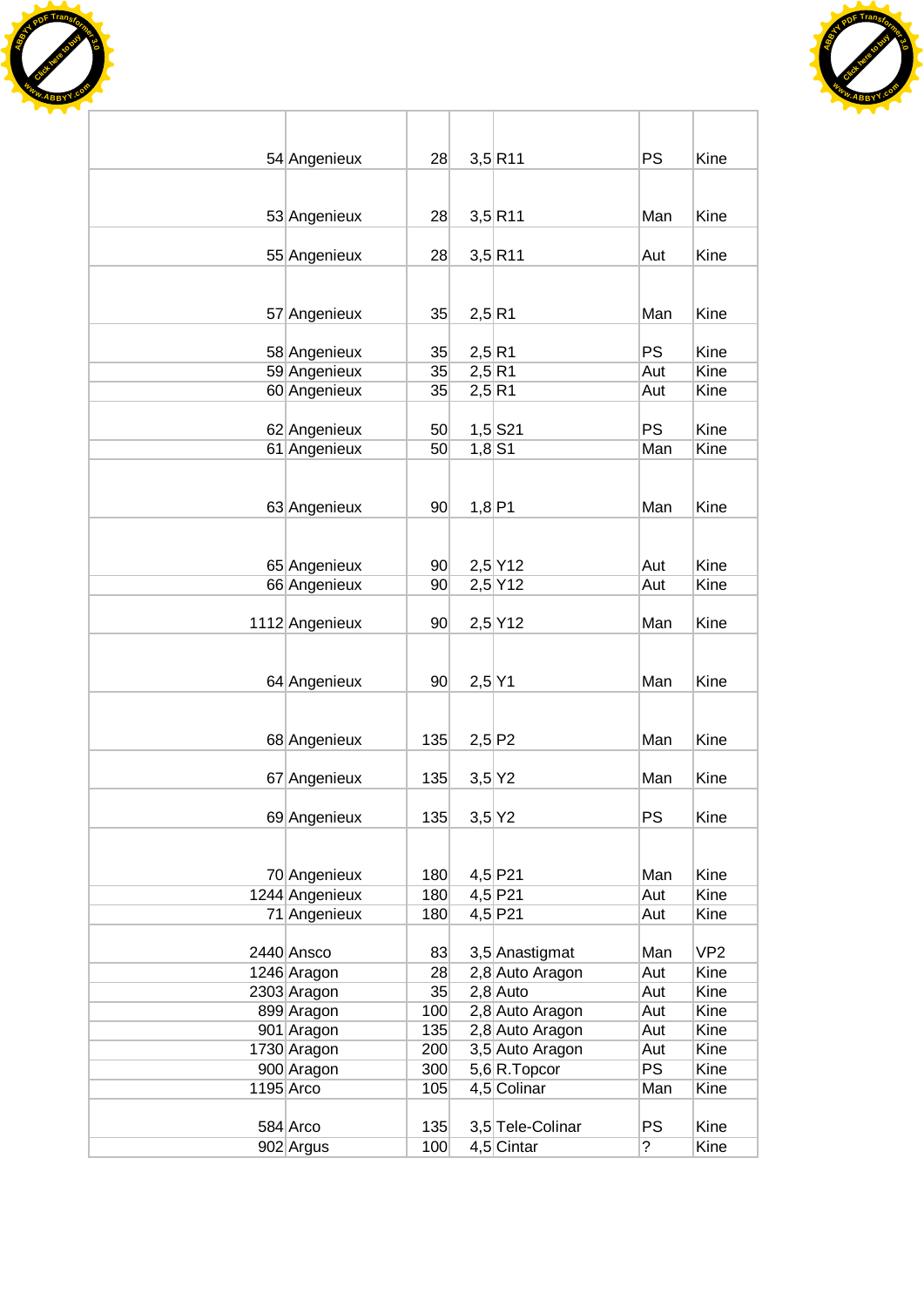



| 852 Asanuma       | $\overline{0}$ | 5,6 |                                  | PS              | Kine |
|-------------------|----------------|-----|----------------------------------|-----------------|------|
| 2479 Asanuma      | 105            |     | $2,8$ King                       |                 | Kine |
| 2590 Asanuma      | 135            |     | $2,8$ King                       |                 |      |
| 2486 Asanuma      | 200            | 3,5 |                                  |                 | Kine |
| 842 Asanuma       | 500            | 8,0 |                                  | PS              | Kine |
| 847 Asanuma       | 600            | 8,0 |                                  | PS              | Kine |
| 836 Asasuma       | 350            | 5,5 |                                  | $\overline{PS}$ | Kine |
| 1914 Ashreh       | 35             | 2,8 |                                  | PS              | Kine |
| 1915 Ashreh       | 105            | 2,8 |                                  | PS              | Kine |
| 1916 Ashreh       | 135            | 2,8 |                                  | PS              | Kine |
| 1917 Ashreh       | 200            | 4,5 |                                  | PS              | Kine |
| 1918 Ashreh       | 200            | 6,6 |                                  | PS              | Kine |
| 1568 Ashreh       | 300            |     | 5,5 Telephoto                    | PS              | Kine |
| 1920 Ashreh       | 400            | 6,3 |                                  | PS              | Kine |
| 1921 Ashreh       | 400            | 8,0 |                                  | PS              | Kine |
| 1919 Ashreh       | 500            | 4,5 |                                  | PS              | Kine |
| 1922 Ashreh       | 500            | 8,0 |                                  | PS              | Kine |
| 1923 Ashreh       | 800            | 8,0 |                                  | PS              | Kine |
| 1183 Astra        | 250            | 4,5 |                                  | PS              | Kine |
|                   |                |     |                                  |                 |      |
| 7 Astral          | 135            | 3,5 |                                  | PS              | Kine |
| 2419 Astro Berlin | 60             |     | 2,0 Gauss-Tachar<br>Gauss Tachar | Man             | Kine |
| 2503 Astro Berlin | 75             |     | $2,0$ Macro                      | Man             | Kine |
| 2445 Astro Berlin | 75             |     | 2,3 Contrast Tachar              | Man             | Kine |
| 2267 Astro Berlin | 75             |     | 2,3 Pan-Tachar                   | Man             | Kine |
| 1799 Astro Berlin | 100            |     | 2,0 Color Astrar                 | Man             | Kine |
|                   |                |     |                                  |                 |      |
|                   |                |     |                                  |                 |      |
| 180 Astro Berlin  | 100            |     | 2,3 Pan-Tachar                   | Man             | Kine |
|                   |                |     |                                  |                 |      |
| 179 Astro Berlin  | 100            |     | 2,3 Soft Focus                   | Man             | Kine |
|                   |                |     |                                  |                 |      |
| 1530 Astro Berlin | 125            |     | $2,3$ Tachar                     | PS              | Kine |
|                   |                |     | Pantachar/Astro-                 |                 |      |
| 1232 Astro Berlin | 125            |     | $2,3$ Tachar                     | Man             | kine |
| 582 Astro Berlin  | 135            | 3,5 |                                  | Man             | Kine |
| 1533 Astro Berlin | 150            |     | 1,8 (Astro-)Tachar               | PS              | Kine |
| 621 Astro Berlin  | 150            |     | 1,8 Pantachar                    | Man             | Kine |
|                   |                |     |                                  |                 |      |
| 1532 Astro Berlin | 150            |     | 2,0 Color-Astrar                 | PS              | Kine |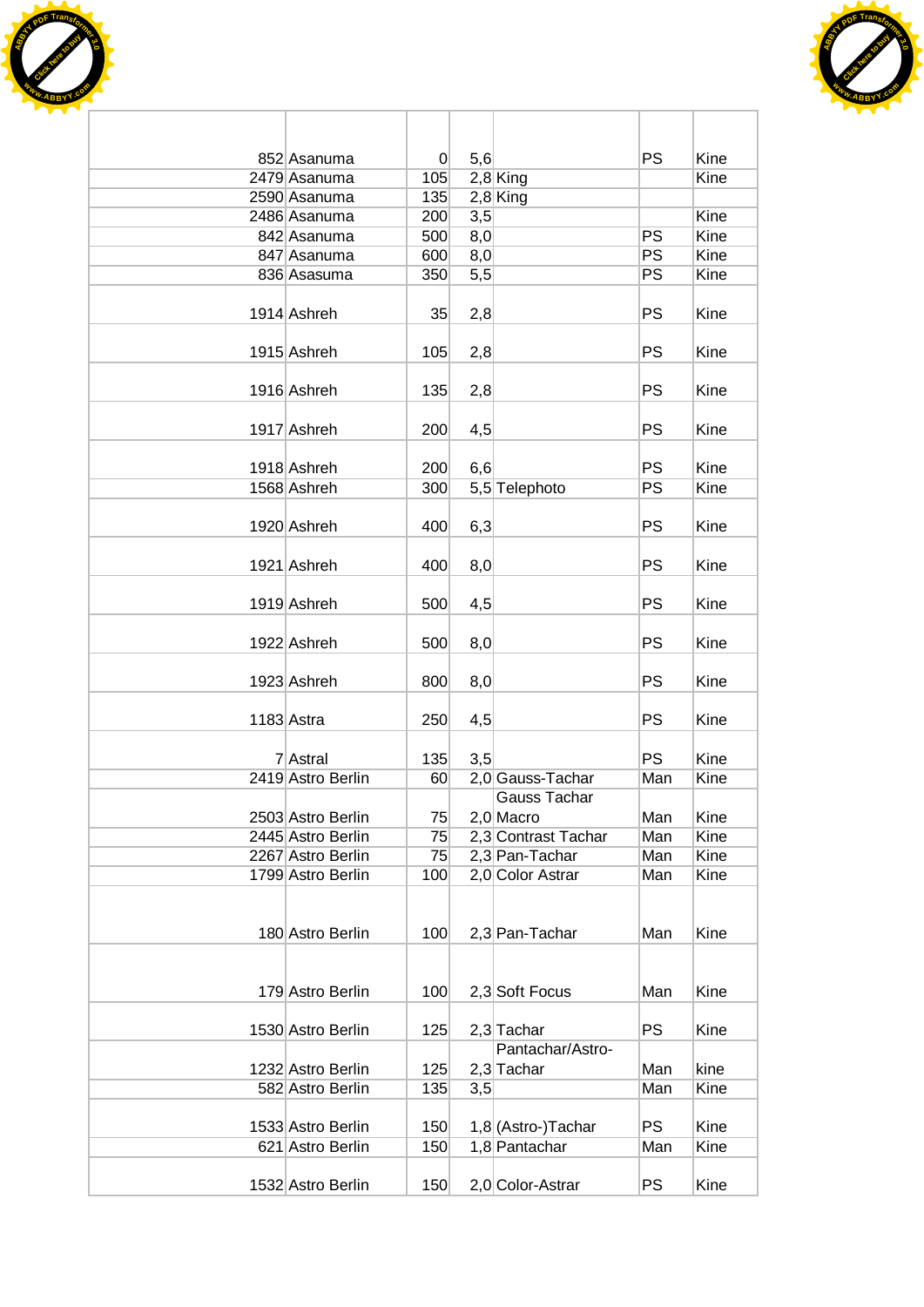



|      |                                        |              |            | Pan-Tachar/Astro-                  |            |              |
|------|----------------------------------------|--------------|------------|------------------------------------|------------|--------------|
|      | 620 Astro Berlin                       | 150          |            | $2,3$ Tachar                       | Man        | Kine         |
|      |                                        |              |            |                                    |            |              |
|      | 903 Astro Berlin                       | 150          |            | 2,3 Portrait                       | Man        | Kine         |
|      |                                        |              |            |                                    |            |              |
|      | 1531 Astro Berlin                      | 150          |            | $2,3$ Tachar                       | <b>PS</b>  | Kine         |
|      | 585 Astro Berlin<br>586 Astro Berlin   | 150<br>180   | 5,5<br>5,5 |                                    | Man<br>Man | Kine<br>Kine |
|      | 1233 Astro Berlin                      | 200          |            | $2,3$ Tachar                       | Man        | Kine         |
|      |                                        |              |            |                                    |            |              |
|      | 1345 Astro Berlin                      | 200          |            | 3,5 (Astro-) Telastan              | Man        | Kine         |
|      |                                        |              |            |                                    |            |              |
|      | 1535 Astro Berlin                      | 250          |            | 2,0 (Gauss-) Tachar                | PS         | Kine         |
|      |                                        |              |            |                                    |            |              |
|      | 1355 Astro Berlin                      | 300          |            | 3,5 (Astro-) Telastan              | PS         | Kine         |
|      |                                        |              |            |                                    |            |              |
|      | 181 Astro Berlin                       |              |            | 5,0 (Astro-)Fernbildlinse Man      |            | Kine         |
|      |                                        | 300          |            |                                    |            |              |
|      | 1536 Astro Berlin                      | 300          |            | 5,0 Fernbild                       | PS         | Kine         |
|      |                                        |              |            |                                    |            |              |
|      | 587 Astro Berlin                       | 400          |            | 5,0 (Astro-)Fernbild               | Man        | Kine         |
|      |                                        |              |            |                                    |            |              |
|      | 1538 Astro Berlin                      | 400          |            | 5,0 Fernbild                       | PS         | Kine         |
|      |                                        |              |            |                                    |            |              |
|      | 1369 Astro Berlin                      | 500          |            | 4,5 (Astro-) Telastan              | PS         | Kine         |
|      |                                        |              |            |                                    |            |              |
|      | 1540 Astro Berlin                      | 500          |            | 4,5 Fernbild                       | PS         | Kine         |
|      | 1539 Astro Berlin                      | 500          |            | 5,0 Fernbild                       | PS         | Kine         |
|      |                                        |              |            |                                    |            |              |
|      | 588 Astro Berlin                       | 500          |            | 5,0 (Astro-)Fernbild               | Man        | Kine         |
|      |                                        |              |            |                                    |            |              |
|      | 589 Astro Berlin                       | 640          |            | 5,0 (Astro-) Fernbild              | Man        | Kine         |
|      |                                        |              |            |                                    |            |              |
|      | 1537 Astro Berlin                      | 640          |            | 5,0 Fernbild                       | PS         | Kine         |
|      |                                        |              |            |                                    | <b>PS</b>  | Kine         |
|      | 1534 Astro Berlin                      | 800          |            | 5,0 Fernbild                       |            |              |
|      | 590 Astro Berlin                       | 800          |            | 5,0 (Astro-)Fernbild               | Man        | Kine         |
|      |                                        |              |            |                                    |            |              |
|      | 591 Astro Berlin                       | 1000         |            | 6,3 (Astro-)Fernbild               | Man        | Kine         |
|      |                                        |              |            |                                    |            |              |
|      | 1541 Astro Berlin                      | 1000         |            | 6,3 Fernbild                       | <b>PS</b>  | Kine         |
|      |                                        |              |            |                                    |            |              |
|      | 1800 Astro Berlin                      | 1000         |            | 10,0 Telastan                      | Man        | Kine         |
|      |                                        |              |            |                                    |            |              |
|      | 1391 Astro Berlin<br>1801 Astro Berlin | 2000<br>2000 |            | 10,0 Telastan<br>11,0 Apo-Telastan | Man<br>Man | Kine<br>Kine |
|      |                                        |              |            |                                    |            |              |
|      | Atzmuller&Rend                         |              |            | Vario Cimar II                     |            |              |
| 1208 |                                        | 65           |            | $6,8$ (Angulon)                    | CS         | Kine         |
|      |                                        |              |            |                                    |            |              |
|      | Atzmuller&Rend                         |              |            | Varioflex II                       |            |              |
| 1206 |                                        | 65           |            | $6,8$ (Angulon)                    | <b>CS</b>  | Kine         |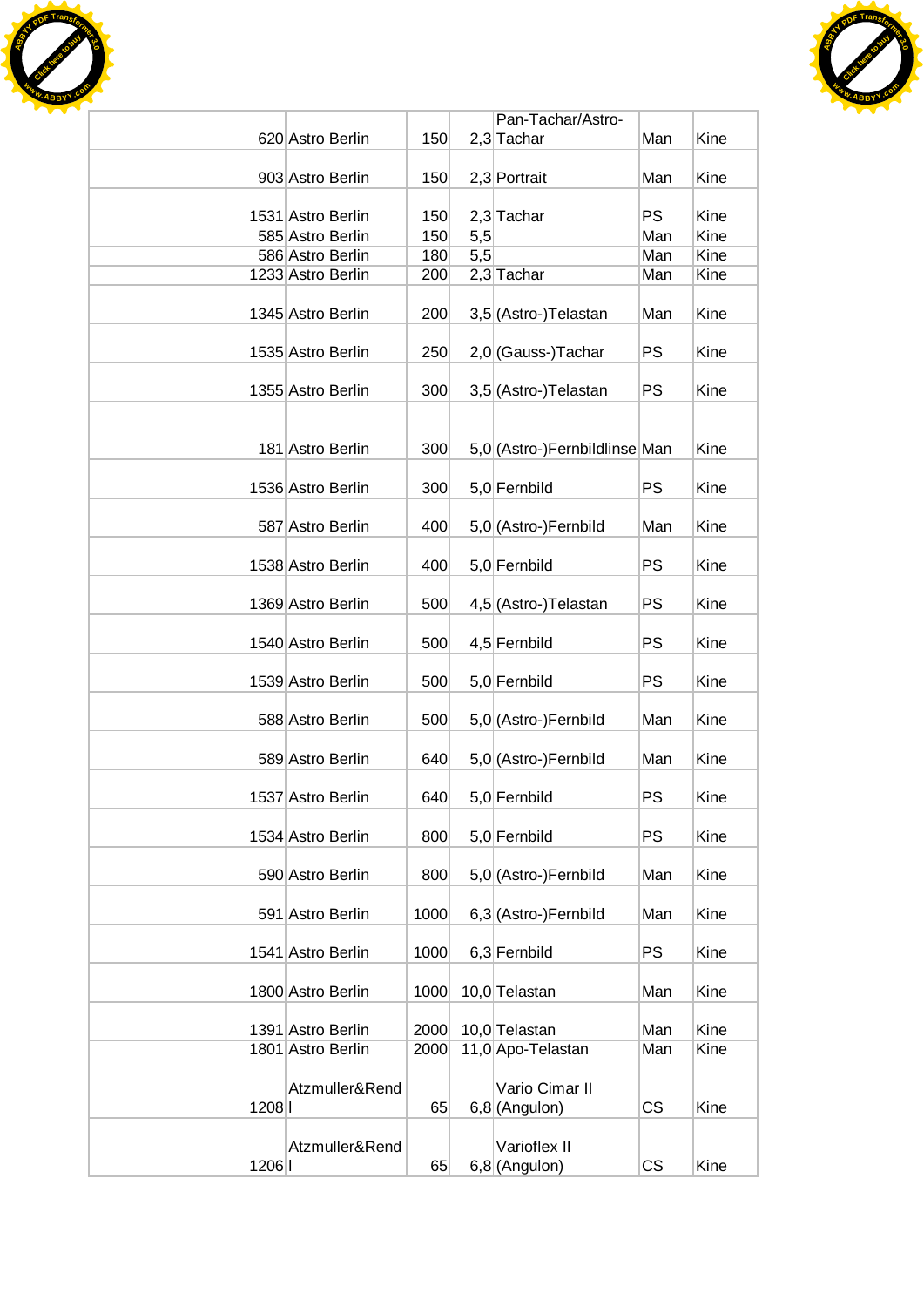



|      | Atzmuller&Rend       |                |     | Varioflex I     |           |      |
|------|----------------------|----------------|-----|-----------------|-----------|------|
| 1205 |                      | 135            |     | $5,6$ (Symmar)  |           | Kine |
|      |                      |                |     |                 |           |      |
|      | Atzmuller&Rend       |                |     | Varioflex II    |           |      |
| 1207 |                      | 135            |     | $5,6$ (Symmar)  |           | Kine |
|      |                      |                |     | Varioflex I     |           |      |
|      | 1204 Atzmuller+Rendl | 65             |     | $6,8$ (Angulon) | <b>CS</b> | Kine |
|      | 2444 Aubell          | 135            | 3,5 |                 | PS        | Kine |
|      |                      |                |     |                 |           |      |
|      | 1215 Avigon          | $\overline{0}$ |     | $5,6$ Zoom      | <b>PS</b> | Kine |
|      |                      |                |     |                 |           |      |
|      | 1929 Bass Cam Co     | 28             | 2,8 |                 | Aut       | Kine |
|      |                      |                |     |                 |           |      |
|      | 1934 Bass Cam Co     | 28             |     | $2,8$ Exaktar   | Aut       | Kine |
|      |                      |                |     |                 |           |      |
|      | 1930 Bass Cam Co     | 35             | 2,8 |                 | Aut       | Kine |
|      |                      |                |     |                 |           |      |
|      | 1924 Bass Cam Co     | 35             | 2,8 |                 | <b>PS</b> | Kine |
|      |                      |                |     |                 |           |      |
|      | 1935 Bass Cam Co     | 35             |     | $2,8$ Exaktar   | Aut       | Kine |
|      |                      |                |     |                 |           |      |
|      | 1936 Bass Cam Co     | 100            |     | $2,8$ Exaktar   | Aut       | Kine |
|      |                      |                |     |                 |           |      |
|      | 1925 Bass Cam Co     | 105            | 2,8 |                 | <b>PS</b> | Kine |
|      |                      |                |     |                 |           |      |
|      | 1931 Bass Cam Co     | 135            | 2,8 |                 | Aut       | Kine |
|      | 1937 Bass Cam Co     | 135            |     |                 |           | Kine |
|      |                      |                |     | $2,8$ Exaktar   | Aut       |      |
|      | 1926 Bass Cam Co     | 135            | 2,8 |                 | <b>PS</b> | Kine |
|      | 1480 Bass Cam Co     | 180            |     | 3,5 Telephoto   | <b>PS</b> | Kine |
|      |                      |                |     |                 |           |      |
|      | 1932 Bass Cam Co     | 200            | 3,5 |                 | Aut       | Kine |
|      |                      |                |     |                 |           |      |
|      | 1938 Bass Cam Co     | 200            |     | 3,5 Exaktar     | Aut       | Kine |
|      |                      |                |     |                 |           |      |
|      | 1927 Bass Cam Co     | 200            | 4,5 |                 | <b>PS</b> | Kine |
|      | 1481 Bass Cam Co     | 200            |     | 4,5 Telephoto   | <b>PS</b> | Kine |
|      |                      |                |     |                 |           |      |
|      | 1933 Bass Cam Co     | 300            | 5,6 |                 | Aut       | Kine |
|      | 1939 Bass Cam Co     | 300            |     | 5,6 Exaktar     | Aut       | Kine |
|      | 1488 Bass Cam Co     | 350            |     | 5,5 Telephoto   | <b>PS</b> | Kine |
|      |                      |                |     |                 |           |      |
|      | 1928 Bass Cam Co     | 500            | 8,0 |                 |           | Kine |
|      |                      |                |     |                 |           |      |
|      | 1766 Bausch & Lomb   | 25             |     | 2,7 Animar      | Man       | Kine |
|      |                      |                |     |                 |           |      |
|      | 2478 Bausch & Lomb   | 100            |     | 2,3 Raytar      | Man       | Kine |
|      |                      |                |     |                 |           |      |
|      | 2449 Bausch & Lomb   | 100            |     | $2,3$ Baltar    | Man       | Kine |
|      |                      |                |     |                 |           |      |
|      |                      |                |     |                 |           |      |
|      | 1300 Bausch & Lomb   | 152            |     | 2,7 Baltar      | Man       | Kine |
|      |                      |                |     | Telephoto       |           |      |
|      | 2155 Bausch & Lomb   | 508            |     | 5,6 Anastigmat  | Man       | Kine |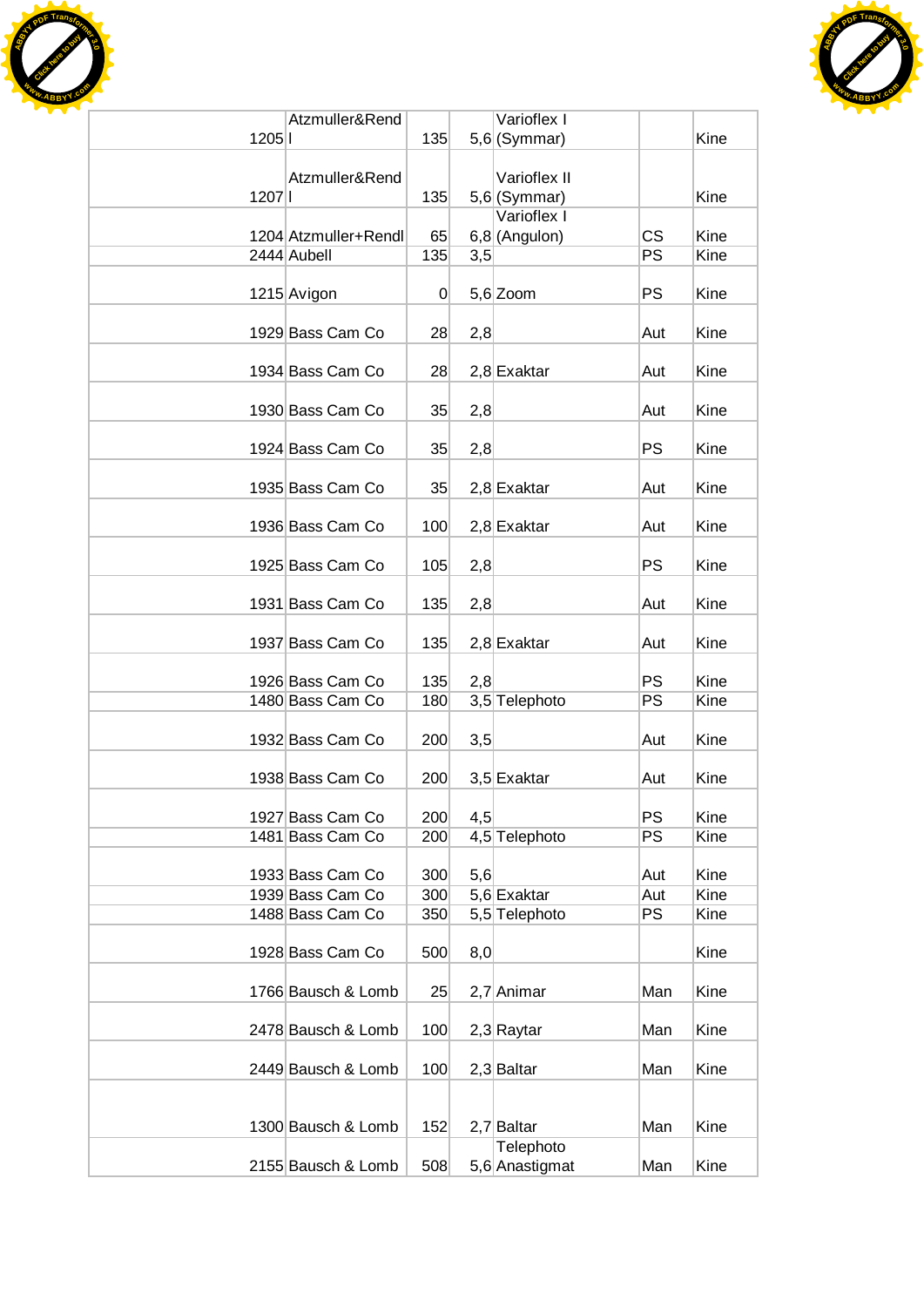



| 1228 Bausch & Lomb             | 610            |     | 6,0 Aero Tessar            | Man            | Kine         |
|--------------------------------|----------------|-----|----------------------------|----------------|--------------|
|                                |                |     |                            |                |              |
| 2459 Beauty Cam Co             | 0              |     | 3,0 Biokor Zoom            |                | Kine         |
|                                |                |     |                            |                |              |
| 1293 Bell & Howell             | 0              |     | 3,5 Autovario              | Aut            | Real         |
| 2281 Bell & Howell             | 50             | 1,8 |                            | Aut            | Real         |
| 1292 Bell & Howell             | 55             | 1,4 |                            | Aut            | Real         |
| 1099 Bell & Howell             | 150            |     | $4,5$ Eyemax               | $\overline{?}$ | Kine         |
| 1299 Bell & Howell             | 250            |     | 4,5 Eyemax                 | Man            | Kine         |
| 2399 Bell&Howell               | 750            |     | 6,0 Lumetar                | ---            | Kine         |
| 2292 Berlin Optik              | 100            |     | 2,8 Speed-Astra            | Man            | Kine         |
|                                |                |     |                            |                |              |
| 2382 Beroflex                  | 0              |     | 3,5 Beroflex Auto Zoom Aut |                | Kine         |
|                                |                |     |                            |                |              |
| 2283 Beroflex                  | $\overline{0}$ |     | 4,5 Auto Zoom              | Aut            | <b>KORR</b>  |
| 1084 Beroflex                  | 12             |     | 8,0 Fish Eye               | <b>CS</b>      | Kine         |
|                                |                |     |                            |                |              |
| 931 Beroflex                   | 28             |     | 2,8 Auto Beroflex Wide Aut |                | Kine         |
| 2301 Beroflex                  | 35             |     | 2,8 Auto Beriflex          | Aut            | Kine         |
| 2314 Beroflex                  | 35             |     | 2,8 Wide-Angle             | Aut            | Kine         |
| 1285 Beroflex                  | 35             |     | 3,5 Berogon                | <b>PS</b>      | Kine         |
| 1807 Beroflex                  | 85             |     | $1,7$ Auto                 | Aut            | <b>KORR</b>  |
| 2285 Beroflex                  | 100            |     | $2,8$ Beriflex             | Aut            | Kine         |
| 1802 Beroflex                  | 135            |     | 2,8 Auto-Tele              | Aut            | Kine         |
| 932 Beroflex                   | 135            |     | 2,8 Auto-Tele Beroflex     | Aut            | Kine         |
| 2381 Beroflex                  | 135            |     | 2,8 Beriflex               |                | Kine         |
|                                |                |     |                            | Aut            | Kine         |
| 1803 Beroflex                  | 135            | 3,5 |                            |                | <b>KORR</b>  |
| 2153 Beroflex                  | 200            |     | $3,5$ Auto-T               | Aut            |              |
| 2425 Beroflex                  | 200            |     | 3,5 Auto Beriflex          | Aut            | Kine<br>Kine |
| 1804 Beroflex<br>2177 Beroflex | 200            | 4,5 |                            |                | Kine         |
| 1805 Beroflex                  | 300            |     | $4,5$ Auto                 | Aut            |              |
|                                | 300            | 5,6 |                            |                | Kine         |
| 1159 Beroflex                  | 400            | 6,3 |                            | PS             | Kine         |
|                                |                |     |                            |                |              |
| 1806 Beroflex                  | 500            | 8,0 |                            |                | Kine         |
|                                |                |     |                            |                |              |
|                                |                |     |                            |                |              |
|                                |                |     | Super-Wide Fish-           |                |              |
| 2260 Berolina                  | 12             |     | $8,0$ Eye                  | <b>CS</b>      | Kine         |
|                                |                |     |                            |                |              |
| 1085 Berolina                  | 28             |     | 2,8 Auto Berolina          | Aut<br>PS      | Kine<br>Kine |
| 2186 Berolina                  | 35             |     | 3,5 Weitwinkel             |                |              |
| 1239 Berolina<br>1768 Berolina | 200            |     | 3,5 Auto Berolina          | Aut            | Kine         |
|                                | 250            | 5,6 |                            | ---            | Kine         |
|                                |                |     |                            |                |              |
| 1322 Birns & Sawyer            | 125            |     | 2,5 Omnitar                | <b>PS</b>      | Kine         |
|                                |                |     |                            |                |              |
| 1323 Birns & Sawyer            | 135            |     | 2,8 Omnitar                | <b>PS</b>      | Kine         |
|                                |                |     |                            |                |              |
| 1324 Birns & Sawyer            | 200            |     | 3,5 Omnitar                | <b>PS</b>      | Kine         |
|                                |                |     |                            | <b>PS</b>      |              |
| 1315 Birns & Sawyer            | 200            |     | 5,5 Omnitar                |                | Kine         |
| 1325 Birns & Sawyer            | 250            |     | 4,5 Omnitar                | <b>PS</b>      | Kine         |
|                                |                |     |                            |                |              |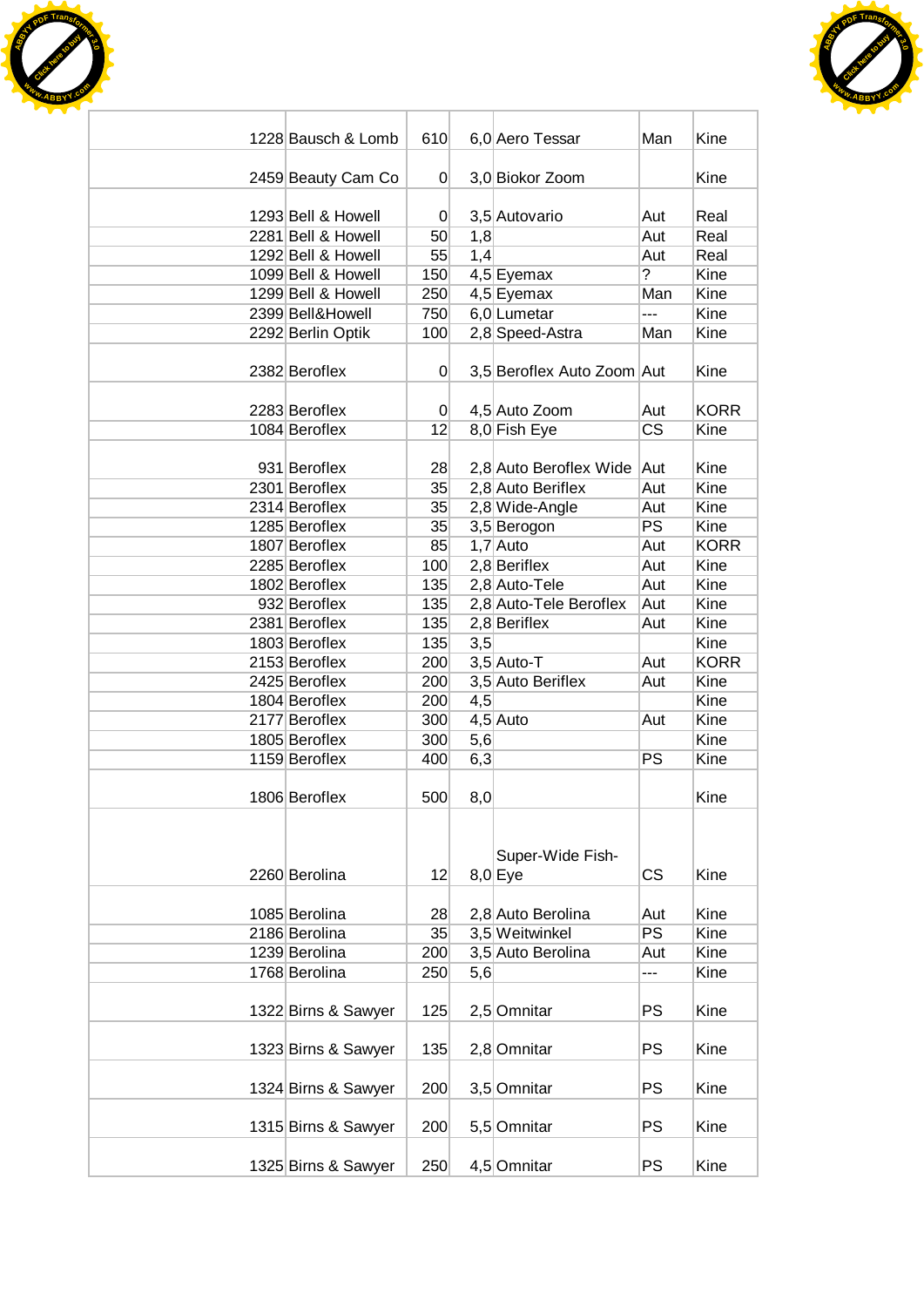



| 1327 Birns & Sawyer | 300            |     | 3,5 Omnitar                | <b>PS</b>      | Kine            |
|---------------------|----------------|-----|----------------------------|----------------|-----------------|
|                     |                |     |                            |                |                 |
| 1326 Birns & Sawyer | 300            |     | 5,0 Omnitar                | <b>PS</b>      | Kine            |
| 1330 Birns & Sawyer | 400            |     | 4,5 Omnitar                | PS             | Kine            |
|                     |                |     |                            |                |                 |
| 1329 Birns & Sawyer | 400            |     | 5,0 Omnitar                | PS             | Kine            |
| 1328 Birns & Sawyer | 400            |     | 5,5 Omnitar                | <b>PS</b>      | Kine            |
|                     |                |     |                            |                |                 |
| 1331 Birns & Sawyer | 500            |     | 5,0 Omnitar                | <b>PS</b>      | Kine            |
| 1371 Birns & Sawyer | 510            |     | 5,3 Omnitar                | ?              | Kine            |
| 1370 Birns & Sawyer | 510            |     | 7,5 Omnitar                | ?              | Kine            |
|                     |                |     |                            |                |                 |
| 1332 Birns & Sawyer | 600            |     | 5,0 Omnitar                | PS             | Kine            |
| 1377 Birns & Sawyer | 680            |     | 6,8 Omnitar                | ?              | Kine            |
| 1376 Birns & Sawyer | 680            |     | 7,5 Omnitar                | ?              | Kine            |
|                     |                |     |                            |                |                 |
| 1333 Birns & Sawyer | 800            |     | 5,0 Omnitar                | <b>PS</b>      | Kine            |
| 1382 Birns & Sawyer | 850            |     | 7,5 Omnitar                | $\tilde{.}$    | Kine            |
| 1335 Birns & Sawyer | 1000           |     | 4,5 Omnitar                | <b>PS</b>      | Kine            |
| 1334 Birns & Sawyer | 1000           |     | 6,3 Omnitar                | <b>PS</b>      | Kine            |
| 1386 Birns & Sawyer | 1020           |     | 7,5 Omnitar                | $\overline{?}$ | Kine            |
| 1388 Birns & Sawyer | 1360           |     | 7,5 Omnitar                | ?              | Kine            |
| 1390 Birns & Sawyer | 1700           |     | 9,5 Omnitar                | ?              | Kine            |
|                     |                |     |                            |                |                 |
| 1336 Birns & Sawyer | 2000           |     | 8,0 Omnitar                | PS             | Kine            |
| 1119 Bittco         | 135            |     | 2,8 Super Vemar            | <b>PS</b>      | Kine            |
| 2011 Boyer          | 75             |     | $3,5$ Topaz                | Man            | VP <sub>2</sub> |
| 2430 Boyer          | 75             |     | 4,5 Saphir                 | Man            | VP <sub>2</sub> |
| 1177 Brandex        | 135            |     | 3,5 Telephoto              | PS             | Kine            |
|                     |                |     |                            |                |                 |
| 183 Busch           | 80             |     | 2,0 Glaukar-Anastigmat Man |                | Kine            |
| 784 Bushnell        | $\Omega$       |     | 0,0 Spacemaster            |                | Kine            |
|                     |                |     |                            |                |                 |
|                     |                |     |                            |                |                 |
| 783 Bushnell        | 0              |     | $0,0$ Televar              |                | Kine            |
|                     |                |     |                            |                |                 |
|                     |                |     |                            |                |                 |
| 1415 Bushnell       | 0              | 3,8 |                            | Aut            | Kine            |
|                     |                |     |                            |                |                 |
|                     |                |     |                            |                |                 |
|                     |                |     |                            |                |                 |
| 1414 Bushnell       | 0              | 4,0 |                            | Aut            | Kine            |
| 781 Bushnell        | $\overline{0}$ |     | 5,6 Taikor                 |                | Kine            |
|                     |                |     |                            |                |                 |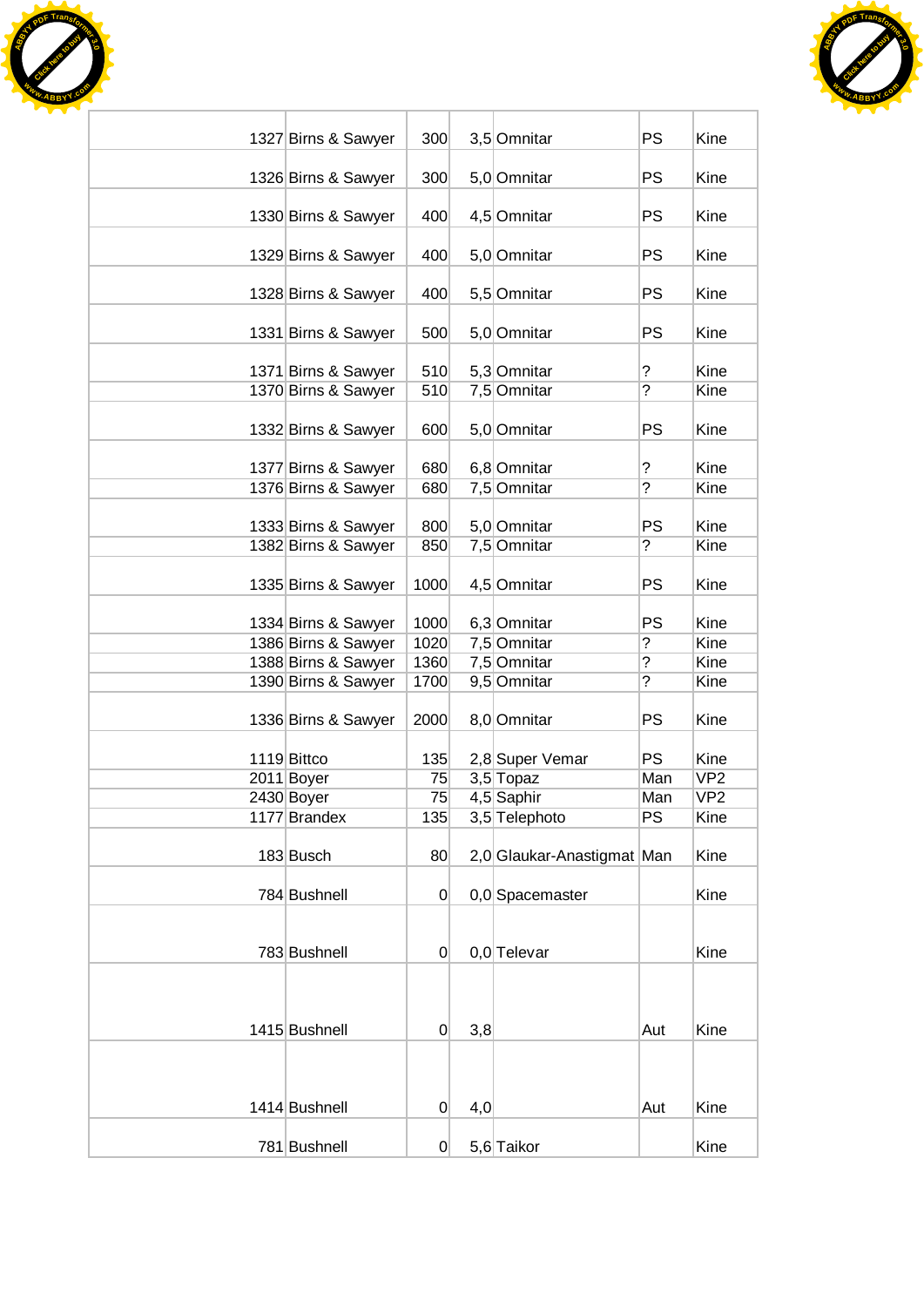



| 1519 Bushnell     | 0        | 6,9 |                      | Aut       | Kine |
|-------------------|----------|-----|----------------------|-----------|------|
|                   |          |     |                      |           |      |
| 1502 Bushnell     | $\Omega$ |     | 12,7 Spacemaster     | ---       | Kine |
| 1408 Bushnell     |          |     |                      |           | Kine |
|                   | 21       | 4,5 |                      | Aut       |      |
| 1409 Bushnell     | 28       | 2,8 |                      | Aut       | Kine |
|                   |          |     |                      |           |      |
| 1410 Bushnell     | 35       | 2,8 |                      | Aut       | Kine |
| 1411 Bushnell     | 135      | 2,8 |                      | Aut       | Kine |
|                   |          |     |                      |           |      |
| 1412 Bushnell     | 200      | 3,5 |                      | Aut       | Kine |
| 1413 Bushnell     | 300      | 5,6 |                      | Aut       | Kine |
|                   |          |     |                      |           |      |
| 804 Cambridge Cam | 28       |     | 2,8 Cambron          | <b>PS</b> | Kine |
| 806 Cambridge Cam | 35       |     | 2,8 Cambron          | <b>PS</b> | Kine |
|                   |          |     |                      |           |      |
| 805 Cambridge Cam | 35       |     | 3,5 Cambron          | <b>PS</b> | Kine |
|                   |          |     |                      |           |      |
| 808 Cambridge Cam | 135      |     | 2,8 Cambron          | <b>PS</b> | Kine |
| 807 Cambridge Cam | 135      |     | 3,5 Cambron          | <b>PS</b> | Kine |
|                   |          |     |                      |           |      |
| 809 Cambridge Cam | 200      |     | 4,5 Cambron          | <b>PS</b> | Kine |
| 810 Cambridge Cam | 300      |     | 5,5 Cambron          | PS        | Kine |
|                   |          |     |                      |           |      |
| 811 Cambridge Cam | 350      |     | 5,5 Cambron          | <b>PS</b> | Kine |
| 812 Cambridge Cam | 400      |     | 6,3 Cambron          | PS        | Kine |
|                   |          |     |                      |           |      |
| 813 Cambridge Cam | 500      |     | 8,0 Cambron          | <b>PS</b> | Kine |
| 814 Cambridge Cam | 500      |     | 8,0 Cambron          |           | Kine |
|                   |          |     |                      |           |      |
| 815 Cambridge Cam | 600      |     | 8,0 Cambron          | <b>PS</b> | Kine |
|                   |          |     |                      | <b>PS</b> |      |
| 816 Cambridge Cam | 800      |     | 8,0 Cambron          |           | Kine |
| 817 Cambridge Cam | 1000     |     | 16,0 Cambron         |           | Kine |
| 2229 Cambron      | 300      | 5,6 |                      |           | Kine |
| 2230 Cambron      | 400      | 6,3 |                      | PS        | Kine |
| 2231 Cambron      | 500      | 8,0 |                      | PS        | Kine |
| 1773 Cambron      | 500      | 8,8 |                      | ---       | Kine |
| 2232 Cambron      | 650      | 8,5 |                      |           | Kine |
| 2233 Cambron      | 800      | 8,0 |                      | <b>PS</b> | Kine |
| 1777 Camron       | 28       |     | 2,8 Auto Wide        | Aut       | Kine |
| 2400 Camron       | 35       |     | 2,8 Auto Wide        | Aut       | Kine |
| 1105 Camron       | 135      |     | 2,8 Auto Tele-Camron | Aut       | Kine |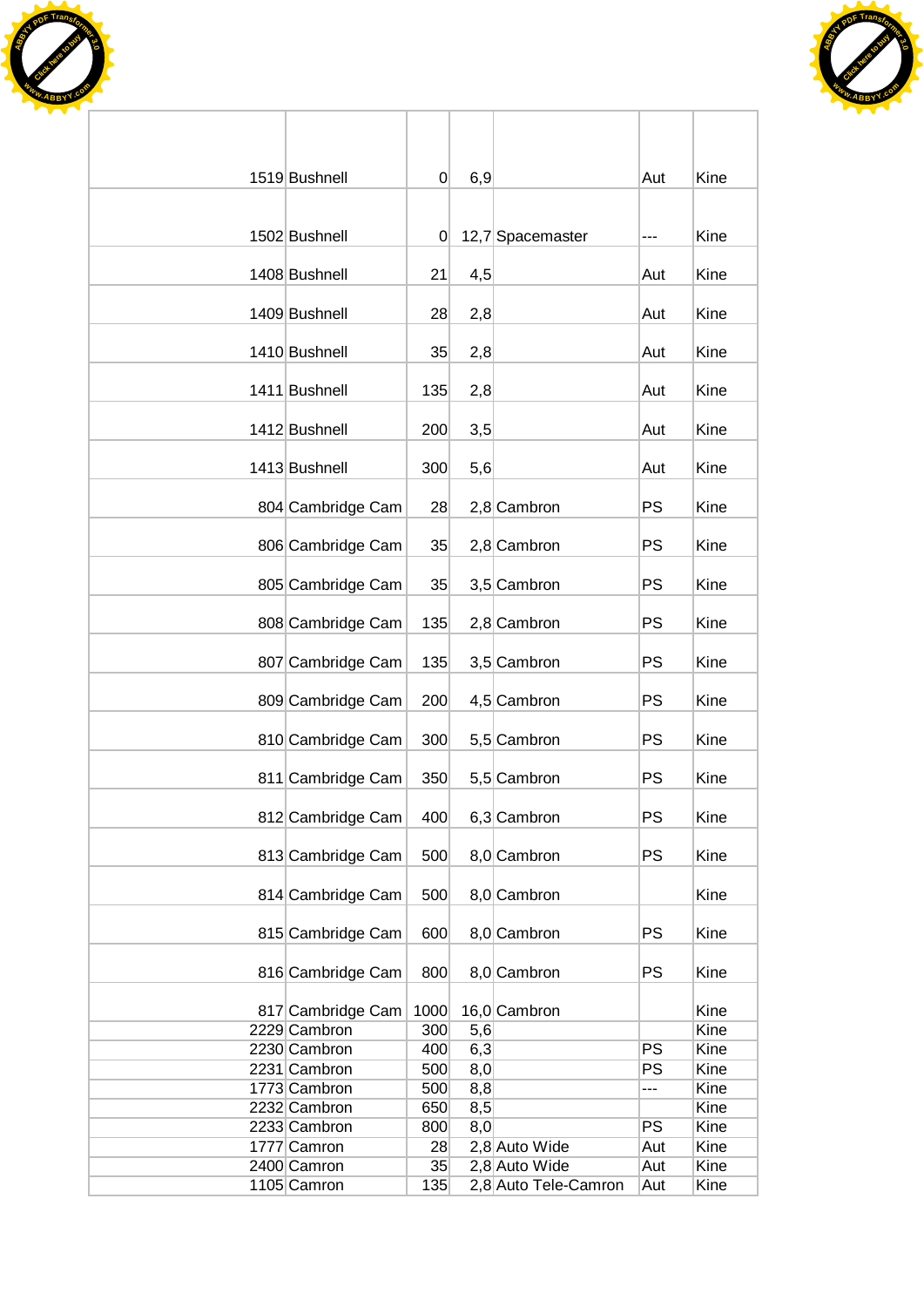



| 1031 Canon      | 50             | 1,9       |                      | Aut                      | Mam  |
|-----------------|----------------|-----------|----------------------|--------------------------|------|
| 1808 Canon      | 85             |           | $2,0$ Serenar        | Man                      | Kine |
| 2528 Canon      | 135            |           | 3,5 Serenar          | Man                      | Kine |
|                 |                |           |                      |                          |      |
|                 |                |           |                      |                          |      |
|                 | 50             |           | $3,5$ SC-99          | <b>PS</b>                | Kine |
| 1613 Carl Meyer |                |           |                      |                          |      |
|                 |                |           |                      |                          |      |
|                 |                |           |                      |                          | Kine |
| 1664 Carl Meyer | 60             |           | 1,5 Speed Anastigmat |                          |      |
|                 |                |           |                      |                          |      |
|                 |                |           |                      |                          |      |
| 1679 Carl Meyer | 250            | $4,5$ --- |                      | $\overline{\phantom{a}}$ | Kine |
| 2443 Carl Meyer | 613            | 5,6       |                      |                          | Kine |
|                 |                |           |                      |                          |      |
| 1383 Carl Meyer | 1000           |           | 16,0 Prismatic       | Man                      | Kine |
| 2450 Carsen     | 135            | 2,8       |                      | <b>PS</b>                | Kine |
| 2525 Carsen     | 135            | 2,8       |                      |                          | Kine |
|                 |                |           |                      |                          |      |
|                 |                |           |                      |                          |      |
| 1499 Caspeco    | 0              | 4,5       |                      | <b>PS</b>                | kine |
|                 |                |           |                      |                          |      |
|                 |                |           |                      |                          |      |
| 1417 Caspeco    | $\overline{0}$ | 4,5       |                      | Aut                      | Kine |
|                 |                |           |                      |                          |      |
| 683 Caspeco     | $\Omega$       |           | 4,8 Tele-Zoom        |                          | Kine |
|                 |                |           |                      |                          |      |
|                 |                |           |                      |                          |      |
| 684 Caspeco     | $\Omega$       |           | 5,6 Tele-Zoom        |                          | Kine |
|                 |                |           |                      |                          |      |
|                 |                |           |                      |                          |      |
| 974 Caspeco     | $\overline{0}$ | 5,8       |                      | PS                       | Kine |
| 665 Caspeco     | 28             | 2,8       |                      | PS                       | Kine |
|                 |                |           |                      |                          |      |
| 687 Caspeco     | 28             | 3,0       |                      | <b>PS</b>                | Kine |
| 2117 Caspeco    | 28             |           | 3,5 Caspeco T        | PS                       | Kine |
| 1429 Caspeco    | 35             |           | $2,8$ Exakta         | <b>PS</b>                | Kine |
|                 |                |           |                      |                          |      |
| 666 Caspeco     | 35             | 2,8       |                      | <b>PS</b>                | Kine |
|                 |                |           |                      |                          |      |
| 692 Caspeco     | 35             | 3,5       |                      | <b>PS</b>                | Kine |
|                 |                |           |                      |                          |      |
| 1520 Caspeco    | 85             | 2,5       |                      | Aut                      | Kine |
|                 |                |           |                      |                          |      |
| 701 Caspeco     | 105            | 2,8       |                      | <b>PS</b>                | Kine |
|                 |                |           |                      |                          |      |
| 1313 Caspeco    | 135            | 2,5       |                      | <b>PS</b>                | Kine |
| 667 Caspeco     | 135            | 2,8       |                      | <b>PS</b>                | Kine |
|                 |                |           |                      |                          |      |
| 2121 Caspeco    | 135            |           | $2,8$ Auto           | Aut                      | Kine |
| 1430 Caspeco    | 135            |           | $2,8$ Exakta         | PS                       | Kine |
|                 |                |           |                      |                          |      |
| 663 Caspeco     | 135            |           | 2,8 Auto Tele        | Aut                      | Kine |
| 1476 Caspeco    | 135            | 3,2       |                      | <b>PS</b>                | Kine |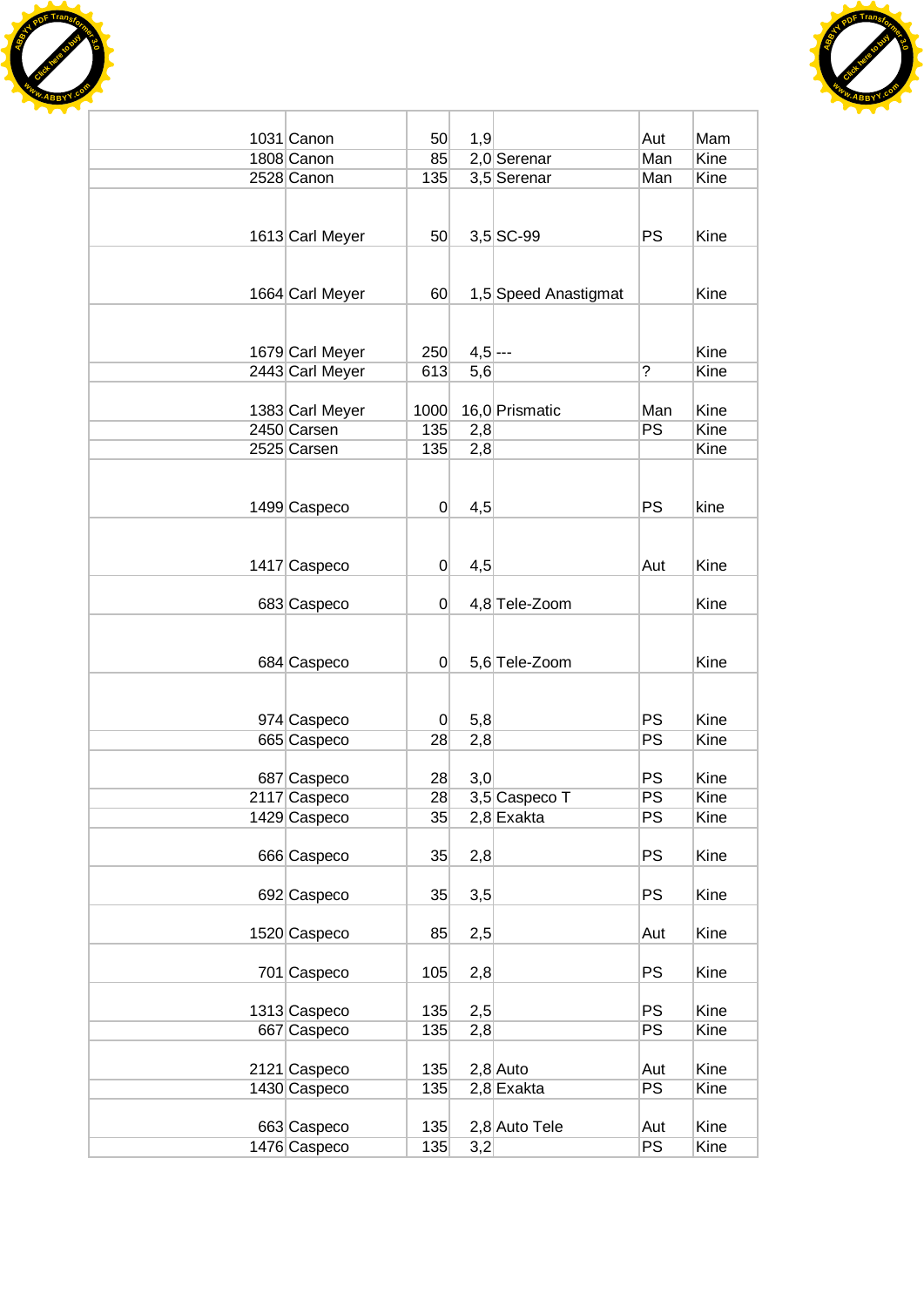



| 662 Caspeco    | 135  | 3,5  |                                 | Aut             | Kine         |
|----------------|------|------|---------------------------------|-----------------|--------------|
|                |      |      |                                 |                 |              |
|                |      |      |                                 |                 |              |
| 1020 Caspeco   | 135  |      | 3,5 Telephoto                   | <b>PS</b>       | Kine         |
| 2294 Caspeco   | 135  |      | 3,5 Telephoto                   | PS              | Kine         |
| 714 Caspeco    | 180  | 3,5  |                                 | <b>PS</b>       | Kine         |
| 1431 Caspeco   | 180  |      | 3,5 Exakta                      | <b>PS</b>       | Kine         |
| 668 Caspeco    | 200  | 3,5  |                                 | PS              | Kine         |
|                |      |      |                                 |                 |              |
| 664 Caspeco    | 200  |      | 3,5 Auto Tele                   | Aut             | Kine         |
| 1432 Caspeco   | 200  |      | 4,5 Exakta                      | <b>PS</b>       | Kine         |
|                |      |      |                                 |                 |              |
| 1316 Caspeco   | 200  | 4,5  |                                 | <b>PS</b>       | Kine         |
| 1484 Caspeco   | 250  | 4,5  |                                 | <b>PS</b><br>PS | Kine<br>Kine |
| 1433 Caspeco   | 300  |      | 5,5 Exakta                      | PS              | Kine         |
| 669 Caspeco    | 300  | 5,5  |                                 |                 |              |
| 1521 Caspeco   | 300  | 5,6  |                                 | Aut             | Kine         |
| 1487 Caspeco   | 350  | 5,6  |                                 | PS              | Kine         |
| 1434 Caspeco   | 400  |      | $6,3$ Exakta                    | PS              | Kine         |
|                |      |      |                                 |                 |              |
| 735 Caspeco    | 400  | 6,3  |                                 | PS              | Kine         |
| 1490 Caspeco   | 450  | 6,5  |                                 | PS              | Kine         |
| 1435 Caspeco   | 500  |      | 8,0 Exakta                      | <b>PS</b>       | Kine         |
|                |      |      |                                 |                 |              |
| 1365 Caspeco   | 500  | 8,0  |                                 | <b>PS</b>       | Kine         |
| 1372 Caspeco   | 600  | 8,0  |                                 | <b>PS</b>       | Kine         |
|                |      |      |                                 |                 |              |
| 1379 Caspeco   | 800  | 8,0  |                                 | <b>PS</b>       | Kine         |
| 1238 Cavalier  | 28   | 2,8  |                                 | Aut             | Kine         |
| 2220 Celestron | 300  | 5,6  |                                 |                 | Kine         |
| 2222 Celestron | 500  | 5,6  |                                 |                 | Kine         |
| 2221 Celestron | 500  | 8,0  |                                 |                 | Kine         |
| 2223 Celestron | 750  | 6,0  |                                 |                 | Kine         |
| 2224 Celestron | 1000 | 11,0 |                                 |                 | Kine         |
| 2225 Celestron | 1250 | 10,0 |                                 |                 | Kine         |
| 2286 Celestron | 2000 |      | 8,0 Celestar                    | ---             | Kine         |
| 2226 Celestron | 2000 | 10,0 |                                 |                 | Kine         |
| 2227 Celestron | 2800 | 10,0 |                                 |                 | Kine         |
| 2228 Celestron | 3900 | 11,0 |                                 |                 | Kine         |
| 2609 Celicart  | 135  |      | 2,8 Auto Tele                   |                 | Kine         |
| 624 Century    | 180  |      | 2,8 Tele-Athenar                | Man             | Kine         |
| 2151 Century   | 205  |      | <b>Tel Athenar</b>              | Man             | Kine         |
| 1348 Century   | 215  |      | 3,5 Tele-Athenar                | ?               | Kine         |
| 2209 Century   | 230  |      | 2,8 Tele-Athenar II             | Man             | Kine         |
| 1349 Century   | 230  |      | 4,5 Tele-Athenar                | ?               | Kine         |
| 818 Century    | 300  |      | Tele-Athenar Hi-<br>$3,2$ speed | <b>PS</b>       | Kine         |
| 1356 Century   | 300  |      | 3,5 Tele Athenar                | $\overline{?}$  | Kine         |
| 2210 Century   | 300  |      | 4,2 Tele-Athenar II             | Man             | Kine         |
| 633 Century    | 300  |      | 4,5 Tele-Athenar                | Man             | Kine         |
| 1551 Century   | 300  |      | 4,5 Tele-Athenar                | <b>PS</b>       | Kine         |
|                |      |      |                                 |                 |              |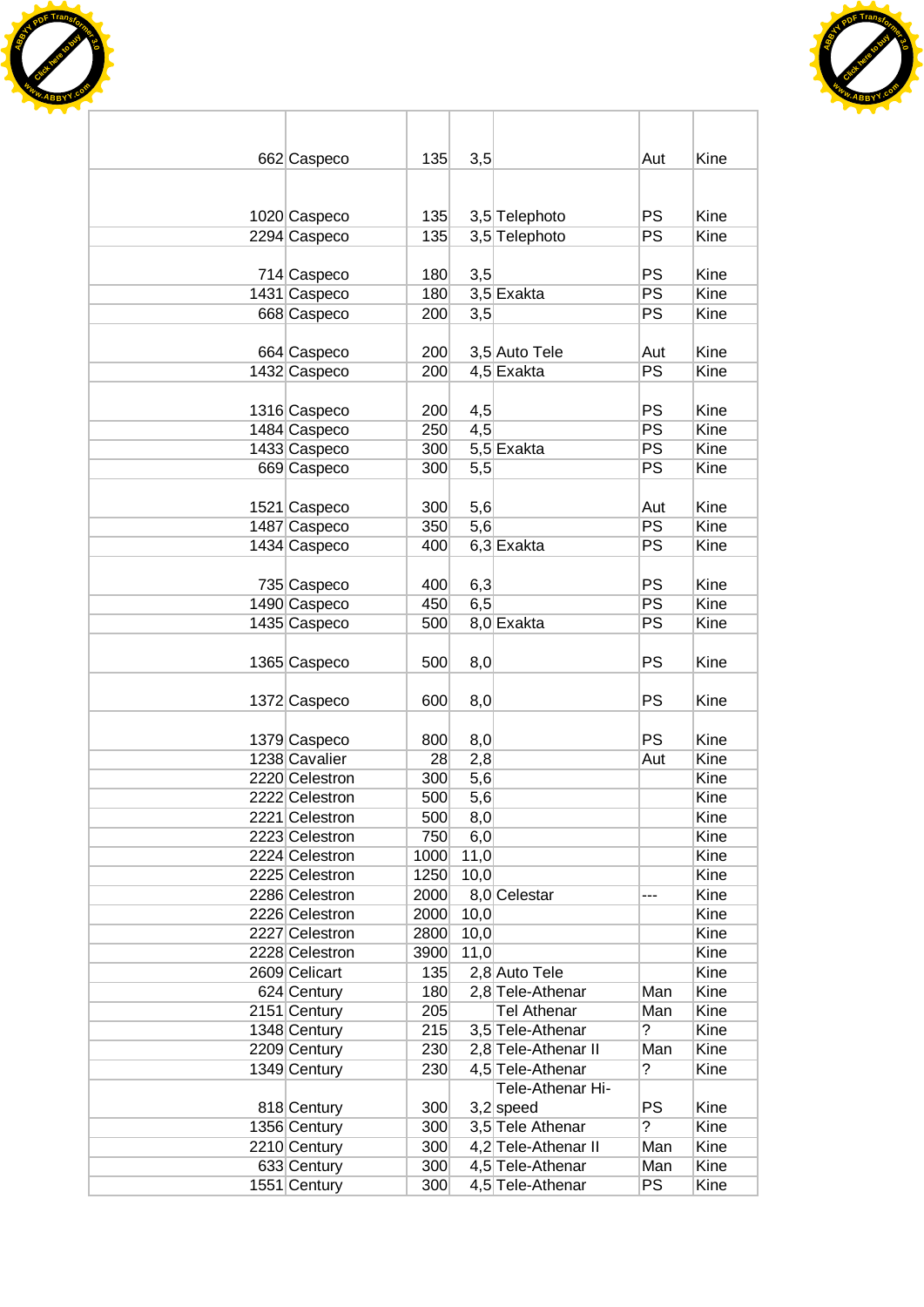



| 819 Century   | 385             |     | 4,0 Tele-Athenar       | Man                     | Kine        |
|---------------|-----------------|-----|------------------------|-------------------------|-------------|
|               |                 |     |                        |                         |             |
| 1681 Century  | 385             |     | 4,5 Kinetar            | Man                     | Kine        |
|               |                 |     |                        |                         |             |
|               |                 |     |                        |                         |             |
| 1552 Century  | 385             |     | 4,5 Tele-Athenar II    | Man                     | Kine        |
| 637 Century   | 385             |     | 4,5 Tele-Athenar       | Man                     | Kine        |
| 1489 Century  | 400             | 3,8 |                        | ?                       | Kine        |
|               |                 |     |                        |                         |             |
| 1363 Century  | 400             |     | 4,5 Tele-Athenar       | $\tilde{?}$             | Kine        |
|               |                 |     | Tele-Athenar Hi-       |                         |             |
| 822 Century   | 500             |     | $4,0$ speed            | Man                     | Kine        |
| 821 Century   | 500             |     | 4,5 Tele-Athenar       | Man                     | Kine        |
| 2212 Century  | 500             |     | 4,5 Tele-Athenar II    | Man                     | Kine        |
| 1494 Century  | 500             | 4,7 |                        | ?                       | Kine        |
|               |                 |     |                        | PS                      | Kine        |
| 1554 Century  | 500             |     | 5,6 Tele-Athenar       |                         |             |
| 820 Century   | 500             |     | 5,6 Tele-Athenar       | Man                     | Kine        |
| 2211 Century  | 500             |     | 5,6 Tele-Athenar II    | Man                     | Kine        |
| 1374 Century  | 500             |     | 8,0 Tele-Athenar       |                         | Kine        |
|               |                 |     | Hi-Speed Tele-         |                         |             |
| 2213 Century  | 600             |     | 4,5 Athenar II         | Man                     | Kine        |
|               |                 |     | Tele-Athenar Hi-       |                         |             |
| 823 Century   | 600             |     | $4,5$ speed            | Man                     | Kine        |
| 1497 Century  | 600             | 4,8 |                        | $\tilde{?}$             | Kine        |
| 651 Century   | 600             |     | 6,3 Tele-Athenar       | Man                     | Kine        |
|               |                 |     |                        |                         |             |
|               |                 |     |                        |                         |             |
| 824 Century   | 650             |     | 6,3 Tele-Athenar       | Man                     | Kine        |
| 2214 Century  | 650             |     | 6,8 Tele-Athenar II    | Man                     | Kine        |
| 1378 Century  | 750             |     | 5,0 Tele-Athenar       | ?                       | Kine        |
|               |                 |     | Tele-Athenar Hi-       |                         |             |
| 825 Century   | 800             |     | $4,7$ speed            | Man                     | Kine        |
|               |                 |     | Hi-Speed Tele-         |                         |             |
| 2216 Century  | 800             |     | 4,7 Athenar II         | Man                     | Kine        |
| 1381 Century  | 800             |     | 5,6 Tele-Athenar       | $\tilde{?}$             | Kine        |
| 2215 Century  | 800             |     | 6,0 Tele-Athenar II    | Man                     | Kine        |
|               |                 |     | Tele-Athenar Hi-       |                         |             |
| 826 Century   | 1000            |     | 5,6 speed              | Man                     | Kine        |
|               |                 |     |                        |                         |             |
| 1558 Century  | 1000            |     | 5,6 Tele-Athenar       | <b>PS</b>               | Kine        |
| 2218 Century  | 1000            |     | 5,6 Tele-Athenar II    | Man                     | Kine        |
| 1384 Century  | 1000            |     | 7,0 Tele-Athenar       | ?                       | Kine        |
| 2217 Century  | 1000            |     | 8,0 Tele-Athenar II    | Man                     | Kine        |
| 1559 Century  | 1200            |     | 6,8 Tele-Athenar       | <b>PS</b>               | Kine        |
| 2219 Century  | 1200            |     | 6,8 Tele-Athenar II    | Man                     | Kine        |
|               |                 |     | Tele-Athenar Hi-       |                         |             |
| 827 Century   | 1200            |     | $7,0$ speed            | Man                     | Kine        |
| 1392 Century  | 2500            |     | 16,0 Tele-Athenar      | $\overline{?}$          | <b>Kine</b> |
| 1624 Chalier  | 90 <sup>°</sup> |     | 4,5 Telelens           | Man                     | Kine        |
|               |                 |     | <b>Chinonflex Auto</b> |                         |             |
|               |                 |     |                        |                         |             |
| 15 Chinon     | 135             |     | $2,8$ Reflex           | Aut                     | Kine        |
| 2436 Coleman  | 40              |     | 3,5 Monitor            | $\overline{\text{CS}'}$ | Kine        |
| Coleman-      |                 |     |                        |                         |             |
| 1567 Dynamic  | 50              | 2,8 |                        | CS                      | Kine        |
| 1748 Corfield | 28              |     | $3,5$ Lumax            | PS                      | Kine        |
| 2404 Corfield | 35              |     | 2,8 Retro-Lumax        | PS                      | Kine        |
| 1602 Corfield | 35              |     | 3,5 Retro-Lumax        | <b>PS</b>               | Kine        |
| 1650 Corfield | 95              |     | $2,8$ Lumar            | Man                     | Kine        |
| 1178 Corfield | 95              |     | $2,8$ Lumar            | $\overline{\text{CS}}$  | Kine        |
|               |                 |     |                        |                         |             |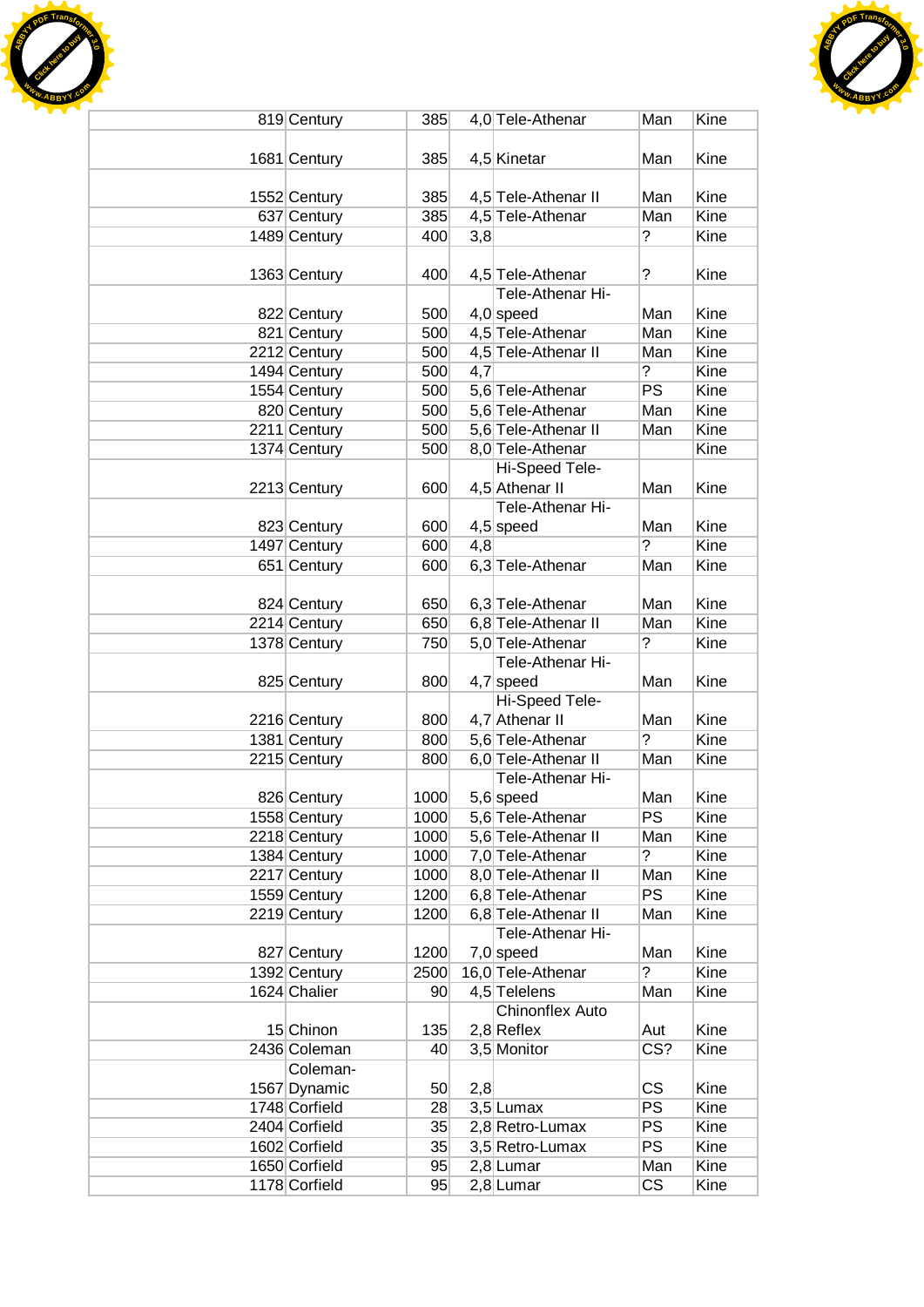



| 1809 Corfield  | 100             |     | 4,0 Lumar              |                        | Kine            |
|----------------|-----------------|-----|------------------------|------------------------|-----------------|
|                |                 |     |                        |                        |                 |
| 1631 Corfield  | 135             |     | 3,5 Tele-Lumax         | <b>CS</b>              | Kine            |
| 2253 Corfield  | 240             |     | 4,5 Tele-Lumax         | $\overline{\text{CS}}$ | Kine            |
|                |                 |     |                        |                        |                 |
| 904 Corfield   | 400             |     | 4,5 Tele Lumax         | <b>PS</b>              | Kine            |
| 2447 Cosina    | 35              |     | 2,8 Cosinon            | Aut                    | Real            |
| 2527 Cunor     | 35              |     | $3,5$ Wide             | Man                    | Kine            |
| 2545 Cunor     | 400             |     |                        |                        | Kine            |
|                |                 | 6,3 |                        | <b>PS</b>              |                 |
| 2469 D & N     | 135             | 3,5 |                        |                        | Kine            |
| 2043 Dallmeyer | 50              |     | 1,9 Super-Six          | Man                    | Kine            |
|                |                 |     |                        |                        |                 |
|                |                 |     |                        |                        |                 |
| 189 Dallmeyer  | 60 <sup>°</sup> |     | 6,5 Wide Angle Anast.  | Man                    | VP <sub>2</sub> |
| 2045 Dallmeyer | 76              |     | 1,9 Super-Six          | Man                    | Kine            |
| 2263 Dallmeyer | 76              |     | 1,9 Super Six          | Man                    | VP <sub>2</sub> |
| 2061 Dallmeyer | 76              |     | 2,9 Pentac             | Man                    | VP <sub>2</sub> |
| 2044 Dallmeyer | 76              |     | 2,9 Pentac             | Man                    | Kine            |
|                |                 |     |                        |                        |                 |
| 2046 Dallmeyer | 83              |     | 1,9 Super-Six          | Man                    | Kine            |
|                |                 |     |                        |                        |                 |
| 2014 Dallmeyer | 83              |     | 1,9 Super Six          | Man                    | VP <sub>2</sub> |
|                |                 |     | Super-Six              |                        |                 |
| 2152 Dallmeyer | 83              |     | 1,9 Anastigmat         | Man                    | Kine            |
| 2361 Dallmeyer | 100             |     | $2,9$ pentac           | Man                    | Kine            |
|                |                 |     |                        |                        |                 |
|                |                 |     |                        |                        |                 |
|                |                 |     |                        |                        |                 |
| 185 Dallmeyer  | 100             |     | 5,6 Dallon Tele-Anast. | Man                    | Kine            |
| 1649 Dallmeyer | 135             |     | 4,5 Dalrac             | ?                      | Kine            |
| 1166 Dallmeyer | 150             |     | 4,5 Telephoto          | Man                    | VP <sub>2</sub> |
|                |                 |     |                        |                        |                 |
|                |                 |     |                        |                        |                 |
|                |                 |     |                        |                        |                 |
| 187 Dallmeyer  | 150             |     | 5,6 Dallon Tele-Anast. | Man                    | Kine            |
|                |                 |     |                        |                        |                 |
|                |                 |     |                        |                        |                 |
| 186 Dallmeyer  | 150             |     | 5,6 Dallon Tele-Anast. | Man                    | VP <sub>2</sub> |
|                |                 |     |                        |                        |                 |
|                |                 |     |                        |                        |                 |
| 184 Dallmeyer  | 150             |     | 5,6 Dallon Tele-Anast. | Man                    | VP <sub>2</sub> |
| 2017 Dallmeyer | 150             |     | 5,6 Tele Dallon        | Man                    | VP <sub>2</sub> |
|                |                 |     |                        |                        |                 |
| 1167 Dallmeyer | 150             |     | 6,3 Tele Dallon        | Man                    | VP <sub>2</sub> |
| 2070 Dallmeyer | 230             |     | New Large Adon         | Man                    | VP <sub>2</sub> |
|                |                 |     | Dallon Tele-           |                        |                 |
| 2062 Dallmeyer | 230             |     | 4,5 Anastigmat         | Man                    | VP <sub>2</sub> |
| 2054 Dallmeyer | 230             |     | 4,5 New Large Adon     | Man                    | Kine            |
|                |                 |     | Dallon Tele-           |                        |                 |
| 2047 Dallmeyer | 230             |     | 5,6 Anastigmat         | Man                    | Kine            |
|                |                 |     | Dallon Tele-           |                        |                 |
| 2063 Dallmeyer | 250             |     | Anastigmat             | Man                    | VP <sub>2</sub> |
|                |                 |     | Dallon Tele-           |                        |                 |
| 2048 Dallmeyer | 250             |     | 5,6 Anastigmat         | Man                    | Kine            |
|                |                 |     |                        |                        |                 |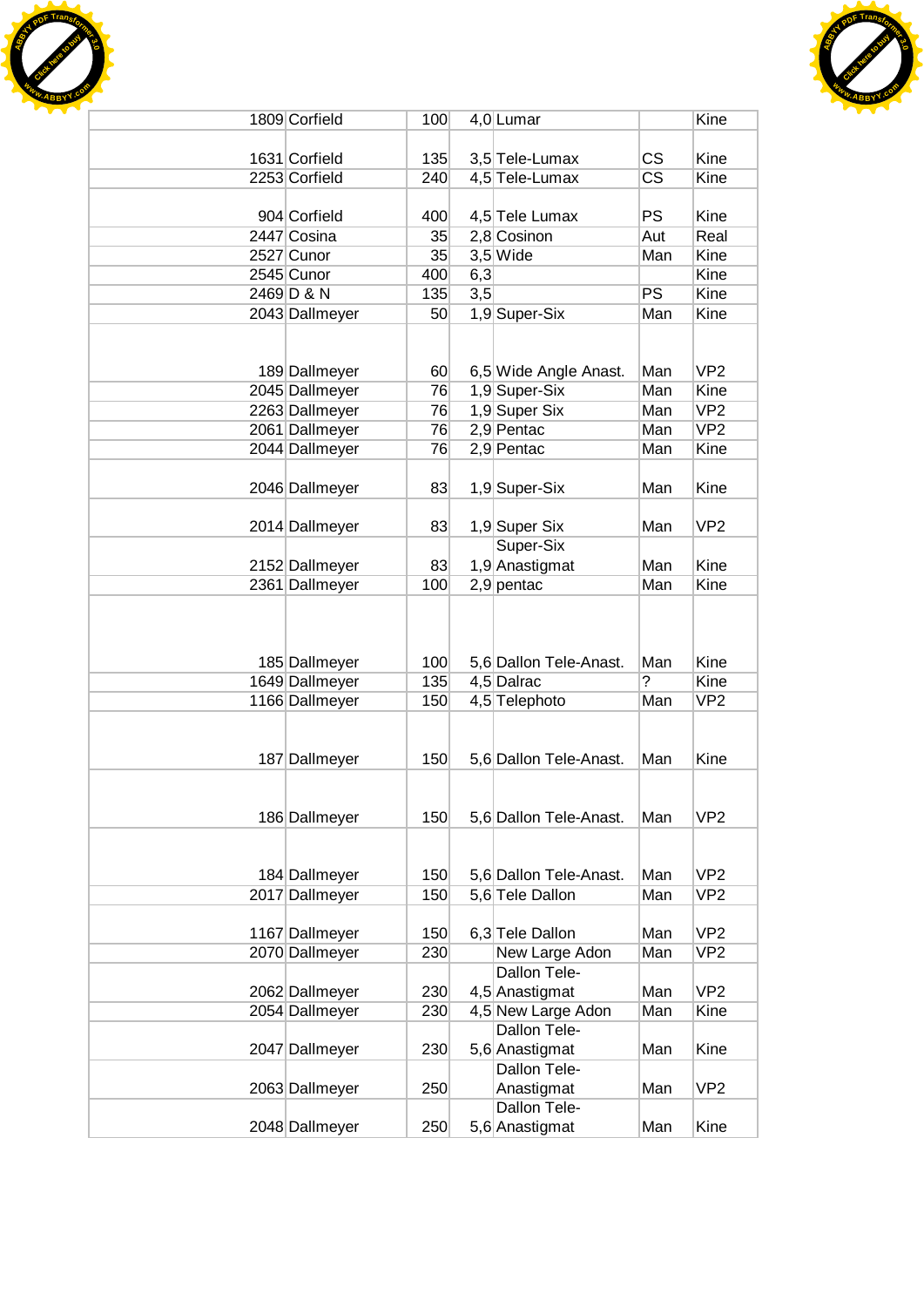



| 1680 Dallmeyer     | 265  |     | 6,7 Dallon Tele-Anast. |           | Kine            |
|--------------------|------|-----|------------------------|-----------|-----------------|
|                    |      |     |                        |           |                 |
| 188 Dallmeyer      | 265  |     | 6.7 Dallon Tele-Anast. | Man       | Kine            |
|                    |      |     | Dallon Tele-           |           |                 |
| 2064 Dallmeyer     | 300  |     | Anastigmat             | Man       | VP <sub>2</sub> |
| 2071 Dallmeyer     | 300  |     | New Large Adon         | Man       | VP <sub>2</sub> |
| 2055 Dallmeyer     | 300  |     | 4,5 New Large Adon     | Man       | Kine            |
|                    |      |     | Dallon Tele-           |           |                 |
| 2049 Dallmeyer     | 300  |     | 5,6 Anastigmat         | Man       | Kine            |
| 2072 Dallmeyer     | 350  |     | New Large Adon         | Man       | VP <sub>2</sub> |
|                    |      |     | Dallon Tele-           |           |                 |
| 2065 Dallmeyer     | 350  |     | Anastigmat             | Man       | VP <sub>2</sub> |
| 2056 Dallmeyer     | 350  |     | 4,5 New Large Adon     | Man       | Kine            |
|                    |      |     | Dallon Tele-           |           |                 |
| 2050 Dallmeyer     | 350  |     | 5,6 Anastigmat         | Man       | Kine            |
| 2154 Dallmeyer     | 364  |     | 4,5 Telephoto          | Man       | Kine            |
| 2057 Dallmeyer     | 400  |     | 4,5 New Large Adon     | Man       | Kine            |
|                    |      |     | Dallon Tele-           |           |                 |
| 2066 Dallmeyer     | 430  |     | Anastigmat             | Man       | VP <sub>2</sub> |
| 2073 Dallmeyer     | 430  |     | New Large Adon         | Man       | VP <sub>2</sub> |
|                    |      |     | Dallon Tele-           |           |                 |
| 2051 Dallmeyer     | 430  |     | 5,6 Anastigmat         | Man       | Kine            |
| 2074 Dallmeyer     | 510  |     | New Large Adon         | Man       | VP <sub>2</sub> |
|                    |      |     | Dallon Tele-           |           |                 |
| 2067 Dallmeyer     | 510  |     | Anastigmat             | Man       | VP <sub>2</sub> |
| 2058 Dallmeyer     | 510  |     | 4,5 New Large Adon     | Man       | Kine            |
|                    |      |     | Dallon Tele-           |           |                 |
| 2052 Dallmeyer     | 510  |     | 5,6 Anastigmat         | Man       | Kine            |
| 2075 Dallmeyer     | 610  |     | New Large Adon         | Man       | VP <sub>2</sub> |
|                    |      |     | Dallon Tele-           |           |                 |
| 2068 Dallmeyer     | 610  |     | Anastigmat             | Man       | VP <sub>2</sub> |
| 2059 Dallmeyer     | 610  |     | 4,5 New Large Adon     | Man       | Kine            |
|                    |      |     | Dallon Tele-           |           |                 |
| 2053 Dallmeyer     | 610  |     | 5,6 Anastigmat         | Man       | Kine            |
|                    |      |     | Dallon Tele-           |           |                 |
| 2069 Dallmeyer     | 1020 |     | Anastigmat             | Man       | VP <sub>2</sub> |
|                    |      |     | Dallon Tele-           |           |                 |
| 2060 Dallmeyer     | 1020 |     | 5,6 Anastigmat         | Man       | Kine            |
| 2116 Danubia       | 400  | 6,3 |                        | <b>PS</b> | Kine            |
| 2192 Danubia       | 500  | 8,0 |                        | PS        | Kine            |
| 2418 DDA           | 135  |     | 2,8 super PS           | <b>PS</b> | Kine            |
| 2349 Dollond       | 135  | 2,8 |                        | Aut       | Kine            |
| 1762 Dollond       | 300  | 5,6 |                        | ?         | Kine            |
| 2555 Doro-Color    | 135  |     | $2,8$ Auto             |           | Kine            |
| 933 Doron          | 28   |     | 2,8 Doron-Color        | Aut       | Kine            |
|                    |      |     | Doro-ColorAuto         |           |                 |
| 2159 Doron?        | 35   |     | $2,8$ Wide             | Aut       | Kine            |
|                    |      |     |                        |           |                 |
| 1767 Eastman Kodak | 19   |     | 2,5 Aero Ektar         | Man       | Kine            |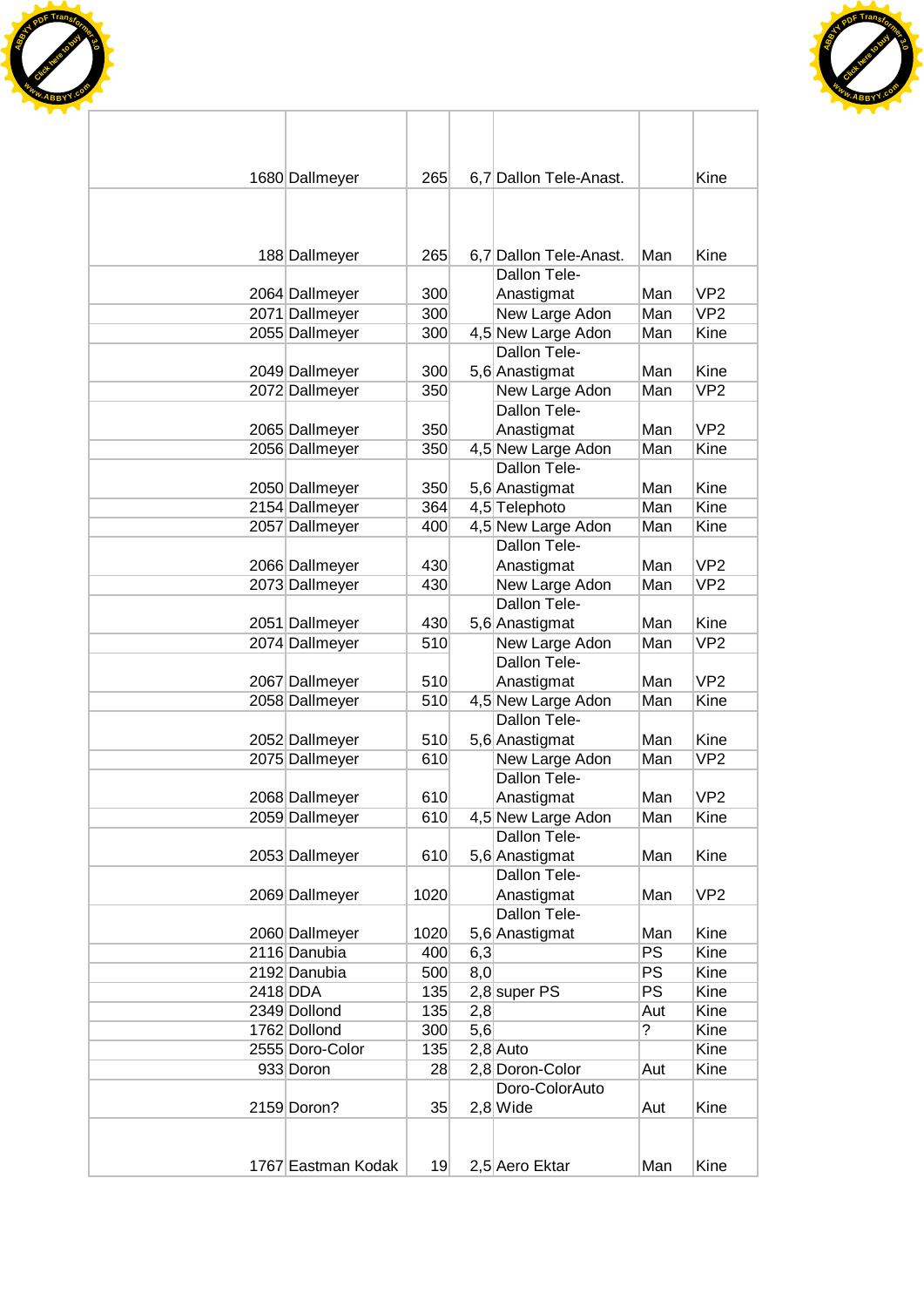



| 1671 Eastman Kodak             | 102                    |     | 2,7 Anastigmat                         | Man        | Kine         |
|--------------------------------|------------------------|-----|----------------------------------------|------------|--------------|
| 893 Eastman Kodak              | 178                    |     | 2,5 Aero Ektar                         | Man        | Kine         |
| 894 Eastman Kodak              | 300                    |     | 2,5 Aero Ektar                         | Man        | Kine         |
| 892 Eastman Kodak              | 320                    |     | 3,5 Aero Xenar                         | ?          | Kine         |
|                                |                        |     |                                        |            |              |
| 2329 Edixa                     | 0                      |     | 4,0 Edixar                             | <b>PS</b>  | Kine         |
| 2553 Edixa                     | $\Omega$               |     | 4,5 Eximar                             |            | Kine         |
| 2541 Edixa                     | 0                      |     | 4,8 Edixar Tele Zoom                   | <b>PS</b>  | Kine         |
| 905 Edixa                      | $\overline{0}$         |     | 6,3 Edixar                             | <b>PS</b>  | Kine         |
| 2429 Edixa                     | 28                     |     | 3,5 Eximar Super W                     |            | Kine         |
| 2130 Edixa                     | 35                     |     | 3,5 Eximar Weitwinkel                  |            | Kine         |
| 2435 Edixa                     | 135                    |     | 2,8 Eximar                             | <b>PS</b>  | Kine         |
| 2178 Edixa                     | 135                    |     | 3,5 Eximar                             |            | Kine         |
| 1749 Edixa                     | 400                    |     | 6,3 Edixar                             | <b>PS</b>  | Kine         |
| 2187 Edixa?                    | 500                    |     | 8,0 Tele Eximar                        | <b>PS</b>  | Kine         |
| 866 Elgeet                     | 100                    |     | 4,5 Mini-Tel                           | Man        | Kine         |
| 2259 Elicar                    | 28                     | 2,8 |                                        | <b>AUT</b> | Real         |
| 2480 Elicar                    | 28                     |     | 2,8 Weitwinkel Aut                     | Aut        | Kine         |
| 1733 Elicar                    | 100                    |     | 2,8 Automatic                          | Aut        | Kine         |
| 1600 Elite                     | 135                    | 3,5 |                                        | <b>PS</b>  | Kine         |
| 2157 Elitel                    | 135                    | 3,5 |                                        | PS         | Kine         |
| 1668 Emil Busch<br>1314 Encino | 80 <sub>l</sub><br>200 | 7,5 | <b>Rathenow Glaukar</b><br>$2,0$ Anast | Man<br>--- | Kine<br>Kine |
| 2516 Encino                    | 400                    |     | 5,6 Astronar                           |            | Kine         |
| 1283 Encino Eng.               | $\overline{0}$         |     | 6,3 Astronar Zoom                      | PS         | Kine         |
| 201 Encino Eng.                | 400                    |     | 7,5 Astronar                           | ---        | Kine         |
| 650 Encino Eng.                | 600                    |     | 11,0 Astronar                          | ---        | Kine         |
| 302 Enna                       | $\overline{0}$         |     | 4,0 Tele-Zoom                          | PS         | Kine         |
| 1115 Enna                      | $\Omega$               |     | 4,0 Tele-Zoom                          | <b>PS</b>  | Kine         |
| 318 Enna                       | 24                     |     | 4,0 Lithagon                           |            | AM           |
| 291 Enna                       | 24                     |     | 4,0 Lithagon                           | PS         | Kine         |
|                                |                        |     |                                        |            |              |
| 292 Enna                       | 24                     |     | 4,0 Ennalyt                            | <b>PS</b>  | Kine         |
| 2407 Enna                      | 28                     |     | 3,5 Ennalyt                            |            | Kine         |
|                                |                        |     |                                        |            |              |
| $313$ Enna                     | 28                     |     | 3,5 Ultra-Sandmar                      |            | МM           |
| 319 Enna                       | 28                     |     | 3,5 Lithagon                           |            | AM           |
| 293 Enna                       | 28                     |     | 3,5 Ultra Lithagon                     | <b>PS</b>  | Kine         |
| 299 Enna                       | 35                     |     | 1,9 Super Lithagon                     | <b>PS</b>  | Kine         |
| $315$ Enna                     | 35                     |     | 1,9 Super Sandmar                      | Aut        | МM           |
|                                |                        |     |                                        |            |              |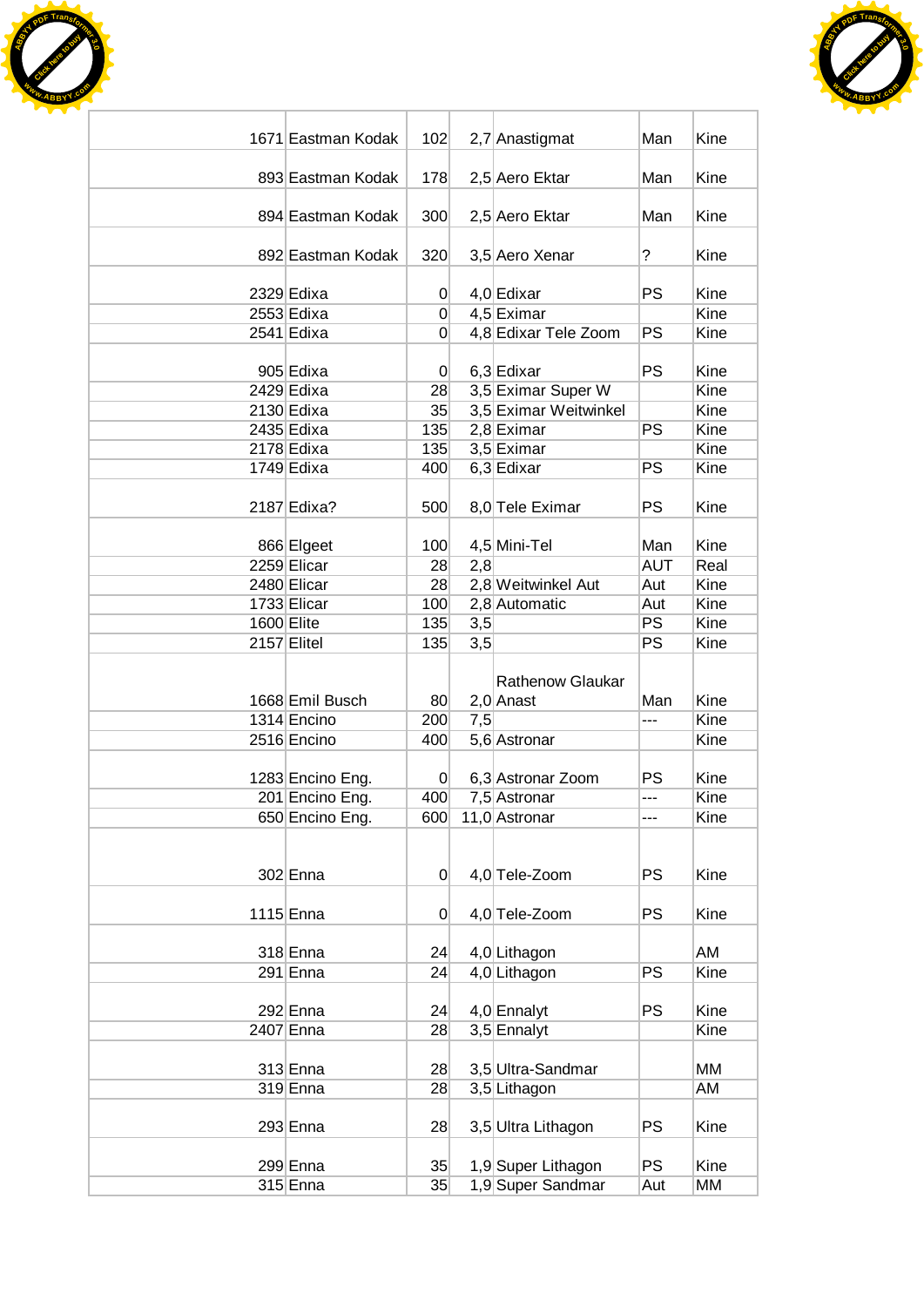

۰



| $298$ Enna  | 35              | 2,5 Super-Lithagon | <b>PS</b>              | Kine |
|-------------|-----------------|--------------------|------------------------|------|
| 320 Enna    | 35              | 2,8 Lithagon       |                        | AM   |
| 297 Enna    | 35              | 2,8 Lithagon       | <b>PS</b>              | Kine |
| $314$ Enna  | 35              | 2,8 Sandmar        |                        | MM   |
| 2113 Enna   | 35              | 3,5 Ennalyt        | PS                     | Kine |
| $295$ Enna  | 35              | 3,5 Ennalyt        | <b>PS</b>              | Kine |
| 296 Enna    | 35              | 3,5 Lithagon       | <b>CS</b>              | Kine |
| 294 Enna    | 35              | 4,5 Lithagon       | <b>PS</b>              | Kine |
| $321$ Enna  | 50              | 1,9 Ennalyt        |                        | AM   |
| $316$ Enna  | 50 <sup>°</sup> | 1,9 Sandmar        |                        | MМ   |
| $300$ Enna  | 85              | 1,5 Lithagon SII2  | <b>CS</b>              | Kine |
| 1057 Enna   | 85              | 1,5 Ennaston       | <b>CS</b>              | Kine |
| $301$ Enna  | 85              | 1,5 Ennalyt        | <b>CS</b>              | Kine |
| $322$ Enna  | 90 <sup>°</sup> | 2,8 Tele-Ennalyt   |                        | AM   |
| 303 Enna    | 90 <sup>°</sup> | 2,8 Tele-Ennalyt   | <b>CS</b>              | Kine |
| 1058 Enna   | 95              | 2,8 Ennalyt        | Aut                    | Kine |
| $304$ Enna  | 95              | 2,8 Ennalyt        | CS                     | Kine |
| 2460 Enna   | 100             | 2,8 Ennalyt        | CS                     | Kine |
| $323$ Enna  | 135             | 2,8 Tele-Ennalyt   |                        | AM   |
| 306 Enna    | 135             | 3,5 Tele-Ennalyt   | <b>CS</b>              | Kine |
| $317$ Enna  | 135             | 3,5 Tele-Sandmar   |                        | MM   |
| 906 Enna    | 135             | 3,5 Tele-Ennaston  | PS                     | Kine |
| $305$ Enna  | 135             | 3,5 Sandmar        | CS                     | Kine |
| $307$ Enna  | 200             | 4,4 Tele-Sandmar   | Man                    | Kine |
| $1114$ Enna | 240             | 4,5 Tele-Ennalyt   | Aut                    | Kine |
|             |                 |                    |                        |      |
| 308 Enna    | 240             | 4,5 Tele-Ennalyt   | <b>CS</b>              | Kine |
| 324 Enna    | 240             | 4,5 Tele-Ennalyt   |                        | AM   |
| $311$ Enna  | 400             | 4,5 Tele-Ennalyt   | CS                     | Kine |
| $310$ Enna  | 400             | 4,5 Tele-Sandmar   | $\overline{\text{CS}}$ | Kine |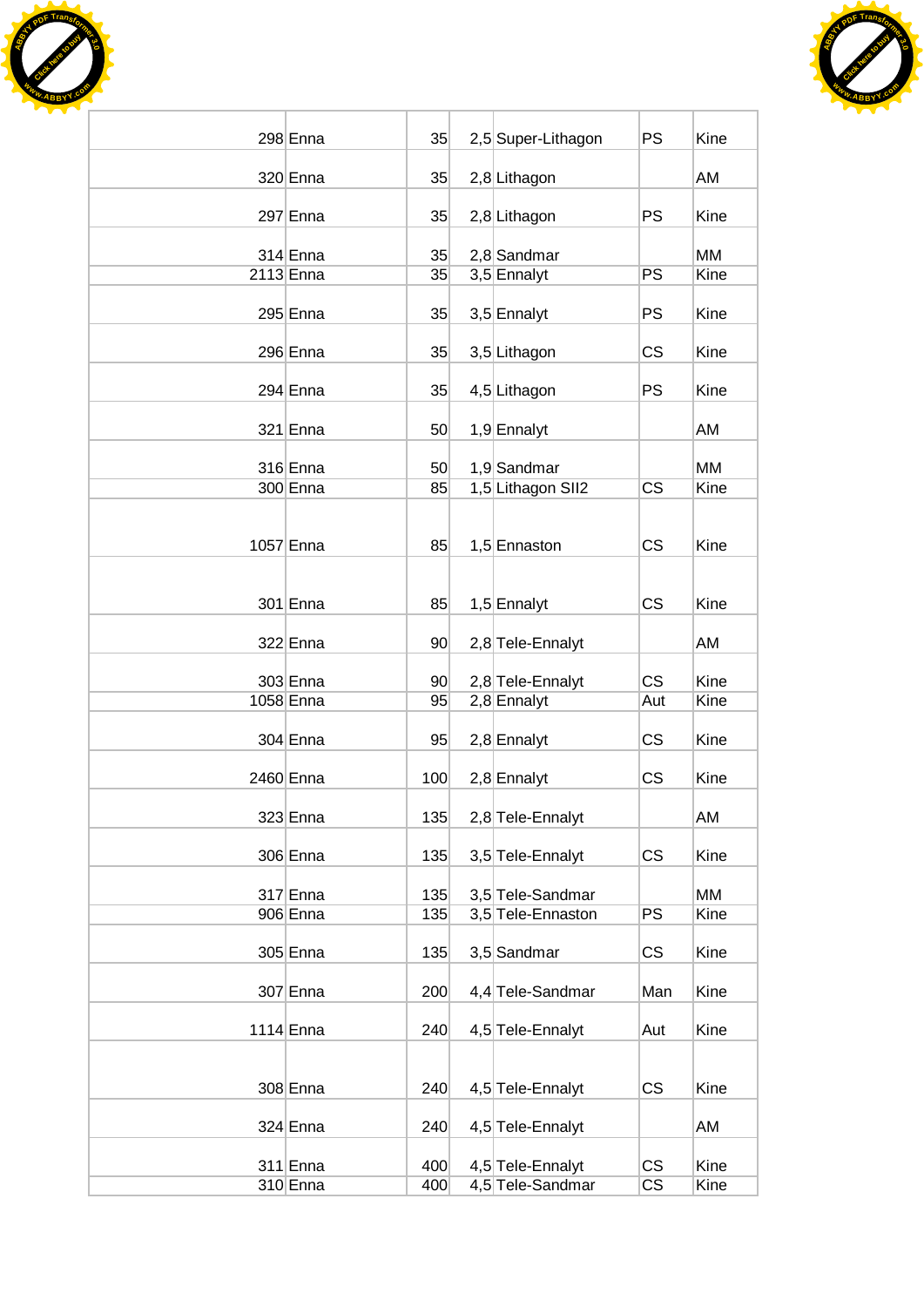



| 309 Enna                    | 400            |     | 5,6 Tele-Ennalyt                 | <b>CS</b>        | Kine         |
|-----------------------------|----------------|-----|----------------------------------|------------------|--------------|
|                             |                |     |                                  |                  |              |
| $312$ Enna<br>2405 Ernemann | 600<br>100     |     | 5,6 Tele-Ennalyt<br>2,0 Ernostar | <b>CS</b><br>Man | Kine<br>Kine |
| 2482 Ernemann               | 120            |     | $3,5$ Ernon                      |                  | Kine         |
|                             |                |     |                                  |                  |              |
| 1577 Ernemann               | 165            |     | 4,5 Ernotar                      | Man              | Kine         |
|                             |                |     |                                  |                  |              |
| 1256 Ernst Abbe Jena        | 50             |     | $2,8$ T(essar)                   | <b>PS</b>        | Kine         |
| 2318 Esplana                | 85             |     | 2,5 Auto tele                    | Aut              | Kine         |
| 2196 Esplana                | 300            |     | 5,6 Auto-Tele                    | Aut              | Kine         |
| 2324 Euro-Optik             | 135            |     | 2,8 Auto Telephoto               | Aut              | Kine         |
|                             |                |     |                                  |                  |              |
| 2534 Exakta                 | 0              |     | Varioplan                        |                  | Kine         |
| 1763 Exakta                 | $\overline{0}$ |     | 0,0 Varioplan                    | ?                | Kine         |
| 1234 Exakta                 | 500            | 8,0 |                                  | PS               | Kine         |
|                             |                |     |                                  |                  |              |
|                             |                |     |                                  |                  |              |
| 2104 Exakta                 | 500            | 8,0 |                                  | --               | Kine         |
|                             |                |     |                                  |                  |              |
| 1557 Exakta Cam Co          | $\overline{0}$ |     | 4,0 Macro Zoomar                 | <b>PS</b>        | Kine         |
|                             |                |     |                                  |                  |              |
|                             |                |     |                                  |                  |              |
| 1518 Exakta Cam Co          | 0              |     | 5,6 Exakta                       | <b>PS</b>        | Kine         |
| 1514 Exakta Cam Co          | 28             |     |                                  | <b>PS</b>        | Kine         |
|                             |                |     | 3,0 Exakta                       |                  |              |
| 681 Exakta Cam Co           | 35             |     | 2,8 Exakta Wide Angle            | <b>PS</b>        | Kine         |
|                             |                |     |                                  |                  |              |
| 682 Exakta Cam Co           | 35             |     | 3,5 Exakta Wide Angle            | <b>PS</b>        | Kine         |
|                             |                |     |                                  |                  |              |
| 2592 Exakta Cam co          | 50             |     | 2,0 Exaktar                      | Aut              | Kine         |
|                             |                |     |                                  |                  |              |
|                             |                |     |                                  |                  |              |
| 2580 Exakta Cam Co          | 50             |     | $2,8$ Exaktar                    | Aut              | Kine         |
|                             |                |     |                                  |                  |              |
| 519 Exakta Cam Co           | 50             |     | $2,8$ Extenar                    | Man              | Kine         |
| 680 Exakta Cam Co           | 105            |     | 2,8 Exakta Telephoto             | <b>PS</b>        | Kine         |
|                             |                |     |                                  |                  |              |
| 1515 Exakta Cam Co          | 105            |     | $2,8$ Exakta                     | PS               | Kine         |
|                             |                |     |                                  |                  |              |
| 679 Exakta Cam Co           | 135            |     | 2,5 Exakta Telephoto             | PS               | Kine         |
| 678 Exakta Cam Co           | 135            |     | 2,8 Exakta Telephoto             | PS               | Kine         |
|                             |                |     |                                  |                  |              |
| 677 Exakta Cam Co           | 135            |     | 3,5 Exakta Telephoto             | <b>PS</b>        | Kine         |
|                             |                |     |                                  |                  |              |
| 676 Exakta Cam Co           | 180            |     | 3,5 Exakta Telephoto             | PS               | Kine         |
| 675 Exakta Cam Co           | 200            |     | 4,5 Exakta Telephoto             | <b>PS</b>        | Kine         |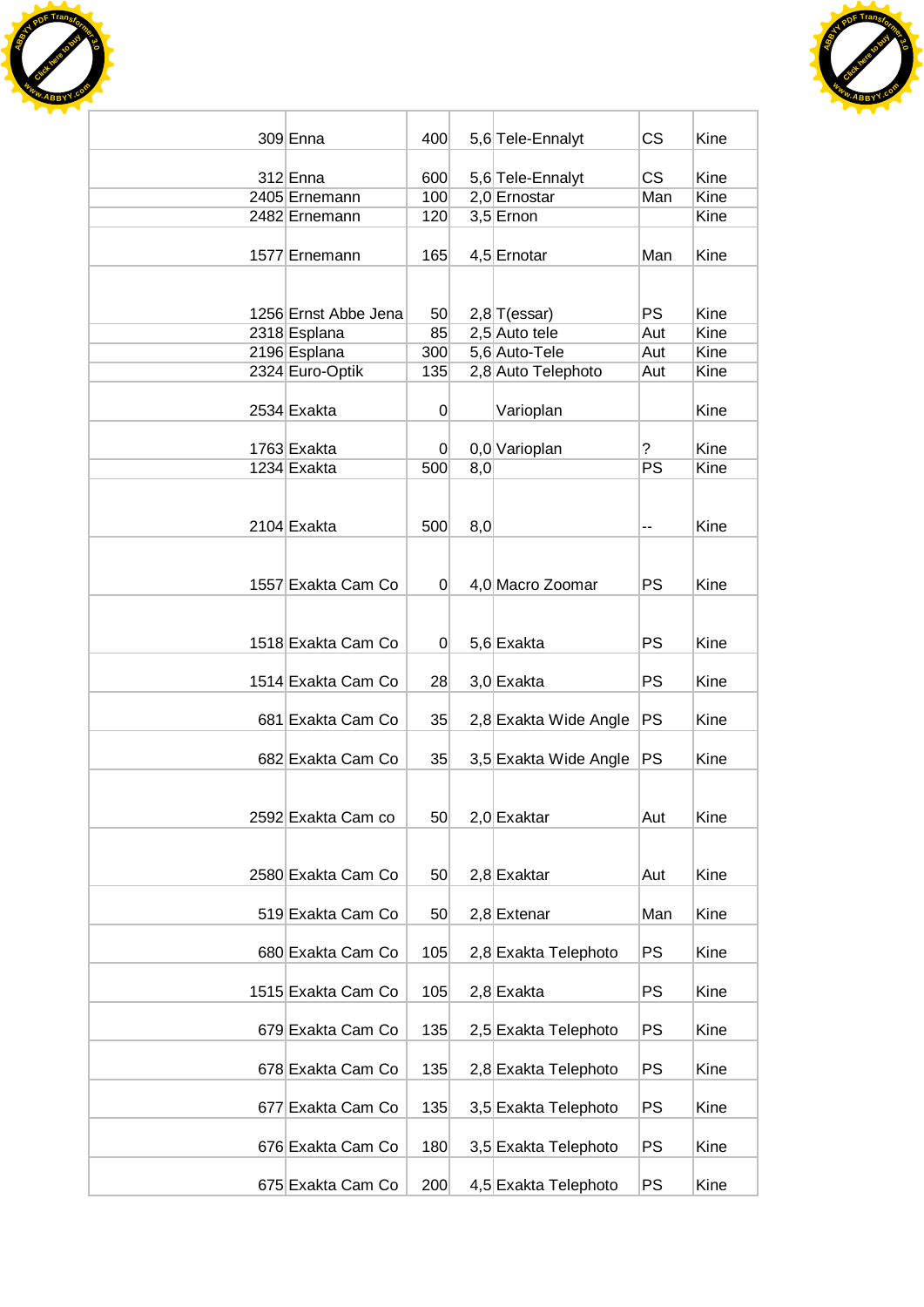



| 672 Exakta Cam Co    | 300      |     |                        | PS        | Kine |
|----------------------|----------|-----|------------------------|-----------|------|
|                      |          |     | 5,5 Exakta Telephoto   |           |      |
| 673 Exakta Cam Co    | 400      |     | 6,3 Exakta Telephoto   | PS        | Kine |
| 674 Exakta Cam Co    | 500      |     | 8,0 Exakta Telephoto   | PS        | Kine |
| 1516 Exakta Cam Co   | 500      |     | 8,0 Exakta             | ---       | Kine |
|                      |          |     |                        |           |      |
| 670 Exakta Cam Co    | 600      |     | 8,0 Exakta Telephoto   | PS        | Kine |
| 671 Exakta Cam Co    | 800      |     | 8,0 Exakta Telephoto   | PS        | Kine |
| 1517 Exakta Cam Co   | 1000     |     | $10,0$ Exakta          | ---       | Kine |
| 1121 Eyemik          | 28       |     | 2,8 Auto Wide          | Aut       | Kine |
| 2308 Eyemik          | 135      |     | 2,8 Telephoto          | Aut       | Kine |
| 2306 Eyemik          | 200      | 3,5 |                        | Aut       | Kine |
| 2506 Eyemik          | 400      | 6,3 |                        |           | Kine |
|                      |          |     |                        |           |      |
| 1811 Feinmess        | 105      |     | 4,5 Bonotar            | Man       | Kine |
| 73 Feinmess          | 105      |     | 4,5 Bonotar            | Man       | Kine |
| 2409 Five Star       | 500      |     |                        |           | Kine |
| 2554 Focal           | 35       | 2,8 |                        |           | Kine |
| 1266 Focal           | 200      | 4,5 |                        | PS        | Kine |
| 2276 Focal           | 250      | 5,6 |                        | ---       | Kine |
|                      |          |     |                        |           |      |
| 1222 Fodor           | 35       | 3,5 |                        | PS        | Kine |
| $4$ Fodor            | 135      | 3,5 |                        | <b>PS</b> | Kine |
| 2367 Fodor           | 200      |     |                        | PS        | Kine |
| 2467 Fokanon         | 135      |     | Auto                   |           | Kine |
| 1583 Fokinar         | 400      | 6,3 |                        | ?         | Kine |
|                      |          |     |                        |           |      |
| 1787 Friedrich       | 60       |     | 4,5 Corygon            | ?         | Kine |
| 1163 Friedrich       | 135      |     | 4,5 Coronar            | Man       | Kine |
| 1259 Fujita          | 35       |     | 2,5 Retrofocus/Fujitar | PS        | Kine |
|                      |          |     |                        |           |      |
| 1737 Fujita          | 135      | 3,5 |                        | <b>PS</b> | Kine |
| 1280 Fujita          | 135      |     | 4,5 Fujitar            |           | Kine |
|                      |          |     |                        |           |      |
|                      |          |     |                        |           |      |
| 867 Gamma            | 35       |     | 3,5 Terragon           | <b>PS</b> | Kine |
| 1727 Gen Scient Corp | 152      |     | 3,7 Miltar             | PS?       | Kine |
|                      |          |     |                        |           |      |
| 1226 Glanz           | $\Omega$ |     | $0,0$ Zoomatel         |           | Kine |
|                      |          |     |                        |           |      |
|                      |          |     |                        |           |      |
|                      |          |     |                        |           |      |
|                      |          |     |                        |           |      |
| 2594 Goema           | 500      |     | 8,0 Katoptar TS 500 E  | Man       | Kine |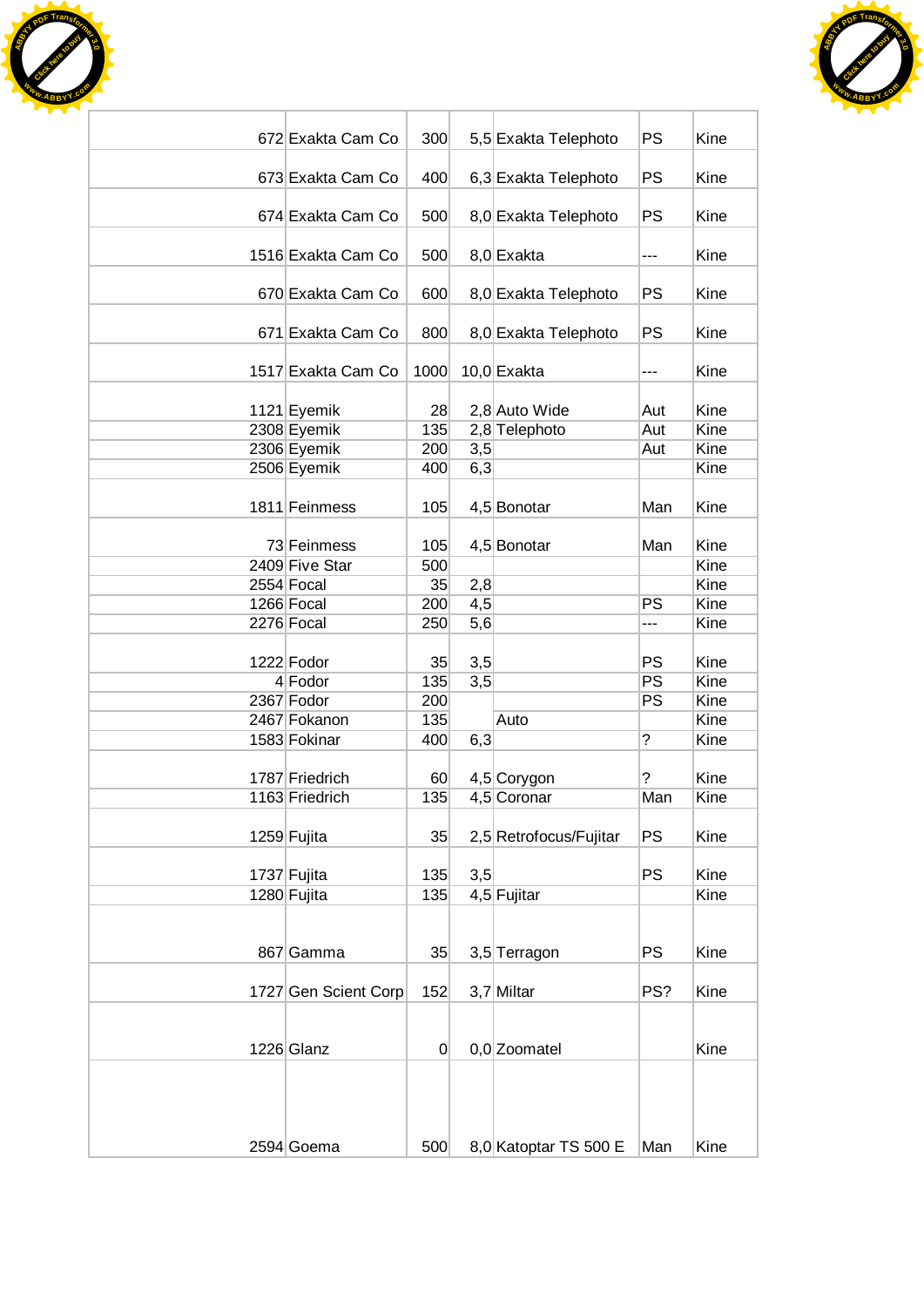



|            | 1665 Goerz       | 75             |                  | $3,5$ Hypar        | Man       | Kine        |
|------------|------------------|----------------|------------------|--------------------|-----------|-------------|
|            | 2138 Goerz       | 135            |                  | 3,5 Telgor         | Man       | Kine        |
|            | 2514 Goerz       | 168            |                  | 4,8 Series B Celor |           | Kine        |
|            | 2370 Goerz       | 300            |                  | 5,5 Dogmar         | Man       | Kine        |
|            | 2277 GOMZ        | 100            |                  | $2,0$ Zh-25        | <b>PS</b> | Kine        |
|            | 2544 Hacogor     | 35             | $3,5$ --         |                    | PS        | Kine        |
|            | 2173 Hacuhor     | 135            | 3,5              |                    | PS        | Kine        |
|            | $2519$ Hama      | $\overline{0}$ | 3,5              |                    |           | Kine        |
|            | 2481 Hama        | 500            |                  | 8,0 T 2/CA         |           | Kine        |
|            |                  |                |                  |                    |           |             |
|            | 2081 Hanimar     | $\overline{0}$ | 5,8              |                    | PS        | Kine        |
|            |                  |                |                  |                    |           |             |
|            | 1221 Hanimar     | 28             | 3,0              |                    | <b>PS</b> | Kine        |
|            | 934 Hanimar      | 35             |                  | 3,5 Hanimar Wide   | <b>CS</b> | Kine        |
|            | 868 Hanimar      | 35             | $\overline{3,5}$ |                    | <b>PS</b> | Kine        |
|            | 2485 Hanimar     | 400            | 63,0             |                    |           | Kine        |
|            |                  |                |                  |                    |           |             |
|            | 1769 Hanimex     | $\overline{0}$ |                  | 4,5 Tele Zoom      | PS?       | Kine        |
|            | 2341 Hanimex     | 28             | 2,8              |                    | PS        | Kine        |
|            | 2150 Hanimex     | 28             | 3,0              |                    | PS        | <b>Kine</b> |
|            | 2342 Hanimex     | 35             | 2,8              |                    | <b>PS</b> | Kine        |
|            | 1578 Hanimex     | 35             | 3,5              |                    | <b>PS</b> | Kine        |
|            | 2164 Hanimex     | 100            | 4,0              |                    | ps        | Kine        |
|            | 2172 Hanimex     | 105            |                  | 2,8 Tele-Lens      | PS        | Kine        |
|            | 2343 Hanimex     | 135            | 2,8              |                    | <b>PS</b> | Kine        |
|            |                  |                |                  |                    |           |             |
|            | 1547 Hanimex     | 135            |                  | 3,5 Tele-lens      | PS        | Kine        |
|            |                  |                |                  |                    |           |             |
|            | 1223 Hanimex     | 180            |                  | 3,5 Tele-lens      | PS        | Kine        |
|            | 2190 Hanimex     | 200            | 4,5              |                    | PS        | Kine        |
|            |                  |                |                  |                    |           |             |
|            | 1 Hanimex        | 300            |                  | 5,5 Tele-lens      | <b>PS</b> | Kine        |
|            |                  |                |                  |                    |           |             |
|            | 2243 Hanimex     | 300            | 5,6              |                    |           | Kine        |
|            |                  |                |                  |                    |           |             |
|            | 1550 Hanimex     | 300            | 6,3              |                    | ---       | Kine        |
|            | 2344 Hanimex     | 400            | 6,3              |                    | PS        | Kine        |
|            |                  |                |                  |                    |           |             |
|            | 1553 Hanimex     | 500            |                  | 8,0 Mirror         | ---       | Kine        |
|            |                  |                |                  |                    |           |             |
|            | 1556 Hanimex     | 750            |                  | 11,0 Mirror        | ---       | Kine        |
|            | Hanimex-         |                |                  |                    |           |             |
|            | 2354 Tamron      | 200            | 5,9              |                    |           | Kine        |
|            | 2484 Hansa       | 200            |                  | 4,5 Tele-Lens      |           | Kine        |
|            | 2392 Harmony     | 35             | 2,8              |                    | <b>PS</b> | Kine        |
|            | 1180 Harmony     | 135            | 2,8              |                    | <b>PS</b> | Kine        |
|            | 2396 Harmony     | 135            | 3,5              |                    | PS        | Kine        |
|            | 2489 Hobbylit    | 135            | 2,8              |                    |           | Kine        |
|            | 636 Holm & Jamer | 325            | 8,0              |                    | Man       | Kine        |
|            | 1156 Honeywell   | 1250           |                  | 10,0 Lumetar       |           | Kine        |
|            |                  |                |                  |                    |           |             |
|            | 2434 Hunter      | $\overline{0}$ | 5,6              |                    |           | Kine        |
|            |                  |                |                  | Doppelanast.       |           |             |
| $1672$  ca |                  | 120            |                  | 6,8 Litomar        | Man       | Kine        |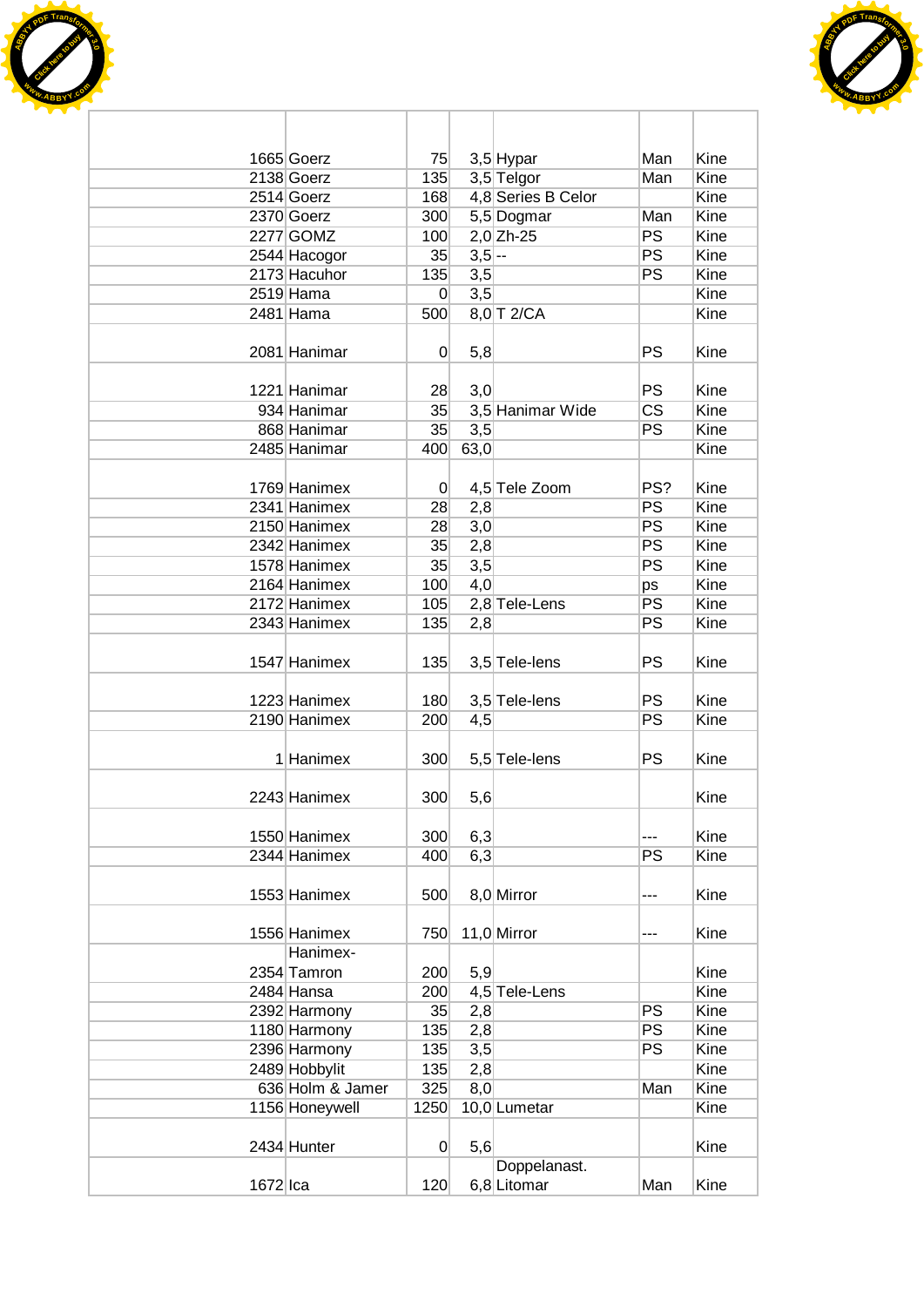



| 1319 Ihagee         | 50  | 3,5 Exaktar          | Man | Kine            |
|---------------------|-----|----------------------|-----|-----------------|
|                     |     |                      |     |                 |
| 524 Ihagee          | 54  | 3,5 Anast. Exaktar   | Man | Kine            |
| 2012 Ihagee         | 70  | 3,5 Anast. Exaktar   | Man | VP <sub>2</sub> |
|                     |     |                      |     |                 |
| 523 Ihagee          | 75  | 3,5 Anast. Exaktar   | Man | VP <sub>2</sub> |
| 522 Ihagee          | 75  | 3,5 Anast. Exaktar E | Man | VP <sub>2</sub> |
| 2013 Ihagee         | 75  | 4,5 Anast. Exaktar   | Man | VP <sub>2</sub> |
|                     |     |                      |     |                 |
| 970 Ihagee          | 85  | 3,5 Anast. Exaktar   | Man | 66H             |
|                     |     |                      |     |                 |
| 521 lhagee          | 105 | 4,5 Anastigmat       | Man | VP <sub>2</sub> |
| 984 Ihagee          | 105 | 4,5 Exaktar          | Man | VP <sub>2</sub> |
| 985 Ihagee          | 110 | 4,5 Anastigmat       | Man | VP <sub>2</sub> |
|                     |     |                      |     |                 |
|                     |     |                      |     | 66H             |
| 525 Ihagee          | 135 | 4,5 Triplex Anast.   | Man |                 |
| 1674 Ihagee (Meyer) | 150 | 4,5 Anast. Trioplan  | Man | Kine            |
|                     |     |                      |     |                 |
|                     |     | Exaktar Autovario    |     |                 |
| 791 Ihagee West     | 0   | 3,5 Carenar          | Aut | <b>KORR</b>     |
| 792 Ihagee West     | 0   | 3,5 Vario-Exaktar    | Aut | Real            |
|                     |     |                      |     |                 |
| 969 Ihagee West     | 0   | 3,5 Vario-Exaktar    | Aut | Real            |
| 978 Ihagee West     | 28  | 2,8 Super-Exaktar    | Aut | Real            |
|                     |     |                      |     |                 |
| 2595 Ihagee West    | 28  | 2,8 Exakta Auto Wide | Aut | Real            |
| 1252 Ihagee West    | 28  | 2,8 Auto Exaktar     | Aut | Top             |
| 1253 Ihagee West    | 35  | 2,8 Auto Exaktar     | Aut | Top             |
| 979 Ihagee West     | 35  | 2,8 Super-Exaktar    | Aut | Real            |
|                     |     |                      |     |                 |
| 860 Ihagee West     | 35  | $2,8$ Carenar        | Aut | Real            |
|                     |     |                      |     |                 |
| 1249 Ihagee West    | 50  | 1,4 Exaktar (Auto)   | Aut | Real            |
| 864 Ihagee West     | 50  | 1,8 Carenar Auto     | Aut | Real            |
|                     |     |                      |     |                 |
| 863 Ihagee West     | 50  | 1,8 Exaktar Auto     | Aut | Real            |
| 980 Ihagee West     | 50  | 1,8 Super-Exaktar    | Aut | Real            |
|                     |     |                      |     |                 |
| 865 Ihagee West     | 55  | 1,4 Carenar Auto     | Aut | Real            |
| 981 Ihagee West     | 55  | 1,4 Super-Exaktar    | Aut | Real            |
| 1251 Ihagee West    | 55  | 1,7 (Auto) Exaktar   | Aut | Top             |
| 2532 Ihagee West    | 55  | 4,5 Exaktar Auto     |     | Real            |
| 1810 Ihagee West    | 58  | 1,2 Exaktar          | Aut | Real            |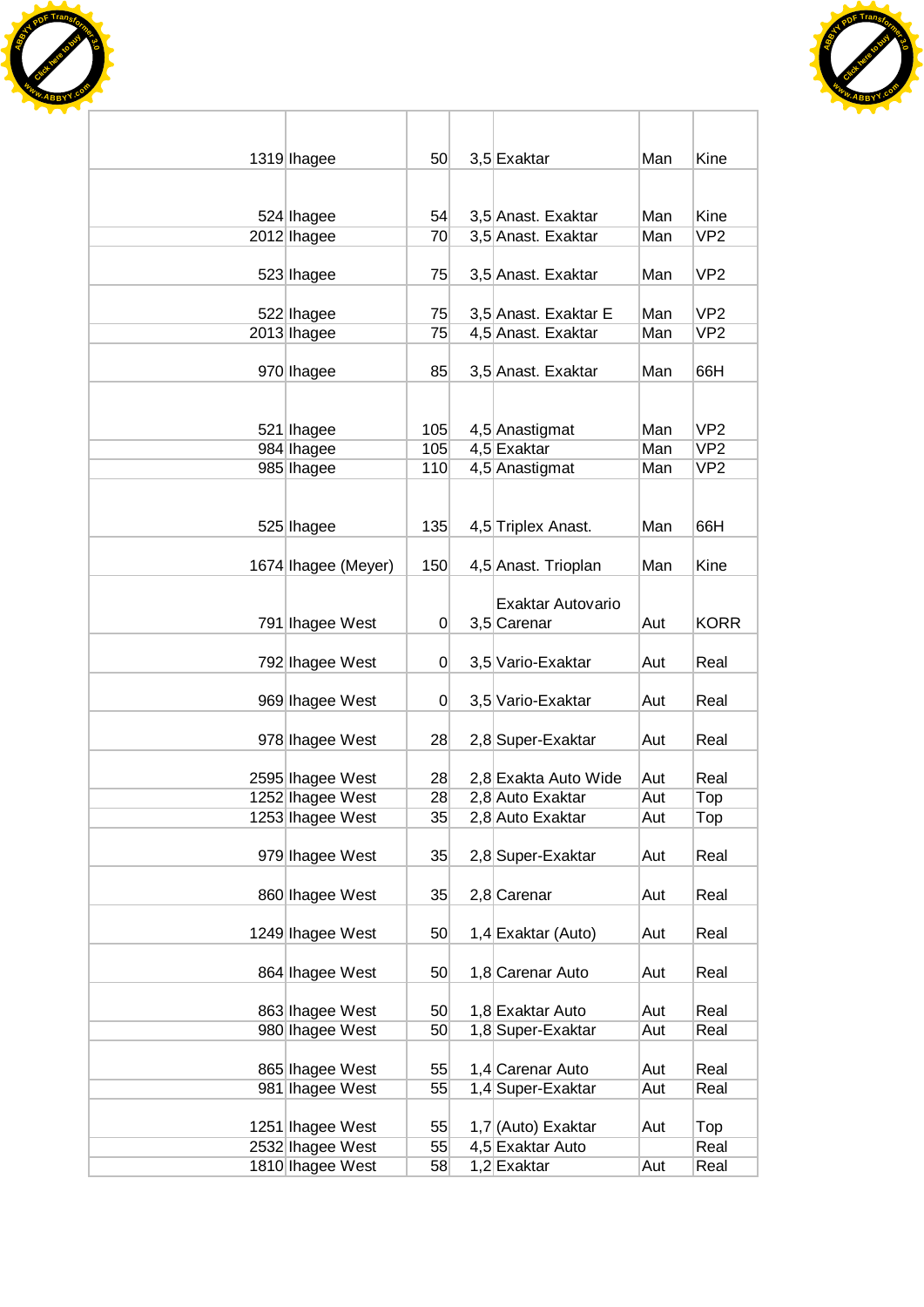



|             |                      |                |     | Super-                     |           |      |
|-------------|----------------------|----------------|-----|----------------------------|-----------|------|
|             | 982 Ihagee West      | 135            |     | 2,8 Exaktar/Carenar        | Aut       | Real |
|             |                      |                |     | Exanon Auto                |           |      |
|             | 869 Ihagee West      | 135            |     | 2,8 Telephoto              | Aut       | Real |
|             | 2513 Ihagee West     | 135            |     | 2,8 Carenar EET            |           | Kine |
|             |                      |                |     |                            |           |      |
|             | 788 Ihagee West      | 135            |     | 2,8 Exaktar Auto           | Aut       | Real |
|             | 1254 Ihagee West     | 135            |     | 2,8 Auto Exaktar EET       | Aut       | Top  |
|             |                      |                |     |                            |           |      |
|             | 789 Ihagee West      | 200            |     | 3,5 Exaktar                | Aut       | Real |
|             | 790 Ihagee West      | 300            |     | 5,0 Exaktar                | Aut       | Real |
|             |                      |                |     |                            |           |      |
|             |                      |                |     |                            |           |      |
|             | 2596 Ihagee West?    | 28             |     | 2,8 Exakta Auto            | Aut       | Real |
|             |                      |                |     |                            |           |      |
|             |                      |                |     |                            |           |      |
|             |                      |                |     |                            |           | Kine |
|             | 1231 IhageeSteinheil | 35             |     | $2,8$ Exagon               | Aut       |      |
|             |                      |                |     |                            |           |      |
|             |                      |                |     |                            |           |      |
|             | 518 IhageeSteinheil  | 100            |     | 3,5 Tele-Exaktar           | Aut       | Kine |
|             |                      |                |     |                            |           |      |
|             |                      |                |     |                            |           |      |
|             | 1630 IhageeSteinheil | 135            |     | 3,5 Exaktar                | Aut       | Kine |
|             | 2319 Imperial        | 35             | 3,5 |                            | <b>PS</b> | Kine |
|             | 2255 Imperial        | 135            |     | $3,5$ Tele                 | PS        | Kine |
|             | 2256 Imperial        | 200            |     | $4,5$ Tele                 | PS        | Kine |
|             |                      |                |     |                            |           |      |
| 1001 Ina    |                      | $\overline{0}$ |     | 5,6 Telephoto Zoom         | <b>PS</b> | Kine |
| 2089 Ina    |                      | 35             |     | 2,8 Wide Angle             | PS        | Kine |
| 2364 Ina    |                      | 200            | 4,0 |                            | <b>PS</b> | Kine |
| 1775 Ina    |                      | 350            | 5,5 |                            | <b>PS</b> | Kine |
|             | 1288 Ina Vinson      | 200            | 4,5 |                            | PS        | Kine |
|             |                      |                |     |                            |           |      |
|             | 862 Infotar          | 200            |     |                            | <b>PS</b> | Kine |
|             |                      |                | 4,5 |                            |           |      |
|             |                      |                |     | Iscorama                   |           |      |
| 2507 Isco   |                      | 0              |     | 0,0 Anamorphic             |           | Kine |
|             | 258 Isco             | 24             |     | 4,0 Westrogon              | <b>CS</b> | Kine |
|             |                      |                |     |                            |           |      |
|             |                      |                |     |                            |           |      |
|             | $259$ Isco           | 24             |     | 4,0 Westrogon              | Aut       | Kine |
|             | $260$ Isco           | 28             |     | 4,0 Westron                | <b>PS</b> | Kine |
|             |                      |                |     |                            |           |      |
| $2084$ Isco |                      | 35             |     | 2,5 Westron                | <b>PS</b> | Kine |
|             |                      |                |     |                            |           |      |
| 1229 Isco   |                      | 35             |     | 2,8 Berolina-Westromat Aut |           | Kine |
|             |                      |                |     |                            |           |      |
|             | $264$ Isco           | 35             |     | 2,8 Westron                | Aut       | Kine |
|             |                      |                |     |                            |           |      |
| 2495 Isco   |                      | 35             |     | 2,8 Isco-mat LM            | Aut       | Kine |
|             | $265$ Isco           | 35             |     | 2,8 Westron                | Aut       | Kine |
|             |                      |                |     |                            |           |      |
|             |                      |                |     |                            |           |      |
|             | $261$   Isco         | 35             |     | 3,5 Westron                | <b>CS</b> | Kine |
|             |                      |                |     |                            |           |      |
|             | $262$ Isco           | 35             |     | 3,5 Westron                | <b>PS</b> | Kine |
|             |                      |                |     |                            |           |      |
|             | $267$ Isco           | 40             |     | 4,5 Iscogon                | <b>CS</b> | Kine |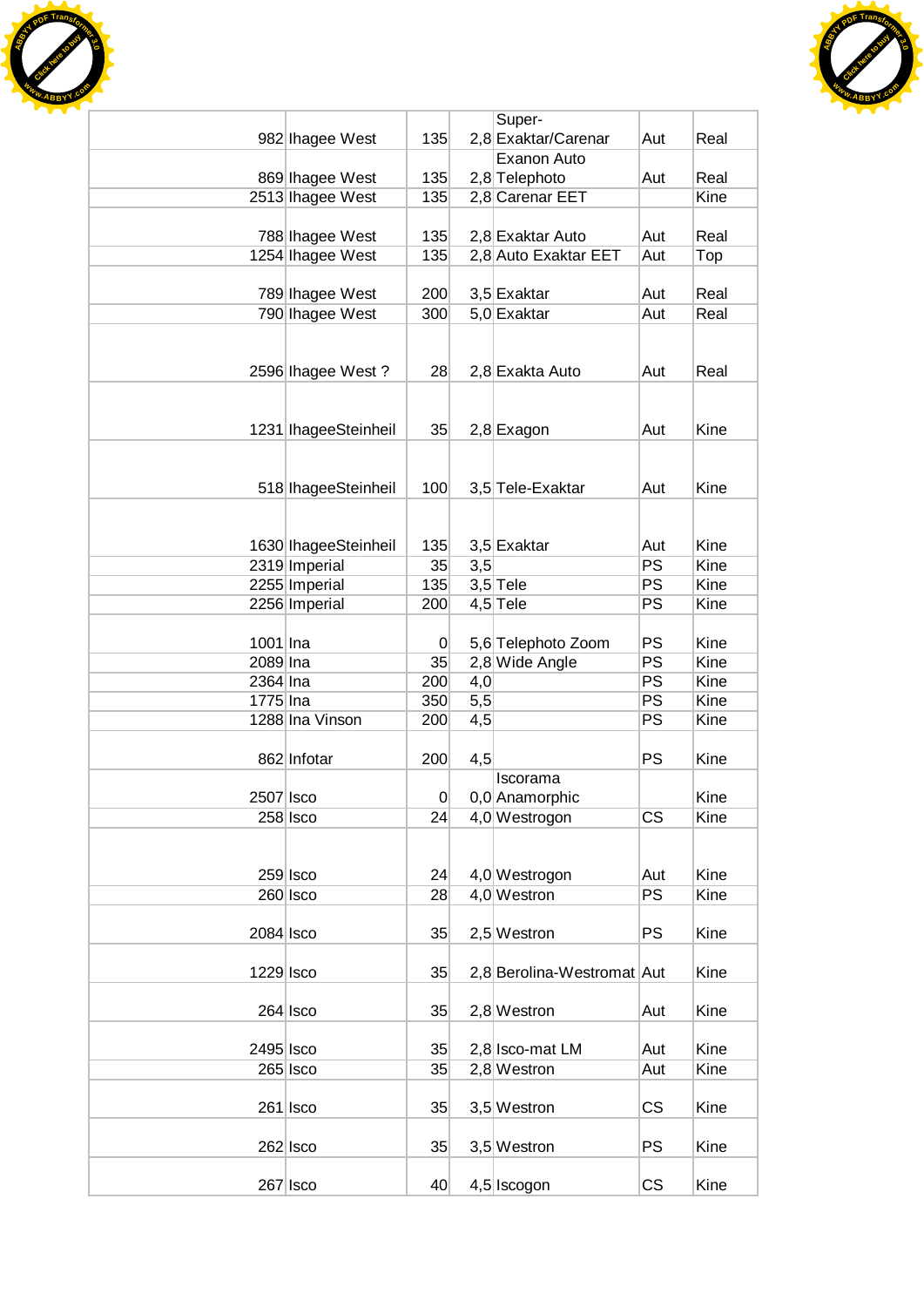



| 2499 Isco              |                        | 50 <sub>1</sub> | 1,9 Isco-Maton BLM                   |                        | Kine         |
|------------------------|------------------------|-----------------|--------------------------------------|------------------------|--------------|
| 2496 Isco              |                        | 50              | 1,9 Isco-mat LM                      | Aut                    | Kine         |
|                        |                        |                 |                                      |                        |              |
|                        |                        |                 |                                      |                        |              |
|                        | $275$ Isco             | 50 <sub>1</sub> | 1,9 Westrocolor                      | Aut                    | Kine         |
|                        |                        |                 |                                      |                        |              |
|                        | $274$ Isco             | 50 <sub>1</sub> | $2,0$ Iscoliton                      | Aut                    | Kine         |
|                        |                        |                 |                                      |                        |              |
|                        | $273$ Isco             | 50              | 2,0 Westagon                         | Aut                    | Kine         |
|                        | $271$ Isco             | 50 <sub>1</sub> | $2,8$ Iscotar                        | Aut                    | Kine         |
|                        |                        |                 |                                      |                        |              |
|                        | $270$ Isco             | 50 <sub>1</sub> | $2,8$ Westar                         | <b>CS</b>              | Kine         |
|                        |                        |                 |                                      |                        |              |
|                        | $269$ Isco             | 50 <sub>1</sub> | $2,8$ Westanar                       | Aut                    | Kine         |
|                        |                        |                 |                                      |                        |              |
|                        |                        |                 |                                      |                        |              |
|                        |                        |                 |                                      |                        |              |
| 1816 Isco<br>1269 Isco |                        | 50<br>50        | 2,8 Iscorama<br>$2,8$ Isconar        | Aut<br><b>CS</b>       | Kine<br>Kine |
|                        | $268$ Isco             | 50              | 3,5 Isconar                          | $\overline{\text{CS}}$ | Kine         |
| 1814 Isco              |                        | 85              | 2,8 Westanar                         | $\overline{\text{CS}}$ | Kine         |
| 2128 Isco              |                        | 100             | 4,0 Isconar                          | $\overline{\text{CS}}$ | Kine         |
|                        |                        |                 |                                      | $\overline{\text{CS}}$ |              |
| 1069 Isco              |                        | 100             | $4,0$ Isconar                        |                        | Kine         |
|                        | 277 Isco               | 100             | $4,5$ Westar                         | Man                    | Kine         |
|                        |                        |                 |                                      |                        |              |
|                        |                        |                 |                                      |                        |              |
|                        | 285 Isco<br>$284$ Isco | 135<br>135      | 2,8 Tele-Iscaron<br>2,8 Tele-Iscaron | Aut<br><b>PS</b>       | Kine<br>Kine |
|                        |                        |                 | <b>Berolina Tele-</b>                |                        |              |
|                        |                        |                 |                                      |                        |              |
| 2125 Isco              |                        | 135             | 3,5 Westanar                         | <b>CS</b>              | Kine         |
| 2498 Isco              |                        | 135             | 3,5 Isco-maton LM                    | Aut                    | Kine         |
|                        |                        |                 |                                      |                        |              |
| 2497 Isco              |                        | 135             | 3,5 Isco-mat LM                      |                        | Kine         |
|                        |                        |                 |                                      |                        |              |
|                        | $280$ Isco             | 135             | 3,5 Westanar                         | <b>PS</b>              | Kine         |
| 1158 Isco              |                        | 135             | 3,5 Berolina-Westromat Aut           |                        | Kine         |
|                        | $283$ Isco             | 135             | 3,5 Tele-Westanar                    | Aut                    | Kine         |
|                        |                        |                 |                                      |                        |              |
|                        |                        |                 |                                      |                        |              |
|                        | $282$ Isco             | 135             | 3,5 Tele-Westanar                    | CS                     | Kine         |
|                        | $281$   Isco           | 135             | 3,5 Westromat                        | Aut                    | Kine         |
|                        |                        |                 |                                      |                        |              |
|                        | $279$ Isco             | 135             | 4,0 Isconar                          | <b>CS</b>              | Kine         |
| 2079 Isco              |                        | 135             | 4,0 Quickfocar                       |                        | Kine         |
| 1116 Isco              |                        | 135             | $4,0$ Isconar                        | CS                     | Kine         |
|                        |                        |                 |                                      |                        |              |
|                        | $278$ Isco             | 135             | $4,5$ Isconar                        | <b>CS</b>              | Kine         |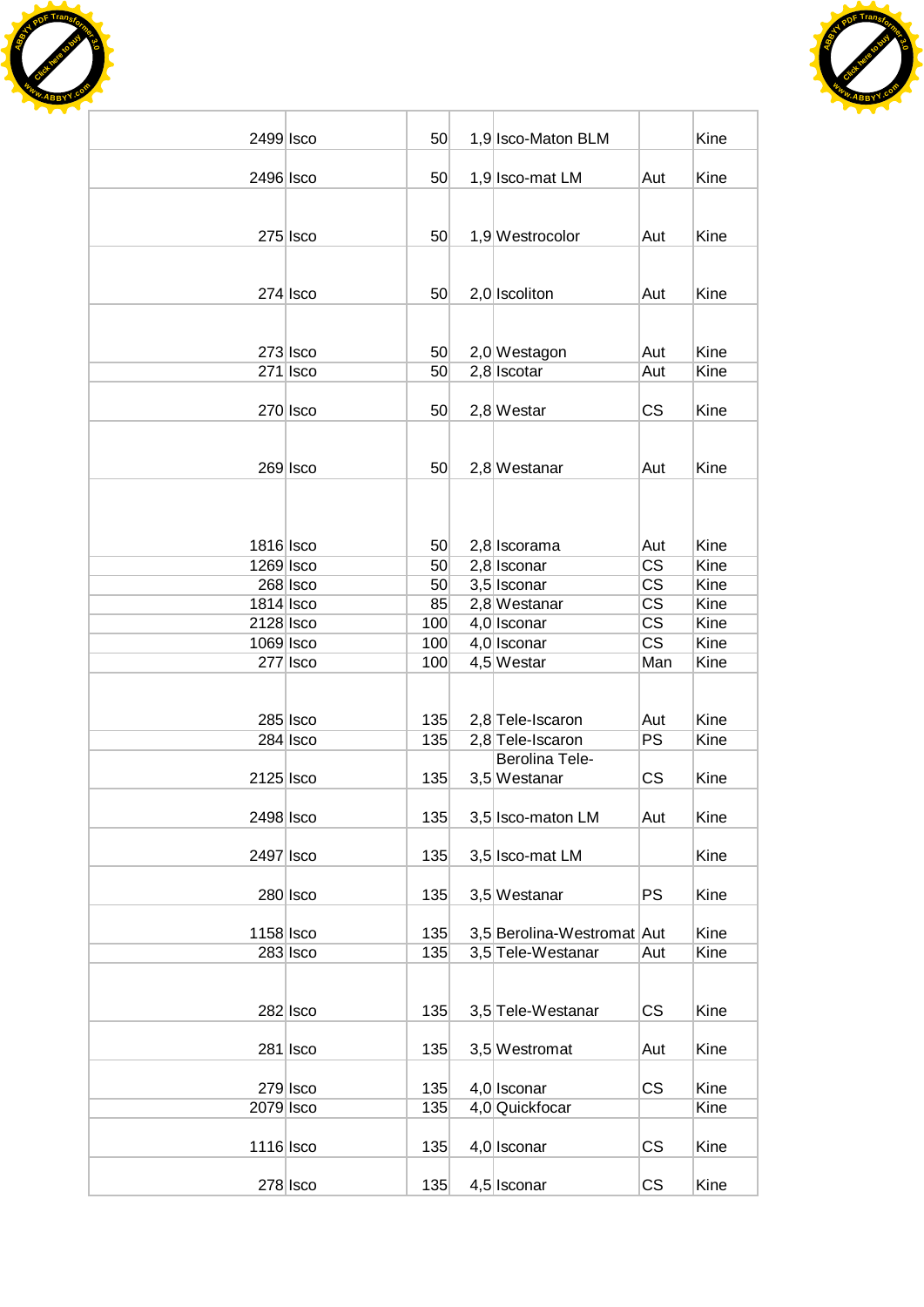



|             | $287$ Isco           | 150             |           | 4,5 Westanar      | PS                     | Kine        |
|-------------|----------------------|-----------------|-----------|-------------------|------------------------|-------------|
|             | 289 Isco             | 180             |           | 2,8 Tele-Iscaron  | PS                     | <b>Kine</b> |
| 1815 Isco   |                      | 180             |           | $2,8$ Iscaron     | Aut                    | Kine        |
|             |                      |                 |           |                   |                        |             |
|             | $290$ Isco           | 180             |           | 2,8 Tele-Iscaron  | <b>PS</b>              | Kine        |
|             |                      |                 |           |                   |                        |             |
|             | $288$ Isco           | 180             |           | 4,0 Tele-Westanar | CS                     | Kine        |
|             |                      |                 |           |                   |                        |             |
| $1117$ Isco |                      | 180             |           | 4,0 Westanar      | <b>CS</b>              | Kine        |
| 1070 Isco   |                      | 400             |           | 4,5 Tele-Westanar | $\overline{\text{CS}}$ | Kine        |
| 2305 Itoh   |                      | 35              |           | 2,8 Auto Higon    | Aut                    | <b>KORR</b> |
|             |                      |                 |           |                   |                        |             |
|             |                      |                 |           |                   |                        |             |
|             |                      |                 |           |                   |                        |             |
|             | 1108 Itorex          | 50 <sup>°</sup> |           | 40,0 Pan-Focus    |                        | Kine        |
|             | 2201 Jupiter         | 85              | 2,0       |                   | Man                    | Kine        |
|             | 2477 Jupiter         | 135             | $4,0$ IIA |                   |                        | Kine        |
|             |                      |                 |           |                   |                        |             |
|             |                      |                 |           |                   |                        |             |
|             | 1428 Juplen          | $\overline{0}$  | 5,6       |                   | Aut                    | Kine        |
|             | 1420 Juplen          | 28              | 2,8       |                   | Aut                    | Kine        |
|             | 1011 Juplen          | 35              | 2,5       |                   | PS                     | Kine        |
|             |                      |                 |           |                   |                        |             |
|             | 1940 Juplen          | 35              | 2,8       |                   | <b>PS</b>              | Kine        |
|             | 1421 Juplen          | 35              | 2,8       |                   | Aut                    | Kine        |
|             |                      |                 |           |                   |                        |             |
|             | 1008 Juplen          | 35              | 2,8       |                   | PS                     | Kine        |
|             |                      |                 |           |                   |                        |             |
|             | 1941 Juplen          | 35              | 3,5       |                   | <b>PS</b>              | Kine        |
|             | 1465 Juplen          | 35              | 3,5       |                   | PS                     | Kine        |
|             |                      |                 |           |                   |                        |             |
|             | 551 Juplen           | 135             | 2,8       |                   | <b>PS</b>              | Kine        |
|             |                      |                 |           |                   |                        |             |
|             | 1942 Juplen          | 135             | 2,8       |                   | <b>PS</b>              | Kine        |
|             |                      |                 |           |                   |                        |             |
|             | 609 Juplen           | 135             | 3,5       |                   | PS                     | Kine        |
|             |                      |                 |           |                   |                        |             |
|             | 573 Juplen           | 200             |           |                   | PS                     | Kine        |
|             |                      |                 | 3,5       |                   |                        |             |
|             |                      |                 |           |                   | PS                     | Kine        |
|             | 1317 Juplen          | 200             | 4,5       |                   |                        |             |
|             |                      |                 |           |                   |                        |             |
|             | 1354 Juplen          | 300             | 5,6       |                   | <b>PS</b>              | Kine        |
|             |                      |                 |           |                   |                        |             |
|             | 1359 Juplen          | 400             | 6,3       |                   | PS                     | Kine        |
|             | 1493 Juplen          | 500             | 8,0       |                   | PS                     | Kine        |
|             |                      |                 |           |                   |                        |             |
|             | 780 Juplen = Fujita? | 0               | 4,5       |                   |                        | Kine        |
|             |                      |                 |           |                   |                        |             |
|             | 1570 Kalimar         | 0               | 0,0       |                   | Man                    | Kine        |
|             |                      |                 |           |                   |                        |             |
|             |                      |                 |           |                   |                        |             |
|             | 2115 Kalimar         | $\overline{0}$  |           | 3,8 Auto-T zoom   | Aut                    | Kine        |
|             |                      |                 |           |                   |                        |             |
|             |                      |                 |           |                   |                        |             |
|             | 1400 Kalimar         | 0               |           | 5,6 Kaligar       | <b>PS</b>              | Kine        |
|             |                      |                 |           |                   |                        |             |
|             | 1522 Kalimar         | 25              |           | $2,8$ Kaligar     | Aut                    | Real        |
|             |                      |                 |           |                   |                        |             |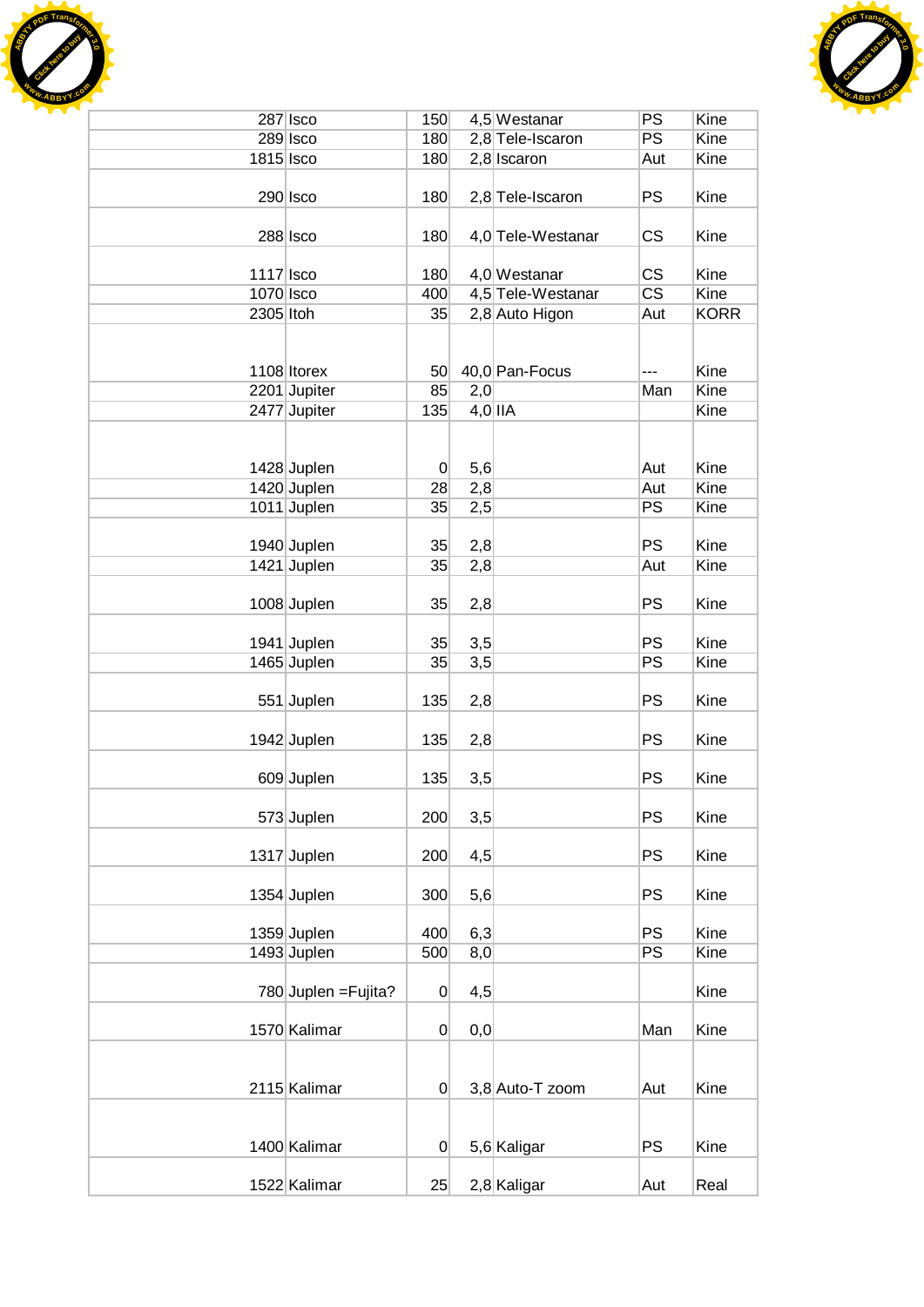



| 1419 Kalimar        | 28  |     | 2,8 Kaligar      | Aut            | Kine        |
|---------------------|-----|-----|------------------|----------------|-------------|
|                     |     |     |                  |                |             |
| 1523 Kalimar        | 35  |     | 2,8 Kaligar      | Aut            | Real        |
| 2112 Kalimar        | 35  |     | 2,8 Auto-T Wide  | Aut            | Kine        |
|                     |     |     |                  |                |             |
| 1009 Kalimar        | 35  |     | 2,8 Kaligar      | <b>PS</b>      | Kine        |
| 1422 Kalimar        | 35  |     | $2,8$ Kaligar    | Aut            | Kine        |
| 1464 Kalimar        | 35  |     | 3,5 Kaligar      | PS             | <b>Kine</b> |
| 2433 Kalimar        | 52  |     | 3,5 Kaligar HC   |                | Kine        |
| 972 Kalimar         | 85  | 2,0 |                  | <b>PS</b>      | Kine        |
| 2299 Kalimar        | 100 | 2,8 |                  | $\overline{?}$ | Kine        |
| 1770 Kalimar        | 100 | 3,5 |                  | Man            | Kine        |
|                     |     |     |                  |                |             |
| 1524 Kalimar        | 135 |     | $2,8$ (Kaligar)  | Aut            | Real        |
|                     |     |     |                  |                |             |
| 1311 Kalimar        | 135 |     | 2,8 Kaligar      | <b>PS</b>      | Kine        |
| 2390 Kalimar        | 135 | 3,5 |                  |                | Kine        |
|                     |     |     |                  |                |             |
| 1473 Kalimar        | 135 |     | 3,5 Kaligar      | <b>PS</b>      | Kine        |
| 907 Kalimar         | 180 |     | 5,5 Tele Kalimar | <b>PS</b>      | Kine        |
|                     |     |     |                  |                |             |
| 1525 Kalimar        | 200 |     | 3,5 Kaligar      | Aut            | Real        |
| 1425 Kalimar        | 200 |     | 3,5 Kaligar      | Aut            | Kine        |
|                     |     |     |                  |                |             |
| 1346 Kalimar        | 200 |     | 3,5 Kaligar      | <b>PS</b>      | Kine        |
|                     |     |     |                  |                |             |
| 1318 Kalimar        | 200 |     | 4,5 Kaligar      | <b>PS</b>      | Kine        |
| 1351 Kalimar        | 240 |     | 4,0 Kaligar      | PS             | Kine        |
| 1352 Kalimar        | 240 |     | 4,0 Kaligar      | Aut            | Kine        |
| 1350 Kalimar        | 240 |     | 4,5 Kaligar      | <b>PS</b>      | Kine        |
| 2120 Kalimar        | 250 |     | 3,5 Tele-Kalimar | PS             | Kine        |
|                     |     |     |                  |                |             |
| 1165 Kalimar        | 300 |     | 5,5 Kaligar      | <b>PS</b>      | Kine        |
| 1526 Kalimar        |     |     | 5,5 Kaligar      |                |             |
|                     | 300 |     |                  | Aut            | Real        |
| 1360 Kalimar        | 400 |     |                  | <b>PS</b>      | Kine        |
|                     |     |     | 6,3 Kaligar      |                |             |
| 1527 Kalimar        | 400 |     | 6,3 Kaligar      | Aut            | Real        |
|                     |     |     |                  |                |             |
| 1366 Kalimar        | 500 |     | 8,0 Kaligar      | Man            | Kine        |
| 2530 Kashimura      | 35  | 2,8 |                  |                | Kine        |
| 2298 Kashimura      | 35  |     | 3,5 Dianon       | <b>PS</b>      | Kine        |
|                     |     |     |                  |                |             |
| 2145 Kashimura      | 135 |     | 3,5 Dianon       | <b>PS</b>      | Kine        |
| 2394 Kashimura      | 200 |     | 4,5 Dianon       | <b>PS</b>      | Kine        |
| 2468 Kawakami       | 35  |     | 3,5 Rolmax       |                | Kine        |
| 1155 Kawakami       | 135 |     | 2,8 Rolmax       |                | Kine        |
|                     |     |     |                  |                |             |
|                     |     |     |                  |                |             |
| 875 Kawakami        | 180 |     | 3,5 Rolmax       | <b>PS</b>      | Kine        |
|                     |     |     |                  |                |             |
| 2556 Kawakami Seiki | 135 |     | 3,5 Rolmax       |                | Kine        |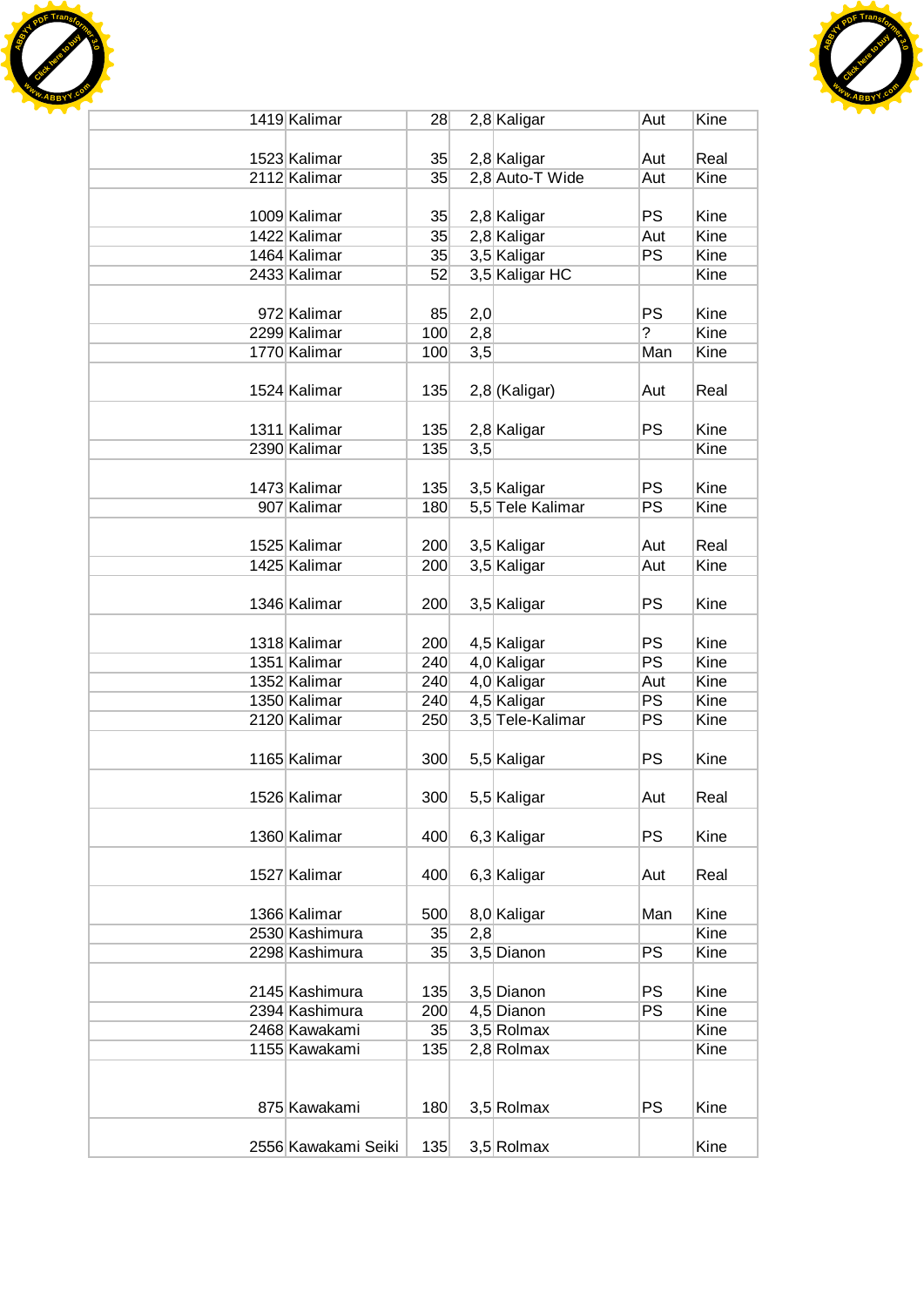



| 1948 Kawanon | 0               | 5,6 |                            | <b>PS</b> | Kine |
|--------------|-----------------|-----|----------------------------|-----------|------|
| 1949 Kawanon | 25              | 3,5 |                            | <b>PS</b> | Kine |
| 1950 Kawanon | 35              | 2,5 |                            | PS        | Kine |
| 1951 Kawanon | 105             | 2,8 |                            | <b>PS</b> | Kine |
| 1944 Kawanon | 135             | 2,8 |                            | <b>PS</b> | Kine |
| 1952 Kawanon | 135             | 3,5 |                            | PS        | Kine |
| 1945 Kawanon | 180             | 3,5 |                            | <b>PS</b> | Kine |
| 625 Kawanon  | 180             | 3,5 |                            | PS        | Kine |
| 1943 Kawanon | 350             | 5,5 |                            | <b>PS</b> | Kine |
| 1946 Kawanon | 500             | 8,0 |                            | <b>PS</b> | Kine |
| 1947 Kawanon | 600             | 8,0 |                            | <b>PS</b> | Kine |
|              |                 |     |                            |           |      |
| 2428 Kawanon | 800             |     | 8,0 Ultra Coligon          |           | Kine |
| 2185 Kazan   | 135             |     | $4,0$ Jupiter              | Man       | Kine |
| 2274 Kazan   | 135             |     | 4,0 Jupiter-11             | CS?       | Kine |
| 2379 Kenlock | 200             | 4,0 |                            | PS        | Kine |
| 1301 Kilfitt | $\mathbf 0$     |     | 4,0 Macro-Zoomar           | PS        | Kine |
| 1302 Kilfitt | 0               |     | 4,0 Macro-Zoomar           | <b>SA</b> | Kine |
|              |                 |     |                            |           |      |
| 435 Kilfitt  | 40              |     | 2,8 Makro-Kilar E          | <b>PS</b> | Kine |
| 436 Kilfitt  | 40              |     | 2,8 Makro-Kilar E          | <b>PS</b> | Kine |
| 434 Kilfitt  | 40              |     | 2,8 Makro-Kilar D          | PS        | Kine |
|              |                 |     |                            |           |      |
| 433 Kilfitt  | 40              |     | 2,8 Makro-Kilar D          | <b>PS</b> | Kine |
| 432 Kilfitt  | 40              |     | 3,5 Makro-Kilar E          | Man       | Kine |
| 431 Kilfitt  | 40              |     | 3,5 Makro-Kilar E          | Man       | Kine |
| 429 Kilfitt  | 40              |     | 3,5 Makro-Kilar D          | Man       | Kine |
| 430 Kilfitt  | 40              |     | 3,5 Makro-Kilar D          | Man       | Kine |
| 2258 Kilfitt | 75              |     | 1,3 Zoomatar               | Man       | Kine |
|              |                 |     |                            |           |      |
| 1660 Kilfitt | 90 <sup>°</sup> |     | 2,8 Makro-Kilar 301/306 PS |           | 66V  |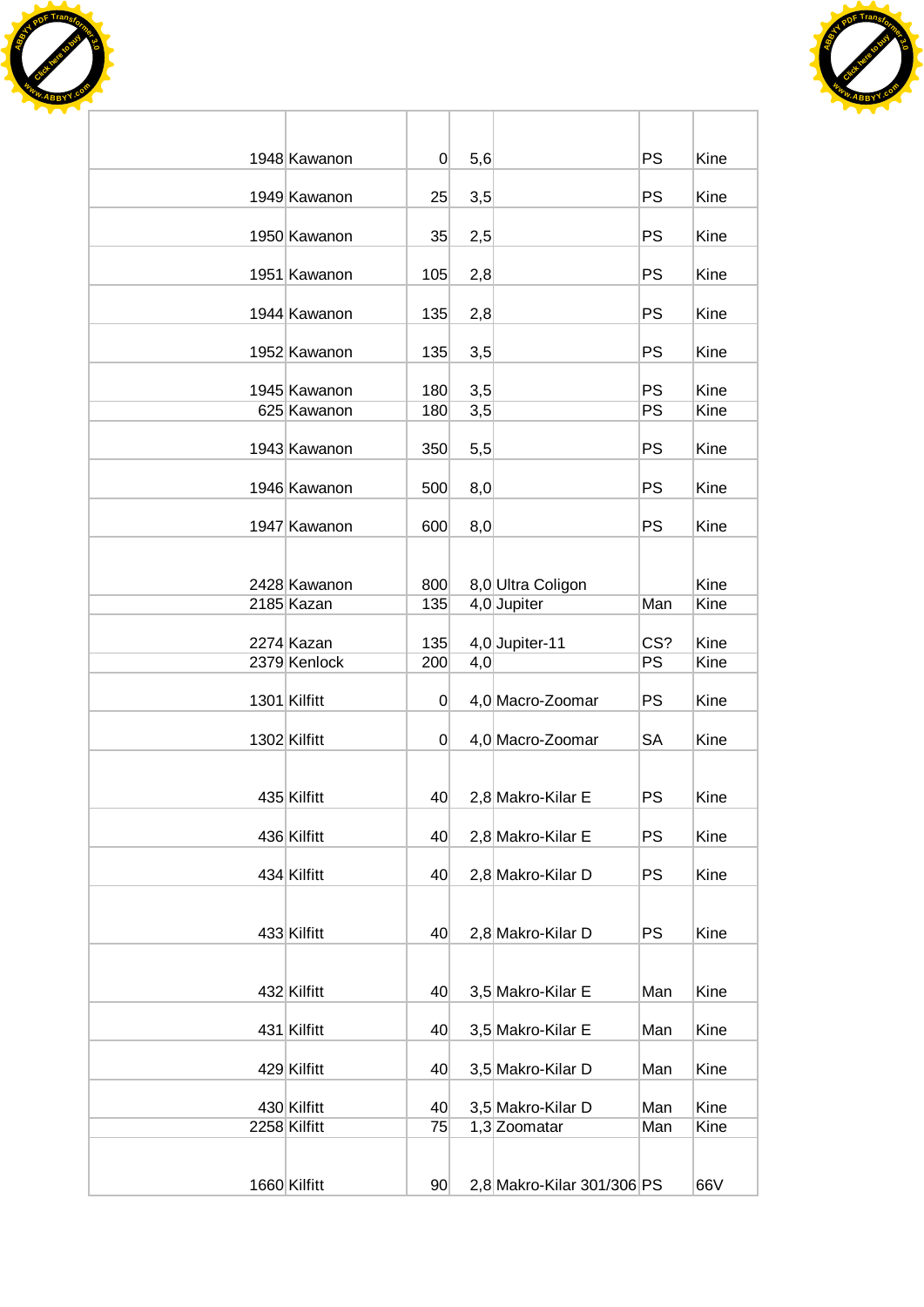



|          | 439 Kilfitt                                | 90             | 2,8 Makro-Kilar 219                | <b>PS</b>  | Kine         |
|----------|--------------------------------------------|----------------|------------------------------------|------------|--------------|
|          | 1644 Kilfitt                               | 90             | Super Makro-<br>2,8 Zoomar         | <b>PS</b>  | Kine         |
|          | 198 Kilfitt                                | 90             | 2,8 Makro-Kilar 219                | <b>PS</b>  | Kine         |
|          |                                            |                |                                    |            |              |
|          | 438 Kilfitt                                | 90             | 3,5 Kilar                          | Man        | Kine         |
|          | 440 Kilfitt                                | 135            | 3,8 Kilar                          | <b>CS</b>  | Kine         |
|          | 441 Kilfitt                                | 150            | 3,5 Tele-Kilar                     | <b>PS</b>  | Kine         |
|          | 1695 Kilfitt                               | 150            | 3,5 Kilar                          | <b>CS</b>  | Kine         |
|          | 2028 Kilfitt                               | 300            | 4,0 Pan Tele Kilar                 | <b>PS</b>  | 66V          |
|          | 443 Kilfitt                                |                | 4,0 Pan-Tele-Kilar                 | <b>PS</b>  | Kine         |
|          |                                            | 300            |                                    |            |              |
|          | 448 Kilfitt                                | 300            | 5,6 Tele-Kilar                     | Man        | Kine         |
|          | 2029 Kilfitt                               | 300            | 5,6 Tele Kilar                     | <b>PS</b>  | 66V          |
|          | 442 Kilfitt                                | 300            | 5,6 Tele-Kilar                     | PS         | Kine         |
|          | 1118 Kilfitt                               | 300            | 5,6 Tele-Kilar                     | <b>CS</b>  | Kine         |
|          | 445 Kilfitt                                | 400            | 4,0 Sport-Fern-Kilar               | <b>PS</b>  | Kine         |
|          | 2030 Kilfitt                               | 400            | 4,0 Sport Fern Kilar               | <b>PS</b>  | 66V          |
|          | 1817 Kilfitt                               | 400            | 4,0 Sport Zoomatar                 | <b>PS</b>  | Kine         |
|          | 2031 Kilfitt                               | 400            | 5,6 Fern Kilar                     | <b>PS</b>  | 66V          |
|          | 444 Kilfitt                                | 400            | 5,6 Tele-Kilar                     | PS         | Kine         |
|          |                                            |                |                                    |            |              |
|          | 447 Kilfitt                                | 400            | 5,6 Fern-Kilar                     | Man        | Kine         |
|          | 2032 Kilfitt                               | 600            | 5,6 Fern Kilar                     | <b>PS</b>  | 66V          |
|          | 446 Kilfitt                                | 600            | 5,6 Fern-Kilar                     | PS         | Kine         |
|          | 197 Kilfitt Vaduz                          | 40             | 3,5 Makro-Kilar D                  | Man        | Kine         |
|          |                                            |                |                                    |            |              |
|          | 1645 Kilfitt Zoomar                        | $\overline{0}$ | 4,0 Macro-Zoomar                   | Aut        | Kine         |
|          |                                            |                |                                    |            |              |
|          | 1646 Kilfitt Zoomar                        | $\overline{0}$ | 4,0 Macro-Zoomar                   | <b>PS</b>  | Kine         |
|          | 1230 Kilfitt Zoomar<br>1636 Kilfitt Zoomar | 90<br>250      | 2,8 (Makro-Kilar)<br>4,0 Reflectar | Man<br>--- | Kine<br>Kine |
|          | Kine Camera                                |                |                                    |            |              |
| 2510 Cie |                                            | 135            | 3,5 Tele-Kinegon                   |            | Kine         |
|          | 600 Kine Camera Cy                         | 35             | 2,5 Kinegon                        | <b>PS</b>  | Kine         |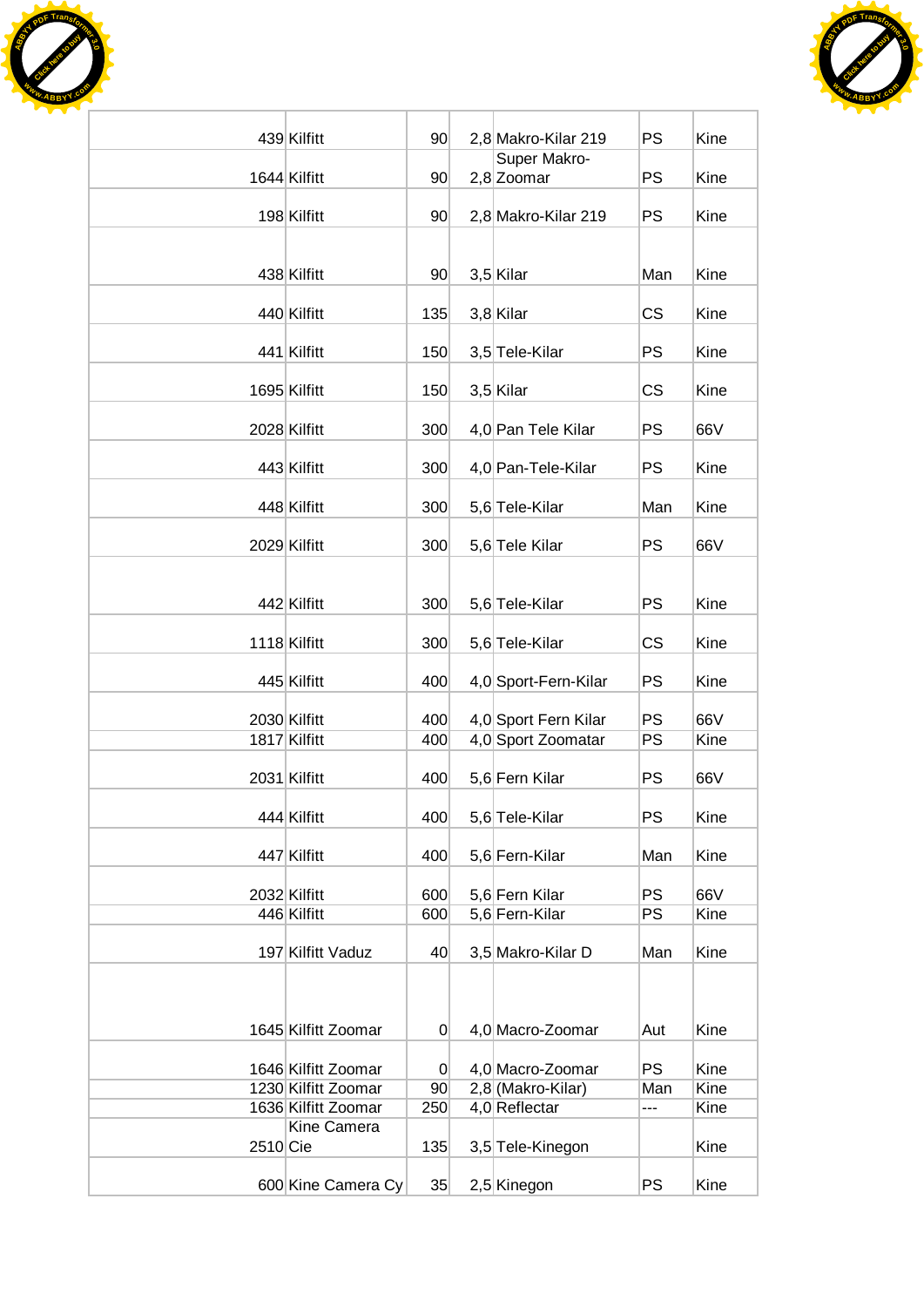



| 2312 Kinoptik        | 210             |     | 2,8 Special Cine     | $\overline{?}$ | Kine |
|----------------------|-----------------|-----|----------------------|----------------|------|
| 1822 Kinoptik Paris  | 75              |     | 2,0 Apochromat       | Man            | Kine |
| 1818 Kinoptik Paris  | 75              |     | 2,0 Apochromat       | Man            | Kine |
| 1823 Kinoptik Paris  | 100             |     | 2,0 Apochromat       | Man            | Kine |
|                      |                 |     |                      |                |      |
| 2091 Kinoptik Paris  | 100             |     | 2,0 Apochromat       | Man            | Kine |
| 1824 Kinoptik Paris  | 150             |     | 2,5 Apochromat       | Man            | Kine |
| 1819 Kinoptik Paris  | 210             |     | 2,5 Apochromat       | Man            | Kine |
| 1820 Kinoptik Paris  | 300             |     | 3,5 Special Ciné     | Man            | Kine |
| 2129 Kinoptik Paris  | 300             |     | 3,5 Apochromat       |                | Kine |
| 1821 Kinoptik Paris  | 500             |     | 5,6 Aplanat          | Man            | Kine |
| 2268 KMZ a.others    | 58              |     | 2,0 Helios-44        | Man            | Kine |
|                      |                 |     |                      |                |      |
| 2269 KMZ a.others    | 58              |     | 2,0 Helios-44        | Aut            | Kine |
| 2270 KMZ a.others    | 85              |     | 2,0 Jupiter-9        | Man            | Kine |
|                      |                 |     |                      |                |      |
| 2271 KMZ a.others    | 133             |     | $2,8$ Tair-11        | Man            | Kine |
|                      |                 |     |                      |                |      |
|                      |                 |     |                      |                |      |
|                      |                 |     |                      |                |      |
| 1198 Kowa            | 200             |     | 2,8 Prominar         | PS             | Kine |
| 2375 kgc (Schneider) | 320             |     | 3,5 Aero-Xenar       |                | Kine |
|                      |                 |     |                      |                |      |
| 594 Kyoei Optical    | 35              |     | $3,5 W.$ Acall       | PS             | Kine |
| 1586 Kyoei Optical   | 80              |     | $3,5$ Acall          | ?              | Kine |
| 1588 Kyoei Optical   | 105             |     | $2,8$ Acall          | $\overline{?}$ | Kine |
| 1587 Kyoei Optical   | 105             |     | $3,5$ Acall          | $\overline{?}$ | Kine |
| 2123 Kyoei Optical   | 135             |     | $2,8$ Acall          | PS             | Kine |
|                      |                 |     |                      |                |      |
| 1176 Kyoei Optical   | 135             |     | $3,5$ Acall          | <b>PS</b>      | Kine |
| 1590 Kyoei Optical   | 150             |     | $4,5$ Acall          | ?              | Kine |
|                      |                 |     |                      |                |      |
| 1591 Kyoei Optical   | 180             |     | $3,5$ Acall          | PS             | Kine |
| 1592 Kyoei Optical   | 250             |     | $4,0$ Acall          | ?              | Kine |
| 1593 Kyoei Optical   | 500             |     | 8,0 Acall            | $\overline{?}$ | Kine |
| 2608 Laack           |                 |     |                      |                |      |
| 2543 Laack           | 105             |     | 4,5 Pololyt          |                | Kine |
| 1175 Leitz           | 90 <sup>°</sup> |     | 2,0 Summicron        | <b>PS</b>      | Kine |
|                      |                 |     |                      |                |      |
| 2252 Leitz NY        | 127             |     | 4,5 Leica Anastigmat | Man            | Kine |
|                      |                 |     |                      |                |      |
| 909 Lentar           | $\overline{0}$  | 3,5 |                      | Aut            | Kine |
|                      |                 |     |                      |                |      |
| 1963 Lentar          | $\overline{0}$  | 3,5 |                      | Aut            | Kine |
|                      |                 |     |                      |                |      |
| 1075 Lentar          | $\overline{0}$  |     | 4,5 Tele-Zoom        | <b>PS</b>      | Kine |
|                      |                 |     |                      |                |      |
| 1750 Lentar          | $\overline{0}$  |     | 4,5 Auto Zoom        | Aut            | Kine |
|                      |                 |     |                      |                |      |
|                      |                 |     |                      |                |      |
| 1957 Lentar          | $\overline{0}$  | 4,5 |                      | <b>PS</b>      | Kine |
|                      |                 |     |                      |                |      |
|                      |                 |     |                      |                | Kine |
| 1958 Lentar          | 21              | 3,8 |                      | Aut            |      |
|                      | 25              |     |                      |                | Kine |
| 1959 Lentar          |                 | 3,5 |                      | Aut            |      |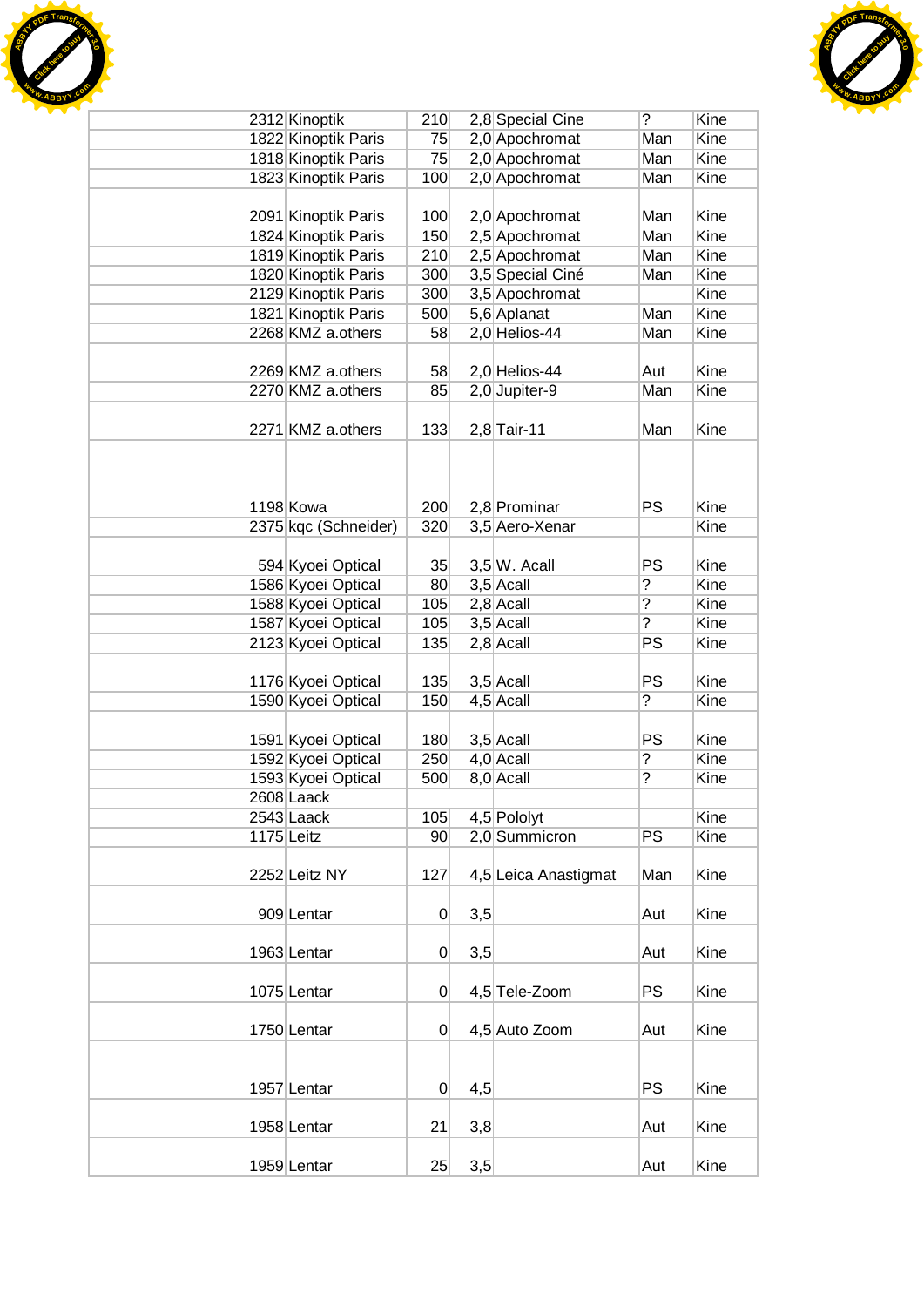



| 911 Lentar                 | 28              |            | 2,8 Auto Wide        | Aut       | Kine         |
|----------------------------|-----------------|------------|----------------------|-----------|--------------|
|                            |                 |            |                      | <b>PS</b> |              |
| 1953 Lentar<br>1569 Lentar | 28<br>28        | 2,8        | 3,0 Super            | <b>PS</b> | Kine<br>Kine |
| 1182 Lentar                | 35              |            | 2,8 Super Lentar     | <b>PS</b> | Kine         |
|                            |                 |            |                      |           |              |
| 1960 Lentar                | 35              | 2,8        |                      | Aut       | Kine         |
| 1199 Lentar                | 35              |            | 3,5 Super Lentar     | <b>PS</b> | Kine         |
|                            |                 |            |                      |           |              |
|                            |                 |            |                      |           |              |
| 1954 Lentar                | 105             |            | 2,8 Tele-Lentar      | <b>PS</b> | Kine         |
|                            |                 |            |                      |           |              |
| 1109 Lentar<br>1227 Lentar | 135<br>135      |            | 2,8 Auto Tele-Lentar | Aut<br>PS | Kine<br>Kine |
| 1200 Lentar                | 135             | 2,8<br>3,5 |                      | <b>PS</b> | Kine         |
|                            |                 |            |                      |           |              |
| 1955 Lentar                | 135             | 3,5        |                      | <b>PS</b> | Kine         |
|                            |                 |            |                      |           |              |
| 1956 Lentar                | 180             | 3,5        |                      | <b>PS</b> | Kine         |
|                            |                 |            |                      |           |              |
| 910 Lentar                 | 200             |            | 3,5 Auto Tele Lentar | Aut       | Kine         |
| 1242 Lentar                | 200             |            | 4,5 Tele-Lentar      | PS        | Kine         |
|                            |                 |            |                      |           |              |
| 1201 Lentar<br>1076 Lentar | 250<br>300      | 5,6        |                      | <b>PS</b> | Kine<br>Kine |
|                            |                 |            | 5,5 Tele-Lentar      |           |              |
| 1961 Lentar                | 300             | 5,5        |                      | Aut       | Kine         |
| 1277 Lentar                | 350             |            | 5,6 Tele-Lentar      | <b>PS</b> | Kine         |
|                            |                 |            |                      |           |              |
| 1962 Lentar                | 400             | 6,3        |                      | Aut       | Kine         |
| 1267 Lentar                | 400             |            | 6,3 Tele-Lentar      | <b>PS</b> | Kine         |
|                            |                 |            |                      |           |              |
| 1202 Lentar                | 500             | 8,0        |                      |           | Kine         |
|                            | 90 <sup>°</sup> |            |                      | Man       | Kine         |
| 1669 Liatz<br>1725 Listar  | 135             | 2,8        | 2,2 Thambar          | <b>PS</b> | Kine         |
| 2309 Listar                | 200             | 5,5        |                      | PS        | Kine         |
|                            |                 |            |                      |           |              |
|                            |                 |            |                      |           |              |
| 25 Ludwig                  | 50              |            | $2,9$ Meritar        | <b>PS</b> | Kine         |
|                            |                 |            |                      |           |              |
|                            |                 |            |                      |           |              |
|                            |                 |            |                      |           |              |
| 1608 Ludwig                | 50              |            | $2,9$ Victar         | Man       | Kine         |
|                            |                 |            |                      |           |              |
| 26 Ludwig                  | 50              |            | $2,9$ Meritar        | Man       | Kine         |
|                            |                 |            |                      |           |              |
| 1839 Ludwig                | 50              |            | 2,9 Meritar          | Man       | Kine         |
|                            |                 |            |                      |           |              |
| 24 Ludwig                  | 50              |            | 2,9 Meritar          | PS        | Kine         |
|                            |                 |            |                      |           |              |
| 1838 Ludwig                | 50              |            | $2,9$ Meritar        | Man       | Kine         |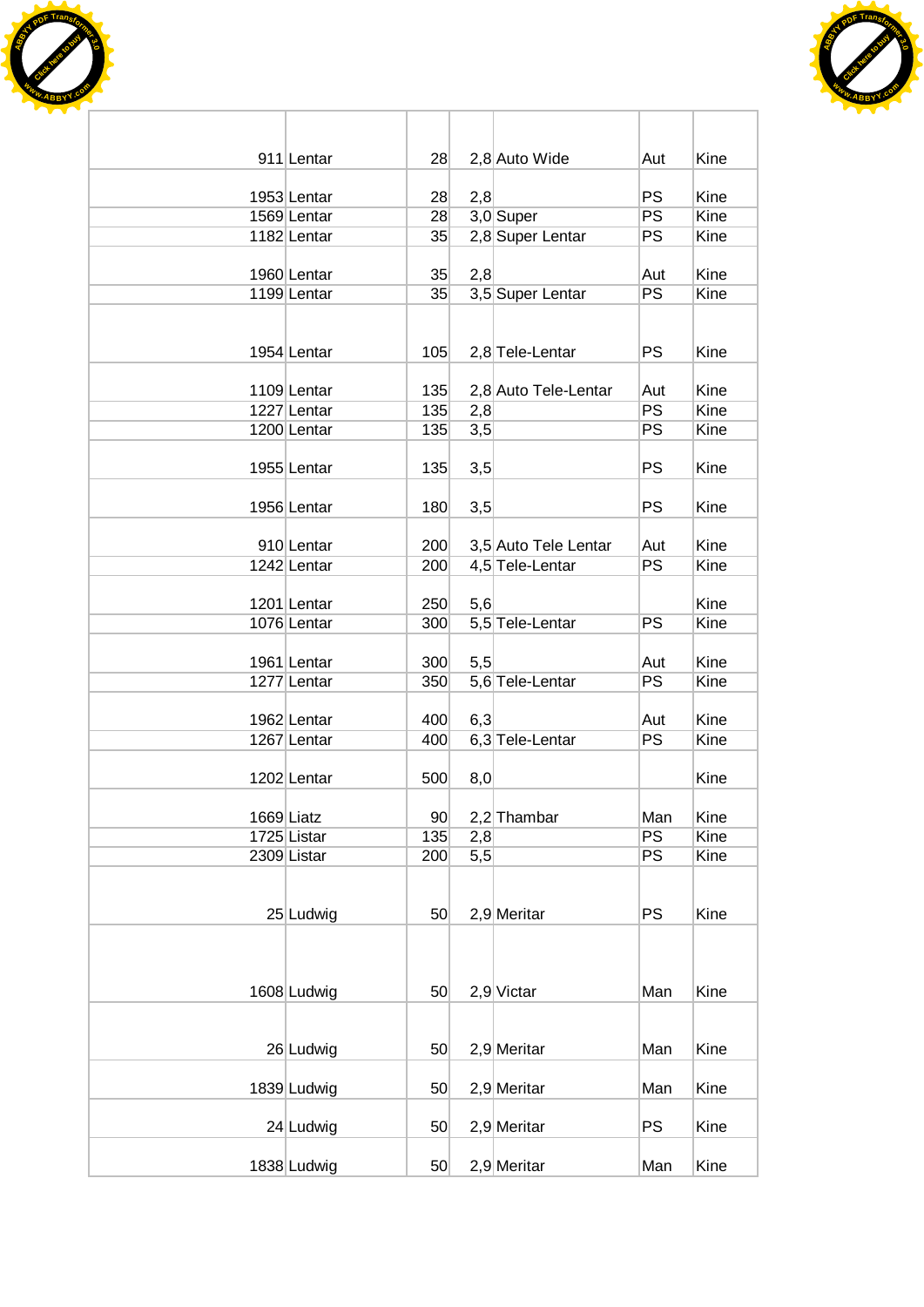



|         | 21 Ludwig                    | 50 <sup>1</sup>       |              | 2,9 Victar                           | Man            | Kine            |
|---------|------------------------------|-----------------------|--------------|--------------------------------------|----------------|-----------------|
|         |                              |                       |              |                                      |                |                 |
|         |                              |                       |              |                                      |                |                 |
|         | 1609 Ludwig                  | 50 <sup>°</sup>       |              | 2,9 Victar Anastigmat                | Man            | Kine            |
|         |                              |                       |              |                                      |                |                 |
|         | 23 Ludwig                    | 50                    |              | $2,9$ Peronar                        | Man            | Kine            |
|         |                              |                       |              |                                      |                |                 |
|         |                              |                       |              |                                      |                |                 |
|         | 257 Ludwig                   | 50 <sub>l</sub>       |              | 2,9 Victar anastigmat                | Man            | Kine            |
|         | 2561 Ludwig                  | 60<br>75              |              | 3,5 NEO=Auxanar                      | Man            | Kine<br>66H     |
|         | 1213 Ludwig                  | 75                    |              | 2,9 Victar                           | Man            | VP?             |
|         | 1291 Ludwig                  |                       | 2,9          |                                      |                |                 |
|         | 22 Ludwig                    | 75                    |              | 2,9 Victar                           | Man            | VP <sub>2</sub> |
|         |                              |                       |              | <b>Gold Star Wide</b>                |                |                 |
|         | 2457 Lumax Japan             | 28                    |              | 3,5 Angle                            | PS             | Kine            |
|         |                              |                       |              |                                      |                |                 |
|         | 2272 LZOS Lutkarino          | 500                   |              | $8,0$ ZM-5A                          | Man            | Kine            |
|         | 2137 Mamiya-Sekor            | 35                    | 2,8          |                                      | Aut            | Mam             |
|         | 2124 Mamiya-Sekor            | 48                    |              | $2,8$ F.C.                           | Aut            | Mam             |
|         |                              |                       |              |                                      |                |                 |
|         | 871 Mamiya-Sekor             | 58                    | 1,7          |                                      | Aut            | Mam             |
|         |                              |                       |              |                                      |                |                 |
|         | 870 Mamiya-Sekor             | 58                    | 1,7          |                                      | Aut            | Mam             |
|         |                              |                       |              |                                      |                | Mam             |
|         | 872 Mamiya-Sekor             | 135                   | 2,8          |                                      | Aut            |                 |
|         | 912 Marexar                  | 0                     |              | 5,6 Tele Zoom                        | PS             | Kine            |
|         | 2086 Marexar                 | 35                    | 3,5          |                                      | <b>PS</b>      | Kine            |
|         |                              |                       |              |                                      |                |                 |
|         | 1840 Marexar                 | 200                   |              | 3,5 Auto tele                        | Aut            | Kine            |
|         |                              |                       |              |                                      |                |                 |
|         | 2437 Marexar                 | 400                   |              | 4,0 Telephoto                        | Aut            | Kine            |
|         |                              |                       |              |                                      |                |                 |
|         | 1726 Marumi                  | 21                    |              | 0,0 Super Wide                       | PS<br>PS       | Kine<br>Kine    |
|         | 2465 Mayfair<br>2388 Mayfair | 135<br>200            | 3,5          | 3,5 Chelico                          | PS             | Kine            |
| 2612 MC |                              | 250                   |              | 5,6 Telear-5B                        |                | 66              |
|         | 2315 Meopta                  | 135                   |              | 4,5 Telemirar                        | PS             | Kine            |
|         | 2087 Mepro                   | 135                   | 3,5          |                                      | PS             | Kine            |
|         | 2302 Mepro                   | 400                   | 6,3          |                                      | $\overline{?}$ | Kine            |
|         |                              |                       |              |                                      |                |                 |
|         |                              |                       |              |                                      |                |                 |
|         |                              |                       |              |                                      |                |                 |
|         |                              |                       |              | Katoptaron TS 500                    |                |                 |
|         | 2593 Meta Geräte tch         | 500                   | $8,0 \mid E$ |                                      | Man            | Kine            |
|         |                              |                       |              |                                      |                |                 |
|         | 2452 Meyer                   | 29                    |              | 2,8 Orestegon                        | Aut            | <b>RTL</b>      |
|         |                              |                       |              |                                      |                |                 |
|         | 1082 Meyer                   | 29                    |              | 2,8 Orestegon                        | Aut            | <b>RTL</b>      |
|         |                              |                       |              |                                      | <b>PS</b>      | Kine            |
|         | 74 Meyer<br>2042 Meyer       | 30 <sub>1</sub><br>35 |              | $3,5$ Lydith<br>4,5 Meyer-Weitwinkel | PS             | Kine            |
|         |                              |                       |              |                                      |                |                 |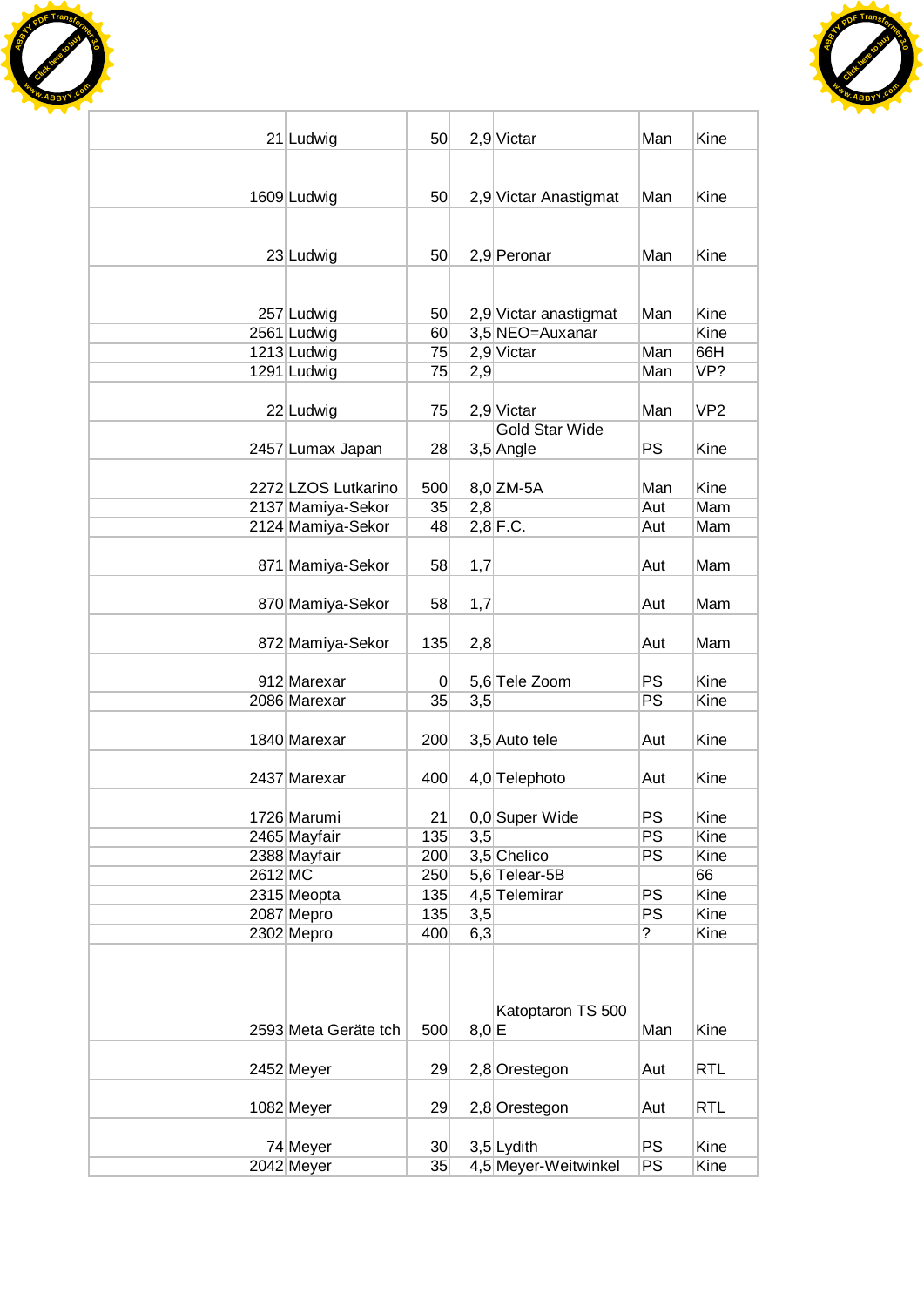



| 75 Meyer   | 35 |       | 4,5 Primagon      | <b>PS</b> | Kine       |
|------------|----|-------|-------------------|-----------|------------|
|            |    |       |                   |           |            |
| 2132 Meyer | 35 |       | 4,5 Primagon      | PS        | Kine       |
| 2131 Meyer | 35 |       | 4,5 Primagon      | PS        | Kine       |
| 1214 Meyer | 38 |       | 6,8 Weitwinkel    | Man       | Kine       |
| 1843 Meyer | 40 |       | 4,5 Weitwinkel    | Man       | Kine       |
|            | 40 |       | 4,5 Helioplan     | Man       | Kine       |
| 1842 Meyer |    |       |                   |           |            |
| 100 Meyer  | 40 |       | 4,5 Helioplan     | <b>PS</b> | Kine       |
| 76 Meyer   | 40 |       | 4,5 Weitwinkel    | Man       | Kine       |
| 77 Meyer   | 40 |       | 4,5 Helioplan     | Man       | Kine       |
|            |    |       |                   |           |            |
| 78 Meyer   | 40 |       | 4,5 Helioplan     | <b>PS</b> | Kine       |
| 1606 Meyer | 40 |       | 4,5 Helioplan     | Man       | Kine       |
| 99 Meyer   | 40 |       | 4,5 Weitwinkel    | Man       | Kine       |
| 2451 Meyer | 50 |       | 1,8 Oreston       | Aut       | <b>RTL</b> |
| 176 Meyer  | 50 |       | 1,8 Oreston       | Aut       | <b>RTL</b> |
|            |    |       |                   |           |            |
| 89 Meyer   | 50 |       | 1,9 Primoplan     | <b>PS</b> | Kine       |
| 109 Meyer  | 50 | 2,0 D |                   | Aut       | Kine       |
| 83 Meyer   | 50 |       | 2,0 Domiron       | Aut       | Kine       |
| 84 Meyer   | 50 |       | 2,0 Domiron       | Aut       | Kine       |
| 2100 Meyer | 50 |       | 2,7 Makro Plasmat | Man       | Kine       |
|            |    |       |                   |           |            |
| 1616 Meyer | 50 |       | 2,8 Trioplan      | Man       | Kine       |
| 87 Meyer   | 50 |       | 2,8 Domiplan      | Aut       | Kine       |
| 85 Meyer   | 50 |       | 2,8 Domiplan      | Aut       | Kine       |
| 82 Meyer   | 50 |       | 2,8 Primotar      | <b>PS</b> | Kine       |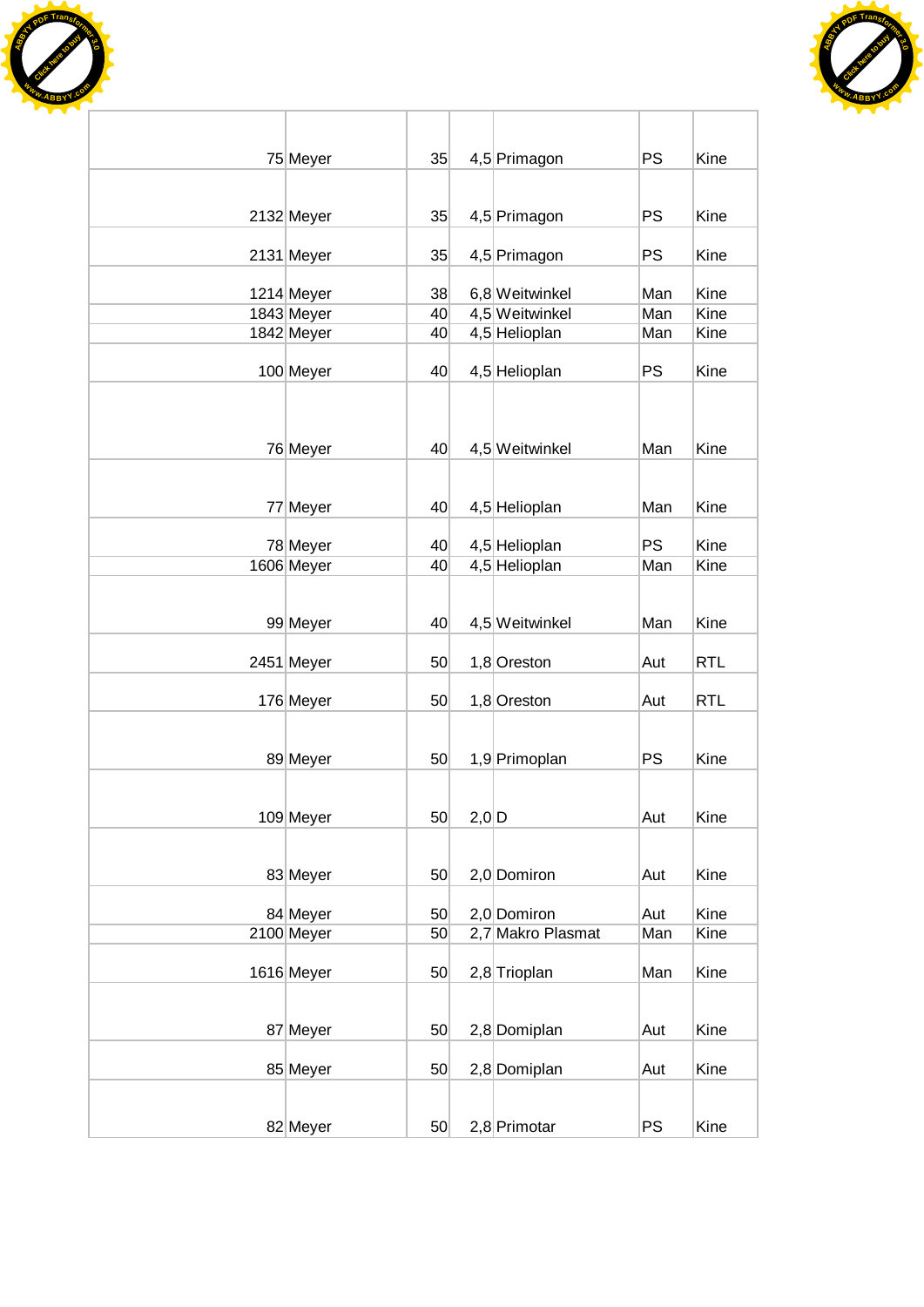



| 86 Meyer               | 50       | 2,8 Domiplan                   | Aut        | Kine            |
|------------------------|----------|--------------------------------|------------|-----------------|
| 101 Meyer              | 50       | 2,9 Trioplan                   | <b>PS</b>  | Kine            |
| 1841 Meyer             | 50       | 2,9 Trioplan                   | CS         | Kine            |
| 79 Meyer               | 50       | 2,9 Trioplan                   | <b>CS</b>  | Kine            |
| 80 Meyer               | 50       | 2,9 Trioplan                   | Man        | Kine            |
|                        |          |                                |            |                 |
| 102 Meyer              | 50       | 3,5 Primotar E                 | <b>PS</b>  | Kine            |
| 105 Meyer              | 50       | 3,5 Primotar E                 | Aut        | Kine            |
| 104 Meyer              | 50       | 3,5 Primotar E                 | Aut        | Kine            |
|                        |          |                                |            |                 |
| 103 Meyer              | 50       | 3,5 Primotar E                 | Aut        | Kine            |
| 81 Meyer               | 50       | 3,5 Primotar                   | Aut        | Kine            |
| 110 Meyer              | 54       | 3,5 Primotar                   | Man        | Kine            |
|                        |          | Weitw. Doppel                  |            |                 |
| 1655 Meyer             | 56       | $5,8$ Anast                    | Man        | VP <sub>2</sub> |
|                        |          |                                |            |                 |
| 162 Meyer              | 56       | Wide Angle doubl.<br>$6,8$ an. | Man        | VP <sub>2</sub> |
|                        |          |                                |            |                 |
| 112 Meyer              | 58       | 1,9 Primoplan                  | Man        | Kine            |
| 173 Meyer              | 58       | 1,9 Imoplan                    | <b>PS</b>  | Kine            |
| 111 Meyer              | 58       | 1,9 Primoplan                  | Man        | Kine            |
|                        |          |                                |            |                 |
| 2439 Meyer             | 58       | 1,9 Astroplan                  | Man        | Kine            |
|                        |          |                                |            |                 |
| 158 Meyer              | 58       | 1,9 Primoplan                  | Man        | Kine            |
| 113 Meyer              | 58       | 1,9 Primoplan                  | <b>PS</b>  | Kine            |
| 88 Meyer               | 58       | 1,9 Primoplan                  | Man        | Kine            |
| 2016 Meyer             | 70       | $3,5$ Exaktar                  | Man        | VP <sub>2</sub> |
|                        |          |                                |            |                 |
| 1735 Meyer             | 75       | 1,5 Kino Plasmat               | Man        | Kine            |
|                        |          |                                |            |                 |
|                        |          |                                |            |                 |
| 91 Meyer               | 75       | 1,9 Primoplan                  | <b>PS</b>  | Kine            |
| 114 Meyer              | 75       | 1,9 Primoplan                  | Man        | Kine            |
|                        |          |                                |            |                 |
|                        |          |                                |            | Kine            |
| 90 Meyer<br>2015 Meyer | 75<br>75 | 1,9 Primoplan<br>1,9 Primoplan | Man<br>Man | VP <sub>2</sub> |
|                        |          |                                |            |                 |
| 152 Meyer              | 75       | 2,7 Makro-Plasmat              | Man        | VP <sub>2</sub> |
| 157 Meyer              | 75       | 2,9 Trioplan                   | Man        | VP <sub>2</sub> |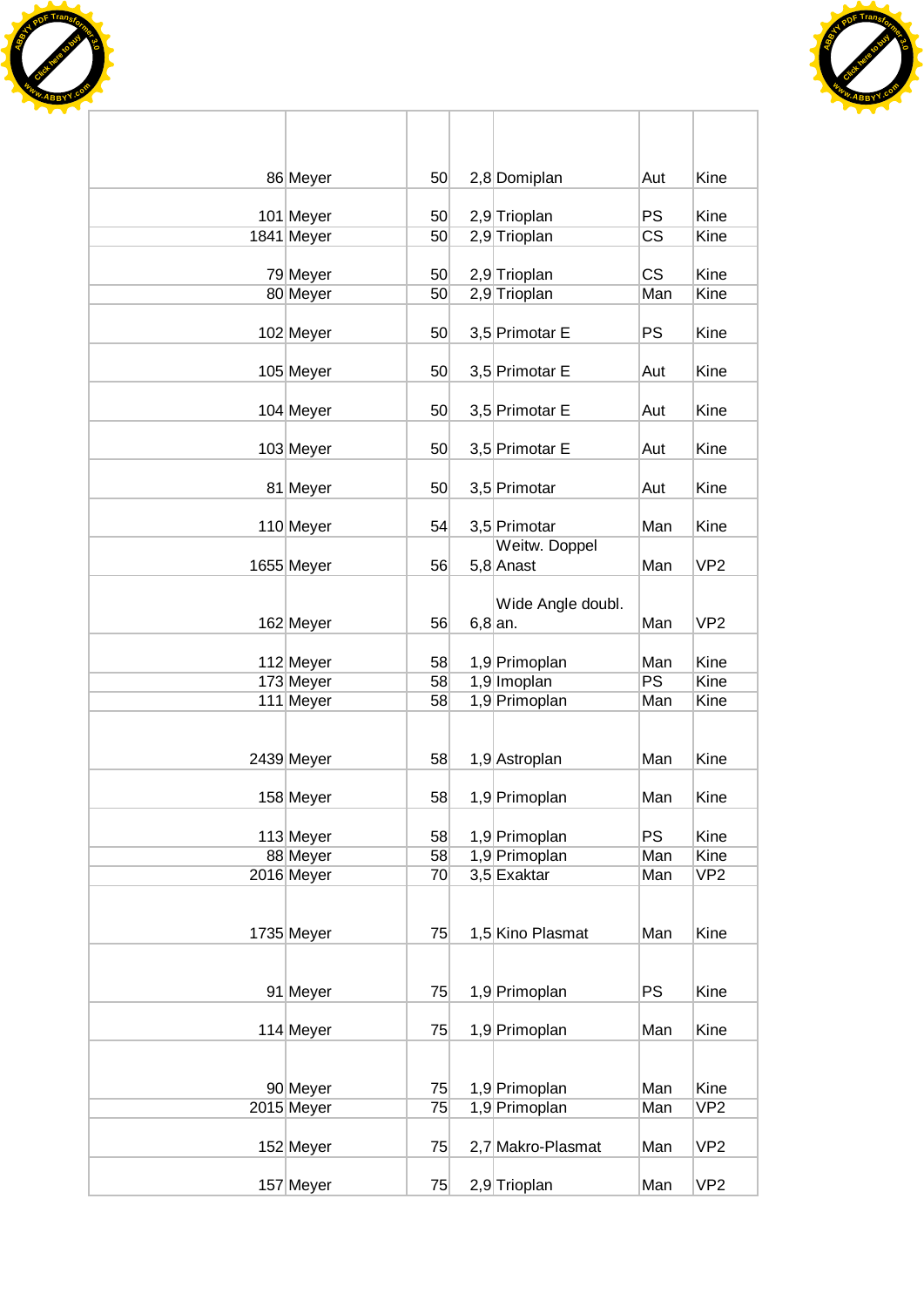



| 2522 Meyer | 75              | 2,9 Trioplan      |           | VP <sub>2</sub> |
|------------|-----------------|-------------------|-----------|-----------------|
|            |                 |                   |           |                 |
| 165 Meyer  | 75              | 3,5 Primotar      | Man       | VP <sub>2</sub> |
|            |                 |                   |           |                 |
| 156 Meyer  | 80              | 1,9 Primoplan     | Man       | VP <sub>2</sub> |
| 154 Meyer  | 80              | 2,0 Primoplan     | Man       | VP <sub>2</sub> |
| 1168 Meyer | 80              | 2,8 Trioplan      | Man       | 66V             |
|            |                 |                   |           |                 |
|            |                 |                   |           |                 |
| 92 Meyer   | 80              | 3,5 Primotar      | <b>PS</b> | Kine            |
| 2406 Meyer | 85              | 2,8 Primotar      | Man       | VP <sub>2</sub> |
|            |                 |                   |           |                 |
| 2021 Meyer | 85              | 3,5 Primotar      | Man       | 66H             |
| 1320 Meyer | 85              | 4,5 Triotar       | Man       | Kine            |
|            |                 |                   |           |                 |
| 1098 Meyer | 90 <sub>0</sub> | 1,5 Plasmat       | ?         | Kine            |
| 2107 Meyer | 90              | 2,0 Plasmat       | Man       | Kine            |
|            |                 |                   |           |                 |
| 1698 Meyer | 90 <sub>0</sub> | 3,5 Telefogar     | <b>CS</b> | Kine            |
|            |                 |                   |           |                 |
| 2166 Meyer | 100             | 1,9 Primoplan     | Man       | OB              |
|            |                 |                   |           |                 |
|            |                 |                   |           |                 |
| 166 Meyer  | 100             | 1,9 Primoplan     | Man       | 66H             |
|            |                 |                   |           |                 |
| 2041 Meyer | 100             | 2,8 Trioplan N    | Aut       | Kine            |
| 122 Meyer  | 100             | $2,8$ Orestor     | <b>PS</b> | Kine            |
| 121 Meyer  | 100             | 2,8 Trioplan N    | Aut       | Kine            |
| 93 Meyer   | 100             | 2,8 Trioplan      | Man       | Kine            |
|            |                 |                   |           |                 |
| 94 Meyer   | 100             | 2,8 Trioplan      | <b>PS</b> | Kine            |
|            |                 |                   |           |                 |
| 95 Meyer   | 100             | 2,8 Trioplan      | Aut       | Kine            |
|            |                 |                   |           |                 |
|            |                 |                   |           |                 |
| 96 Meyer   | 100             | 2,8 Trioplan      | Aut       | Kine            |
| 177 Meyer  | 100             | $2,8$ Orestor     | <b>CS</b> | Kine            |
|            |                 |                   |           |                 |
| 118 Meyer  | 100             | 2,8 Trioplan      | <b>PS</b> | Kine            |
| 117 Meyer  | 100             | 2,8 Trioplan      | <b>PS</b> | Kine            |
|            |                 |                   |           |                 |
|            |                 |                   |           |                 |
| 116 Meyer  | 100             | 2,8 Trioplan      | Man       | Kine            |
|            |                 |                   |           |                 |
|            |                 |                   |           |                 |
|            | 105             | 2,7 Makro-Plasmat | Man       | 66H             |
| 160 Meyer  |                 |                   |           |                 |
|            |                 |                   |           |                 |
| 1652 Meyer | 105             | 2,7 Makro-Plasmat | Man       | Kine            |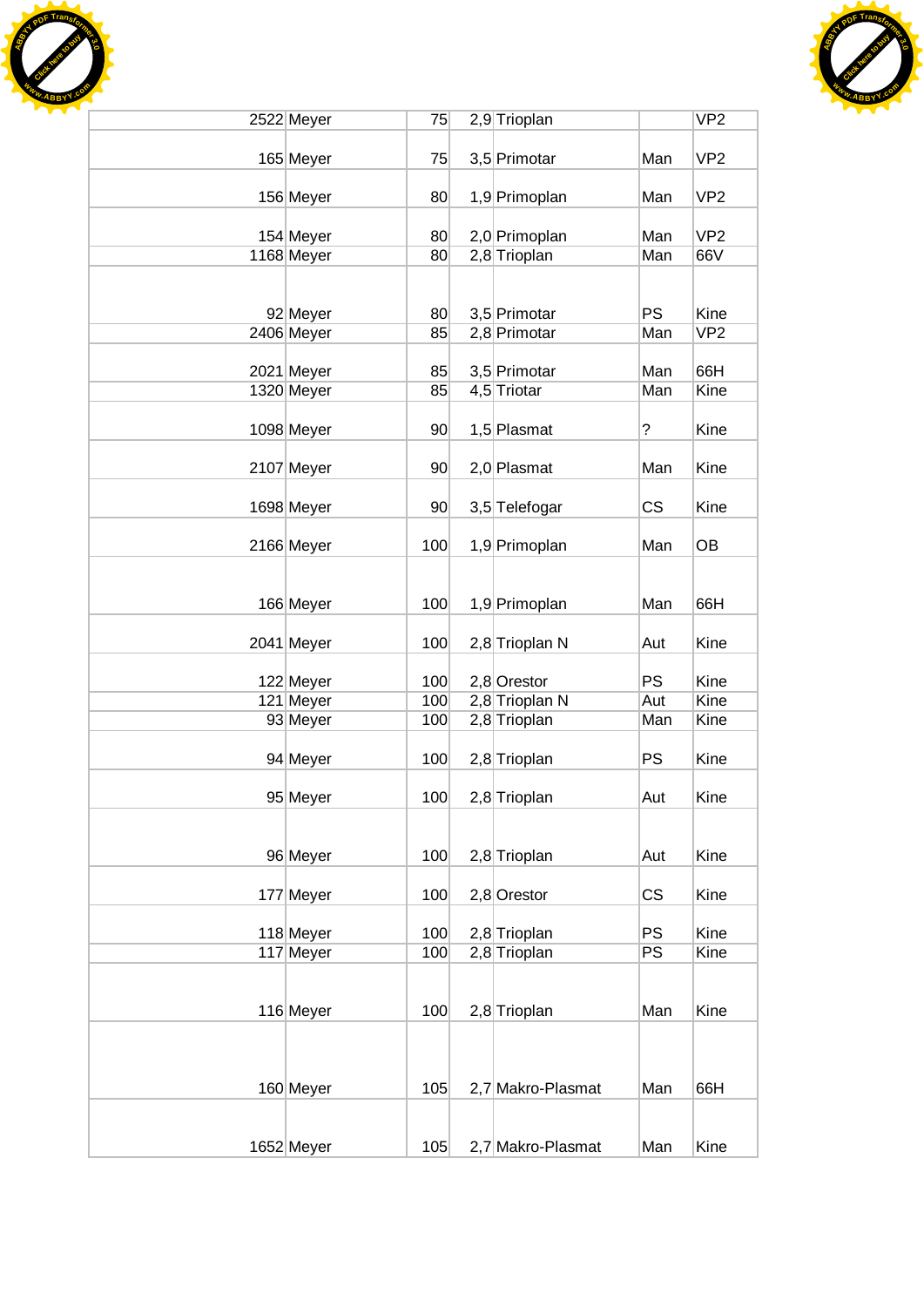



| 124 Meyer  | 105 | 2,8 Trioplan    | Man       | Kine            |
|------------|-----|-----------------|-----------|-----------------|
|            |     |                 |           |                 |
| 123 Meyer  | 105 | 2,8 Trioplan    | Man       | Kine            |
| 1083 Meyer | 105 | 3,5 Primotar    | PS        | Kine            |
| 2018 Meyer | 105 | 3,8 Primotar    | Man       | VP <sub>2</sub> |
|            |     |                 |           |                 |
| 155 Meyer  | 105 | 4,5 Trioplan    | Man       | VP <sub>2</sub> |
|            |     |                 |           |                 |
|            |     | Veraplan        |           |                 |
| 150 Meyer  | 120 | 4,0 dopp.anast. | Man       | Kine            |
|            |     |                 |           |                 |
| 167 Meyer  | 120 | 4,5 Trioplan    | Man       | Kine            |
|            |     |                 |           |                 |
| 126 Meyer  | 120 | 4,5 Trioplan    | Man       | Kine            |
| 129 Meyer  | 135 | $2,8$ Orestor   | <b>PS</b> | Kine            |
|            |     |                 |           |                 |
| 2026 Meyer | 135 | 3,5 Primotar    | <b>PS</b> | 66V             |
|            |     |                 |           |                 |
| 175 Meyer  | 135 | 3,5 Primotar    | <b>PS</b> | 66H             |
|            |     |                 |           |                 |
|            |     |                 |           |                 |
| 127 Meyer  | 135 | 3,5 Primotar    | <b>PS</b> | Kine            |
|            | 135 |                 | <b>PS</b> | Kine            |
| 128 Meyer  |     | 3,5 Primotar    |           |                 |
|            |     |                 |           |                 |
|            |     |                 |           |                 |
| 161 Meyer  | 150 | 5,5 Tele Megor  | Man       | VP <sub>2</sub> |
|            |     |                 |           |                 |
| 163 Meyer  | 150 | 5,5 Tele Megor  | Man       | VP <sub>2</sub> |
|            |     |                 |           |                 |
|            |     |                 |           |                 |
| 159 Meyer  | 150 | 5,5 Tele Megor  | Man       | VP <sub>2</sub> |
|            |     |                 |           |                 |
|            |     |                 |           |                 |
| 170 Meyer  | 150 | 5,5 Telemegor   | Man       | Kine            |
|            |     |                 |           |                 |
| 131 Meyer  | 150 | 5,5 Tele Megor  | Man       | Kine            |
| 1657 Meyer | 150 | 5,5 Tele Megor  | Man       | VP1             |
|            |     |                 |           |                 |
|            |     |                 |           |                 |
| 153 Meyer  | 150 | 5,5 Tele Megor  | Man       | VP <sub>2</sub> |
|            |     |                 |           |                 |
| 132 Meyer  | 150 | 5,5 Telemegor   | <b>PS</b> | Kine            |
|            |     |                 |           |                 |
| 1169 Meyer | 180 | 3,5 Primotar    | Man       | 66V             |
|            |     |                 |           |                 |
| 136 Meyer  | 180 | 3,5 Primotar    | <b>PS</b> | Kine            |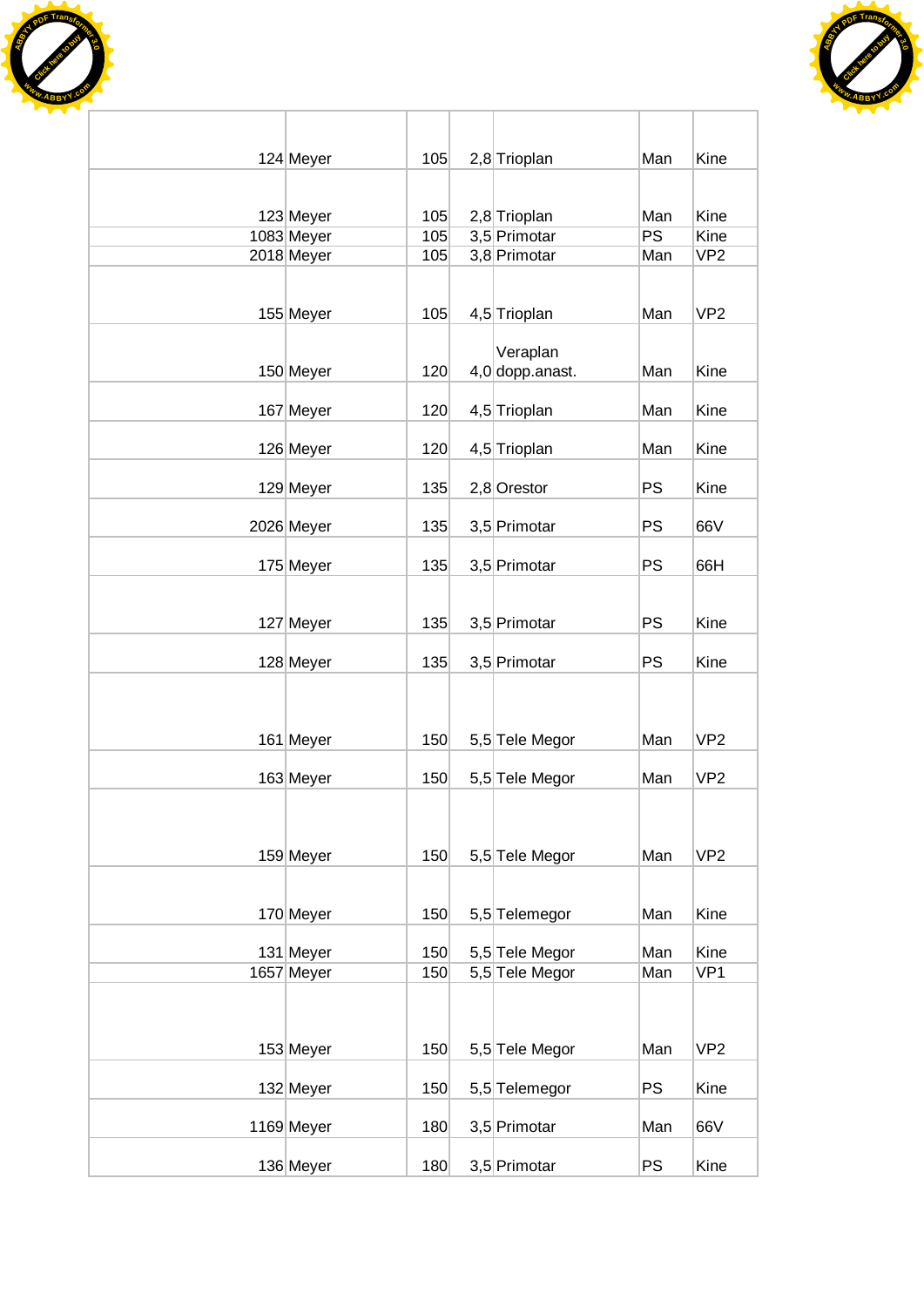



|                         |            |                                  | PS         | <b>OB</b>              |
|-------------------------|------------|----------------------------------|------------|------------------------|
| 137 Meyer               | 180        | 3,5 Primotar                     |            |                        |
|                         |            |                                  |            |                        |
| 1690 Meyer              | 180        | 3,5 Primotar                     | Man        | 66H                    |
| 174 Meyer               | 180        | 3,5 Primotar                     | <b>PS</b>  | 66V                    |
| 168 Meyer               | 180        | 3,5 Primotar                     | Man        | Kine                   |
|                         |            |                                  |            |                        |
| 987 Meyer               | 180        | 5,5 Tele Megor                   | Man        | VP <sub>2</sub>        |
| 135 Meyer               | 180        | 5,5 Telemegor                    | <b>PS</b>  | Kine                   |
| 171 Meyer               | 180        | 5,5 Telemegor                    | Man        | Kine                   |
|                         |            |                                  |            |                        |
| 164 Meyer               | 180        | 5,5 Tele Megor                   | Man        | 66H                    |
|                         |            |                                  |            |                        |
| 133 Meyer               | 180        | 5,5 Tele Megor                   | Man        | Kine                   |
| 134 Meyer               | 180        | 5,5 Telemegor                    | PS         | Kine                   |
| 138 Meyer               | 200        | 4,0 Orestegor                    | <b>PS</b>  | Kine                   |
|                         |            |                                  |            |                        |
| 1678 Meyer              | 210        | 6,8 Doppel Anastigmat            | Man        | Kine                   |
|                         |            |                                  |            |                        |
| 140 Meyer               | 250        | 5,5 Telemegor                    | <b>PS</b>  | Kine                   |
| 1171 Meyer              | 250        | 5,5 Telemegor                    | Man        | 66V                    |
| 992 Meyer               | 250        | 5,5 Tele Megor                   | Man        | VP <sub>2</sub>        |
| 139 Meyer               | 250        | 5,5 Tele Megor                   | Man        | Kine                   |
| 172 Meyer               | 250        | 5,5 Telemegor                    | Man        | Kine                   |
| 141 Meyer               | 250        | 5,5 Telemegor                    | <b>PS</b>  | Kine                   |
|                         |            |                                  |            |                        |
| 143 Meyer               | 300        | 4,0 Orestegor                    | <b>PS</b>  | OB                     |
| 142 Meyer               | 300        | 4,5 Telemegor                    | <b>PS</b>  | OB                     |
|                         |            |                                  |            |                        |
| 913 Meyer<br>2023 Meyer | 300<br>300 | 5,5 Tele Megor<br>5,5 Tele Megor | Man<br>Man | VP <sub>2</sub><br>66H |
|                         |            |                                  |            |                        |
| 1866 Meyer              | 400        | 5,5 Telemegor                    | <b>PS</b>  | 66V                    |
| 144 Meyer               | 400        | 5,5 Tele Megor                   | Man        | Kine                   |
|                         |            |                                  |            |                        |
| 149 Meyer               | 400        | 5,5 Telemegor                    | <b>PS</b>  | OB                     |
|                         |            |                                  |            |                        |
| 147 Meyer               | 400        | 5,5 Telemegor                    | <b>PS</b>  | OB                     |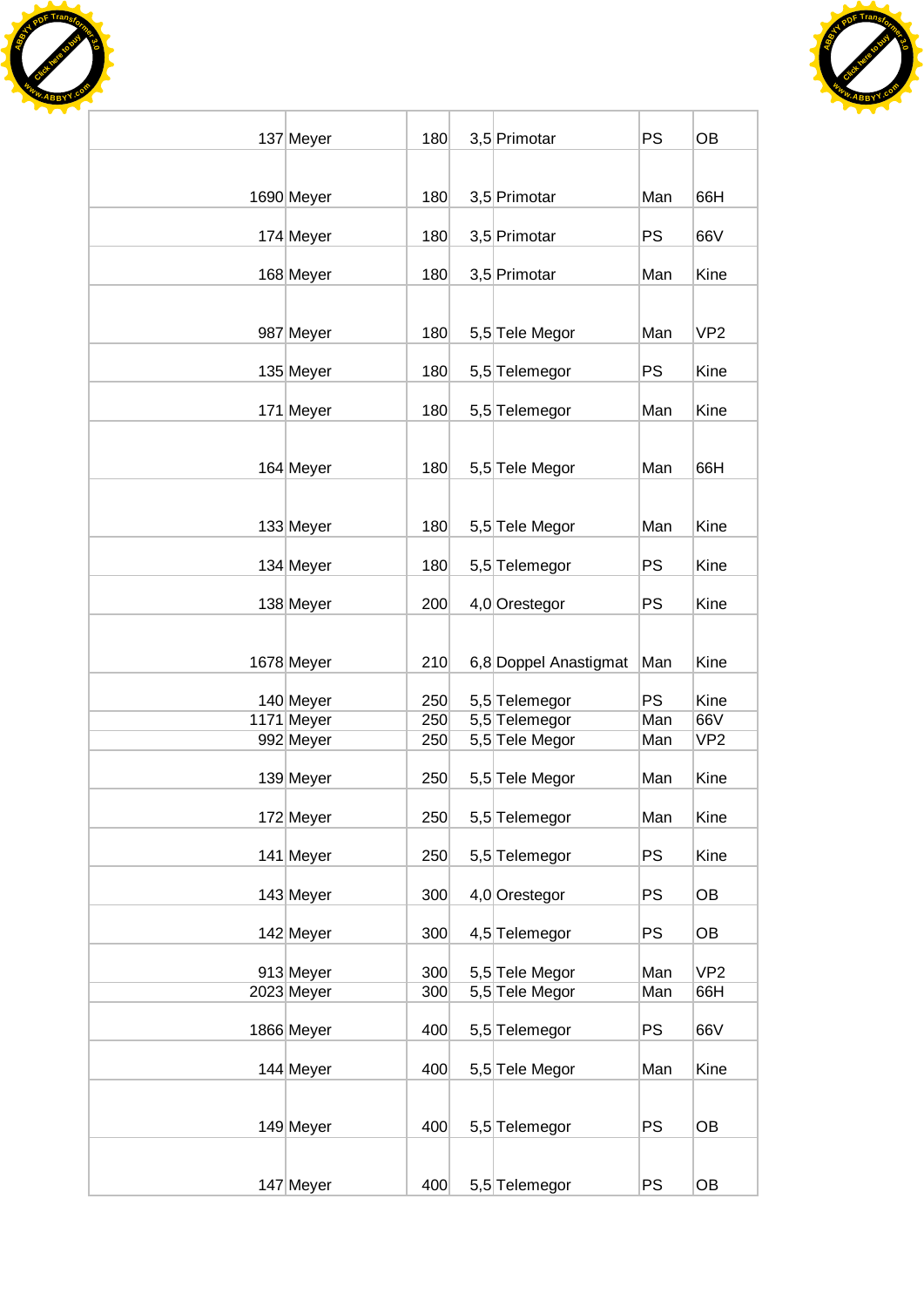



|          | 146 Meyer                 | 400            |      | 5,5 Telemegor                        | <b>PS</b>        | ?               |
|----------|---------------------------|----------------|------|--------------------------------------|------------------|-----------------|
|          | 145 Meyer                 | 400            |      | 5,5 Telemegor                        | <b>PS</b>        | $\overline{?}$  |
|          | 1844 Meyer                | 500            |      | 5,5 Tele Megor                       | Man              | Kine            |
|          |                           |                |      |                                      |                  |                 |
|          | 148 Meyer                 | 500            |      | 5,6 Orestegor                        | <b>PS</b>        | <b>OB</b>       |
|          |                           |                |      |                                      |                  |                 |
|          | Meyer +New<br>1629 York   | 105            |      |                                      | Man              | Kine            |
|          | Meyer +New                |                |      | 2,8 Trioplan                         |                  |                 |
|          | 1658 York                 | 150            |      | 5,5 Tele Megor                       | Man              | VP <sub>2</sub> |
|          |                           |                |      |                                      |                  |                 |
|          | Meyer +New                |                |      |                                      |                  |                 |
|          | $151$ York                | 175            |      | 5,5 Tele Megor                       | Man              | VP <sub>2</sub> |
|          |                           |                |      |                                      | Man              | Kine            |
|          | 1683 Meyer fake           | 100            |      | 2,8 Trioplan                         |                  |                 |
|          | 1685 Meyer fake           | 250            |      | 5,5 Tele-Megor                       | Man              | Kine            |
|          |                           |                |      | Tele-Monocular                       |                  |                 |
|          | 1102 Meyer Hannover       | $\overline{0}$ |      | $0,0$ 8x30                           | ---              | Kine            |
|          |                           |                |      | Tele-Monocular                       |                  |                 |
|          | 1104 Meyer Hannover       | $\overline{0}$ |      | $0,0$ 7x50                           | ---              | Kine            |
|          |                           |                |      | Tele-Monocular                       |                  | Kine            |
|          | 1103 Meyer Hannover       | $\overline{0}$ |      | $0,0$ 7x36                           | ---              |                 |
|          | 1970 Miida                | $\overline{0}$ | 3,5  |                                      | Aut              | Kine            |
|          |                           |                |      |                                      |                  |                 |
|          | 1969 Miida                | $\overline{0}$ | 3,5  |                                      | Aut              | Kine            |
|          |                           |                |      |                                      |                  |                 |
|          |                           |                |      |                                      |                  |                 |
|          | 1747 Miida                | $\overline{0}$ | 4,5  |                                      | Aut              | Kine            |
|          | 1971 Miida                | $\overline{0}$ | 5,8  |                                      | Aut              | Kine            |
|          |                           |                |      |                                      |                  |                 |
|          | 1964 Miida                | 25             | 3,5  |                                      | Aut              | Kine            |
|          |                           |                |      |                                      |                  |                 |
|          | 1965 Miida                | 28             | 2,8  |                                      | Aut              | Kine            |
|          | 1966 Miida                | 35             |      | 2,8 Automatic                        | Aut              | Kine            |
|          | 1193 Miida                | 100            | 2,8  |                                      | Aut              | Kine            |
|          |                           |                |      |                                      |                  |                 |
|          | 1967 Miida                | 135            | 2,8  |                                      | Aut              | Kine            |
|          |                           |                |      |                                      |                  |                 |
|          | 1968 Miida                | 200            | 3,5  |                                      | Aut              | Kine            |
|          |                           |                |      |                                      |                  |                 |
| 2546 MIR |                           | 37             | 2,8  |                                      |                  | Kine            |
|          | 2455 Miranda              | 135            | 2,8  |                                      | Aut              | Kine            |
|          |                           |                |      |                                      |                  |                 |
|          |                           |                |      |                                      |                  |                 |
|          |                           |                |      |                                      |                  |                 |
|          | 2415 Möller               | 180            |      | 3,5 Idemar                           | PS?<br><b>PS</b> | Kine<br>Kine    |
|          | 1235 Mosler<br>914 Mosler | 28<br>35       |      | 2,8 Photoguard<br>$2,8$ (Photoguard) | <b>PS</b>        | Kine            |
|          | 2377 MTO                  | 1000           | 10,0 |                                      |                  | Kine            |
|          |                           |                |      |                                      |                  |                 |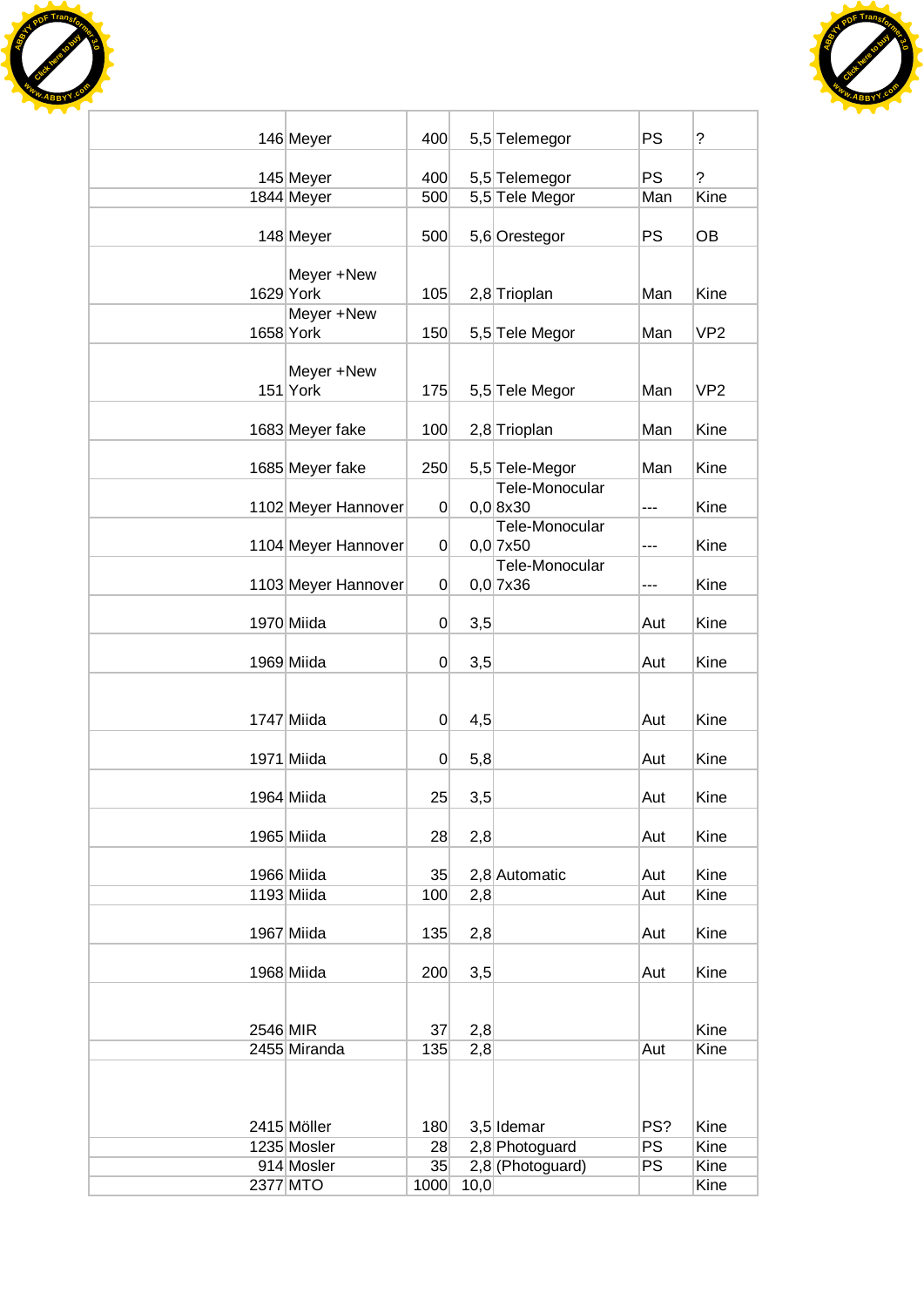



| 2273 MTO Zenit                   | 37             |     | $2,8$ Mir-1              |                 | Kine         |
|----------------------------------|----------------|-----|--------------------------|-----------------|--------------|
| 2442 MTO Zenit                   | 500            | 8,0 |                          | Man             | Kine         |
|                                  |                |     |                          |                 |              |
| 1798 Nat Optical Cy<br>610 Nikon | 105            |     | 3,5 Trinol<br>3,5 Nikkor |                 | Kine<br>Kine |
| 583 Nikon                        | 135<br>135     |     | 3,5 Nikkor               | Aut<br>Man      | Kine         |
|                                  |                |     |                          |                 |              |
|                                  |                |     |                          |                 |              |
| 194 Nikon                        | 135            |     | 3,5 Nikkor-QC            | Man             | Kine         |
| 1701 Nikon                       | 135            |     | 4,0 Nikkor               | Man             | Kine         |
| 2588 Nipolen                     | 135            | 2,8 |                          |                 | Kine         |
| 2471 NKK Tokyo                   | 35             |     | 2,2 Polygon              | <b>PS</b>       | Kine         |
| 2098 NKK Tokyo                   | 35             |     | 2,5 Polygon              | <b>PS</b>       | Kine         |
|                                  |                |     |                          |                 |              |
| 1375 Novoflex                    | $\overline{0}$ | 0,0 |                          | $\tilde{?}$     | Kine         |
|                                  |                |     |                          |                 |              |
|                                  |                |     |                          |                 |              |
| 691 Novoflex                     | 35             |     | 3,5 Noflexar             | <b>PS</b>       | Kine         |
|                                  |                |     |                          |                 |              |
| 1032 Novoflex                    | 60             |     | 4,5 Staeble-Katagon      |                 | Kine         |
|                                  |                |     |                          | <b>PS</b>       | Kine         |
| 1071 Novoflex                    | 105            |     | 3,5 Noflexar             |                 |              |
|                                  |                |     |                          |                 |              |
|                                  |                |     |                          |                 |              |
| 1456 Novoflex                    | 135            | 4,5 |                          |                 | Kine         |
|                                  |                |     |                          |                 |              |
| 1846 Novoflex                    | 135            |     | 4,5 Xenar                | <b>CS</b>       | Real         |
|                                  |                |     |                          |                 |              |
| 1845 Novoflex                    | 135            |     | 4,5 Xenar                | <b>CS</b><br>PS | Kine         |
| 1303 Novoflex                    | 135            |     | 4,5 Noflexar             |                 | Kine         |
| 858 Novoflex                     | 200            |     | 4,0 Noflexar             | Man             | Kine         |
|                                  |                |     |                          |                 |              |
| 1457 Novoflex                    | 240            |     | 4,5 Noflexar             | Man             | Kine         |
|                                  |                |     |                          |                 |              |
| 628 Novoflex                     | 240            |     | 4,5 Noflexar             | <b>PS</b>       | Kine         |
|                                  |                |     |                          |                 |              |
| 2027 Novoflex                    | 240            |     | 5,6 Noflexar             | CS              | 66V          |
| 1458 Novoflex                    | 280            |     | 5,6 Noflexar             | Man             | Kine         |
|                                  |                |     |                          |                 |              |
| 631 Novoflex                     | 300            |     | 5,6 Noflexar             | <b>PS</b>       | Kine         |
|                                  |                |     |                          |                 |              |
| 639 Novoflex                     | 400            |     | 5,6 Fernobjectiv         | <b>PS</b>       | Kine         |
| 736 Novoflex                     | 400            |     | 5,6 Noflexar             | PS              | Kine         |
|                                  |                |     |                          |                 |              |
| 1459 Novoflex                    | 400            |     | 5,6 Noflexar             | Man             | Kine         |
| 648 Novoflex                     | 500            | 5,0 |                          | $\tilde{?}$     | Kine         |
|                                  |                |     |                          |                 |              |
| 1771 Novoflex                    | 500            |     | 5,6 Noflexar             | CS              | 66V          |
|                                  |                |     |                          |                 |              |
| 1072 Novoflex                    | 640            |     | 9,0 Noflexar             | ?               | Kine         |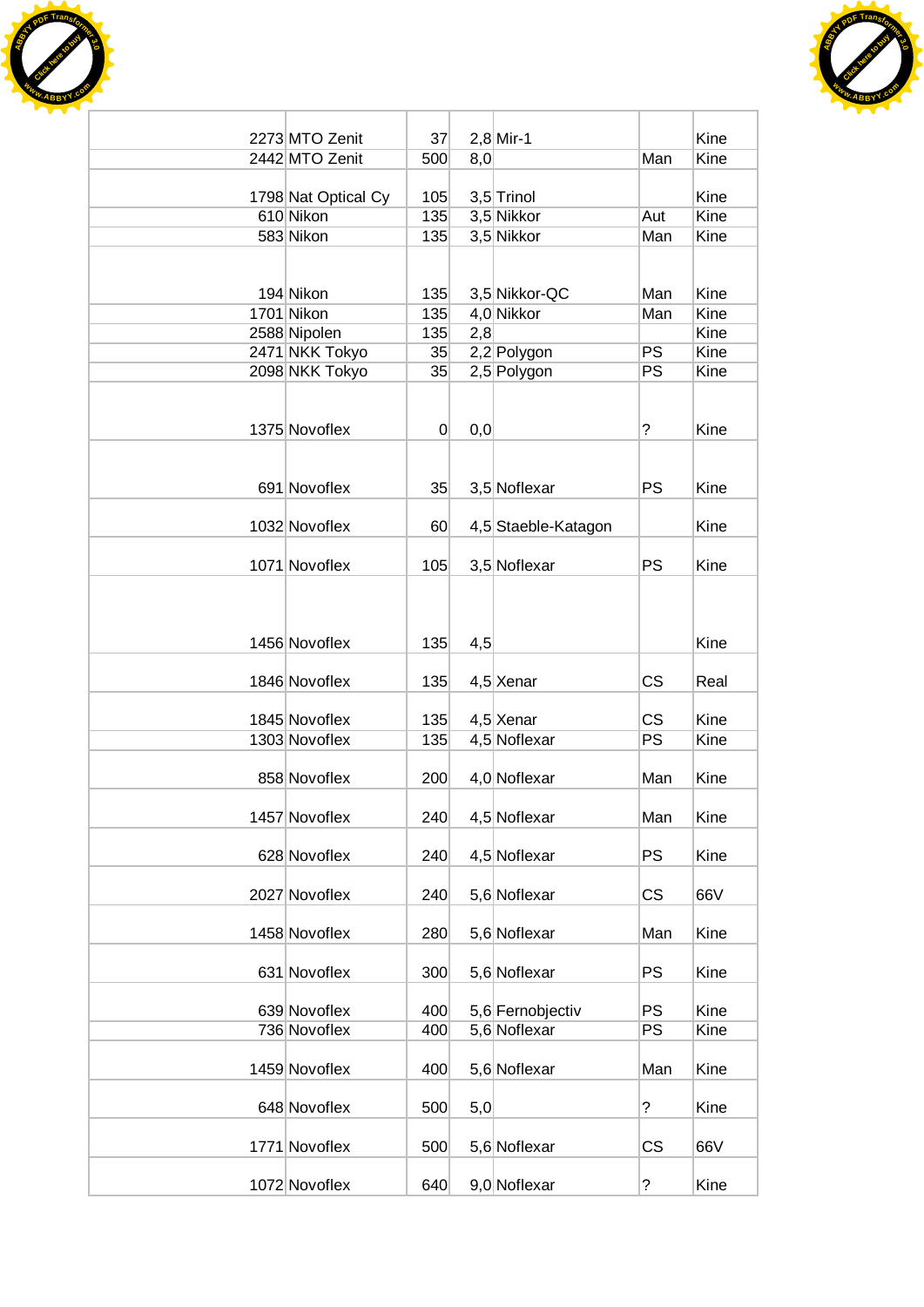



|           | 935 Old Delft                | 40             |     | $3,5$ Minor               | Man       | Kine         |
|-----------|------------------------------|----------------|-----|---------------------------|-----------|--------------|
|           | 936 Old Delft                | 90             |     | 4,5 Delfar                | Man       | Kine         |
|           |                              |                |     |                           |           |              |
|           | 937 Old Delft                | 180            |     | 4,5 Delfar                | Man       | Kine         |
|           |                              |                |     |                           |           |              |
|           | 1642 Old Delft               | 500            |     | $6,3$ Delca               | ---       | Kine         |
|           | 578 Olympus                  | 40             | 3,5 |                           | Man       | Kine         |
|           |                              |                |     |                           |           |              |
|           | 1185 Olympus                 | 40             |     | 3,5 Zuiko                 | <b>PS</b> | Kine         |
|           | 1605 Olympus                 | 40             |     | 3,5 Zuiko                 | <b>PS</b> | Kine         |
|           |                              |                |     |                           |           |              |
|           |                              |                |     |                           |           |              |
|           | 1972 Optinar                 | 35             | 2,5 |                           | <b>PS</b> | Kine         |
|           |                              |                |     |                           |           |              |
|           | 1973 Optinar                 | 35             | 3,5 |                           | <b>PS</b> | Kine         |
|           |                              |                |     |                           |           |              |
|           | 2146 Optomax                 | $\mathbf 0$    | 5,6 |                           |           | Kine         |
|           | 2511 Optomax                 | 28             |     | 2,8 Optomax Wide          |           | Kine         |
|           |                              |                |     |                           |           |              |
|           | 2092 Optomax                 | 135            |     | 2,8 Optomax Telephoto Aut |           | Kine         |
|           | 2147 Optomax                 | 135            | 2,8 |                           | <b>PS</b> | Kine         |
|           | 2351 Optomax                 | 200            | 3,5 |                           | Aut       | Kine         |
|           | 2353 Optomax                 | 200            | 4,5 |                           | PS        | Kine         |
|           |                              |                |     |                           |           |              |
|           |                              |                |     |                           |           |              |
|           | 1614 Original Jena           | 50             | 2,8 |                           | Aut       | Kine         |
|           | 1212 Orion Cam Co            | 105            |     | 2,8 Supreme               | Man       | Kine         |
|           | 2518 Palinar                 | 35             |     | 2,8 Wide Angle            | <b>PS</b> | Kine         |
|           | 2148 Palinar                 | 100            |     | 4,0 Telephoto             | PS        | Kine         |
|           | 2476 Palinar                 | 105            | 2,8 |                           |           | Kine         |
|           | 2191 Palinar                 | 135            |     | 3,5 Telephoto             | PS        | Kine         |
|           | 1692 Palinar                 | 200            | 4,5 |                           | ?         | Kine         |
|           |                              |                |     |                           |           |              |
|           | 5 Pallas                     | 135            | 3,5 |                           | <b>PS</b> | Kine         |
|           | 2408 Pallas                  | 180            | 3,5 |                           | PS        | Kine         |
|           | $915$ Pam                    | 105            |     | 4,5 Britar                | Man       | Kine         |
|           |                              |                |     |                           |           |              |
|           |                              |                |     |                           |           |              |
|           | 1851 Panagor                 | $\overline{0}$ | 3,8 |                           | Aut       | Kine         |
|           | 1847 Panagor                 | 21             | 4,0 |                           | Aut       | Kine         |
|           | 1848 Panagor                 | 28             | 2,5 |                           | Aut       | Kine         |
|           | 2463 Panagor                 | 28             | 2,8 |                           | <b>PS</b> | Kine         |
|           | 1849 Panagor<br>2088 Panagor | 135            | 2,8 | 3,5 Auto tele             | Aut       | Kine<br>Kine |
|           |                              | 135            |     |                           | Aut       | Kine         |
|           | 1850 Panagor                 | 200            | 3,5 |                           | Aut       |              |
|           |                              |                |     |                           |           |              |
|           | Panagor Jaca                 |                |     |                           |           |              |
| $2573$ Cp |                              | 50             |     | 2,0 Panagor               | Aut       | Kine         |
|           |                              |                |     |                           |           |              |
|           | 2108 Paragon                 | 300            | 5,6 |                           | <b>PS</b> | Kine         |
|           | 1192 Peerotar                | 35             | 2,8 |                           | <b>PS</b> | Kine         |
|           |                              |                |     |                           |           |              |
|           | 1597 Peerotar                | 35             | 3,5 |                           | <b>PS</b> | Kine         |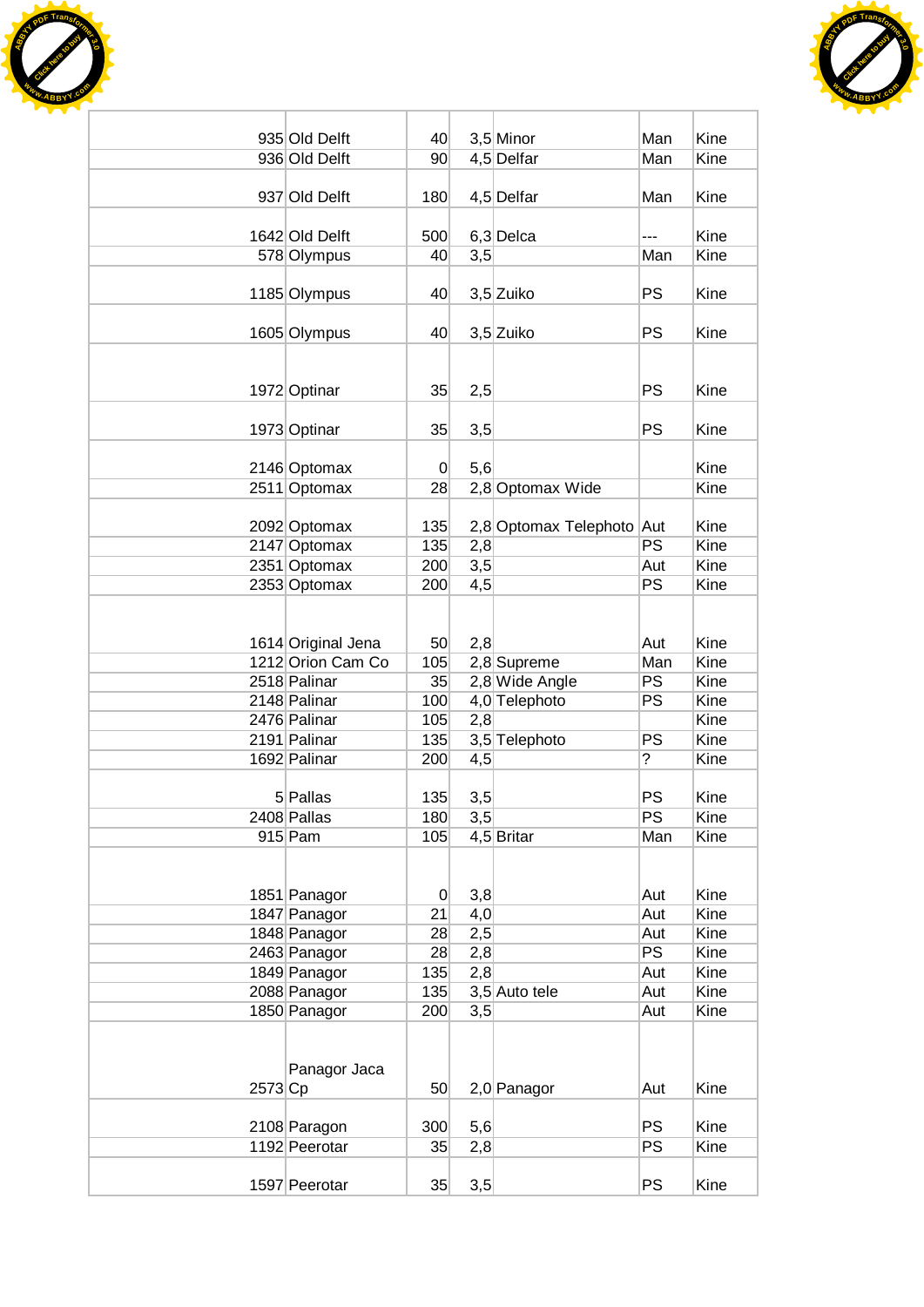



| 1241 Peerotar     | 135             | 2,8 |                        |           | Kine        |
|-------------------|-----------------|-----|------------------------|-----------|-------------|
| 1026 Pentacon     | 29              | 2,8 |                        | Aut       | <b>RTL</b>  |
|                   |                 |     |                        |           |             |
| 493 Pentacon      | 30 <sub>1</sub> |     | $3,5$ (Lydith)         | <b>PS</b> | Kine        |
| 2508 Pentacon     | 50 <sub>1</sub> |     | 1,4 Pentaconar         | Aut       | <b>RTL</b>  |
| 2453 Pentacon     | 50 <sub>1</sub> |     | 1,8 Pentaconar auto    | Aut       | <b>RTL</b>  |
| 2557 Pentacon     | 50              |     | 1,8 Electric           |           | Kine        |
|                   |                 |     |                        |           |             |
|                   |                 |     |                        |           |             |
| 873 Pentacon      | 50 <sub>1</sub> |     | 1,8 Pentacon Auto      | Aut       | <b>RTL</b>  |
| 2391 Pentacon     | 50 <sup>°</sup> |     | 2,8 Pentaflex Color    | Aut       | Kine        |
| 943 Pentacon      | 100             |     | 2,8 Pentaconar         | M?A       | <b>RTL</b>  |
|                   |                 |     |                        |           |             |
| 495 Pentacon      | 135             |     | $2,8$ (Orestor)        | PS        | Kine        |
|                   |                 |     |                        |           |             |
| 496 Pentacon      | 200             |     | 4,0 (Orestegor)        | <b>PS</b> | Kine        |
|                   |                 |     |                        |           |             |
| 497 Pentacon      | 300             |     | 4,0 (Orestegor)        | <b>PS</b> | Kine        |
| 2509 Pentaconar   | 200             |     | 2,8 Pentaconar auto    | Aut       | <b>RTL</b>  |
| 1051 Pentax       | 300             |     | 4,0 Takumar            | PS        | Kine        |
| 2182 Pentax       | 800             |     | 8,0 Spotting Scope     | ---       | Kine        |
| 2262 Pentor       | 135             | 3,5 |                        | PS        | Kine        |
|                   |                 |     |                        |           |             |
| 2441 Perkin-Elmer | 680             |     | 12,0 Compact Telephoto | Man       | Kine        |
|                   |                 |     |                        |           |             |
|                   |                 |     |                        |           |             |
| 1197 Petri-Taron  | 135             |     | 3,5 Tele-Kinegon       | PS        | Kine        |
| 2494 Photax       | 35              | 3,5 |                        |           | Kine        |
| 2504 Photax       | 200             | 4,5 |                        | PS        | Kine        |
| 2275 Photax       | 300             | 5,6 |                        | PS        | Kine        |
| 2097 Photax       | 500             |     | 8,0 Paragon            |           | Kine        |
| 33 Piesker        | 35              |     | $2,8$ Voss             | <b>PS</b> | Kine        |
|                   |                 |     |                        |           |             |
| 27 Piesker        | 35              |     | $2,8$ Picon            | <b>PS</b> | Kine        |
|                   |                 |     |                        |           |             |
|                   |                 |     |                        |           |             |
| 1647 Piesker      | 40              |     | 4,5 Piconar            | Man       | Kine        |
|                   |                 |     |                        |           |             |
|                   |                 |     |                        |           |             |
| 28 Piesker        | 40              |     | 4,5 Piconar            | Man       | Kine        |
|                   |                 |     |                        |           |             |
| 39 Piesker        |                 |     |                        | PS        | Kine        |
|                   | 85              |     | 2,0 Kalimar            |           |             |
|                   |                 |     |                        |           |             |
|                   |                 |     |                        |           |             |
| 1852 Piesker      | 85              |     | $2,0$ Picon            | PS        | Kine        |
| 34 Piesker        | 100             |     | $2,8$ Votar            | PS        | Kine        |
| 1854 Piesker      | 100             |     | 2,8 Speed-Astra        | PS        | <b>Ki66</b> |
|                   |                 |     |                        |           |             |
|                   |                 |     |                        |           |             |
| 977 Piesker       | 100             |     | 2,8 Picon              | PS        | Kine        |
|                   |                 |     |                        |           |             |
|                   |                 |     |                        |           |             |
| 29 Piesker        | 100             |     | $3,5$ Picon            | Man       | Kine        |
| 32 Piesker        | 100             |     | $3,5$ Picon            | PS        | Kine        |
| 30 Piesker        | 100             |     |                        | PS        | Kine        |
|                   |                 |     | $3,5$ Astra            |           |             |
|                   |                 |     |                        |           |             |
| 38 Piesker        | 135             |     | 3,5 Kalimar            | <b>PS</b> | <b>Ki66</b> |
| 37 Piesker        | 135             |     | $3,5$ Votar            | Man       | Kine        |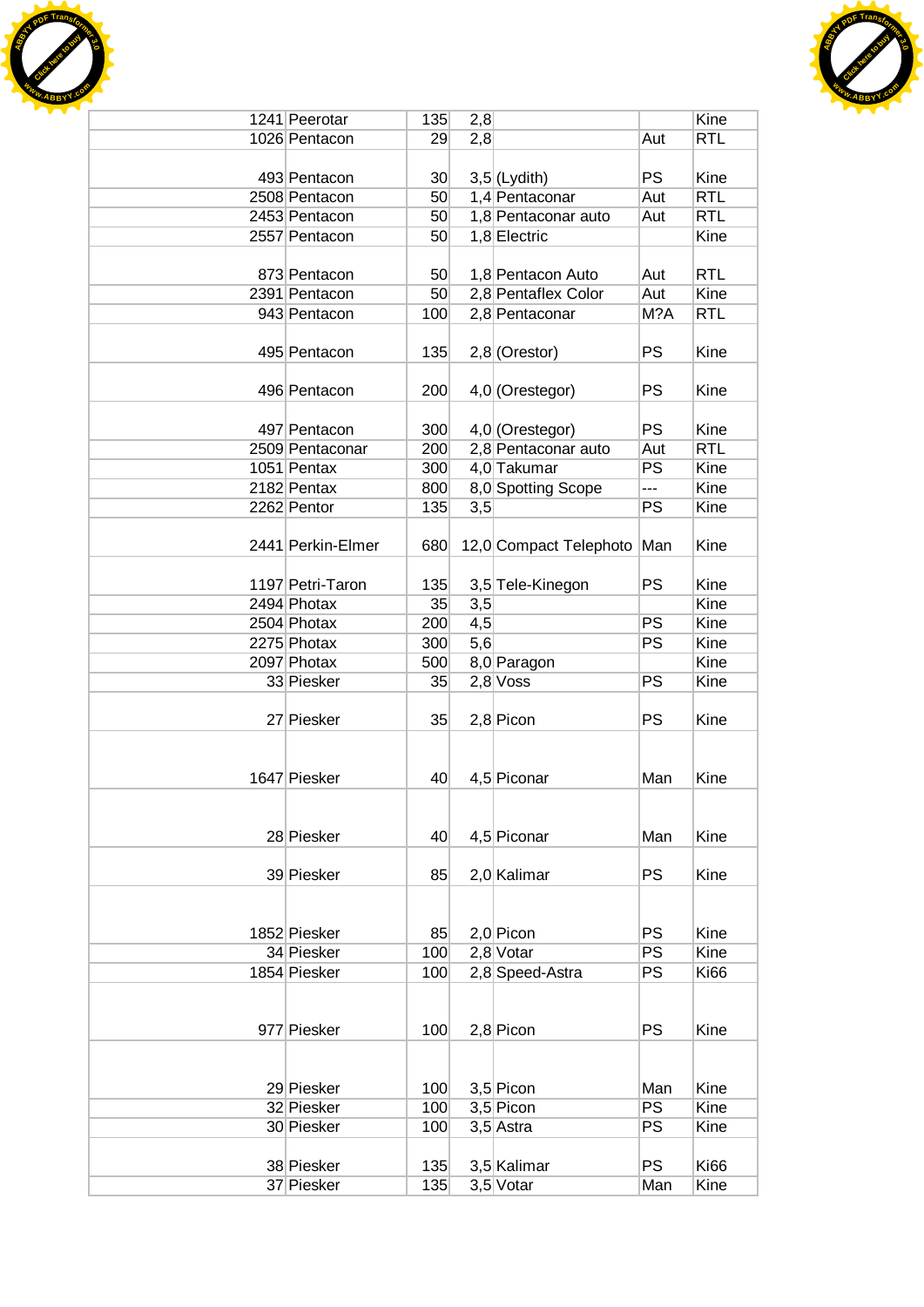



| 36 Piesker         | 135            |     | $3,5$ Picon       | PS             | Kine            |
|--------------------|----------------|-----|-------------------|----------------|-----------------|
| 35 Piesker         | 135            |     | $3,5$ Picon       | PS             | <b>Ki66</b>     |
| 973 Piesker        | 135            |     | 3,5 Votar         | PS             | <b>Ki66</b>     |
| 40 Piesker         | 150            |     | 5,5 Tele-Piconar  | PS             | Kine            |
| 1855 Piesker       | 150            |     | 5,5 Telegon       | PS             | <b>Ki66</b>     |
| 1691 Piesker       | 180            |     | 5,5 Tele-Votar    | $\tilde{?}$    | Kine            |
| 42 Piesker         | 180            |     | 5,5 Tele-Picon    | PS             | <b>Ki66</b>     |
| 1853 Piesker       | 180            |     | $5,5$ (no name)   | PS             | <b>Ki66</b>     |
| 1275 Piesker       | 180            |     | 5,5 Tele-Astra    | PS             | Kine            |
| 41 Piesker         | 180            |     | 5,5 Tele-Piconar  | PS             | Kine            |
|                    |                |     |                   |                |                 |
| 178 Piesker        | 200            |     | 5,5 Tele-Picon    | <b>PS</b>      | Kine            |
| 1203 Piesker       | 200            |     | 5,6 Tele-Voss     | PS             | Kine            |
|                    |                |     |                   |                |                 |
| 1353 Piesker       | 250            |     | 4,5 Tele Astranar | PS             | Kine            |
| 45 Piesker         | 250            |     | 5,5 Tele-Votar    | PS             | Ki66            |
| 44 Piesker         | 250            |     | 5,5 Tele-Astra    | PS             | Ki66            |
| 43 Piesker         | 250            |     | 5,5 Tele-Picon    | PS             | <b>Ki66</b>     |
| 1295 Piesker       | 250            |     | 5,5 Tele Voss     | PS             | Kine            |
|                    |                |     |                   |                |                 |
|                    |                |     |                   |                |                 |
| 47 Piesker         | 400            |     | 4,5 Tele-Picon    | <b>PS</b>      | <b>Ki66</b>     |
| 916 Piesker        | 400            |     | 4,5 Tele Votar    | Man            | Kine            |
|                    |                |     |                   |                |                 |
|                    |                |     |                   |                |                 |
| 1778 Piesker       | 400            |     | 5,5 Tele-Astra    | PS             | <b>Ki66</b>     |
| 48 Piesker         | 400            |     | $5,5$ Voss        | <b>PS</b>      | <b>Ki66</b>     |
|                    |                |     |                   |                |                 |
|                    |                |     |                   |                |                 |
| 49 Piesker         | 400            |     | 5,5 Tele-Astranar | <b>PS</b>      | <b>Ki66</b>     |
| 1210 Piesker       | 400            |     | $5,5$ Voss II     |                | Kine            |
|                    |                |     |                   |                |                 |
| 46 Piesker         | 400            |     | 5,5 Tele-Picon    | PS             | Kine            |
| 1599 Piesker       | 400            |     | 5,5 Tele-Votar    | ?              | Kine            |
| 1704 Piesker       | 400            |     | 5,5 Tele Voss     | ?              | Kine            |
| 1080 Piesker       | 600            |     | 5,0 TV Piesker    | $\overline{?}$ | Kine            |
| 1081 Piesker       | 800            |     | 5,0 TV Piesker    | $\overline{?}$ | Kine            |
| 2203 Plaubel       | 125            |     | 2,9 Anti-Comar    | Man            | VP <sub>2</sub> |
| 2204 Plaubel       | 125            |     | 2,9 Anti-Comar    | Man            | Kine            |
|                    |                |     |                   |                |                 |
| 2139 Plaubel       | 210            |     | 5,4 Tele-Makinar  | Man            | Kine            |
|                    |                |     |                   |                |                 |
| 874 Plusflex       | 45             |     | 2,8 Autopluscaron | Aut            | Plus            |
| 1743 Ponder & Best | 35             |     | 2,8 Wide Angle    | PS?            | Kine            |
|                    |                |     |                   |                |                 |
| 1004 Ponder & Best | 35             |     | $3,5$ P&B         | Man            | Kine            |
| 2385 Porst         | 35             |     | $2,8$ Color       | Aut            | Kine            |
|                    |                |     |                   |                |                 |
| 12 Primax          | 35             | 3,5 |                   | <b>PS</b>      | Kine            |
|                    |                |     |                   |                |                 |
| 2134 Primax        | 135            | 3,5 |                   | PS             | Kine            |
|                    |                |     |                   |                |                 |
| 1984 Prinz         | 0              |     | 4,0 Dionar        | <b>PS</b>      | Kine            |
|                    |                |     |                   |                |                 |
| 1985 Prinz         | $\overline{0}$ |     | 4,0 Dionar        | Aut            | Kine            |
|                    |                |     |                   |                |                 |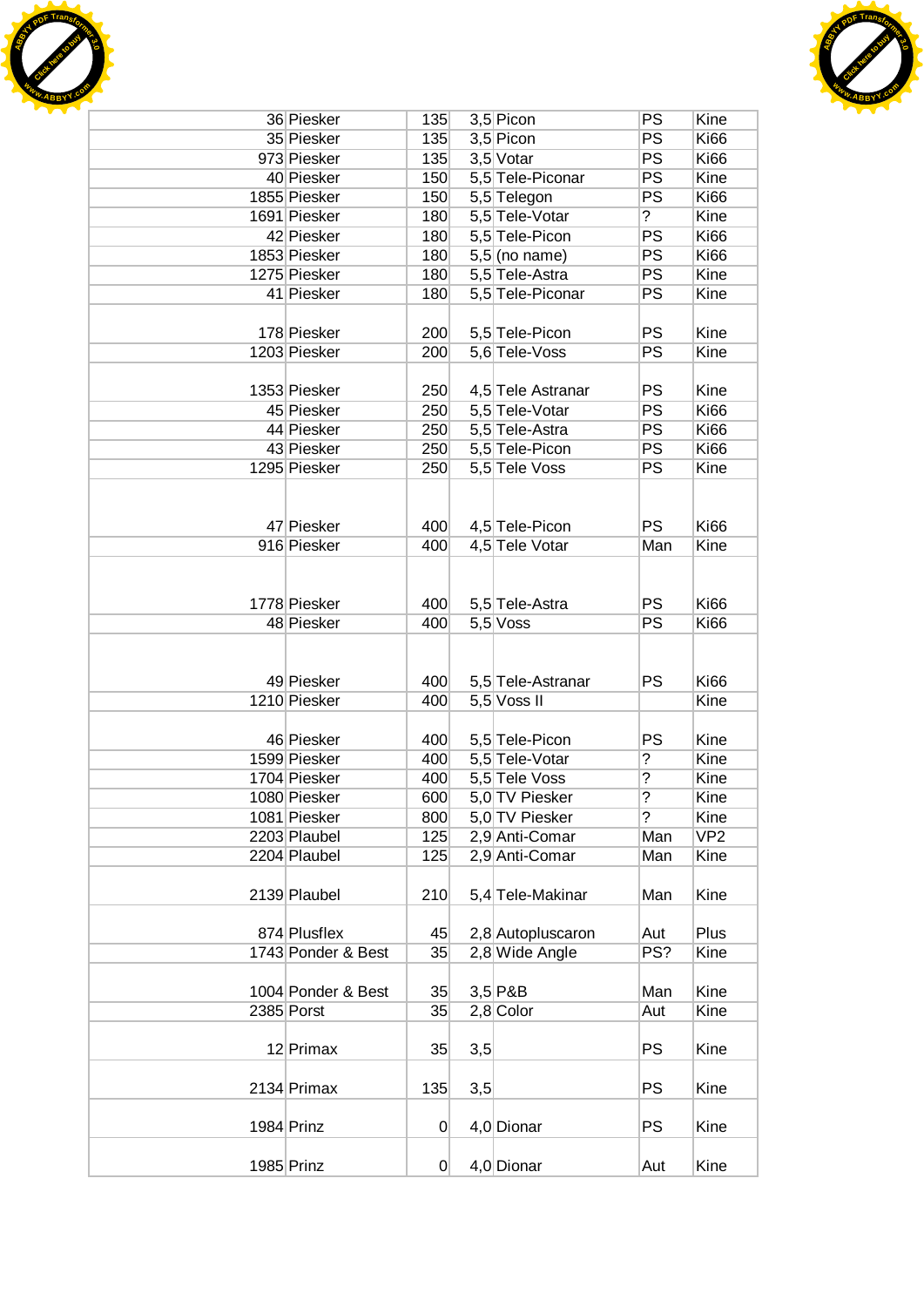



| 1974 Prinz       | 25             |      | 3,5 Rexagon               | <b>PS</b>              | Kine       |
|------------------|----------------|------|---------------------------|------------------------|------------|
| 1975 Prinz       | 25             |      |                           |                        | Kine       |
|                  |                |      | 3,5 Rexagon               | Aut                    |            |
|                  |                |      |                           |                        |            |
| 917 Prinz        | 28             |      | 2,8 Rexagon Automatic Aut |                        | <b>RTL</b> |
|                  |                |      |                           |                        |            |
| 1976 Prinz       | 28             |      | 2,8 Rexagon               | <b>PS</b>              | Kine       |
|                  |                |      |                           |                        |            |
| 1977 Prinz       | 35             |      | 2,8 Rexagon               | <b>PS</b>              | Kine       |
| 2293 Prinz       | 35             |      | 2,8 Rexagon Automatic Aut |                        | Kine       |
| 918 Prinz        | 100            |      | $2,8$ Rexatar             | Aut                    | Kine       |
|                  |                |      |                           |                        |            |
| 1979 Prinz       | 100            |      | $2,8$ Rexatar             | PS                     | Kine       |
|                  |                |      |                           |                        |            |
| 1980 Prinz       | 135            |      | $2,8$ Rexatar             | <b>PS</b>              | Kine       |
| 1286 Prinz       | 135            |      | $2,8$ Rexatar             | Aut                    | Kine       |
| 2287 Prinz       | 135            |      | 2,8 Auto Tele             | <b>AUT</b><br>PS       | ?<br>Kine  |
| 830 Prinz        | 135            | 3,5  |                           |                        |            |
| 1981 Prinz       | 200            |      | 3,3 Rexatar               | <b>PS</b>              | Kine       |
|                  |                |      |                           |                        |            |
| 1237 Prinz       | 200            |      | 3,5 Rexatar Automatic     | Aut                    | Kine       |
| 2417 Prinz       | 200            |      | 3,5 Rexamatic             | Aut                    | Kine       |
| 834 Prinz        | 200            | 4,5  |                           | PS                     | Kine       |
| 1191 Prinz       | 300            |      | 3,5 Rexatar               | Aut                    | Kine       |
|                  |                |      |                           |                        |            |
| 1982 Prinz       | 300            |      | $4,5$ Rexatar             | <b>PS</b>              | Kine       |
| 1983 Prinz       | 300            |      | $4,5$ Rexatar             | Aut                    | Kine       |
| 2236 Prinz       | 300            | 5,6  |                           |                        | Kine       |
|                  |                |      |                           |                        |            |
| 835 Prinz        | 300            | 5,6  |                           | <b>PS</b>              | Kine       |
|                  |                |      |                           |                        |            |
| 837 Prinz        | 400            | 6,3  |                           | PS                     | Kine       |
| $2237$ Prinz     | 500            | 8,0  |                           | PS                     | Kine       |
| 843 Prinz        | 500            | 8,0  |                           | ---                    | Kine       |
|                  |                |      |                           |                        |            |
| 848 Prinz        | 750            | 11,0 |                           | ---                    | Kine       |
|                  |                |      |                           |                        |            |
| 1224 Prinzgalaxy | 135            | 2,8  |                           | <b>PS</b>              | Kine       |
| 1290 Prinzgalaxy | 135            | 2,8  |                           | $\overline{\text{CS}}$ | Kine       |
| 1738 Prinzgalaxy | 135            | 3,5  |                           | PS                     | Kine       |
| 16 Prinzgalaxy   | 200            | 4,5  |                           | PS                     | Kine       |
| 2529 Prisma      | 100            |      | $2,8$ Auto                |                        | Kine       |
| 2523 Prisma      | 100            |      | $2,8$ Auto                |                        | Kine       |
| 1581 Prisma      | 135            |      | $3,5$ Auto                | Aut                    | Kine       |
|                  |                |      |                           |                        |            |
|                  |                |      |                           |                        |            |
| 850 PRO          | $\overline{0}$ | 5,6  |                           | PS                     | Kine       |
| 1216 PRO         | 28             |      | 2,8 Automatic             | Aut                    | Kine       |
| 921 PRO          | 35             |      | 2,8 Automatic             | Aut                    | Kine       |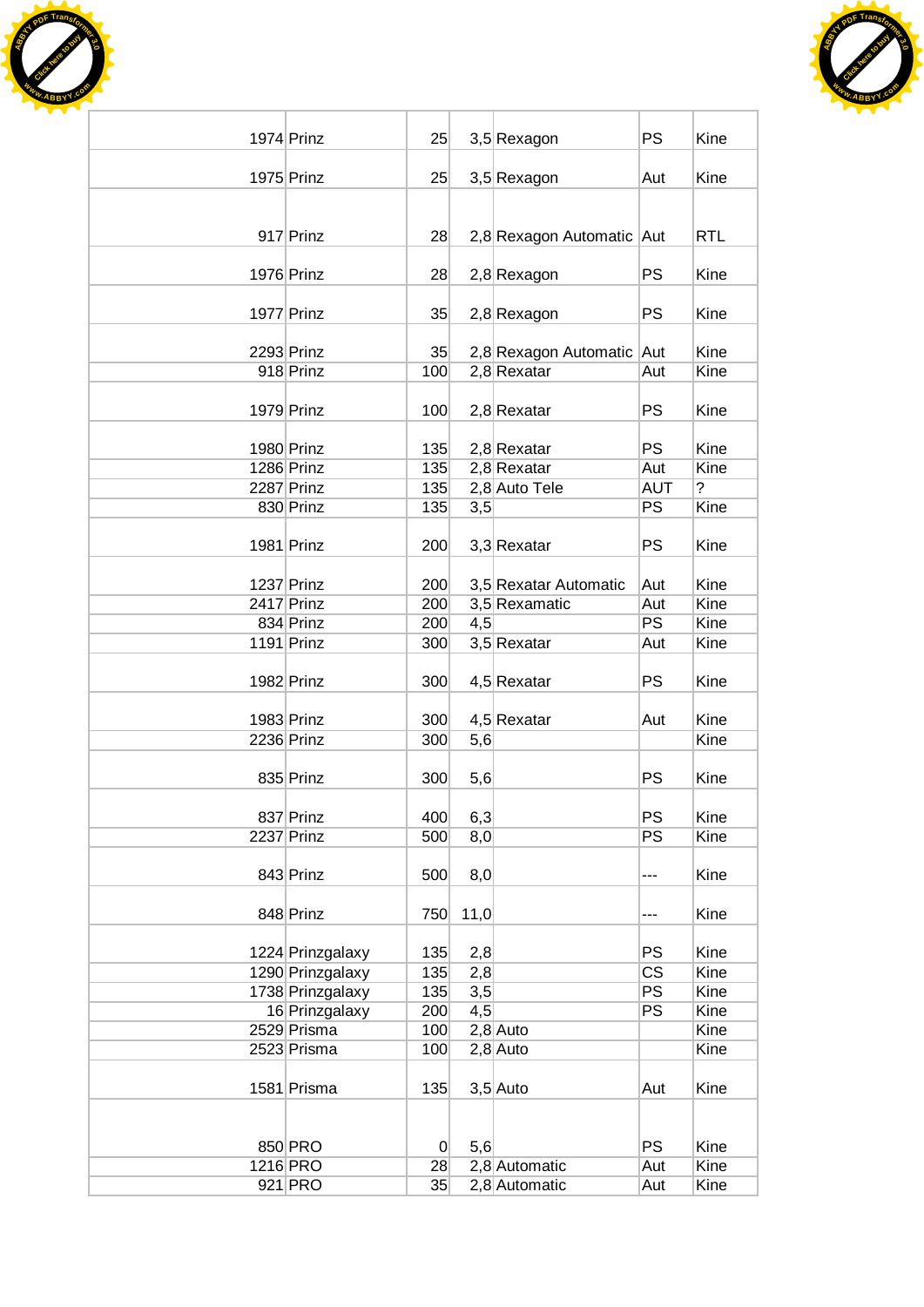



|                  | 1601 PRO           | 100             | 2,8  |                       | Aut                      | Kine        |
|------------------|--------------------|-----------------|------|-----------------------|--------------------------|-------------|
|                  |                    |                 |      |                       |                          |             |
|                  | 919 PRO            | 135             | 2,8  |                       | Aut                      | Kine        |
|                  | 831 PRO            | 135             | 2,8  |                       | PS                       | Kine        |
|                  | 920 PRO            | 200             | 3,5  |                       | Aut                      | Kine        |
|                  | 838 PRO            | 400             | 6,3  |                       | PS                       | Kine        |
|                  | 2515 Promura       | 28              |      | 2,8 Wide Angle        |                          | Kine        |
|                  |                    |                 |      |                       |                          |             |
|                  | 2365 Quantaray     | $\overline{0}$  | 0,0  |                       |                          | Kine        |
|                  | 1157 Quarry        | 400             | 6,3  |                       |                          | Kine        |
|                  | 2208 Questar       | 700             | 8,0  |                       |                          | Kine        |
|                  |                    |                 |      |                       |                          |             |
|                  | 1387 Questar       | 1400            | 16,0 |                       |                          | Kine        |
|                  |                    |                 |      |                       |                          |             |
|                  | 1389 Questar       | 1600            | 18,0 |                       | ?                        | Kine        |
|                  |                    |                 |      |                       |                          |             |
|                  | 1455 Questar       | 2845            | 16,0 |                       | ---                      | Kine        |
|                  |                    |                 |      |                       |                          |             |
|                  | 2438 Raynox        | $\overline{0}$  |      | 3,6 Polaris Auto-Zoom | Aut                      | Kine        |
|                  |                    |                 |      |                       |                          |             |
|                  | 2110 Raynox        | $\overline{0}$  |      | 5,8 Polaris Auto Zoom | Aut                      | Kine        |
|                  |                    |                 |      |                       |                          |             |
|                  | 11 Raynox          | 35              |      | 2,8 Wide-Angle        | <b>PS</b>                | Kine        |
|                  | 2105 Raynox        | 85              | 1,8  |                       | PS                       | Kine        |
|                  | 2538 Raynox        | 125             |      | 1,8 Polaris Auto      |                          |             |
|                  | 2540 Raynox        | 135             |      | 1,8 Auto Polaris      |                          | Kine        |
|                  | 2378 Raynox        | 200             |      | 4,5 Tele-Raynox       | PS                       | Kine        |
|                  | 2383 Raynox        | 400             | 6,3  |                       | PS                       | Kine        |
|                  | 2427 Reflexagar    | 400             |      | 6,3 Reflexagar        | Aut                      | <b>KORR</b> |
|                  | 2472 Reflexagar    | 500             |      | 6,3 Tele-Reflexagar   |                          | Kine        |
|                  | 2082 Renoit Etoile | 35              | 2,5  |                       | PS                       | Kine        |
|                  | 2165 Revue         | 200             |      | 3,5 Telefoto          | Aut                      | Kine        |
|                  | 2613 Ringfoto      | $\overline{0}$  |      | 90-190                |                          | Kine        |
|                  | 2412 Ringfoto      | 400             | 5,9  |                       | PS?                      | Kine        |
|                  | 1576 Ritagon       | 35              |      | 2,5 Super-Ritagon     | PS                       | Kine        |
| <b>2234 Ritz</b> |                    | 300             |      | 5,6 Quantaray         |                          | Kine        |
| 2235 Ritz        |                    | 500             |      | 8,0 Quantaray         |                          | Kine        |
|                  |                    |                 |      |                       |                          |             |
|                  | 851 Ritz Camera    | $\overline{0}$  | 5,6  |                       | <b>PS</b>                | Kine        |
|                  | 832 Ritz Camera    | 135             |      | $2,8$ Quantaray       | PS                       | Kine        |
|                  |                    |                 |      |                       |                          |             |
|                  | 839 Ritz Camera    | 400             |      | 6,3 Quantaray         | PS                       | Kine        |
|                  |                    |                 |      |                       |                          |             |
|                  |                    |                 |      |                       |                          |             |
|                  | 1030 Ritz Camera   | 500             |      | 8,0 Quantaray         |                          | Kine        |
|                  |                    |                 |      |                       |                          |             |
|                  | 484 Rodenstock     | 30 <sup>°</sup> |      | 2,8 Eurygon           | Aut                      | Kine        |
|                  | 483 Rodenstock     | 30 <sup>°</sup> |      | 2,8 Eurygon           | <b>PS</b>                | Kine        |
|                  | 485 Rodenstock     | 50              |      | 1,9 Heligon           | $\overline{\mathsf{PS}}$ | Kine        |
|                  | 486 Rodenstock     | 50              |      | 1,9 Heligon           | Aut                      | Kine        |
|                  | 487 Rodenstock     | 100             |      | 4,0 Rotelar           | PS                       | Kine        |
|                  |                    |                 |      |                       |                          |             |
|                  | 488 Rodenstock     | 100             |      | 4,0 Rotelar           | Aut                      | Kine        |
|                  |                    |                 |      |                       |                          |             |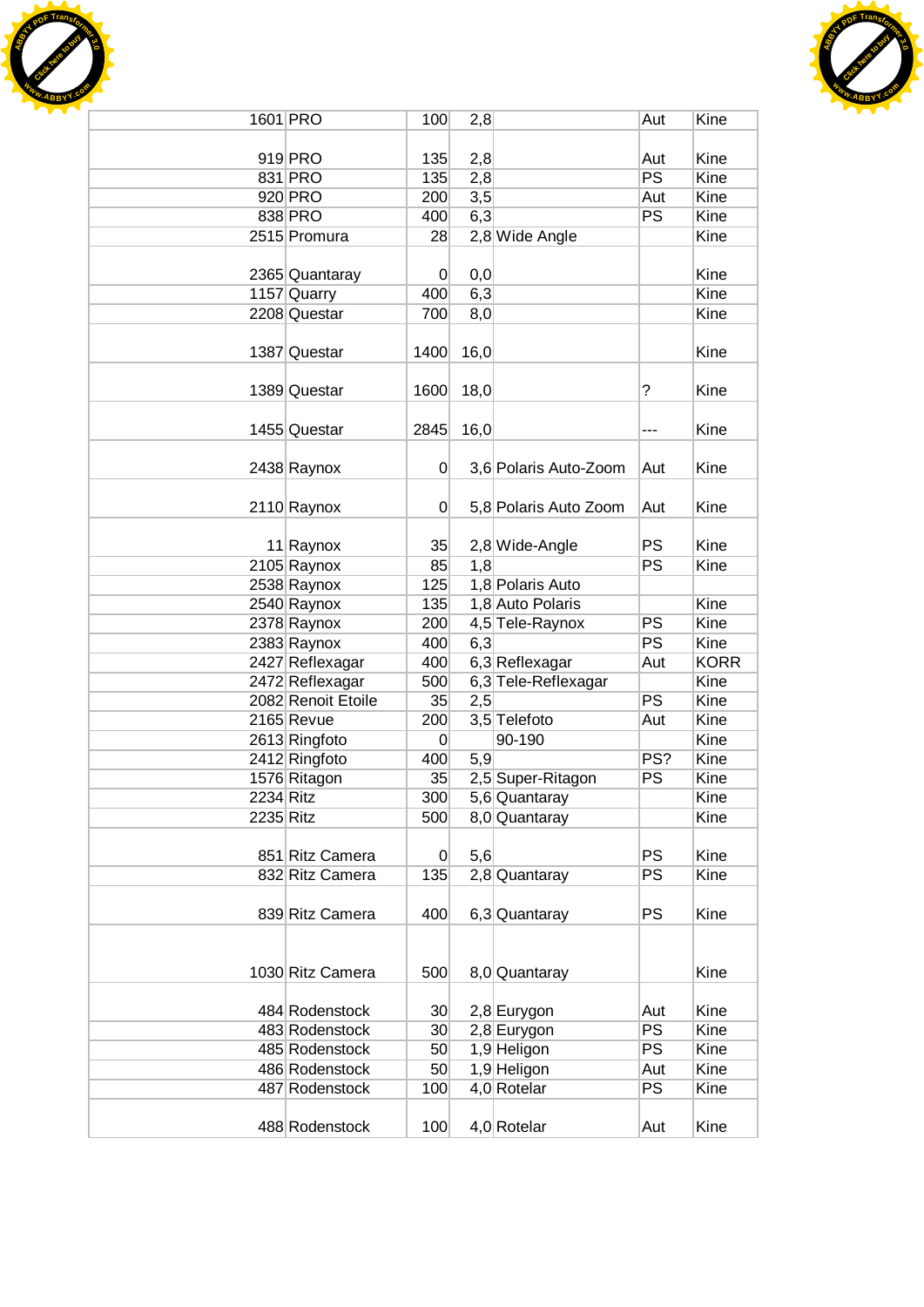



| Tiefenbildner<br>120<br>1740 Rodenstock<br>Kine<br>4,5 Imagon<br>spe<br>Tiefenbildner<br>2040 Rodenstock<br>120<br>VP2<br>4,5 Imagon<br>spe<br>PS<br>Kine<br>492 Rodenstock<br>135<br>3,5 Yronar<br>Kine<br>1856 Rodenstock<br>135<br>3,5 Yronar<br>Aut<br>PS<br>Kine<br>490 Rodenstock<br>135<br>4,0 Rotelar<br>491 Rodenstock<br>Kine<br>135<br>4,0 Rotelar<br>Aut<br>1857 Rodenstock<br>4,5 Rotelar<br>Kine<br>180<br>Aut<br>1094 Rodenstock<br>PS<br>Kine<br>180<br>4,5 Rotelar<br>1025 Rodenstock?<br>Man<br>Kine<br>240<br>5,4 Eurynar<br>1687 Rodenstock fake<br>Man<br>Kine<br>240<br>5,4 Eurynar<br>Kine<br>2398 Roeschlein<br>105<br>4,5 Luxon<br>Man<br>Kine<br>1079 Roeschlein<br>135<br>4,5 Luxon<br>Man<br>Kine<br>1162 Roeschlein<br>135<br>4,5 Luxon C<br>Man<br>4,5 Luxon<br>Kine<br>2368 Roeschlein<br>1005<br>Man<br>3,5 Definex<br>Kine<br>2552 Ross<br>35<br>3,5 Definex<br>Kine<br>2526 Ross<br>56<br>Man<br>VP <sub>2</sub><br>2205 Ross<br>125<br>Man<br>4,0<br>4,0 Kine-Xpress<br>Kine<br>2206 Ross<br>125<br>Man<br>Kine<br>2096 Rubica<br>135<br><b>PS</b><br>3,5<br><b>PS</b><br>Kine<br>200<br>4,5<br>2366 Rubica<br>PS<br>Kine<br>2386 Rubica<br>300<br>5,6<br>6,3<br>Kine<br>2426 Rubica<br>400<br>942 Rudersdorf<br>150<br>Kine<br>5,6 Ruo Anast. Rapidor<br>?<br>0,0 Glanz Micro T-M II<br>Kine<br>782 Samigon<br>0<br>35<br>PS<br>1010 Samigon<br>Kine<br>2,8<br>PS<br>1466 Samigon<br>3,5<br>35<br>Kine<br>2397 Samigon<br>135<br>2,8<br>Aut<br>Kine<br>PS<br>709 Samigon<br>Kine<br>135<br>2,8<br>PS<br>1474 Samigon<br>135<br>Kine<br>3,5<br><b>PS</b><br>Kine<br>1986 Samigon<br>200<br>3,5<br>2119 Samigon<br>Kine<br>200<br>3,5 Telephoto<br>Aut<br>1341 Samigon<br><b>PS</b><br>200<br>4,5<br>Kine<br><b>PS</b><br>Kine<br>728 Samigon<br>300<br>5,5<br><b>PS</b><br>6,3<br>Kine<br>733 Samigon<br>400 |                   |     |     |   |      |
|-------------------------------------------------------------------------------------------------------------------------------------------------------------------------------------------------------------------------------------------------------------------------------------------------------------------------------------------------------------------------------------------------------------------------------------------------------------------------------------------------------------------------------------------------------------------------------------------------------------------------------------------------------------------------------------------------------------------------------------------------------------------------------------------------------------------------------------------------------------------------------------------------------------------------------------------------------------------------------------------------------------------------------------------------------------------------------------------------------------------------------------------------------------------------------------------------------------------------------------------------------------------------------------------------------------------------------------------------------------------------------------------------------------------------------------------------------------------------------------------------------------------------------------------------------------------------------------------------------------------------------------------------------------------------------------------------------------------------------------------------------------------------------------------------------------------------------------------------|-------------------|-----|-----|---|------|
|                                                                                                                                                                                                                                                                                                                                                                                                                                                                                                                                                                                                                                                                                                                                                                                                                                                                                                                                                                                                                                                                                                                                                                                                                                                                                                                                                                                                                                                                                                                                                                                                                                                                                                                                                                                                                                                 |                   |     |     |   |      |
|                                                                                                                                                                                                                                                                                                                                                                                                                                                                                                                                                                                                                                                                                                                                                                                                                                                                                                                                                                                                                                                                                                                                                                                                                                                                                                                                                                                                                                                                                                                                                                                                                                                                                                                                                                                                                                                 |                   |     |     |   |      |
|                                                                                                                                                                                                                                                                                                                                                                                                                                                                                                                                                                                                                                                                                                                                                                                                                                                                                                                                                                                                                                                                                                                                                                                                                                                                                                                                                                                                                                                                                                                                                                                                                                                                                                                                                                                                                                                 |                   |     |     |   |      |
|                                                                                                                                                                                                                                                                                                                                                                                                                                                                                                                                                                                                                                                                                                                                                                                                                                                                                                                                                                                                                                                                                                                                                                                                                                                                                                                                                                                                                                                                                                                                                                                                                                                                                                                                                                                                                                                 |                   |     |     |   |      |
|                                                                                                                                                                                                                                                                                                                                                                                                                                                                                                                                                                                                                                                                                                                                                                                                                                                                                                                                                                                                                                                                                                                                                                                                                                                                                                                                                                                                                                                                                                                                                                                                                                                                                                                                                                                                                                                 |                   |     |     |   |      |
|                                                                                                                                                                                                                                                                                                                                                                                                                                                                                                                                                                                                                                                                                                                                                                                                                                                                                                                                                                                                                                                                                                                                                                                                                                                                                                                                                                                                                                                                                                                                                                                                                                                                                                                                                                                                                                                 |                   |     |     |   |      |
|                                                                                                                                                                                                                                                                                                                                                                                                                                                                                                                                                                                                                                                                                                                                                                                                                                                                                                                                                                                                                                                                                                                                                                                                                                                                                                                                                                                                                                                                                                                                                                                                                                                                                                                                                                                                                                                 |                   |     |     |   |      |
|                                                                                                                                                                                                                                                                                                                                                                                                                                                                                                                                                                                                                                                                                                                                                                                                                                                                                                                                                                                                                                                                                                                                                                                                                                                                                                                                                                                                                                                                                                                                                                                                                                                                                                                                                                                                                                                 |                   |     |     |   |      |
|                                                                                                                                                                                                                                                                                                                                                                                                                                                                                                                                                                                                                                                                                                                                                                                                                                                                                                                                                                                                                                                                                                                                                                                                                                                                                                                                                                                                                                                                                                                                                                                                                                                                                                                                                                                                                                                 |                   |     |     |   |      |
|                                                                                                                                                                                                                                                                                                                                                                                                                                                                                                                                                                                                                                                                                                                                                                                                                                                                                                                                                                                                                                                                                                                                                                                                                                                                                                                                                                                                                                                                                                                                                                                                                                                                                                                                                                                                                                                 |                   |     |     |   |      |
|                                                                                                                                                                                                                                                                                                                                                                                                                                                                                                                                                                                                                                                                                                                                                                                                                                                                                                                                                                                                                                                                                                                                                                                                                                                                                                                                                                                                                                                                                                                                                                                                                                                                                                                                                                                                                                                 |                   |     |     |   |      |
|                                                                                                                                                                                                                                                                                                                                                                                                                                                                                                                                                                                                                                                                                                                                                                                                                                                                                                                                                                                                                                                                                                                                                                                                                                                                                                                                                                                                                                                                                                                                                                                                                                                                                                                                                                                                                                                 |                   |     |     |   |      |
|                                                                                                                                                                                                                                                                                                                                                                                                                                                                                                                                                                                                                                                                                                                                                                                                                                                                                                                                                                                                                                                                                                                                                                                                                                                                                                                                                                                                                                                                                                                                                                                                                                                                                                                                                                                                                                                 |                   |     |     |   |      |
|                                                                                                                                                                                                                                                                                                                                                                                                                                                                                                                                                                                                                                                                                                                                                                                                                                                                                                                                                                                                                                                                                                                                                                                                                                                                                                                                                                                                                                                                                                                                                                                                                                                                                                                                                                                                                                                 |                   |     |     |   |      |
|                                                                                                                                                                                                                                                                                                                                                                                                                                                                                                                                                                                                                                                                                                                                                                                                                                                                                                                                                                                                                                                                                                                                                                                                                                                                                                                                                                                                                                                                                                                                                                                                                                                                                                                                                                                                                                                 |                   |     |     |   |      |
|                                                                                                                                                                                                                                                                                                                                                                                                                                                                                                                                                                                                                                                                                                                                                                                                                                                                                                                                                                                                                                                                                                                                                                                                                                                                                                                                                                                                                                                                                                                                                                                                                                                                                                                                                                                                                                                 |                   |     |     |   |      |
|                                                                                                                                                                                                                                                                                                                                                                                                                                                                                                                                                                                                                                                                                                                                                                                                                                                                                                                                                                                                                                                                                                                                                                                                                                                                                                                                                                                                                                                                                                                                                                                                                                                                                                                                                                                                                                                 |                   |     |     |   |      |
|                                                                                                                                                                                                                                                                                                                                                                                                                                                                                                                                                                                                                                                                                                                                                                                                                                                                                                                                                                                                                                                                                                                                                                                                                                                                                                                                                                                                                                                                                                                                                                                                                                                                                                                                                                                                                                                 |                   |     |     |   |      |
|                                                                                                                                                                                                                                                                                                                                                                                                                                                                                                                                                                                                                                                                                                                                                                                                                                                                                                                                                                                                                                                                                                                                                                                                                                                                                                                                                                                                                                                                                                                                                                                                                                                                                                                                                                                                                                                 |                   |     |     |   |      |
|                                                                                                                                                                                                                                                                                                                                                                                                                                                                                                                                                                                                                                                                                                                                                                                                                                                                                                                                                                                                                                                                                                                                                                                                                                                                                                                                                                                                                                                                                                                                                                                                                                                                                                                                                                                                                                                 |                   |     |     |   |      |
|                                                                                                                                                                                                                                                                                                                                                                                                                                                                                                                                                                                                                                                                                                                                                                                                                                                                                                                                                                                                                                                                                                                                                                                                                                                                                                                                                                                                                                                                                                                                                                                                                                                                                                                                                                                                                                                 |                   |     |     |   |      |
|                                                                                                                                                                                                                                                                                                                                                                                                                                                                                                                                                                                                                                                                                                                                                                                                                                                                                                                                                                                                                                                                                                                                                                                                                                                                                                                                                                                                                                                                                                                                                                                                                                                                                                                                                                                                                                                 |                   |     |     |   |      |
|                                                                                                                                                                                                                                                                                                                                                                                                                                                                                                                                                                                                                                                                                                                                                                                                                                                                                                                                                                                                                                                                                                                                                                                                                                                                                                                                                                                                                                                                                                                                                                                                                                                                                                                                                                                                                                                 |                   |     |     |   |      |
|                                                                                                                                                                                                                                                                                                                                                                                                                                                                                                                                                                                                                                                                                                                                                                                                                                                                                                                                                                                                                                                                                                                                                                                                                                                                                                                                                                                                                                                                                                                                                                                                                                                                                                                                                                                                                                                 |                   |     |     |   |      |
|                                                                                                                                                                                                                                                                                                                                                                                                                                                                                                                                                                                                                                                                                                                                                                                                                                                                                                                                                                                                                                                                                                                                                                                                                                                                                                                                                                                                                                                                                                                                                                                                                                                                                                                                                                                                                                                 |                   |     |     |   |      |
|                                                                                                                                                                                                                                                                                                                                                                                                                                                                                                                                                                                                                                                                                                                                                                                                                                                                                                                                                                                                                                                                                                                                                                                                                                                                                                                                                                                                                                                                                                                                                                                                                                                                                                                                                                                                                                                 |                   |     |     |   |      |
|                                                                                                                                                                                                                                                                                                                                                                                                                                                                                                                                                                                                                                                                                                                                                                                                                                                                                                                                                                                                                                                                                                                                                                                                                                                                                                                                                                                                                                                                                                                                                                                                                                                                                                                                                                                                                                                 |                   |     |     |   |      |
|                                                                                                                                                                                                                                                                                                                                                                                                                                                                                                                                                                                                                                                                                                                                                                                                                                                                                                                                                                                                                                                                                                                                                                                                                                                                                                                                                                                                                                                                                                                                                                                                                                                                                                                                                                                                                                                 |                   |     |     |   |      |
|                                                                                                                                                                                                                                                                                                                                                                                                                                                                                                                                                                                                                                                                                                                                                                                                                                                                                                                                                                                                                                                                                                                                                                                                                                                                                                                                                                                                                                                                                                                                                                                                                                                                                                                                                                                                                                                 |                   |     |     |   |      |
|                                                                                                                                                                                                                                                                                                                                                                                                                                                                                                                                                                                                                                                                                                                                                                                                                                                                                                                                                                                                                                                                                                                                                                                                                                                                                                                                                                                                                                                                                                                                                                                                                                                                                                                                                                                                                                                 |                   |     |     |   |      |
|                                                                                                                                                                                                                                                                                                                                                                                                                                                                                                                                                                                                                                                                                                                                                                                                                                                                                                                                                                                                                                                                                                                                                                                                                                                                                                                                                                                                                                                                                                                                                                                                                                                                                                                                                                                                                                                 |                   |     |     |   |      |
|                                                                                                                                                                                                                                                                                                                                                                                                                                                                                                                                                                                                                                                                                                                                                                                                                                                                                                                                                                                                                                                                                                                                                                                                                                                                                                                                                                                                                                                                                                                                                                                                                                                                                                                                                                                                                                                 |                   |     |     |   |      |
|                                                                                                                                                                                                                                                                                                                                                                                                                                                                                                                                                                                                                                                                                                                                                                                                                                                                                                                                                                                                                                                                                                                                                                                                                                                                                                                                                                                                                                                                                                                                                                                                                                                                                                                                                                                                                                                 |                   |     |     |   |      |
|                                                                                                                                                                                                                                                                                                                                                                                                                                                                                                                                                                                                                                                                                                                                                                                                                                                                                                                                                                                                                                                                                                                                                                                                                                                                                                                                                                                                                                                                                                                                                                                                                                                                                                                                                                                                                                                 |                   |     |     |   |      |
|                                                                                                                                                                                                                                                                                                                                                                                                                                                                                                                                                                                                                                                                                                                                                                                                                                                                                                                                                                                                                                                                                                                                                                                                                                                                                                                                                                                                                                                                                                                                                                                                                                                                                                                                                                                                                                                 |                   |     |     |   |      |
|                                                                                                                                                                                                                                                                                                                                                                                                                                                                                                                                                                                                                                                                                                                                                                                                                                                                                                                                                                                                                                                                                                                                                                                                                                                                                                                                                                                                                                                                                                                                                                                                                                                                                                                                                                                                                                                 |                   |     |     |   |      |
|                                                                                                                                                                                                                                                                                                                                                                                                                                                                                                                                                                                                                                                                                                                                                                                                                                                                                                                                                                                                                                                                                                                                                                                                                                                                                                                                                                                                                                                                                                                                                                                                                                                                                                                                                                                                                                                 |                   |     |     |   |      |
|                                                                                                                                                                                                                                                                                                                                                                                                                                                                                                                                                                                                                                                                                                                                                                                                                                                                                                                                                                                                                                                                                                                                                                                                                                                                                                                                                                                                                                                                                                                                                                                                                                                                                                                                                                                                                                                 |                   |     |     |   |      |
|                                                                                                                                                                                                                                                                                                                                                                                                                                                                                                                                                                                                                                                                                                                                                                                                                                                                                                                                                                                                                                                                                                                                                                                                                                                                                                                                                                                                                                                                                                                                                                                                                                                                                                                                                                                                                                                 |                   |     |     |   |      |
|                                                                                                                                                                                                                                                                                                                                                                                                                                                                                                                                                                                                                                                                                                                                                                                                                                                                                                                                                                                                                                                                                                                                                                                                                                                                                                                                                                                                                                                                                                                                                                                                                                                                                                                                                                                                                                                 |                   |     |     |   |      |
|                                                                                                                                                                                                                                                                                                                                                                                                                                                                                                                                                                                                                                                                                                                                                                                                                                                                                                                                                                                                                                                                                                                                                                                                                                                                                                                                                                                                                                                                                                                                                                                                                                                                                                                                                                                                                                                 |                   |     |     |   |      |
|                                                                                                                                                                                                                                                                                                                                                                                                                                                                                                                                                                                                                                                                                                                                                                                                                                                                                                                                                                                                                                                                                                                                                                                                                                                                                                                                                                                                                                                                                                                                                                                                                                                                                                                                                                                                                                                 |                   |     |     |   |      |
|                                                                                                                                                                                                                                                                                                                                                                                                                                                                                                                                                                                                                                                                                                                                                                                                                                                                                                                                                                                                                                                                                                                                                                                                                                                                                                                                                                                                                                                                                                                                                                                                                                                                                                                                                                                                                                                 |                   |     |     |   |      |
|                                                                                                                                                                                                                                                                                                                                                                                                                                                                                                                                                                                                                                                                                                                                                                                                                                                                                                                                                                                                                                                                                                                                                                                                                                                                                                                                                                                                                                                                                                                                                                                                                                                                                                                                                                                                                                                 |                   |     |     |   |      |
|                                                                                                                                                                                                                                                                                                                                                                                                                                                                                                                                                                                                                                                                                                                                                                                                                                                                                                                                                                                                                                                                                                                                                                                                                                                                                                                                                                                                                                                                                                                                                                                                                                                                                                                                                                                                                                                 |                   |     |     |   |      |
|                                                                                                                                                                                                                                                                                                                                                                                                                                                                                                                                                                                                                                                                                                                                                                                                                                                                                                                                                                                                                                                                                                                                                                                                                                                                                                                                                                                                                                                                                                                                                                                                                                                                                                                                                                                                                                                 |                   |     |     |   |      |
|                                                                                                                                                                                                                                                                                                                                                                                                                                                                                                                                                                                                                                                                                                                                                                                                                                                                                                                                                                                                                                                                                                                                                                                                                                                                                                                                                                                                                                                                                                                                                                                                                                                                                                                                                                                                                                                 |                   |     |     |   |      |
| 1368 Samigon<br>8,0<br>Man<br>Kine<br>500                                                                                                                                                                                                                                                                                                                                                                                                                                                                                                                                                                                                                                                                                                                                                                                                                                                                                                                                                                                                                                                                                                                                                                                                                                                                                                                                                                                                                                                                                                                                                                                                                                                                                                                                                                                                       |                   |     |     |   |      |
|                                                                                                                                                                                                                                                                                                                                                                                                                                                                                                                                                                                                                                                                                                                                                                                                                                                                                                                                                                                                                                                                                                                                                                                                                                                                                                                                                                                                                                                                                                                                                                                                                                                                                                                                                                                                                                                 |                   |     |     |   |      |
| 8,0 Mirror<br>844 Samigon<br>500<br>Kine<br>                                                                                                                                                                                                                                                                                                                                                                                                                                                                                                                                                                                                                                                                                                                                                                                                                                                                                                                                                                                                                                                                                                                                                                                                                                                                                                                                                                                                                                                                                                                                                                                                                                                                                                                                                                                                    |                   |     |     |   |      |
| 1571 Samyang                                                                                                                                                                                                                                                                                                                                                                                                                                                                                                                                                                                                                                                                                                                                                                                                                                                                                                                                                                                                                                                                                                                                                                                                                                                                                                                                                                                                                                                                                                                                                                                                                                                                                                                                                                                                                                    |                   | 500 | 8,0 | ? | Kine |
|                                                                                                                                                                                                                                                                                                                                                                                                                                                                                                                                                                                                                                                                                                                                                                                                                                                                                                                                                                                                                                                                                                                                                                                                                                                                                                                                                                                                                                                                                                                                                                                                                                                                                                                                                                                                                                                 | 2492 Sands Hunter | 135 | 2,8 |   | Kine |
|                                                                                                                                                                                                                                                                                                                                                                                                                                                                                                                                                                                                                                                                                                                                                                                                                                                                                                                                                                                                                                                                                                                                                                                                                                                                                                                                                                                                                                                                                                                                                                                                                                                                                                                                                                                                                                                 |                   |     |     |   |      |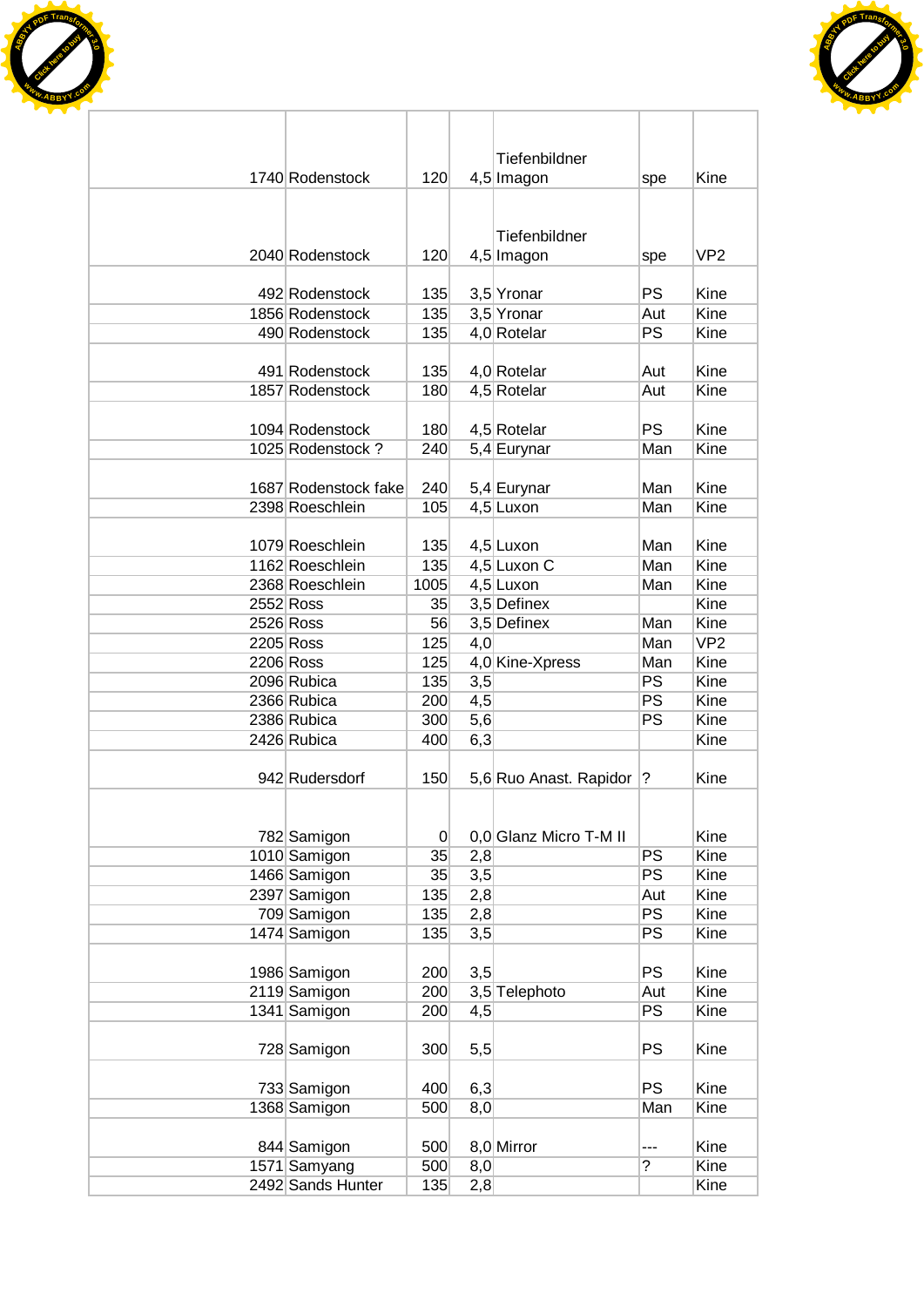



| 2387 Sands Hunter          | 135            | 3,5        |                                 | <b>PS</b>       | Kine         |
|----------------------------|----------------|------------|---------------------------------|-----------------|--------------|
| 1764 Sands Hunter          | 200            |            |                                 | Aut             | Kine         |
| 1287 Sankor                | 105            | 3,5<br>2,5 |                                 | Man             | Kine         |
| 2183 Sankor                | 135            | 2,8        |                                 | <b>PS</b>       | Kine         |
| 2414 Sankor                | 135            |            | $2,8$ Auto                      | Aut             | Kine         |
| 1579 Sankor                | 135            | 3,2        |                                 | $\overline{PS}$ | Kine         |
|                            |                |            |                                 |                 |              |
|                            |                |            |                                 |                 |              |
| 1211 Sankor                | 135            | 3,5        |                                 | <b>PS</b>       | Kine         |
| 1772 Sankor                | 200            | 4,0        |                                 | PS              | Kine         |
|                            |                |            |                                 |                 |              |
|                            |                |            |                                 |                 |              |
| 1828 Sankyo                | 0              |            | 4,5 Komura                      | <b>PS</b>       | Kine         |
|                            |                |            |                                 |                 |              |
|                            |                |            |                                 |                 |              |
| 1834 Sankyo                | $\overline{0}$ |            | 4,5 Komura                      | Aut             | Kine         |
|                            |                |            |                                 |                 |              |
|                            |                |            |                                 |                 |              |
| 1835 Sankyo                | $\mathbf 0$    |            | 4,5 Komura                      | Aut             | Kine         |
|                            |                |            |                                 |                 |              |
| 1837 Sankyo                | $\overline{0}$ |            | 4,5 Komura                      | Aut             | Kine         |
|                            |                |            |                                 |                 |              |
|                            |                |            |                                 |                 |              |
| 1442 Sankyo                | 0              |            | 4,5 Komura                      | Aut             | Kine         |
|                            |                |            |                                 |                 |              |
|                            |                |            |                                 |                 |              |
| 1836 Sankyo                | $\Omega$       |            | 4,5 Komura                      | Aut             | Kine         |
| 1829 Sankyo                | 24             |            | 2,5 Komura                      | Aut             | Kine         |
| 1830 Sankyo                | 24             |            | 3,5 Komura                      | Aut             | Kine         |
|                            |                |            |                                 |                 |              |
| 1337 Sankyo                | 24             |            | 4,0 Komura                      | <b>PS</b>       | Kine         |
| 1831 Sankyo                | 28             |            | 2,5 Komura                      | Aut             | Kine         |
| 1594 Sankyo                | 28             |            | 2,8 Komura                      | PS              | Kine         |
|                            |                |            |                                 |                 |              |
|                            |                |            |                                 |                 |              |
| 1436 Sankyo<br>1279 Sankyo | 28<br>28       |            | 3,5 Auto Komura<br>3,5 W-Komura | Aut<br>PS       | Kine<br>Kine |
|                            |                |            |                                 |                 |              |
| 1338 Sankyo                | 28             |            | 3,5 Komura                      | <b>PS</b>       | Kine         |
|                            |                |            |                                 |                 |              |
| 1013 Sankyo                | 35             |            | 2,5 Komura                      | <b>PS</b>       | Kine         |
|                            |                |            |                                 |                 |              |
|                            |                |            |                                 |                 |              |
| 1437 Sankyo                | 35             |            | 2,5 Auto Komura                 | Aut             | Kine         |
| 1297 Sankyo                | 35             |            | 2,5 Komura Uni Auto             | Aut             | Real         |
|                            |                |            |                                 |                 |              |
|                            |                |            |                                 |                 |              |
| 1000 Sankyo                | 35             |            | 2,5 Komura                      | <b>PS</b>       | Kine         |
|                            |                |            |                                 |                 |              |
| 553 Sankyo                 | 35             |            | 2,8 Komura                      | <b>PS</b>       | Kine         |
| 552 Sankyo                 | 35             |            | 3,5 Komura                      | <b>PS</b>       | Kine         |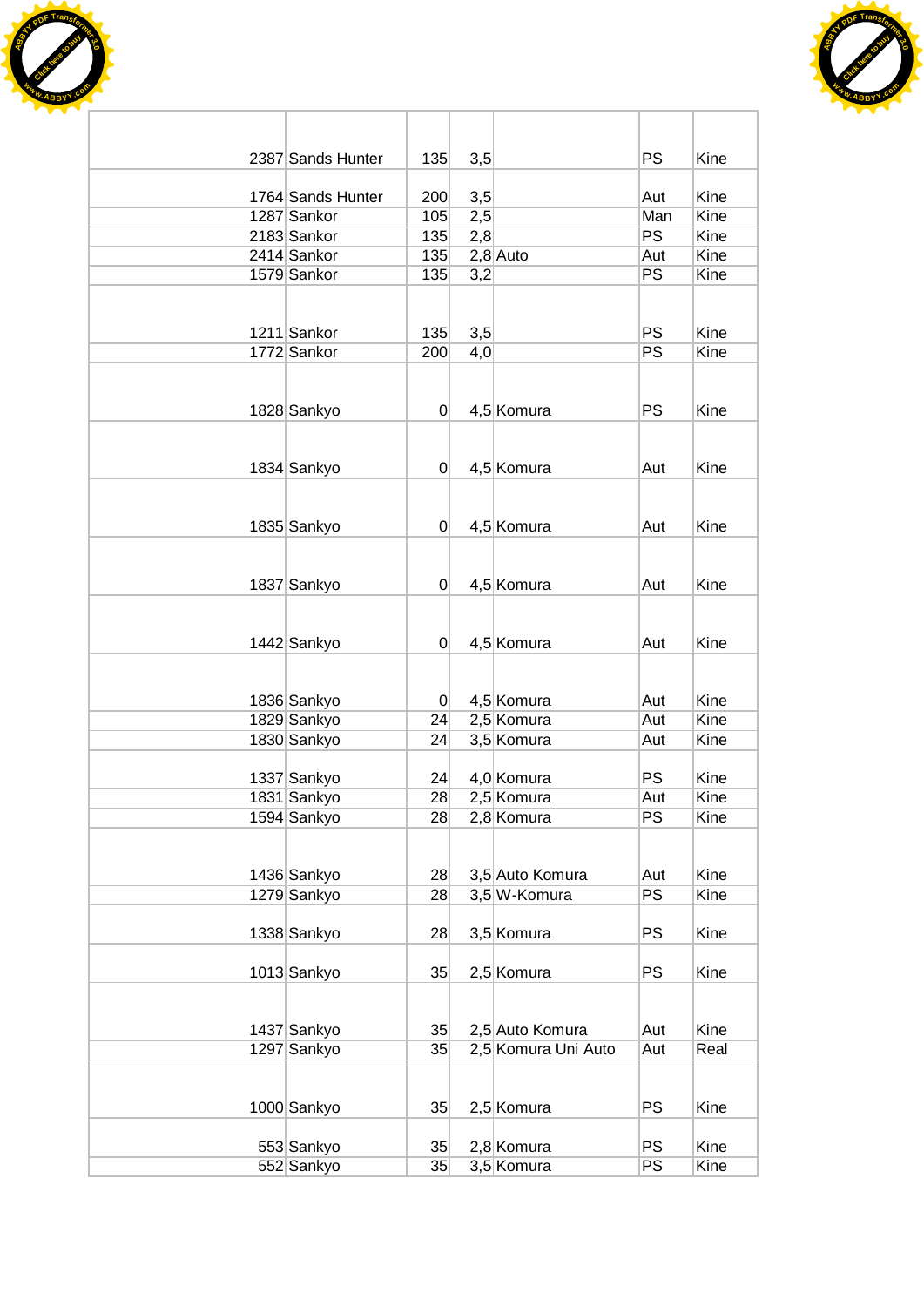



| 555 Sankyo  | 80  |     | 1,8 Komura      | <b>PS</b> | Kine |
|-------------|-----|-----|-----------------|-----------|------|
| 603 Sankyo  | 80  |     | 3,5 Komura      | PS        | Kine |
|             |     |     |                 |           |      |
| 697 Sankyo  | 85  |     | 1,4 Komura      | <b>PS</b> | Kine |
|             |     |     |                 |           |      |
| 1339 Sankyo | 100 |     | 1,8 Komura      | <b>PS</b> | Kine |
|             |     |     |                 |           |      |
|             |     |     |                 |           |      |
| 1438 Sankyo | 100 |     | 2,5 Auto Komura | Aut       | Kine |
| 1037 Sankyo | 100 |     | 2,8 Komura      | <b>PS</b> | Kine |
|             |     |     |                 |           |      |
| 700 Sankyo  | 105 |     | 2,0 Komura      | <b>PS</b> | Kine |
|             |     |     |                 |           |      |
| 1018 Sankyo | 105 |     | 2,5 Komura      | <b>PS</b> | Kine |
| 1225 Sankyo | 105 |     | 2,8 Komura      | <b>PS</b> | Kine |
| 557 Sankyo  | 105 |     | 3,5 Komura      | <b>PS</b> | Kine |
|             |     |     |                 |           |      |
| 703 Sankyo  | 135 |     | 2,0 Komura      | <b>PS</b> | Kine |
|             |     |     |                 |           |      |
| 704 Sankyo  | 135 |     | 2,3 Komura      | <b>PS</b> | Kine |
| 1833 Sankyo | 135 |     | 2,5 Komura      | Aut       | Kine |
| 1825 Sankyo | 135 |     | 2,8 Komura      | <b>PS</b> | Kine |
|             |     |     |                 |           |      |
| 1042 Sankyo | 135 |     | 2,8 Komura      | <b>PS</b> | Kine |
|             |     |     |                 |           |      |
|             |     |     |                 |           |      |
| 1439 Sankyo | 135 |     | 2,8 Auto Komura | Aut       | Kine |
|             |     |     |                 |           |      |
| 1826 Sankyo | 135 |     | 3,5 Komura      | PS        | Kine |
|             |     |     |                 |           |      |
| 560 Sankyo  | 135 |     | 3,5 Komura      | <b>PS</b> | Kine |
| 566 Sankyo  | 200 |     | 3,5 Komura      | PS        | Kine |
| 2357 Sankyo | 200 |     | 3,5 Komura      | PS        | Kine |
|             |     |     |                 |           |      |
|             |     |     |                 |           |      |
| 1440 Sankyo | 200 |     | 3,5 Auto Komura | Aut       | Kine |
| 550 Sankyo  | 200 |     |                 | PS        | Kine |
|             |     |     | 3,5 Komura      |           |      |
| 908 Sankyo  | 200 |     | 4,5 Komura      | <b>PS</b> | Kine |
| 1832 Sankyo | 300 |     | 4,5 Komura      | Aut       | Kine |
|             |     |     |                 |           |      |
|             |     |     |                 |           |      |
| 1441 Sankyo | 300 |     | 5,0 Auto Komura | Aut       | Kine |
| 2 Sankyo    | 300 | 5,0 |                 | PS        | Kine |
|             |     |     |                 |           |      |
| 720 Sankyo  | 300 |     | 5,0 Komura      | PS        | Kine |
|             |     |     |                 |           |      |
| 1019 Sankyo | 400 |     | 6,3 Komura      | PS        | Kine |
| 2358 Sankyo | 400 |     | 6,3 Komura      | <b>CS</b> | Kine |
| 1827 Sankyo | 500 |     | 7,0 Komura      | PS        | Kine |
|             |     |     |                 |           |      |
|             |     |     |                 |           |      |
| 976 Sankyo  | 500 |     | 7,0 Komura      | <b>PS</b> | Kine |
|             |     |     |                 |           |      |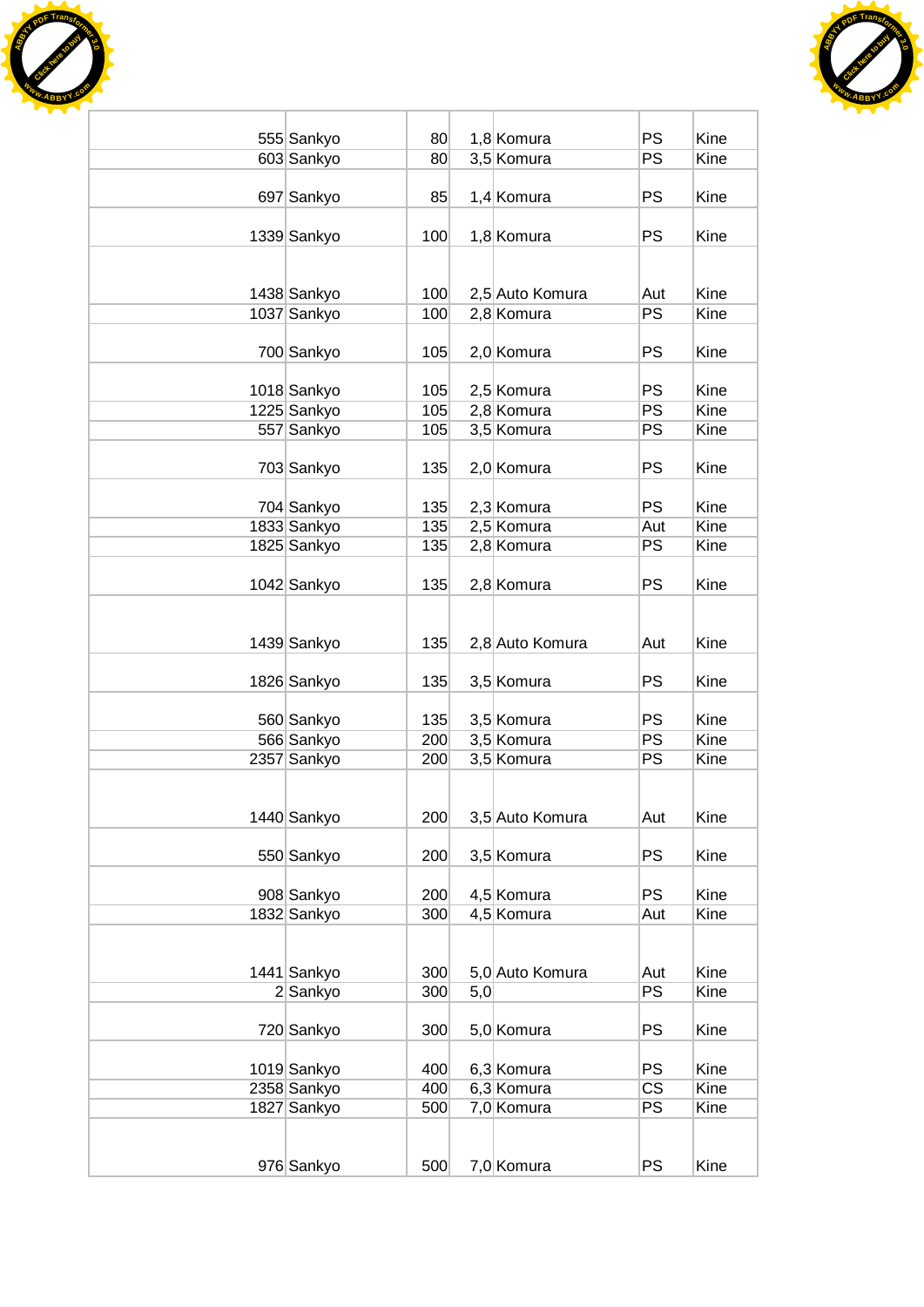



| 1154 Sankyo          | 800             |     | 8,0 Komura         |                | Kine |
|----------------------|-----------------|-----|--------------------|----------------|------|
| 1582 Sans & Streiffe | 105             | 2,8 |                    | $\overline{?}$ | Kine |
|                      |                 |     |                    |                |      |
| 967 Schacht          | 28              |     | 2,8 Exaktar        | Aut            | Real |
| 1858 Schacht         | 28              |     | 3,5 Travegon       | PS             | Kine |
| 923 Schacht          | 35              |     | 2,8 M-Travenar R   | $\overline{?}$ | Kine |
| 501 Schacht          | 35              |     | 2,8 S-Travegon     | Aut            | Kine |
|                      |                 |     |                    |                |      |
| 947 Schacht          | 35              |     | $2,8$ S-Travegon   | Aut            | Real |
|                      |                 |     |                    |                |      |
| 785 Schacht          | 35              |     | $2,8$ Exaktar      | Aut            | Real |
|                      |                 |     |                    |                |      |
| 498 Schacht          | 35              |     | 3,5 Travegon R     | SА             | Kine |
|                      |                 |     |                    |                |      |
| 499 Schacht          | 35              |     | 3,5 Travegon       | Aut            | Kine |
|                      |                 |     |                    |                |      |
| 500 Schacht          | 35              |     | 3,5 Travenar       | <b>PS</b>      | Kine |
|                      |                 |     |                    |                |      |
| 786 Schacht          | 50              |     | 1,8 Exaktar        | Aut            | Real |
|                      |                 |     |                    |                |      |
| 505 Schacht          | 50              |     | 1,8 Super-Travelon | Aut            | Kine |
|                      |                 |     |                    |                |      |
| 948 Schacht          | 50 <sub>1</sub> |     | 1,8 S-Travelon     | Aut            | Real |
| 1859 Schacht         | 50              |     | 2,8 Travegar       | Aut            | Kine |
| 949 Schacht          | 50 <sup>°</sup> |     | 2,8 Travenar       | Aut            | Real |
| 2039 Schacht         | 50 <sup>2</sup> |     | 2,8 Travenar       | Aut            | Kine |
| 503 Schacht          | 50 <sup>2</sup> |     | 2,8 Travenar       | <b>APS</b>     | Kine |
| 502 Schacht          | 50              |     | 2,8 Travenar       | PS             | Kine |
| 1861 Schacht         | 50 <sup>°</sup> |     | 2,8 Makro Travenar | Aut            | Real |
|                      |                 |     |                    |                |      |
| 520 Schacht          | 50              |     | 2,8 M-Travenar     | Man            | Kine |
|                      |                 |     |                    |                |      |
| 787 Schacht          | 55              |     | $1,4$ Exaktar      | Aut            | Real |
|                      |                 |     |                    |                |      |
| 1250 Schacht         | 58              |     | 1,2 Exaktar        | Aut            | Real |
|                      |                 |     |                    |                |      |
|                      |                 |     |                    |                |      |
| 506 Schacht          | 85              |     | 2,8 Travenar       | <b>APS</b>     | Kine |
| 507 Schacht          | 85              |     | 2,8 Travenar       | SA             | Kine |
|                      |                 |     |                    |                |      |
| 504 Schacht          | 85              |     | 2,8 Macro-Travenar | <b>PS</b>      | Kine |
|                      |                 |     |                    |                |      |
| 508 Schacht          | 90 <sub>1</sub> |     | 2,8 Travenar       | SA             | Kine |
| 950 Schacht          | 90 <sup>°</sup> |     | 2,8 Travenar       | Aut            | Real |
|                      |                 |     |                    |                |      |
| 2085 Schacht         | 90 <sup>°</sup> |     | $2,8$ R-Travenar   | Aut            | Kine |
|                      |                 |     |                    |                |      |
|                      |                 |     |                    |                |      |
| 509 Schacht          | 100             |     | 3,3 Travegar       | <b>PS</b>      | Kine |
| 1860 Schacht         | 135             |     | 2,8 S-Travenar     | <b>PS</b>      | Kine |
|                      |                 |     |                    |                |      |
| 513 Schacht          | 135             |     | 3,5 Travenar       | <b>SA</b>      | Kine |
| 1096 Schacht         | 135             |     | 3,5 Albinar        | Man            | Kine |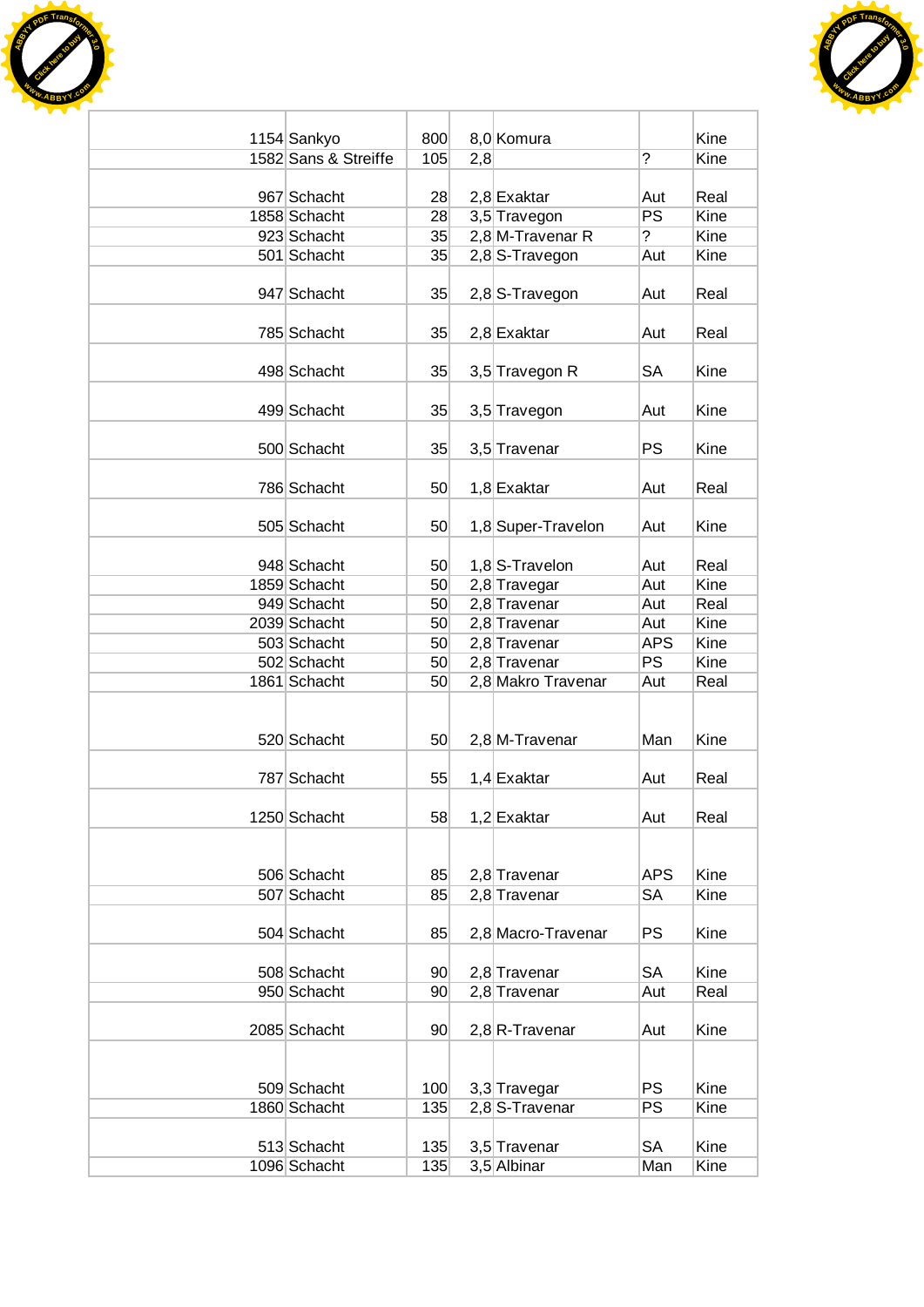



| 512 Schacht                       | 135      | 3,5 Travenar                      | <b>APS</b> | Kine        |
|-----------------------------------|----------|-----------------------------------|------------|-------------|
| 951 Schacht                       | 135      | 3,5 Travenar12                    | Aut        | Real        |
| 2384 Schacht                      | 135      | 3,5 Praktica-Travenar             | PS         | Kine        |
|                                   |          |                                   |            |             |
| 510 Schacht                       | 135      | 4,5 Albinar                       | Man        | Kine        |
|                                   |          |                                   |            |             |
| 1033 Schacht                      | 135      | 4,5 Travenon                      | CS         | Kine        |
|                                   |          |                                   |            |             |
|                                   |          |                                   |            |             |
| 1095 Schacht                      | 135      | 4,5 Tele-Anastigmat               | Man        | Kine        |
| 511 Schacht                       | 135      | 4,5 Travenon                      | Man        | <b>Kine</b> |
|                                   |          |                                   |            |             |
| 2168 Schacht                      | 200      | 4,0 Tele-Travenon                 | <b>PS</b>  | Kine        |
|                                   |          |                                   |            |             |
|                                   |          |                                   |            |             |
| 2169 Schacht                      | 200      | 4,0 Tele-Travenon                 | Aut        | Real        |
|                                   |          |                                   |            |             |
| 952 Schacht                       | 200      | 4,0 Tele-Travelon R               | Aut        | Real        |
|                                   |          |                                   | <b>PS</b>  | Kine        |
| 514 Schacht<br>2488 Schacht-Edixa | 200      | 4,0 Tele-Travelon<br>2,8 Travenar |            | Kine        |
|                                   | 50       |                                   |            |             |
| 2193 Schachtlike                  | 28       | Super-Travenar<br>$2,8$ Auto      | Aut        | Kine        |
| 2359 Schachtlike                  | 135      | 2,8 Super-Travenar                | Aut        | Kine        |
|                                   |          | <b>Super Travenar</b>             |            |             |
| 1729 Schachtlike                  | 200      | $3,5$ Auto                        | Aut        | Kine        |
|                                   |          | Super-Travenar                    |            |             |
| 2326 Schachtlike                  | 300      | $5,0$ Auto                        | Aut        | Kine        |
| 2448 Schachtlike                  | 300      | 5,6 Travenar                      | ?          | Kine        |
| 2282 Schachtlike                  | 500      | 8,0 Super Albinar                 | ---        | Kine        |
|                                   |          |                                   |            |             |
|                                   |          |                                   |            |             |
|                                   |          |                                   |            |             |
| 2118 Schneider                    | $\Omega$ | 0,0 Symmar (adapted)              |            | Kine        |
|                                   |          |                                   |            |             |
|                                   |          |                                   |            |             |
|                                   |          |                                   |            |             |
| 1693 Schneider                    | 0        | 2,8 Variogon                      | Aut        | Kine        |
|                                   |          |                                   |            |             |
| 1863 Schneider                    | $\Omega$ | 4,0 Tele Variogon                 | Aut        | Real        |
|                                   |          |                                   |            |             |
|                                   |          |                                   |            |             |
| 1093 Schneider                    | $\Omega$ | 4,0 Tele-Variogon                 | <b>PS</b>  | Kine        |
| 953 Schneider                     | 28       | 4,0 Curtagon                      | Aut        | Real        |
| 1034 Schneider                    | 28       | $4,0$ Curtagon + cell             | Aut        | Kine        |
|                                   |          |                                   |            |             |
| 206 Schneider                     | 28       | 4,0 Curtagon                      | Aut        | Kine        |
|                                   |          |                                   |            |             |
| 210 Schneider                     | 35       | $2,8$ Curtagon + cell             | Aut        | Kine        |
|                                   |          |                                   |            |             |
| 209 Schneider                     | 35       | 2,8 Curtagon                      | Aut        | Kine        |
|                                   |          |                                   |            |             |
| 1173 Schneider                    | 35       | 2,8 Curtagon                      | Aut        | Real        |
| 1596 Schneider                    | 35       | 3,5 Xenagon                       | Man        | Kine        |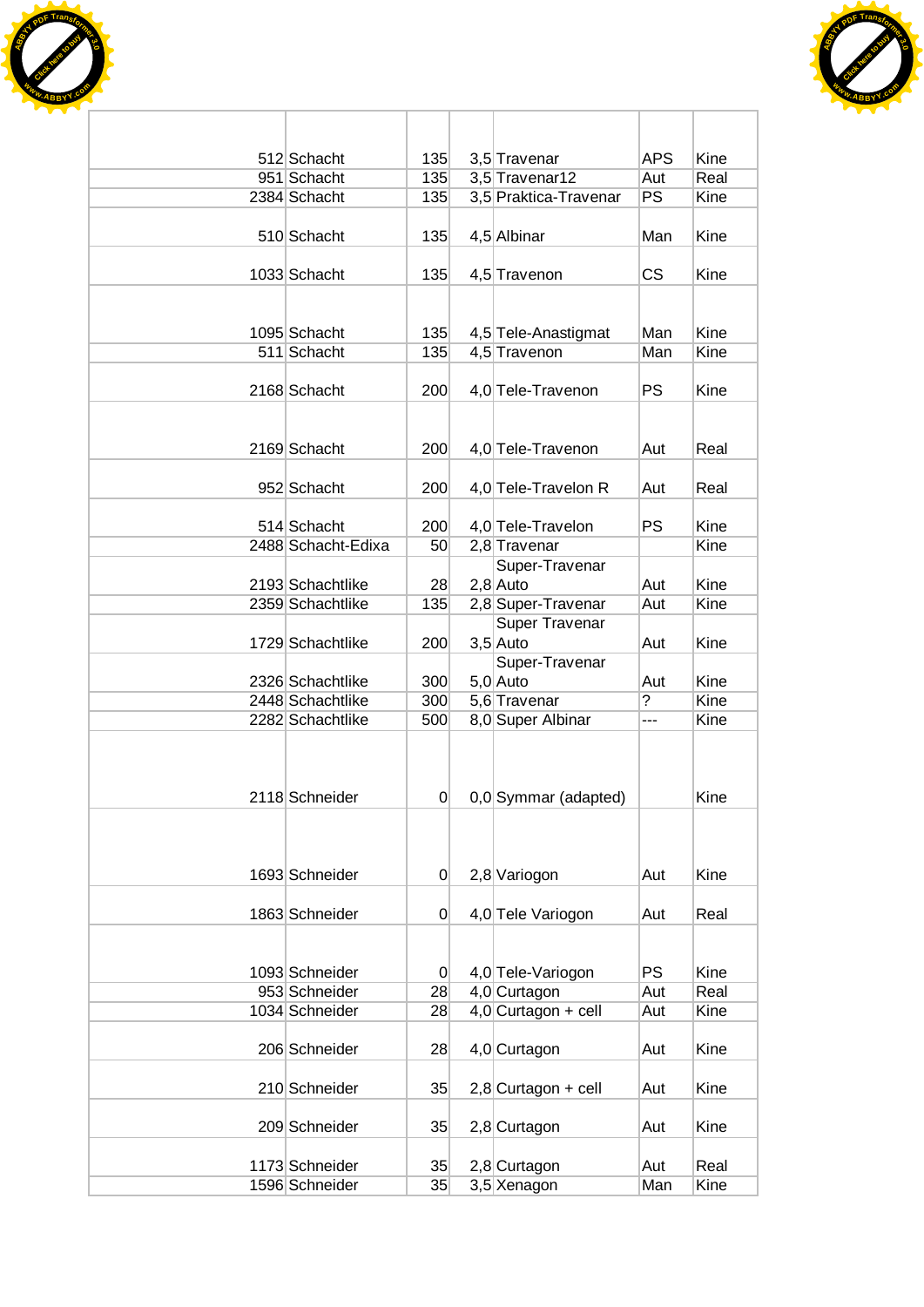



| 208 Schneider                    | 35       |     |                                | <b>CS</b> | Kine         |
|----------------------------------|----------|-----|--------------------------------|-----------|--------------|
|                                  |          |     | 4,0 PA-Curtagon                |           |              |
| 207 Schneider                    | 35       |     | 4,0 Radiogon                   | PS        | Kine         |
|                                  |          |     |                                |           |              |
| 204 Schneider                    | 35       |     | 4,0 Curtagon                   | PS        | Kine         |
| 256 Schneider                    | 36       | 5,5 |                                | Man       | 66           |
|                                  |          |     |                                |           |              |
|                                  |          |     |                                |           |              |
| 211 Schneider                    | 40       |     | 4,5 Isogon                     | Man       | Kine         |
| 217 Schneider                    | 50       |     | $1,9$ Xenon                    | <b>PS</b> | Kine         |
|                                  |          |     |                                |           |              |
|                                  |          |     |                                |           |              |
| 219 Schneider<br>2403 Schneider  | 50<br>50 |     | $1,9$ Xenon<br>$1,9$ Xenon     | Aut<br>SA | Kine<br>Kine |
|                                  |          |     |                                |           |              |
|                                  |          |     |                                |           |              |
| 218 Schneider                    | 50       |     | $1,9$ Xenon                    | Aut       | Kine         |
|                                  |          |     |                                |           |              |
| 232 Schneider                    | 50       |     | $1,9$ Xenon                    | Aut       | Kine         |
| 220 Schneider                    | 50       |     | $1,9$ Xenon + cell             | Aut       | Kine         |
|                                  |          |     |                                |           |              |
| 231 Schneider                    | 50       |     | $1,9$ Xenon                    | Aut       | Kine         |
| 968 Schneider                    | 50       |     | $1,9$ Xenar                    | Aut       | Real         |
| 956 Schneider                    | 50       |     | $1,9$ Xenon                    | Aut       | Real         |
|                                  |          |     |                                |           |              |
| 1615 Schneider                   | 50       |     | $1,9$ Xenon                    | <b>SA</b> | Kine         |
|                                  |          |     |                                |           |              |
|                                  |          |     |                                |           |              |
| 1611 Schneider                   | 50       |     | $2,0$ Xenon                    | CS        | Kine         |
| 2560 Schneider                   | 50       |     | 2,0 Iscoliton                  | Aut       | Kine         |
|                                  |          |     |                                |           |              |
| 2321 Schneider                   | 50       |     | $2,0$ Xenon                    | <b>PS</b> | Kine         |
|                                  |          |     |                                |           |              |
| 216 Schneider                    | 50       |     | $2,0$ Xenon                    | Man       | Kine         |
|                                  |          |     |                                |           |              |
|                                  |          |     |                                |           |              |
| 215 Schneider                    | 50       |     | $2,0$ Xenon                    | Man       | Kine         |
| 214 Schneider                    | 50       |     | $2,0$ Xenon                    | Man       | Kine         |
|                                  |          |     |                                |           |              |
|                                  |          |     |                                |           |              |
|                                  |          |     |                                |           |              |
| 1612 Schneider                   | 50       |     | $2,8$ Xenon                    | <b>SA</b> | Kine         |
| 955 Schneider                    | 50       |     | $2,8$ Xenar                    | Aut       | Real         |
| 1862 Schneider<br>1697 Schneider | 50<br>50 |     | $2,8$ Xenar<br>2,8 Edixa-Xenar | Aut<br>?  | Kine<br>Kine |
|                                  |          |     |                                |           |              |
|                                  |          |     |                                |           |              |
| 1610 Schneider                   | 50       |     | $2,8$ Xenar                    | Man       | Kine         |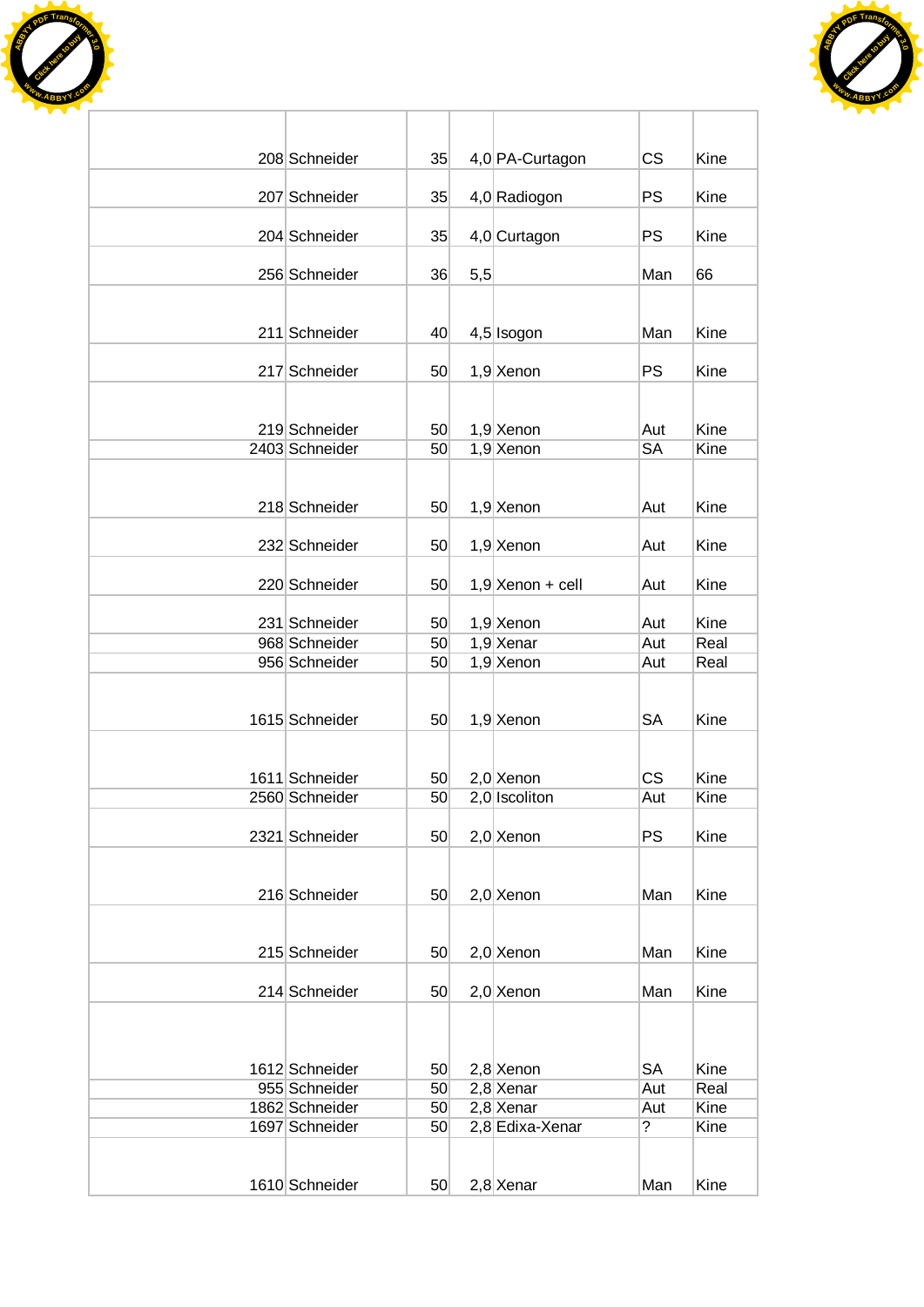



| 213 Schneider                   | 50              |           | $2,8$ Xenar                | Man        | Kine                    |
|---------------------------------|-----------------|-----------|----------------------------|------------|-------------------------|
| 1091 Schneider                  | 50              |           | $2,8$ Xenar                | <b>PS</b>  | Kine                    |
| 1090 Schneider                  | 50              |           | $3,5$ Xenar                | Man        | Kine                    |
|                                 |                 |           |                            |            |                         |
| 212 Schneider                   | 50              |           | 3,5 Xenar                  | Man        | Kine                    |
|                                 |                 |           | Angulon Vario-Flex         |            |                         |
| 2589 Schneider                  | 65              | $6,8$  II |                            |            | Kine                    |
|                                 |                 |           |                            |            |                         |
| 247 Schneider                   | 70              |           | $3,0$ Xenar                | Man        | VP <sub>1</sub>         |
|                                 |                 |           |                            |            |                         |
|                                 |                 |           |                            |            |                         |
| 249 Schneider                   | 70              |           | $3,5$ Xenar                | Man        | VP <sub>2</sub>         |
|                                 |                 |           |                            |            |                         |
| 252 Schneider                   | 75              |           | $2,8$ Xenar                | Man        | VP <sub>2</sub>         |
|                                 |                 |           |                            |            |                         |
| 251 Schneider                   | 75              |           | $2,9$ Xenar                | Man        | VP <sub>2</sub>         |
|                                 |                 |           |                            |            |                         |
| 248 Schneider                   | 75              |           | $2,9$ Xenar                | Man        | VP <sub>1</sub>         |
|                                 |                 |           |                            |            | VP <sub>2</sub>         |
| 250 Schneider                   | 75              |           | $3,5$ Xenar                | Man        |                         |
| 2483 Schneider                  | 75              |           | 3,5 Radionar               | Man        | Kine                    |
|                                 |                 |           |                            |            |                         |
| 221 Schneider                   | 80              |           | $2,0$ Xenon                | Man        | Kine<br>VP <sub>2</sub> |
| 983 Schneider<br>2019 Schneider | 80<br>80        |           | $2,0$ Xenon<br>$2,8$ Xenar | Man<br>Man | 66H                     |
| 2020 Schneider                  |                 |           |                            |            | 66H                     |
|                                 | 80              |           | $3,5$ Xenar                | Man        |                         |
| 222 Schneider                   | 90 <sup>°</sup> |           | 3,5 Tele-Xenar             | <b>PS</b>  | Kine                    |
|                                 |                 |           |                            |            |                         |
|                                 |                 |           |                            |            |                         |
| 225 Schneider                   | 105             |           | 3,5 Xenar                  | Man        | Kine                    |
| 1511 Schneider                  | 105             |           | $3,5$ Xenar                | Man        | Kine                    |
|                                 |                 |           |                            |            |                         |
| 223 Schneider                   | 105             |           | 4,5 Xenar                  | Man        | Kine                    |
|                                 |                 |           |                            |            |                         |
|                                 |                 |           |                            |            |                         |
| 224 Schneider                   | 105             |           | $4,5$ Xenar                | Man        | Kine                    |
| 2297 Schneider                  | 105             |           | 4,5 Luxon                  | Man        | Kine                    |
|                                 |                 |           |                            |            |                         |
|                                 |                 |           |                            |            |                         |
|                                 |                 |           |                            |            |                         |
| 1585 Schneider                  | 125             |           | $2,0$ Xenon                | Man        | Kine                    |
|                                 |                 |           |                            |            |                         |
| 234 Schneider                   | 135             |           | 3,5 Tele-Xenar             | Aut        | Kine                    |
|                                 |                 |           |                            |            |                         |
|                                 |                 |           |                            |            |                         |
| 226 Schneider                   | 135             |           | $3,5$ Xenar                | Man        | Kine                    |
| 228 Schneider                   | 135             |           | 3,5 Xenar                  | Man        | Kine                    |
|                                 |                 |           |                            |            |                         |
| 233 Schneider                   | 135             |           | $3,5$ Tele-Xenar + cell    | Aut        | Kine                    |
|                                 |                 |           |                            |            |                         |
| 230 Schneider                   | 135             |           | 3,5 Tele-Xenar             | Aut        | Kine                    |
|                                 |                 |           |                            |            |                         |
| 229 Schneider                   | 135             |           | $3,5$ Xenar                | SA         | Kine                    |
| 957 Schneider                   | 135             |           | 3,5 Tele-Xenar             | Aut        | Real                    |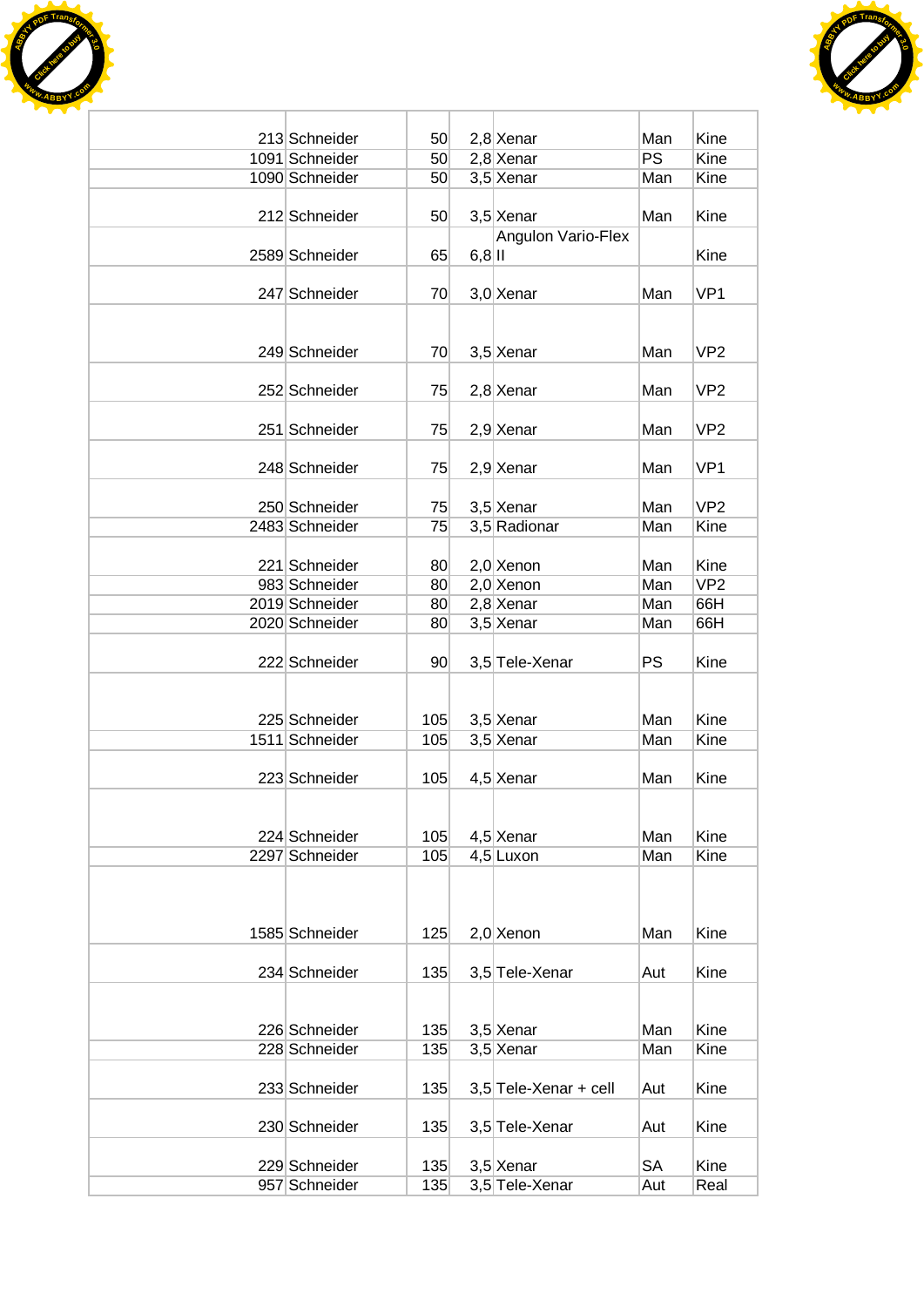



| 2080 Schneider | 135 |     | $4,5$ Xenar         | Man              | VP <sub>2</sub> |
|----------------|-----|-----|---------------------|------------------|-----------------|
|                |     |     |                     |                  |                 |
| 227 Schneider  | 135 |     | $4,5$ Xenar         | Man              | Kine            |
|                |     |     |                     |                  |                 |
| 235 Schneider  | 150 |     | $4,5$ Xenar         | Man              | Kine            |
| 1513 Schneider | 150 |     | $4,5$ Xenar         | Man              | Kin             |
| 988 Schneider  | 150 |     | 5,5 Tele Xenar      | Man              | VP <sub>2</sub> |
|                |     |     |                     |                  |                 |
| 237 Schneider  | 150 |     | 5,5 Tele-Xenar      | Man              | Kine            |
|                |     |     |                     |                  |                 |
| 236 Schneider  | 150 |     | 5,5 Tele-Xenar      | Man              | Kine            |
| 1089 Schneider | 180 |     | 4,5 Tele Xenar      | ?                | Kine            |
| 1170 Schneider | 180 |     | 4,5 Xenar           | Man              | 66V             |
|                |     |     |                     |                  |                 |
| 238 Schneider  | 180 |     | 5,5 Tele-Xenar      | Man              | Kine            |
|                |     |     |                     |                  |                 |
| 239 Schneider  | 180 |     | 5,5 Tele-Xenar      | Man              | Kine            |
|                |     |     |                     |                  |                 |
|                |     |     |                     |                  |                 |
| 255 Schneider  | 180 |     | 5,5 Tele-Xenar      | Man              | VP <sub>2</sub> |
|                |     |     |                     |                  |                 |
|                |     |     |                     |                  |                 |
| 240 Schneider  | 200 |     | 5,5 Tele-Xenar      | PS               | Kine            |
| 958 Schneider  | 200 |     | 5,5 Tele-Xenar      | Aut              | Real            |
|                |     |     |                     |                  |                 |
| 242 Schneider  | 240 |     | 4,5 Tele-Xenar      | Man              | Kine            |
|                |     |     |                     |                  |                 |
| 241 Schneider  | 240 |     | 4,5 Tele-Xenar      | Man              | Kine            |
| 2022 Schneider | 240 |     | 4,5 Tele Xenar      | Man              | 66H             |
| 1092 Schneider | 240 |     | 4,5 Tele-Arton      | ?                | Kine            |
|                |     |     |                     |                  |                 |
| 243 Schneider  | 240 |     | 5,5 Tele-Xenar      | Man              | Kine            |
| 990 Schneider  | 240 |     | 5,5 Tele Xenar      | Man              | VP <sub>2</sub> |
| 244 Schneider  | 300 |     | 5,5 Tele-Xenar      | Man              | Kine            |
| 993 Schneider  | 300 |     | 5,5 Tele Xenar      | Man              | VP <sub>2</sub> |
| 2024 Schneider | 300 |     | 5,5 Tele Xenar      | Man              | 66H             |
|                |     |     |                     |                  |                 |
| 1702 Schneider | 360 |     | 0,0 ALPA Tele Xenar | ?                | Kine            |
| 2025 Schneider | 360 |     | 5,5 Tele Xenar      | Man              | 66H             |
| 994 Schneider  | 360 |     | 5,5 Tele Xenar      | Man              | VP <sub>2</sub> |
|                |     |     |                     |                  |                 |
|                |     |     |                     |                  |                 |
| 245 Schneider  |     |     | 5,5 Tele-Xenar      |                  |                 |
| 246 Schneider  | 360 |     |                     | Man<br><b>PS</b> | Kine<br>Kine    |
| 959 Schneider  | 360 |     | 5,5 Tele-Xenar      |                  | Real            |
|                | 360 |     | 5,5 Tele-Xenar      | Aut              |                 |
| 554 Scopus     | 35  |     | $2,5$ Rotar         | <b>PS</b>        | Kine            |
| 595 Scopus     | 35  |     | $3,5$ Rotar         | <b>PS</b>        | Kine            |
| 561 Scopus     | 135 |     | $3,5$ Rotar         | PS               | Kine            |
| 559 Scopus     | 135 |     | $4,5$ Rotar         | Man              | Kine            |
| 642 Scopus     | 400 |     | 5,5 Rotar           | <b>PS</b>        | Kine            |
| 569 Scopus     | 400 |     | 5,5 Rotar           | Man              | Kine            |
|                |     |     |                     |                  |                 |
| 2144 Sears     | 0   | 5,8 |                     | <b>PS</b>        | Kine            |
| 2175 Seimar    | 135 | 2,8 |                     | <b>PS</b>        | Kine            |
| 2410 Seimar    | 200 | 4,5 |                     | PS?              | Kine            |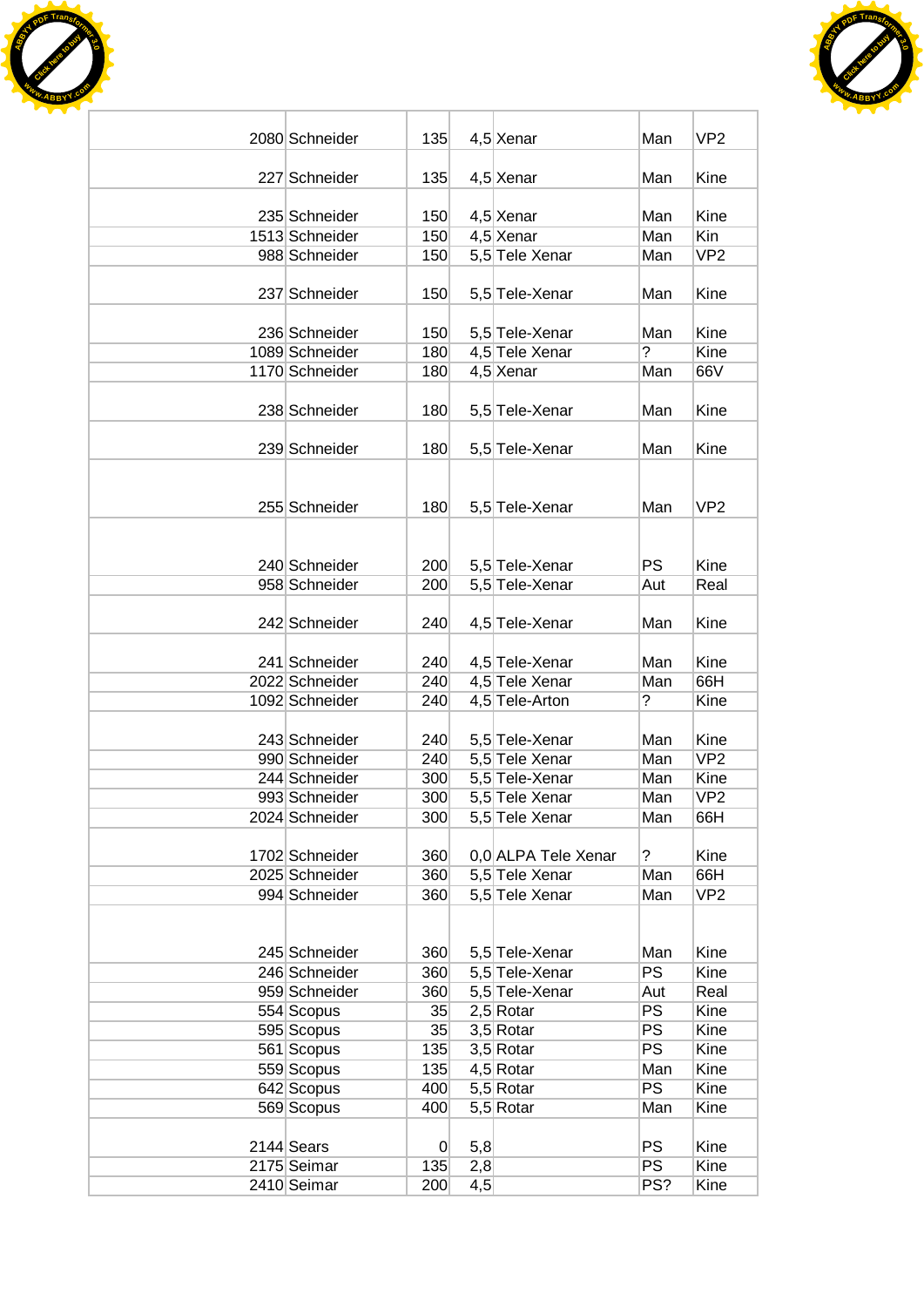



| 2135 Seimar         | 300            | 5,6 |                     | PS         | Kine        |
|---------------------|----------------|-----|---------------------|------------|-------------|
| 966 Sesnon          | 0              |     | 3,8 Auto-Sesnon     | Aut        | Real        |
| 960 Sesnon          | 28             |     | 4,0 Auto-Sesnon     | Aut        | Real        |
| 961 Sesnon          | 35             |     | 2,8 Auto-Sesnon     | Aut        | Real        |
|                     |                |     |                     |            |             |
| 962 Sesnon          | 135            |     | 2,8 Auto-Sesnon     | Aut        | Kine        |
| 963 Sesnon          | 200            |     | 3,5 Auto-Sesnon     | Aut        | Real        |
| 964 Sesnon          | 300            |     | 5,5 Auto-Sesnon     | Aut        | Real        |
| 965 Sesnon          | 400            |     | 6,3 Auto-Sesnon     | Aut        | Real        |
|                     |                |     |                     |            |             |
|                     |                |     |                     |            |             |
|                     |                |     | KIN-DAR Hypo-       |            |             |
| 1584 Seton Rochwite | 35             |     | 3,5 Stereo          | <b>SA</b>  | Kine        |
|                     |                |     |                     |            |             |
|                     |                |     | KIN-DAR Hypo-       |            |             |
| 1663 Seton Rochwite | 35             |     | 4,0 Stereo          | <b>SA</b>  | Kine        |
|                     |                |     |                     |            |             |
|                     |                |     |                     |            |             |
| 205 Seton Rochwite  | 35             |     | 4,0 Hyponar         | Aut        | Kine        |
| Seymour's           |                |     |                     |            |             |
| 1047 Aetn?          | 200            |     | 2,8 Super Coligon   | <b>PS</b>  | Kine        |
| Seymour's           |                |     |                     |            |             |
| 1052 Aetn?          | 400            |     | 5,6 Tele Coligon    | <b>PS</b>  | Kine        |
| 1268 Siatex         | 400            | 6,3 |                     | PS         | Kine        |
|                     |                |     |                     |            |             |
|                     |                |     |                     |            |             |
|                     | $\overline{0}$ | 3,5 |                     | Aut        | <b>KORR</b> |
| $1149$ Sigma        |                |     |                     |            |             |
|                     |                |     |                     |            |             |
| $1147$ Sigma        | $\overline{0}$ | 3,5 |                     | Aut        | <b>KORR</b> |
|                     |                |     |                     |            |             |
|                     |                |     |                     |            |             |
| 2597 Sigma          | $\overline{0}$ |     | 4,5 Big-Zoom        | Aut        | <b>KORR</b> |
|                     |                |     |                     |            |             |
|                     |                |     |                     |            |             |
|                     |                |     |                     |            |             |
| 2598 Sigma          | $\overline{0}$ |     | 4,5 Big-Zoom        | Aut        | <b>KORR</b> |
|                     |                |     |                     |            |             |
|                     |                |     |                     |            |             |
| $1148$ Sigma        | $\overline{0}$ | 4,5 |                     | Aut        | <b>KORR</b> |
|                     |                |     |                     |            |             |
|                     |                |     |                     |            |             |
| $1150$ Sigma        | $\overline{0}$ | 5,6 |                     | Aut        | <b>KORR</b> |
| 1864 Sigma          | 12             |     | 3,5 Widerama        | Aut        | <b>KORR</b> |
|                     |                |     |                     |            |             |
|                     |                |     |                     |            |             |
| 1865 Sigma          | 12             |     | 8,0 Ultra-Wideangle | <b>CS</b>  | Kine        |
|                     |                |     |                     |            |             |
| $1133$ Sigma        | 16             | 2,8 |                     | Aut        | <b>KORR</b> |
|                     |                |     |                     |            |             |
|                     |                |     | Widerama (3.2 in    |            |             |
| $1134$ Sigma        | 18             |     | $3,5$ adv)          | Aut        | <b>KORR</b> |
| 2247 Sigma          | 24             |     | 2,8 Filtermatic     | <b>AUT</b> | <b>KORR</b> |
|                     |                |     |                     |            |             |
| $1746$ Sigma        | 24             |     | 2,8 Widerama        | Aut        | <b>KORR</b> |
|                     |                |     |                     |            |             |
| $1135$ Sigma        | 24             |     | 2,8 Ultrawide       | Aut        | <b>KORR</b> |
| $1136$ Sigma        | 28             |     | 2,8 Widemax         | Aut        | <b>KORR</b> |
| 2542 Sigma          | 28             |     | 2,8 Widemax         |            | Kino        |
|                     |                |     |                     |            |             |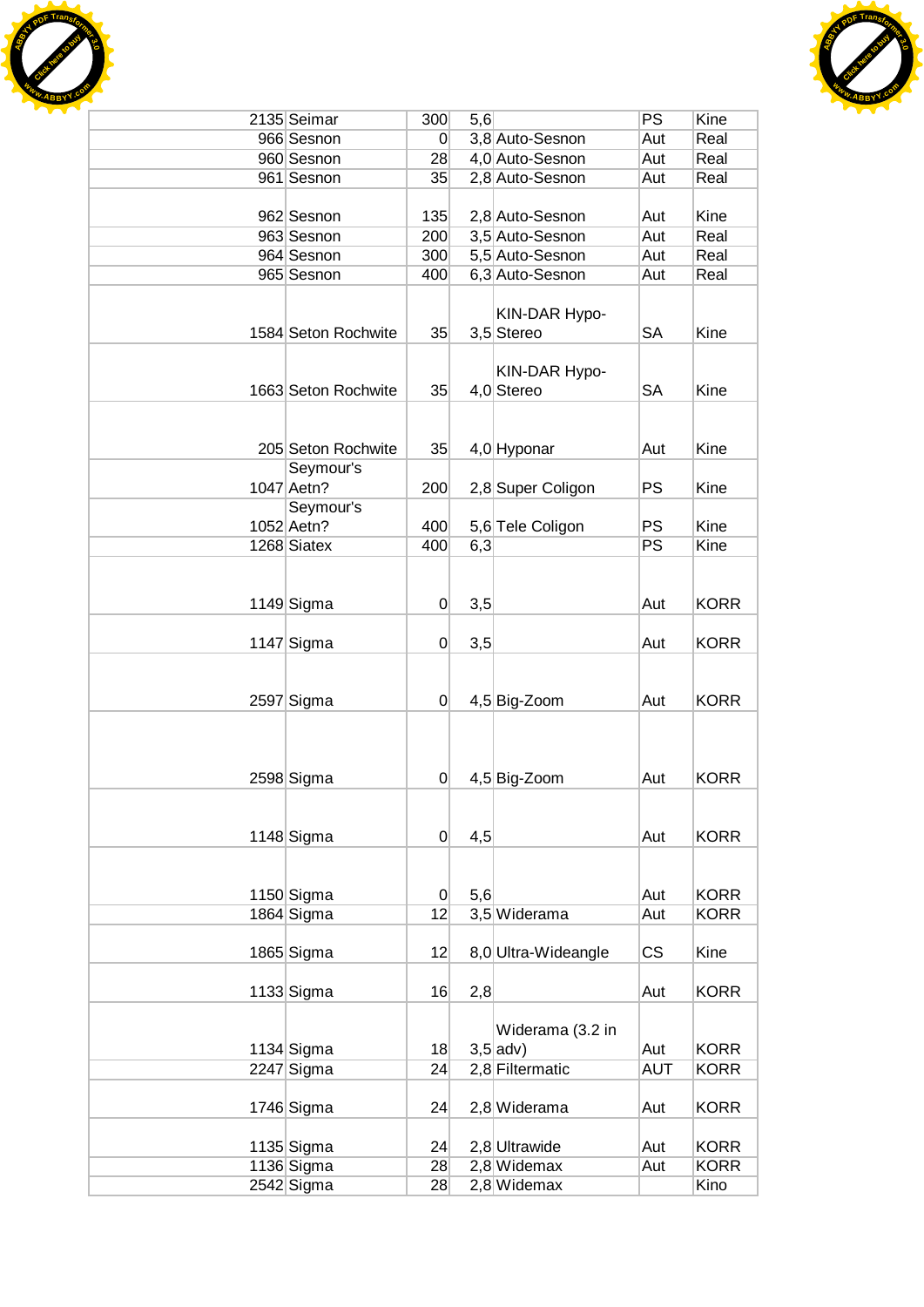



| 1137 Sigma        | 35             | 2,8      |                                      | Aut            | <b>KORR</b> |
|-------------------|----------------|----------|--------------------------------------|----------------|-------------|
| 1468 Sigma        | 35             | 2,8      |                                      | PS             | Kine        |
|                   |                |          |                                      |                |             |
| 1138 Sigma        | 55             | 2,8      |                                      | Aut            | <b>KORR</b> |
|                   |                |          |                                      |                |             |
| 1139 Sigma        | 100            |          | 2,8 Micromacro                       | Aut            | <b>KORR</b> |
| $1140$ Sigma      | 135            |          | 1,8 Sigmatel                         | Aut            | <b>KORR</b> |
| 1478 Sigma        | 135            |          | 2,5 Telephoto                        | PS             | Kine        |
| 1141 Sigma        | 135            |          | $2,8$ Telemax                        | Aut            | <b>KORR</b> |
|                   |                |          |                                      |                |             |
| 1475 Sigma        | 135            | 3,5      |                                      | <b>PS</b>      | Kine        |
| 1142 Sigma        | 200            |          | 2,8 Protel                           | Aut            | <b>KORR</b> |
| 1143 Sigma        | 200            |          | 3,5 Diamatic                         | Aut            | <b>KORR</b> |
| 1483 Sigma        | 200            | 3,5      |                                      | <b>PS</b>      | Kine        |
| $1144$ Sigma      | 200            |          | 4,0 Minitel                          | Aut            | <b>KORR</b> |
| 1145 Sigma        | 300            |          | 4,0 Macrotel                         | Aut            | <b>KORR</b> |
| 2265 Sigma        | 300            | 5,6      |                                      |                |             |
| 1146 Sigma        | 400            | 5,6      |                                      | Aut            | <b>KORR</b> |
|                   |                |          |                                      |                |             |
| $1151$ Sigma      | 500            | 4,0      |                                      | Aut            | <b>KORR</b> |
|                   |                |          |                                      |                |             |
| $1152$ Sigma      | 500            |          | 8,0 Ultratel                         | ---            | Kine        |
| 2599 Sigma Accura | 18             |          | $3,2$ YS                             | Aut            | <b>KORR</b> |
| 1745 Sigma Accura | 24             |          | 2,8 Ultrawide YS84                   |                | <b>KORR</b> |
| 1795 Sigma Accura | 24             | 2,8      |                                      | $\overline{?}$ | Kine        |
| 2600 Sigma Accura | 135            | $2,8$ YS |                                      | Aut            | <b>KORR</b> |
| 2601 Sigma Accura | 200            |          | 4,0 Minitel YS                       | Aut            | <b>KORR</b> |
|                   |                |          |                                      | PS             |             |
| 2142 Silber       | 135            | 2,8      |                                      |                | Kine        |
| 946 Soligor       | $\overline{0}$ |          | <b>Twin Soligor</b><br>0,0 Telephoto |                | Kine        |
| 1078 Soligor      | $\overline{0}$ |          | 3,5 Auto-Zoom                        | Aut            | Kine        |
|                   |                |          |                                      |                |             |
| 1077 Soligor      | $\overline{0}$ |          | 4,5 Auto-Zoom                        | Aut            | Kine        |
|                   |                |          |                                      |                |             |
| 1021 Soligor      | 0              | 4,5      |                                      | Aut            | Kine        |
| 1870 Soligor      | $\overline{0}$ | 4,5      |                                      | <b>PS</b>      | Kine        |
|                   |                |          |                                      |                |             |
| 1129 Soligor      | 0              |          | $4,5$ Auto                           | Aut            | Kine        |
|                   |                |          |                                      |                |             |
| 1305 Soligor      | $\overline{0}$ | 4,5      |                                      | <b>PS</b>      | Kine        |
|                   |                |          |                                      |                |             |
| 849 Soligor       | 0              | 4,5      |                                      | <b>PS</b>      | Kine        |
| 1260 Soligor      | 0              | 5,6      |                                      | Man            | Kine        |
| 1124 Soligor      | 21             |          | 3,8 Wide Auto                        | Aut            | Kine        |
|                   |                |          |                                      |                |             |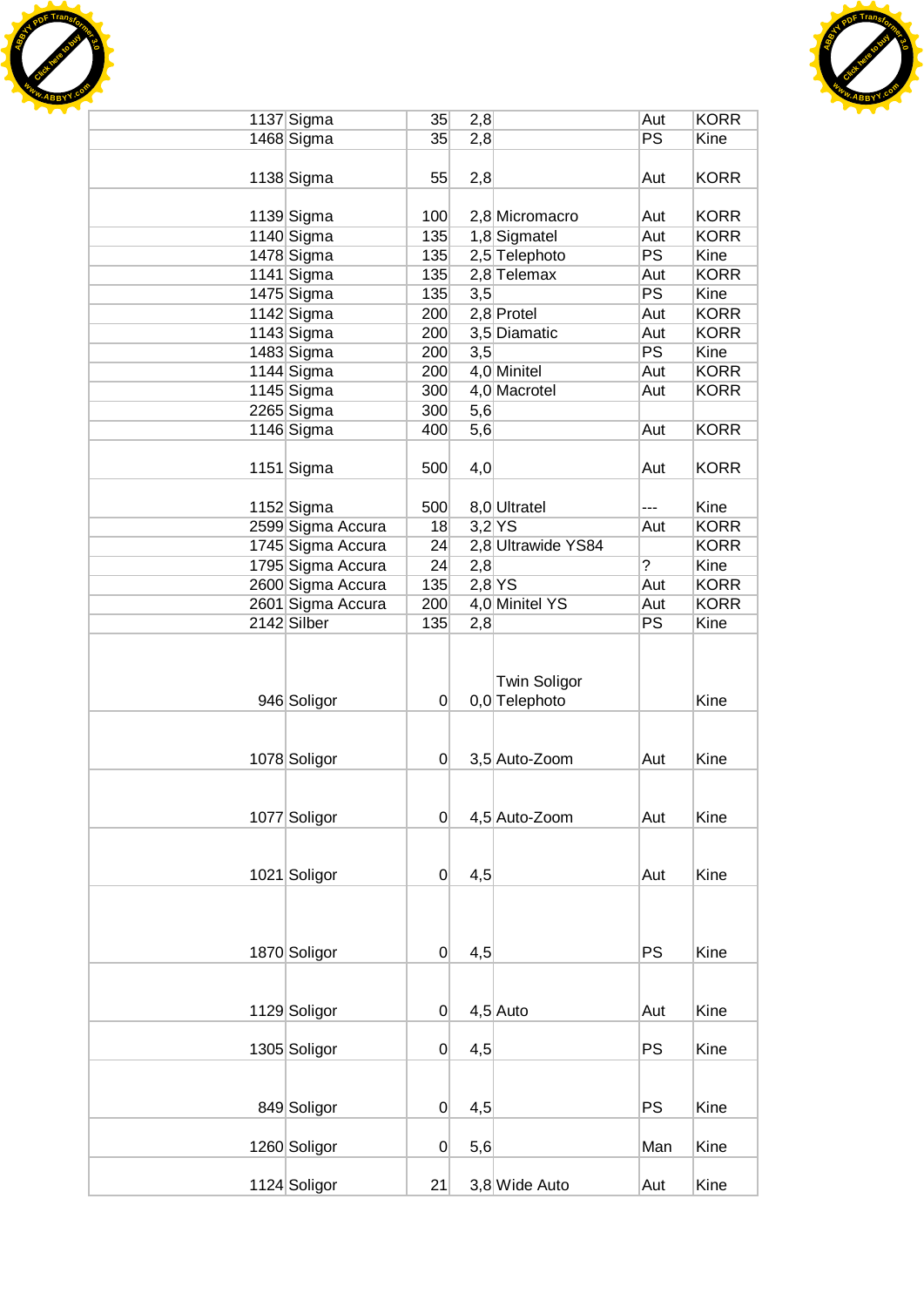



| 1757 Soligor | 24  | 2,5 |                | Aut       | <b>KORR</b> |
|--------------|-----|-----|----------------|-----------|-------------|
|              |     |     |                |           |             |
| 1125 Soligor | 24  | 2,8 |                | Aut       | Kine        |
| 1545 Soligor | 25  | 2,8 |                | PS        | Kine        |
| 1758 Soligor | 28  | 2,5 |                | Aut       | <b>KORR</b> |
| 741 Soligor  | 28  |     | $2,8$ Auto     | Aut       | Kine        |
|              |     |     |                |           |             |
| 10 Soligor   | 28  | 2,8 |                | <b>PS</b> | Kine        |
|              |     |     |                |           |             |
| 1257 Soligor | 28  |     | 2,8 Auto Wide  | Aut       | Kine        |
|              |     |     |                |           |             |
| 1258 Soligor | 28  | 2,8 |                | Aut       | Kine        |
| 747 Soligor  | 35  | 2,8 |                | <b>PS</b> | Kine        |
| 1564 Soligor | 35  |     | 2,8 Prominar   | Aut       | Kine        |
|              |     |     |                |           |             |
|              |     |     |                |           |             |
| 742 Soligor  | 35  |     | $2,8$ Auto     | Aut       | Kine        |
|              |     |     |                |           |             |
|              |     |     |                |           |             |
| 2373 Soligor | 35  | 2,8 |                | <b>PS</b> | Kine        |
| 748 Soligor  | 35  | 3,5 |                | PS        | Kine        |
| 596 Soligor  | 35  | 3,5 |                | Man       | Kine        |
| 1781 Soligor | 35  | 3,5 |                | PS        | Kine        |
| 1470 Soligor | 85  | 1,5 |                | PS        | Kine        |
|              |     |     |                |           |             |
| 833 Soligor  | 85  | 1,8 |                | PS        | Kine        |
| 1126 Soligor | 105 |     | $2,8$ Auto     | Aut       | Kine        |
|              |     |     |                |           |             |
| 749 Soligor  | 105 | 2,8 |                | <b>PS</b> | Kine        |
| 1130 Soligor | 135 | 1,5 |                | PS        | Kine        |
|              |     |     |                |           |             |
| 1164 Soligor | 135 | 1,8 |                | <b>PS</b> | Kine        |
| 1759 Soligor | 135 | 2,5 |                | Aut       | <b>KORR</b> |
| 1304 Soligor | 135 |     | 2,8 Tele-Photo | Man       | Kine        |
| 563 Soligor  | 135 | 2,8 |                | <b>PS</b> | Kine        |
| 1174 Soligor | 135 |     | $2,8$ Elitar   | <b>PS</b> | Kine        |
|              |     |     |                |           |             |
| 744 Soligor  | 135 |     | $2,8$ Auto     | Aut       | Kine        |
| 1867 Soligor | 135 | 2,8 |                | PS        | Kine        |
| 562 Soligor  | 135 | 3,5 |                | <b>PS</b> | Kine        |
| 745 Soligor  | 135 |     | $3,5$ Auto     | Aut       | Kine        |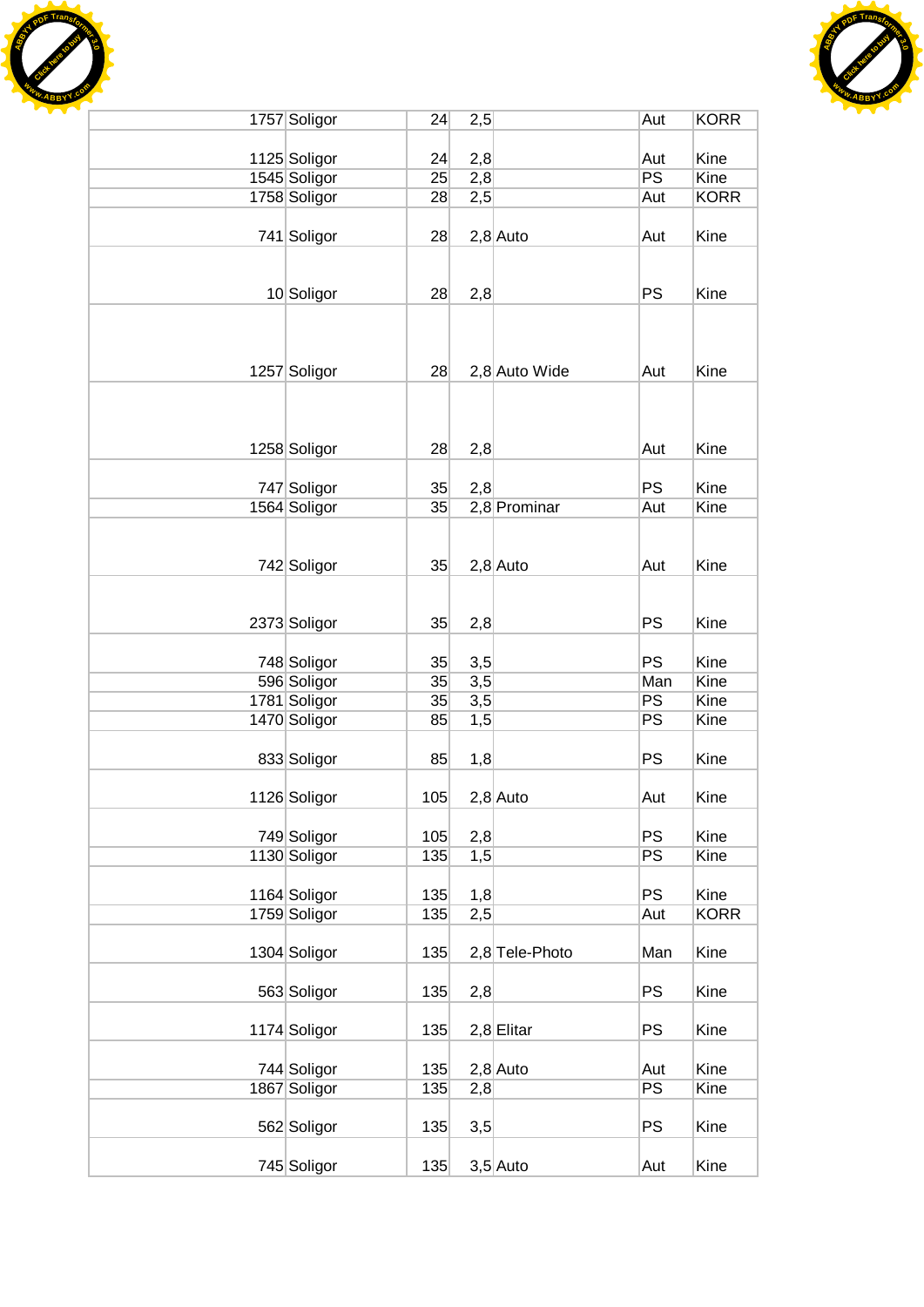



| 750 Soligor                           | 180            | 3,5 |                  | <b>PS</b>             | Kine                |
|---------------------------------------|----------------|-----|------------------|-----------------------|---------------------|
|                                       |                |     |                  |                       |                     |
| 1127 Soligor                          | 200            |     | $3,5$ Auto       | Aut                   | Kine                |
| 2170 Soligor                          | 200            | 3,5 |                  | Aut                   | Kine                |
| 743 Soligor                           | 200            | 4,0 |                  | Aut                   | Kine                |
|                                       |                |     |                  |                       |                     |
|                                       |                |     |                  |                       |                     |
| 1868 Soligor                          | 200            | 4,5 |                  | <b>PS</b>             | Kine                |
| 1528 Soligor                          | 250            |     | $4,5$ Auto       | Aut                   | Kine                |
|                                       |                |     |                  |                       |                     |
| 751 Soligor                           | 250            | 4,5 |                  | <b>PS</b>             | Kine                |
| 771 Soligor                           | 300            |     | 5,0 Auto Soligor | Aut                   | Kine                |
|                                       |                |     |                  |                       |                     |
| 746 Soligor                           | 300            |     | $5,5$ Auto       | Aut                   | Kine                |
| 1131 Soligor                          | 300            | 5,5 |                  | PS                    | Kine                |
|                                       |                |     |                  |                       |                     |
| 752 Soligor                           | 350            |     | 5,6 Telephoto    | <b>PS</b>             | Kine                |
| 753 Soligor                           | 400            | 5,5 |                  | PS                    | Kine                |
| 1760 Soligor                          | 400            | 5,6 |                  | Aut                   | <b>KORR</b><br>Kine |
| 1128 Soligor                          | 400            | 6,3 |                  | Aut<br>PS             | Kine                |
| 1132 Soligor                          | 400            | 6,3 |                  |                       |                     |
| 754 Soligor                           | 450            | 8,0 |                  | <b>PS</b>             | Kine                |
| 1555 Soligor                          | 500            | 5,0 |                  | PS                    | Kine                |
| 1869 Soligor                          | 500            | 8,0 |                  | PS                    | Kine                |
|                                       |                |     |                  |                       |                     |
| 1055 Soligor                          | 500            | 8,0 |                  | <b>PS</b>             | Kine                |
|                                       |                |     |                  |                       |                     |
| 755 Soligor                           | 600            | 8,0 |                  | <b>PS</b>             | Kine                |
|                                       |                |     |                  |                       |                     |
| 756 Soligor                           | 800            | 8,0 |                  | <b>PS</b>             | Kine                |
| 1038 Soligor                          | 1050           | 3,5 |                  | <b>PS</b>             | Kine                |
| 2304 Soligor Miranda                  | $\overline{0}$ | 5,6 |                  |                       | Kine                |
| 2310 Soligor Miranda                  | 50             | 1,9 |                  | Aut                   | Kine                |
|                                       |                |     |                  |                       |                     |
| 1783 Soligor Miranda                  | 135            | 2,8 |                  | <b>PS</b>             | Kine                |
| 2291 Soligor Miranda                  | 400            | 5,5 |                  | PS?                   | Kie                 |
|                                       |                |     |                  |                       |                     |
|                                       |                |     |                  |                       |                     |
| 191 SOM Berthiot                      | 38             |     | $5,7$ Olor       | Man                   | Kine                |
|                                       |                |     |                  |                       |                     |
|                                       |                |     |                  |                       |                     |
| 192 SOM Berthiot                      | 40             |     | $3,5$ Flor       | Man                   | Kine                |
| 1792 SOM Berthiot                     | 50             | 1,5 |                  | Man                   | Kine                |
| 1871 SOM Berthiot                     | 50             |     | $2,8$ Flor       | Man                   | Kine                |
|                                       |                |     |                  |                       |                     |
| 1298 SOM Berthiot                     | 55             |     | $1,5$ Flor       | Man                   | Kine                |
|                                       |                |     |                  |                       |                     |
| 995 SOM Berthiot                      | 59             |     | $5,7$ Olor       | Man                   | VP <sub>2</sub>     |
|                                       |                |     |                  |                       |                     |
| 1788 SOM Berthiot                     | 65             |     | $5,7$ Olor       | Man<br>$\overline{?}$ | 66H                 |
| 1872 SOM Berthiot<br>996 SOM Berthiot | 75             |     | $2,8$ Flor       |                       | Kine                |
| 1789 SOM Berthiot                     | 75             |     | $2,8$ Flor       | Man                   | VP <sub>2</sub>     |
|                                       | 77             | 3,5 |                  | Man                   | 66H                 |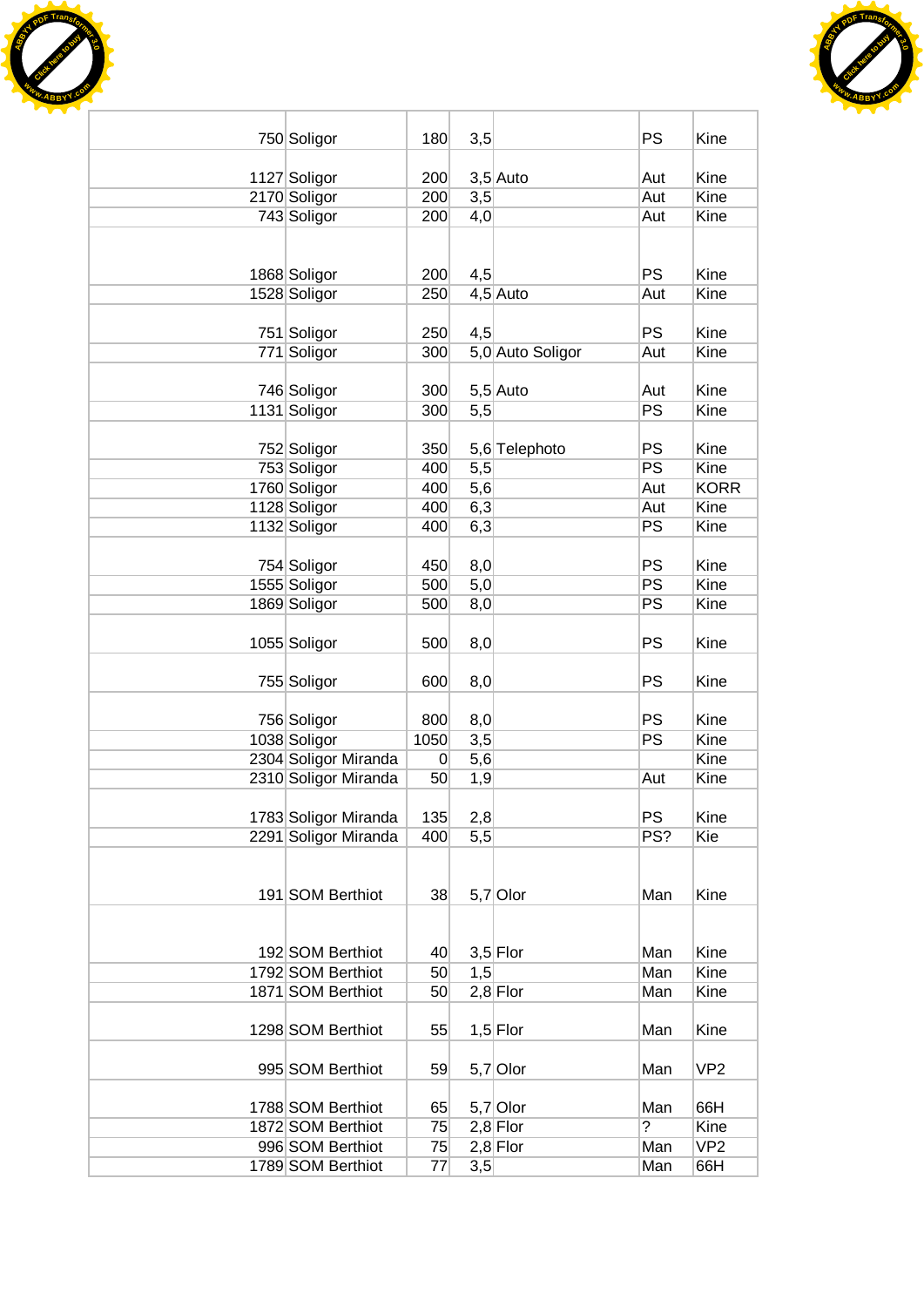



| 1790 SOM Berthiot | 90 <sup>°</sup> |     |                          |                | 66H             |
|-------------------|-----------------|-----|--------------------------|----------------|-----------------|
| 2101 SOM Berthiot | 100             |     | $2,8$ Flor<br>$3,5$ Flor | Man<br>Man     | Kine            |
| 1793 SOM Berthiot | 105             | 2,8 |                          | Man            | Kine            |
| 997 SOM Berthiot  | 105             |     | $2,8$ Flor               | Man            | VP <sub>2</sub> |
| 1873 SOM Berthiot | 145             | 4,5 |                          | $\overline{?}$ | Kine            |
|                   |                 |     |                          |                |                 |
| 891 SOM Berthiot  | 145             |     | 4,5 Cinor B              | Man            | Kine            |
|                   |                 |     |                          |                |                 |
|                   |                 |     |                          |                |                 |
| 1632 SOM Berthiot | 145             |     | $4,5$ Flor               | ?              | Kine            |
| 2133 SOM Berthiot | 145             | 4,5 |                          |                | Kine            |
|                   |                 |     |                          |                |                 |
| 998 SOM Berthiot  | 150             |     | 5,5 Tele Objectiv        | Man            | VP <sub>2</sub> |
| 1794 SOM Berthiot | 150             | 5,5 |                          | Man            | Kine            |
| 1791 SOM Berthiot | 150             | 5,5 |                          | Man            | 66H             |
|                   |                 |     |                          |                |                 |
|                   |                 |     |                          |                |                 |
| 1396 Sonnagar     | $\vert 0 \vert$ |     | 0,0 Converto             | <b>PS</b>      | Kine            |
| 773 Sonnagar      | 28              |     | 3,5 Wide Angle           | PS             | Kine<br>Kine    |
| 534 Sonnagar      | 35              | 2,5 |                          | PS             |                 |
| 533 Sonnagar      | 35              | 2,8 |                          | <b>PS</b>      | Kine            |
| 1796 Sonnagar     | 35              | 3,5 |                          | $\overline{?}$ | Kine            |
|                   |                 |     |                          |                |                 |
| 535 Sonnagar      | 100             | 2,5 |                          | <b>PS</b>      | Kine            |
|                   |                 |     |                          |                |                 |
| 774 Sonnagar      | 135             | 2,5 |                          | PS             | Kine            |
|                   |                 |     |                          |                |                 |
| 537 Sonnagar      | 135             | 2,8 |                          | <b>PS</b>      | Kine            |
|                   |                 |     |                          |                |                 |
| 536 Sonnagar      | 135             | 3,5 |                          | <b>PS</b>      | Kine            |
|                   |                 |     |                          |                |                 |
| 775 Sonnagar      | 180             | 3,5 |                          | <b>PS</b>      | Kine            |
|                   |                 |     |                          |                |                 |
| 538 Sonnagar      | 200             | 3,5 |                          | PS             | Kine            |
|                   |                 |     |                          |                |                 |
| 539 Sonnagar      | 300             | 5,6 |                          | <b>PS</b>      | Kine            |
|                   |                 |     |                          |                |                 |
| 776 Sonnagar      | 350             | 5,6 |                          | <b>PS</b>      | Kine            |
| 540 Sonnagar      | 400             | 6,3 |                          | PS             | Kine            |
| 1367 Sonnagar     | 500             | 8,0 |                          | PS             | Kine            |
|                   |                 |     |                          |                |                 |
| 541 Spiratone     | $\overline{0}$  | 4,8 |                          | ---            | Kine            |
|                   |                 |     |                          |                |                 |
|                   |                 |     |                          |                |                 |
| 1245 Spiratone    | $\overline{0}$  | 4,8 |                          | Aut            | Kine            |
| 1188 Spiratone    | $\overline{7}$  |     | 5,6 Fisheye              | PS             | Kine            |
| 1461 Spiratone    | 12              |     | 5,6 Fish-eye             | Man            | Kine            |
| 1543 Spiratone    | 12              |     | 8,0 Fisheye              | PS             | Kine            |
| 1786 Spiratone    | 18              | 3,5 |                          | Aut            | Kine            |
| 2103 Spiratone    | 20 <sub>l</sub> |     | 4,0 Proxitel             | Aut            | Kine            |
|                   |                 |     |                          |                |                 |
| 545 Spiratone     | 28              |     | 2,8 Wideangle            | Aut            | <b>KORR</b>     |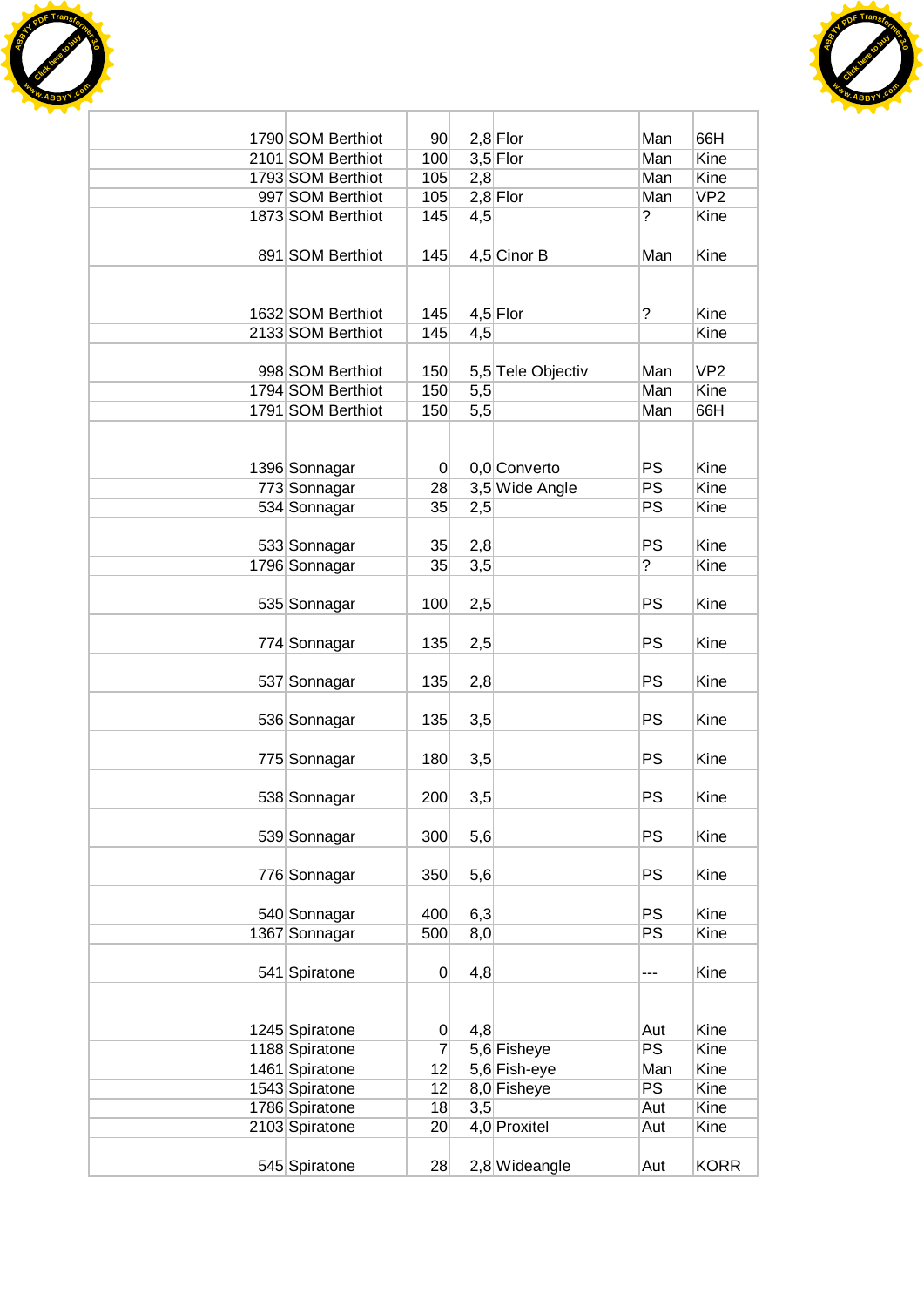



|                |                 |      | Expandar Wide         |                |              |
|----------------|-----------------|------|-----------------------|----------------|--------------|
| 543 Spiratone  | 28              |      | $2,8$ Angle           | <b>PS</b>      | Kine         |
| 1006 Spiratone | 28              |      | 3,5 Expandar          | <b>PS</b>      | Kine         |
|                |                 |      | Wide-Angle            |                |              |
| 530 Spiratone  | 35              |      | $2,8$ (Expandar)      | <b>PS</b>      | Kine         |
| 546 Spiratone  | 35              | 2,8  |                       | Aut            | <b>KORR</b>  |
|                |                 |      |                       |                |              |
| 1467 Spiratone | 35              |      | $3,5$ (Expandar)      | <b>PS</b>      | Kine         |
|                |                 |      |                       |                |              |
| 1007 Spiratone | 35              |      | 3,5 Macro lens        | Man            | Kine         |
|                |                 |      |                       |                |              |
| 1189 Spiratone | 35              |      | 3,5 Macrotar Anastigm | CS             | Kine         |
| 2248 Spiratone | 75              |      | 3,5 Flat Field Macro  | Man            | Kine         |
| 542 Spiratone  | 85              | 1,9  |                       | <b>PS</b>      | Kine         |
| 1101 Spiratone | 90 <sup>°</sup> | 4,0  |                       | $\overline{?}$ | Kine         |
| 1454 Spiratone | 100             |      | 2,8 Auto-Resomax      | Aut            | <b>KORR</b>  |
|                |                 |      |                       |                |              |
| 1263 Spiratone | 100             |      | 4,0 Portragon         | ---            | Kine         |
|                |                 |      |                       |                |              |
| 1471 Spiratone | 100             |      | 4,5 (Periscope)       | Man            | Kine         |
|                |                 |      |                       |                |              |
|                |                 |      |                       |                |              |
| 1987 Spiratone | 105             |      | 2,5 Spira-Tel         | Aut            | <b>KORR</b>  |
|                |                 |      |                       |                |              |
| 529 Spiratone  | 105             | 2,5  |                       | <b>PS</b>      | Kine         |
| 1549 Spiratone | 135             | 1,8  |                       | PS             | Kine         |
|                |                 |      |                       |                |              |
| 528 Spiratone  | 135             |      | 2,8 (Telephoto)       | PS             | Kine         |
|                |                 |      |                       |                |              |
| 1988 Spiratone | 135             | 2,8  |                       | Aut            | <b>KORR</b>  |
| 547 Spiratone  | 135             |      | 2,8 Auto-Spiratone    | Aut            | Kine         |
|                |                 |      |                       |                |              |
| 1190 Spiratone | 150             |      | 4,5 Macrotel          | <b>CS</b>      | Kine         |
| 548 Spiratone  | 200             | 3,5  |                       | Aut            | Kine         |
|                |                 |      |                       |                |              |
| 1989 Spiratone | 200             | 3,9  |                       | Aut            | <b>KORR</b>  |
| 1482 Spiratone | 200             | 3,9  |                       | PS             | Kine         |
|                |                 |      |                       |                |              |
| 527 Spiratone  | 200             | 4,5  |                       | <b>PS</b>      | Kine         |
| 1276 Spiratone | 300             | 4,0  |                       | Aut            | <b>KORR</b>  |
| 1486 Spiratone | 300             | 4,5  |                       | <b>PS</b>      | Kine         |
|                |                 |      |                       |                |              |
| 1990 Spiratone | 300             | 5,5  |                       | Aut            | <b>KORR</b>  |
| 2156 Spiratone | 300             |      | 5,5 Auto Spira-Tel YS | Aut            | <b>KORR</b>  |
|                |                 |      |                       | <b>PS</b>      |              |
| 526 Spiratone  | 300             | 5,5  |                       |                | Kine<br>Kine |
| 2241 Spiratone | 300             |      | 5,6 Minitel-S         |                | Kine         |
| 549 Spiratone  | 300<br>300      | 5,6  | 6,3 MiniTel           | Aut            | Kine         |
| 2181 Spiratone |                 |      |                       | ---            |              |
|                |                 |      |                       |                | Kine         |
| 1403 Spiratone | 300             | 10,0 |                       | ---            |              |
|                | 350             |      |                       |                | Kine         |
| 1406 Spiratone |                 | 7,0  |                       | ---            |              |
| 1404 Spiratone | 350             | 10,0 |                       | ---            | Kine         |
|                |                 |      |                       |                |              |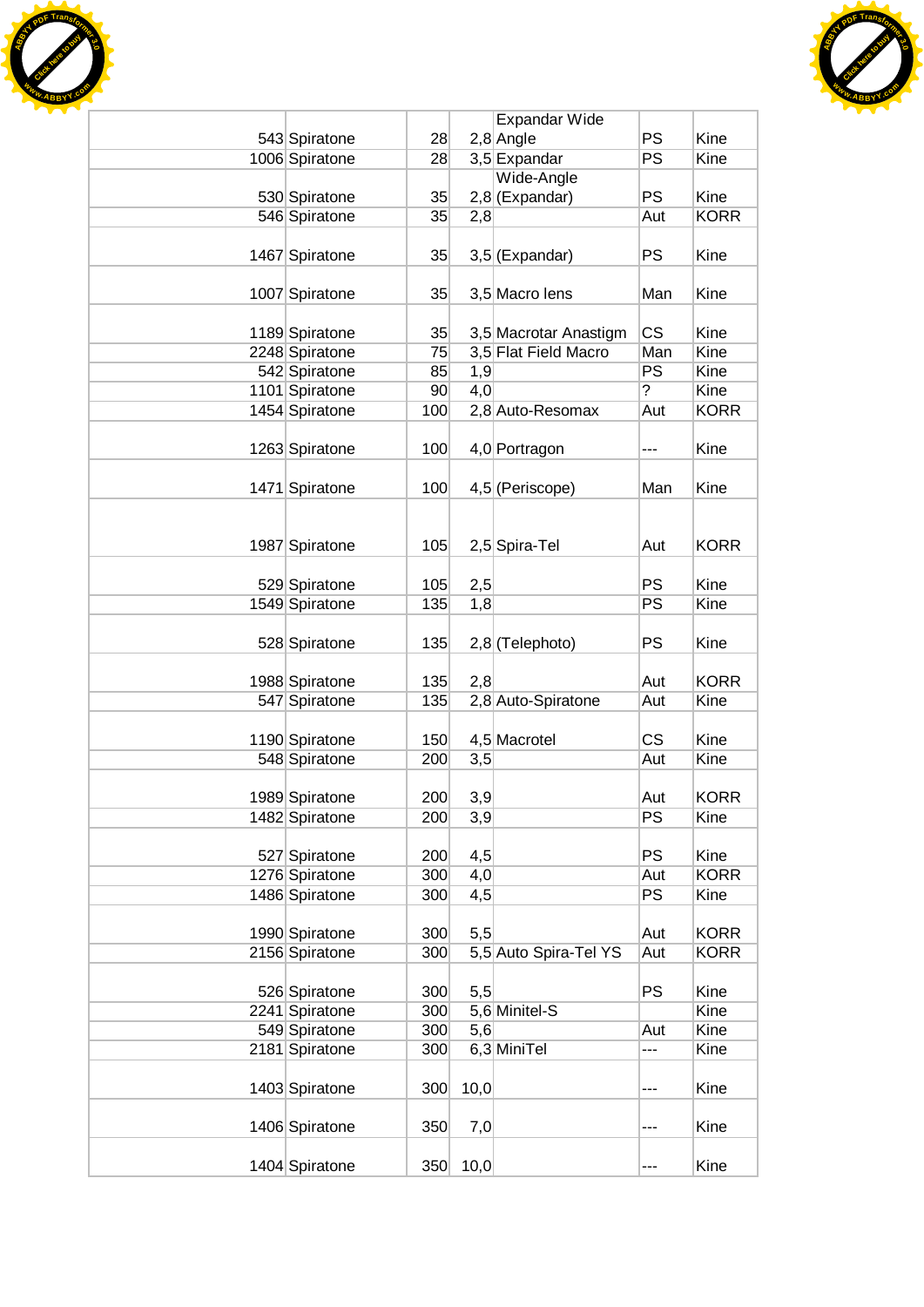



| 1560 Spiratone<br>841 Spiratone | 350<br>400 |      | 11,0 Teletach<br>6,3 Plura-Coat | ---<br>PS | Kine<br>Kine    |
|---------------------------------|------------|------|---------------------------------|-----------|-----------------|
| 840 Spiratone                   | 400        | 6,3  |                                 | PS        | Kine            |
| 532 Spiratone                   | 400        | 6,9  |                                 | PS        | Kine            |
|                                 |            |      |                                 |           |                 |
| 531 Spiratone                   | 400        |      | 7,5 also Tamron                 | Man       | Kine            |
| 1407 Spiratone                  | 400        | 13,3 |                                 | ---       | Kine            |
| 1991 Spiratone                  | 500        | 4,0  |                                 | ---       | Kine            |
| 2242 Spiratone                  | 500        |      | 8,0 Minitel-M                   |           | Kine            |
|                                 |            |      |                                 |           |                 |
|                                 |            |      |                                 |           |                 |
| 845 Spiratone                   | 500        |      | 8,0 Mirror Ultratel             | ---       | Kine            |
|                                 |            |      | Foto-Monocular                  |           |                 |
| 1060 Steinheil                  | 0          |      | 0,0 6x30                        | ---       | Kine            |
| 2422 Steinheil                  | 35         |      | 2,8 Exagon                      | Aut       | Real            |
| 1993 Steinheil                  | 35         |      | 2,8 Quinaron                    | <b>PS</b> | Man             |
|                                 |            |      |                                 |           |                 |
|                                 |            |      |                                 |           |                 |
| 451 Steinheil                   | 35         |      | 2,8 Auto-Quinaron               | Aut       | Kine            |
|                                 |            |      |                                 |           |                 |
| 452 Steinheil                   | 35         |      | 2,8 Macro-Quinaron              | Aut       | Kine            |
|                                 |            |      |                                 |           |                 |
|                                 |            |      |                                 |           |                 |
| 453 Steinheil                   | 35         |      | 2,8 Auto-(D)-Quinaron           | Aut       | Kine            |
| 450 Steinheil                   | 35         |      | 3,5 Auto-Culmigon               | Aut       | Kine            |
|                                 |            |      |                                 |           |                 |
| 449 Steinheil                   | 35         |      | 4,5 Culmigon                    | Man       | Kine            |
| 2512 Steinheil                  | 36         |      | 2,8 Cassarit                    |           | Kine            |
|                                 |            |      |                                 |           |                 |
| 454 Steinheil                   | 40         |      | 3,5 Cassaron                    | Man       | Kine            |
| 456 Steinheil                   | 50         |      | 2,8 Cassar S                    | Man       | Kine            |
|                                 |            |      |                                 |           |                 |
| 455 Steinheil                   | 50         |      | 3,5 Macro-Cassarit              | Man       | Kine            |
| 459 Steinheil                   | 55         |      | 1,9 Macro-S-Quinon              | Aut       | Kine            |
|                                 |            |      |                                 |           |                 |
| 458 Steinheil                   | 55         |      | 1,9 Macro-D-Quinon              | Aut       | Kine            |
|                                 |            |      |                                 |           |                 |
| 457 Steinheil                   | 55         |      | 1,9 Auto-Quinon                 | Aut       | Kine            |
|                                 |            |      |                                 |           |                 |
| 406 Steinheil                   | 55         |      | 1,9 Macro-Quinon                | Aut       | Kine            |
|                                 |            |      |                                 |           |                 |
| 1874 Steinheil                  | 55         |      | 1,9 Auto-D-Quinon               | Aut       | Kine            |
| 1694 Steinheil                  | 75         |      | 1,5 Culminon                    | PS        | Kine            |
|                                 |            |      |                                 |           |                 |
| 515 Steinheil                   | 75         |      | 2,9 Cassar                      | Man       | VP <sub>2</sub> |
|                                 |            |      |                                 |           |                 |
| 516 Steinheil                   | 75         |      | 3,5 Cassar                      | Man       | VP <sub>2</sub> |
|                                 |            |      |                                 |           |                 |
| 460 Steinheil                   | 85         |      | 2,8 Culminar                    | Man       | Kine            |
| 461 Steinheil                   | 85         |      | 2,8 Culminar                    | PS        | Kine            |
|                                 |            |      |                                 |           |                 |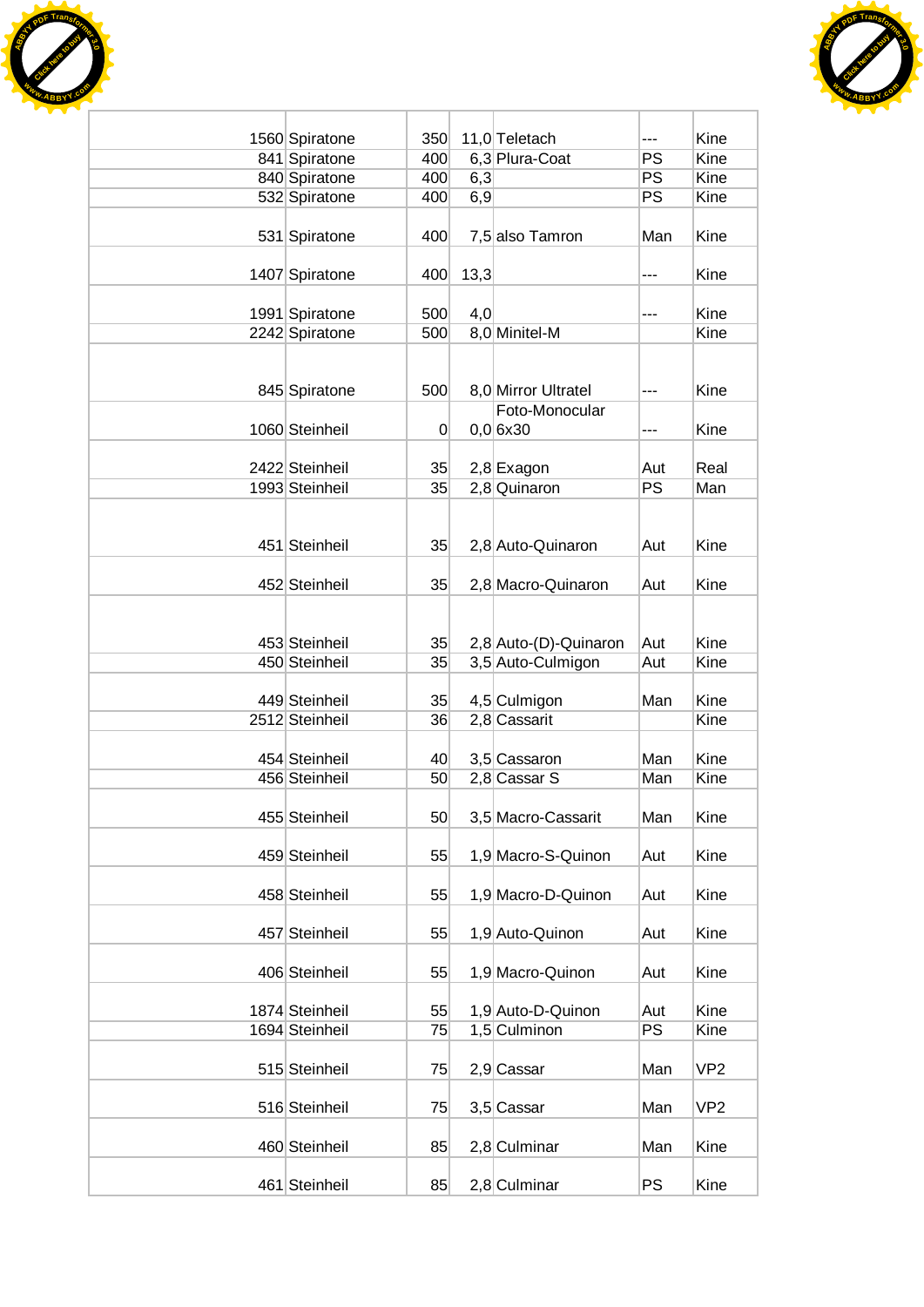



| 462 Steinheil  | 85  | 2,8 Culminar                   | Man        | Kine |
|----------------|-----|--------------------------------|------------|------|
| 1059 Steinheil | 85  | $2,8$ Cassar                   | Man        | Kine |
|                |     |                                |            |      |
| 1219 Steinheil | 100 | 2,8 Macro-Quinar               | <b>CS</b>  | Kine |
|                |     |                                |            |      |
|                |     |                                |            |      |
| 465 Steinheil  | 100 | 2,8 Macro-S-Quinar             | Aut        | Kine |
| 1994 Steinheil | 100 | 3,5 Cassarit                   | PS         | Kine |
| 464 Steinheil  | 100 | 3,5 Auto-Cassarit              |            | Kine |
| 463 Steinheil  | 100 | 3,5 Auto-Quinar                | Aut<br>Aut | Kine |
| 2127 Steinheil | 100 | 3,5 Auto-D-Quinar              | Aut        | Kine |
|                |     |                                |            |      |
|                |     |                                |            |      |
| 517 Steinheil  | 100 | 3,5 Tele-Exaktar               | Aut        | Kine |
|                |     |                                |            |      |
|                |     |                                |            |      |
| 469 Steinheil  | 105 | 3,8 Cassar                     | Man        | Kine |
|                |     |                                |            |      |
|                |     |                                |            |      |
| 466 Steinheil  | 105 | 4,5 Cassar                     | Man        | Kine |
|                |     |                                |            |      |
|                |     |                                |            |      |
| 468 Steinheil  | 105 | 4,5 Culminar                   | Man        | Kine |
|                |     |                                |            |      |
| 467 Steinheil  | 105 | 4,5 Cassar                     | Man        | Kine |
| 2327 Steinheil | 135 | $2,8$ Quinar                   | PS         | Kine |
|                |     |                                |            |      |
| 1784 Steinheil | 135 | 2,8 Auto-Quinar                | Aut        | Kine |
|                |     | Auto-D-(Tele-                  |            |      |
| 477 Steinheil  | 135 | $2,8$ ) Quinar                 | Aut        | Kine |
|                |     |                                |            |      |
| 476 Steinheil  | 135 | 2,8 Auto-Tele-Quinar           | Aut        | Kine |
|                |     | (Auto-)Macro-                  |            |      |
| 1654 Steinheil | 135 | 2,8 Quinar                     | Aut        | Kine |
|                |     |                                |            |      |
|                |     | Macro-(S)(Tele)-               |            |      |
| 478 Steinheil  | 135 | 2,8 Quinar                     | Aut        | Kine |
|                |     |                                |            |      |
|                |     |                                |            |      |
| 475 Steinheil  | 135 | $2,8$ Quinar                   | <b>PS</b>  | Kine |
| 1734 Steinheil | 135 | $2,8$ Quinar                   | PS         | Kine |
| 474 Steinheil  | 135 | 3,5 Auto-Tele-Quinar           | Aut        | Kine |
| 472 Steinheil  |     | 3,5 Tele-Quinar                | PS         | Kine |
|                | 135 |                                |            |      |
| 1875 Steinheil | 135 | 3,5 Auto D-Tele-Quinar         | Aut        | Kine |
|                |     |                                |            |      |
| 473 Steinheil  | 135 | 3,5 (Auto-) (Tele-) Quinar Aut |            | Kine |
| 2126 Steinheil | 135 | 3,8 Auto-Tele-Quinar           | Aut        | Kine |
|                |     |                                |            |      |
| 471 Steinheil  | 135 | 4,5 Culminar                   | Man        | Kine |
|                |     |                                |            |      |
|                |     |                                |            |      |
| 470 Steinheil  | 135 | 4,5 Culminar                   | Man        | Kine |
|                |     |                                |            |      |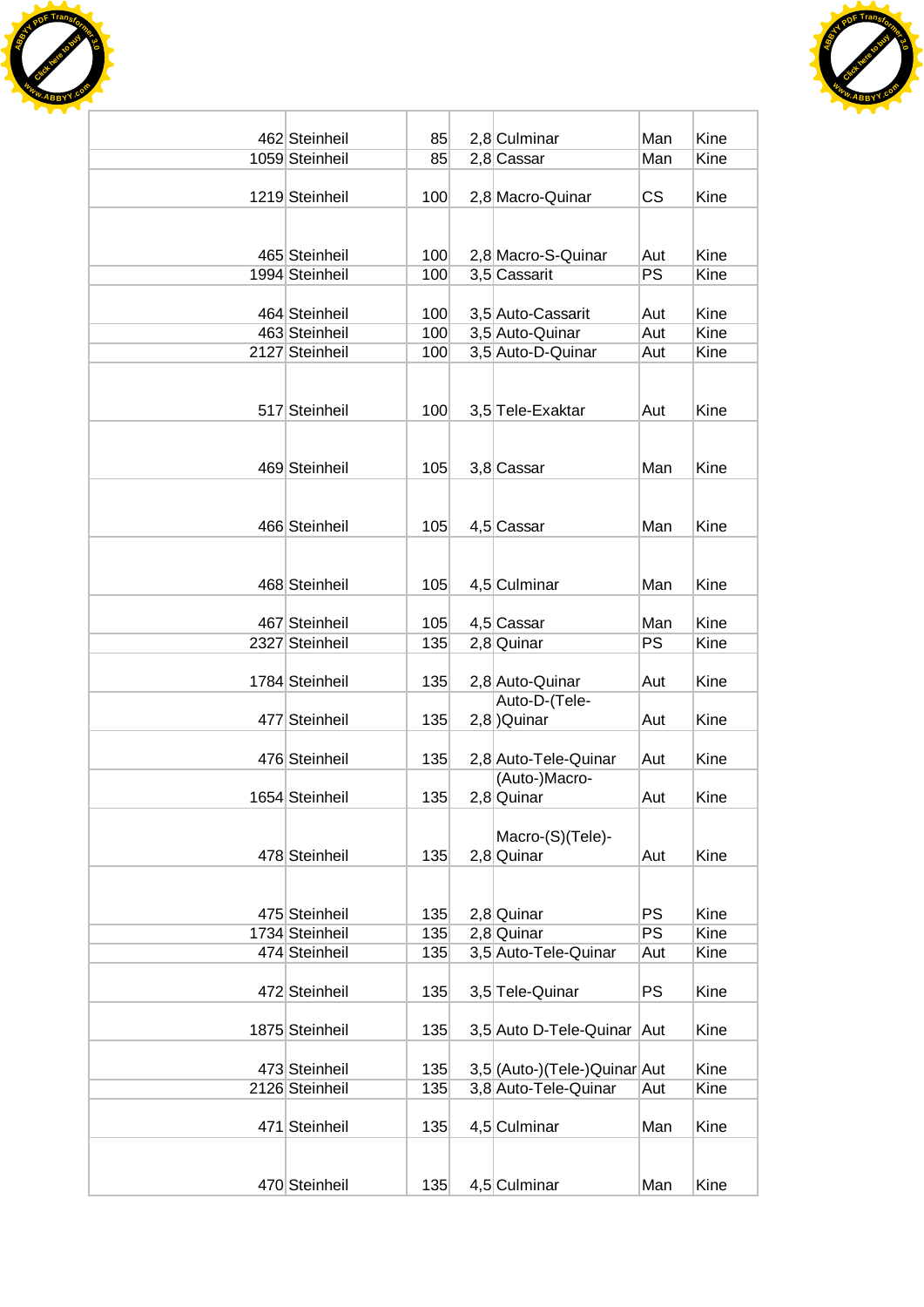



| 1995 Steinheil       | 135              | 4,5 |                       | PS             | Kine |
|----------------------|------------------|-----|-----------------------|----------------|------|
| 481 Steinheil        | 200              |     | 3,5 Auto-Tele-Quinar  | Aut            | Kine |
|                      |                  |     |                       |                |      |
| 480 Steinheil        | 200              |     | 4,0 Tele-Quinar       | PS             | Kine |
| 1782 Steinheil       | 200              |     | 4,5 Tele-Quinar       | PS             | Kine |
|                      |                  |     |                       |                |      |
| 479 Steinheil        | 200              |     | 4,5 Tele-Quinar       | PS             | Kine |
| 482 Steinheil        | 300              |     | 4,5 Tele-Quinar       | PS             | Kine |
|                      |                  |     |                       |                |      |
| 803 Sterling-Howard  | $\boldsymbol{0}$ |     | 5,6 Astranar          | PS             | Kine |
| 1544 Sterling-Howard | 25               | 3,5 |                       | PS             | Kine |
| 686 Sterling-Howard  | 28               |     | 2,8 Amitar            | PS             | Kine |
| 793 Sterling-Howard  | 28               |     | 2,8 Astranar          | PS             | Kine |
| 794 Sterling-Howard  | 35               |     | 2,8 Astranar          | PS             | Kine |
| 1012 Sterling-Howard | 35               |     | $2,8$ Amitar          | PS             | Kine |
| 1463 Sterling-Howard | 35               |     | 3,5 Amitar            | <b>PS</b>      | Kine |
|                      |                  |     |                       |                |      |
|                      |                  |     |                       |                |      |
| 604 Sterling-Howard  | 85               |     | 2,0 Tele-Astra        | PS             | Kine |
|                      |                  |     |                       |                |      |
|                      |                  |     |                       |                |      |
| 606 Sterling-Howard  | 100              |     | 2,8 Astragon          | PS             | Kine |
|                      |                  |     | <b>Astranar Tele-</b> |                |      |
| 795 Sterling-Howard  | 105              |     | 2,8 Astranar          | PS             | Kine |
| 1017 Sterling-Howard | 105              |     | 3,5 Tele-Astra nar?   | PS             | Kine |
| 1472 Sterling-Howard |                  |     |                       | PS             | Kine |
|                      | 105              |     | 3,5 Tele-Amitar       |                |      |
| 1477 Sterling-Howard | 135              |     | 2,8 Tele-Amitar       | PS             | Kine |
| 797 Sterling-Howard  | 135              |     | 2,8 Astranar          | PS             | Kine |
|                      |                  |     |                       |                |      |
| 1044 Sterling-Howard | 135              |     | 2,8 Tele-Astra        | Aut            | Kine |
|                      |                  |     |                       |                |      |
| 612 Sterling-Howard  | 135              |     | 3,5 Tele-Astra        | PS             | Kine |
| 796 Sterling-Howard  | 135              |     | 3,5 Astranar          | PS             | Kine |
| 1548 Sterling-Howard | 135              | 3,5 |                       | PS             | Kine |
| 618 Sterling-Howard  | 150              |     | 3,5 Tele-Astra        | PS             | Kine |
| 623 Sterling-Howard  | 180              |     | 5,0 Astragon          | Man            | Kine |
| 622 Sterling-Howard  | 180              |     | 5,5 Tele-Astra        | PS             | Kine |
| 798 Sterling-Howard  | 200              |     | 4,5 Astranar          | PS             | Kine |
|                      |                  |     |                       |                |      |
| 1048 Sterling-Howard | 250              |     | 4,5 Follo-focus       | PS             | Kine |
| 629 Sterling-Howard  | 250              |     | 5,5 Tele-Astra        | PS             | Kine |
| 632 Sterling-Howard  | 300              |     | 5,0 Astragon          | Man            | Kine |
| 1049 Sterling-Howard | 400              |     | 4,5 Follo-focus       | $\overline{?}$ | Kine |
| 1362 Sterling-Howard | 400              |     | 5,0 Astragon          | <b>PS</b>      | Kine |
| 646 Sterling-Howard  | 400              |     | 5,0 Astragon          | Man            | Kine |
| 1110 Sterling-Howard | 400              |     | 5,5 Tele-Astra        | PS             | Kine |
|                      |                  |     |                       |                |      |
| 644 Sterling-Howard  | 400              |     | 5,5 Tele Astranar     | PS             | Kine |
| 643 Sterling-Howard  | 400              |     | 5,5 Tele-Astra        | Man            | Kine |
|                      |                  |     |                       |                |      |
| 799 Sterling-Howard  | 400              |     | 6,3 (Tele-)Astranar   | PS             | Kine |
|                      |                  |     |                       |                |      |
| 1361 Sterling-Howard | 400              |     | 6,3 Tele-Amitar       | PS             | Kine |
|                      |                  |     |                       |                |      |
| 647 Sterling-Howard  | 500              |     | 5,0 Astragon          | Man            | Kine |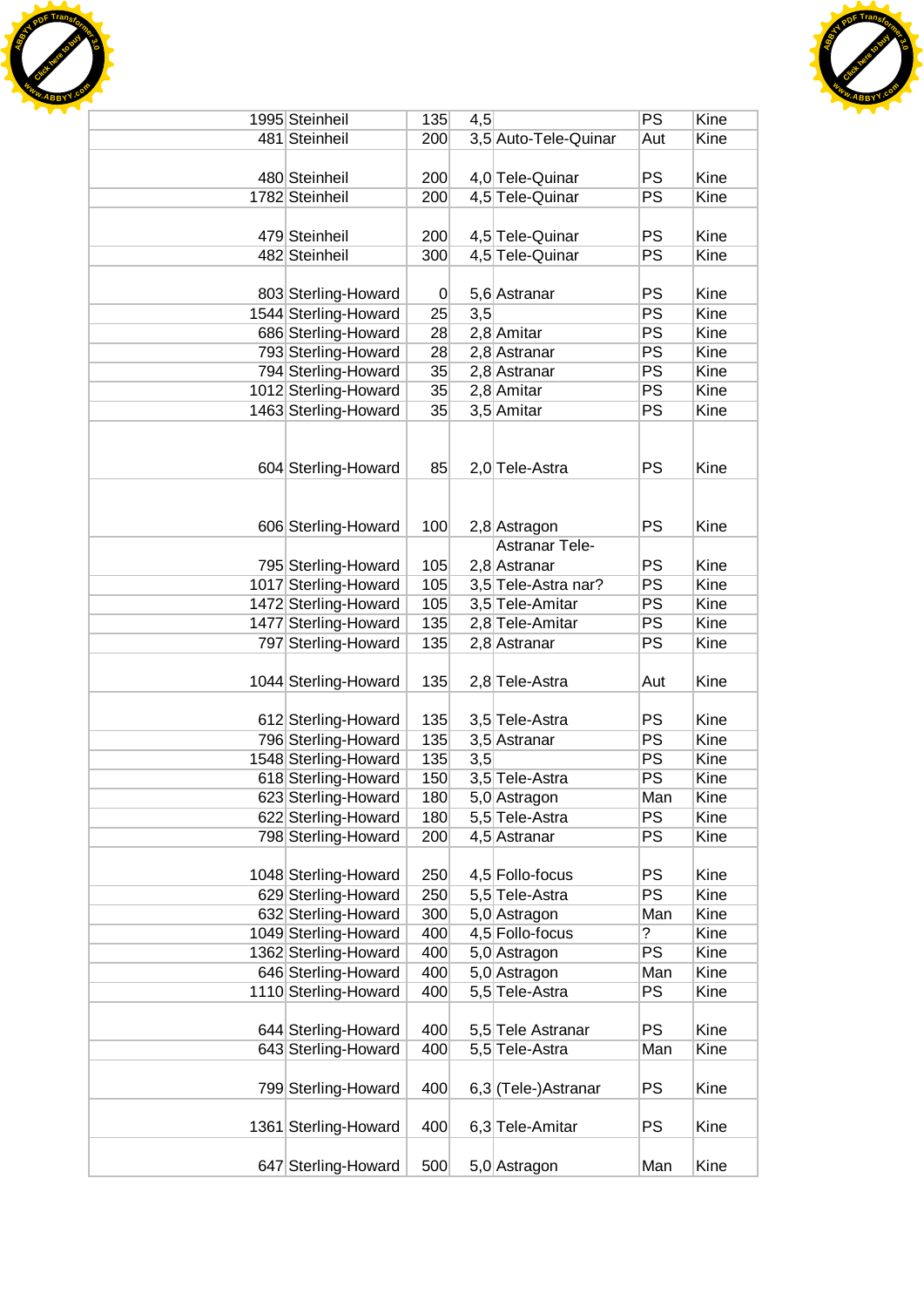



|          | 800 Sterling-Howard  | 500            |     | 8,0 (Tele-)Astranar        | <b>PS</b>       | Kine        |
|----------|----------------------|----------------|-----|----------------------------|-----------------|-------------|
|          | 652 Sterling-Howard  | 600            |     | 5,0 Astragon               | Man             | Kine        |
|          | 801 Sterling-Howard  | 600            |     | 8,0 (Tele-)Astranar        | <b>PS</b>       | Kine        |
|          | 1373 Sterling-Howard | 600            |     | 8,0 Tele-Amitar            | <b>PS</b>       | Kine        |
|          | 654 Sterling-Howard  | 800            |     | 5,0 Astragon               | Man             | Kine        |
|          |                      |                |     |                            |                 |             |
|          | 802 Sterling-Howard  | 800            |     | 8,0 Astranar               | <b>PS</b>       | Kine        |
|          | 1380 Sterling-Howard | 800            |     | 8,0 Tele-Amitar            | $\overline{PS}$ | Kine        |
|          | 656 Sterling-Howard  | 1000           |     | 6,3 Astragon               | Man             | Kine        |
| 2604 Sun |                      | $\overline{0}$ |     | 3,5 Wide Zoom Macro        | Aut             | <b>KORR</b> |
| 1883 Sun |                      | 0              | 3,5 |                            | Aut             | <b>KORR</b> |
|          |                      |                |     |                            |                 |             |
| 1027 Sun |                      | $\overline{0}$ |     | 3,5 Zoom Telephoto         | <b>PS</b>       | Kine        |
|          |                      |                |     |                            |                 |             |
| 1880 Sun |                      | $\overline{0}$ | 3,5 |                            | Aut             | <b>KORR</b> |
|          |                      |                |     |                            |                 |             |
| 2602 Sun |                      | $\overline{0}$ |     | $3,5$ Zoom                 | Aut             | <b>KORR</b> |
| 2603 Sun |                      | $\overline{0}$ |     | $3,5$ Zoom                 | Aut             | <b>KORR</b> |
|          |                      |                |     |                            |                 |             |
| 1565 Sun |                      | $\overline{0}$ |     | 4,0 Zoom Macro             | Aut             | <b>KORR</b> |
| 1881 Sun |                      | $\overline{0}$ |     |                            | Aut             | <b>KORR</b> |
|          |                      |                | 4,0 |                            |                 |             |
| 2607 Sun |                      | $\overline{0}$ |     | 4,0 Zoom Macro             | Aut             | <b>KORR</b> |
| 1882 Sun |                      | $\overline{0}$ |     | $4,0$ Macro                | Aut             | <b>KORR</b> |
|          |                      |                |     |                            |                 |             |
| 1061 Sun |                      | $\overline{0}$ |     | 4,5 Tele-Zoom              | PS              | Kine        |
|          |                      |                |     |                            |                 |             |
|          | $544$ Sun            | $\overline{0}$ |     | 4,8 Auto Zoom Hi-Tele? Aut |                 | Top         |
|          |                      |                |     |                            |                 |             |
| 1744 Sun |                      | $\Omega$       |     | 4,8 Zoom Telephoto         | <b>PS</b>       | Kine        |
|          |                      |                |     |                            |                 |             |
| 1529 Sun |                      | $\overline{0}$ |     | $4,8$ Zoom                 | Aut             | <b>KORR</b> |
| 2461 Sun |                      | $\overline{0}$ | 5,8 |                            | CS              | Kine        |
| 1877 Sun |                      | 24             | 2,8 |                            | Aut             | <b>KORR</b> |
|          |                      |                |     |                            |                 |             |
| 1876 Sun |                      | 24             | 2,8 |                            | Aut<br>PS       | <b>KORR</b> |
| 1062 Sun |                      | 35             | 2,8 |                            |                 | Kine        |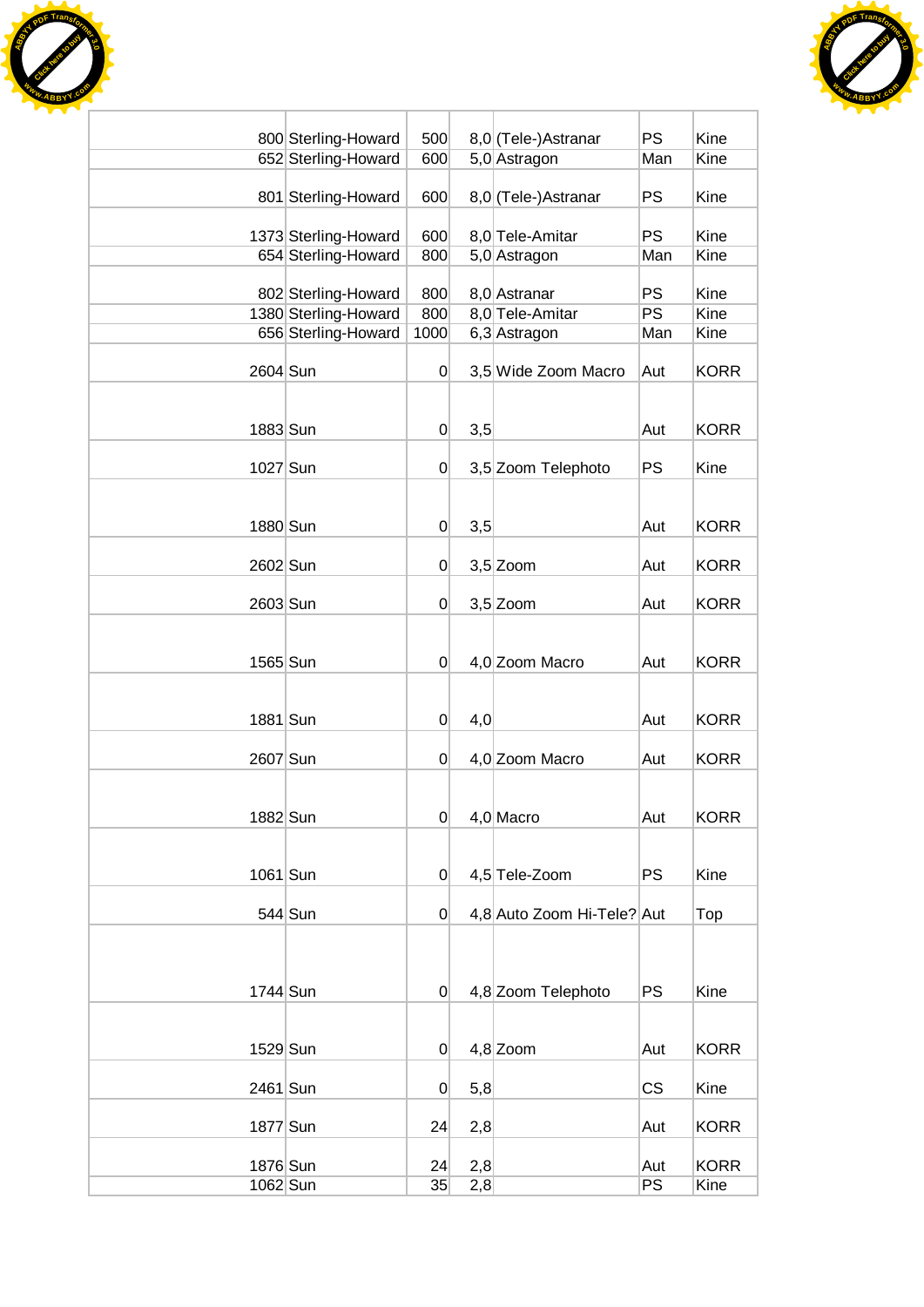



|          | 576 Sun           | 85              |          | $2,0$ Sola          | PS             | Kine        |
|----------|-------------------|-----------------|----------|---------------------|----------------|-------------|
|          |                   |                 |          |                     |                |             |
|          |                   |                 |          |                     |                |             |
|          | $196$ Sun         | 90 <sup>°</sup> |          | $4,0$ Sola          | Man            | Kine        |
|          |                   |                 |          |                     |                |             |
|          | 556 Sun           | 90 <sup>°</sup> |          |                     | PS             | Kine        |
|          |                   |                 |          | $4,0$ Sola          |                |             |
|          |                   |                 |          |                     |                |             |
| 1878 Sun |                   | 135             | 2,8      |                     | Aut            | <b>KORR</b> |
| 1063 Sun |                   | 135             | 2,8      |                     | PS             | Kine        |
| 2200 Sun |                   | 135             |          | 3,5 Xebec Telephoto | <b>PS</b>      | Kine        |
| 2289 Sun |                   | 135             |          | $3,5$ MIL-O         | <b>PS</b>      | Kine        |
| 1064 Sun |                   | 135             | 3,5      |                     | PS             | Kine        |
|          | 577 Sun           | 135             | 3,8      |                     | <b>PS</b>      | Kine        |
|          |                   |                 |          |                     |                |             |
|          | 558 Sun           | 135             |          | 3,8 Telephoto       | Man            | Kine        |
|          | 195 Sun           | 135             |          | 3,8 Telephoto #135  | Man            | Kine        |
|          |                   |                 |          |                     |                |             |
| 1879 Sun |                   | 200             | 3,5      |                     | Aut            | <b>KORR</b> |
| 1065 Sun |                   | 200             | 4,0      |                     | PS             | Kine        |
| 1066 Sun |                   | 200             | 4,5      |                     | $\overline{?}$ | Kine        |
|          |                   |                 |          |                     |                |             |
|          | 890 Sun           | 300             |          | 5,5 Tele YS-30      | Aut            | <b>KORR</b> |
| 1067 Sun |                   | 300             | 5,5      |                     | $\overline{?}$ | Kine        |
| 1068 Sun |                   | 400             | 6,3      |                     | $\overline{?}$ | Kine        |
|          |                   |                 |          |                     |                |             |
|          |                   |                 |          |                     |                |             |
|          | 1446 Sunset       | $\overline{0}$  | 3,5      |                     | Aut            | <b>KORR</b> |
|          | 1443 Sunset       | 25              | 2,8      |                     | Aut            | <b>KORR</b> |
|          | 1270 Sunset       | 135             | $2,8$ Tc |                     | PS             | Kine        |
|          | 1444 Sunset       | 135             | 2,8      |                     | Aut            | <b>KORR</b> |
|          | 1445 Sunset       | 200             | 3,9      |                     | Aut            | <b>KORR</b> |
|          | 2136 Suntar       | 35              | 2,8      |                     | Aut            | <b>KORR</b> |
|          | 2077 Suntar       | 135             | 2,8      |                     | Aut            | <b>KORR</b> |
|          | 2141 Suntar       | 200             | 3,9      |                     | Aut            | <b>KORR</b> |
|          |                   |                 |          |                     |                |             |
|          |                   |                 |          |                     |                |             |
|          | 854 Swift Instr.  |                 |          | $0$ 12,7 Telemaster |                | Kine        |
|          |                   |                 |          |                     |                |             |
|          |                   |                 |          |                     |                |             |
|          | 1501 Swift Instr. | 0               |          | 16,0 Telemaster     | ---            | Kine        |
|          |                   |                 |          |                     |                |             |
|          |                   |                 |          |                     |                |             |
|          | 1561 Swift Instr. | 0               |          | 16,0 Safari         | ---            | Kine        |
|          |                   |                 |          |                     |                |             |
|          |                   |                 |          | Prismatic spotting  |                |             |
|          | 2244 Swift Instr. | 01.             |          | $20,0$ scope        |                | Kine        |
|          |                   |                 |          |                     |                |             |
|          |                   |                 |          |                     |                |             |
|          |                   |                 |          |                     |                |             |
|          | 2245 Swift Instr. | 0               |          | 27,0 Scanner        |                | Kine        |
|          |                   |                 |          |                     |                |             |
|          |                   |                 |          |                     |                |             |
|          | 855 Swift Instr.  | 01              |          | 34,0 Telemaster Jr  |                | Kine        |
| 2610 T2  |                   | 500             |          | 8,0 MC Mirror       |                | Kine        |
|          |                   |                 |          |                     |                |             |
|          |                   |                 |          |                     |                |             |
|          | 1296 Taika        | 0               |          | 0,0 Duo-Focus       | <b>CS</b>      | Kine        |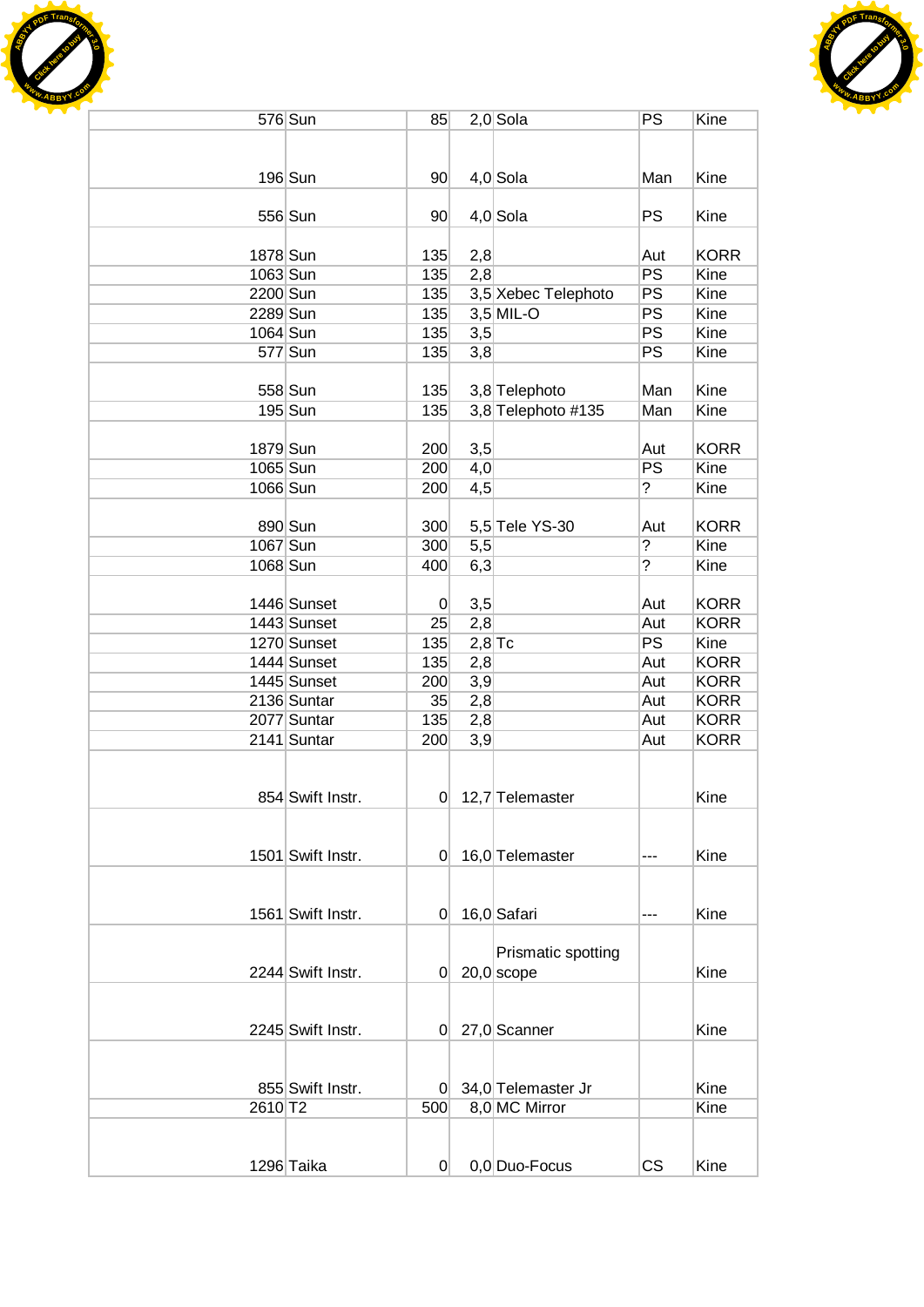



| 2446 Taika                         | $\vert 0 \vert$ |     | 0,0 Converto-Doryt          | <b>PS</b>        | Kine         |
|------------------------------------|-----------------|-----|-----------------------------|------------------|--------------|
| 938 Taika                          | 22              |     | 2,8 Macro Doryt             | $\overline{?}$   | Kine         |
|                                    |                 |     |                             |                  |              |
|                                    |                 |     |                             |                  |              |
| 1005 Taika                         | 35              |     | 3,5 Terragon                | <b>PS</b>        | Kine         |
|                                    |                 |     |                             |                  |              |
| 193 Taika                          | 58              |     | 1,2 Harigon                 | <b>PS</b>        | <b>OB</b>    |
| 1023 Taika                         | 135             |     | 2,8 (Color) Doryt           | <b>PS</b>        | Kine         |
|                                    |                 |     |                             |                  |              |
| 2533 Taika                         | 135             |     | 2,8 Cinconar                |                  | Kine         |
| 1992 Taika                         | 135             |     | 3,5 Color Doryt             | <b>PS</b>        | Kine         |
| 565 Taika                          | 200             |     | 2,8 Coligon                 | Man              | Kine         |
|                                    |                 |     | (Spectra) Super             |                  |              |
| 1056 Taika                         | 200             |     | 2,8 Coligon                 | <b>PS</b>        | Kine         |
|                                    |                 |     |                             |                  |              |
| 1240 Taika                         | 200             |     | 3,4 Super Cinconar          | <b>PS</b>        | Kine         |
| 564 Taika                          | 200             |     | 3,5 Coligon                 | <b>PS</b>        | Kine         |
| 575 Taika                          | 300             |     | 5,6 Tele Taikanar           | PS               | Kine         |
| 570 Taika                          | 400             |     | 5,5 Coligon                 | Man              | Kine         |
|                                    |                 |     |                             |                  |              |
|                                    |                 |     |                             |                  |              |
| 1566 Taika                         | 400             |     | 5,6 Tele Coligon            | <b>PS</b>        | Kine         |
| 1106 Taika                         | 400             |     | 6,3 Tele-Cinconar           | <b>PS</b>        | Kine         |
| 571 Taika                          | 500             |     | 5,0 Telagon                 | Man              | Kine         |
|                                    |                 |     |                             |                  |              |
|                                    |                 |     |                             |                  |              |
| 876 Taika = Tamron?                | $\Omega$        |     | 0,0 Duo-Focus               | <b>PS</b>        | Kine         |
| 1724 Taisei                        | $\overline{0}$  |     | 0,0 Rokunar                 | ?                | Kine         |
| 1161 Taisei                        | $\Omega$        |     | 4,0 Rokunar                 | PS               | Kine         |
|                                    |                 |     |                             |                  |              |
| 2180 Taisei                        | $\overline{0}$  |     | 5,6 Rokunar                 | <b>PS</b>        | Kine         |
| 1706 Taiyo & Co                    | 35              |     | 2,8 Yamatar                 | Aut              | Kine         |
| 1709 Taiyo & Co                    | 35              |     | 2,8 Yamatar                 | PS               | Kine         |
| 1710 Taiyo & Co                    | 135             |     | 2,8 Yamatar                 | <b>PS</b>        | Kine         |
| 1707 Taiyo & Co<br>1711 Taiyo & Co | 135<br>200      |     | 2,8 Yamatar2<br>3,5 Yamatar | Aut<br><b>PS</b> | Kine<br>Kine |
| 1708 Taiyo & Co                    | 200             |     | 3,5 Yamatar                 | Aut              | Kine         |
| 2360 Tamron                        | 0               | 0,0 |                             | Aut              | <b>RTL</b>   |
|                                    |                 |     |                             |                  |              |
|                                    |                 |     |                             |                  |              |
| 712 Tamron                         | $\overline{0}$  |     | 0,0 Converto Tamron         | <b>PS</b>        | Kine         |
|                                    |                 |     |                             |                  |              |
|                                    |                 |     |                             |                  |              |
| 659 Tamron                         | $\overline{0}$  |     | 0,0 Duo-Tamron              | Man              | Kine         |
|                                    |                 |     |                             |                  |              |
| 944 Tamron                         | $\overline{0}$  | 2,8 |                             | $\tilde{?}$      | Kine         |
|                                    |                 |     |                             |                  |              |
|                                    |                 | 3,5 |                             |                  | Kine         |
| 1886 Tamron                        | $\overline{0}$  |     |                             | Aut              |              |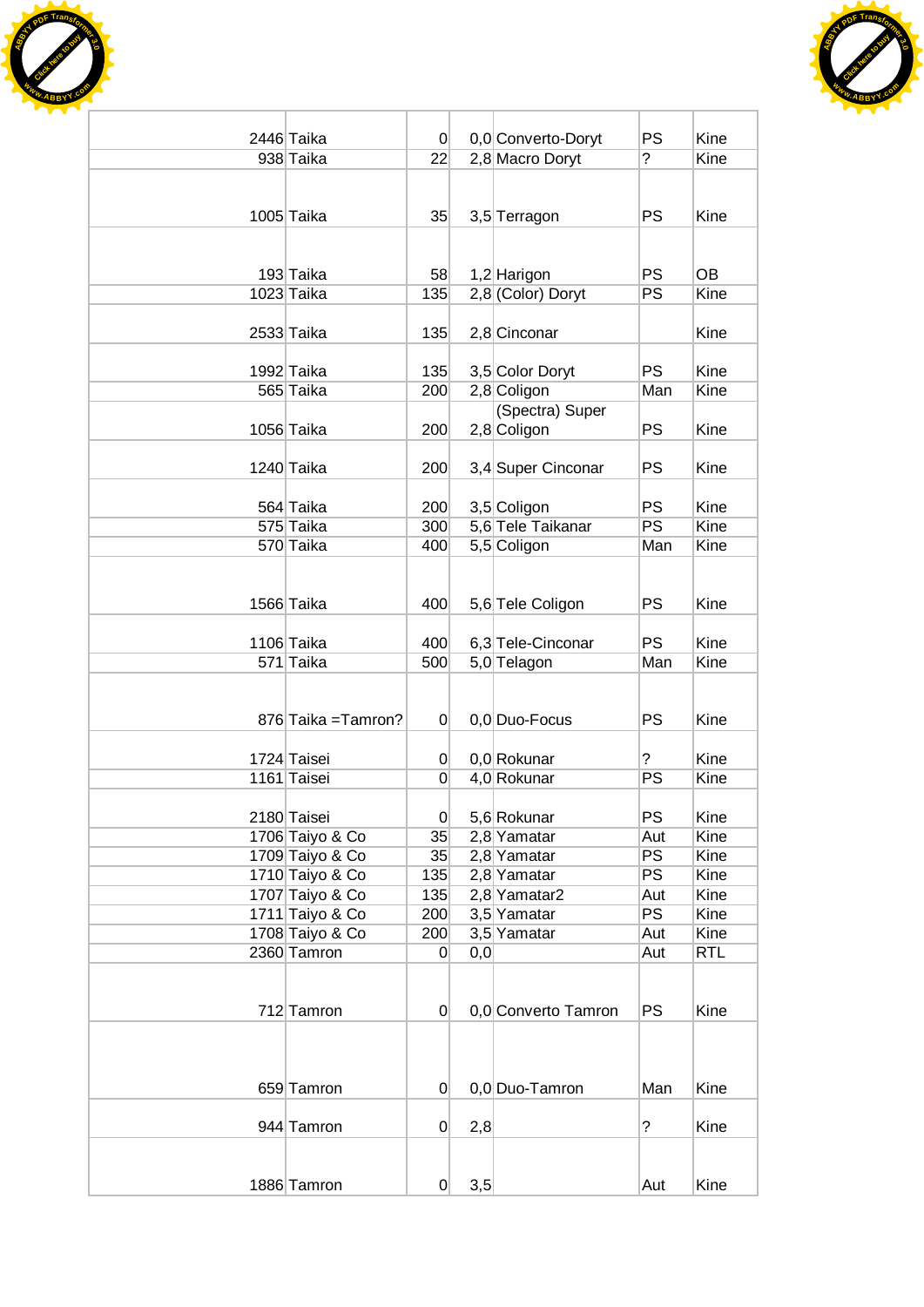



| 2207 Tamron | 0              |     | $3,5$ Macro       | Aut       | Kine      |
|-------------|----------------|-----|-------------------|-----------|-----------|
|             |                |     |                   |           |           |
|             |                |     |                   |           |           |
| 1306 Tamron | $\overline{0}$ |     | 3,8 Auto Tamron   | Aut       | OB        |
|             |                |     |                   |           |           |
| 772 Tamron  | $\Omega$       |     | 4,0 Auto Tamron   | Aut       | OB        |
|             |                |     |                   |           |           |
| 2337 Tamron | 0              | 4,0 |                   | PS        | Kine      |
|             |                |     |                   |           |           |
| 2339 Tamron | 0              | 5,6 |                   | <b>PS</b> | Kine      |
|             |                |     |                   |           |           |
| 2338 Tamron | 0              | 5,6 |                   | PS        | Kine      |
|             |                |     |                   |           |           |
| 1416 Tamron | 0              |     |                   |           | OB        |
|             |                |     | 5,6 Auto Tamron   | Aut       |           |
| 1074 Tamron | 0              |     | $6,3$ Zoom        | PS        | Kine      |
|             |                |     |                   |           |           |
| 2340 Tamron | 0              | 6,3 |                   | PS        | Kine      |
|             |                |     |                   |           |           |
| 13 Tamron   | 21             |     | 4,5 Auto-Tamron   | Aut       | OB        |
|             |                |     |                   |           |           |
| 1884 Tamron | 24             | 3,5 |                   | Aut       | Kine      |
|             |                |     |                   |           |           |
| 9 Tamron    | 28             |     | 2,8 Auto-Tamron   | Aut       | <b>OB</b> |
| 877 Tamron  | 35             |     | 2,8 Auto Tamron   | Aut       | OB        |
| 2331 Tamron | 35             | 2,8 |                   | PS        | Kine      |
|             |                |     |                   |           |           |
| 1209 Tamron | 90             |     | 2,5 SP Tele Macro |           | Kine      |
|             |                |     |                   |           |           |
| 1885 Tamron | 105            | 2,5 |                   | Aut       | Kine      |
| 2333 Tamron | 135            | 2,8 |                   | PS        | Kine      |
| 763 Tamron  |                |     |                   |           | OB        |
| 2332 Tamron | 135<br>135     | 3,5 | 2,8 Auto Tamron   | Aut<br>PS | Kine      |
|             |                |     |                   |           |           |
| 1742 Tamron | 135            | 4,5 |                   | PS        | Kine      |
| 2335 Tamron | 200            | 3,5 |                   | PS        | Kine      |
|             |                |     |                   |           |           |
| 768 Tamron  | 200            |     | 3,5 Auto Tamron   | Aut       | OB        |
| 2334 Tamron | 200            | 6,0 |                   | Man       | Kine      |
|             |                |     |                   |           |           |
| 769 Tamron  | 300            |     | 5,6 Auto Tamron   | Aut       | OB        |
| 8 Tamron    | 300            |     | 5,6 Auto-Tamron   | Aut       | Top       |
| 2336 Tamron | 300            | 5,6 |                   | <b>PS</b> | Kine      |
| 1073 Tamron | 400            |     | 6,3 Tele-Cinconar | PS        | Kine      |
|             |                |     |                   |           |           |
| 730 Tamron  | 400            | 6,9 |                   | PS        | Kine      |
|             |                |     |                   |           |           |
| 1358 Tamron | 400            |     | 6,9 Nestar        | <b>PS</b> | Kine      |
| 731 Tamron  | 400            | 7,5 |                   | PS        | Kine      |
| 638 Tamron  | 400            | 7,5 |                   | Man       | Kine      |
|             |                |     |                   |           |           |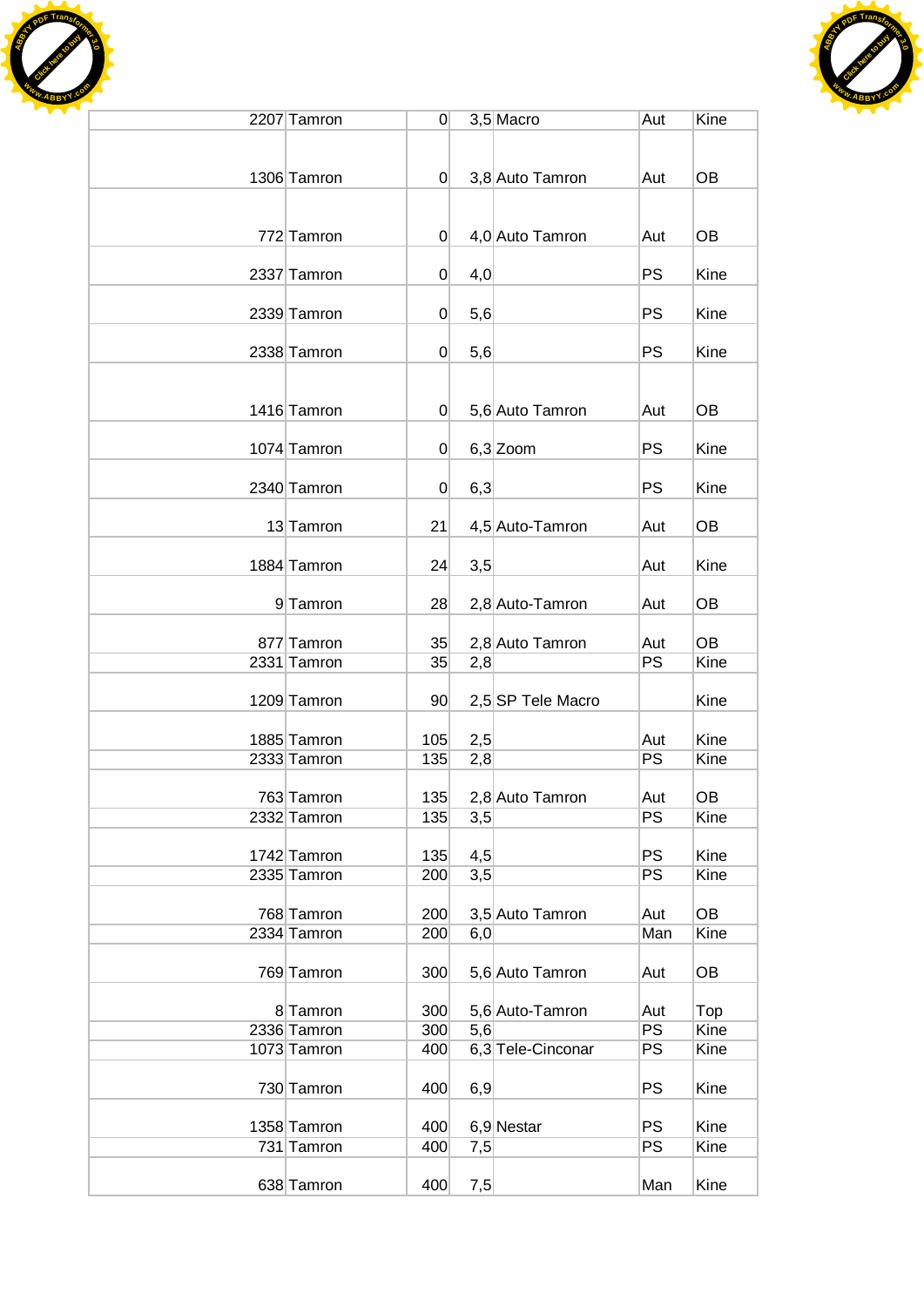



| 2095 Tamron          | 500             | 8,0 |                        |                | Kine |
|----------------------|-----------------|-----|------------------------|----------------|------|
| 2611 Tamron TAIKA    | 140             |     | 4,5 DUO-FOCUS          |                | Kine |
| 1728 Taylor          | 35              | 2,5 |                        | $\overline{?}$ | Kine |
|                      |                 |     |                        |                |      |
| 1732 Taylor          | 35              | 3,5 |                        | <b>PS</b>      | Kine |
| 2158 Taylor          | 135             | 3,5 |                        | <b>PS</b>      | Kine |
| 2102 Taylor          | 135             | 4,5 |                        |                | Kine |
|                      |                 |     |                        |                |      |
| 2313 Taylor & Hobson | 75              |     | 2,0 Speed Panchro      | Man            | Kine |
|                      |                 |     | <b>Cooke Pancrotal</b> |                |      |
| 1294 Taylor & Hobson | 100             |     | $2,8$ Anast            | <b>CS</b>      | Kine |
|                      |                 |     |                        |                |      |
| 939 Taylor & Hobson  | 135             | 3,5 |                        | <b>PS</b>      | Kine |
|                      |                 |     |                        |                |      |
|                      |                 |     | Cooke telekinetic      |                |      |
| 1696 Taylor & Hobson | 320             |     | $5,6$ anast            | ?              | Kine |
|                      |                 |     |                        |                |      |
| 2402 Taylor & Hobson | 508             |     | 5,5 Cooke Series VIII  | Man            | Kine |
|                      |                 |     |                        |                |      |
| 1887 Telec           | 90 <sub>o</sub> | 4,5 |                        | Man            | Kine |
|                      |                 |     |                        |                |      |
|                      |                 |     |                        |                |      |
| 2558 Teleopjectiv    | 0               |     | 4,5 Tele Aremac        |                | Kine |
|                      |                 |     |                        |                |      |
|                      |                 |     |                        |                |      |
| 1500 Telesar         | 0               | 5,6 |                        | <b>PS</b>      | Kine |
|                      |                 |     |                        |                |      |
|                      |                 |     |                        |                |      |
| 1107 Telesar         | 28              |     | 2,8 Auto Telesar Wide  | Aut            | Kine |
| 1014 Telesar         | 35              | 2,5 |                        | PS             | Kine |
| 1015 Telesar         | 35              | 2,5 |                        | Aut            | Kine |
| 2033 Telesar         | 35              |     | 2,8 Wide Angle         | <b>PS</b>      | Kine |
| 2034 Telesar         | 35              | 2,8 |                        | Aut            | Kine |
|                      |                 |     |                        |                |      |
| 598 Telesar          | 35              | 3,5 |                        | <b>PS</b>      | Kine |
|                      |                 |     |                        |                |      |
| 1312 Telesar         | 135             |     | 2,8 Auto-Telesar       | Aut            | Kine |
|                      |                 |     |                        |                |      |
| 710 Telesar          | 135             | 2,8 |                        | <b>PS</b>      | Kine |
| 1310 Telesar         | 135             | 3,5 |                        | PS             | Kine |
|                      |                 |     |                        |                |      |
|                      |                 |     |                        |                |      |
| 1003 Telesar         | 135             | 4,5 |                        | <b>PS</b>      | Kine |
| 1423 Telesar         | 135             | 4,5 |                        | Aut            | Kine |
| 1426 Telesar         | 200             | 3,5 |                        | Aut            | Kine |
| 1343 Telesar         | 200             | 4,0 |                        | PS             | Kine |
|                      |                 |     |                        |                |      |
| 1342 Telesar         | 200             | 4,5 |                        | <b>PS</b>      | Kine |
| 767 Telesar          | 200             |     | $4,5$ Auto             | Aut            | Kine |
| 727 Telesar          | 300             | 4,5 |                        | PS             | Kine |
|                      |                 |     |                        |                |      |
| 726 Telesar          | 300             | 5,5 |                        | <b>PS</b>      | Kine |
|                      |                 |     |                        |                |      |
| 719 Telesar          |                 |     |                        | <b>PS</b>      | Kine |
|                      | 300             | 5,5 |                        |                |      |
| 734 Telesar          | 400             |     |                        | <b>PS</b>      | Kine |
|                      |                 | 6,3 |                        |                |      |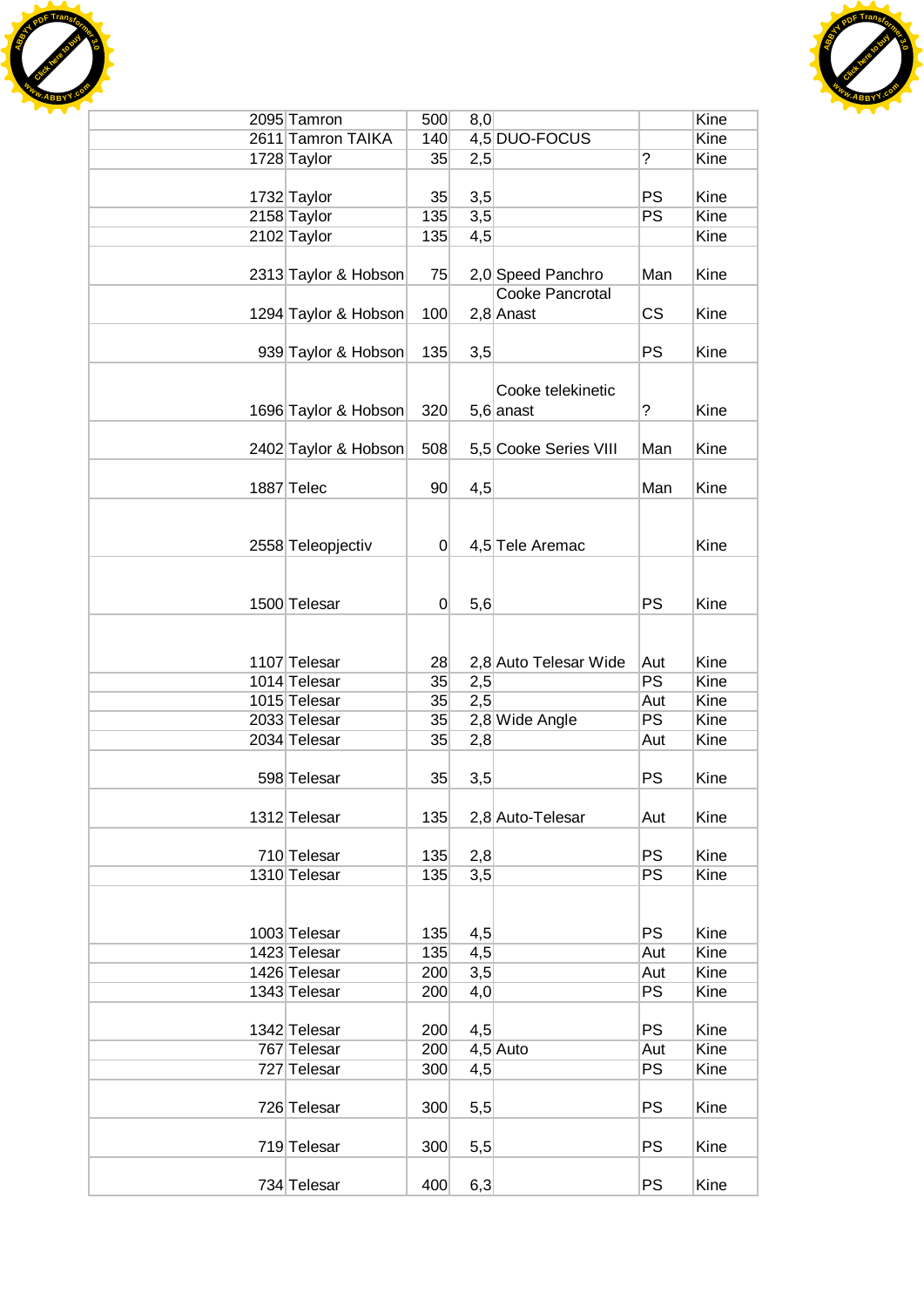



| 738 Telesar    | 500  | 8,0 |                | Man       | Kine |
|----------------|------|-----|----------------|-----------|------|
| 2246 Telesor   | 300  | 5,6 |                | <b>PS</b> | Kine |
|                |      |     |                |           |      |
|                |      |     |                |           |      |
|                |      |     |                |           |      |
|                |      |     |                |           |      |
|                |      |     |                |           |      |
| 2083 Telespect | 500  |     | 11,0 Telespect | Man       | Kine |
| 2038 Telisar   | 35   | 3,5 |                |           | Kine |
| 1774 Telisar   | 135  | 4,5 |                | PS        | Kine |
| 2111 Telisar   | 135  | 4,5 |                |           | Kine |
| 657 Tewe       | 100  |     | $6,3$ Telon    | Man       | Kine |
| 607 Tewe       | 125  |     | $2,5$ Telagon  | Man       | Kine |
|                |      |     |                |           |      |
| 1888 Tewe      | 135  |     | 4,5 Tewestar   |           | Kine |
| 619 Tewe       | 150  |     | 3,0 Telagon    | Man       | Kine |
| 627 Tewe       | 200  |     | 3,2 Telagon    | Man       | Kine |
| 634 Tewe       | 300  |     | 3,5 Telagon    | PS        | Kine |
| 567 Tewe       | 300  |     | 3,5 Telagon    | Man       | Kine |
|                |      |     |                |           |      |
| 1889 Tewe      | 300  |     | 5,0 Telon      |           | Kine |
|                |      |     |                |           |      |
|                |      |     |                |           |      |
| 182 Tewe       | 400  |     | 4,5 Telagon    | Man       | Kine |
| 568 Tewe       | 400  |     | 5,0 Telagon    | Man       | Kine |
|                |      |     |                |           |      |
|                |      |     |                |           |      |
| 1893 Tewe      | 400  |     | $5,0$ Votar    | <b>PS</b> | Kine |
|                |      |     |                |           |      |
| 1890 Tewe      | 400  |     | 5,0 Telon      |           | Kine |
| 592 Tewe       | 500  |     | 5,0 Telagon    | Man       | Kine |
| 649 Tewe       | 500  |     | $5,0$ Telon    | Man       | Kine |
|                |      |     |                |           |      |
| 1891 Tewe      | 500  |     | 5,0 Telon      |           | Kine |
| 2420 Tewe      | 600  |     | 5,0 Telagon    | Man       | Kine |
|                |      |     |                |           |      |
| 1892 Tewe      | 600  |     | 5,0 Telon      |           | Kine |
| 653 Tewe       | 600  |     | 5,0 Telon      | Man       | Kine |
|                |      |     |                |           |      |
| $1894$ Tewe    | 600  |     | 5,0 Telagon    |           | Kine |
|                |      |     |                |           |      |
| 1895 Tewe      | 800  |     | 5,0 Telagon    |           | Kine |
| 655 Tewe       | 800  |     | $5,0$ Telon    | Man       | Kine |
| 593 Tewe       | 800  |     | 6,3 Telagon    | Man       | Kine |
|                |      |     |                |           |      |
| 1897 Tewe      | 1000 | 4,0 |                |           | Kine |
|                |      |     |                |           |      |
| 1896 Tewe      | 1000 |     | 6,3 Telagon    |           | Kine |
|                |      |     |                |           |      |
| 1898 Tewe      | 2000 |     | 8,8 Shortygon  |           | Kine |
|                |      |     |                |           |      |
| 658 Tewe       | 2000 |     | 8,8 Telon      |           | Kine |
| 572 Tewe       | 2000 |     | $10,0$ Telon   |           | Kine |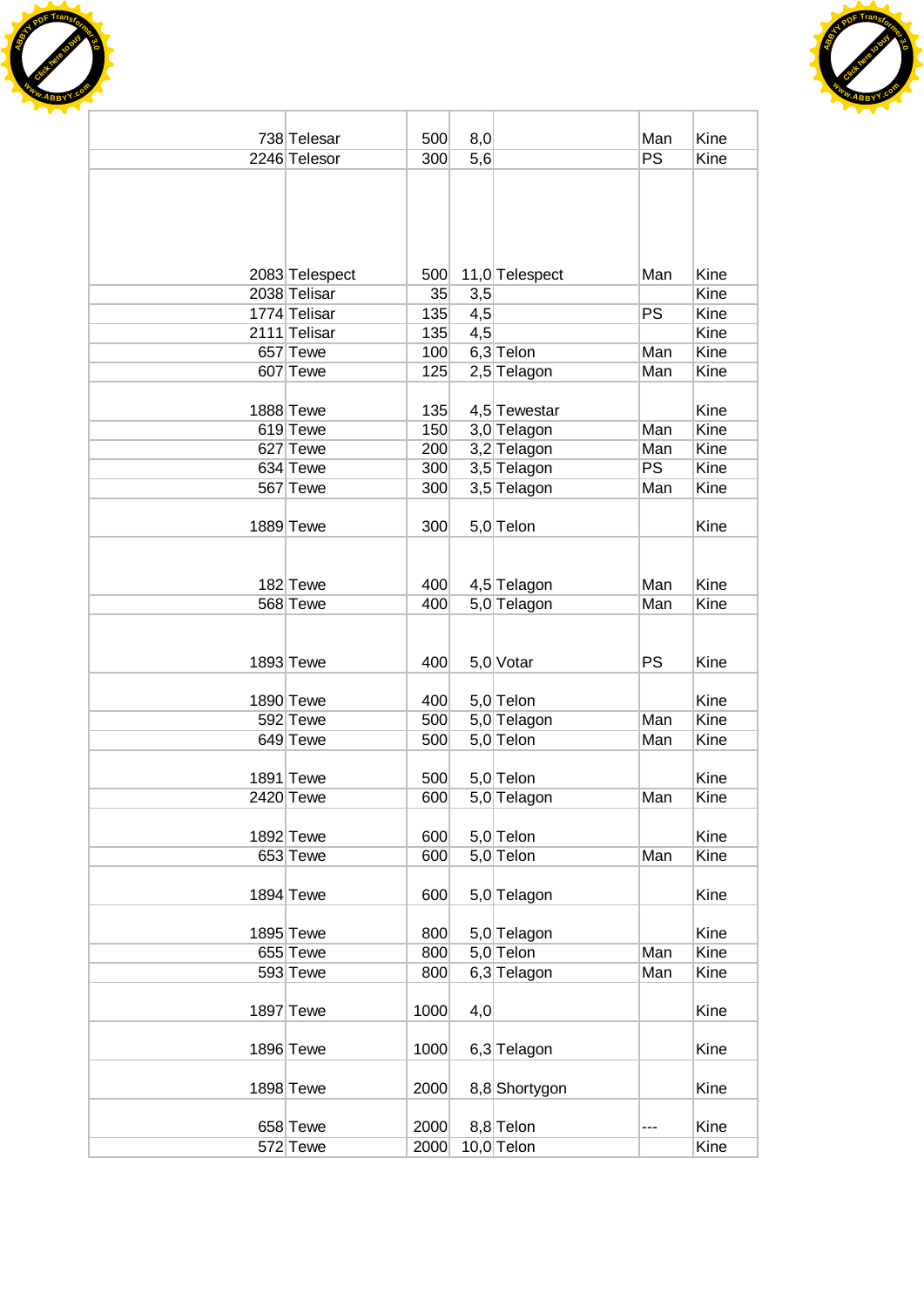



| 1272 Tiger        | 135             |                  | 2,8 Coligon        | <b>PS</b> | Kine |
|-------------------|-----------------|------------------|--------------------|-----------|------|
| 1705 Titan        | 135             | 2,8              |                    | PS        | Kine |
| 2355 Titan        | 135             | $\overline{3,5}$ |                    | PS        | Kine |
|                   |                 |                  |                    |           |      |
| 1721 Tokina       | $\overline{0}$  | 4,5              |                    | <b>PS</b> | Kine |
|                   |                 |                  |                    |           |      |
| 1712 Tokina       | 28              | 2,8              |                    | <b>PS</b> | Kine |
| 1713 Tokina       | 35              | 2,8              |                    | PS        | Kine |
| 1714 Tokina       | 135             | 2,8              |                    | <b>PS</b> | Kine |
| 1715 Tokina       | 135             | 3,5              |                    | PS        | Kine |
| 1716 Tokina       | 200             | 4,5              |                    | <b>PS</b> | Kine |
| 2194 Tokina       | 250             |                  | 4,5 Tele-Tokina    | PS        | Kine |
| 1717 Tokina       | 300             | 5,5              |                    | <b>PS</b> | Kine |
| 1718 Tokina       | 400             | 6,3              |                    | <b>PS</b> | Kine |
| 1719 Tokina       | 600             | 8,0              |                    | PS        | Kine |
| 1720 Tokina       | 800             | 8,0              |                    | PS        | Kine |
| 2535 Tokyo Kogaku | 58              |                  | 1,8 RE Auto-Topcor |           | Kine |
| 1281 Tokyo Koki   | 28              |                  | 3,0 W.Tokina       | PS        | Kine |
|                   |                 |                  |                    |           |      |
| 975 Tokyo Koki    | 35              |                  | 2,8 W. Tokina      | <b>PS</b> | Kine |
| 1289 Tokyo Koki   | 100             |                  | 4,0 Tokina         | PS        | Kine |
| 2171 Tokyo Koki   | 250             |                  | 4,5 Tele-Tokina    | PS        | Kine |
| 2490 Tokyo Koki   | 300             |                  | 5,6 Tele-Tokina    |           | Kine |
| 882 Topcon        | 28              |                  | $2,8 R$ . Topcor   | <b>PS</b> | Kine |
|                   |                 |                  |                    |           |      |
| 2261 Topcon       | 30 <sup>°</sup> |                  | 3,5 Macro-Topcor   | Man       | Kine |
| 602 Topcon        | 50              |                  | $2,8$ R. Topcor    | <b>PS</b> | Kine |
| 1510 Topcon       | 53              |                  | 3,5 Macro Topcor   | <b>SA</b> | Kine |
| 1187 Topcon       | 58              |                  | 3,5 Macro Topcor   | Aut       | Top  |
| 605 Topcon        | 90              |                  | $3,5 R$ . Topcor   | <b>PS</b> | Kine |
| 617 Topcon        | 135             |                  | $2,0$ R. Topcor    | <b>PS</b> | Kine |
| 614 Topcon        | 135             |                  | $3,5 R$ . Topcor   | <b>PS</b> | Kine |
| 2376 Topcon       | 135             |                  | 4,0 UV Topcor      | Aut       | Kine |
| 1512 Topcon       | 135             |                  | 4,0 Topcor macro   | SA        | Kine |
|                   |                 |                  |                    |           |      |
| 885 Topcon        | 200             |                  | $4,0 R$ . Topcor   | PS        | Kine |
| 635 Topcon        | 300             |                  | $2,8 R$ . Topcor   | PS        | Kine |
| 971 Topcon        | 300             |                  | $5,6 R$ . Topcor   | <b>PS</b> | Kine |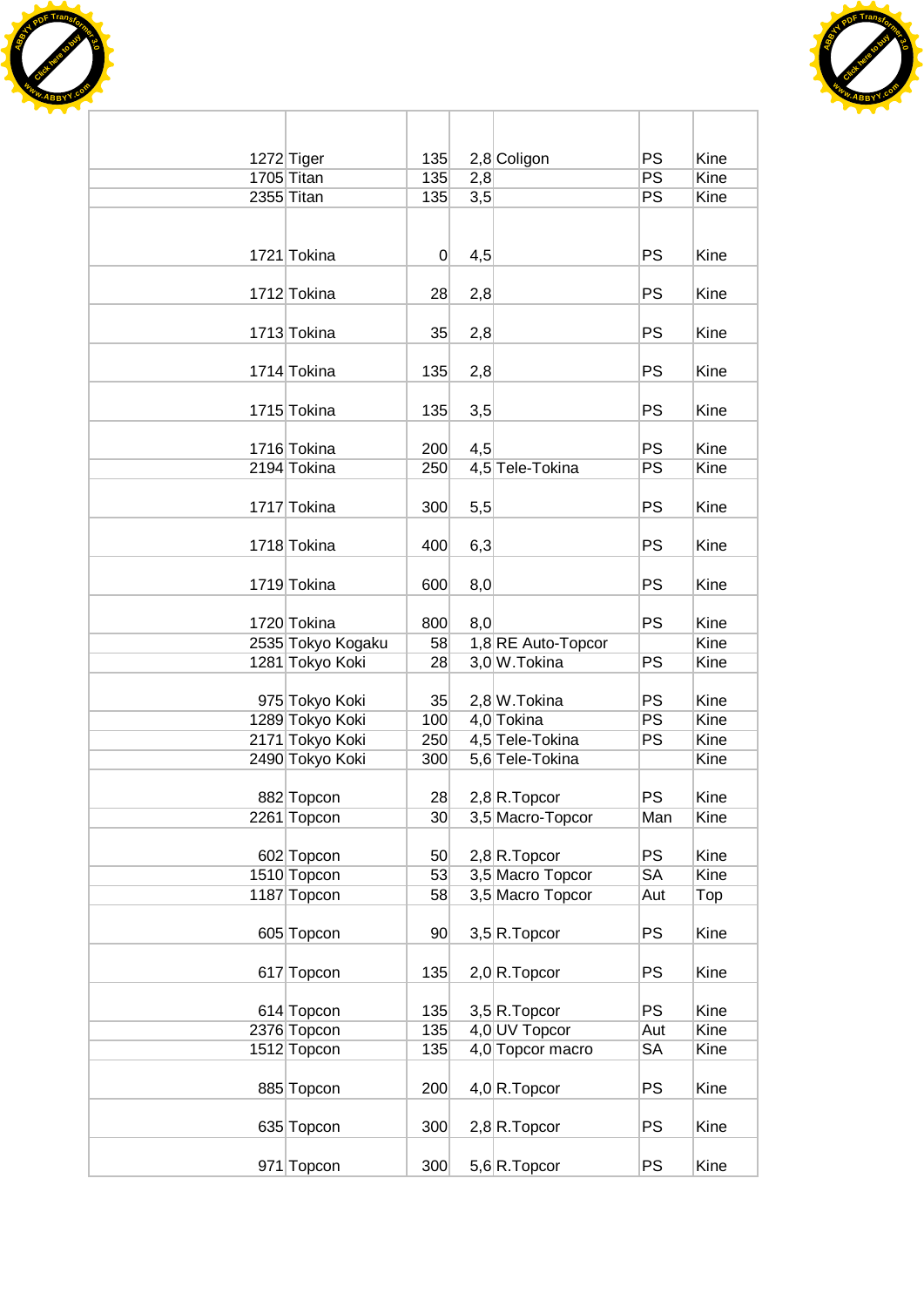



|          | 1797 TV Berlin            | 300            |     | 3,5 Telagon          |            | Kine         |
|----------|---------------------------|----------------|-----|----------------------|------------|--------------|
|          |                           |                |     |                      |            |              |
|          | 17 Typonar                | 28             | 2,8 |                      | <b>PS</b>  | Kine         |
|          |                           |                |     |                      | <b>PS</b>  |              |
|          | 6 Typonar<br>2413 Typonar | 135<br>400     | 6,3 | 3,5 Tele-Lens        | PS         | Kine<br>Kine |
| 2179 UGL |                           | 28             |     | 3,5 Super Condoron   | PS         | Kine         |
| 2605 UGL |                           | 35             |     | 2,8 Condoron         | PS         | Kine         |
| 2502 UGL |                           | 135            |     | 2,5 Condoron         |            | Kine         |
| 2393 UGL |                           | 200            |     | 4,8 Condoron         | PS         | Kine         |
| 2140 UGL |                           | 300            |     | 4,5 Condoron         | PS         | Kine         |
|          | 2547 Unitel               | 155            | 3,2 |                      | PS         | Kine         |
|          |                           |                |     |                      |            |              |
|          | 1122 Unitor               | 28             |     | 2,8 Auto Wide        | Aut        | Kine         |
|          | 940 Unitor                | 35             |     | 2,8 Auto Wide        | Aut        | Kine         |
|          | 1562 Unitor               | 105            |     | $2,8$ Auto           | Aut        | Kine         |
|          | 1284 Unitor               | 135            |     | 2,8 Auto Telephoto   | Aut        | Kine         |
|          |                           |                |     |                      |            |              |
|          | 941 Unitor                | 200            |     | 3,5 Auto Telephoto   | Aut        | Kine         |
|          | 1123 Unitor               | 300            | 5,0 |                      | Aut        | <b>Kine</b>  |
|          |                           |                |     |                      |            |              |
|          | 1002 Universar            | 28             |     | $2,8$ Auto           | Aut        | Kine         |
|          | 1262 Universar            | 35             | 3,5 |                      | <b>PS</b>  | Kine         |
|          | 1722 Universar            | 135            |     | 2,8 Auto Tele        | Aut        | Kine         |
|          |                           |                |     |                      |            |              |
|          | 1218 Universar            | 135            | 3,5 |                      | <b>PS</b>  | Kine         |
|          | 1703 Universar            | 200            |     | 3,5 Auto Tele        | Aut        | Kine         |
|          | 1580 Universar            | 200            | 4,5 |                      | PS         | Kine         |
|          | 2307 Universar            | 300            |     | $5,6$ Tele           | ?          | Kine         |
|          | 2109 Universar            | 500            |     | $8,0$ Tele           |            | Kine         |
|          | 2288 Upsilon              | 125            | 2,8 |                      | <b>AUT</b> | <b>KORR</b>  |
|          | 1899 Upsilon              | 200            | 2,8 |                      | Aut        | <b>KORR</b>  |
|          | 2411 Varexon              | 0              |     | 3,5 super zoomex     |            | Real         |
|          | 2521 Varexon              | 35             | 2,8 |                      |            | Kine         |
|          | 2163 Varexon              | 135            | 2,8 |                      | Aut        | Real         |
|          |                           |                |     |                      |            |              |
|          | 2195 Vemar                | $\overline{0}$ | 4,0 |                      | Aut        | <b>RTL</b>   |
|          |                           |                |     |                      |            |              |
|          | 1265 Vemar                | 12             |     | 8,0 Ultra-Wide Angle | <b>CS</b>  | Kine         |
|          | 2143 Vemar                | 28             | 2,8 |                      | Aut        | Kine         |
|          | 2198 Vemar                | 28             | 3,0 |                      | PS         | Kine         |
|          | 1282 Vemar                | 35             |     | 2,8 Wide Angle       | PS         | Kine         |
|          | 1029 Vemar                | 135            |     | $2,8$ Super          | <b>PS</b>  | Kine         |
|          | 3 Vemar                   | 200            |     | 3,5 Telephoto        | Aut        | Kine         |
|          | 2524 Vemar                | 200            | 4,5 |                      | <b>PS</b>  | Kine         |
|          | 2311 Vemar                | 400            | 6,3 |                      | <b>PS</b>  | Kine         |
|          | 2249 Vemar                | 600            |     | 8,0 Telephoto        | PS         | Kine         |
|          | 1160 Vemar (Soligor)      | 300            | 5,5 |                      | PS         | Kine         |
|          | 2559 Vernon               | 135            |     | 3,5 Edonar           |            | Kine         |
|          |                           |                |     |                      |            |              |
|          |                           |                |     |                      |            |              |
|          | 925 Vivitar               | $\overline{0}$ | 3,5 |                      | Aut        | Kine         |
|          |                           |                |     |                      |            |              |
|          | 2202 Vivitar              | 0              | 3,5 |                      | Aut        | Kine         |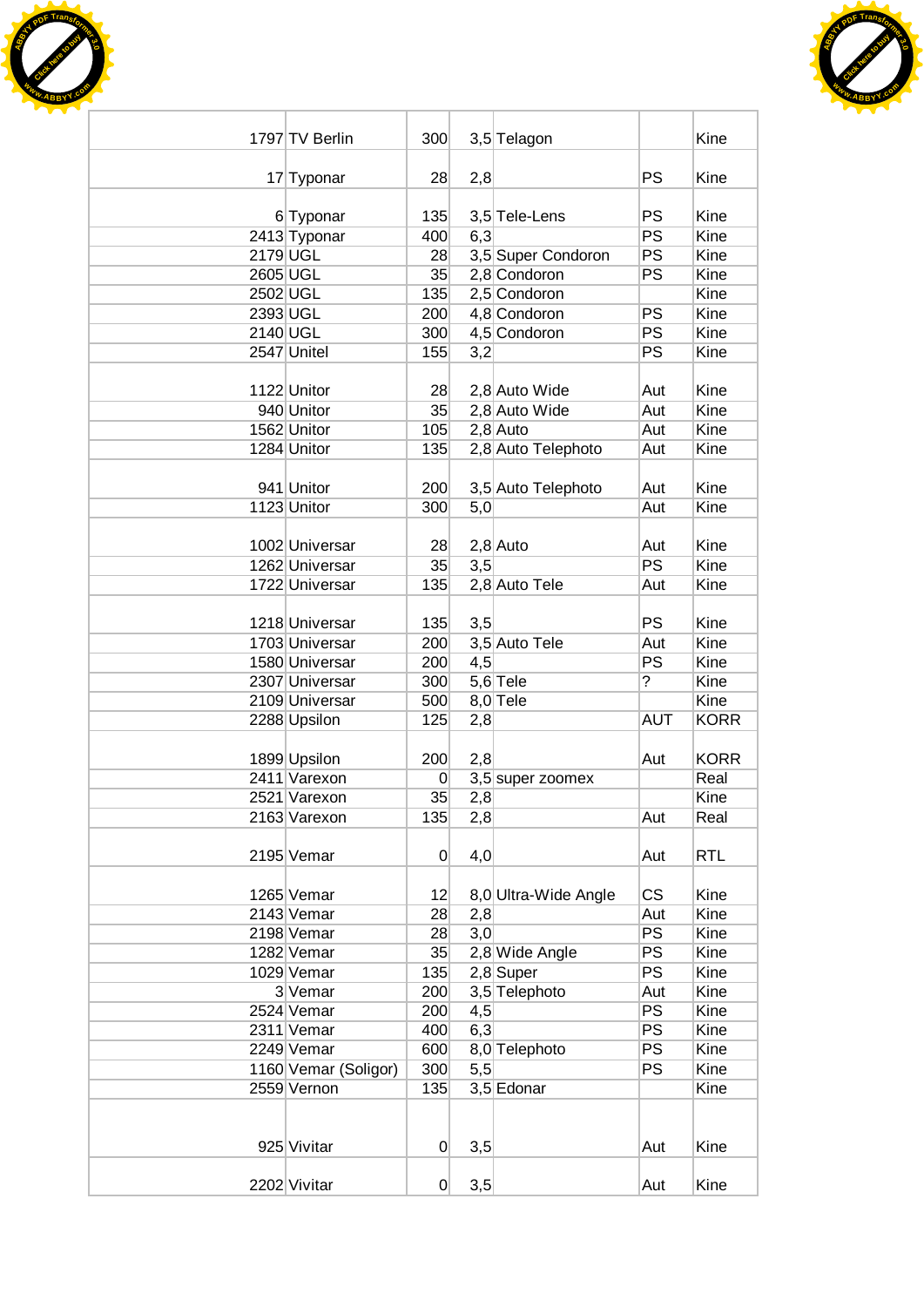



| 1498 Vivitar | 0              | 3,8 |                     | <b>PS</b> | Kine |
|--------------|----------------|-----|---------------------|-----------|------|
|              |                |     |                     |           |      |
|              |                |     |                     |           |      |
| 1904 Vivitar | $\overline{0}$ | 3,8 |                     | Aut       | Kine |
|              |                |     |                     |           |      |
|              |                |     |                     |           |      |
| 1902 Vivitar | 0              | 4,5 |                     | PS        | Kine |
|              |                |     |                     |           |      |
|              |                |     |                     |           |      |
| 1911 Vivitar | 0              | 4,5 |                     | Aut       | Kine |
|              |                |     |                     |           |      |
| 887 Vivitar  | 0              |     | 4,5 Auto Tele-zoom  | Aut       | Kine |
|              |                |     |                     |           |      |
| 1908 Vivitar | 0              | 4,5 |                     | Aut       | Kine |
|              |                |     |                     |           |      |
|              |                |     |                     |           |      |
| 926 Vivitar  | $\overline{0}$ | 4,5 |                     | Aut       | Kine |
|              |                |     | Auto Viv. Wide      |           |      |
| 928 Vivitar  | 21             |     | 3,8 Angle           | Aut       | Kine |
|              |                |     |                     |           |      |
| 1909 Vivitar | 21             | 3,8 |                     | Aut       | Kine |
|              |                |     |                     |           |      |
| 18 Vivitar   | 24             |     | 2,8 Auto Wide Angle | Aut       | Kine |
| 1546 Vivitar | 28             | 2,5 |                     | PS        | Kine |
|              |                |     |                     |           |      |
| 1186 Vivitar | 28             |     | 2,5 Auto Vivitar    | Aut       | Kine |
| 757 Vivitar  | 28             |     | 2,8 Auto Vivitar    | Aut       | Kine |
|              |                |     |                     |           |      |
| 1903 Vivitar | 28             | 2,8 |                     | Aut       | Kine |
| 829 Vivitar  | 28             | 2,8 |                     | PS        | Kine |
| 759 Vivitar  | 35             |     | 2,8 Auto Vivitar    | Aut       | Kine |
|              |                |     |                     |           |      |
| 694 Vivitar  | 35             | 2,8 |                     | PS        | Kine |
| 690 Vivitar  | 35             | 3,5 |                     | PS        | Kine |
| 1469 Vivitar | 85             | 1,8 |                     | PS        | Kine |
| 1575 Vivitar | 105            | 2,8 |                     | Aut       | Kine |
| 1479 Vivitar | 135            | 1,5 |                     | PS        | Kine |
|              |                |     |                     |           |      |
| 1900 Vivitar | 135            | 1,8 |                     | <b>PS</b> | Kine |
|              |                |     |                     |           |      |
| 888 Vivitar  | 135            |     | 2,8 Auto Telephoto  | Aut       | Kine |
|              |                |     |                     |           |      |
| 1905 Vivitar | 135            | 2,8 |                     | Aut       | Kine |
| 761 Vivitar  | 135            |     | 2,8 Auto Vivitar    | Aut       | Kine |
|              |                |     |                     |           |      |
| 708 Vivitar  | 135            | 2,8 |                     | PS        | Kine |
|              |                |     | <b>Auto Vivitar</b> |           |      |
| 14 Vivitar   | 135            |     | 2,8 Telephoto       | Aut       | Kine |
|              |                |     |                     |           |      |
| 705 Vivitar  | 135            | 3,5 |                     | <b>PS</b> | Kine |
| 1424 Vivitar | 135            |     | $3,5$ Auto          | Aut       | Kine |
| 1418 Vivitar | 135            |     | $3,5$ Auto          | Aut       | Kine |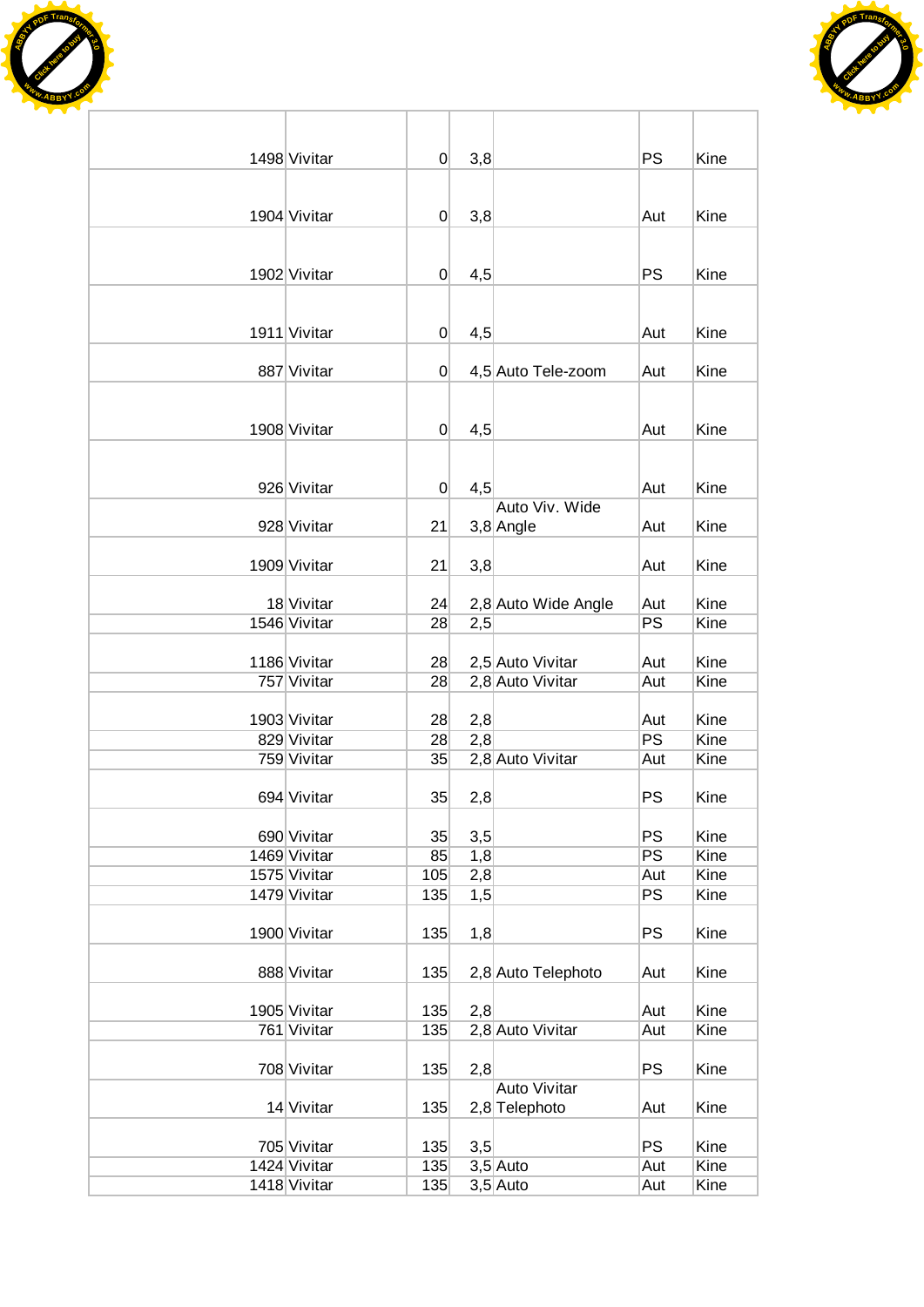



| 713 Vivitar                      | 180            | 3,5 |                          | <b>PS</b>       | Kine         |
|----------------------------------|----------------|-----|--------------------------|-----------------|--------------|
| 715 Vivitar                      | 200            | 3,5 |                          | <b>PS</b>       | Kine         |
| 765 Vivitar                      | 200            |     | 3,5 Auto Vivitar         | Aut             | Kine         |
|                                  |                |     |                          |                 |              |
| 1906 Vivitar                     | 200            | 3,5 |                          | Aut             | Kine         |
| 1901 Vivitar                     | 250            | 4,5 |                          | <b>PS</b>       | Kine         |
| 1563 Vivitar                     | 250            | 4,5 |                          | Aut             | Kine         |
|                                  |                |     |                          |                 |              |
| 1907 Vivitar                     | 300            | 5,5 |                          | Aut             | Kine         |
|                                  |                |     |                          |                 |              |
| 1910 Vivitar                     | 300            | 5,5 |                          | Aut             | Kine         |
|                                  |                |     |                          |                 |              |
| 721 Vivitar                      | 300            |     | 5,6 (Tele) Vivitar       | <b>PS</b>       | Kine         |
| 927 Vivitar                      | 300            | 5,6 |                          | Aut             | Kine         |
| 729 Vivitar                      | 400            | 5,6 |                          | <b>PS</b>       | Kine         |
| 2149 Vivitar                     | 400            | 6,3 |                          | Aut             | Kine         |
| 846 Vivitar                      | 500            | 6,3 |                          | PS              | Kine         |
| 737 Vivitar                      | 500            | 8,0 |                          | Man             | Kine         |
|                                  |                |     |                          |                 |              |
| 739 Vivitar                      | 500            | 8,0 |                          | <b>PS</b>       | Kine         |
|                                  |                |     |                          |                 |              |
| 770 Vivitar                      | 600            | 8,0 |                          | <b>PS</b>       | Kine         |
|                                  |                |     |                          |                 |              |
| 740 Vivitar                      | 800            | 8,0 |                          | <b>PS</b>       | Kine         |
|                                  | $\Omega$       |     | 2,8 Zoomar               | Aut             | Kine         |
| 2279 Voigtländer                 |                |     |                          |                 |              |
|                                  |                |     |                          |                 |              |
| 200 Voigtländer                  | $\overline{0}$ |     | 2,8 Zoomar               | <b>PS</b>       | Kine         |
| 2505 Voigtländer                 | 50             |     | 1,5 Nokton               |                 | Kine         |
| 2290 Voigtländer                 | 200            | 4,5 |                          | Man             | Kine         |
|                                  |                |     |                          |                 |              |
| 1271 Vorn                        | 35             |     | 2,8 Wide Angle           | <b>PS</b>       | Kine         |
| 1181 Vorn                        | 135            |     | 3,5 Telephoto            | <b>PS</b>       | Kine         |
| 601 Voss Photo                   | 35             |     | $2,5$ Voss               | PS              | Kine         |
| 599 Voss Photo                   | 35             |     | $3,5$ Voss               | $\overline{PS}$ | Kine<br>Kine |
| 616 Voss Photo<br>615 Voss Photo | 135<br>135     |     | $2,8$ Voss<br>$3,5$ Voss | <b>PS</b><br>PS | Kine         |
| 630 Voss Photo                   | 250            |     | $4,0$ Voss               | PS              | Kine         |
|                                  |                |     |                          |                 |              |
| 645 Voss Photo                   | 400            |     | 5,5 Voss Fujita          | <b>PS</b>       | Kine         |
| 2456 Votar Japan                 | 135            |     | 2,8 Auot-Votar           | Aut             | Kine         |
| 1036 Walter Voss                 | 35             |     | $2,5$ Votar              | <b>PS</b>       | Kine         |
| 1035 Walter Voss                 | 35             |     | 3,5 Votar                | <b>PS</b>       | Kine         |
|                                  |                |     |                          |                 |              |
| 1046 Walter Voss                 | 135            |     | $2,8$ Votar              | PS              | Kine         |
| 1041 Walter Voss                 | 135            |     | 3,5 Votar                | <b>PS</b>       | Kine         |
| 1054 Walter Voss                 | 400            |     | 5,5 Votar                | PS              | Kine         |
| 1053 Walter Voss                 | 500            |     | 8,0 Votar                | $\overline{?}$  | Kine         |
| $2174$ Welt<br>2369 Wepon        | 35<br>135      | 2,8 | 2,8 Auto-Tele            | <b>PS</b>       | Kine<br>Kine |
|                                  |                |     |                          | Aut             |              |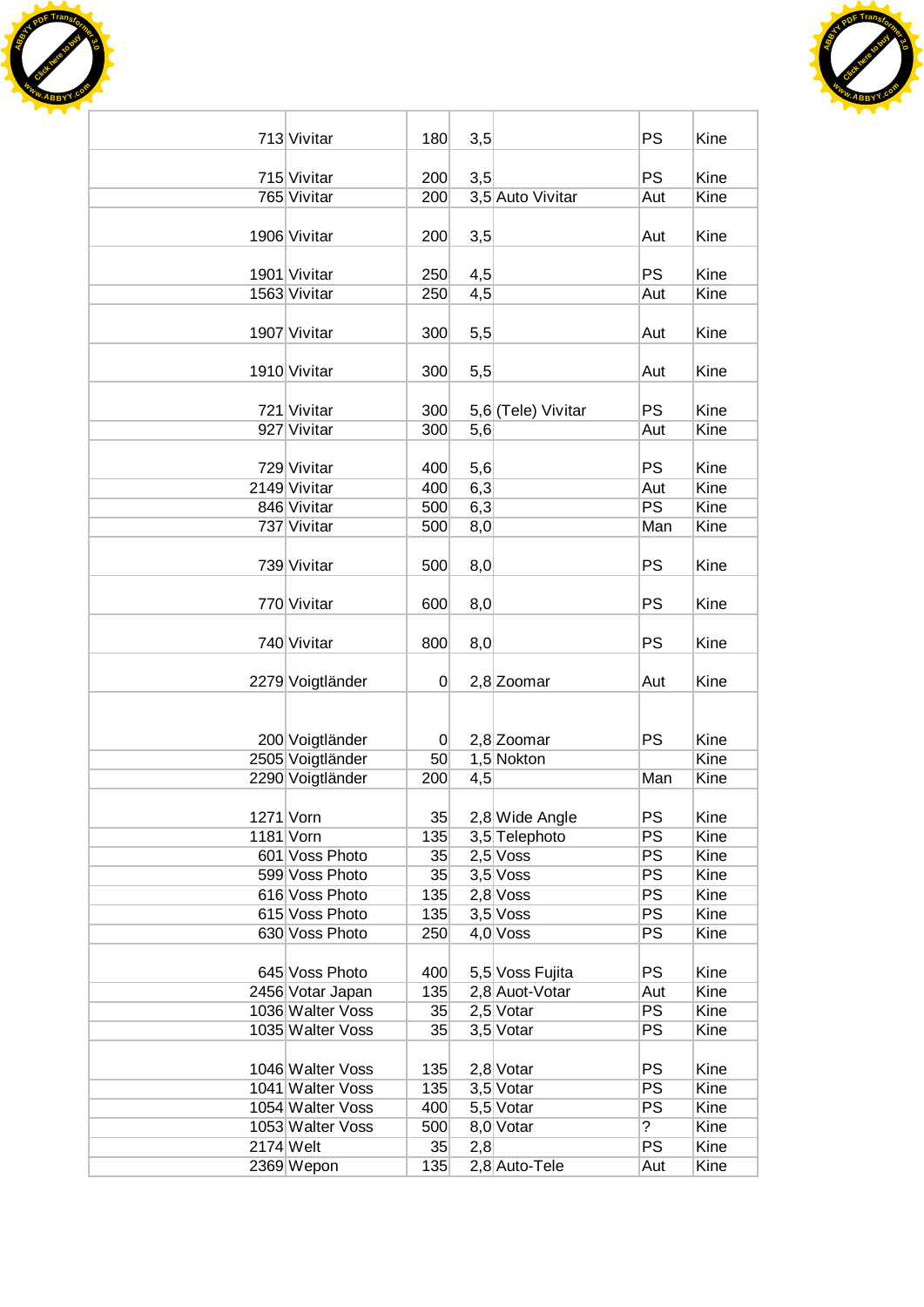



| 660 Weth                              | $\overline{0}$  |     | 0,0 Votar Telestigmar          | <b>PS</b> | Kine            |
|---------------------------------------|-----------------|-----|--------------------------------|-----------|-----------------|
| 2470 Weth                             | 515             |     | 6,3 Telestigmar                |           | Kine            |
| 1572 Will Wetzlar                     | 50              |     | 3,5 Macro-Doryt                | Man       | Kine            |
| 1573 Will Wetzlar                     | 75              |     | 4,5 Macro-Doryt                | Man       | Kine            |
| 581 Will Wetzlar<br>1574 Will Wetzlar | 105             |     | 4,0 Telenar<br>4,5 Macro-Doryt | Man       | Kine<br>Kine    |
|                                       | 105             |     |                                | Man       |                 |
| 889 Wirgin                            | 35              |     | 3,5 Wirgar                     | <b>PS</b> | Kine            |
| 580 Wirgin                            | 105             |     | 4,5 Telepar                    | Man       | Kine            |
| 2466 Wirgin                           | 135             |     | 4,5 Wirgar                     |           | Kine            |
| 930 Wollensak                         | 101             |     | 3,5 Raptar                     | Man       | Kine            |
| 1670 Wollensak                        | 101             |     | 3,5 Raptar Perfex              | Man       | Kine            |
| 1097 Wollensak                        | 101             |     | 4,5 Raptar                     | ?         | Kine            |
|                                       |                 |     | Enlarging                      |           |                 |
| 1243 Wollensak                        | 125             |     | 6,3 Velostigmat                | Man       | Kine            |
|                                       |                 |     |                                |           |                 |
|                                       |                 |     |                                |           |                 |
| 202 Wollensak                         | 175             |     | 6,8 Vinco-Anastigmat           | Man       | VP <sub>2</sub> |
|                                       |                 |     |                                |           |                 |
| 1307 Wollensak                        | 254             |     | 4,5 Telephoto Type V           | Man       | Kine            |
| 2090 WVF Präzisa                      | 300             | 5,5 |                                | <b>PS</b> | Kine            |
| 2401 Yamatar                          | 135             | 2,8 |                                | Aut       | Kine            |
|                                       |                 |     |                                |           |                 |
| 1184 Yashica                          | $\mathbf 0$     |     | 5,8 Yashinon-R                 | <b>PS</b> | Kine            |
| 2531 Zagorsk                          | 300             | 4,5 |                                |           | Kine            |
|                                       |                 |     |                                |           |                 |
| 579 Zeika                             | 80              |     | 3,5 Rojar                      | Man       | Kine            |
|                                       |                 |     |                                |           |                 |
|                                       |                 |     |                                |           |                 |
| 1236 Zeiss                            | 16              |     | 2,8 F-Distagon                 | Man       | Kine            |
|                                       |                 |     |                                |           |                 |
|                                       |                 |     |                                |           |                 |
| 327 Zeiss                             | 20 <sup>°</sup> |     | 4,0 Flektogon                  | Aut       | Kine            |
|                                       |                 |     |                                |           |                 |
| 326 Zeiss                             | 20 <sup>°</sup> |     | 4,0 Flektogon                  | Aut       | Kine            |
|                                       |                 |     |                                |           |                 |
| 325 Zeiss                             | 20 <sup>°</sup> |     | 4,0 Flektogon                  | Aut       | Kine            |
|                                       |                 |     |                                |           |                 |
|                                       |                 |     |                                |           |                 |
| 329 Zeiss                             | 25              |     | 4,0 Flektogon                  | Aut       | Kine            |
|                                       |                 |     |                                |           |                 |
|                                       |                 |     |                                |           |                 |
| 328 Zeiss                             | 25              |     | 4,0 Flektogon                  | Aut       | Kine            |
|                                       |                 |     |                                |           |                 |
| 2254 Zeiss                            | 25              |     | 4,0 Flektogon                  | Aut       | Kine            |
|                                       |                 |     |                                |           |                 |
|                                       |                 |     |                                |           |                 |
| 2009 Zeiss                            | 35              |     | 2,8 Flektogon                  | Aut       | Kine            |
|                                       |                 |     |                                |           |                 |
|                                       |                 |     |                                |           |                 |
| 336 Zeiss                             | 35              |     | 2,8 Macro-Flektogon            | Aut       | Kine            |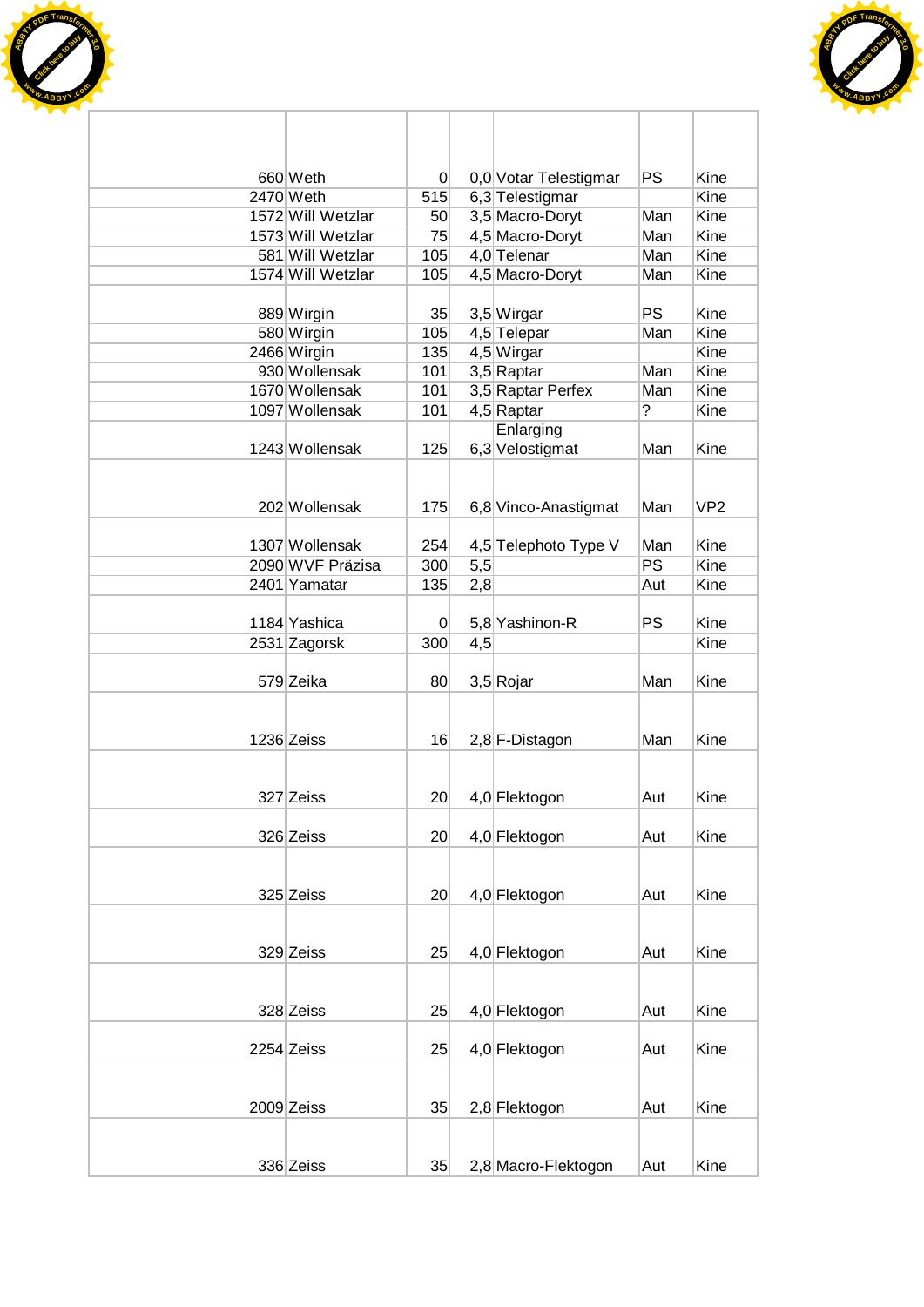



| 334 Zeiss                | 35       | 2,8 Macro-Flektogon          | Aut        | Kine         |
|--------------------------|----------|------------------------------|------------|--------------|
|                          |          |                              |            |              |
|                          |          |                              |            |              |
| 333 Zeiss                | 35       | 2,8 Flektogon                | Aut        | Kine         |
|                          |          |                              |            | Kine         |
| 331 Zeiss                | 35       | 2,8 Flektogon                | SA         |              |
| 337 Zeiss                | 35       | 2,8 Macro-Flektogon          | Aut        | Kine         |
| 330 Zeiss                | 35       | 2,8 Flektogon                | <b>PS</b>  | Kine         |
|                          |          |                              |            |              |
| 1603 Zeiss               | 35       | 2,8 Flektogon                | Man        | Kine         |
|                          |          |                              |            |              |
|                          |          |                              |            |              |
| 332 Zeiss                | 35       | 2,8 Flektogon                | Aut        | Kine         |
|                          |          |                              |            |              |
|                          |          |                              |            |              |
| 2010 Zeiss               | 35       | 2,8 Flektogon                | Aut        | Kine         |
| 335 Zeiss                | 35       |                              |            | Kine         |
|                          |          | 2,8 Macro-Flektogon          | Aut        |              |
|                          |          |                              |            |              |
| 1273 Zeiss<br>2474 Zeiss | 35<br>40 | 2,8 Flektogon<br>3,5 Luminar | <b>CS</b>  | Kine<br>Kine |
|                          |          |                              |            |              |
| 339 Zeiss                | 40       | 4,5 Tessar                   | Man        | Kine         |
| 338 Zeiss                | 40       | 4,5 Tessar                   | Man        | Kine         |
|                          |          |                              |            |              |
| 340 Zeiss<br>263 Zeiss   | 40<br>40 | 4,5 Tessar<br>6,3 Tessar     | Man<br>Man | Kine<br>Kine |
|                          |          |                              |            |              |
| $1741$ Zeiss             | 50       | $1,4$ Biotar                 | Man        | Kine         |
|                          |          |                              |            |              |
| 1274 Zeiss               | 50       | 1,8 Pancolar                 | Aut        | <b>RTL</b>   |
| 613 Zeiss                | 50       | 1,9 Primoplan                | Man        | Kine         |
|                          |          |                              |            |              |
| 2569 Zeiss               | 50       | 2,0 Pancolar                 | Aut        | Kine         |
|                          |          |                              |            |              |
|                          |          |                              |            |              |
| 2581 Zeiss               | 50       | 2,0 Pancolar                 | Aut        | Kine         |
|                          |          |                              |            |              |
| 2566 Zeiss               | 50       | 2,0 Pancolar                 | Aut        | Kine         |
|                          |          |                              |            |              |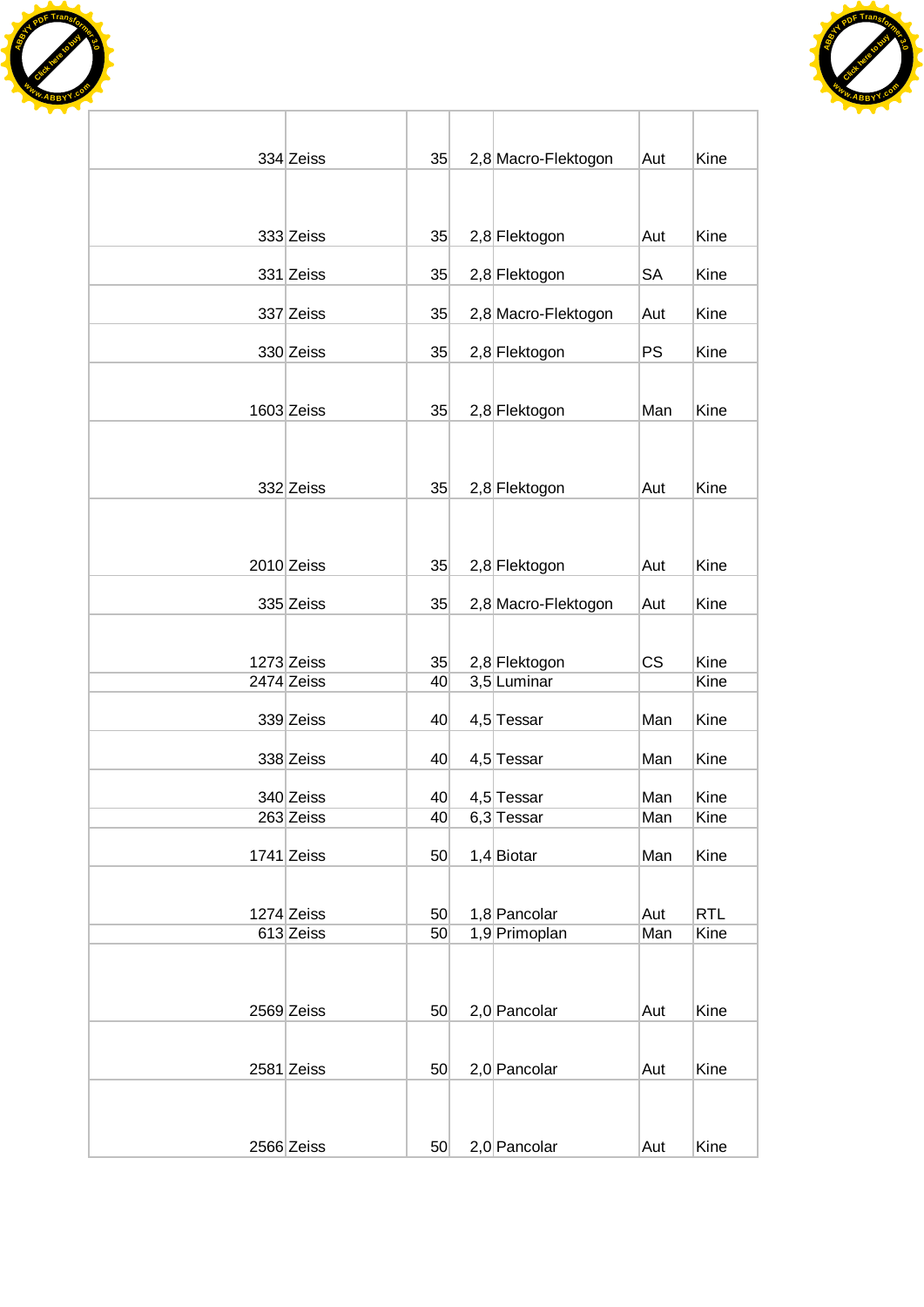



| 2076 Zeiss   | 50 | $2,0$ Flexon   | Aut       | Kine |
|--------------|----|----------------|-----------|------|
|              |    |                |           |      |
| 2567 Zeiss   | 50 | 2,0 Pancolar   | Aut       | Kine |
| $1024$ Zeiss | 50 | $2,0$ Exaktar  | Aut       | Kine |
|              |    |                |           |      |
| 2563 Zeiss   | 50 | 2,0 Pancolar   | Aut       | Kine |
|              |    |                |           |      |
| 2565 Zeiss   | 50 | 2,0 Pancolar   | Aut       | Kine |
|              |    |                |           |      |
| 2564 Zeiss   | 50 | 2,0 Pancolar   | Aut       | Kine |
|              |    |                |           |      |
| 2582 Zeiss   | 50 | $2,0$ Pancolar | Aut       | Kine |
|              |    |                |           |      |
| 2562 Zeiss   | 50 | $2,0$ Pancolar | Aut       | Kine |
|              |    |                |           |      |
| 2568 Zeiss   | 50 | 2,0 Pancolar   | Aut       | Kine |
|              |    |                |           |      |
| 2004 Zeiss   | 50 | $2,0$ Flexon   | <b>PS</b> | Kine |
|              |    |                |           |      |
|              |    |                |           |      |
| 350 Zeiss    | 50 | 2,8 Tessar     | Aut       | Kine |
|              |    |                |           |      |
| 348 Zeiss    | 50 | $2,8$ Tessar   | Aut       | Kine |
|              |    |                |           |      |
| 349 Zeiss    | 50 | $2,8$ Tessar   | Aut       | Kine |
| 351 Zeiss    | 50 | $2,8$ Tessar   | Aut       | Kine |
|              |    |                |           |      |
| 2587 Zeiss   | 50 | $2,8$ Tessar   | Aut       | Kine |
| 346 Zeiss    | 50 | $2,8$ Tessar   | CS        | Kine |
|              |    |                |           |      |
| 427 Zeiss    | 50 | $2,8$ Tessar   | Man       | Kine |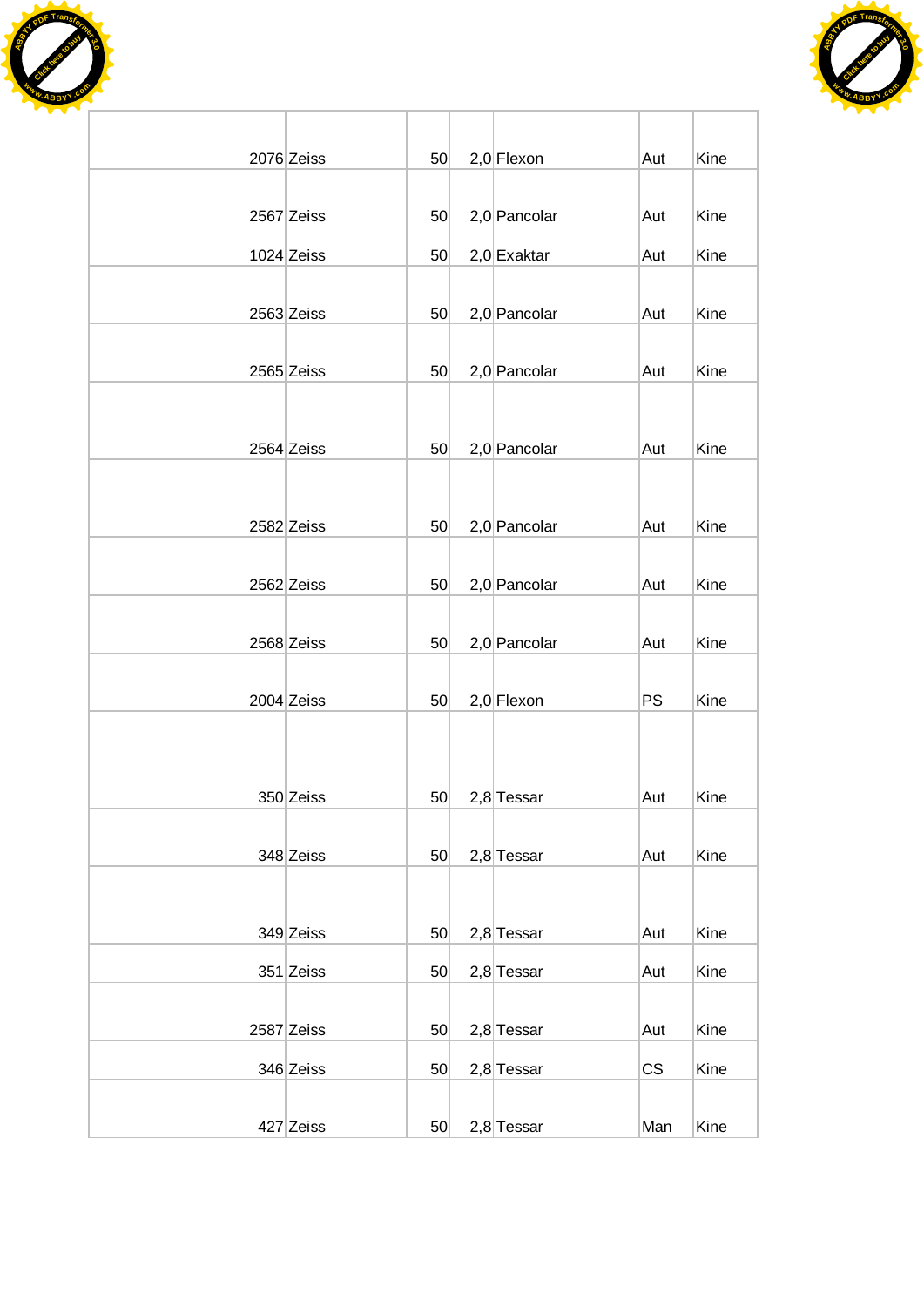



| 341 Zeiss    | 50              | $2,8$ Tessar | Man       | Kine |
|--------------|-----------------|--------------|-----------|------|
|              |                 |              |           |      |
| $1045$ Zeiss | 50              | $2,8$ Tessar | Man       | Kine |
|              |                 |              |           |      |
|              |                 |              |           |      |
| 2586 Zeiss   | 50              | $2,8$ Tessar | Aut       | Kine |
|              |                 |              |           |      |
|              |                 |              |           |      |
| 2585 Zeiss   | 50              | $2,8$ Tessar | Aut       | Kine |
|              |                 |              |           |      |
| 2583 Zeiss   | 50              | $2,8$ Tessar | Aut       | Kine |
|              |                 |              |           |      |
| 1998 Zeiss   | 50              | $2,8$ Tessar | Man       | Kine |
| 347 Zeiss    | 50              | $2,8$ Tessar | <b>SA</b> | Kine |
|              |                 |              |           |      |
|              |                 |              |           |      |
| 344 Zeiss    | 50              | $2,8$ Tessar | Man       | Kine |
| 343 Zeiss    | 50              | $2,8$ Tessar | Man       | Kine |
| 1999 Zeiss   | 50              | $2,8$ Tessar | Man       | Kine |
|              |                 |              |           |      |
| 2584 Zeiss   | 50 <sub>1</sub> | $2,8$ Tessar | Aut       | Kine |
|              |                 |              |           |      |
| 342 Zeiss    | 50 <sub>1</sub> | $2,8$ Tessar | Man       | Kine |
| 345 Zeiss    | 50 <sub>1</sub> | $2,8$ Tessar | <b>PS</b> | Kine |
|              |                 |              |           |      |
|              |                 |              |           |      |
| 2000 Zeiss   | 50              | $2,8$ Tessar | Man       | Kine |
| $1607$ Zeiss | 50              | 3,5 Tessar   | Man       | Kine |
|              |                 |              |           |      |
| 353 Zeiss    | 50 <sub>1</sub> | 3,5 Tessar   | Man       | Kine |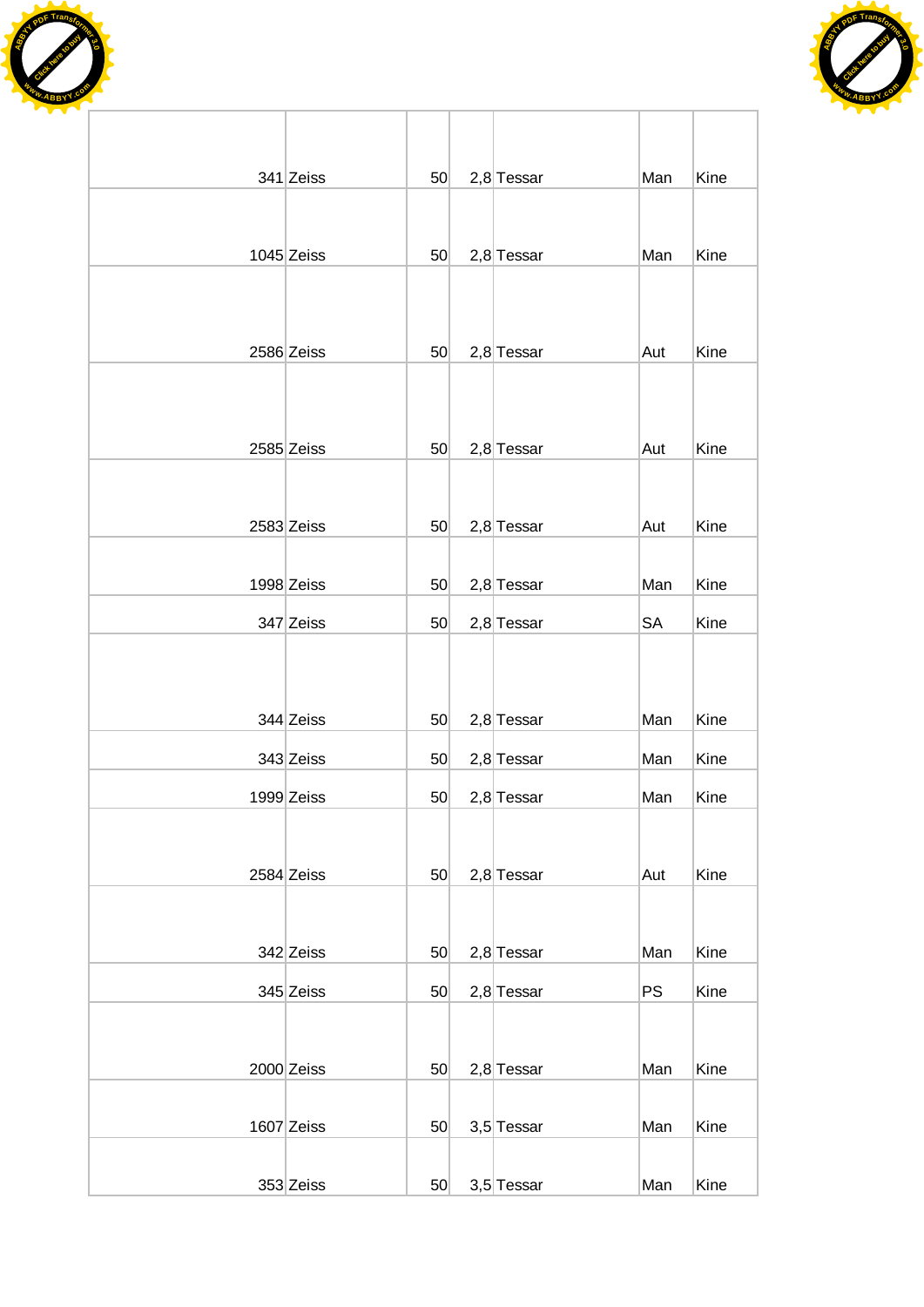



| 354 Zeiss    | 50 <sub>1</sub> | 3,5 Tessar           | Man       | Kine            |
|--------------|-----------------|----------------------|-----------|-----------------|
|              |                 |                      |           |                 |
|              |                 |                      |           |                 |
| 1997 Zeiss   | 50              | 3,5 Tessar           | Man       | Kine            |
|              |                 |                      |           |                 |
| 352 Zeiss    | 50              | 3,5 Tessar           | Man       | Kine            |
|              |                 |                      |           |                 |
|              |                 |                      |           |                 |
| 1996 Zeiss   | 50              | 3,5 Tessar           | Man       | Kine            |
| 355 Zeiss    | 50              | 3,5 Tessar           | <b>PS</b> | Kine            |
| 2500 Zeiss   | 50              | 4,5 Tessar Macro     | Man       | Kine            |
|              |                 |                      |           |                 |
| 415 Zeiss    | 55              | 8,0 Tessar           | Man       | VP <sub>2</sub> |
|              |                 |                      |           |                 |
| 1656 Zeiss   | 55              | 8,0 Tessar           | Man       | VP <sub>2</sub> |
| 1648 Zeiss   | 58              | $2,0$ Otar           | <b>PS</b> | Kine            |
| 2395 Zeiss   | 58              | $2,0$ Riotar         | PS        | Kine            |
|              |                 |                      |           |                 |
| 1618 Zeiss   | 58              | $2,0$ Biotar         | Man       | Kine            |
| 1620 Zeiss   | 58              | 2,0 (no name Biotar) | <b>PS</b> | Kine            |
| $1621$ Zeiss | 58              | 2,0 B(iotar)         | <b>PS</b> | Kine            |
|              |                 |                      |           |                 |
|              |                 |                      |           |                 |
| 362 Zeiss    | 58              | $2,0$ Biotar         | Man       | Kine            |
| $1619$ Zeiss | 58              | $2,0$ Biotar         | <b>PS</b> | Kine            |
|              |                 |                      |           |                 |
| 363 Zeiss    | 58              | $2,0$ Biotar         | Man       | Kine            |
|              |                 |                      |           |                 |
| 424 Zeiss    | 58              | $2,0$ Biotar         | Man       | Kine            |
|              |                 |                      |           |                 |
| 364 Zeiss    | 58              | $2,0$ Biotar         | Man       | Kine            |
|              |                 |                      |           |                 |
| 365 Zeiss    | 58              | $2,0$ Biotar         | Man       | Kine            |

Ī.

ī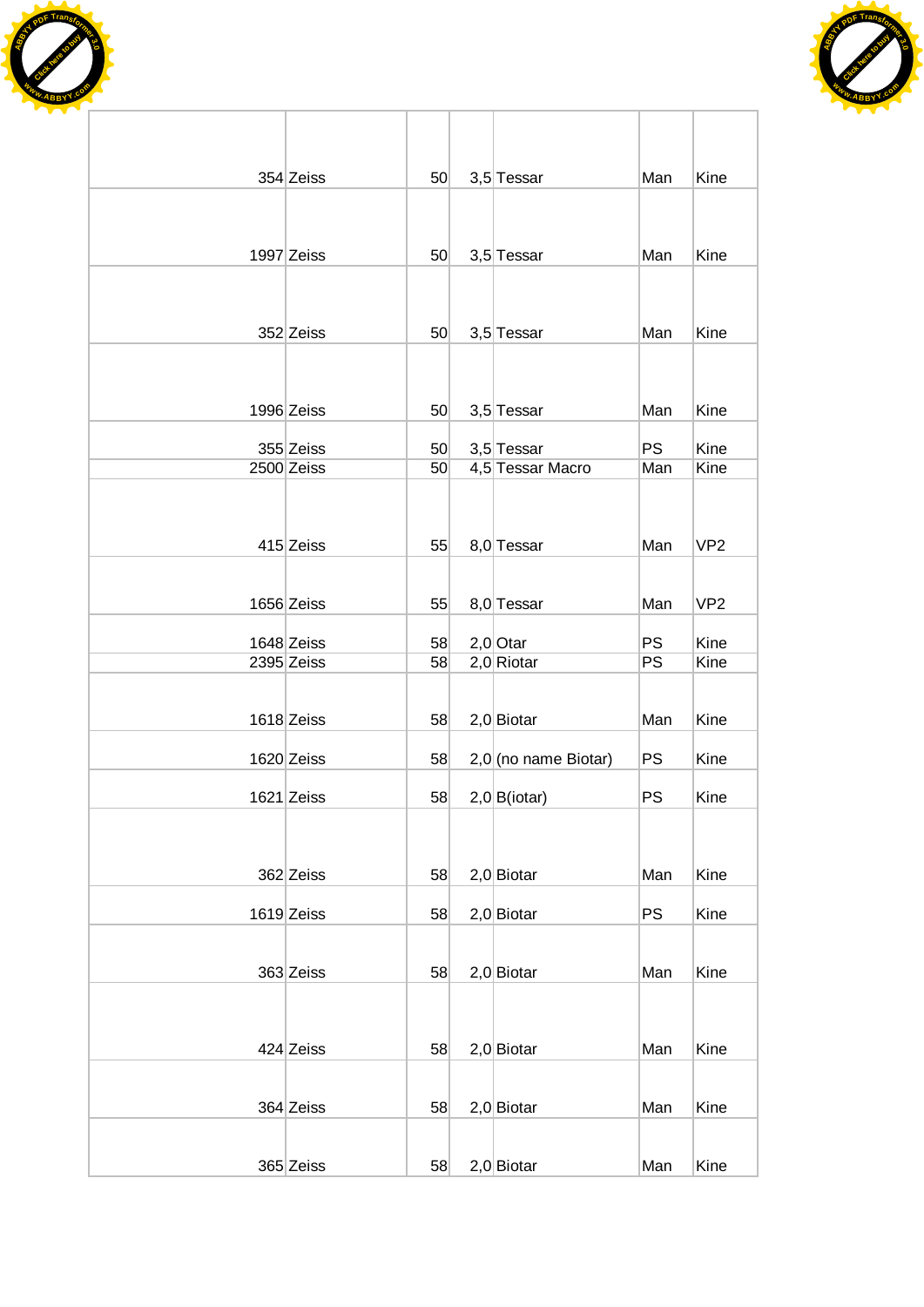



| 2322 Zeiss | 58 | $2,0$ Biotar    | Man       | Kine            |
|------------|----|-----------------|-----------|-----------------|
|            |    |                 |           |                 |
|            |    |                 |           |                 |
| 2001 Zeiss | 58 | $2,0$ Biotar    | Man       | Kine            |
|            |    |                 |           |                 |
| 2002 Zeiss | 58 | $2,0$ Biotar    | Man       | Kine            |
|            |    |                 |           |                 |
| 2003 Zeiss | 58 | $2,0$ Biotar    | <b>PS</b> | Kine            |
| 367 Zeiss  | 58 | $2,0$ Biotar    | SA        | Kine            |
|            |    |                 |           |                 |
| 361 Zeiss  | 58 | $2,0$ Biotar    | Man       | Kine            |
|            |    |                 |           |                 |
|            |    |                 |           |                 |
| 366 Zeiss  | 58 | $2,0$ Biotar    | PS        | Kine            |
| 2266 Zeiss | 60 | 4,0 UV-Objektiv | <b>PS</b> | Kine            |
| 1659 Zeiss | 65 | $6,3$ Tessar    | Man       | 66H             |
| 412 Zeiss  | 70 | $2,8$ Tessar    | Man       | VP <sub>2</sub> |
| 410 Zeiss  | 70 | 3,5 Tessar      | Man       | VP <sub>1</sub> |
| 408 Zeiss  | 70 | 3,5 Tessar      | Man       | VP <sub>1</sub> |
|            |    |                 |           |                 |
| 1723 Zeiss | 75 | $1,5$ Biotar    | PS        | Kine            |
|            |    |                 |           |                 |
| 370 Zeiss  | 75 | $1,5$ Biotar    | <b>PS</b> | Kine            |
| 369 Zeiss  | 75 | $1,5$ Biotar    | Man       | Kine            |
|            |    |                 |           |                 |
| 368 Zeiss  | 75 | $1,5$ Biotar    | Man       | Kine            |
|            |    |                 |           |                 |
| 1700 Zeiss | 75 | $1,5$ Biotar    | <b>PS</b> | Kine            |
|            |    |                 |           |                 |
| 1622 Zeiss | 75 | $1,5$ Biotar    | Man       | Kine            |
| 411 Zeiss  | 75 | $2,8$ Tessar    | Man       | VP <sub>2</sub> |
| 409 Zeiss  | 75 | $2,8$ Tessar    | Man       | VP <sub>1</sub> |
|            |    |                 |           |                 |
| 416 Zeiss  | 75 | 3,5 Tessar      | Man       | VP <sub>2</sub> |
|            |    |                 |           |                 |
| 1623 Zeiss | 80 | $2,0$ Biotar    | Man       | Kine            |
| 1779 Zeiss | 80 | $2,0$ Biotar    | Man       | VP <sub>2</sub> |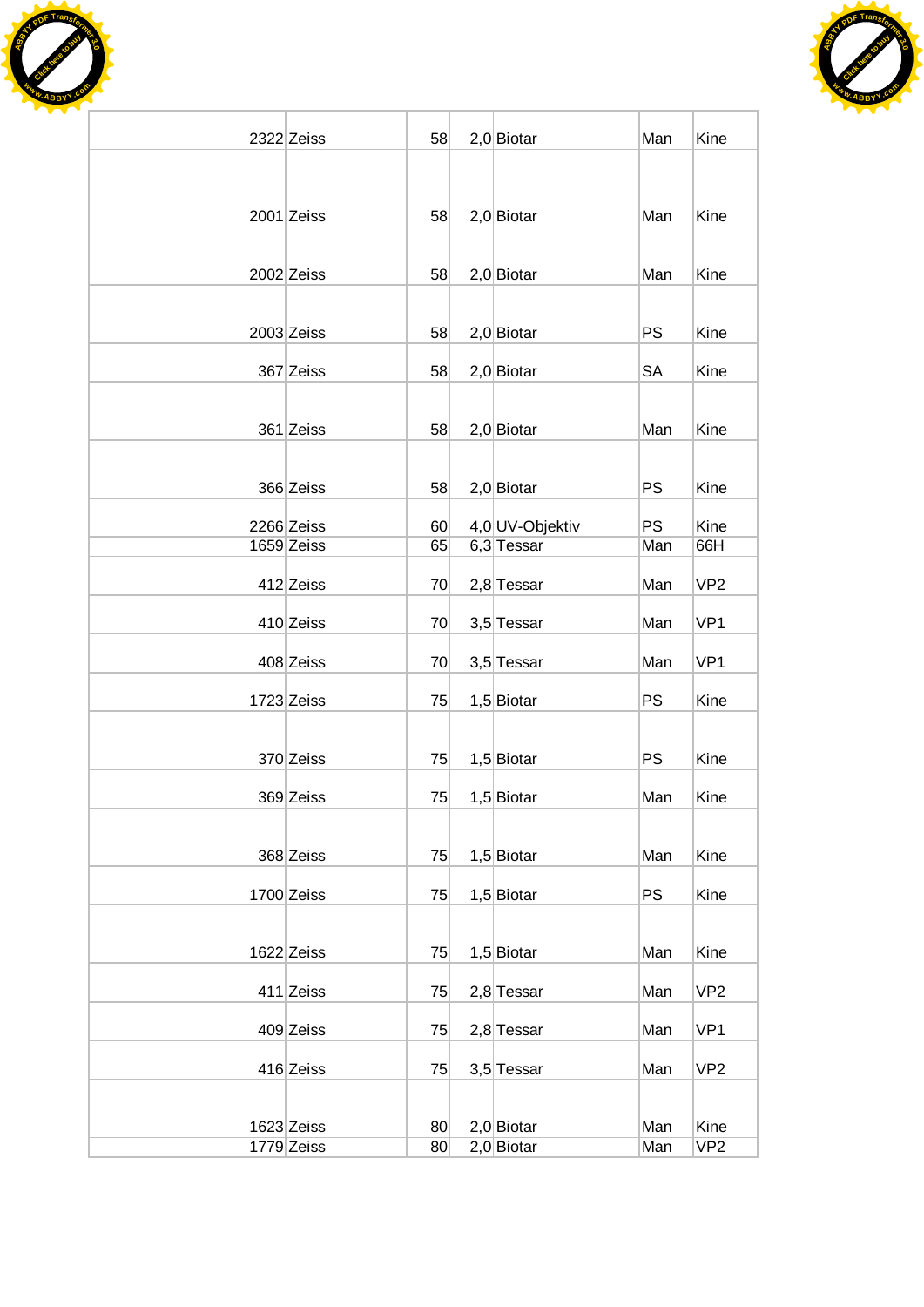



| 2372 Zeiss<br>80<br>$2,0$ Biotar<br>Kine<br>Man<br>VP <sub>2</sub><br>413 Zeiss<br>$2,0$ Biotar<br>Man<br>80 <sub>1</sub><br>1088 Zeiss<br>$2,0$ Tessar<br>Man<br>Kine<br>80<br>1172 Zeiss<br>66V<br>$2,8$ Tessar<br>80<br>Man<br><b>PS</b><br>428 Zeiss<br>2,8 Tessar<br>66V<br>80<br>2007 Zeiss<br>$2,8$ Tessar<br>80<br>Man<br>Kine<br>372 Zeiss<br>2,8 Biometar<br><b>PS</b><br>Kine<br>80<br>373 Zeiss<br>2,8 Biometar<br>80<br>Aut<br>Kine<br>374 Zeiss<br>2,8 Biometar<br>Kine<br>80<br>Aut<br>375 Zeiss<br>2,8 Biometar<br>Kine<br>Aut<br>80<br>420 Zeiss<br>$2,8$ Tessar<br>66H<br>80<br>Man<br>371 Zeiss<br><b>PS</b><br>80<br>$2,8$ Tessar<br>Kine<br>3,5 Tessar<br>418 Zeiss<br>66H<br>80<br>Man<br>1667 Zeiss<br>3,5 Tessar<br>Kine<br>Man<br>80 <sub>1</sub><br>1666 Zeiss<br>3,5 Tessar<br>Kine<br>80<br>Man<br>Kine<br>2550 Zeiss<br>1,9 Biotar<br>Man<br>85<br>417 Zeiss<br>$2,0$ Sonnar<br>Kine<br>85<br>Man<br>376 Zeiss<br>85<br>4,0 Triotar<br>Kine<br>Man<br>377 Zeiss<br>4,0 Sonnar<br>Kine<br>85<br>Man<br>419 Zeiss<br>$2,0$ Biotar<br>100<br>66H<br>Man<br>Kine<br>2493 Zeiss<br>4,0 Cardinar<br>100<br>$1651$ Zeiss<br>$2,0$ S-Biotar<br>105<br>Man<br>Kine<br>414 Zeiss<br>105<br>4,5 Tessar<br>Kine<br>Man<br>379 Zeiss<br>120<br>2,8 Biometar<br>Kine<br>Aut |  |  |  |  |
|--------------------------------------------------------------------------------------------------------------------------------------------------------------------------------------------------------------------------------------------------------------------------------------------------------------------------------------------------------------------------------------------------------------------------------------------------------------------------------------------------------------------------------------------------------------------------------------------------------------------------------------------------------------------------------------------------------------------------------------------------------------------------------------------------------------------------------------------------------------------------------------------------------------------------------------------------------------------------------------------------------------------------------------------------------------------------------------------------------------------------------------------------------------------------------------------------------------------------------------------------------------------------------------------|--|--|--|--|
|                                                                                                                                                                                                                                                                                                                                                                                                                                                                                                                                                                                                                                                                                                                                                                                                                                                                                                                                                                                                                                                                                                                                                                                                                                                                                            |  |  |  |  |
|                                                                                                                                                                                                                                                                                                                                                                                                                                                                                                                                                                                                                                                                                                                                                                                                                                                                                                                                                                                                                                                                                                                                                                                                                                                                                            |  |  |  |  |
|                                                                                                                                                                                                                                                                                                                                                                                                                                                                                                                                                                                                                                                                                                                                                                                                                                                                                                                                                                                                                                                                                                                                                                                                                                                                                            |  |  |  |  |
|                                                                                                                                                                                                                                                                                                                                                                                                                                                                                                                                                                                                                                                                                                                                                                                                                                                                                                                                                                                                                                                                                                                                                                                                                                                                                            |  |  |  |  |
|                                                                                                                                                                                                                                                                                                                                                                                                                                                                                                                                                                                                                                                                                                                                                                                                                                                                                                                                                                                                                                                                                                                                                                                                                                                                                            |  |  |  |  |
|                                                                                                                                                                                                                                                                                                                                                                                                                                                                                                                                                                                                                                                                                                                                                                                                                                                                                                                                                                                                                                                                                                                                                                                                                                                                                            |  |  |  |  |
|                                                                                                                                                                                                                                                                                                                                                                                                                                                                                                                                                                                                                                                                                                                                                                                                                                                                                                                                                                                                                                                                                                                                                                                                                                                                                            |  |  |  |  |
|                                                                                                                                                                                                                                                                                                                                                                                                                                                                                                                                                                                                                                                                                                                                                                                                                                                                                                                                                                                                                                                                                                                                                                                                                                                                                            |  |  |  |  |
|                                                                                                                                                                                                                                                                                                                                                                                                                                                                                                                                                                                                                                                                                                                                                                                                                                                                                                                                                                                                                                                                                                                                                                                                                                                                                            |  |  |  |  |
|                                                                                                                                                                                                                                                                                                                                                                                                                                                                                                                                                                                                                                                                                                                                                                                                                                                                                                                                                                                                                                                                                                                                                                                                                                                                                            |  |  |  |  |
|                                                                                                                                                                                                                                                                                                                                                                                                                                                                                                                                                                                                                                                                                                                                                                                                                                                                                                                                                                                                                                                                                                                                                                                                                                                                                            |  |  |  |  |
|                                                                                                                                                                                                                                                                                                                                                                                                                                                                                                                                                                                                                                                                                                                                                                                                                                                                                                                                                                                                                                                                                                                                                                                                                                                                                            |  |  |  |  |
|                                                                                                                                                                                                                                                                                                                                                                                                                                                                                                                                                                                                                                                                                                                                                                                                                                                                                                                                                                                                                                                                                                                                                                                                                                                                                            |  |  |  |  |
|                                                                                                                                                                                                                                                                                                                                                                                                                                                                                                                                                                                                                                                                                                                                                                                                                                                                                                                                                                                                                                                                                                                                                                                                                                                                                            |  |  |  |  |
|                                                                                                                                                                                                                                                                                                                                                                                                                                                                                                                                                                                                                                                                                                                                                                                                                                                                                                                                                                                                                                                                                                                                                                                                                                                                                            |  |  |  |  |
|                                                                                                                                                                                                                                                                                                                                                                                                                                                                                                                                                                                                                                                                                                                                                                                                                                                                                                                                                                                                                                                                                                                                                                                                                                                                                            |  |  |  |  |
|                                                                                                                                                                                                                                                                                                                                                                                                                                                                                                                                                                                                                                                                                                                                                                                                                                                                                                                                                                                                                                                                                                                                                                                                                                                                                            |  |  |  |  |
|                                                                                                                                                                                                                                                                                                                                                                                                                                                                                                                                                                                                                                                                                                                                                                                                                                                                                                                                                                                                                                                                                                                                                                                                                                                                                            |  |  |  |  |
|                                                                                                                                                                                                                                                                                                                                                                                                                                                                                                                                                                                                                                                                                                                                                                                                                                                                                                                                                                                                                                                                                                                                                                                                                                                                                            |  |  |  |  |
|                                                                                                                                                                                                                                                                                                                                                                                                                                                                                                                                                                                                                                                                                                                                                                                                                                                                                                                                                                                                                                                                                                                                                                                                                                                                                            |  |  |  |  |
|                                                                                                                                                                                                                                                                                                                                                                                                                                                                                                                                                                                                                                                                                                                                                                                                                                                                                                                                                                                                                                                                                                                                                                                                                                                                                            |  |  |  |  |
|                                                                                                                                                                                                                                                                                                                                                                                                                                                                                                                                                                                                                                                                                                                                                                                                                                                                                                                                                                                                                                                                                                                                                                                                                                                                                            |  |  |  |  |
|                                                                                                                                                                                                                                                                                                                                                                                                                                                                                                                                                                                                                                                                                                                                                                                                                                                                                                                                                                                                                                                                                                                                                                                                                                                                                            |  |  |  |  |
|                                                                                                                                                                                                                                                                                                                                                                                                                                                                                                                                                                                                                                                                                                                                                                                                                                                                                                                                                                                                                                                                                                                                                                                                                                                                                            |  |  |  |  |
|                                                                                                                                                                                                                                                                                                                                                                                                                                                                                                                                                                                                                                                                                                                                                                                                                                                                                                                                                                                                                                                                                                                                                                                                                                                                                            |  |  |  |  |
|                                                                                                                                                                                                                                                                                                                                                                                                                                                                                                                                                                                                                                                                                                                                                                                                                                                                                                                                                                                                                                                                                                                                                                                                                                                                                            |  |  |  |  |
|                                                                                                                                                                                                                                                                                                                                                                                                                                                                                                                                                                                                                                                                                                                                                                                                                                                                                                                                                                                                                                                                                                                                                                                                                                                                                            |  |  |  |  |
|                                                                                                                                                                                                                                                                                                                                                                                                                                                                                                                                                                                                                                                                                                                                                                                                                                                                                                                                                                                                                                                                                                                                                                                                                                                                                            |  |  |  |  |
|                                                                                                                                                                                                                                                                                                                                                                                                                                                                                                                                                                                                                                                                                                                                                                                                                                                                                                                                                                                                                                                                                                                                                                                                                                                                                            |  |  |  |  |
|                                                                                                                                                                                                                                                                                                                                                                                                                                                                                                                                                                                                                                                                                                                                                                                                                                                                                                                                                                                                                                                                                                                                                                                                                                                                                            |  |  |  |  |
|                                                                                                                                                                                                                                                                                                                                                                                                                                                                                                                                                                                                                                                                                                                                                                                                                                                                                                                                                                                                                                                                                                                                                                                                                                                                                            |  |  |  |  |
|                                                                                                                                                                                                                                                                                                                                                                                                                                                                                                                                                                                                                                                                                                                                                                                                                                                                                                                                                                                                                                                                                                                                                                                                                                                                                            |  |  |  |  |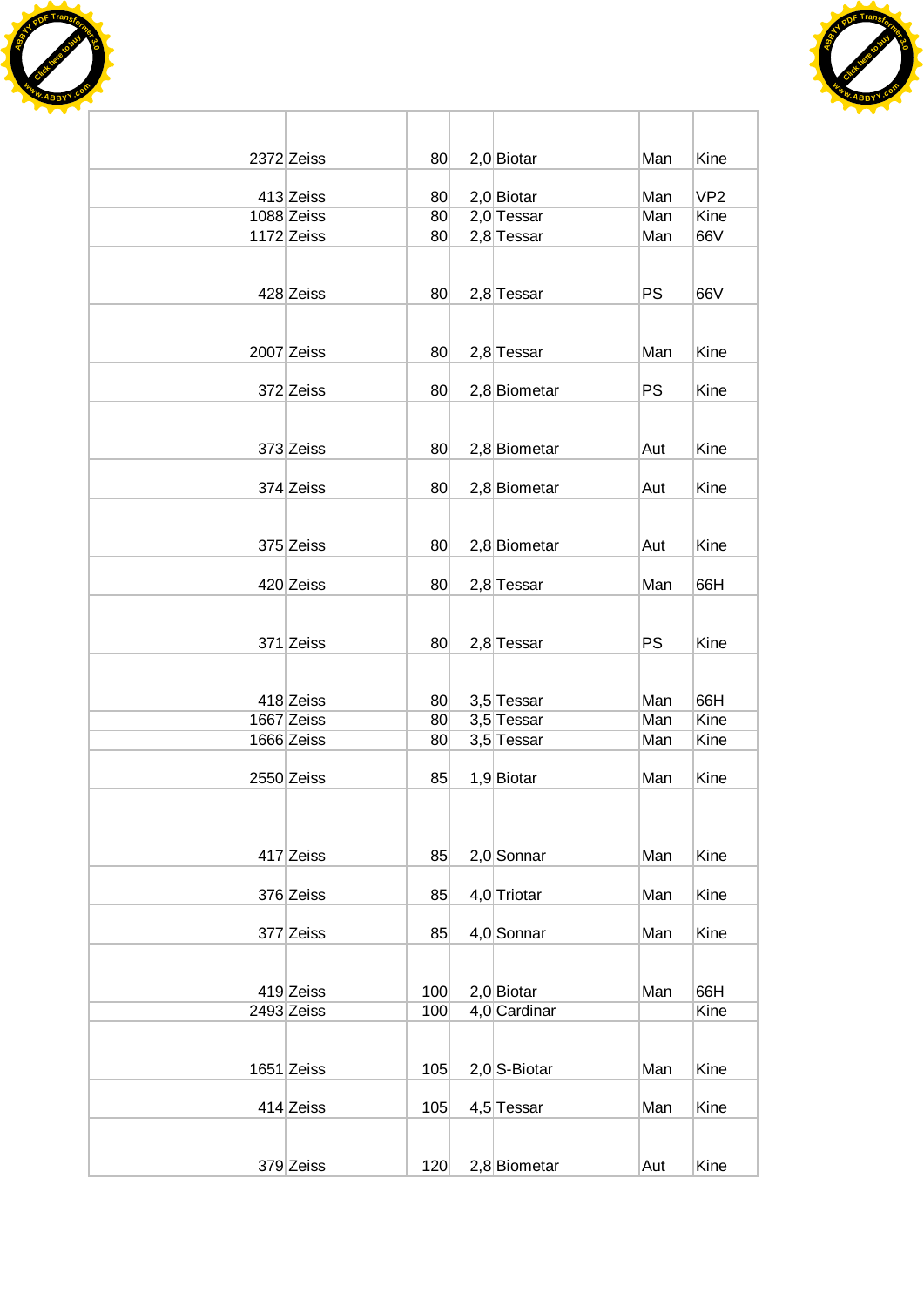



| 381 Zeiss    | 120 | 2,8 Biometar    | Aut                      | Kine            |
|--------------|-----|-----------------|--------------------------|-----------------|
| 380 Zeiss    | 120 | 2,8 Biometar    | Aut                      | Kine            |
| 378 Zeiss    | 120 | 6,3 Tele-Tessar | Man                      | Kine            |
|              |     |                 |                          |                 |
| 1673 Zeiss   | 120 | 6,3 Tele-Tessar | Man                      | Kine            |
| 986 Zeiss    | 120 | 6,3 Tele Tessar | Man                      | VP <sub>2</sub> |
| 2197 Zeiss   | 130 | $2,0$ Biotar    | Man                      | Kine            |
| 385 Zeiss    | 135 | 4,0 Triotar     | PS                       | Kine            |
| 386 Zeiss    | 135 | $4,0$ Sonnar    | <b>PS</b>                | Kine            |
|              |     |                 |                          |                 |
| 1653 Zeiss   | 135 | 4,0 Triotar     | Man                      | Kine            |
|              |     |                 |                          |                 |
| 387 Zeiss    | 135 | 4,0 Sonnar      | <b>PS</b>                | Kine            |
|              |     |                 |                          |                 |
| 388 Zeiss    | 135 | 4,0 Sonnar      | Aut                      | Kine            |
| 389 Zeiss    | 135 | 4,0 Sonnar      | Aut                      | Kine            |
|              |     |                 |                          |                 |
| 390 Zeiss    | 135 | 4,0 Sonnar      | Aut                      | Kine            |
| 383 Zeiss    | 135 | 4,0 Triotar     | Man                      | Kine            |
|              |     |                 |                          |                 |
| 1086 Zeiss   | 135 | $4,0$ Sonnar    | Man                      | Kine            |
| 2078 Zeiss   | 135 | 4,0 Sonnar      | Man                      | Kine            |
| 423 Zeiss    | 135 | 4,0 Triotar     | Man                      | 66H             |
|              |     |                 |                          |                 |
| 2606 Zeiss   | 135 | 4,0 Sonnar      | Man                      | Kine            |
| 384 Zeiss    | 135 | 4,0 Triotar     | <b>PS</b>                | Kine            |
| 382 Zeiss    | 135 | 4,0 Triotar     | Man                      | Kine            |
| $1111$ Zeiss | 135 | 4,5 Cassarit    | <b>PS</b>                | Kine            |
|              |     |                 |                          |                 |
| $1675$ Zeiss | 150 | 4,5 Tessar      | Man                      | Kine            |
| $1100$ Zeiss | 150 | 4,5 Tessar      | $\overline{\mathcal{C}}$ | Kine            |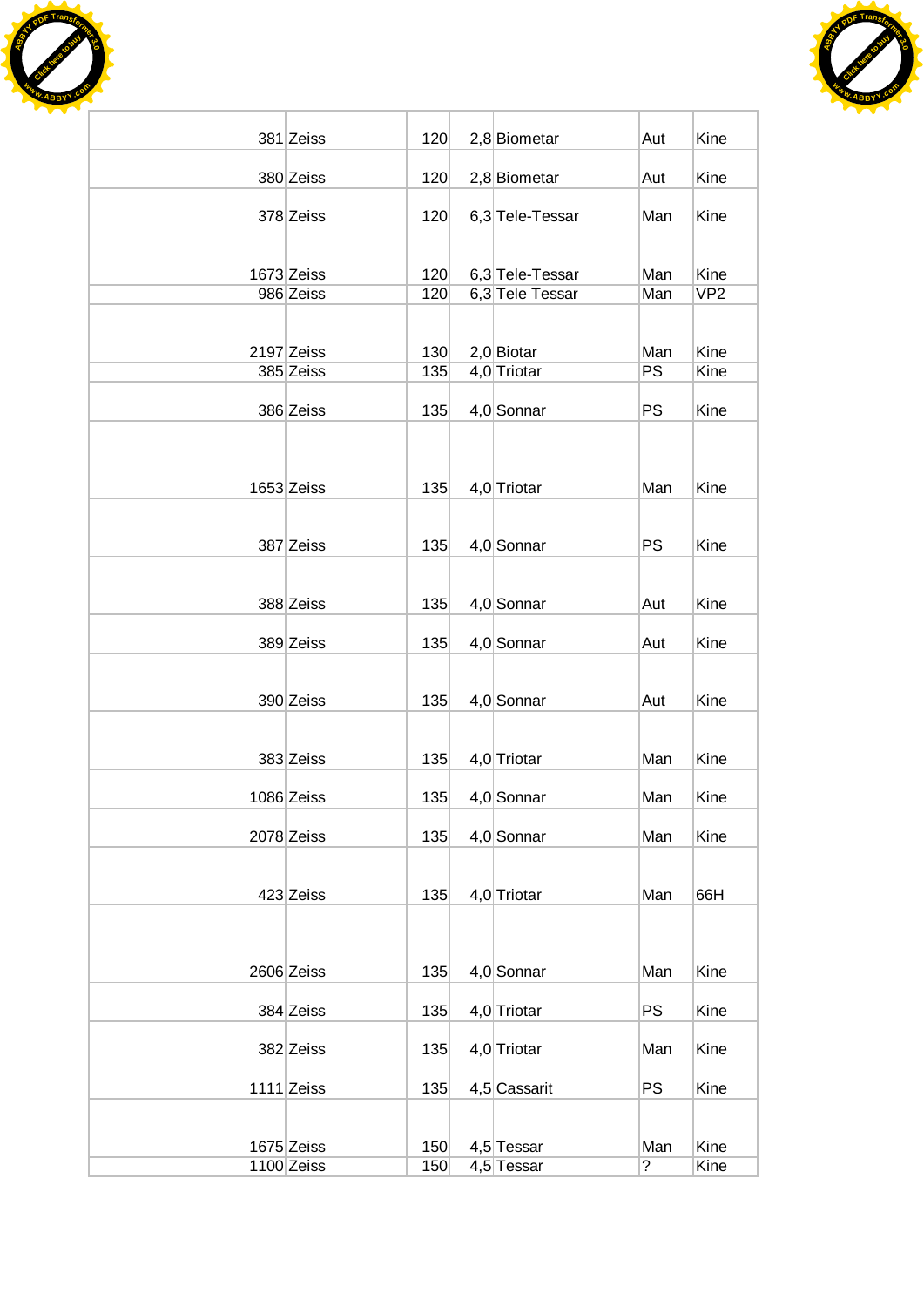



| 1676 Zeiss | 165 | 3,5 Tessar        | <b>PS</b> | Kine            |
|------------|-----|-------------------|-----------|-----------------|
|            |     |                   |           |                 |
| 393 Zeiss  | 180 | $2,8$ Sonnar      | PS        | Kine            |
| 396 Zeiss  | 180 | 2,8 Sonnar        | Aut       | Kine            |
|            |     |                   |           |                 |
| 392 Zeiss  | 180 | $2,8$ Sonnar      | <b>PS</b> | Kine            |
|            |     |                   |           |                 |
| 394 Zeiss  | 180 | $2,8$ Sonnar      | Aut       | Kine            |
| 395 Zeiss  | 180 | $2,8$ Sonnar      | Aut       | Kine            |
|            |     |                   |           |                 |
| 1634 Zeiss | 180 | $2,8$ Sonnar      | Man       | Kine            |
| 2389 Zeiss | 180 | 4,5 Tessar        |           | Kine            |
|            |     |                   |           |                 |
| 1677 Zeiss | 180 | 4,5 Tessar        | Man       | Kine            |
| 421 Zeiss  | 180 | 6,3 Tele-Tessar   | Man       | 66H             |
| 989 Zeiss  | 180 | 6,3 Tele Tessar   | Man       | VP <sub>2</sub> |
| 2551 Zeiss | 180 | 6,3 Tele-Tessar K |           | Kine            |
|            |     |                   |           |                 |
| 391 Zeiss  | 180 | 6,3 Tele-Tessar   | Man       | Kine            |
|            |     |                   |           |                 |
| 2371 Zeiss | 200 | 4,0 SuperDynarex  | Aut       | Kine            |
| 2094 Zeiss | 210 | 3,5 Tessar        | Man       | Kine            |
|            |     |                   |           |                 |
| 398 Zeiss  | 250 | 6,3 Tele-Tessar   | Man       | Kine            |
| 1637 Zeiss | 250 | 6,3 Tele-Tessar   | Man       | Kine            |
| 991 Zeiss  | 250 | 6,3 Tele Tessar   | Man       | VP <sub>2</sub> |
|            |     |                   |           |                 |
| 422 Zeiss  | 250 | 6,3 Tele-Tessar   | Man       | 66H             |
|            |     |                   |           |                 |
| 399 Zeiss  | 300 | 4,0 Sonnar        | <b>PS</b> | Kine            |
| 400 Zeiss  | 300 | 4,0 Sonnar        | PS        | Kine            |
|            |     |                   |           |                 |
| 401 Zeiss  | 300 | 4,0 Sonnar        | Aut       | Kine            |
|            |     |                   |           |                 |
| 402 Zeiss  | 300 | 4,0 Sonnar        | Aut       | Kine            |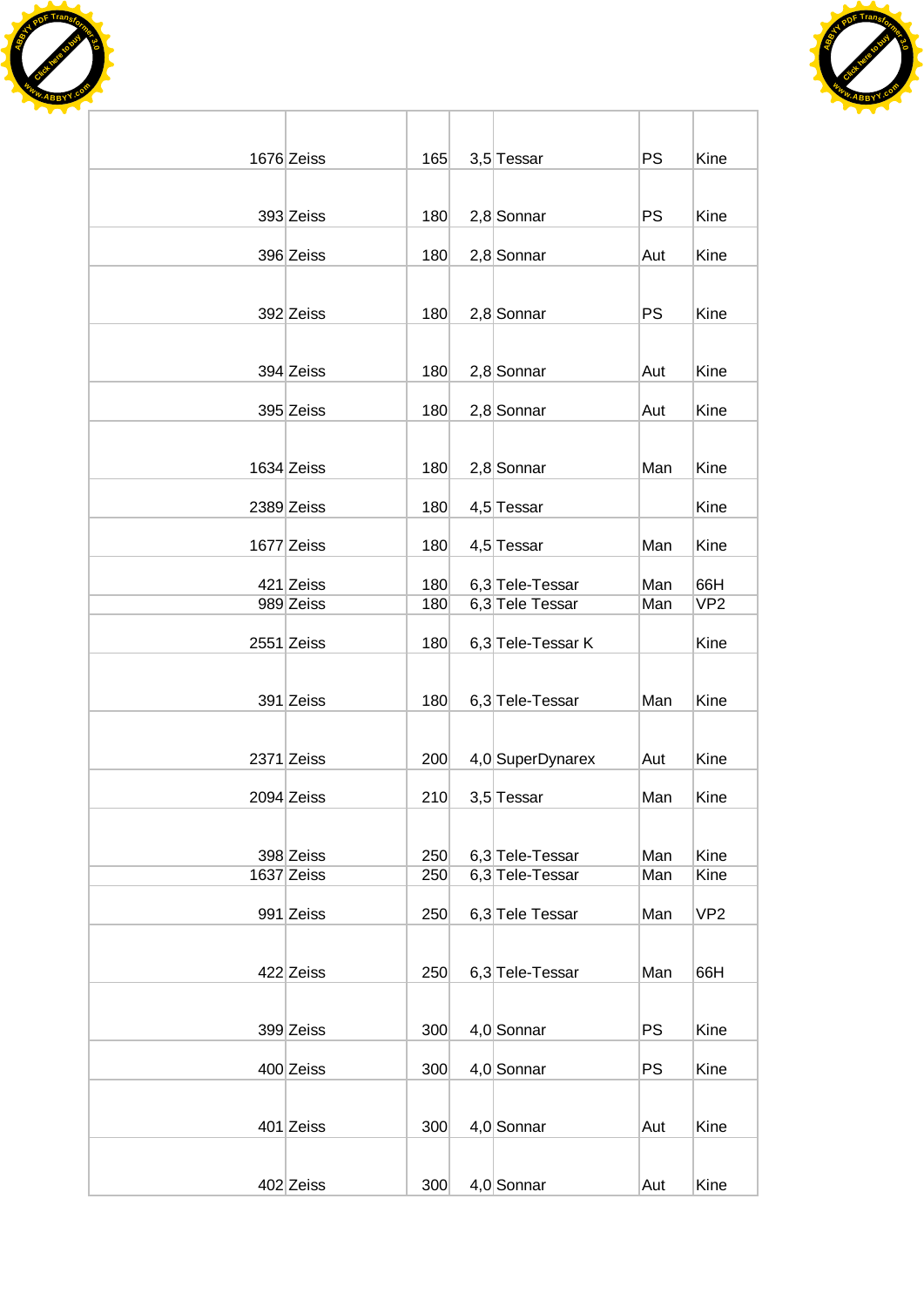



| 403 Zeiss       | 300            |     | 4,0 Sonnar           | Aut                  | Kine |
|-----------------|----------------|-----|----------------------|----------------------|------|
| 2008 Zeiss      | 300            |     | 4,0 Sonnar           | PS                   | Kine |
|                 |                |     |                      |                      |      |
| 1638 Zeiss      | 300            |     | 4,0 Sonnar           | <b>PS</b>            | Kine |
| 1087 Zeiss      | 300            |     | 8,0 Tele Tessar      | Man                  | Kine |
| 2189 Zeiss      | 320            |     | 9,0 Protar           | Man                  | Kine |
| 1542 Zeiss      | 500            |     | 4,0 Catoptric        | <b>PS</b>            | Kine |
| $1641$ Zeiss    | 500            |     | 4,0 Spiegelobjektiv  | ---                  | Kine |
| 661 Zeiss       | 500            | 4,0 |                      | ---                  | Kine |
| 2574 Zeiss      | 500            |     | 8,0 Fernobjektiv     | Man                  | Kine |
|                 |                |     |                      |                      |      |
| 2577 Zeiss      | 500            |     | 8,0 Fernobjektiv     | Man                  | OB   |
| 2575 Zeiss      | 500            |     | 8,0 Fernobjektiv     | Man                  | Kine |
| 2576 Zeiss      | 500            |     | 8,0 Fernobjektiv     | Man                  | Kine |
|                 |                |     |                      |                      |      |
| 1643 Zeiss      | 1000           |     | 5,6 Prakticar        | ---                  | Kine |
|                 |                |     |                      |                      |      |
| 407 Zeiss       | 1000           |     | 5,6 Spiegelobjektiv  | ---                  | Kine |
| 1385 Zeiss      | 1000           |     | 6,3 Catoptric        | ---                  | Kine |
| 1682 Zeiss fake | 60             |     | 1,5 Sonnar           | Man                  | Kine |
| 2362 Zeiss fake | 85             |     | $2,0$ Sonnar         | Man                  | Kine |
|                 |                |     |                      |                      |      |
|                 |                |     |                      |                      |      |
| 1684 Zeiss fake | 200            |     | 4,0 Fernobjektiv     | Man                  | Kine |
| 1686 Zeiss fake | 320            |     | 6,3 Tele-Tessar      | Man                  | Kine |
|                 |                |     |                      |                      |      |
| 1688 Zeiss fake | 400            |     | 6,3 Tele-Tessar      | Man                  | Kine |
|                 |                |     |                      |                      |      |
| 437 Zoomar      | 0              |     | 4,0 Makro-Zoomar     | PS                   | Kine |
| 199 Zoomar      | $\overline{0}$ |     | 4,0 Macro Zoomar 276 | <b>SA</b>            | Kine |
|                 |                |     | Tele-Zoomar Rapid    |                      |      |
| 1639 Zoomar     | 0              |     | $4,0$ foc            | $\ddot{\phantom{0}}$ | Kine |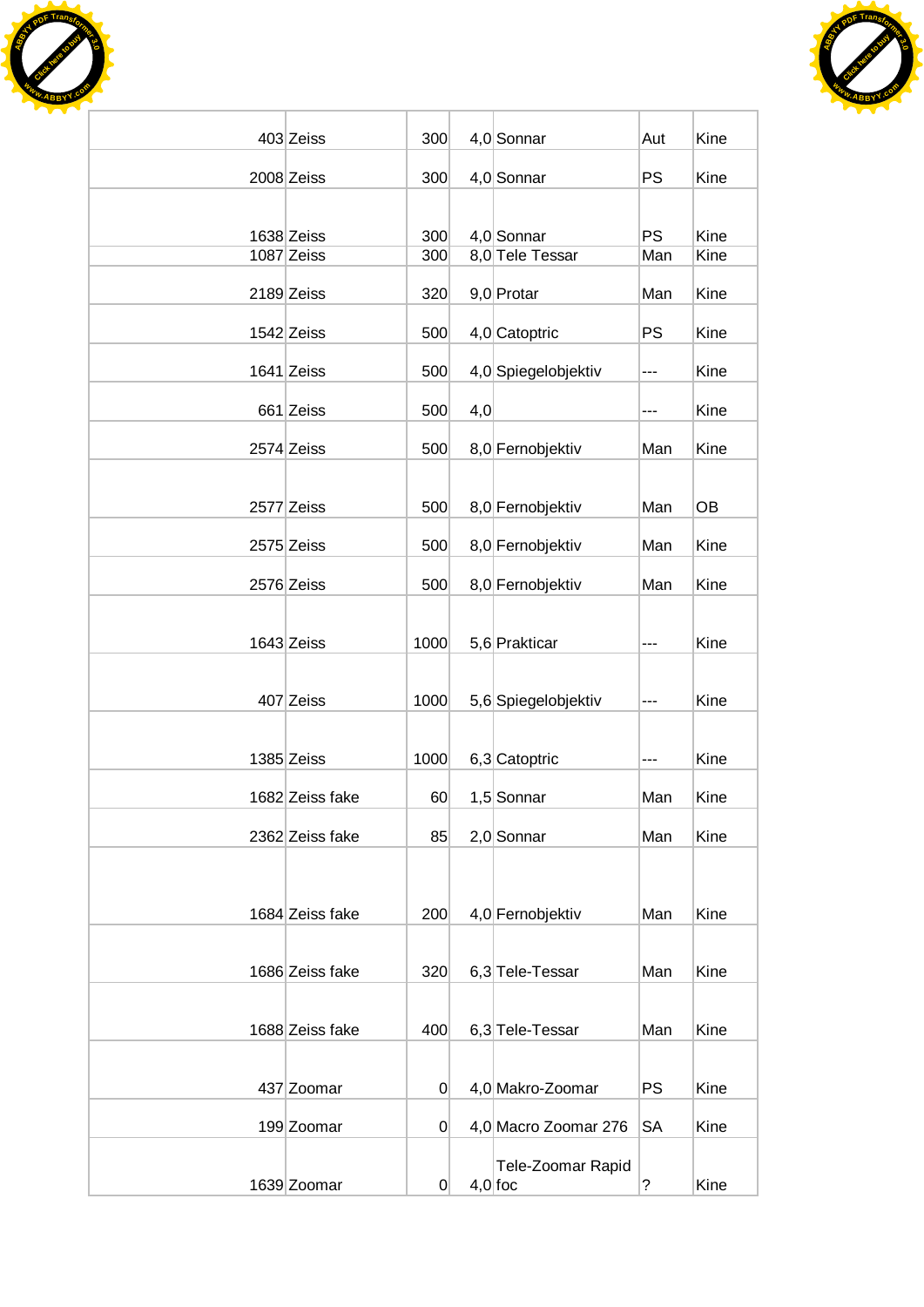



|  | 1509 Zoomar | 0               | 4,0 Macro-Zoomar 276  | PS        | Kine |
|--|-------------|-----------------|-----------------------|-----------|------|
|  | 1503 Zoomar | 40              | 2,8 Macro-Kilar D     | PS        | Kine |
|  | 2295 Zoomar | 40              | 2,8 Macro Zoomatar A  |           | Kine |
|  | 1504 Zoomar | 40              | 2,8 Macro-Kilar E     | PS        | Kine |
|  | 1505 Zoomar | 90 <sup>°</sup> | 2,8 Super Macro-Kilar | PS        | Kine |
|  | 2432 Zoomar | 90 <sup>°</sup> | 2,8 Makro Kilar       |           | Kine |
|  | 1635 Zoomar | 180             | 1,3 Zoomatar          | Man       | Kine |
|  | 1507 Zoomar | 300             | 4,0 Pan-Tele-Kilar    | PS        | Kine |
|  | 1506 Zoomar | 300             | 5,6 Tele-Kilar        | PS        | Kine |
|  | 856 Zoomar  | 500             | 5,6 Sport Reflectar   | ---       | Kine |
|  | 1640 Zoomar | 500             | 5,6 Reflectar         | ---       | Kine |
|  | 1340 Zoomar | 500             | 5,6 Sport Reflectar   | <b>PS</b> | Kine |
|  | 1508 Zoomar | 600             | 5,6 Sport-Reflectar   | PS        | Kine |
|  | 857 Zoomar  | 1000            | 8,0 Sport Reflectar   | ---       | Kine |
|  | 1393 Zoomar | 2000            | 8,0 Reflectar         | ---       | Kine |
|  | 1912 Zoomar | 2000            | 15,0 Reflectar        |           | Kine |
|  | 1394 Zoomar | 2500            | Reflectar             | ---       | Kine |
|  | 1913 Zoomar | 3800            | 25,0 Reflectar        |           | Kine |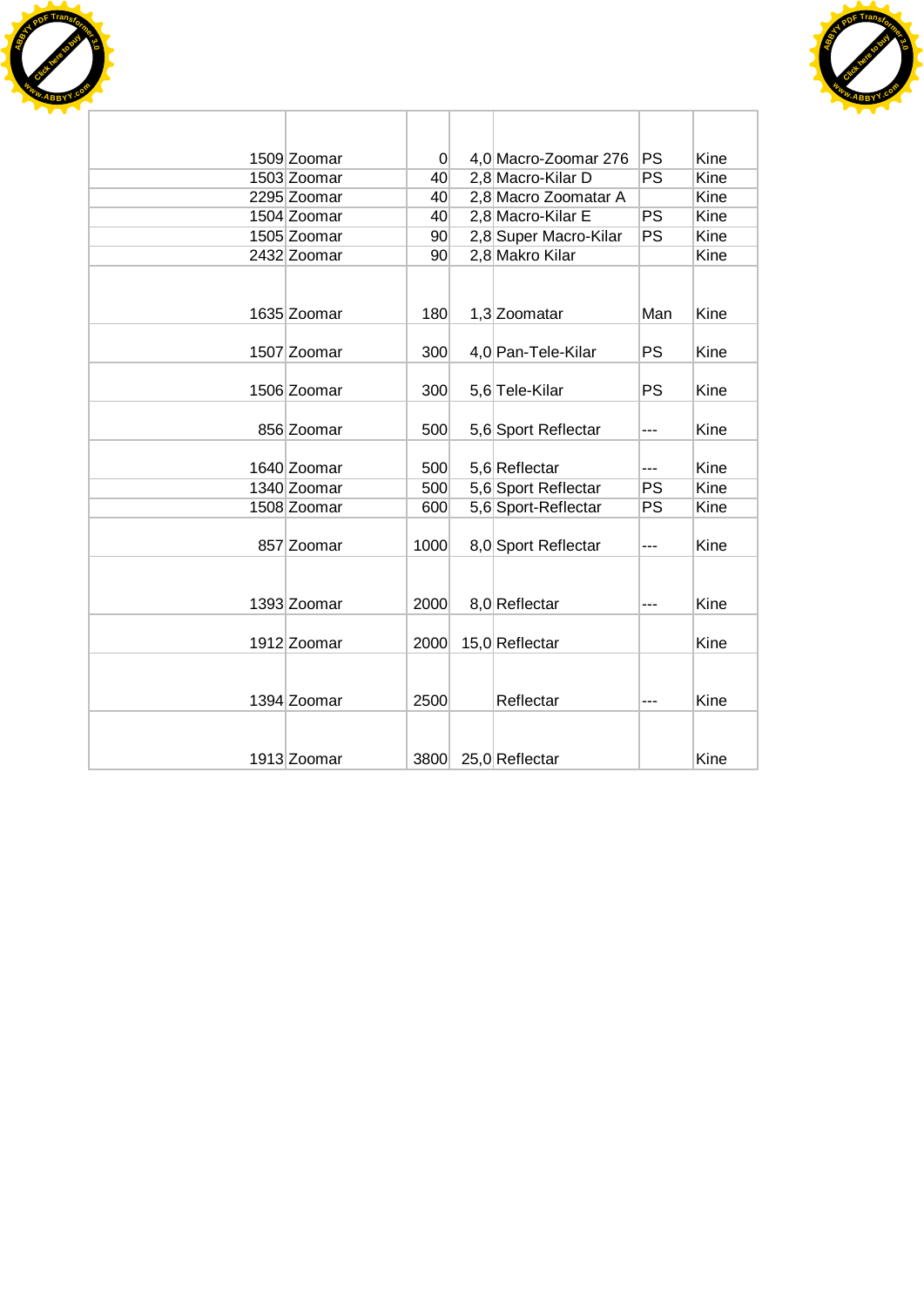



| COLLILICITIO      | onnne           |
|-------------------|-----------------|
| zm78-205mm        | ELD365          |
| zm85-205mm        | <b>ELD443</b>   |
| zm 60-            |                 |
| <b>135mm</b>      | <b>ELD632</b>   |
| EMT <sub>2</sub>  | <b>ELD590</b>   |
| $\overline{12}$   | <b>ELD100</b>   |
| $=$ Enna          | <b>ELD276/E</b> |
| Lithagon          | col8-14         |
|                   | <b>ELD737</b>   |
|                   |                 |
|                   |                 |
| Pancake lens      | <b>ELD722</b>   |
| from USSR         | <b>ELD563</b>   |
| -2000 EMT2        |                 |
| variable          |                 |
| softfocus         | <b>ELD342</b>   |
|                   | <b>ELD671</b>   |
|                   | <b>HRS</b>      |
| <b>EMYS</b>       | 235496E         |
|                   | <b>ELD616</b>   |
|                   |                 |
|                   | <b>ELD678</b>   |
| EMT <sub>2</sub>  | <b>ELD777</b>   |
|                   | <b>HRS</b>      |
| <b>EM</b> screwed | 13511           |
| EM?               | <b>ELD600</b>   |
|                   | <b>ELD495</b>   |
| EMT2              | <b>ELD610</b>   |
|                   |                 |
|                   | <b>ELD518</b>   |
| München           |                 |
|                   | <b>ELD037</b>   |
|                   | <b>ELD296</b>   |
|                   | <b>ELD508</b>   |
|                   | <b>ELD686</b>   |
| black             | <b>ELD307</b>   |
| $\overline{12}$   | <b>ELD676</b>   |
| <b>EM</b>         | <b>ELD537</b>   |
|                   | <b>ELD358</b>   |
| $-1965$           |                 |
|                   | <b>ELD051</b>   |
| Japanese          |                 |
| Japanese          | <b>ELD558</b>   |
|                   | <b>ELD594</b>   |
|                   | <b>ELD756</b>   |
|                   | <b>ELD610</b>   |
| not from          | ELD372/H        |
| Corfield!         | RO              |
|                   | <b>ELD724</b>   |
|                   | <b>ELD678</b>   |
|                   | <b>ELD260</b>   |
|                   |                 |
|                   | <b>ELD717</b>   |
| black; West-      |                 |
| Germany           | <b>ELD316</b>   |
|                   | <b>ELD626</b>   |
|                   |                 |
| EMT <sub>2</sub>  | AGM2006         |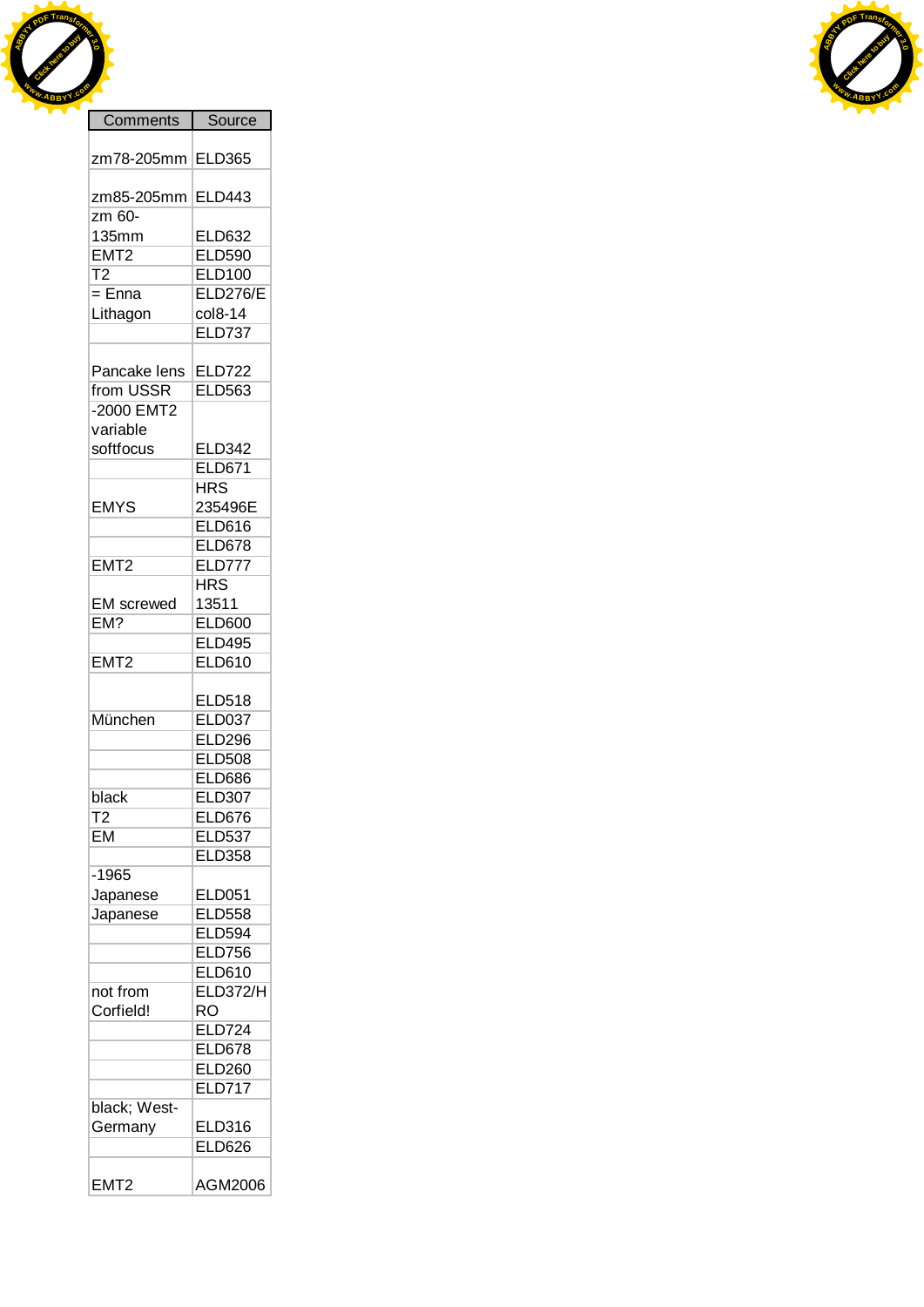



| -1968 EMYS        |                 |
|-------------------|-----------------|
| zm70-230mm        | <b>ELD160</b>   |
| $-1968$ EMT2      | <b>ELD160</b>   |
| -1968 EMYS        | <b>ELD160</b>   |
|                   | ELD021/1        |
| -1964 EMT2        | 60 HRO          |
|                   |                 |
|                   | <b>ELD128</b>   |
| -1967 EM          | <b>ELD021</b>   |
|                   | ELD021/3        |
| -1965 EMT2        | 52              |
| -1968 EMYS        | <b>ELD160</b>   |
|                   |                 |
| =Gamma            | <b>ELD147/H</b> |
| Terragon          | <b>RO</b>       |
| -1965 EMT2        | <b>ELD021</b>   |
|                   | ELD021/0        |
| -1967 EMT2        | 66              |
| -1968 EMYS        | <b>ELD160</b>   |
|                   | ELD160/5        |
| -1968 EMYS        | 16              |
|                   | ELD021/1        |
| -1967 EMT2        | 60              |
|                   |                 |
| <b>FM</b>         | <b>ELD384</b>   |
| +1967 EMT2        | <b>ELD051</b>   |
| $-1967$           | ELD021          |
|                   |                 |
|                   | ELD041/3        |
| -1965 EMT2        | 52              |
| -1960 SM          | <b>ELD017</b>   |
|                   | ELD051/5        |
| <b>EMYS</b>       | 20              |
| -1965 EMT2        | <b>ELD021</b>   |
| -1968 EMYS        | <b>ELD160</b>   |
|                   | ELD021/1        |
| -1967 EMT2        | 60              |
|                   | ELD021/0        |
|                   | 41/160/ET       |
| -1965 EMT2        | 55              |
|                   | ELD021/1        |
| -1965 EMT2        | 60              |
| -1968 EMYS f      | <b>ELD160/5</b> |
| 5.6?              |                 |
|                   | 19              |
| -1965 EM          |                 |
| monocular         | <b>ELD041</b>   |
| $-1965$ EM        |                 |
| monocular         | <b>ELD041</b>   |
|                   | <b>ELD740</b>   |
| -1968 EMT2        | <b>ELD160</b>   |
| -1968 EMT2        |                 |
| =Spiratone        | <b>ELD160</b>   |
|                   | <b>ELD762</b>   |
| 160 EMduo         |                 |
| $4.5 - 140 + 7.9$ | <b>ELD055/0</b> |
| 230               | 82              |
|                   |                 |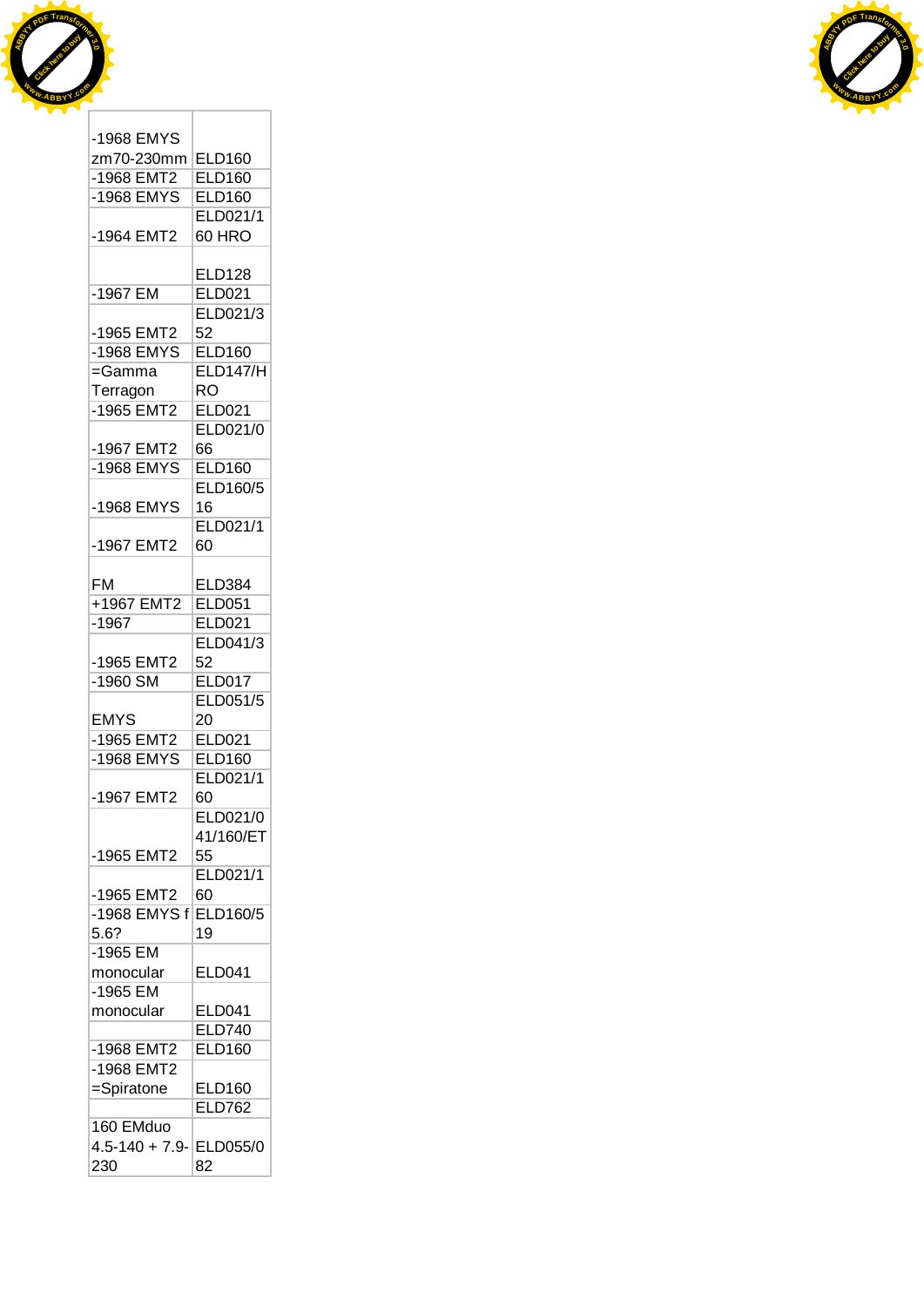



| 205mm             | <b>ELD274</b>   |
|-------------------|-----------------|
|                   |                 |
| -1968 FM          |                 |
| zm80-250mm ELD160 |                 |
| -1967 zm55-       | <b>ELD022/E</b> |
| 90mm EMT2         | col8-163        |
| zm70-210          |                 |
| <b>EMYS</b>       | <b>ELD051</b>   |
|                   | ELD041/1        |
|                   |                 |
| 1965 EMT2         | 60/Ecol8-       |
| zm95-205mm        | 163             |
| -1977 EMT2        |                 |
| zm180-410         | ELD024          |
| zm100-            | <b>HRP/ELD</b>  |
| 200mm             | 291             |
| -1965 EMT2        | <b>ELD041/1</b> |
| zm200-            | 60/Ecol8-       |
| 400mm             | 163             |
| <b>EMYS</b>       | <b>ELD433</b>   |
| -1968 EMT2        | <b>ELD160</b>   |
| <b>EMYS</b>       | <b>ELD274</b>   |
|                   | <b>ELD780</b>   |
| -1977 EMT2        |                 |
|                   |                 |
| =Gam T,           |                 |
| Taika T, Acc      | <b>ELD024</b>   |
|                   | ELD021/1        |
| -1967 FM          | 60              |
| -1965 EMT2        | <b>ELD041</b>   |
| -1965 EM          | <b>ELD041</b>   |
|                   | ELD021/1        |
| -1967 FM          | 60              |
|                   | ELD041/1        |
| -1965 EMT2        | 60              |
| <b>EMYS</b>       | <b>ELD274</b>   |
| $-1960$           | <b>ELD017</b>   |
| EMT2              |                 |
| (Aetna?)2         | ELD452          |
|                   | ELD041/1        |
| -1965 EMT2        | 60              |
| <b>EMYS</b>       |                 |
|                   | <b>ELD274</b>   |
|                   | <b>ELD138</b>   |
| <b>EMYS</b>       | <b>ELD433</b>   |
|                   | ELD021/1        |
| -1965 EMT2        | 60              |
|                   | ELD045          |
|                   | ELD021/1        |
| -1967 FM          | 60              |
|                   | ELD274/3        |
| <b>EMYS</b>       | 74              |
|                   | ELD041/1        |
| -1965 EMT2        | 60              |
| $-1960$           | <b>ELD017</b>   |
|                   | ELD041/1        |
|                   |                 |
| -1965 EMT2        | 60              |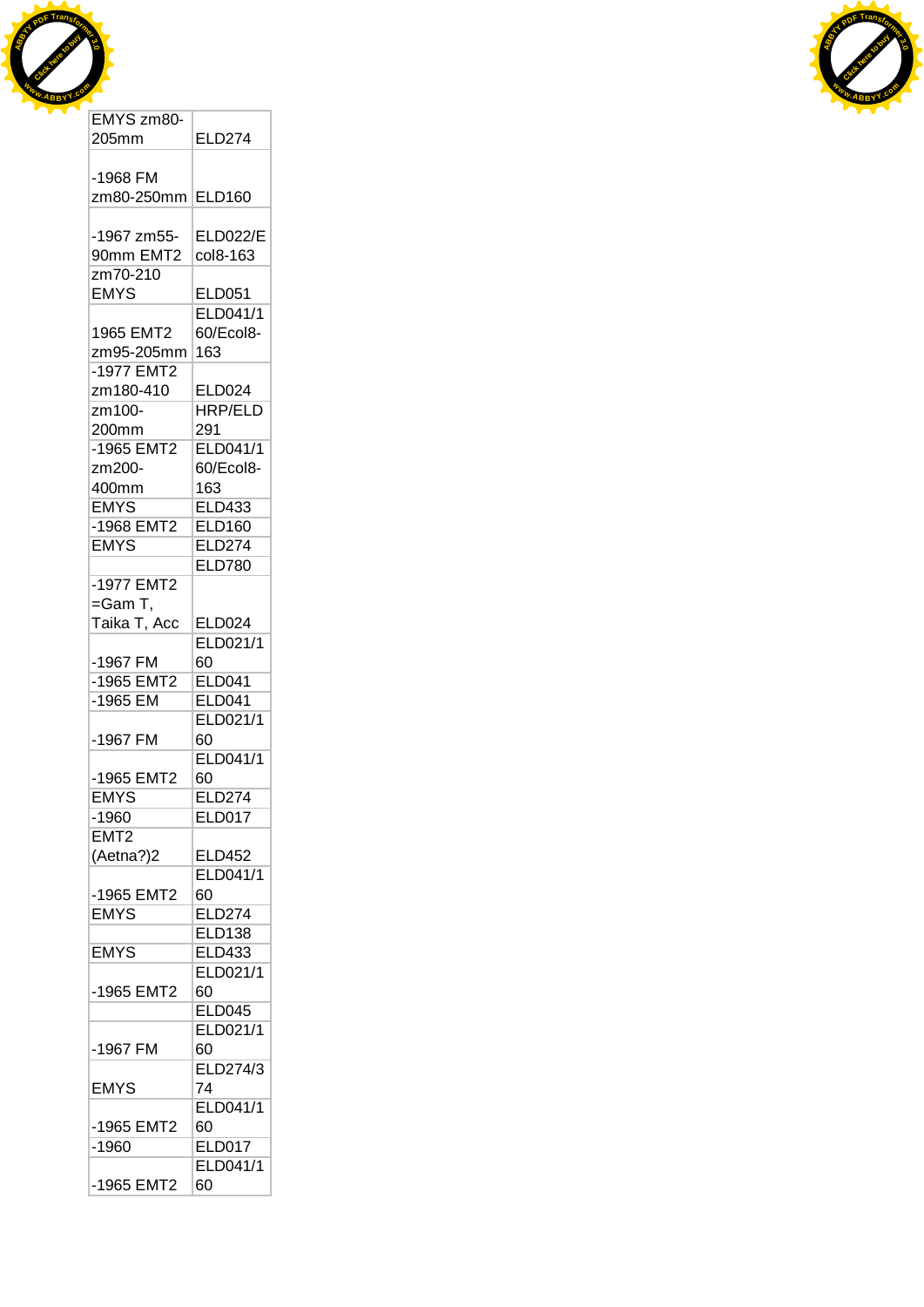



|                          | <b>ELD394</b>                  |
|--------------------------|--------------------------------|
| $\overline{\text{SM}}$   | <b>ELD247</b>                  |
|                          | ELD021/1                       |
| -1967 FM                 | 60                             |
| -1965 EM                 | <b>ELD041</b>                  |
|                          | <b>ELD017</b>                  |
|                          | 068                            |
| -1960                    |                                |
| -1965 EMT2               | <b>ELD041</b>                  |
|                          | ELD021/1                       |
| -1967 EMT2               | 60                             |
| <b>EMYS</b>              | <b>ELD298</b>                  |
|                          | <b>ELD135</b>                  |
|                          | ELD041/1                       |
| -1965 EMT2               | 60                             |
|                          | <b>ELD432/4</b>                |
| EMT <sub>2</sub>         | 33                             |
|                          | <b>ELD045</b>                  |
| $-1965$                  | <b>ELD041</b>                  |
| FM                       | <b>ELD046</b>                  |
| <b>EMYS</b>              | <b>ELD274</b>                  |
| -1968 EMT2               |                                |
|                          |                                |
| 5.6?                     | <b>ELD160</b><br><b>ELD484</b> |
| EMT2 mirror              |                                |
| -1962                    | <b>ELD010</b>                  |
| -1965 EM                 | <b>ELD041</b>                  |
| $-1968$                  | <b>ELD160</b>                  |
|                          |                                |
| -1960                    | <b>ELD017</b>                  |
|                          | ELD021/0                       |
| -1965 EMT2               | 41/160                         |
| EMT <sub>2</sub>         | <b>ELD484</b>                  |
| $-1965$ EM               | <b>ELD041</b>                  |
| -1968 EMT2               |                                |
| 6.3?                     | <b>ELD160</b>                  |
| $-1965$ EM               | <b>ELD041</b>                  |
|                          | <b>ELD484</b>                  |
| EMT2 mirror              |                                |
| -1968 EMT2               | <b>ELD160</b>                  |
|                          | <b>ELD752</b>                  |
| <b>EM</b>                | <b>ELD610</b>                  |
| <b>EM</b>                | <b>ELD610</b>                  |
| EMT <sub>2</sub>         | <b>ELD610</b>                  |
| <b>EM</b>                | <b>ELD610</b>                  |
| EMT2                     | <b>ELD606</b>                  |
| $\overline{\mathsf{FM}}$ | <b>ELD496</b>                  |
| <b>SM</b>                | <b>ELD651</b>                  |
|                          |                                |
|                          |                                |
| zm35-140mm               | <b>ELD242</b>                  |
|                          | DW                             |
| 1959 chrome              | 858814                         |
| 1957 black,              |                                |
| chrome rings             | LE05p41                        |
| 1961 black               | LE05p41                        |
| 1950 one-of-a-           |                                |
| kind? Sn                 |                                |
| 198921                   | <b>ELD126</b>                  |
| 1961 black               | EColl8-6                       |
|                          |                                |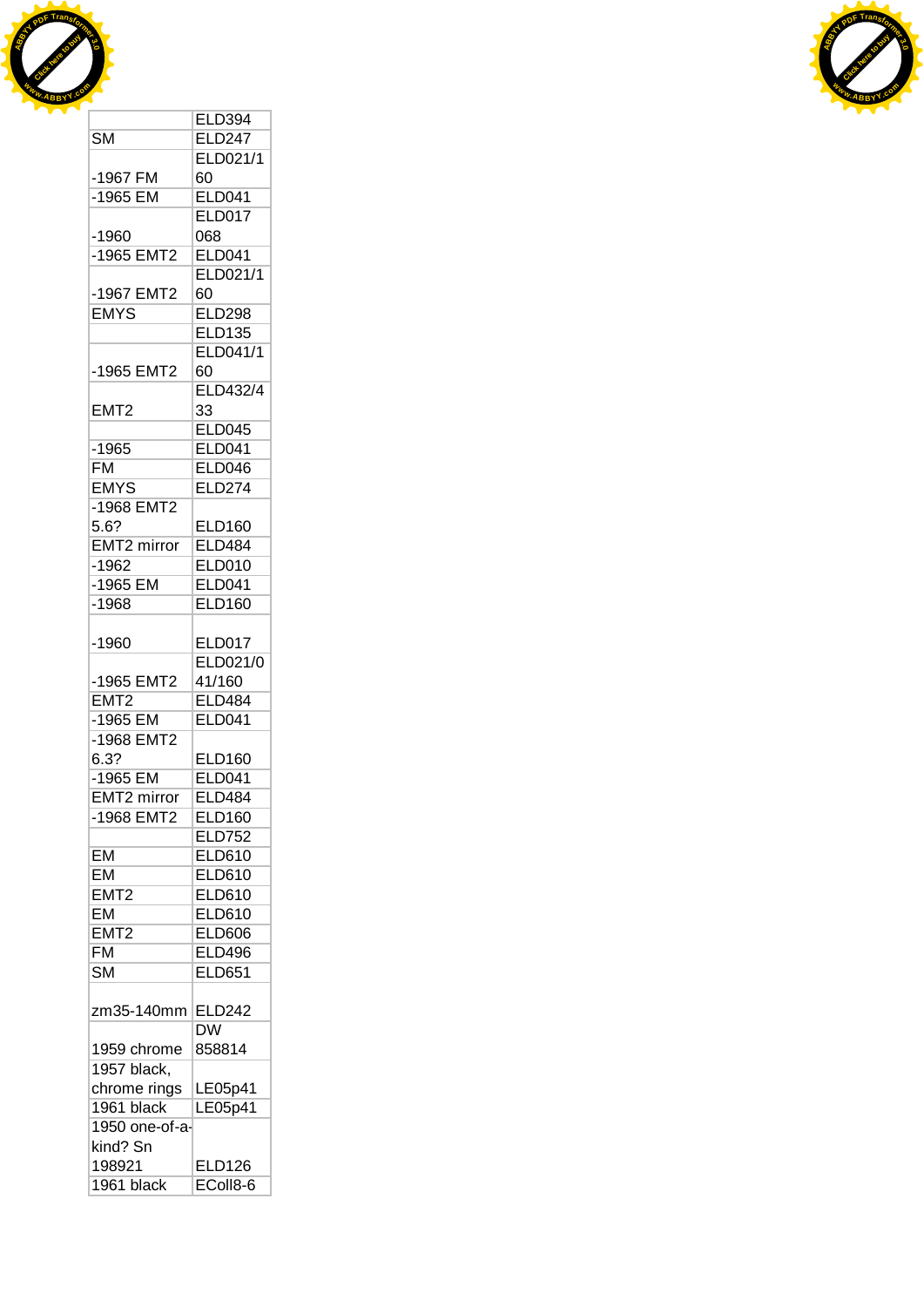



|                             | DW                                           |
|-----------------------------|----------------------------------------------|
| 1956 black,                 | 462540/L                                     |
| chrome rings                | E05p44                                       |
|                             | <b>DW</b>                                    |
| 1953 black,                 | 278413/L                                     |
| chrome rings                | E05p44                                       |
|                             | DŴ                                           |
| 1959 chrome                 | 639332                                       |
|                             | <b>DW</b>                                    |
| 1950 black,                 | 193218/E                                     |
| chrome rings                | col8-4                                       |
| 1956 black,                 | $\overline{\text{DW}}$                       |
|                             | 368151                                       |
| chrome rings<br>1959 chrome |                                              |
|                             | LE05p44                                      |
| 1961 black                  | LE05p44                                      |
| 1950 black,                 | Eobs/LE0                                     |
| chrome rings                | 5p48                                         |
| 1952                        | $\overline{\mathsf{DW}}$ -                   |
|                             | $\overline{\text{DW}}$                       |
| 1953 black,                 | 313625                                       |
| chrome rings                | <b>ELD139</b>                                |
|                             | $\overline{\mathsf{D}}\overline{\mathsf{W}}$ |
|                             | 1128190/L                                    |
| 1959 chrome                 | E05p46                                       |
| 1961 black                  | EColl8-6                                     |
| 1951 black,                 | 400523                                       |
| chrome rings                | <b>ELD051</b>                                |
|                             | DW                                           |
|                             | 302510/L                                     |
| 1950                        | E05p43                                       |
|                             | DW                                           |
| 1953 black,                 | 303366/E                                     |
| chrome rings                | obs                                          |
| 1952 black,                 | $\overline{\mathsf{D}}\mathsf{W}$            |
| chrome rings                | 291534                                       |
|                             | $\overline{\mathsf{D}}\mathsf{W}$            |
| 1955                        | 314945                                       |
|                             | DW                                           |
| 1954 black,                 | 408569/E                                     |
|                             | obs                                          |
| chrome rings<br>1961 black  | <b>ELD122</b>                                |
| 1959 chrome                 | <b>ELD261</b>                                |
|                             |                                              |
| adapted for                 |                                              |
| <b>VP Exakta</b>            | <b>ELD698</b>                                |
|                             | <b>ELD124</b>                                |
|                             | <b>ELD568</b>                                |
|                             | <b>ELD547</b>                                |
|                             | ELD311                                       |
|                             | <b>ELD249</b>                                |
|                             | <b>HRP</b>                                   |
| <b>SM</b>                   | <b>ELD051</b>                                |
|                             |                                              |
|                             | <b>ELD013/2</b>                              |
| $-1953$                     | 25                                           |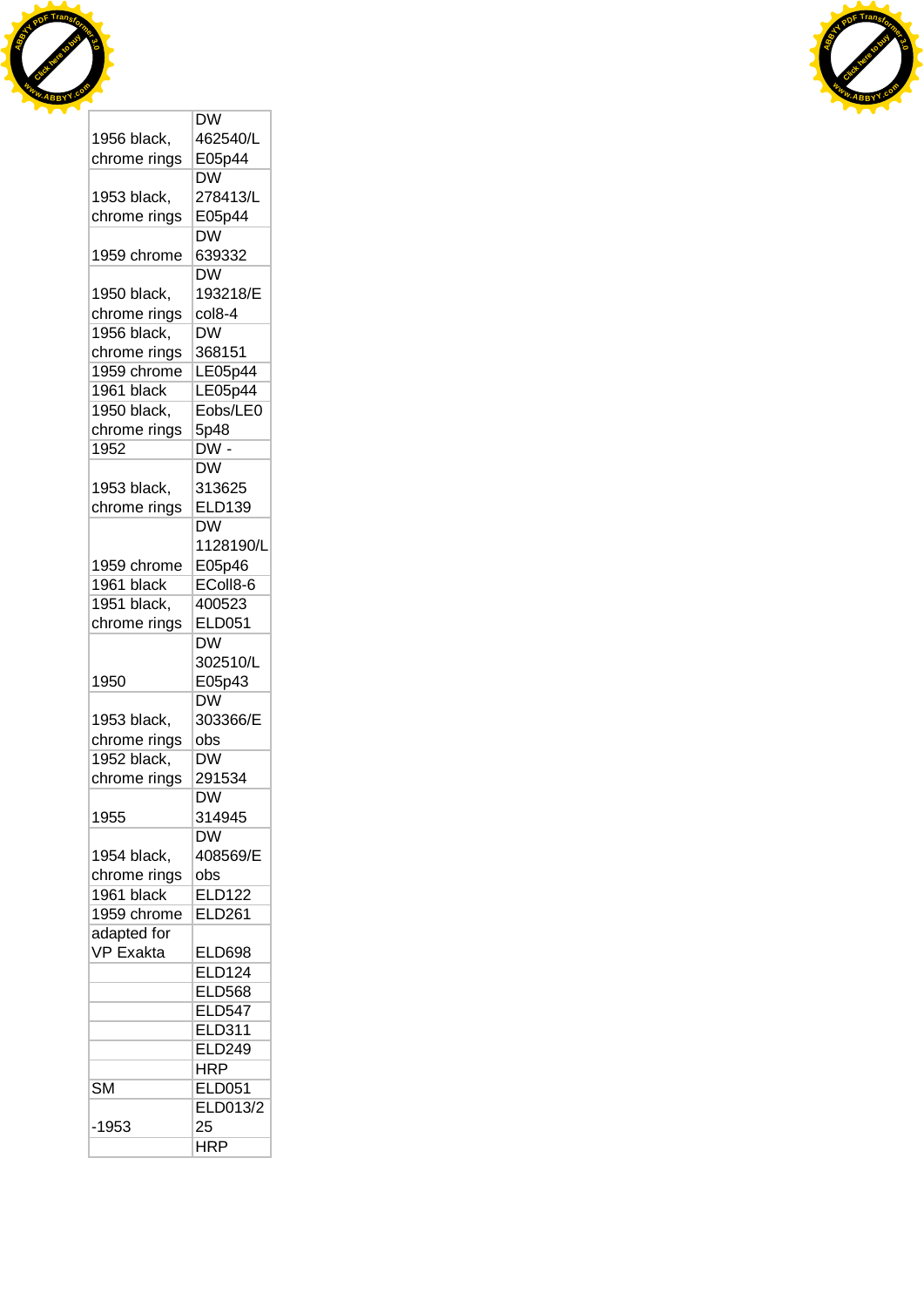



| בווטום <i>ו</i> ופו <sup>.</sup> |                            |
|----------------------------------|----------------------------|
| zm180-                           |                            |
| 410mm                            | <b>ELD024</b>              |
|                                  | <b>ELD744</b>              |
|                                  | ELD821                     |
|                                  | <b>ELD751</b>              |
| -1977 EMT2                       | ELD024                     |
| -1977 EMT2                       | <b>ELD024</b>              |
| -1977 EMT2                       | <b>ELD024</b>              |
| +1965 EMT2                       | Ecol8-165                  |
| +1965 EMT2                       | Ecol8-165                  |
|                                  |                            |
| +1965 EMT2                       | Ecol8-165                  |
| +1965 EMT2                       | Ecol8-165                  |
| +1965 EMT2                       | Ecol8-165<br><b>ELD172</b> |
| +1965 EMT2                       | Ecol8-165                  |
| +1965 EMT2                       | Ecol8-165                  |
| +1965 EMT2                       | Ecol8-165                  |
| +1965 EMT2                       | Ecol8-165                  |
| +1965 EMT2                       | Ecol8-165                  |
| fast-focus                       | ELD087/3                   |
| lever                            | 54                         |
|                                  | <b>HRS</b>                 |
|                                  | 200035                     |
|                                  | <b>ELD674</b>              |
|                                  |                            |
|                                  | <b>ELD764</b>              |
|                                  | <b>ELD703</b>              |
|                                  | <b>ELD527</b>              |
|                                  | EColl8-8                   |
|                                  | ΚR                         |
| ft adapted by                    | 12563/Eo                   |
| B&J                              | bs                         |
|                                  | KR                         |
|                                  | 12975/EC                   |
| 1938                             | oll8-8                     |
| $-1070$ EM-                      |                            |
| Ercona                           | <b>ELD161</b>              |
|                                  | ELD109/4                   |
|                                  | 84                         |
| $-1953$                          | <b>ELD013</b>              |
| -1970 EM-                        | <b>ELD161/4</b>            |
| Ercona                           | 84                         |
| $-1960$                          | <b>ELD017</b>              |
| -1970 EM-                        | ELD161/4                   |
| Ercona                           | 84                         |
|                                  |                            |

 $\overline{\phantom{0}}$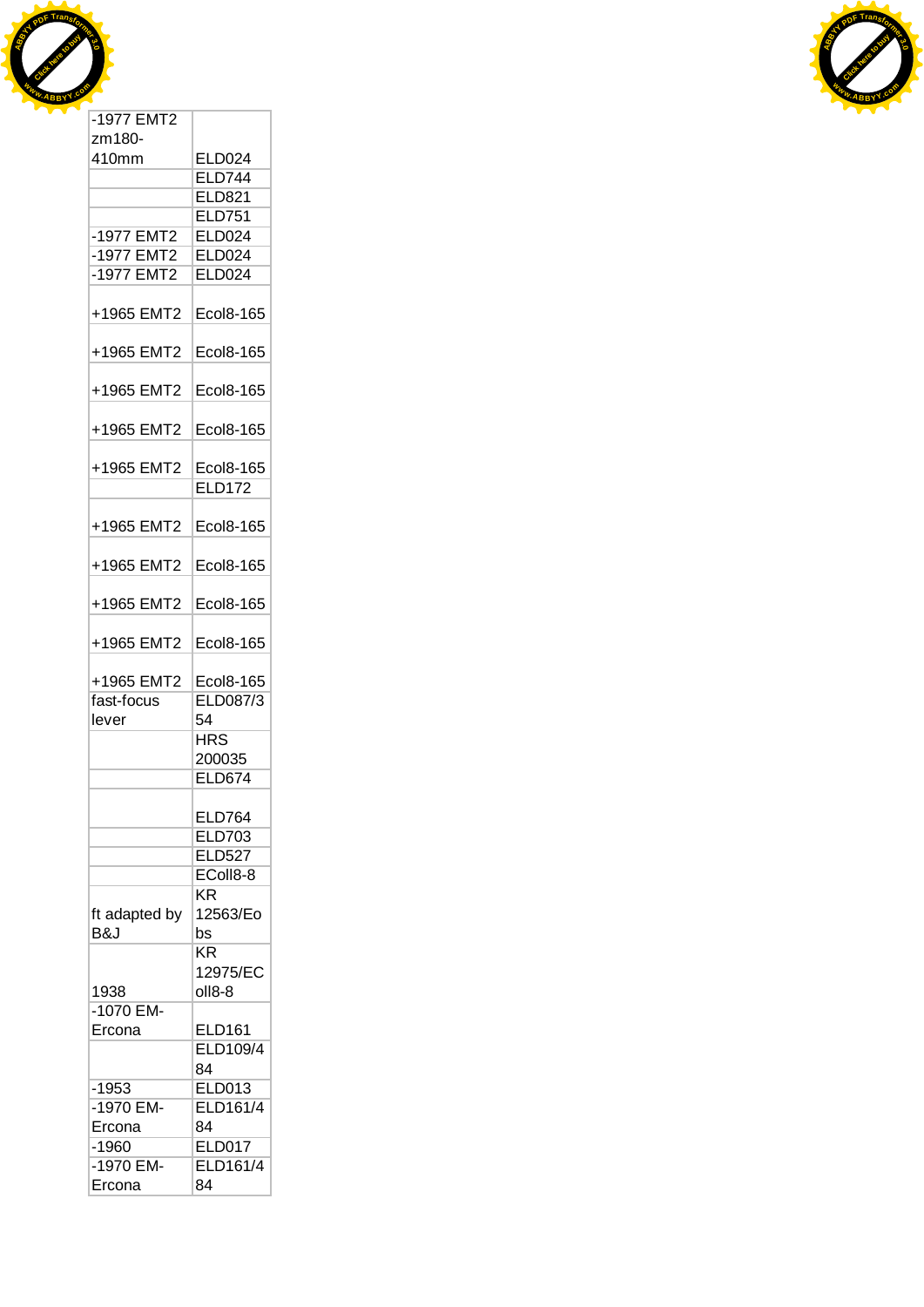



|               | <b>ELD017/4</b> |
|---------------|-----------------|
| $-1960$       | 84              |
|               |                 |
| alu           | HRP/Eobs        |
| -1970 EM-     |                 |
| Ercona        | <b>ELD161</b>   |
| -1953         | <b>ELD013</b>   |
|               |                 |
| $-1953$       | <b>ELD013</b>   |
|               | <b>ELD109</b>   |
|               | ELD041/4        |
| $-1965$       | 84              |
| -1970 EM-     | <b>ELD161/4</b> |
| Ercona        | 84              |
| -1965 EM-     | ELD041/1        |
| Ercona        | 61/484          |
|               | KR.             |
|               | 52604/EL        |
| 1963 ft       | D041/484        |
| -1970 EM-     |                 |
|               |                 |
| Ercona        | <b>ELD161</b>   |
| 1951 bright   | ELD013/4        |
| and black alu | 84/Eobs         |
| -1970 EM-     |                 |
| Ercona        | <b>ELD161</b>   |
| -1965 EM-     | <b>ELD041/1</b> |
| Ercona        | 61/484          |
| -1970 EM-     |                 |
| Ercona        | <b>ELD161</b>   |
| -1970 EM-     |                 |
| Ercona        | <b>ELD161</b>   |
|               | <b>ELD013/4</b> |
| 1953 EM-      |                 |
| Ercona        | 84              |
| 1953 EM-      | <b>ELD013/4</b> |
| Ercona        | 84              |
| -1970 EM-     |                 |
| Ercona        | <b>ELD161</b>   |
| -1970 EM-     |                 |
| Ercona        | <b>ELD161</b>   |
| 1953 EM-      | ELD013/4        |
| Ercona        | 84              |
| -1953 EM-     | ELD013/0        |
|               | 41/484          |
| Ercona        |                 |
| -1970 EM-     |                 |
| Ercona        | ELD161          |
|               | EColl8-         |
| EM-Ercona     | 8/ELD484        |
| -1965 EM-     | ELD041/4        |
| Ercona        | 84              |
|               | EColl8-8        |
| Scheimpflug   |                 |
| and shift     |                 |
| system        | <b>ELD048</b>   |
| Scheimpflug   |                 |
|               |                 |
| and shift     |                 |
| system        | <b>ELD048</b>   |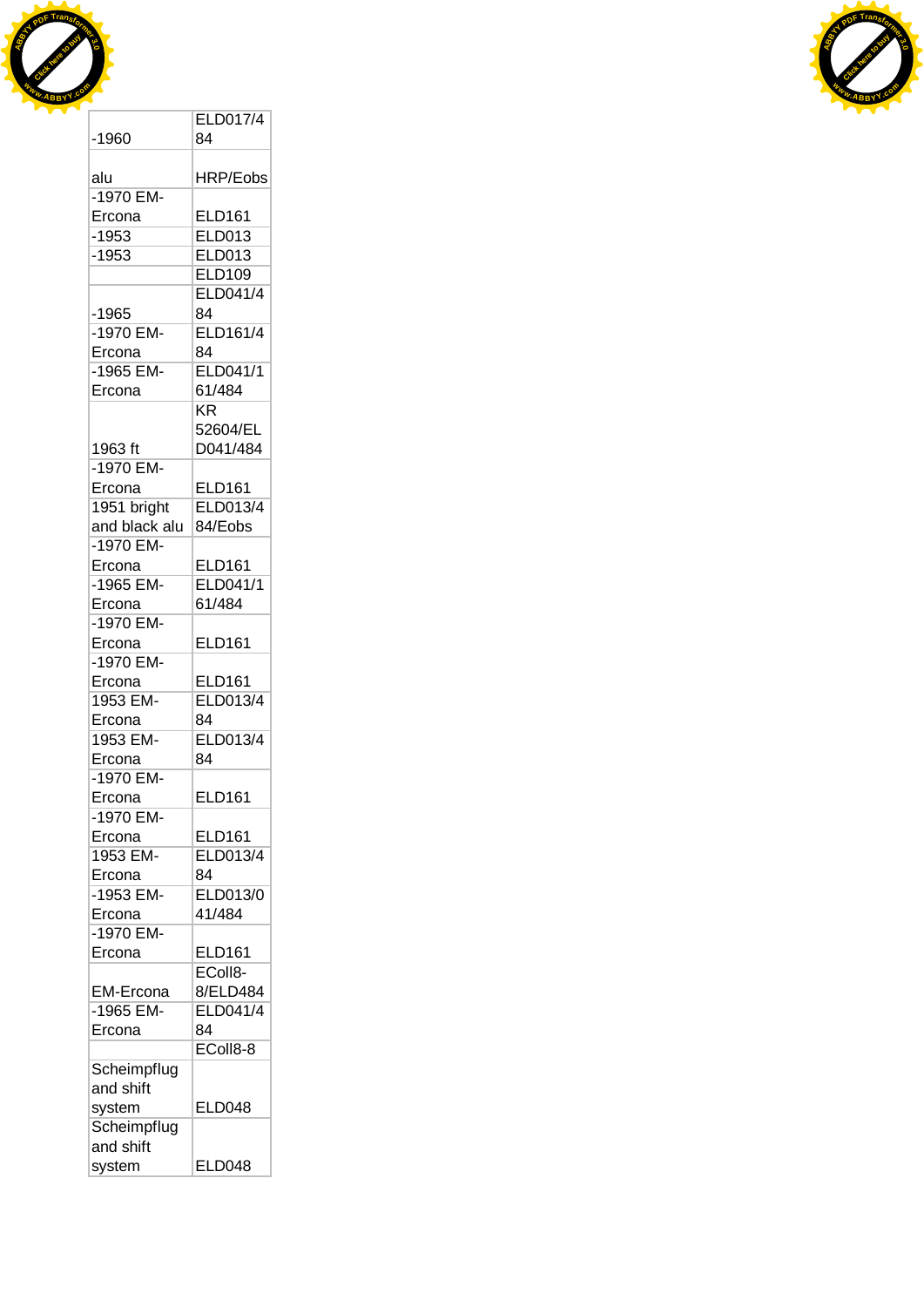



| oonempnag      |                  |
|----------------|------------------|
| system         | <b>ELD048</b>    |
| Scheimpflug    |                  |
| and shift      |                  |
|                |                  |
| system         | <b>ELD048</b>    |
| Scheimpflug    |                  |
| system         | <b>ELD048</b>    |
|                | <b>ELD702</b>    |
| zm100-         |                  |
| 200mm          | <b>ELD098</b>    |
|                |                  |
|                |                  |
| $+1967$        | <b>Ecol8-166</b> |
|                |                  |
| +1972          | Ecol8-166        |
|                |                  |
|                |                  |
| $+1967$        | Ecol8-166        |
|                |                  |
| +1967 EMT2     | Ecol8-166        |
|                |                  |
| $+1972$        | Ecol8-166        |
|                |                  |
|                |                  |
| $+1972$        | Ecol8-166        |
|                |                  |
| +1967 EMT2     | Ecol8-166        |
|                |                  |
| +1967          | Ecol8-166        |
|                |                  |
|                |                  |
| +1972          | Ecol8-166        |
|                |                  |
| +1967 EMT2     | Ecol8-166        |
| -1968 EMT2     | <b>ELD160</b>    |
|                |                  |
|                |                  |
| $+1967$        | Ecol8-166        |
|                |                  |
| $+1972$        | Ecol8-166        |
|                |                  |
| +1967 EMT2     | Ecol8-166        |
| -1968 EMT2     | <b>ELD160</b>    |
|                |                  |
|                |                  |
| $+1967$        | Ecol8-166        |
| $+1972$        |                  |
| -1968 EMT2     | <b>ELD160</b>    |
| +1967 EMT2     |                  |
|                |                  |
| mirror lens    | Ecol8-166        |
| adapted cine   |                  |
| lens           | <b>ELD351</b>    |
|                |                  |
|                | <b>ELD743</b>    |
|                |                  |
|                |                  |
|                | <b>ELD707</b>    |
| adapted,       |                  |
| black with alu | ELD159/2         |
| tube           | 58/Eobs          |
|                |                  |
|                |                  |
|                | <b>ELD426</b>    |

т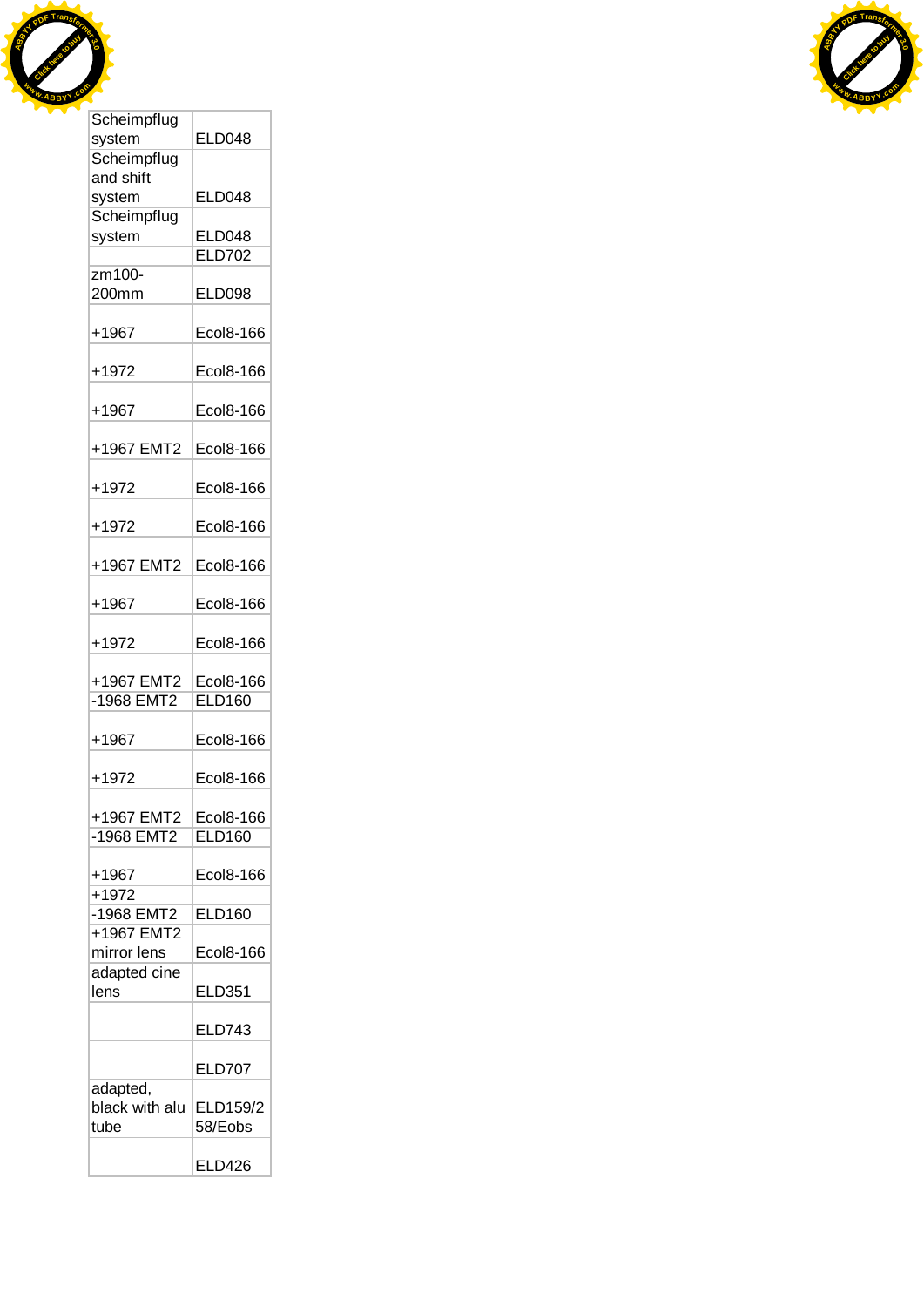



|                               | ELD105,<br>155          |
|-------------------------------|-------------------------|
|                               |                         |
| zm50-300mm                    | <b>ELD718</b>           |
| zm78-205mm                    | <b>ELD154</b>           |
|                               | <b>ELD538</b>           |
|                               | <b>ELD154</b>           |
| 6 inch                        | <b>ELD048</b>           |
| 10inch                        | <b>ELD159</b>           |
| EMT2 mirror                   | <b>ELD652</b>           |
|                               | <b>ELD553</b>           |
| <b>EMYS</b>                   | <b>ELD634</b>           |
| EMYS zm75-                    |                         |
| 235                           | <b>ELD541</b>           |
|                               | <b>ELD048</b>           |
|                               |                         |
|                               | <b>HRO</b>              |
| <b>FM</b>                     | <b>ELD565</b>           |
|                               | <b>ELD581</b>           |
| <b>FM</b>                     | <b>ELD154</b>           |
| <b>EMYS</b>                   | EColl8-10               |
|                               | <b>ELD543</b>           |
| EMT <sub>2</sub><br><b>FM</b> | EColl8-10<br><b>HRO</b> |
| <b>FM</b>                     | ELD633                  |
| EMT2                          | EColl8-10               |
| <b>EMYS</b>                   | <b>ELD424</b>           |
|                               | <b>ELD679</b>           |
| EMT <sub>2</sub>              | EColl8-10               |
|                               | <b>ELD565</b>           |
| EMT <sub>2</sub>              | EColl8-10               |
| EMT <sub>2</sub>              | <b>ELD060</b>           |
|                               | EColl8-10               |
| EMT2<br>EMT <sub>2</sub>      | ELD413                  |
| (identical to                 |                         |
| Sigma nr                      |                         |
| 1865)                         | <b>ELD512</b>           |
|                               | ELD048/4                |
| FM                            | 67                      |
| FM p "N"                      | <b>ELD455</b>           |
| FM <sub>2</sub>               | <b>ELD115</b>           |
| mirror lens                   | <b>ELD285</b>           |
| -1968 EM BS-                  |                         |
| system                        | <b>ELD161</b>           |
| -1968 EM BS-                  | <b>ELD161</b>           |
| system<br>-1968 EM BS-        |                         |
| system                        | <b>ELD161</b>           |
| -1968 EM BS-                  |                         |
| system                        | <b>ELD161</b>           |
| -1968 EM BS-                  |                         |
| system                        | <b>ELD161</b>           |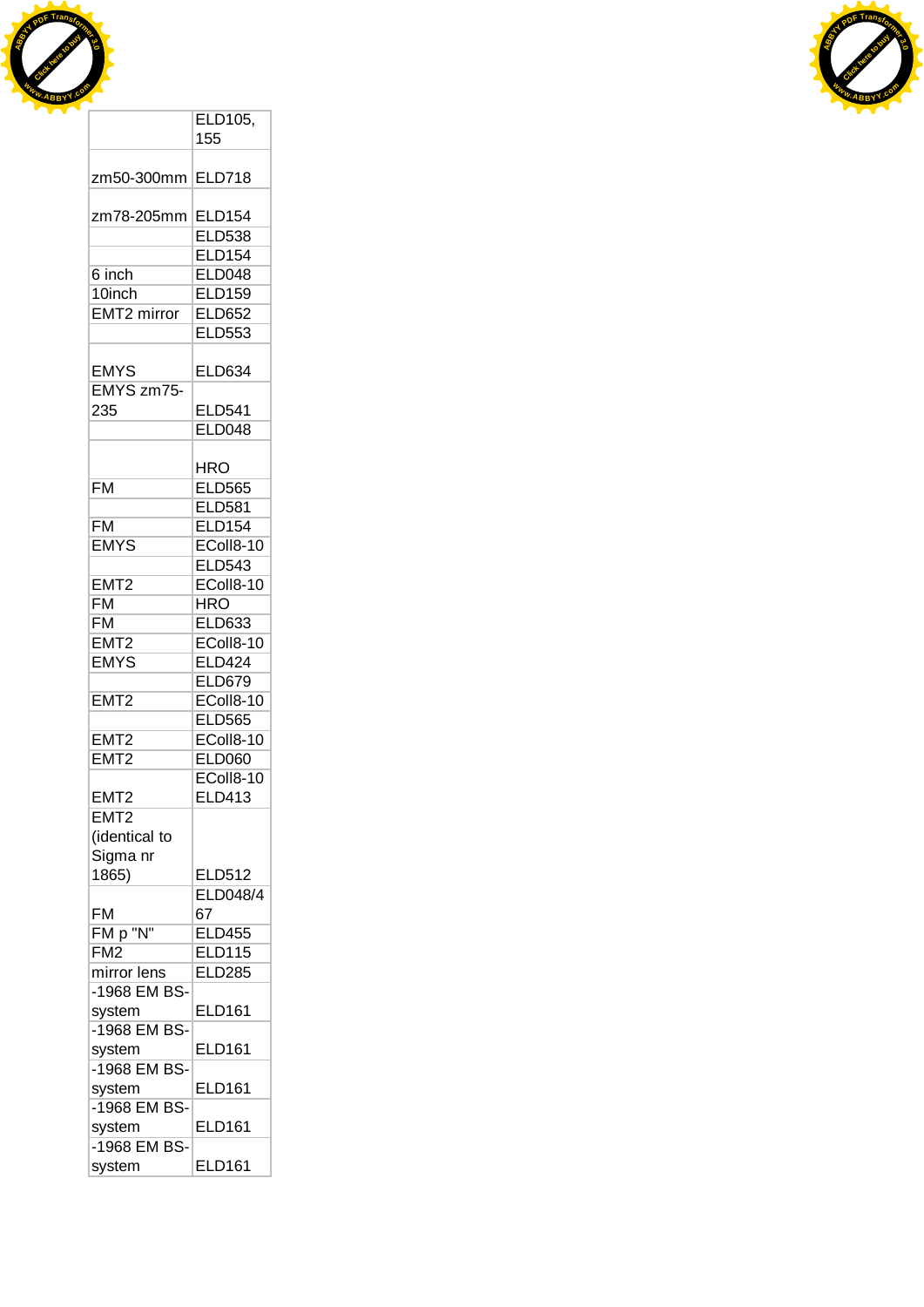



| system                | <b>ELD041</b>     |
|-----------------------|-------------------|
| -1968 EM BS-          |                   |
| system                | <b>ELD161</b>     |
| -1965 EM BS-          | ELD161/0          |
| system                | 41                |
| -1965 EM BS-ELD161/0  |                   |
| system                | 41                |
| -1965 EM BS- ELD161/0 |                   |
| system                | 41                |
| -1965 EM BS-ELD161/0  |                   |
| system                | 41                |
| $-1965$ EM            |                   |
|                       |                   |
| 1:5.25                | <b>ELD041</b>     |
| -1965 EM              | <b>ELD041</b>     |
| -1965 EM BS-ELD161/0  |                   |
| system                | 41                |
| -1965 EM              |                   |
| 1:6.75                | <b>ELD041</b>     |
| $-1965$ EM            | <b>ELD041</b>     |
| -1965 EM BS- ELD161/0 |                   |
| system                | 41                |
| 12                    | <b>ELD041</b>     |
| -1965 EM BS-ELD161/0  |                   |
| system                | 41                |
| -1965 EM BS-          | <b>ELD161/0</b>   |
| system                | 41                |
| -1965 EM              | <b>ELD041</b>     |
| -1965 EM              | <b>ELD041</b>     |
| -1965 EM              | <b>ELD041</b>     |
| -1968 EM BS-          |                   |
|                       |                   |
| system                | <b>ELD161</b>     |
|                       | <b>HRcol</b>      |
|                       | 21214E            |
|                       | Ecol <sub>3</sub> |
|                       | <b>ELD684</b>     |
|                       | <b>ELD080</b>     |
|                       | ΚR                |
|                       | 325109            |
| -1967 EMT2            | ELD022/1          |
| 750-3000mm            | 60                |
| -1967 FM 350-         |                   |
| 650mm 1:8-            |                   |
| 11                    | <b>ELD022</b>     |
|                       |                   |
| -1968 EM-             |                   |
| adaptamatic           |                   |
| zm80-250mm            | <b>ELD160</b>     |
|                       |                   |
| -1968 EM-             |                   |
|                       |                   |
| adaptamatic           |                   |
| zm70-220mm            | <b>ELD160</b>     |
| -1967 95-             | <b>ELD022/E</b>   |
| 250mm                 | LD524             |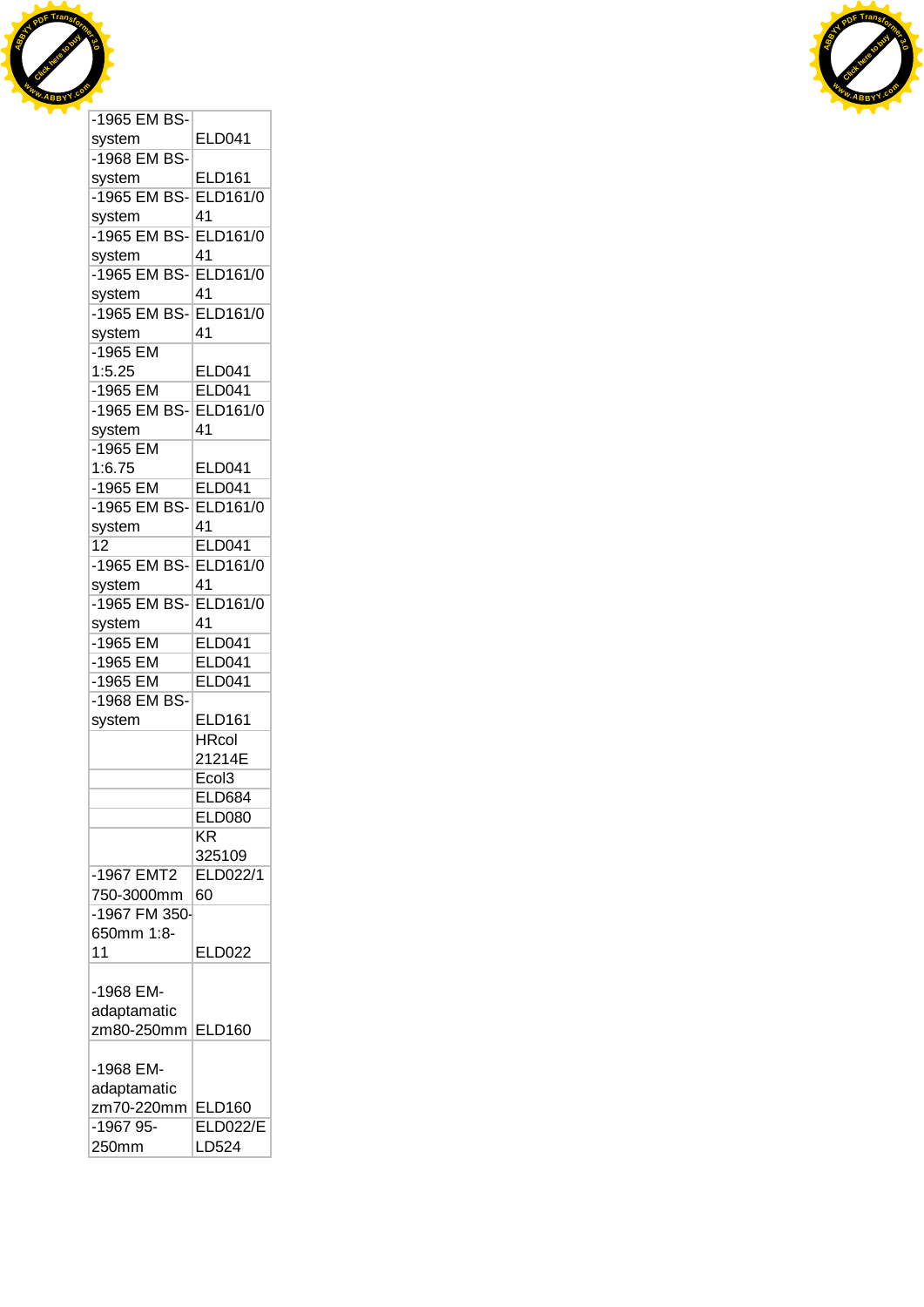



| -1970 EM-                |               |
|--------------------------|---------------|
| adaptamatic              |               |
| zm200-                   |               |
| 500mm                    | <b>ELD161</b> |
| -1968 EMT2               |               |
| monocular                |               |
| 750-3000mm               | <b>ELD160</b> |
| $-1968$ EM-              | ELD160/6      |
| adaptamatic              | 04            |
| -1968 EM-                |               |
|                          | <b>ELD160</b> |
| adaptamatic<br>-1968 EM- |               |
|                          |               |
| adaptamatic              | <b>ELD160</b> |
| -1968 EM-                |               |
| adaptamatic              | <b>ELD160</b> |
| $-1968$ EM-              |               |
| adaptamatic              | <b>ELD160</b> |
| -1968 EM-                |               |
| adaptamatic              | <b>ELD160</b> |
|                          |               |
| -1977 EMT2               | <b>ELD024</b> |
|                          |               |
| -1977 EMT2               | <b>ELD024</b> |
|                          |               |
| -1977 EMT2               | <b>ELD024</b> |
|                          |               |
| -1977 EMT2               | <b>ELD024</b> |
|                          |               |
| -1977 EMT2               | ELD024        |
|                          |               |
| -1977 EMT2               | <b>ELD024</b> |
|                          |               |
| -1977 EMT2               | <b>ELD024</b> |
|                          |               |
| -1977 EMT2               | <b>ELD024</b> |
|                          |               |
|                          |               |
| -1977 EMT2               | <b>ELD024</b> |
|                          |               |
| -1977 EMT2               | <b>ELD024</b> |
| -1977 EMT2               |               |
| mirror lens              | <b>ELD024</b> |
|                          |               |
| -1977 EMT2               | <b>ELD024</b> |
|                          |               |
| -1977 EMT2               | <b>ELD024</b> |
| -1974 EMT2               |               |
| mirror lens              | <b>ELD024</b> |
| <b>EMT2</b> mirror       | <b>ELD484</b> |
| EMT <sub>2</sub>         | <b>ELD484</b> |
| EMT <sub>2</sub>         | <b>ELD484</b> |
| mirror lens              | <b>ELD295</b> |
| EMT <sub>2</sub> mirror  | <b>ELD484</b> |
| EMT <sub>2</sub>         | <b>ELD484</b> |
|                          | <b>ELD303</b> |
|                          | <b>ELD653</b> |
|                          | <b>ELD049</b> |
|                          |               |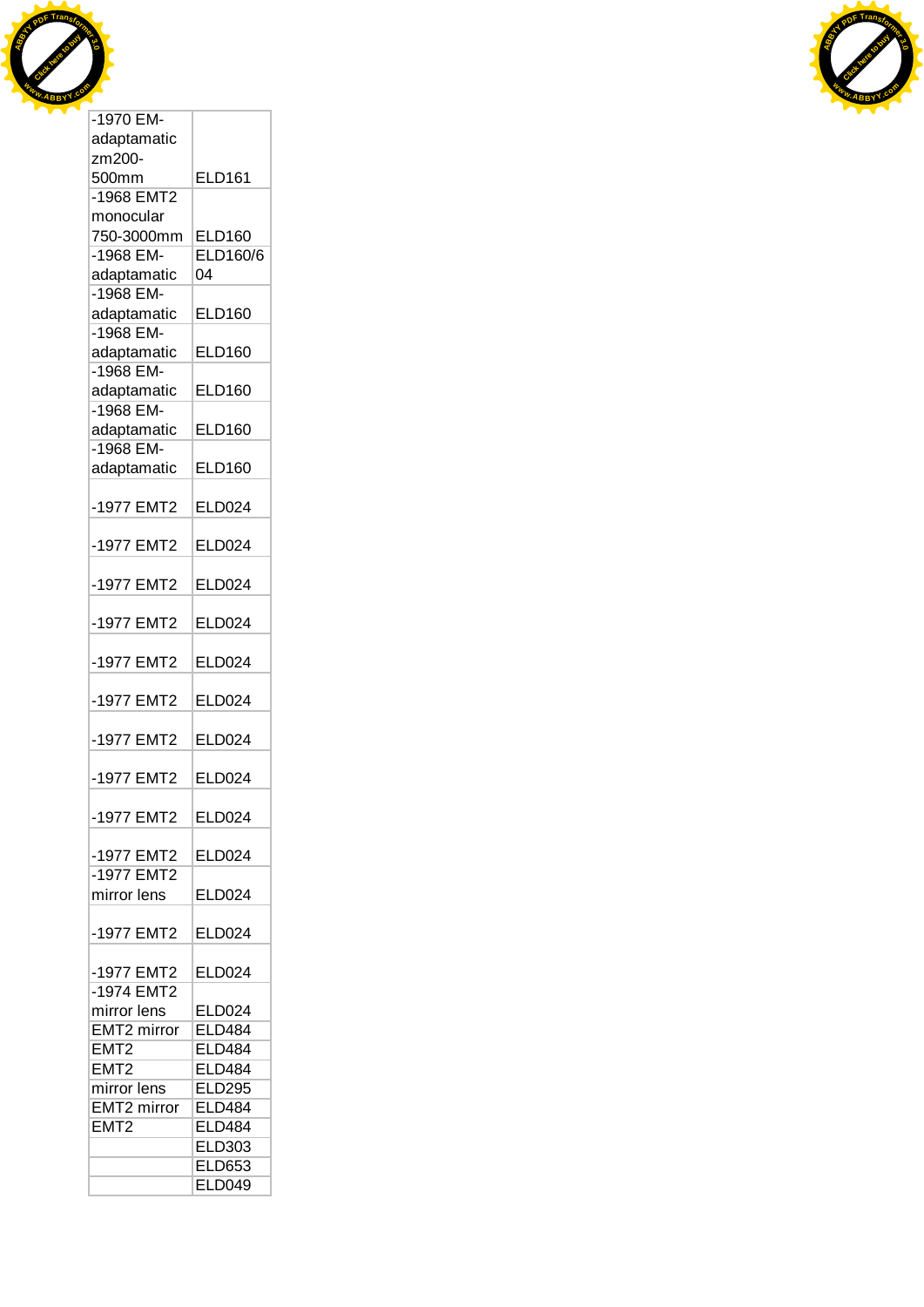



|                  | <b>HRL</b>      |
|------------------|-----------------|
| = Mamiya         | 10615           |
| ca 1950          | EColl8-11       |
|                  | <b>ELD790</b>   |
| =Tessar by       |                 |
| Burke &          |                 |
| James            | Eobs            |
| cinelens for     |                 |
| close-up,        | <b>ELD695</b>   |
| adap by B&J      | Eobs            |
| 10 inch,         |                 |
| adapted by       |                 |
| B&J              |                 |
| EM 24 inch       | Eobs            |
|                  | <b>ELD701</b>   |
|                  | <b>ELD041/E</b> |
| -1965 FM         | obs             |
|                  | <b>ELD708</b>   |
|                  | <b>ELD787</b>   |
|                  |                 |
| -1968 EMT2       |                 |
| zm90-230mm       | <b>ELD160</b>   |
| -1968 zm90-      |                 |
| 230mm EM-        |                 |
| Insta-swch       | <b>ELD160</b>   |
| -1967 zm85-      |                 |
| 210mm            | <b>ELD020</b>   |
| -1967 EMT2       |                 |
| zm100-           |                 |
| 200mm            | <b>ELD020</b>   |
|                  |                 |
| -1970 EMT2       |                 |
| zm90-190mm       | <b>ELD161</b>   |
| -1967 EMT2       | <b>ELD019</b>   |
|                  | ELD021/1        |
| -1965 EMT2       | 60              |
| EMT <sub>2</sub> | <b>ELD387</b>   |
| -1968 FM         | <b>ELD160</b>   |
|                  | ELD019/1        |
| -1965 EMT2       | 60              |
|                  | ELD021/1        |
|                  |                 |
| -1965 EMT2       | 60              |
| -1970 EM-        |                 |
| Insta-switch     | <b>ELD161</b>   |
|                  | ELD021/1        |
| -1965 EMT2       | 60              |
|                  | ELD041/1        |
| -1965 EMT2       | 61              |
| $-1965$ EMT2     | <b>ELD019</b>   |
|                  | <b>ELD391/H</b> |
| FM black         | RO              |
| $-1968$ FM       | <b>ELD160</b>   |
| -1967 EM-        |                 |
| Insta-switch     | <b>ELD018</b>   |
| -1968 EMT2       | <b>ELD160</b>   |
|                  |                 |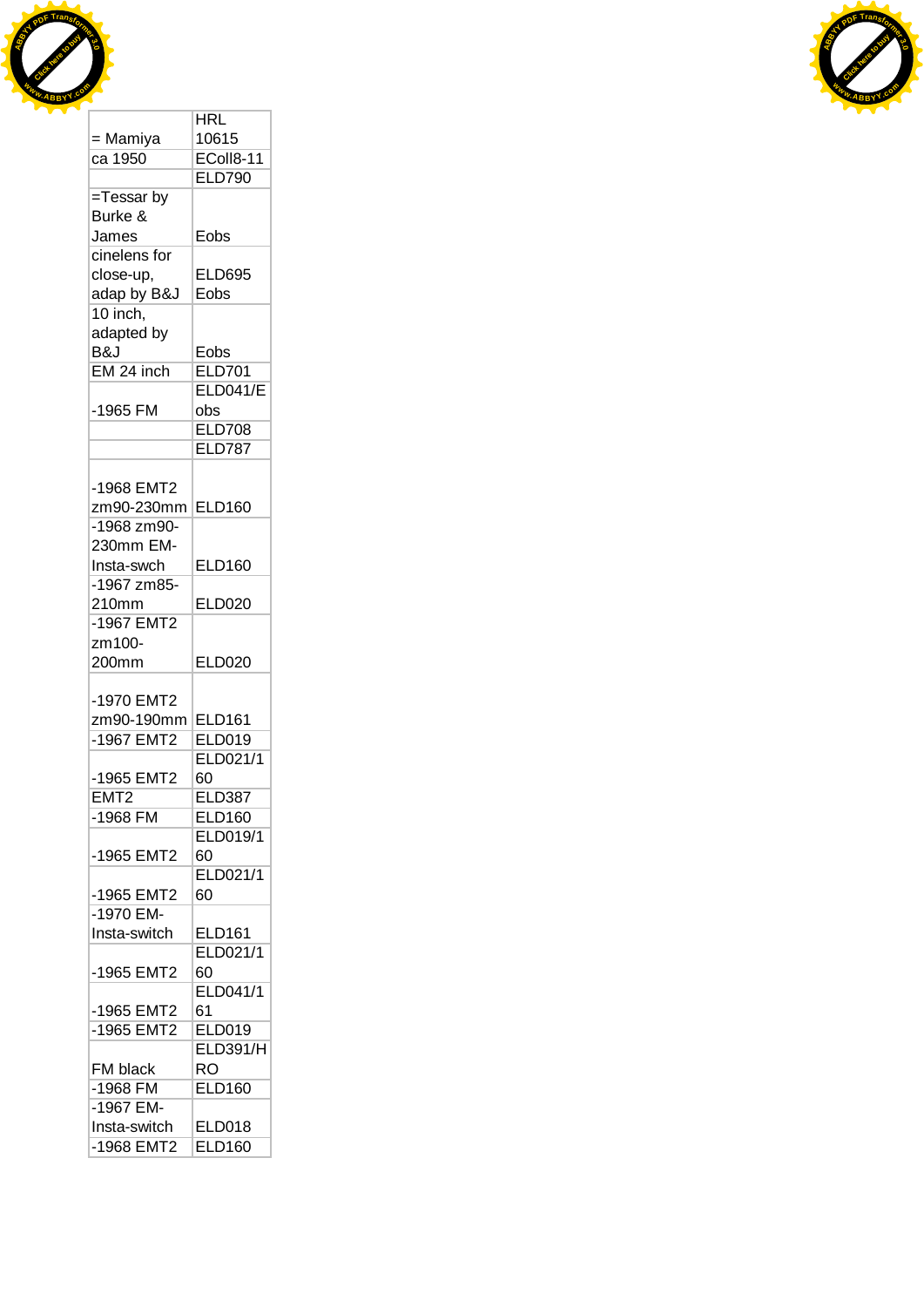



| Insta-switch            |                                |
|-------------------------|--------------------------------|
| black                   | <b>ELD019</b>                  |
|                         | HRL                            |
|                         | M5036                          |
| -1965 EMT2              | <b>ELD160</b>                  |
| <b>Bellows lens</b>     | <b>ELD556</b>                  |
|                         | ELD021/1                       |
| -1965 EMT2              | 60                             |
| $-1968$ FM              | <b>ELD160</b>                  |
| $-1967$ EMT2            | <b>ELD019</b>                  |
| -1967 EM-               | <b>ELD019/H</b>                |
| Insta-switch            | RO                             |
| -1968 FM                | <b>ELD160</b>                  |
|                         | <b>ELD041/1</b>                |
| -1965 EMT2              | 60                             |
| -1968 EMT2              | <b>ELD160</b>                  |
| $-1968$ FM              | <b>ELD160</b>                  |
| -1965 EMT2              | <b>ELD019</b>                  |
| -1970 EM-               |                                |
| Insta-switch            |                                |
| -1968 EMT2              | <b>ELD161</b><br><b>ELD160</b> |
|                         |                                |
| -1968 FM                | <b>ELD160</b>                  |
|                         | ELD021/0                       |
| -1965 EMT2              | 41/160                         |
| -1968 EMT2              | <b>ELD160</b>                  |
| -1968 FM                | <b>ELD160</b>                  |
|                         | ELD041/1                       |
| -1965 EMT2              | 60                             |
|                         | ELD041/1                       |
| -1965 EMT2              | 61                             |
|                         | ELD041/1                       |
| -1965 EMT2              | 61                             |
|                         | <b>ELD114</b>                  |
| EMT <sub>2</sub> mirror | <b>ELD484</b>                  |
| <b>EMT2</b> mirror      | <b>ELD484</b>                  |
| EMT2 mirror             | <b>ELD484</b>                  |
| EMT2 mirror             | <b>ELD484</b>                  |
| <b>EMT2 mirror</b>      | <b>ELD484</b>                  |
| EMT2 mirror             | <b>ELD484</b>                  |
| adapted?                | <b>ELD544</b>                  |
| <b>EMT2 mirror</b>      | <b>ELD484</b>                  |
| <b>EMT2</b> mirror      | <b>ELD484</b>                  |
| <b>EMT2</b> mirror      | <b>ELD484</b>                  |
|                         | <b>ELD823</b>                  |
| $-1960$                 | <b>ELD017</b>                  |
| FM?                     | <b>ELD422</b>                  |
| -1965 EM                | <b>ELD041</b>                  |
| EMT <sub>2</sub>        | <b>ELD484</b>                  |
| -1965 EM                | <b>ELD041</b>                  |
|                         | ELD024/4                       |
| -1974 EMT2              | 84                             |
| $-1965$ EM              |                                |
|                         |                                |
|                         | <b>ELD041</b>                  |
| EMT2                    | <b>ELD484</b>                  |
| $-1960$<br>-1970 EMT2   | <b>ELD017</b><br><b>ELD161</b> |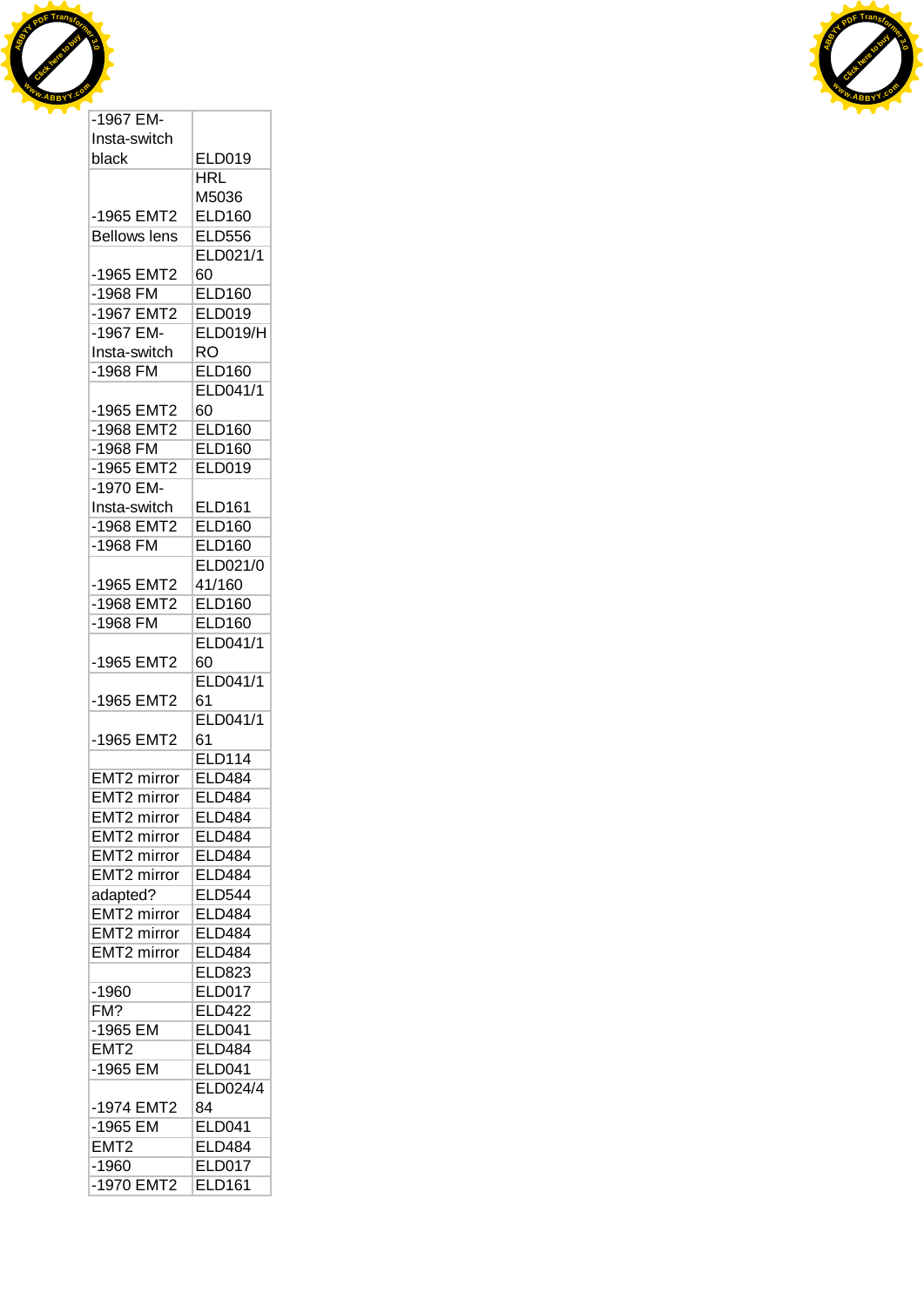



| -1974 EMT2       | <b>ELD024</b>   |
|------------------|-----------------|
| adapted prob.    |                 |
| B&J              |                 |
|                  | Eobs            |
|                  | <b>ELD161/4</b> |
| -1970 EMT2       | 84              |
| $-1960$ EM       | <b>ELD017</b>   |
| -1968 EMT2       | <b>ELD160</b>   |
|                  | <b>ELD041/1</b> |
|                  | 60              |
| -1965 EMT2       |                 |
|                  |                 |
| -1974 EMT2       | <b>ELD024</b>   |
| -1974 EMT2       | <b>ELD024</b>   |
| EMT <sub>2</sub> | <b>ELD484</b>   |
| -1968 EMT2       | <b>ELD160</b>   |
| -1970 EMT2       | <b>ELD161</b>   |
|                  |                 |
| -1974 EMT2       | <b>ELD024</b>   |
| EMT <sub>2</sub> | <b>ELD484</b>   |
| $-1965$ EM       | <b>ELD041</b>   |
|                  |                 |
| EMT <sub>2</sub> | <b>ELD484</b>   |
|                  |                 |
|                  |                 |
| -1974 EMT2       | <b>ELD024</b>   |
| -1968 EMT2       | <b>ELD160</b>   |
| $-1960$          | <b>ELD017</b>   |
|                  | ELD024/1        |
| -1970 EMT2       | 61              |
|                  |                 |
| EMT <sub>2</sub> | <b>ELD484</b>   |
| $-1965$ EM       | <b>ELD041</b>   |
|                  |                 |
| -1974 EMT2       | <b>ELD024</b>   |
|                  |                 |
| EMT <sub>2</sub> | <b>ELD484</b>   |
| $-1965$ EM       | <b>ELD041</b>   |
|                  |                 |
| EMT <sub>2</sub> | <b>ELD484</b>   |
|                  |                 |
| -1974 EMT2       | <b>ELD024</b>   |
| -1970 EMT2       | <b>ELD161</b>   |
| EMT2             | <b>ELD484</b>   |
| -1965 EM         | <b>ELD041</b>   |
|                  |                 |
| EMT <sub>2</sub> | <b>ELD484</b>   |
| -1970 EMT2       | <b>ELD161</b>   |
| EMT <sub>2</sub> | <b>ELD484</b>   |
|                  |                 |
| -1974 EMT2       | <b>ELD024</b>   |
|                  |                 |
| $-1965$ EM       | <b>ELD041</b>   |
| French           | Eobs            |
|                  | <b>JVk</b>      |
| FT55             | 690390          |
|                  | <b>ELD692</b>   |
|                  |                 |
|                  |                 |
| ~1960            | <b>ELD171</b>   |
|                  | <b>ELD272</b>   |
|                  | <b>ELD567</b>   |
| from Enna        | Eobs            |
| FM alu           | Eobs            |
| EM?              | <b>ELD081</b>   |
|                  |                 |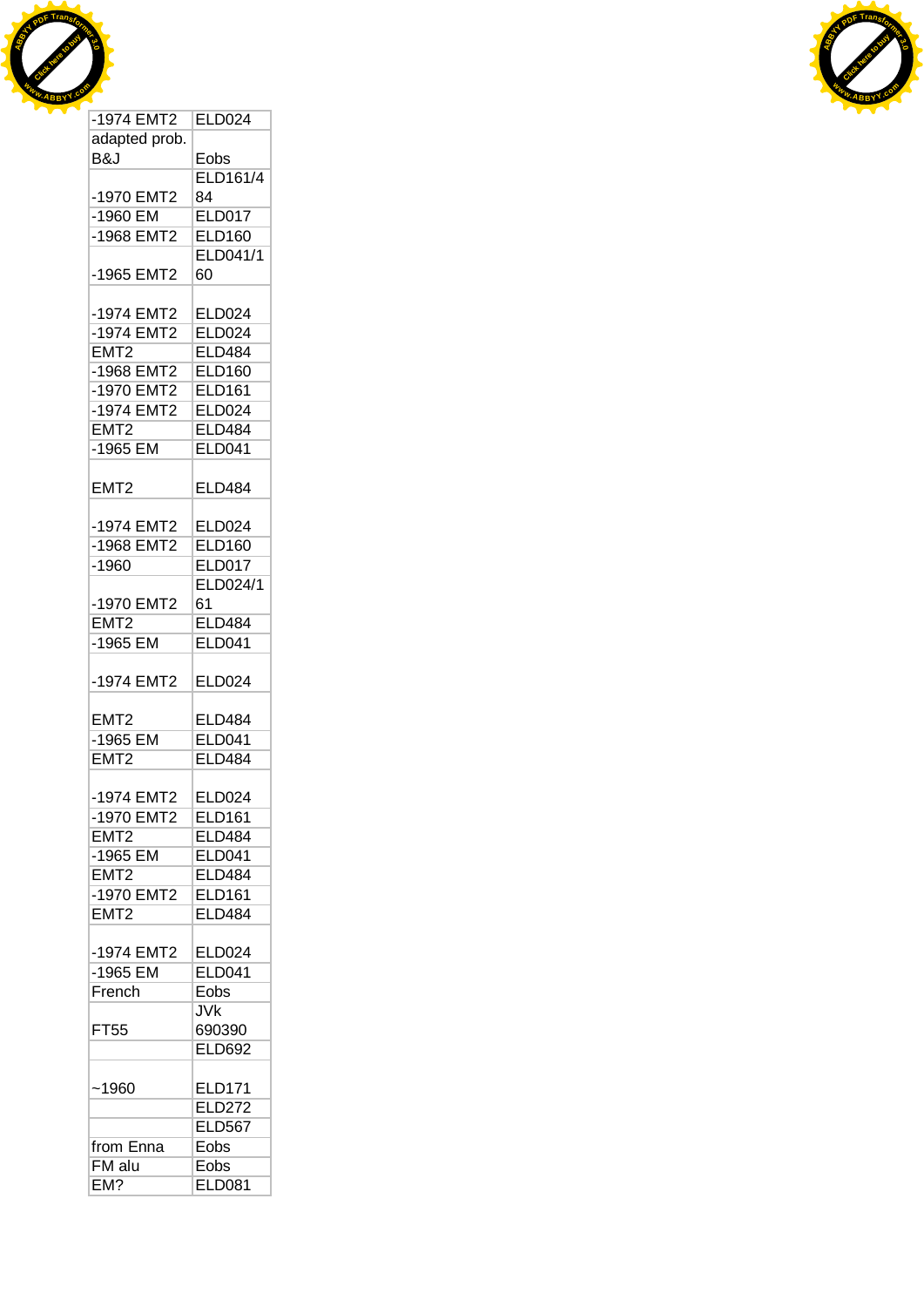



| 1958                     | <b>ELD782</b>          |
|--------------------------|------------------------|
| =Enna Tele-              |                        |
| Ennalyt                  | Eobs                   |
| $=$ Enna                 | <b>ELD500</b>          |
| = Enna Tele-             |                        |
| Ennalyt                  | <b>ELD712</b>          |
|                          | <b>ELD705</b>          |
|                          | <b>ELD789</b>          |
|                          | <b>ELD804</b>          |
|                          | <b>ELD731</b>          |
| $2^{\overline{0}}$       | <b>ELD341</b>          |
|                          | KR                     |
|                          |                        |
|                          | 340312/E               |
| 2 3/8"                   | obs                    |
| $\overline{3}$ "         | <b>ELD341</b>          |
| $\overline{3}$ "         | <b>ELD515</b>          |
| 3"                       | ELD341                 |
| $\overline{3}$ "         | <b>ELD341</b>          |
| $3\frac{1}{4}$ " also as |                        |
| 83mm                     | ELD341                 |
|                          | Ecol3/EL               |
| $3\frac{1}{4}$ "         | D341                   |
|                          |                        |
| FM                       | ELD423                 |
| 4"                       | <b>ELD614</b>          |
|                          | KR                     |
|                          | 202476/E               |
|                          |                        |
| 4" ft chrome             | obs/ELD4               |
| on brass                 | 99                     |
|                          | ET43p16                |
| 6"                       | <b>ELD074</b>          |
|                          | $\overline{\text{KR}}$ |
|                          | 215922/E               |
| 6"                       | obs                    |
| 6" chrome;               | KR                     |
| screwed-on               | 203Eob                 |
| shade                    | s ELD155               |
| 6" black;                | <b>KR187E</b>          |
| nickel mount;            | obs                    |
| sliding shade            | <b>ELD155</b>          |
| $\overline{6}$ "         | Ecol3                  |
|                          | <b>ELD074/E</b>        |
| 6"                       | col3-7                 |
| 9"                       | <b>ELD341</b>          |
|                          |                        |
| 9"                       |                        |
|                          | ELD341                 |
| 9"                       | <b>ELD341</b>          |
| 9"                       | ELD341                 |
| 10"                      | <b>ELD341</b>          |
| 10"                      | <b>ELD341</b>          |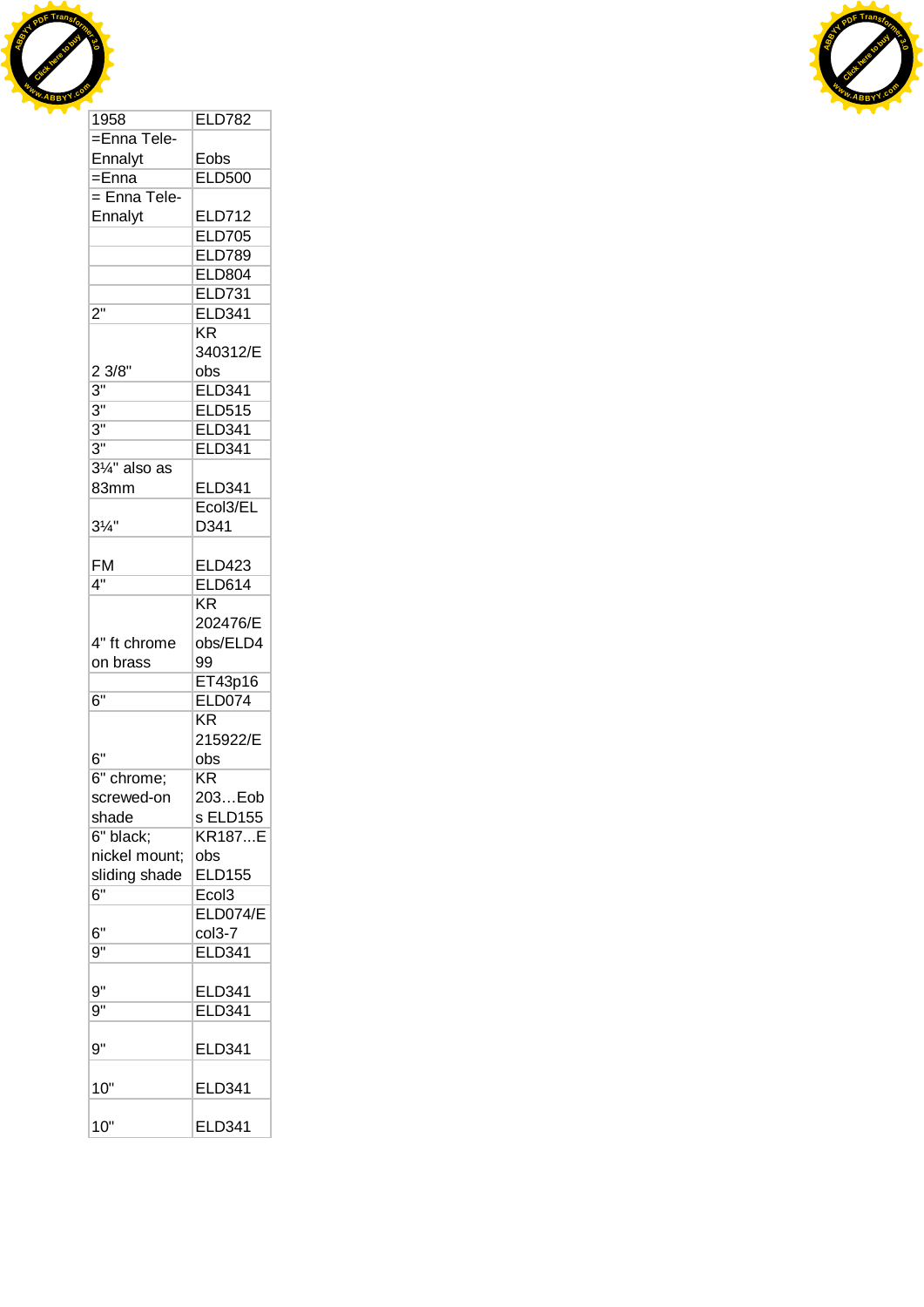



| black/alu        |                                |
|------------------|--------------------------------|
| adapted by       | Eobs/ELD                       |
| B&J              | 393                            |
| 10.5" black      |                                |
| probably         | ΚR                             |
| adapted by       | 264875/E                       |
| B&J              | obs                            |
|                  |                                |
| 12"              | <b>ELD341</b>                  |
| $\overline{12}$  | <b>ELD341</b>                  |
| $\overline{12"}$ | <b>ELD341</b>                  |
| 12"              |                                |
| 14"              | ELD341<br><b>ELD341</b>        |
|                  |                                |
| 14"              | <b>ELD341</b>                  |
| $\overline{14"}$ | <b>ELD341</b>                  |
|                  |                                |
| 14"              | <b>ELD341</b>                  |
|                  | <b>ELD425</b>                  |
| 17"              | <b>ELD341</b>                  |
|                  |                                |
| 17"              | <b>ELD341</b>                  |
| 17"              | <b>ELD341</b>                  |
|                  |                                |
| 17"              | <b>ELD341</b>                  |
| 20"              | <b>ELD341</b>                  |
|                  |                                |
| 20"              | <b>ELD341</b>                  |
| 20"              | <b>ELD341</b>                  |
|                  |                                |
| 20"              | <b>ELD341</b>                  |
| 24"              | <b>ELD341</b>                  |
|                  |                                |
| 24"<br>24"       | <b>ELD341</b><br><b>ELD341</b> |
|                  |                                |
| 24"              | <b>ELD341</b>                  |
|                  |                                |
| 40"              | <b>ELD341</b>                  |
|                  |                                |
| 40"              | <b>ELD341</b>                  |
| EMT <sub>2</sub> | <b>ELD386</b>                  |
| EMT2             | <b>ELD463</b>                  |
|                  | <b>ELD673</b>                  |
| EM               | <b>ELD610</b>                  |
|                  | <b>ELD278</b>                  |
|                  | <b>ELD810</b>                  |
|                  | HRO?x                          |
|                  |                                |
|                  | ELD431                         |
| adapted by       |                                |
| Burke &          |                                |
| James            | <b>ELD284</b>                  |

Т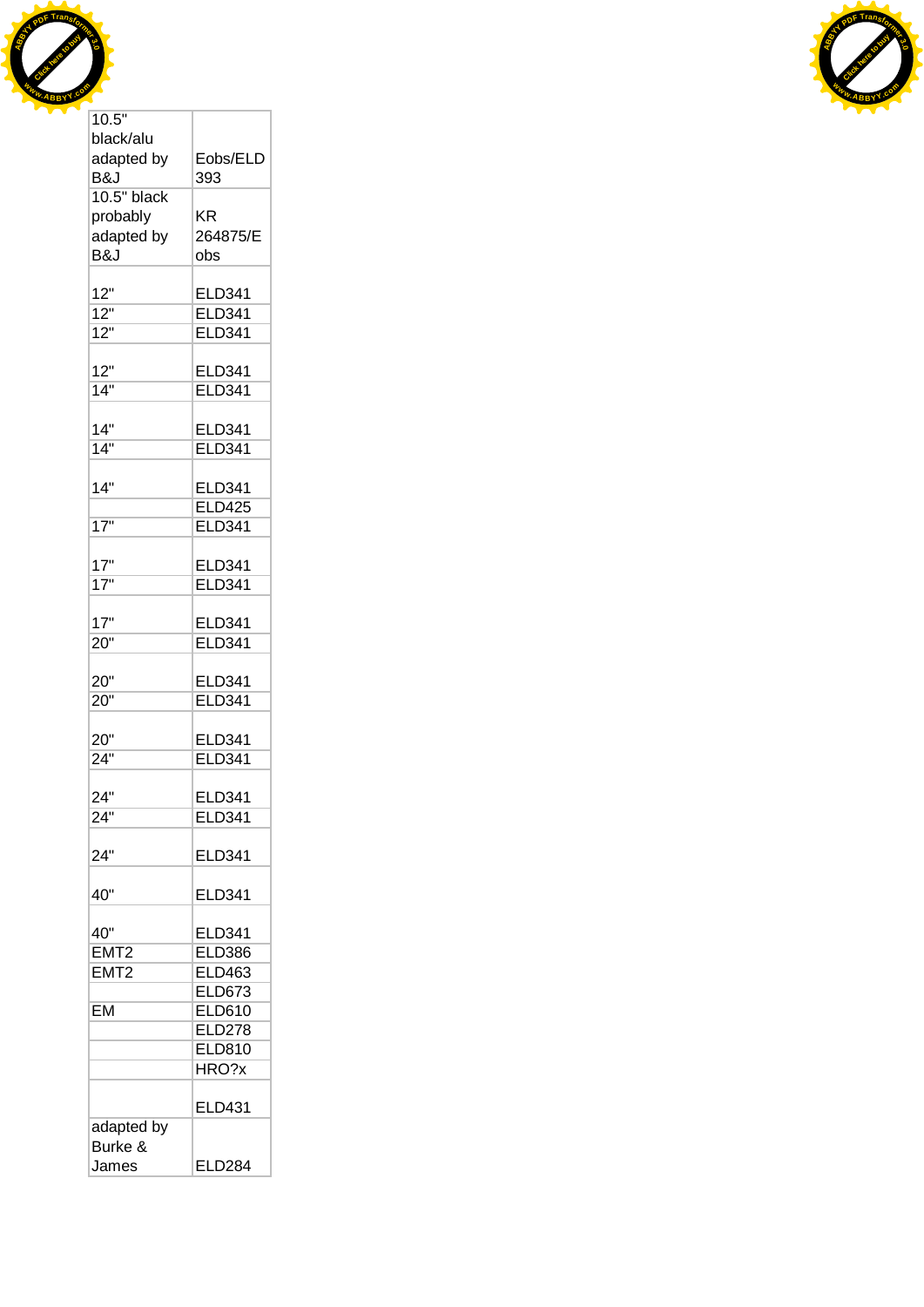



| adapted cine                                      |                                        |
|---------------------------------------------------|----------------------------------------|
| lens                                              | Eobs                                   |
| 7" US War                                         | ET02                                   |
| surplus                                           | <b>ELD039</b>                          |
| 12" US war                                        | ET02/55                                |
| surplus                                           | ELD039                                 |
|                                                   |                                        |
|                                                   | HRP                                    |
| zm55-90mm                                         |                                        |
| EMT <sub>2</sub>                                  | <b>ELD605</b>                          |
| zoom70-200                                        | <b>ELD808</b>                          |
| zm85-210                                          | <b>ELD800</b>                          |
| zm95-205mm                                        |                                        |
| EM <sub>t2</sub>                                  | ELD562                                 |
|                                                   | <b>ELD683</b>                          |
|                                                   | <b>ELD401</b>                          |
|                                                   | <b>ELD691</b>                          |
|                                                   | <b>ELD445</b>                          |
|                                                   | <b>ELD273</b>                          |
| <b>EMT2 Spezial</b>                               |                                        |
| 10x                                               | <b>ELD458</b>                          |
|                                                   | <b>ELD051/E</b>                        |
| 4"                                                | obs                                    |
|                                                   | <b>ELD510</b>                          |
|                                                   | <b>ELD745</b>                          |
|                                                   | <b>ELD244</b>                          |
| 12 (=Soligor)                                     | <b>ELD204</b>                          |
|                                                   | <b>ELD429</b>                          |
|                                                   |                                        |
| 8cm adapted<br>cinelens B&J?<br>$-1965$<br>$-EM?$ | Eobs<br><b>ELD041</b><br><b>ELD776</b> |
|                                                   | <b>ELD152/1</b>                        |
| zm95-205mm                                        | 77/294                                 |
| no diaphragm                                      | KR 01544                               |
| -1960                                             | <b>ELD017</b>                          |
|                                                   | DW                                     |
| 1961 zm85-                                        | 2140746                                |
| 250                                               | <b>ELD057</b>                          |
|                                                   | 3818421                                |
| zm85-240mm                                        | <b>ELD051</b>                          |
|                                                   | DW                                     |
| 1963                                              | 1095105                                |
| 1963                                              | <b>ECol8-14</b>                        |
|                                                   | <b>DW</b>                              |
| 1963                                              | 4059370                                |
| <b>EMT2?</b>                                      | <b>ELD561</b>                          |
|                                                   | <b>DW</b>                              |
| 1958                                              | 50175                                  |
| 1963                                              | DW ---                                 |
|                                                   | <b>DW</b>                              |
| 1959                                              | 2198810                                |
|                                                   | <b>DW</b>                              |
| 1959<br>1958 Sockel                               | 3552040<br><b>ELD781</b>               |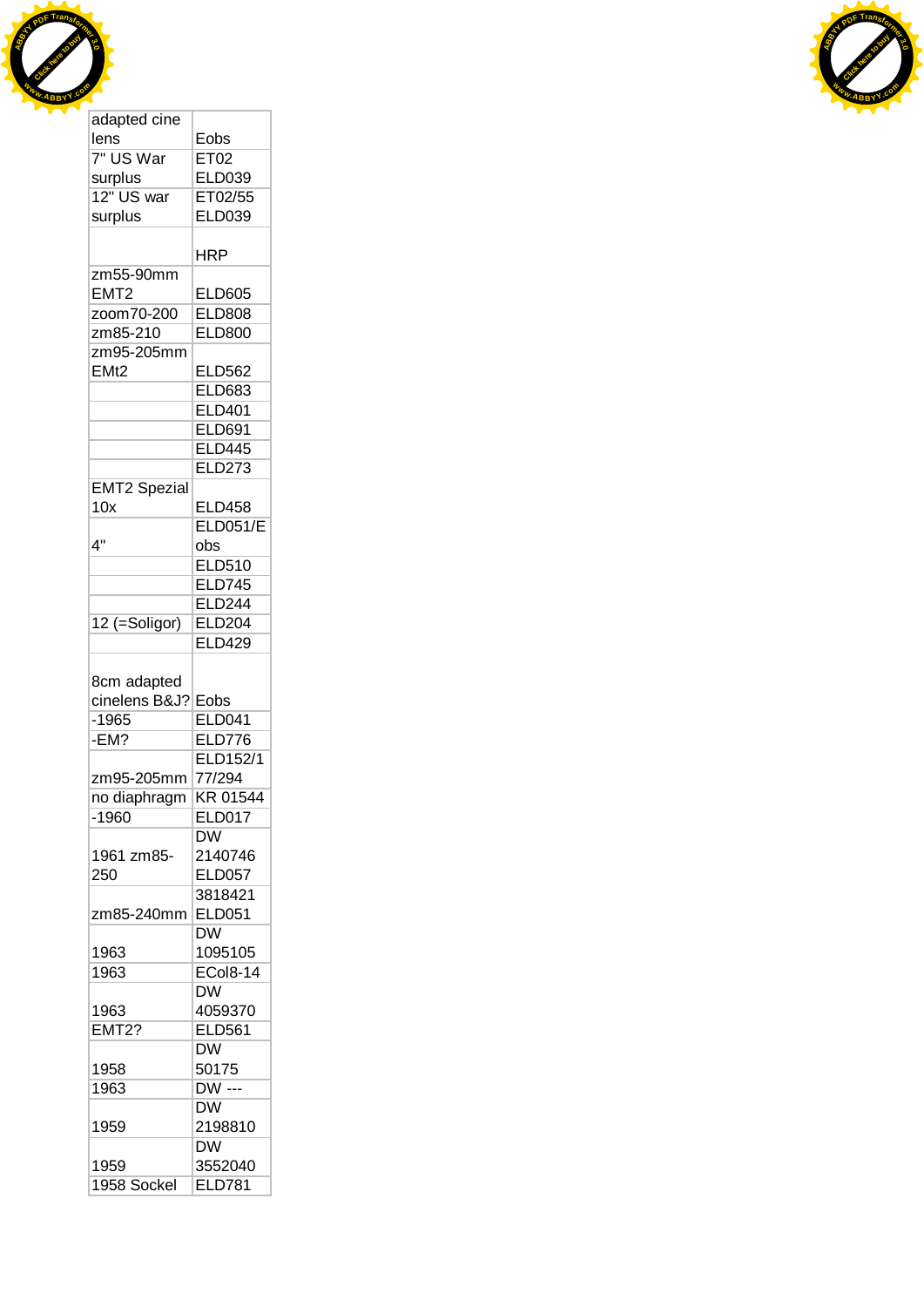



|                  | 2191113        |
|------------------|----------------|
| 1955             | <b>ELD051</b>  |
|                  | <b>DW</b>      |
| 1963             | 8735992        |
|                  | <b>DW</b>      |
| 1959             | 3226312        |
|                  | <b>DW</b>      |
| 1958             | 2854851        |
| EMT <sub>2</sub> | <b>ELD383</b>  |
|                  |                |
| 1965 plastic     | DW no sn       |
|                  | HRcol402       |
| 1965             | 0356           |
|                  | <b>DW</b>      |
| 1953             | 16238          |
|                  | <b>DW</b>      |
| 1963             | 3808711        |
|                  | <b>DW</b>      |
| 1958             | 3220140        |
| 1955             | <b>DW 1578</b> |
|                  | <b>ELD048</b>  |
|                  | HRcol135       |
| 1955             | 7              |
|                  | DW             |
|                  | 2014/ELD       |
| 1955             | 534            |
|                  | <b>DW</b>      |
| 1963             | 4004580        |
|                  | <b>DW</b>      |
| 1960             | 3203724        |
| 1959             | <b>ELD048</b>  |
|                  | <b>DW</b>      |
| 1957             | 2000394        |
|                  | <b>ELD719</b>  |
|                  | <b>HRcol</b>   |
|                  | DW             |
| 1963             | 3803619        |
|                  | <b>DW</b>      |
| 1957             | 3202118        |
|                  | <b>DW</b>      |
| 1958             | 1551418        |
|                  | <b>ELD062</b>  |
|                  | 1551598        |
| 1957             | <b>ELD051</b>  |
|                  | DW             |
| 1960             | 2754614        |
|                  | 4002953        |
|                  | <b>ELD051</b>  |
| 1959=Edixa       |                |
| Eximar           | DW             |
| tele=Corfield    | 4020847        |
|                  | <b>DW</b>      |
| 1963             | 3806023        |
|                  | <b>HRO</b>     |
| 1959             | 4002655        |
| 1964             | <b>ELD481</b>  |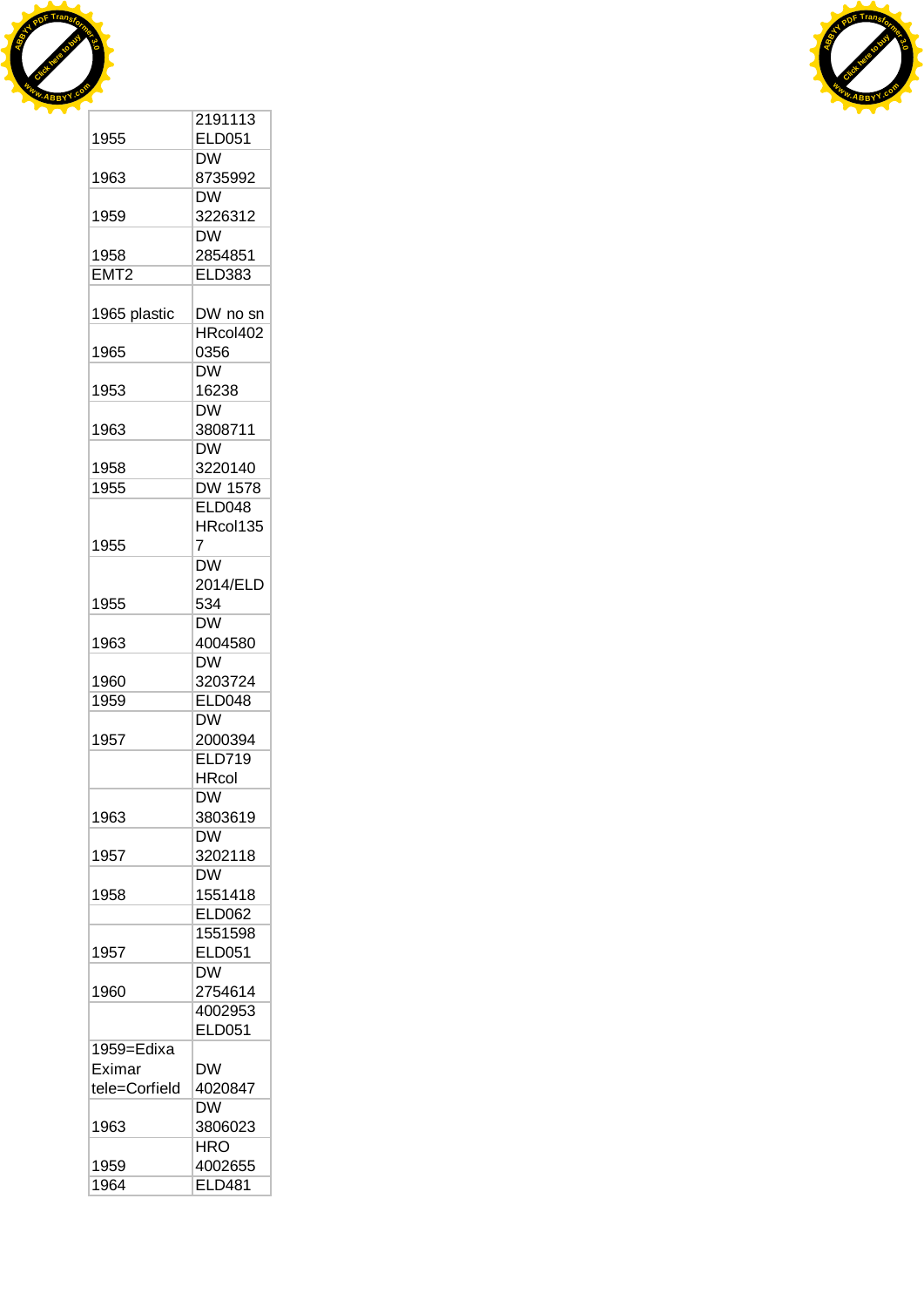



|                    | <b>DW</b>       |
|--------------------|-----------------|
| 1964               | 4043137         |
|                    | <b>ELD305/E</b> |
| 1964               | col8-17         |
|                    | <b>ELD559</b>   |
| adapted            | <b>ELD747</b>   |
| 16,5cm one-        |                 |
| of-a-kind?         | <b>ELD184</b>   |
| $-1954$            |                 |
|                    |                 |
| extremely          | <b>ELD131/E</b> |
| rare               | obs             |
| EM?                | <b>ELD588</b>   |
| EM?                | <b>ELD468</b>   |
|                    | <b>ELD595</b>   |
| zm75 4,5 -         |                 |
| 300 5,6            | <b>ELD796</b>   |
| <b>EMT2 zm850-</b> |                 |
| 8_1300-16          | <b>ELD279</b>   |
| EMT <sub>2</sub>   | <b>ELD110</b>   |
|                    |                 |
| EMT2 mirror        |                 |
| lens; grey         |                 |
| filters            | <b>ELD370</b>   |
|                    |                 |
| -1970 EMT2         |                 |
| zm50-125mm         | <b>ELD161</b>   |
| -1970 FM           |                 |
| zm100-             |                 |
| 200mm              | <b>ELD161</b>   |
|                    |                 |
| -1970 FM           | <b>ELD161</b>   |
|                    |                 |
| $-1967$            | <b>ELD020</b>   |
|                    |                 |
| $-1967$            | <b>ELD020</b>   |
|                    |                 |
| black wafered      |                 |
| f ocusinf ring     | ELD822          |
|                    |                 |
| black wafered      |                 |
|                    |                 |
| focusing ring      | <b>ELS818</b>   |
| $=$ Schacht M-     | <b>ELD173/E</b> |
| Travenar           | obsp66          |
|                    |                 |
| $-1967$            | <b>ELD020</b>   |
|                    |                 |
| -1970 FM           | <b>ELD161</b>   |
|                    |                 |
| $-1967$            | <b>ELD020</b>   |
|                    |                 |
| $-1967$            | <b>ELD020</b>   |
|                    |                 |
| $-1967$            | <b>ELD020</b>   |
|                    |                 |
| $-1967$            | <b>ELD020</b>   |
|                    |                 |
| $-1967$            | <b>ELD020</b>   |
|                    |                 |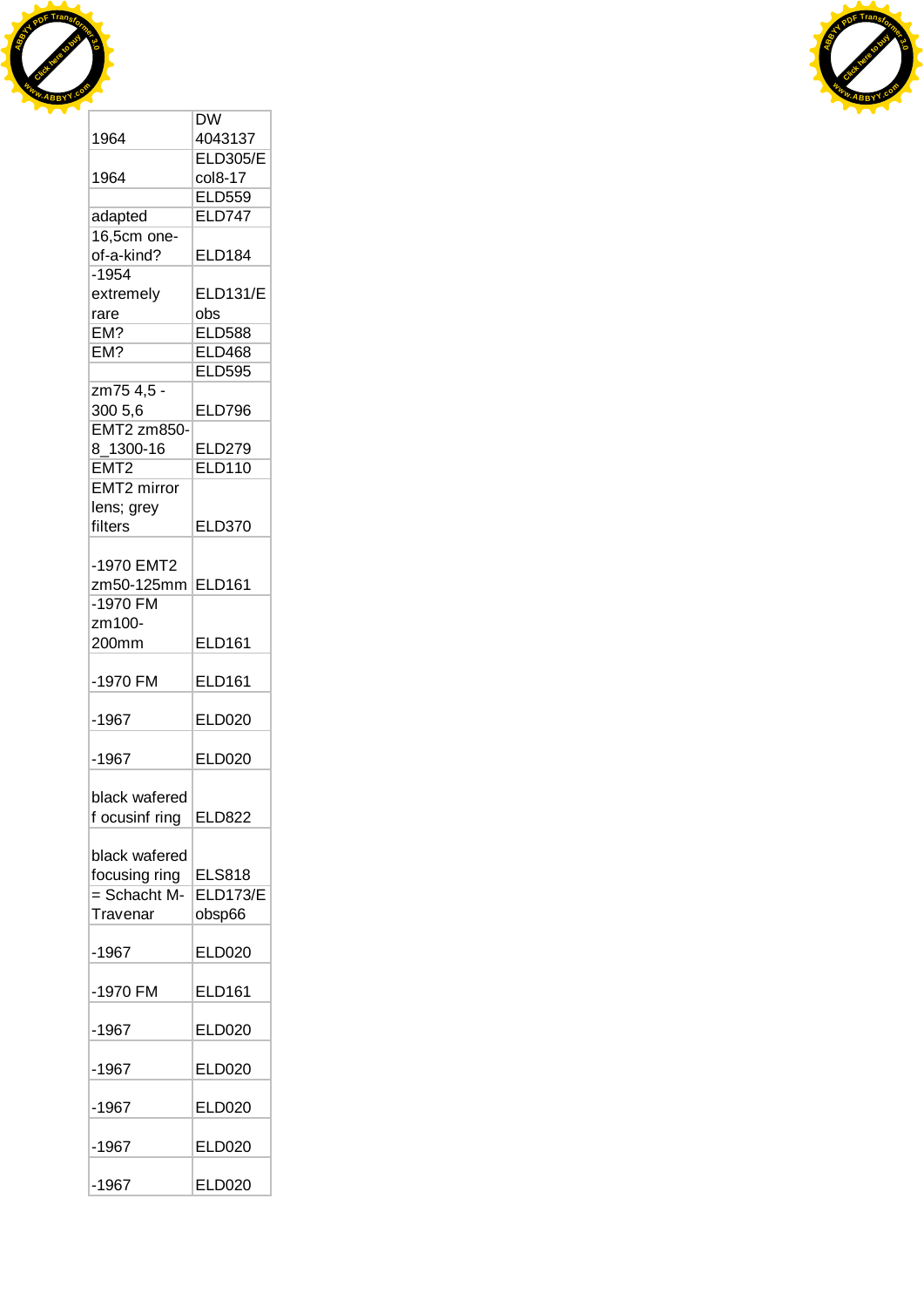



| -1967            | ELD020          |
|------------------|-----------------|
|                  |                 |
| $-1967$          | <b>ELD020</b>   |
| $-1967$          | <b>ELD020</b>   |
| -1970 FM         |                 |
| mirror           | <b>ELD161</b>   |
|                  |                 |
| $-1967$          | <b>ELD020</b>   |
|                  |                 |
| $-1967$          | <b>ELD020</b>   |
| -1970 FM         |                 |
| mirror           | <b>ELD161</b>   |
|                  | <b>HRS</b>      |
|                  | 284499          |
|                  | <b>ELD575</b>   |
| EM?              | <b>ELD573</b>   |
|                  | <b>ELD767</b>   |
| 1957 large       |                 |
| grips            | <b>Ecol8-24</b> |
| 1959 small       | <b>DW</b>       |
| grips            | 15243           |
| EM               | <b>ELD564</b>   |
|                  | <b>ELD809</b>   |
| EMT <sub>2</sub> | <b>ELD140</b>   |
| mirrorlens       | <b>ELD533</b>   |
|                  | <b>HRS</b>      |
|                  | 12169           |
| EMT2             | <b>ELD352</b>   |
| EMT <sub>2</sub> | <b>ELD620</b>   |
|                  | <b>ELD729</b>   |
|                  | <b>ELD191</b>   |
| SM for           |                 |
|                  |                 |
| Novoflex         | <b>ELD318</b>   |
|                  | <b>ELD065</b>   |
|                  | <b>ELD133</b>   |
|                  | <b>KDA</b>      |
| chrome+black     | <b>ELD251</b>   |
|                  | <b>ELD148</b>   |
| $=$ Aetna T,     |                 |
| Gamma T,         | <b>HRO</b>      |
| Accurar          |                 |
|                  | FT34436         |
| for Bell &       |                 |
| Howell           | <b>ELD235</b>   |
| zm350-           |                 |
| 1000mm f16-      |                 |
| 25               | ELD103          |
| 1975 EMT2        |                 |
| mirror -only     |                 |
| lens             |                 |
| Makowsky         |                 |
| patent           | PhBo            |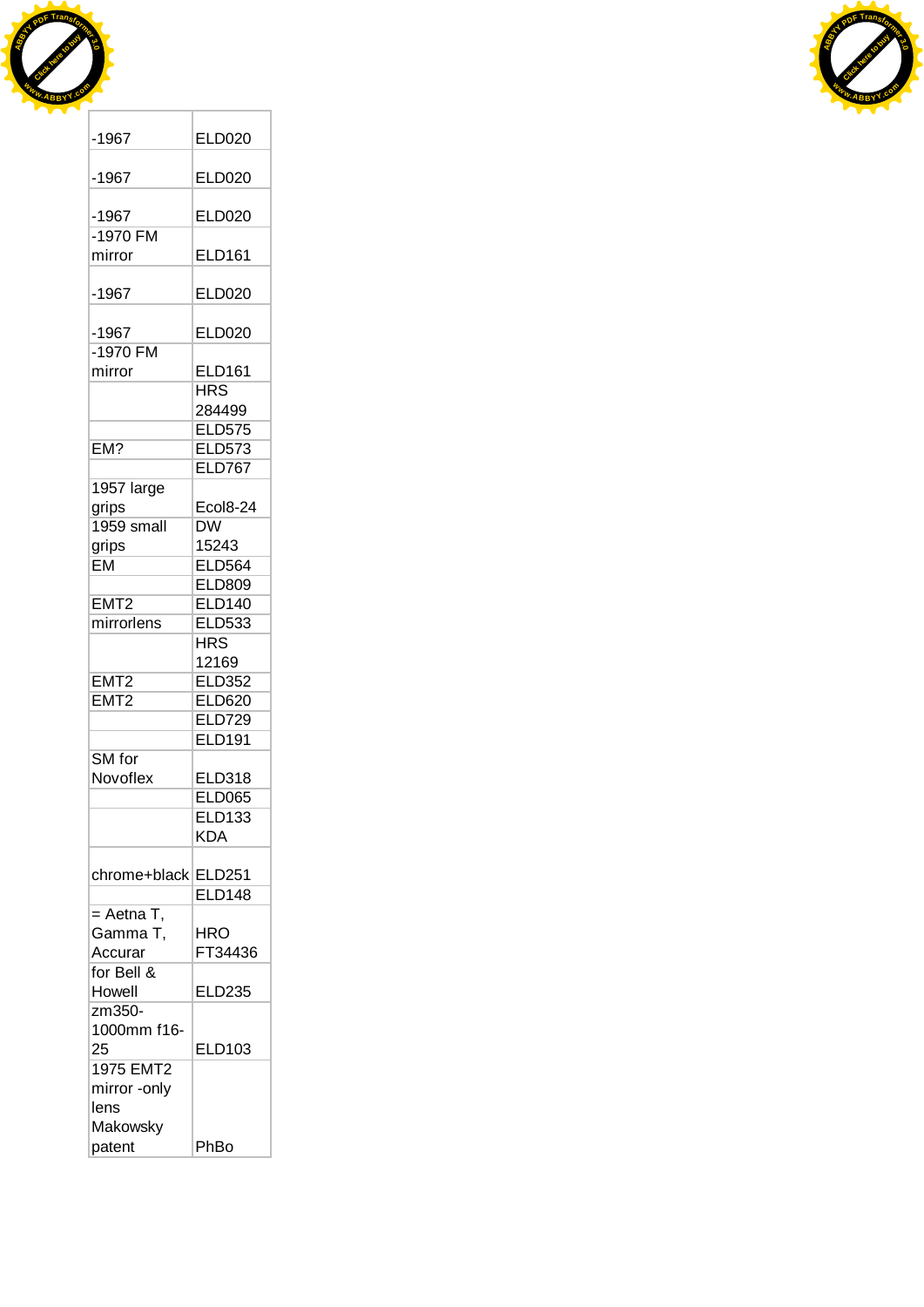



| 3" adapted;      |                 |
|------------------|-----------------|
| no distance      |                 |
| scale            | Eobs            |
|                  | <b>ELD408</b>   |
|                  | <b>ELD774</b>   |
|                  | <b>ELD622</b>   |
|                  | <b>ELD535</b>   |
|                  | <b>ELD803</b>   |
|                  | <b>HRcol</b>    |
| EMT <sub>2</sub> |                 |
| zm 28-210        | <b>ELD779</b>   |
| <b>EM</b>        | <b>ELD746</b>   |
| EMT2 zm90-       |                 |
| 190mm            | <b>ELD349</b>   |
|                  | <b>HRS</b>      |
|                  | H70563          |
|                  | HRL             |
| EMT <sub>2</sub> | <b>ELD161</b>   |
|                  | <b>ELD750</b>   |
|                  |                 |
| zm90-230mm       | <b>ELD287</b>   |
| <b>EM</b>        | <b>ELD609</b>   |
| EMT <sub>2</sub> | <b>ELD421</b>   |
| <b>EM</b>        | <b>ELD609</b>   |
|                  |                 |
|                  | <b>ELD185</b>   |
| EMT <sub>2</sub> | <b>ELD434</b>   |
| EMT <sub>2</sub> | <b>HRcol</b>    |
| EM               | ELD609          |
|                  | <b>ELD161/4</b> |
| -1970 EMT2       | 04              |
|                  | <b>HRS</b>      |
|                  | H56521          |
| <b>EM TST</b>    | <b>ELD461</b>   |
|                  | HRS             |
|                  | H63596          |
| <b>EMT TST?</b>  |                 |
| mirror           | <b>ELD484</b>   |
| -1970 EM         | ELD161/4        |
| TST? Mirror      | 48              |
| <b>EM</b>        |                 |
|                  | <b>ELD609</b>   |
| -1970 EM         |                 |
| TST?             | <b>ELD161</b>   |
| -1970 EM         |                 |
| TST?             | ELD161          |
|                  |                 |
|                  | <b>ELD611</b>   |
|                  | <b>ELD749</b>   |
|                  | <b>ELD645</b>   |
|                  | <b>ELD083</b>   |
| EMT <sub>2</sub> | <b>ELD649</b>   |
| EMT <sub>2</sub> | <b>ELD754</b>   |
|                  |                 |
| $-1960$          | ELD017          |
| mirror EMT2      | <b>ELD077</b>   |
| zm 100-          |                 |
| 200mm            | <b>ELD690</b>   |
| adapted alu      | Eobs            |
|                  |                 |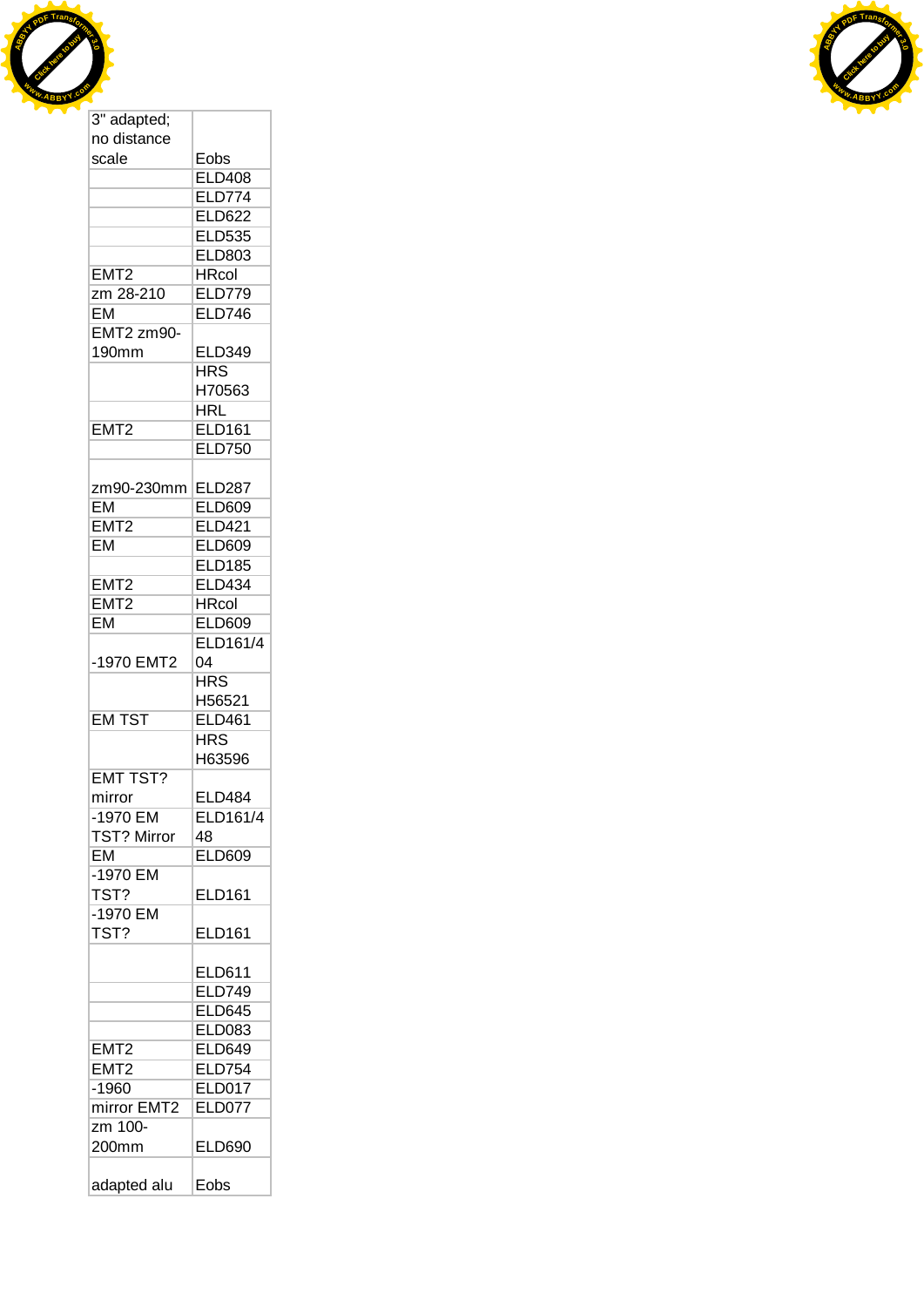



|                | <b>ELD159/E</b>                  |
|----------------|----------------------------------|
| $1936$ = Meyer |                                  |
| Primotar       | obs                              |
| 5,4cm m or ft  | $\overline{\text{KR}}$           |
| = Meyer        | 817990/E                         |
| Primotar       | col8-26                          |
|                | Ecol3                            |
|                | ΚR                               |
| 7,5cm          | 796902                           |
|                | KR                               |
| 7,5cm          | 106214                           |
|                | Ecol <sub>3</sub>                |
|                | <b>HRcol</b>                     |
| 8,5cm          | 883428                           |
|                | <b>KR</b>                        |
|                | 97782/Eo                         |
| 10,5cm         | bs                               |
|                | <b>ELD036</b>                    |
|                | <b>ELD036</b>                    |
| 13,5cm         | KR no                            |
| chrome on      | number/E                         |
| brass + alu    | obs                              |
| adapted, prob  |                                  |
| by B&J         | Eobs                             |
|                |                                  |
| -1974 EMYS     |                                  |
| zm45-135mm     | <b>ELD433</b>                    |
| $-1974$ zm78-  | ELD023/1                         |
| 205mm          | 27                               |
|                |                                  |
| zm75?-         |                                  |
| 205mm          | ELD028                           |
| $=$ (Auto)     | ELD028/2                         |
| Exaktar        | 38                               |
| blsck ridged   |                                  |
|                |                                  |
| focring        | ELD822                           |
|                | <b>ELD127</b>                    |
|                | <b>ELD127</b>                    |
| $=$ Exaktar    |                                  |
| Auto           | <b>ELD028</b>                    |
|                | <b>HRO</b>                       |
|                | 355058                           |
|                | ELD127/2                         |
|                | 37                               |
| = Exaktar      | HRO                              |
| Auto           | 100441                           |
|                | <b>HRO</b>                       |
| $=$ Carenar    |                                  |
| Auto           | 1000098                          |
|                | <b>ELD028</b>                    |
|                | <b>HRO</b>                       |
|                | 200149                           |
|                | <b>ELD028</b>                    |
|                | <b>ELD127/3</b>                  |
|                | 08                               |
| ca 1970        | <b>ELD794</b><br><b>Ecol8-22</b> |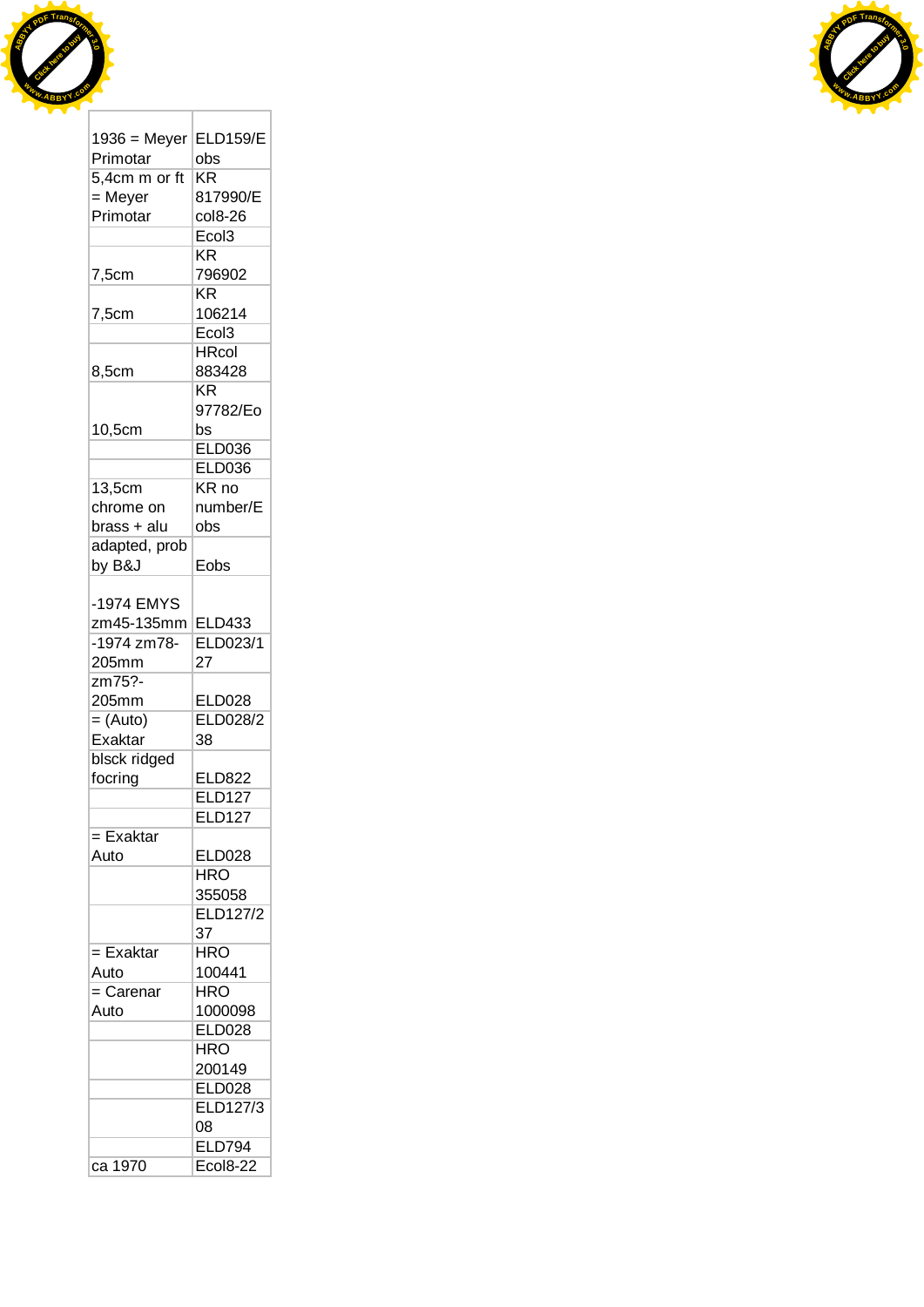



|                  | <b>ELD028/4</b> |
|------------------|-----------------|
|                  | 35              |
|                  | HRO             |
|                  | 548988          |
|                  | <b>ELD773</b>   |
|                  | <b>ELD023</b>   |
| $-1974$          | <b>HRO</b>      |
|                  | <b>ELD127</b>   |
|                  | <b>ELD023</b>   |
|                  |                 |
| -1974            | <b>HRO</b>      |
| $-1974$          | <b>ELD023</b>   |
|                  |                 |
| black wafered    |                 |
| focring          | <b>ELD822</b>   |
|                  |                 |
|                  | <b>ELD108/E</b> |
| 1961             | obs/KDA         |
| black/chrome     |                 |
| = Steinheil      | Eobs/ELD        |
| Exaktar          | 437/KDA         |
| 1963 ridged      |                 |
| black/chrome     | Eobs/ELD        |
| focusring        | 254             |
| <b>EMT2?</b>     | ELD589/         |
| EMT <sub>2</sub> | <b>ELD506</b>   |
| EMT <sub>2</sub> | <b>ELD507</b>   |
|                  |                 |
| zm100-           |                 |
| 200mm black      | <b>ELD038</b>   |
| <b>FM</b>        | <b>ELD353</b>   |
|                  | <b>ELD617</b>   |
| EMT <sub>2</sub> | <b>ELD297</b>   |
|                  | <b>ELD154</b>   |
|                  | <b>HRO</b>      |
|                  | 52669           |
|                  |                 |
|                  | <b>ELD768</b>   |
| 1958             | DW ---          |
|                  | DW              |
|                  | 680637          |
| -1959            | <b>ELD071</b>   |
| 1962             | <b>Ecol8-27</b> |
|                  | Koen            |
| <b>EMIC</b>      | Visser O        |
|                  |                 |
|                  | <b>ELD106</b>   |
|                  | DŴ              |
| 1965             | 773211          |
| 1961for light    | ELD760/0        |
| meter            | 56              |
| 1965 plastic     | <b>Ecol8-27</b> |
| <b>1958 EMIC</b> | <b>HRO</b>      |
| plastic          | 4121431         |
|                  | 4121726         |
|                  | <b>ELD051</b>   |
| 1962             |                 |
|                  | DW              |
| 1967             | 4793611         |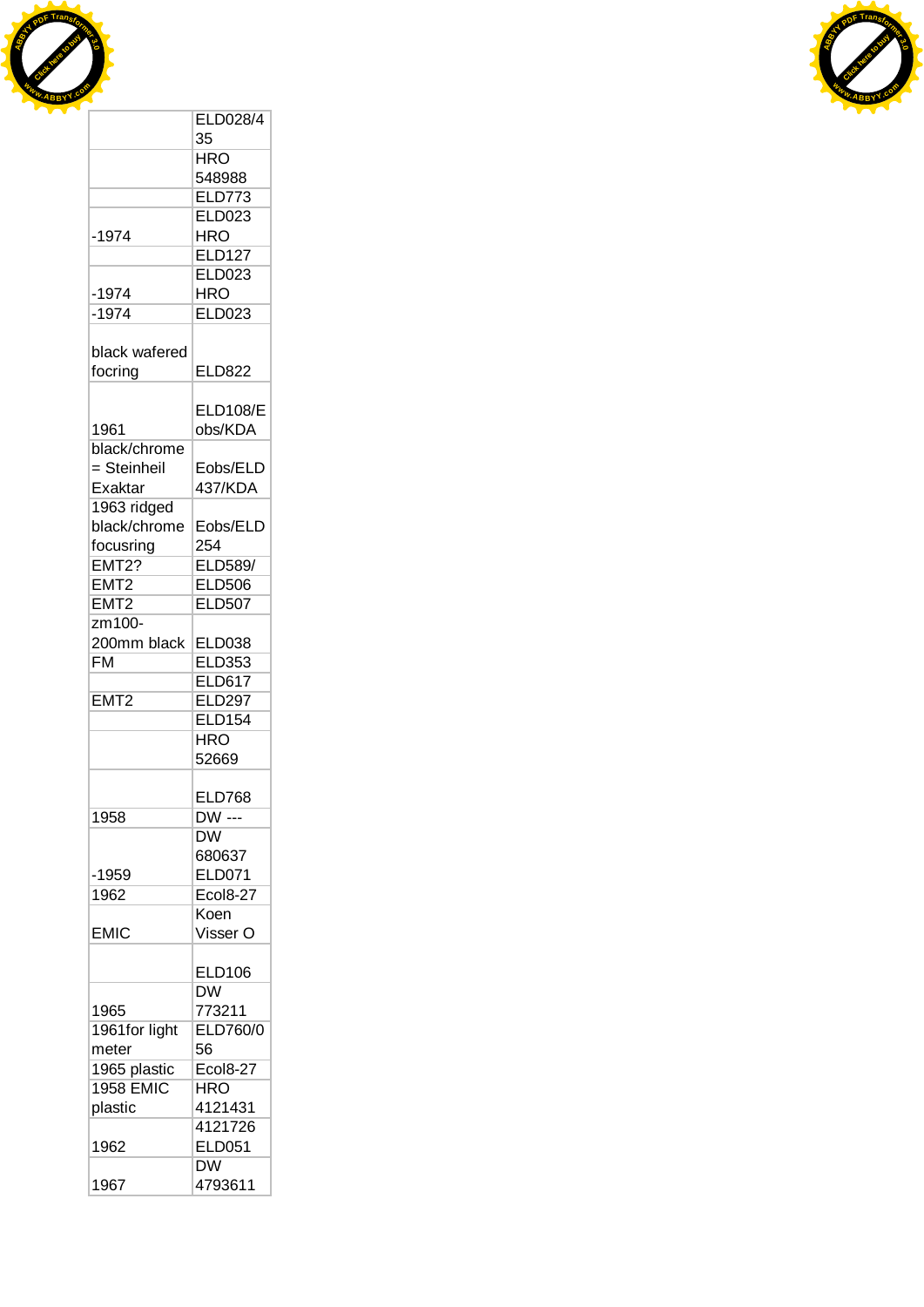



| for light meter  | <b>ELD760</b>                     |
|------------------|-----------------------------------|
| 1961 for light   | <b>ELD760/0</b>                   |
| meter            | 56                                |
|                  | $\overline{\mathsf{D}}\mathsf{W}$ |
|                  | 694709/E                          |
| 1961             | obs                               |
|                  | <b>HRP</b>                        |
|                  | 677422EL                          |
| 1962             | D302                              |
| 1954 chrome      |                                   |
| "milled" foc     |                                   |
| ring             | <b>ELD328</b>                     |
| 1965 black       | <b>ELD477</b>                     |
|                  | 235725                            |
| 1954             | <b>ELD051</b>                     |
| 1954 chrome      |                                   |
| ridged foc       |                                   |
|                  | <b>ELD587</b>                     |
| ring<br>Ca 1966  |                                   |
|                  |                                   |
| anamorph         | <b>Ecol8-32</b>                   |
| panorama         | DW41320                           |
| lens             | 39                                |
|                  | <b>ELD140</b>                     |
| 1961             | DW ---                            |
| $+1952$          | Ecol8-27                          |
|                  | $\overline{\text{HRO}}$           |
| -1959 EMIC       | <b>HRO</b>                        |
| 1960 alu         | <b>ELD592</b>                     |
|                  | 617661                            |
|                  | ELD051/5                          |
| 1958             | 21                                |
| 1958             | <b>Ecol8-27</b>                   |
|                  |                                   |
| <b>EMIC</b>      | HRO                               |
| 1961 for light   |                                   |
| meter            | <b>ELD760</b>                     |
|                  |                                   |
| for light meter  | <b>ELD760</b>                     |
|                  | DW                                |
| 1954             | 316168                            |
|                  |                                   |
|                  | ELD059                            |
| 1965             | <b>ELD202</b>                     |
|                  | DW                                |
| <b>1962 EMIC</b> | 897163/H                          |
| plastic          | RO <sub>2</sub>                   |
|                  | DW                                |
| 1965 FM          | 3556334                           |
|                  | DW                                |
| 1965 plastic     | 4120163                           |
|                  | <b>ELD347</b>                     |
|                  | 700635                            |
|                  | <b>ELD051</b>                     |
|                  | <b>DW</b>                         |
| 1965             | 3524696                           |
|                  |                                   |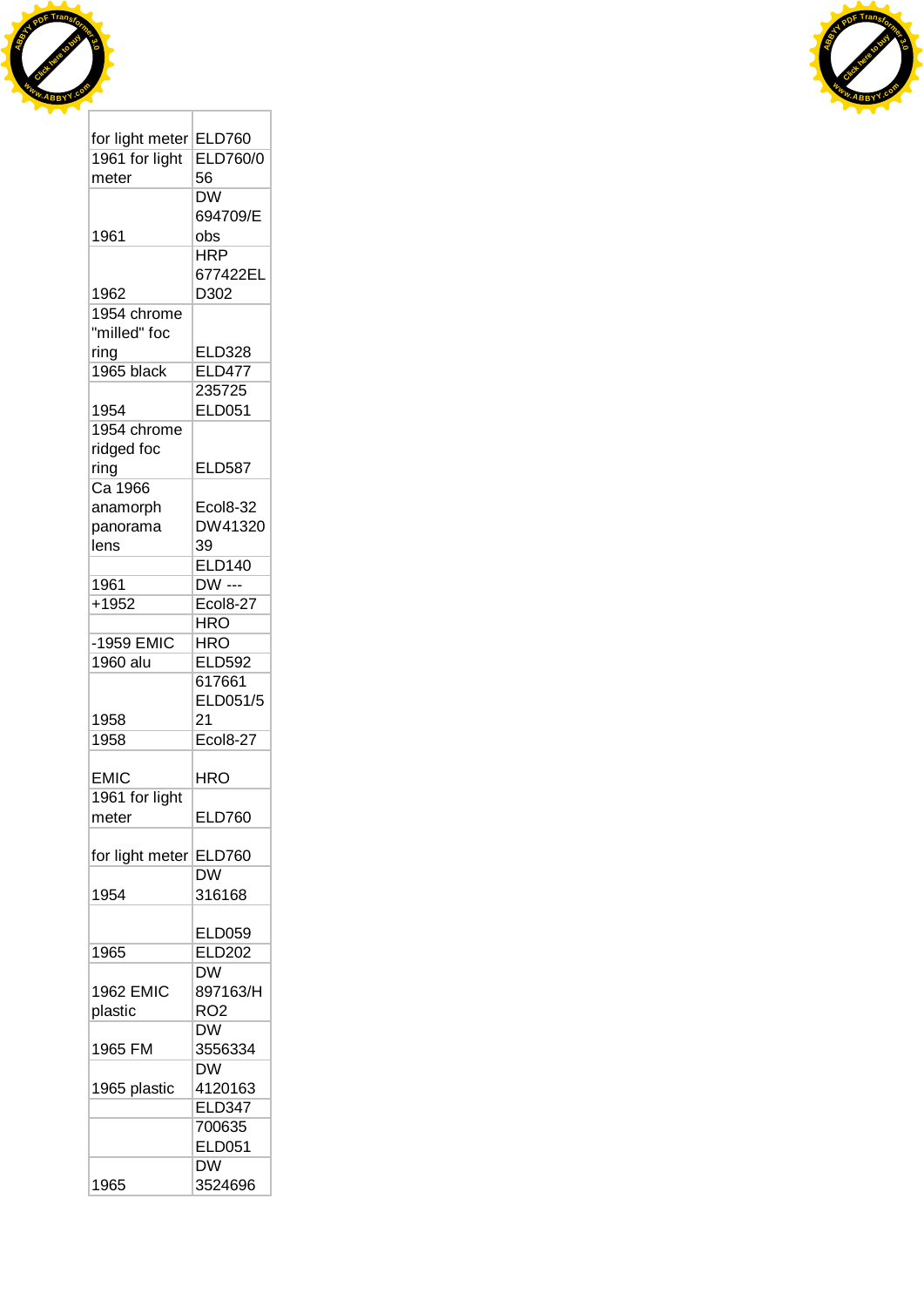



|                  | <b>Ecol8-27</b> |
|------------------|-----------------|
| 1958 black       | <b>ELD051</b>   |
| +1956            | <b>Ecol8-27</b> |
| 1966 double      |                 |
| helix            | DW ---          |
|                  | <b>KRO/Ecol</b> |
| 1965             | $8-27$          |
|                  | 815321          |
|                  | <b>ELD051</b>   |
| 1960             | <b>ELD048</b>   |
| <b>EMYS</b>      | <b>ELD572</b>   |
| EMT <sub>2</sub> |                 |
| extreme          |                 |
| depth-of-field   | <b>ELD145</b>   |
|                  | <b>ELD474</b>   |
| <b>EM</b>        | <b>ELD742</b>   |
| $-1968$ FM       |                 |
| zm100-           |                 |
| 200mm            | <b>ELD160</b>   |
|                  |                 |
| $-1968$ FM       | <b>ELD160</b>   |
|                  | <b>ELD041</b>   |
|                  |                 |
| +1957 FM         | Ecol8-172       |
| -1968 FM         | <b>ELD160</b>   |
|                  | ELD041/1        |
| -1965 EMT2       | 60              |
|                  |                 |
| +1957 FM         | Ecol8-172       |
| -1968 EMT2       | <b>ELD160</b>   |
|                  | <b>ELD008/1</b> |
| -1960 EMT2       | 60              |
|                  |                 |
| +1957 FM         | Ecol8-172       |
|                  | <b>ELD017/1</b> |
| -1960 EMT2       | 60              |
|                  | ELD017/1        |
| -1960 FM         | 60              |
|                  | ELD041/1        |
| -1965 EMT2       | 60              |
| -1965 EMT2       | ELD041/1        |
| or 1:5,5         | 60              |
|                  | ELD041/1        |
| -1965 EMT2       | 60              |
| -1968 EMT2       | <b>ELD160</b>   |
| -1967 zm100-     |                 |
| 200mm            | <b>ELD022</b>   |
| zm800-1200       |                 |
| 9.9-14.9         | ELD179          |
|                  |                 |
| <b>EM Auto-T</b> |                 |
| zm70-215mm       | <b>ELD385</b>   |
| -1965 EMT2       |                 |
| zm100-           | ELD041/1        |
| 200mm            | 60              |
| -1975 EM-        | <b>ELD161/4</b> |
| Auto-T           | 02              |
|                  |                 |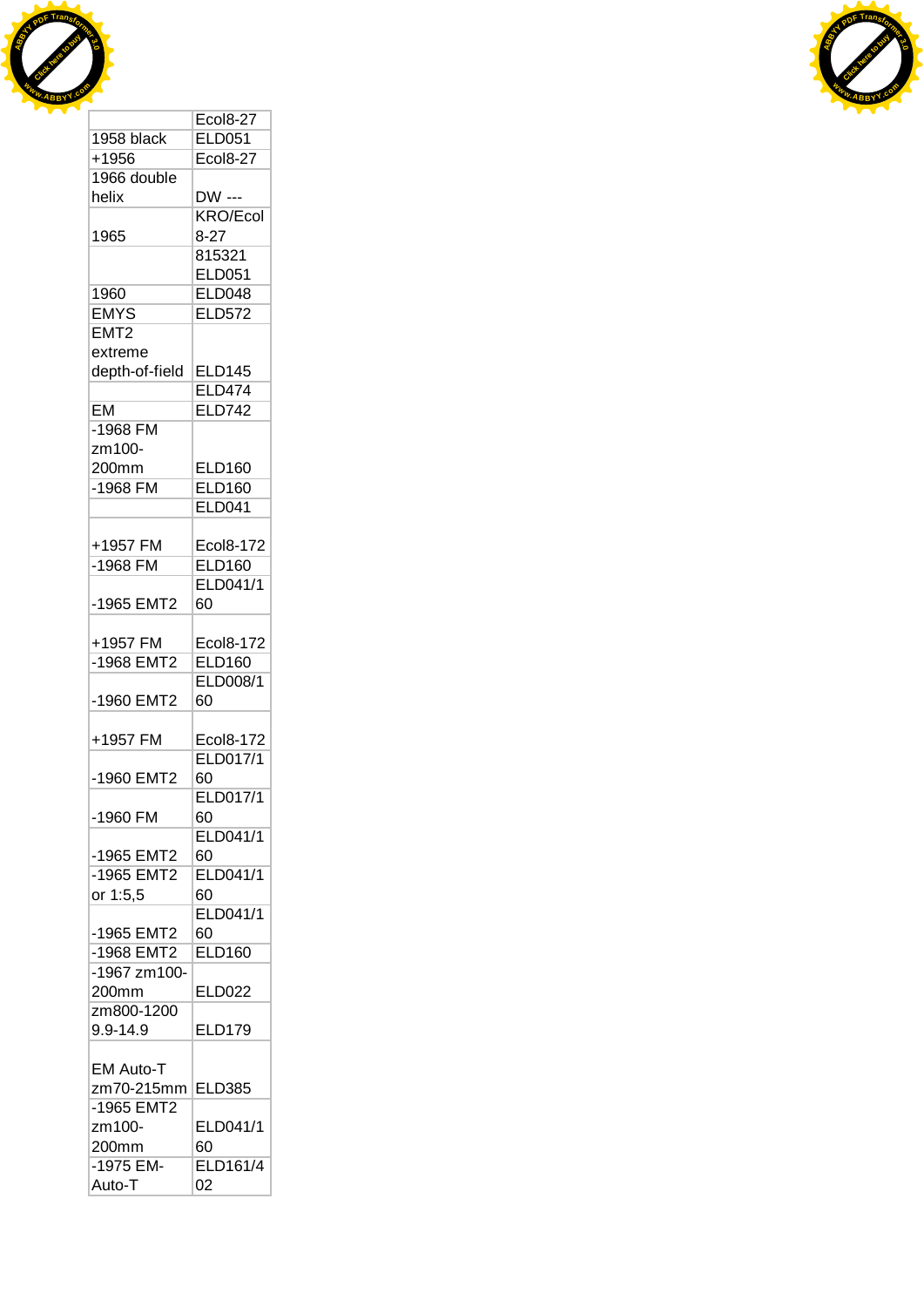



| $-1968$ FM       | <b>ELD160</b>   |
|------------------|-----------------|
| -1975 EM-        |                 |
| Auto-T           | <b>ELD161</b>   |
| <b>EM Auto-T</b> | <b>ELD385</b>   |
|                  | ELD041/1        |
| -1965 EMT2       | 60              |
| $-1968$ FM       | <b>ELD160</b>   |
| -1968 EMT2       | <b>ELD160</b>   |
|                  | <b>ELD689</b>   |
|                  | ELD031/2        |
| -1961            | 01              |
|                  | <b>ELD561</b>   |
| SМ               | <b>ELD288</b>   |
| -1975 EM-        | ELD161/4        |
| Auto-T           | 49              |
|                  | ELD041/1        |
| -1965 EMT2       | 60              |
| <b>FM</b>        | <b>ELD643</b>   |
|                  | ELD160/6        |
| -1968 EMT2       | 19              |
|                  | <b>HRP</b>      |
| -1975 EM-        |                 |
| Auto-T           | <b>ELD161</b>   |
| -1968 FM         | <b>ELD160</b>   |
|                  | ELD041/1        |
| -1965 EMT2       | 60              |
|                  | ELD041/1        |
| -1965 EMT2       | 60              |
| $-1965$          | <b>ELD041</b>   |
| $-1965$          | <b>ELD041</b>   |
| $-1965$          | <b>ELD041</b>   |
|                  | <b>ELD390</b>   |
| -1965 EMT2       | <b>ELD041/0</b> |
| (also 5,6?)      | 73/160          |
| -1975 EM-        |                 |
| Auto-T           | <b>ELD161</b>   |
|                  | ELD041/1        |
| -1965 EMT2       | 60              |
| -1975 EM-        | <b>ELD161/4</b> |
| Auto-T           | 02              |
|                  | ELD041/1        |
| -1965 EMT2       | 60/178          |
| $\overline{12}$  | <b>ELD792</b>   |
| EMT <sub>2</sub> | <b>ELD560</b>   |
|                  | ELD416/H        |
| EMT2             | Rcol            |
| EMT <sub>2</sub> | <b>ELD647</b>   |
|                  | <b>ELD730</b>   |
| 1961             | <b>ELD057</b>   |
|                  | <b>HRO</b>      |
|                  | 180077          |
| 1961             | <b>ELD057</b>   |
|                  |                 |
|                  |                 |
|                  | <b>ELD811</b>   |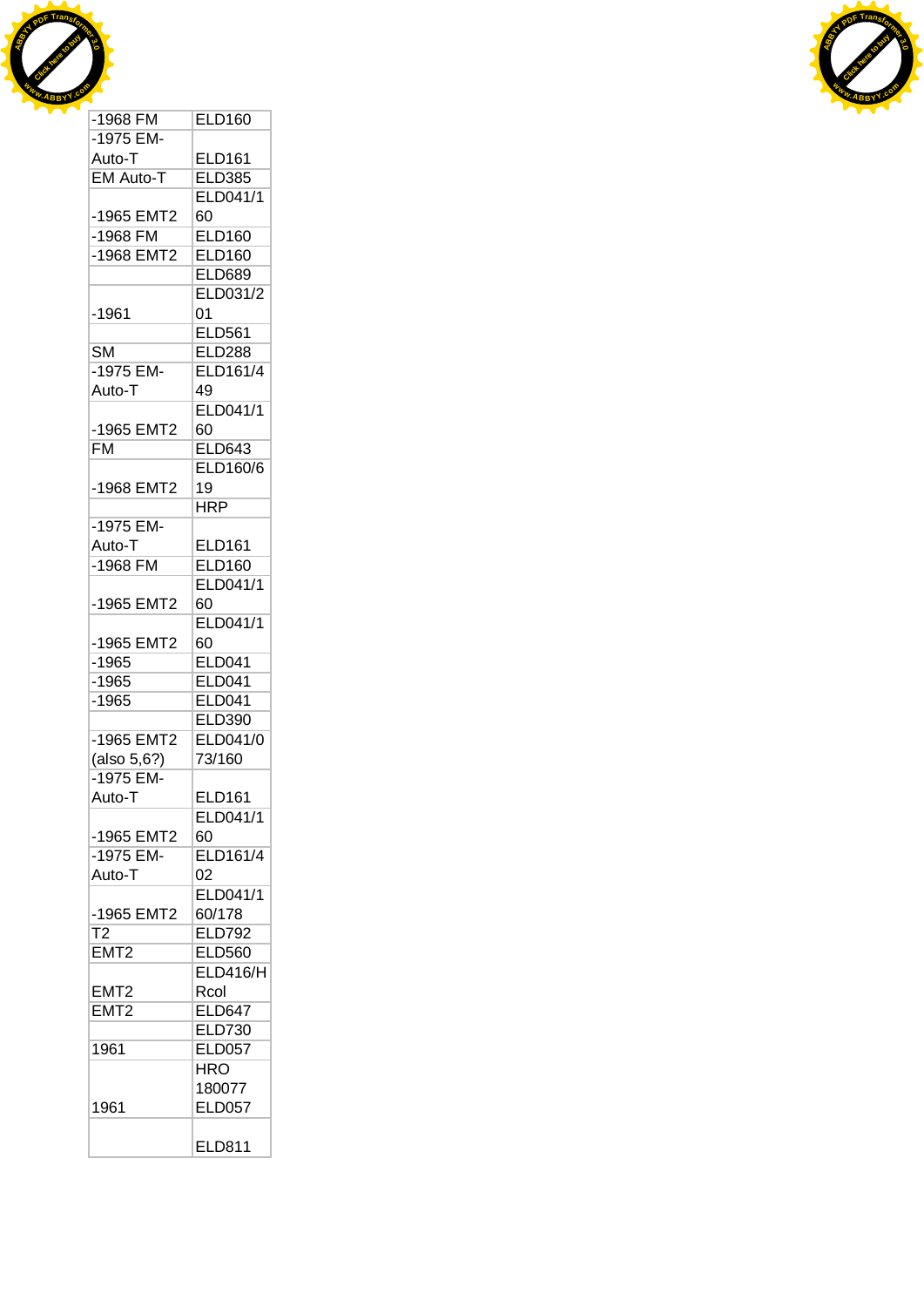



| zm100-                   |                            |
|--------------------------|----------------------------|
| 200mm                    | Ecol8-173                  |
| $~1966$ EMT2             | Ecol8-173                  |
|                          |                            |
| $~1966$ EMT2             | Ecol8-173                  |
| $~1966$ EMT2             | Ecol8-173                  |
| $~1966$ EMT2             | Ecol8-173                  |
| $~1966$ EMT2             | Ecol8-173                  |
| $~1966$ EMT2             | Ecol8-173<br><b>ELD069</b> |
| ~1966 EMT2               | Ecol8-173                  |
| ~1966 EMT2               | Ecol8-173                  |
| ~1966 EMT2               | Ecol8-173                  |
| according to             |                            |
| seller; Aetna            |                            |
| Optics?                  | <b>ELD682</b>              |
| <b>FM</b>                | <b>ELD454</b>              |
|                          |                            |
| Kz65 ca 1970             | <b>ELD259</b>              |
| EMT2                     | <b>ELD631</b>              |
| 1967 zm50-               | <b>ELD159/2</b>            |
| 125mm EM                 | 90                         |
| 1967 zm50-               |                            |
| 125mm                    | <b>ELD159</b>              |
|                          | Ecol8-                     |
|                          |                            |
|                          | 34/ELD25                   |
| 1956 black -4" 6         |                            |
| 1956 chrome - DW 246-    |                            |
| 4"                       | 1581                       |
| 1956 chrome - DW 245-    |                            |
| 2"                       | 0206                       |
|                          | DW 245-                    |
|                          | 8910/ELD                   |
| 1956 black -2"           | 255                        |
| 1955 chrome              |                            |
| 4" black focus           | DW 209-                    |
| band                     | 5699                       |
|                          |                            |
| 1955 black -4" DW ---    |                            |
| 1955 black -2" DW ---    |                            |
| 1955 chrome -            |                            |
| 2"                       | Ecol8-34                   |
| <b>EMKil</b>             | <b>ELD509</b>              |
| post-war                 |                            |
| black+alu EM<br>ook Kine |                            |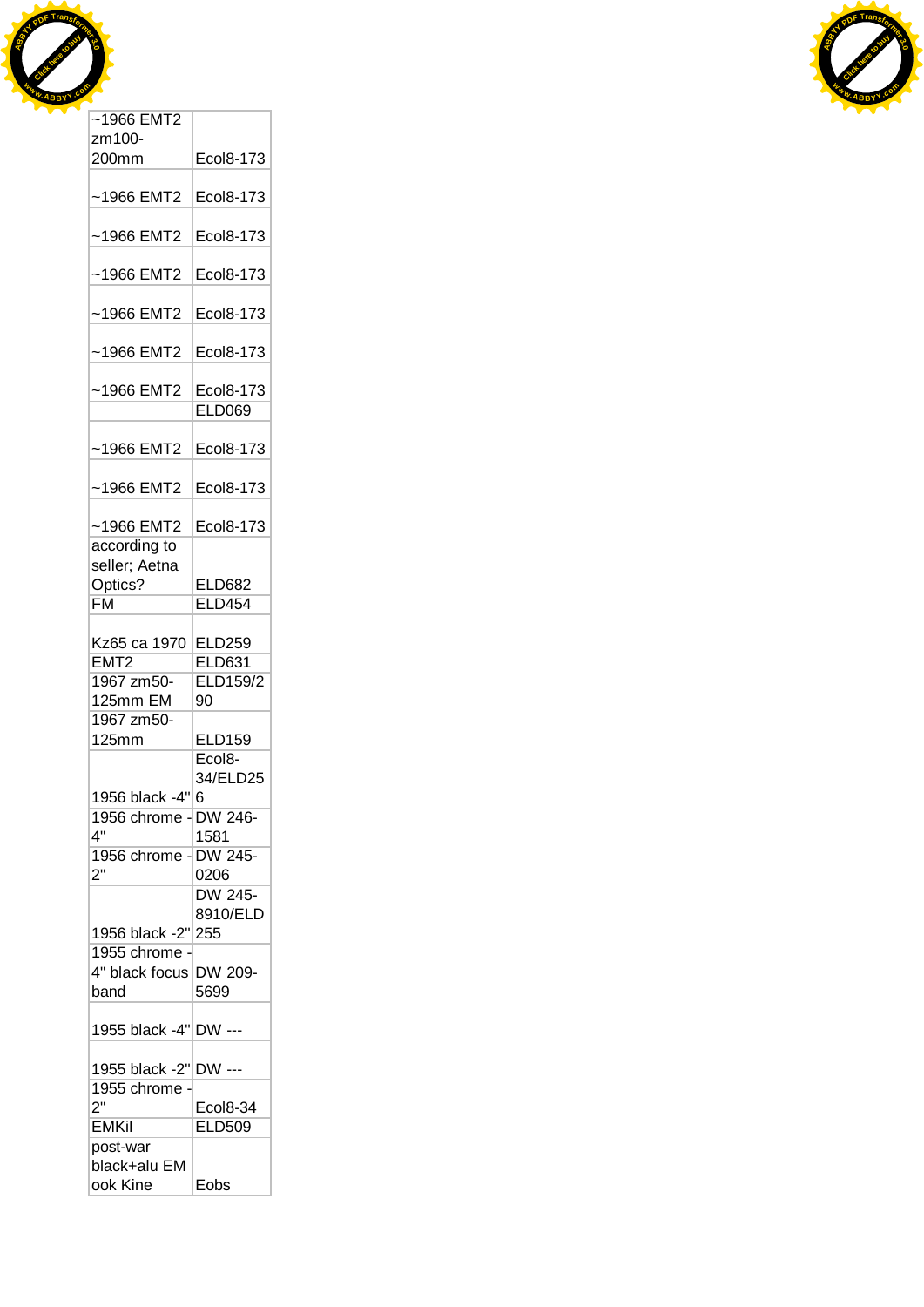



| 1956 EMKil ft              | HRO 219-                |
|----------------------------|-------------------------|
| chrome 1/1.7               | 0094                    |
| <b>EMKil black</b>         | Eobs243-                |
| alu 1/1                    | 1372                    |
| $1956 m + ft$              | KR 219-                 |
| chrome 1/1.7               | 32222                   |
|                            | DW                      |
|                            | ELD014                  |
| 1952                       | 212                     |
|                            | DW 214-                 |
| 1956                       | 1212                    |
|                            | DW 206-                 |
| 1956                       | 4166                    |
|                            | <b>ELD214</b>           |
|                            | 2060751                 |
|                            |                         |
| 1953                       | Ecol10-13               |
| 1956 alu,                  |                         |
| black brass                |                         |
|                            | Eobs<br><b>HRO 208-</b> |
|                            |                         |
|                            | 0678                    |
|                            |                         |
| 1953                       | Ecol10-13               |
|                            | DW 208-                 |
|                            | 5837/ELD                |
| 1956                       | 296                     |
|                            | 2082271                 |
|                            | <b>ELD051</b>           |
|                            | DW 244-                 |
| 1958                       | 0310                    |
|                            |                         |
| 1953                       | Ecol10-13               |
|                            | Ecol8-37                |
|                            |                         |
| 1953                       | Ecol10-13               |
|                            | <b>DW 220-</b>          |
| 1956                       | 1086                    |
|                            | <b>HRO 220-</b>         |
| 1953 EMKil                 | 1035                    |
|                            |                         |
| 1953                       | Ecol10-13               |
| 1956                       | <b>DW</b> ---           |
|                            | KR 211-                 |
| m+ft                       | 3140                    |
|                            |                         |
| zm50-125                   |                         |
| cable rel., first Eobs276- |                         |
| macro-zoom                 | 0479                    |
| see Aut                    |                         |
| version; rare              | Eobs                    |
| all black                  | <b>ELD107</b>           |
| <b>EMKil</b>               | Eobs                    |
|                            |                         |
|                            | <b>ELD770</b>           |
|                            |                         |
| $-1960$                    | <b>ELD017</b>           |
|                            |                         |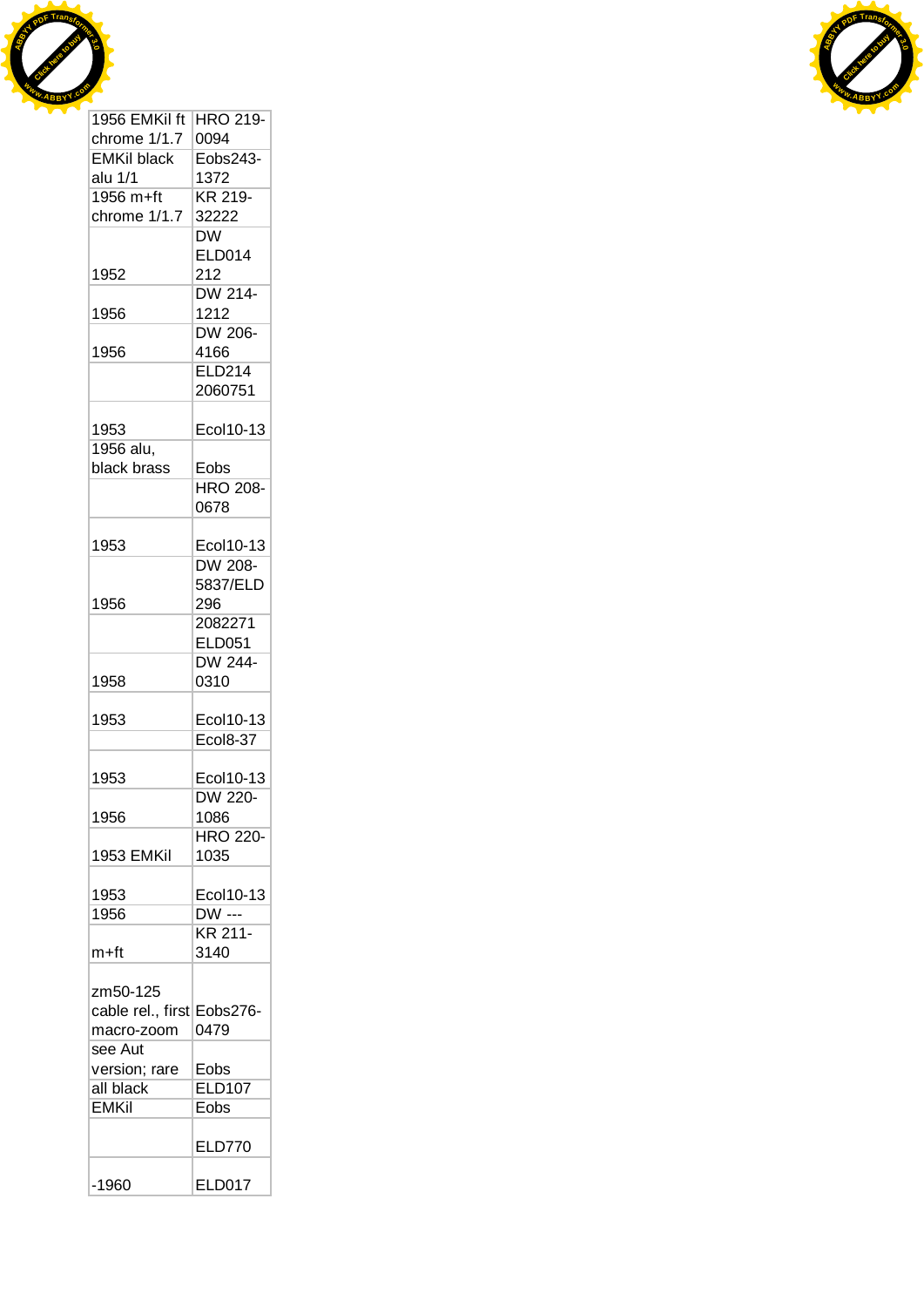



|                        | <b>ELD579</b>                    |
|------------------------|----------------------------------|
| <b>SM</b>              | <b>Ecol8-39</b>                  |
|                        |                                  |
|                        | <b>Ecol8-38</b>                  |
| <b>SM</b>              | <b>Ecol8-39</b>                  |
| one-of-a-kind          |                                  |
| apdapted               | <b>ELD356</b>                    |
| $\overline{\text{SM}}$ | <b>Ecol8-39</b>                  |
|                        | Ecol8-38                         |
|                        | $\overline{\text{col8-38}}$<br>F |
| EM                     |                                  |
|                        | <b>ELD400</b>                    |
|                        | <b>Ecol8-38</b>                  |
|                        | <b>ELD528</b>                    |
| 1958-1964              |                                  |
| K1730                  | <b>ELD529</b>                    |
| K1824                  | <b>ELD259</b>                    |
| ca 1960                |                                  |
| K1901                  | <b>ELD529</b>                    |
| black                  |                                  |
|                        |                                  |
| paintalu, ridge        |                                  |
| h                      | <b>ELD051/E</b>                  |
| black/chrome           | obs                              |
|                        | <b>ELD627</b>                    |
|                        | <b>ELD017/H</b>                  |
| FM-1960                | Rcol                             |
| EM                     | <b>ELD196</b>                    |
| EM                     | <b>ELD196</b>                    |
|                        |                                  |
| EM                     | <b>ELD196</b>                    |
| <b>FM</b>              | <b>ELD395</b>                    |
|                        | <b>ELD079/1</b>                  |
| EM                     | 96                               |
| EM                     | <b>ELD196</b>                    |
|                        | ELD196/3                         |
| EM                     | 20                               |
| EM                     | <b>ELD196</b>                    |
|                        |                                  |
| <b>EM</b>              | <b>ELD196</b>                    |
|                        |                                  |
|                        | ELD802                           |
|                        | <b>ELD176</b>                    |
| adapted for            |                                  |
| Exakta                 | <b>ELD498</b>                    |
|                        | <b>HRP/Ecol</b>                  |
| 45-135mm               | 8-176                            |
|                        |                                  |
| 1972 zm80-             |                                  |
| 200mm                  | Ecol8-174                        |
|                        |                                  |
| zm90-230mm             | <b>ELD048</b>                    |
|                        |                                  |
| zm70-230mm             | Ecol8-176                        |
|                        |                                  |
|                        |                                  |
| 1965 EMT2              |                                  |
| zm70-230mm             | Ecol8-174                        |
|                        |                                  |
| 1972                   | Ecol8-174                        |
|                        |                                  |
| 1972                   | Ecol8-174                        |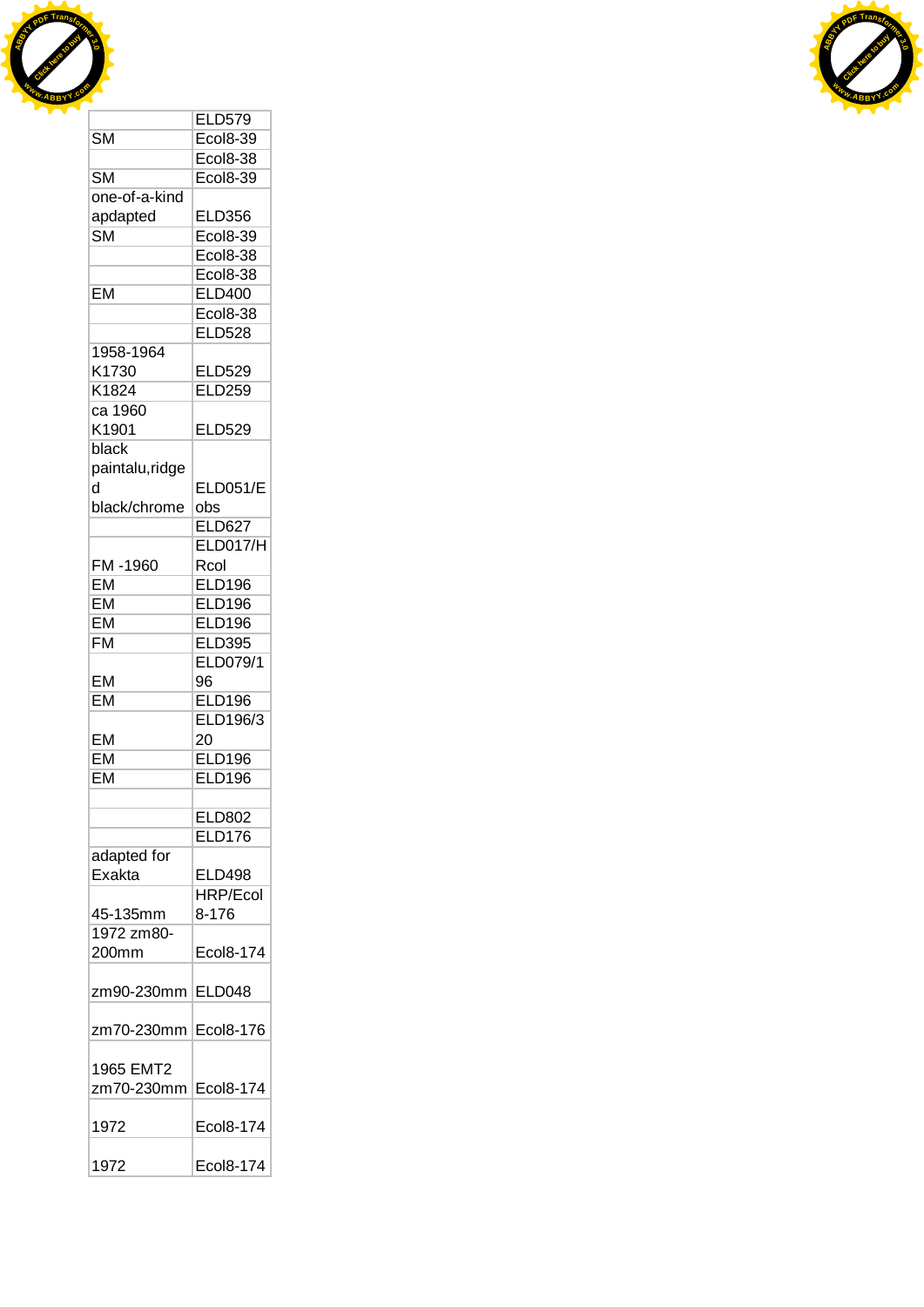



| FM                             | <b>ELD381/E</b><br>col8-176 |
|--------------------------------|-----------------------------|
| 1965 EMT2                      | <b>Ecol8-174</b>            |
|                                | <b>ELD177</b>               |
| EMT <sub>2</sub>               | <b>ELD085</b>               |
| 1972                           | Ecol8-174                   |
| EMT <sub>2</sub>               | <b>ELD051</b>               |
|                                | Ecol <sub>8</sub> -         |
|                                | 174/ELD4                    |
| 1965 EMT2                      | 97                          |
|                                | Ecol8-176                   |
| EMT <sub>2</sub>               | <b>ELD104</b>               |
| <b>SM</b>                      | <b>ELD051</b>               |
|                                |                             |
| 1965 EMT2                      | <b>Ecol8-174</b>            |
| 1965 EMT2                      | Ecol8-174                   |
|                                | HRPELD3                     |
|                                | 21                          |
| EMT <sub>2</sub>               | <b>ELD120</b>               |
|                                | ELD051/0                    |
| mirror EMT2                    | 89                          |
|                                | <b>ELD048</b>               |
|                                |                             |
| 1972                           | Ecol8-174                   |
| EMT2 F:5.5?                    | <b>ELD147</b>               |
| 1972                           | Ecol8-174                   |
| EMT <sub>2</sub>               | <b>ELD140</b>               |
|                                | <b>ELD051/0</b>             |
| mirror EMT2                    | 90                          |
| adapted soft                   |                             |
| focus lens                     | Eobs                        |
|                                | ELD233                      |
|                                | <b>ELD576</b>               |
| 1961                           |                             |
| alu/black                      | <b>DW</b>                   |
| rings                          | 1481345                     |
|                                |                             |
| chrome brass                   |                             |
| no sn one-of-                  |                             |
| a-kind?                        | Eobs                        |
| 1951crossgro                   |                             |
| oved rings                     | DW                          |
| m/f                            | 783593                      |
| 1954 ridged                    |                             |
| focus ring                     | Ecol8-44                    |
| 1956 ridged                    |                             |
| focus ring                     | <b>Ecol8-45</b>             |
| 1953 parallel<br>grooved rings | <b>Ecol8-44</b>             |
|                                |                             |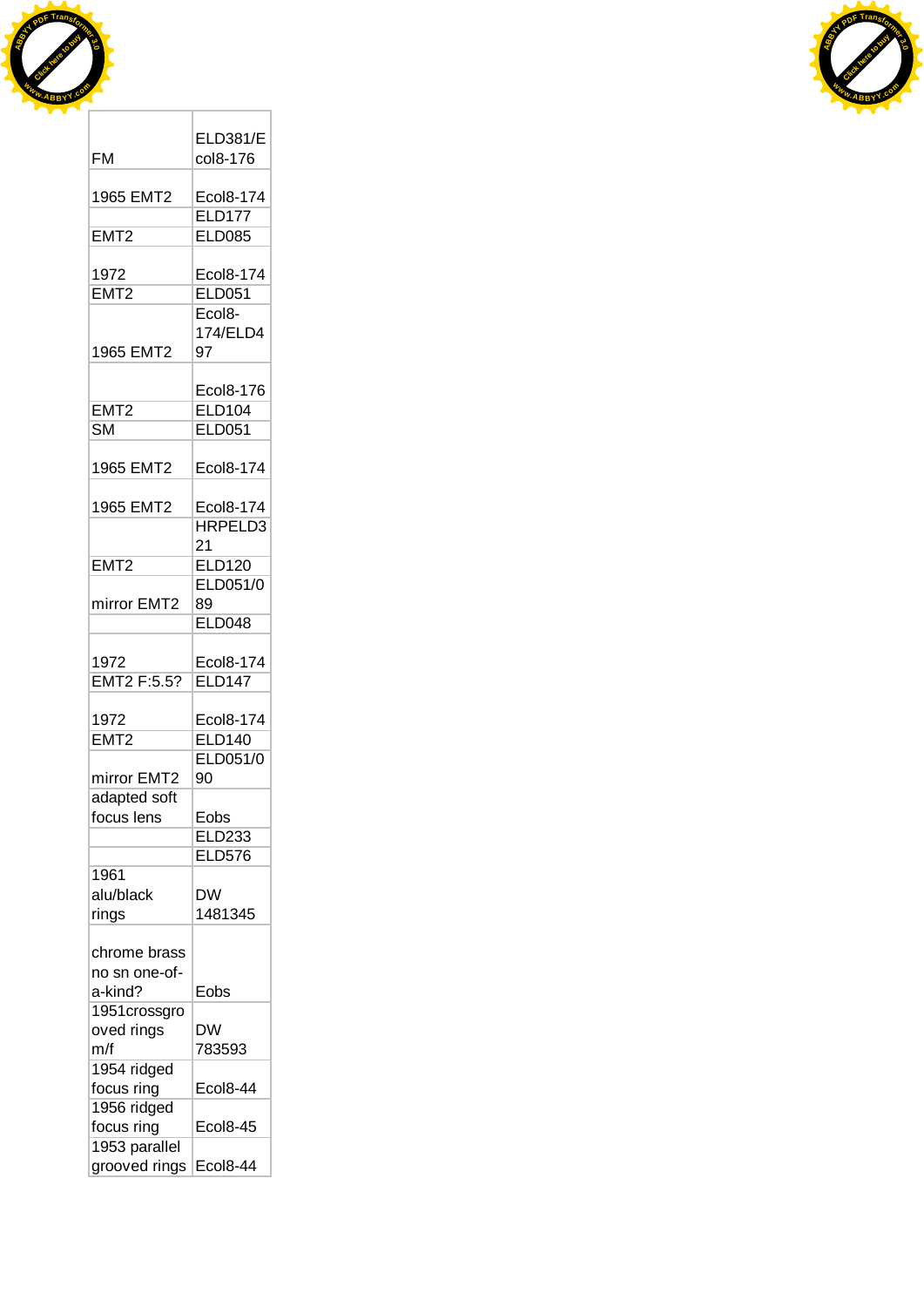



|                     | DW                     |
|---------------------|------------------------|
| 1938 alu            | 612139                 |
| bi-metal no sn      |                        |
| one-of-a-           | Eobs/HRc               |
| kind?               | ol                     |
|                     | $\overline{\text{DW}}$ |
|                     | 886577/E               |
| 1951 alu            | obs                    |
| no serial           |                        |
| number or           |                        |
| factory name        | <b>KR list</b>         |
|                     | <b>ELS816</b>          |
|                     |                        |
|                     | <b>ELD096</b>          |
|                     | <b>ELD054</b>          |
|                     | KR                     |
|                     | 588715                 |
|                     |                        |
|                     | <b>ELD716</b>          |
| CA 1971-            |                        |
| 1985                | eld529                 |
|                     | <b>ELD406</b>          |
|                     | <b>ELD396</b>          |
|                     | <b>HRcol</b>           |
|                     | 601681                 |
|                     | <b>HRcol</b>           |
| text F.C.           | 145612                 |
|                     | <b>HRcol</b>           |
|                     | 483485                 |
| zm100-              | HRcol680               |
| 200mm               | 54                     |
| EMT <sub>2</sub>    | <b>ELD352</b>          |
| <b>EMInstaSwitc</b> |                        |
|                     |                        |
| h                   | <b>Ecol8-46</b>        |
| <b>EMInstaSwitc</b> |                        |
| h                   | ELD693                 |
| no aperture         |                        |
| sel; fixfocus       | ELD234                 |
|                     | <b>ELD725</b>          |
|                     | <b>ELD641</b>          |
|                     | <b>ELD826</b>          |
| adapted             | <b>ELD586</b>          |
| EMT <sub>2</sub>    | <b>ELD352</b>          |
| EMT <sub>2</sub>    | <b>ELD567</b>          |
| 1975 EMT2           |                        |
| mirror -only        |                        |
| lens                |                        |
| Makowsky            |                        |
| patent              | PhBo                   |
| prototype           |                        |
| (Muster)            | ELD710                 |
|                     | ELD048/5               |
|                     | 25                     |
|                     |                        |
|                     | <b>DW</b>              |
| 1962                | 3627452                |
| $-1959$             | <b>ELD340</b>          |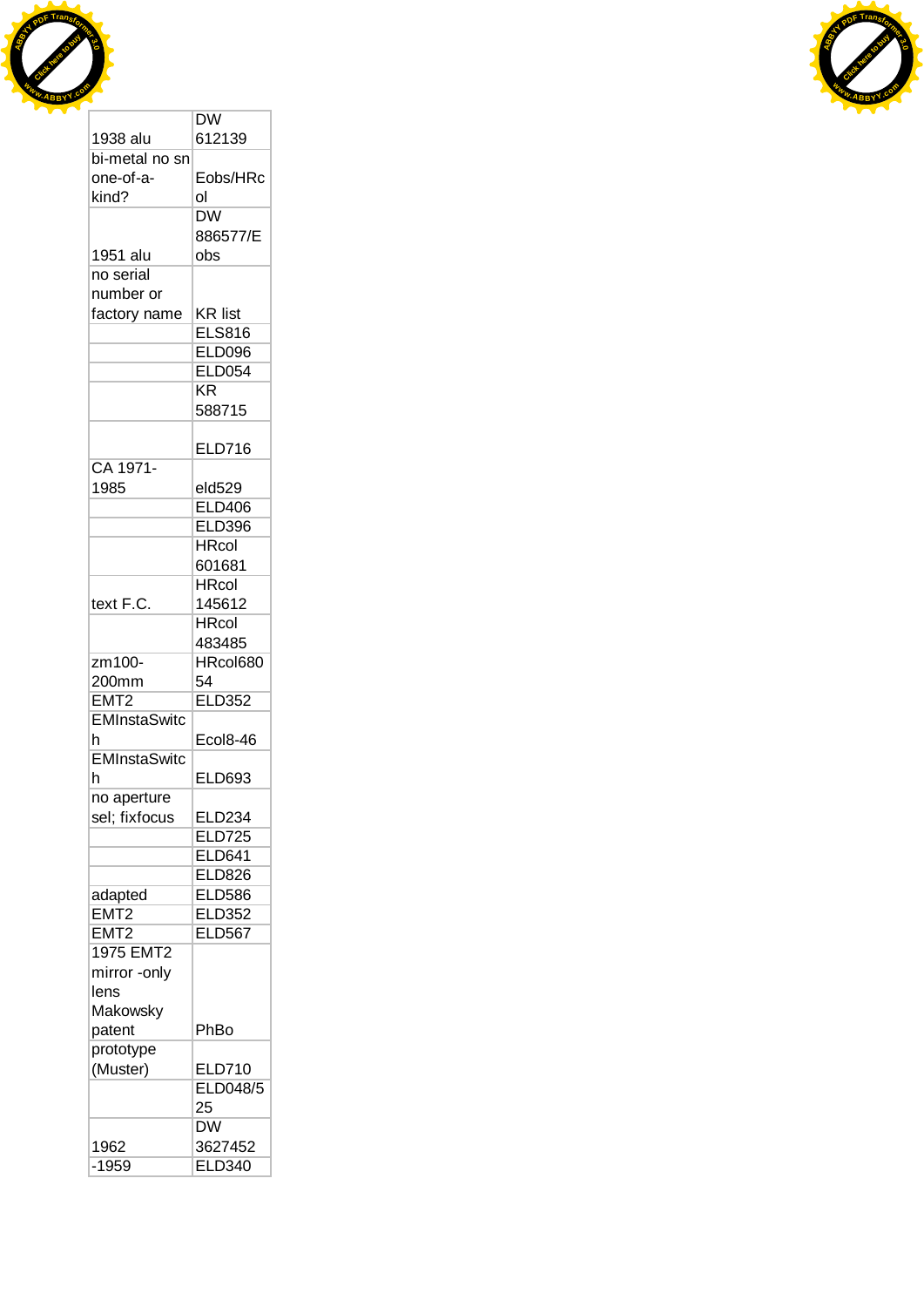



| red IR dot;    |                        |
|----------------|------------------------|
| depth-of-field |                        |
| lines          | <b>ELD438</b>          |
| red IR dot; no |                        |
| depthoffield   |                        |
| lines          | <b>ELD438</b>          |
| red V; no IR   |                        |
| dot            | <b>ELD438</b>          |
| 1936 Doppel    | <b>ELD097/E</b>        |
| Anastigmat     | obs                    |
| 1948           | <b>Ecol8-52</b>        |
| 1938           | <b>Ecol8-52</b>        |
|                |                        |
|                | <b>DW</b>              |
| 1953 FT40.5    | 1365148                |
|                |                        |
| 1939 no        |                        |
| coating        | <b>DW</b>              |
| Pancake type   | 1125248                |
|                | <b>DW</b>              |
| 1949 +/-       | 1101899/               |
| coating        | <b>ELD192</b>          |
|                | $\overline{\text{KR}}$ |
| 1952 FT 34.5   | 1118763                |
| 1 5/8 inch     | Eobs                   |
|                | DW                     |
| 1938 Doppel    | 981283/E               |
| Anastigmat     | LD227                  |
| prototype      |                        |
| (Muster)       | <b>ELD709</b>          |
|                | KR                     |
|                | 4511653                |
| 1953           |                        |
|                |                        |
| sometimes hit  | <b>DW</b>              |
| by mirror      | 1505264                |
|                | <b>KR</b>              |
| 1962 alu       | 2742371/               |
| =Domiron       | Eobs                   |
|                | KR                     |
|                | 2674734/               |
| 1960 black     | Eobs                   |
| 1961           | DW                     |
| alu/black      | 2742639                |
| 1936 FM        | <b>ELD366</b>          |
| 1940's alu     |                        |
| rare           | Eobs                   |
|                |                        |
| 1967 black     | DW                     |
| rocker release | 4445919                |
|                | DW                     |
| 1960 FT40.5    | 2945204                |
| 1959           |                        |
|                |                        |
| black/chrome   | DW                     |
| rings          | 2539658                |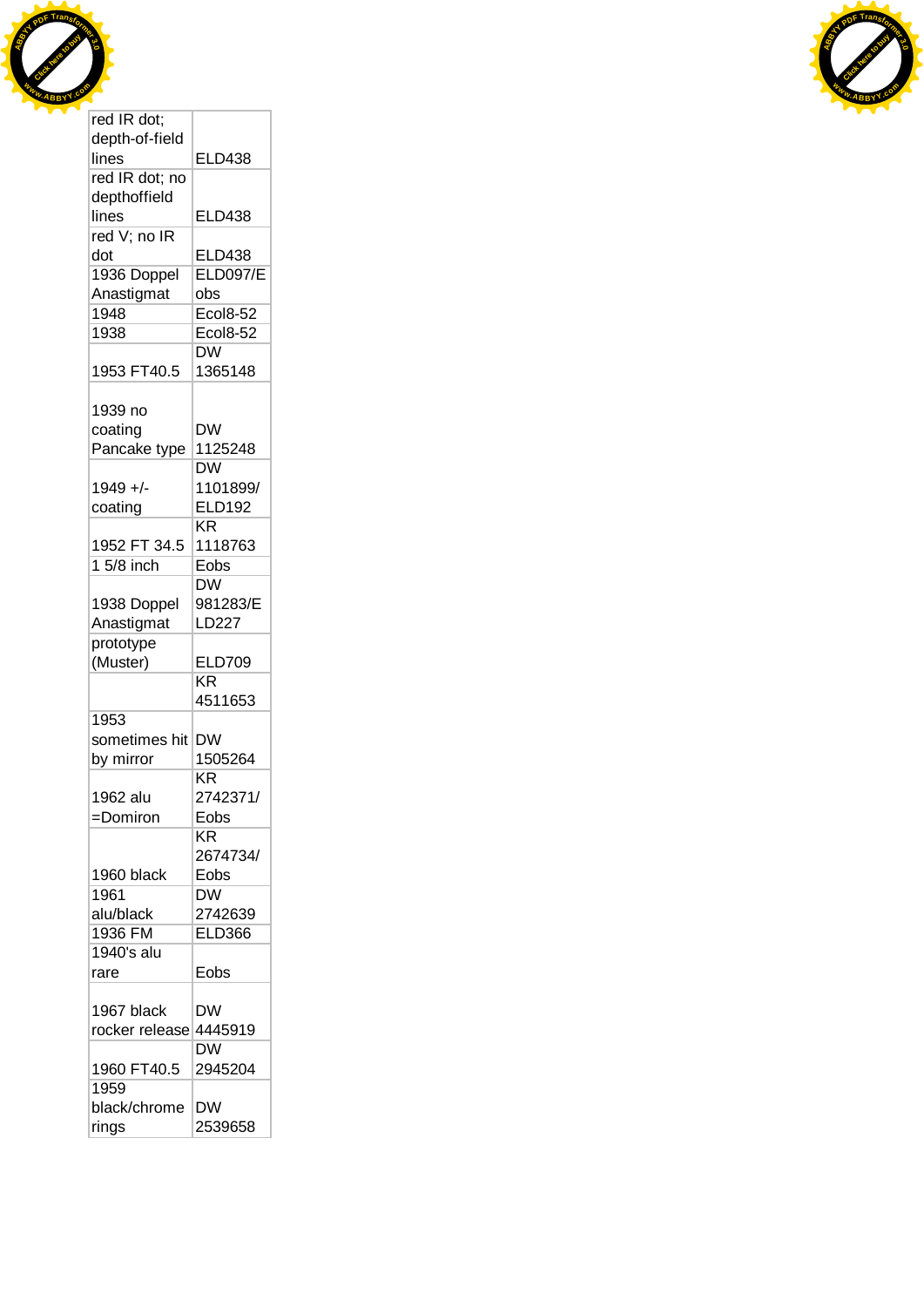



| 1963 FT49              |                        |
|------------------------|------------------------|
| chrome                 | DW                     |
| rocker release 4277179 |                        |
|                        | <b>DW</b>              |
| 1953                   | 1456111                |
| 1958                   | <b>Ecol8-48</b>        |
|                        |                        |
|                        | ΚR                     |
| 1951                   | 1522053                |
| 1949                   | Ecol8-48               |
|                        | <b>DW</b>              |
| 1953                   | 1417076                |
| 1960 rocker            | KR.                    |
| release                | 2513427                |
| 1956 single            | <b>DW</b>              |
|                        |                        |
| release                | 2217132                |
| 1955 double            | KR                     |
| release                | 1831981                |
|                        | <b>DW</b>              |
| 1957                   | 2217132                |
|                        | <b>DW</b>              |
| 1936                   | 772472                 |
|                        |                        |
|                        |                        |
| pre-war                | Eobs                   |
|                        | <b>KR</b>              |
|                        | 872946/E               |
| $2\frac{1}{4}$ "       | obs                    |
|                        | $\overline{\text{DW}}$ |
| 1948                   | 1107262                |
|                        | KR 22482               |
|                        |                        |
| 1937 m/ft              | KR div                 |
| $=$ Primoplan          |                        |
| on Astraflex           |                        |
| St How                 | <b>ELD697</b>          |
|                        | KR                     |
| 5,8cm                  | 757376                 |
|                        | <b>DW</b>              |
| 1953                   | 1505264                |
|                        |                        |
| 1949                   | <b>ELD569</b>          |
|                        | Ecol <sub>3</sub>      |
| ca 1939                |                        |
| nickel; mount          |                        |
| alu                    | <b>ELD246</b>          |
|                        | KR139606               |
| 1950 ft or             | 3/Eobs/EL              |
|                        |                        |
| m+ft                   | D31                    |
|                        | <b>DW</b>              |
| 1951                   | 1244212                |
| 1938 7,5cm             |                        |
| chr.brass;blac         | Eobs                   |
| k frnt ring            | 953642                 |
|                        | Ecol <sub>3</sub>      |
| 7.5cm Dr.              | KR                     |
|                        |                        |
| Paul Rudolph           | 583980                 |
|                        | <b>KR</b>              |
| 7.5cm                  | 736486                 |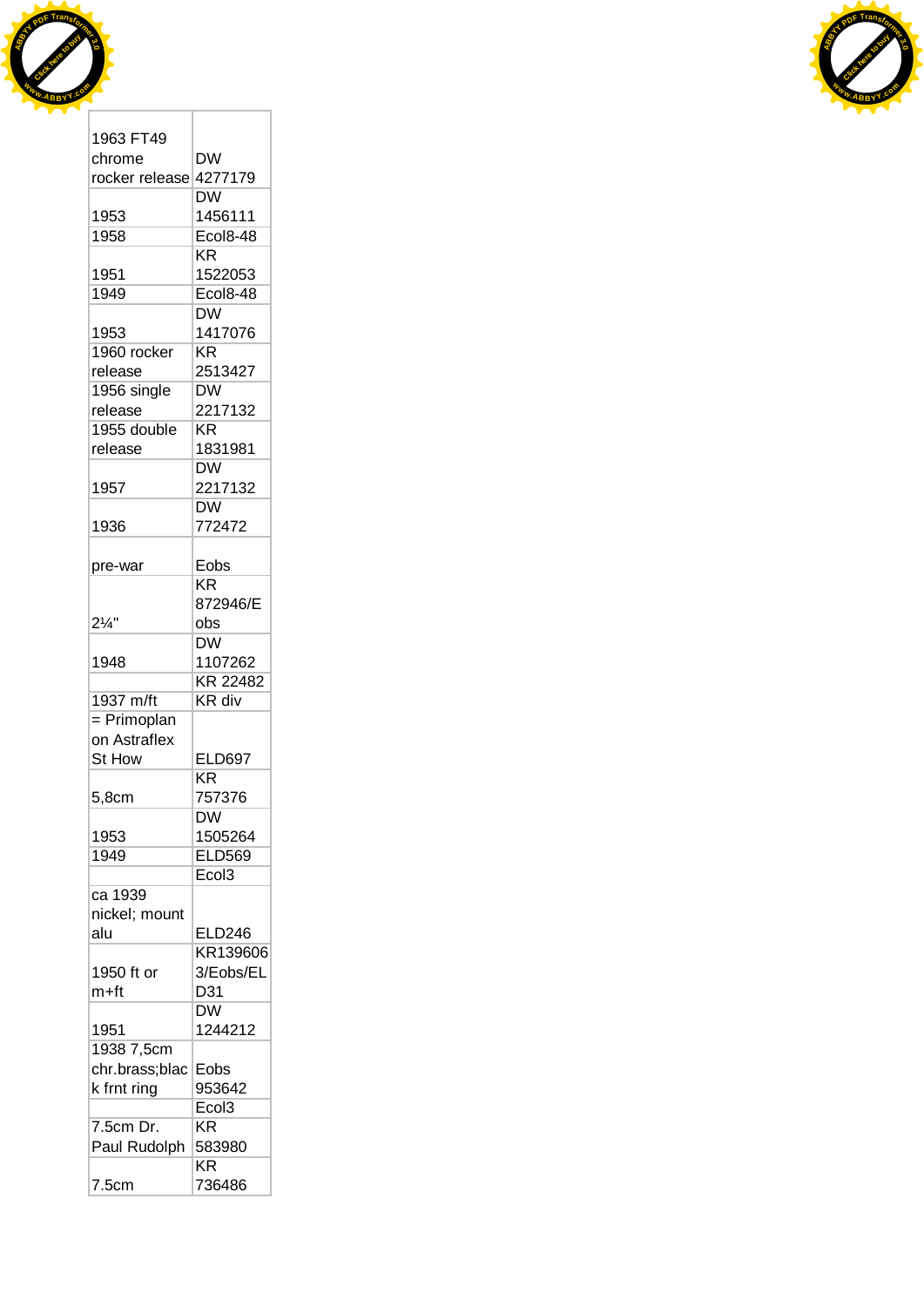



|                | <b>ELD784</b>   |
|----------------|-----------------|
|                | ΚR              |
| 7.5cm          | 905732          |
|                | KR              |
| Night 8cm      | 699267          |
|                | <b>KR</b>       |
| Night 8cm      | 679900          |
|                | <b>ELD074</b>   |
|                | <b>KR</b>       |
|                | 1407484/        |
| 1952 alu       | Eobs            |
|                | <b>ELD560</b>   |
|                | Ecol10-         |
| 1939           | 7/ELD397        |
| $-1940$        | <b>ELD162</b>   |
| 3 1/2 inch     | ELD048/3        |
| adapted        | 73              |
| 7 1/2 inch     |                 |
| adapted        | <b>ELD283</b>   |
| originally for | ELD217/3        |
| Altix          | 40              |
| 1938 adapted   |                 |
| in/after 1953  | <b>ELD440</b>   |
|                | KR              |
| 10cm chrome    | 965991/E        |
| on brass       | obs             |
| -1960 mostly   |                 |
| alu            | <b>ELD339</b>   |
|                | <b>DW</b>       |
| 1967           | 4172880         |
| $-1966$ black  | <b>ELD339</b>   |
| 1951 FT40.5    | <b>Ecol8-52</b> |
|                | KR              |
| 1953           | 2710713         |
|                | <b>DW</b>       |
| 1956 chrome    | 1805076         |
|                |                 |
| 1961 black;    | DW              |
| rocker release | 3247350         |
|                | ΚR              |
| 1966           | 5302977         |
|                | $K\overline{R}$ |
| 1953           | 1257506         |
| 1958 FT49      | <b>Ecol8-52</b> |
|                | <b>DW</b>       |
|                | 920159/E        |
| 1938 10cm      | obs             |
|                | KR              |
| 10,5cm         | 785796/E        |
| chrome on      | obs/ELD4        |
| brass          | 86              |
| ±1937          |                 |
| chrome on      |                 |
| brass          | Eobs            |
|                |                 |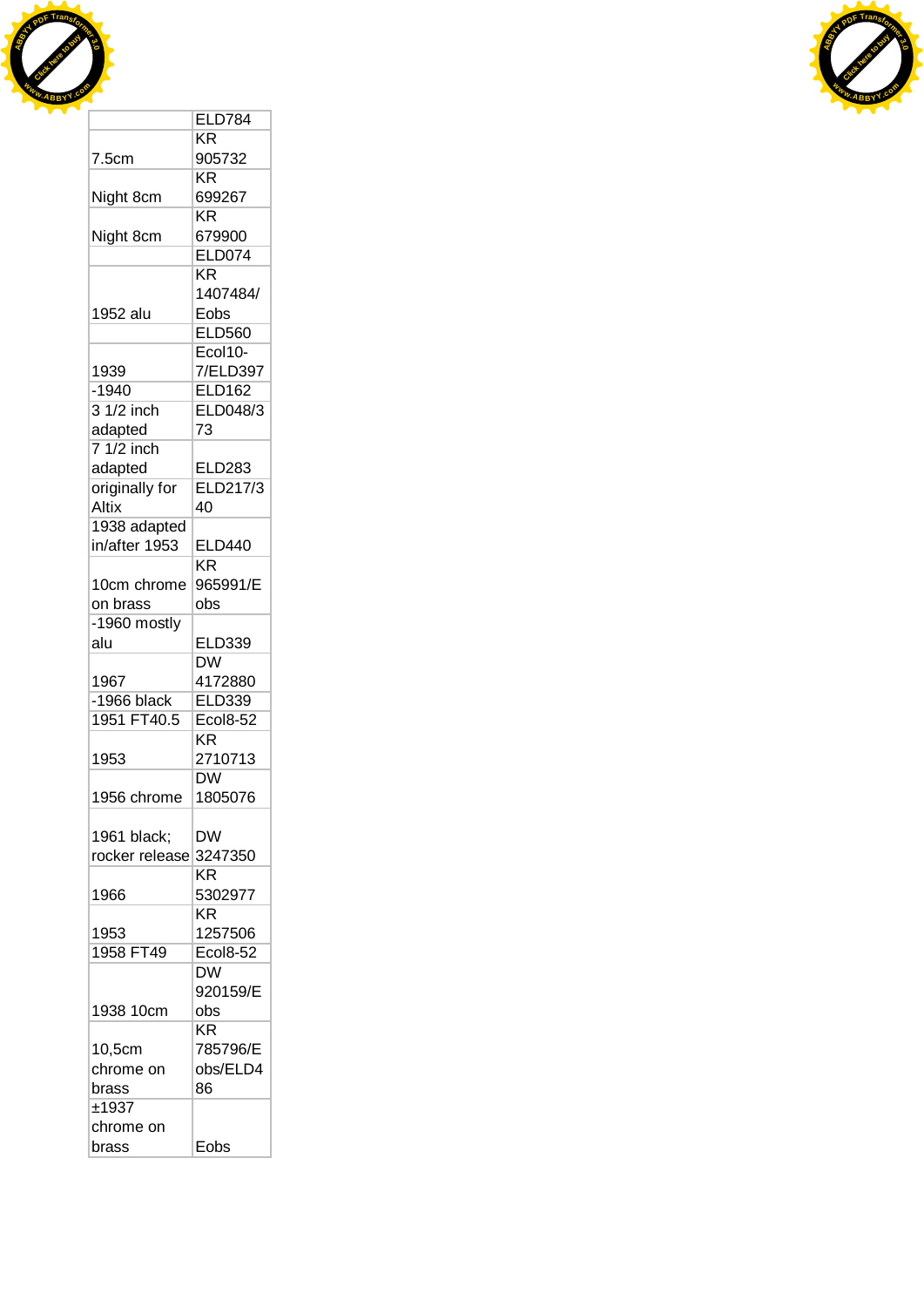



|              | DW                       |
|--------------|--------------------------|
|              | 876493/E                 |
| 1937 10.5cm  | LD257                    |
|              | <b>DW</b>                |
|              | 872698/E                 |
| 1938 4 1/4"  | LD488                    |
| $-1958$      | <b>ELD048</b>            |
|              | Ecol <sub>3</sub>        |
|              | <b>KR</b>                |
|              |                          |
|              | 680518/E                 |
| 10.5cm       | obs                      |
|              | <b>KR</b>                |
|              | 541047/E                 |
| adapted      | obs                      |
| 1936 12cm    | KR                       |
| f32          | 966329                   |
| 1936 12cm    | <b>KR</b>                |
| f22          | 965636                   |
|              | <b>DW</b>                |
| 1966         | 4171701                  |
|              |                          |
| 1953         | Ecol10-13                |
|              | KR                       |
| 13,5 cm      | 1499857                  |
|              | <b>DW</b>                |
|              |                          |
|              | 1660682/                 |
| 1953 alu     | <b>ELD489</b>            |
|              | <b>DW</b>                |
| 1961 black   | 2980765                  |
| 15cm line    |                          |
| engr.        | KR                       |
| diaphr.ring  | 830970/E                 |
| front        | obs                      |
|              | KR                       |
| 6"           | 883897                   |
| 15cm line    |                          |
| engr.        | ΚR                       |
| diaphr.ring  | 767152/E                 |
| back         | obs                      |
|              | ΚR                       |
| 1949 FT      | 1135141/                 |
|              |                          |
| 35mm alu     | <b>ELD523</b>            |
|              | KR                       |
| 1939 15cm    | 935590                   |
| pre-war 15cm | Eobs                     |
|              | KR                       |
|              | 662690/E                 |
| 15cm wafered | obs/ELD6                 |
| diaphr.ring  | 02                       |
|              | $\overline{\mathsf{DW}}$ |
| 1952         | 1251111                  |
|              | ELD074/E                 |
|              | LD566                    |
|              | ΚR                       |
|              |                          |
| 1955         | 1654401                  |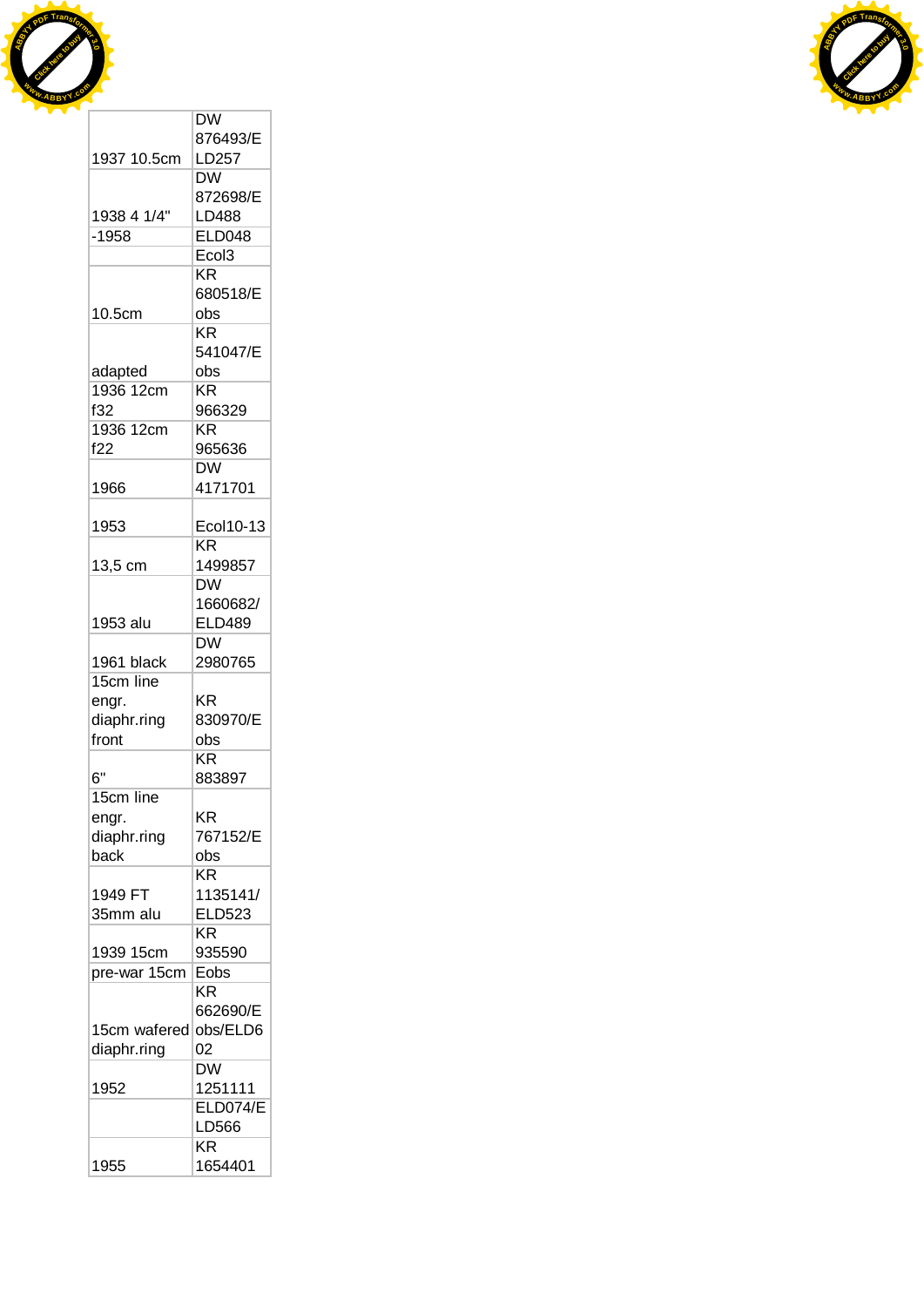



| 1956 black                  | 1772249         |
|-----------------------------|-----------------|
| pre-war 18cm                |                 |
| chrome+black                |                 |
| brass                       | Eobs            |
|                             | KR              |
|                             | 1407624         |
| 1939                        |                 |
| chrome/black                | EObsp60         |
| pre-war                     |                 |
| chrome/black                | <b>ELD036/E</b> |
| 18cm                        | obs             |
|                             | <b>DW</b>       |
| 1962 black                  | 2970184         |
|                             | KR              |
| 1954                        | 1202944         |
|                             | HRO             |
| 1937? 18cm                  | 819333/E        |
| brass/black                 | obs             |
| 1937 18cm                   | DW              |
| chrome nickel               | 938069/E        |
| alu                         | LD259           |
|                             | DW12018         |
| 1952                        | 49              |
|                             | <b>KR</b>       |
| 1963                        | 3228893         |
|                             |                 |
| adapted                     |                 |
| probably by                 |                 |
| B&J                         | Eobs            |
|                             | DW              |
| 1948 chrome                 | 1358112         |
|                             | <b>ELD074</b>   |
|                             | <b>ELD036</b>   |
|                             | KR              |
| 1937                        | 874355          |
|                             | KR              |
| chrome                      | 1244750         |
|                             | DW              |
| 1957 black                  | 2993872         |
| 1969                        | DW              |
| =Pentacon                   | 5536095         |
|                             | DW              |
| 1956                        | 1786176         |
| 12inch black                |                 |
| on brass                    | Eobs            |
| 1939                        | <b>Ecol10-7</b> |
|                             |                 |
| 1953                        | Ecol10-13       |
|                             | <b>DW</b>       |
| 1937 40cm                   | 1240874         |
| 1967? black                 |                 |
| coarse grip                 |                 |
|                             | HRcol           |
|                             | 4043040         |
| right turn                  |                 |
| 1966 f22<br>black fine grip | <b>HRcol</b>    |

DW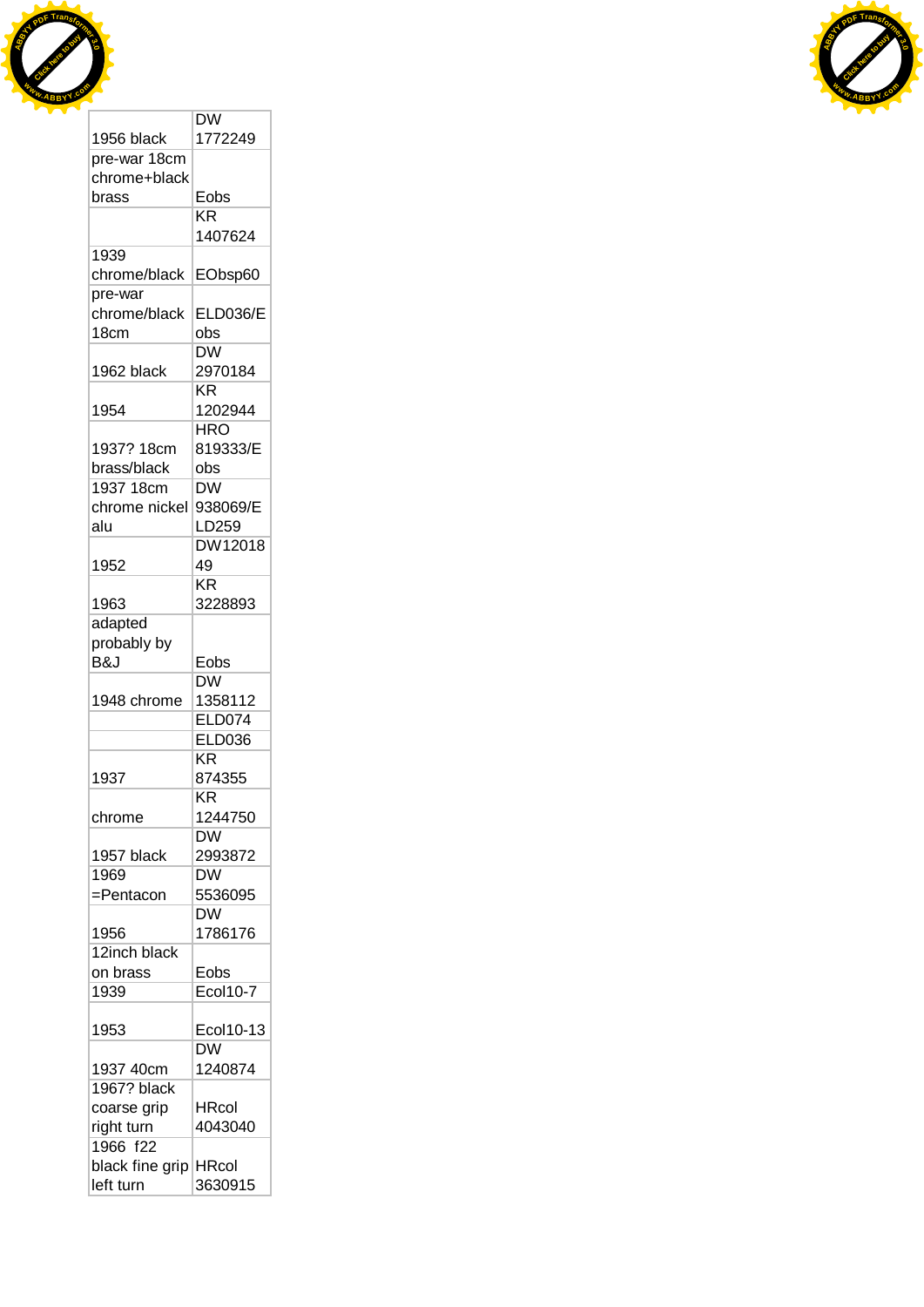



| 1956 f32      | $\overline{\text{DW}}$ |
|---------------|------------------------|
| black         | 1730269                |
|               | <b>DW</b>              |
| 1952 alu      | 1355699                |
| 1939          | <b>Ecol8-52</b>        |
|               | <b>DW</b>              |
| 1969          | 4692356                |
| $-1937$       |                        |
| chrome/brass  |                        |
| US version    | Eobs                   |
| pre-war 6inch |                        |
| US version    | Eobs                   |
| pre-war 7"    | KR                     |
| black US      | 570640/E               |
| version       | obs                    |
| pre-war alu   |                        |
| uncoated      | Eobs                   |
| pre-war 2     |                        |
|               |                        |
| elements alu  | Eobs                   |
| 1960          | <b>ELD048</b>          |
|               |                        |
| 1962          | <b>ELD048</b>          |
|               |                        |
| 1962          | <b>ELD048</b>          |
| 1972 zm85-    |                        |
| 205mm         | Ecol8-177              |
| 1972 zm45-    |                        |
| 135mm         | <b>Ecol8-177</b>       |
|               | ELD270/4               |
| EM zm70-      | 92/Ecol8-              |
| 230mm         | 177                    |
| 1972 zm90-    |                        |
| 190mm         | Ecol8-177              |
|               |                        |
| 1972          | Ecol8-177              |
| 1972          | Ecol8-177              |
|               |                        |
| 1972          | <b>Ecol8-177</b>       |
|               | <b>ELD051</b>          |
|               |                        |
| 1972          | Ecol8-177              |
|               |                        |
| 1972          | Ecol8-177              |
| Russian       |                        |
| Flectogon     |                        |
| copy          | <b>ELD805</b>          |
|               | <b>ELD714</b>          |
|               |                        |
|               |                        |
| for Cambinox; |                        |
| adapted for   |                        |
| Exakta        | <b>ELD570</b>          |
|               | <b>ELD111</b>          |
|               | <b>ELD129</b>          |
| mirror obj    | <b>ELD629</b>          |
|               |                        |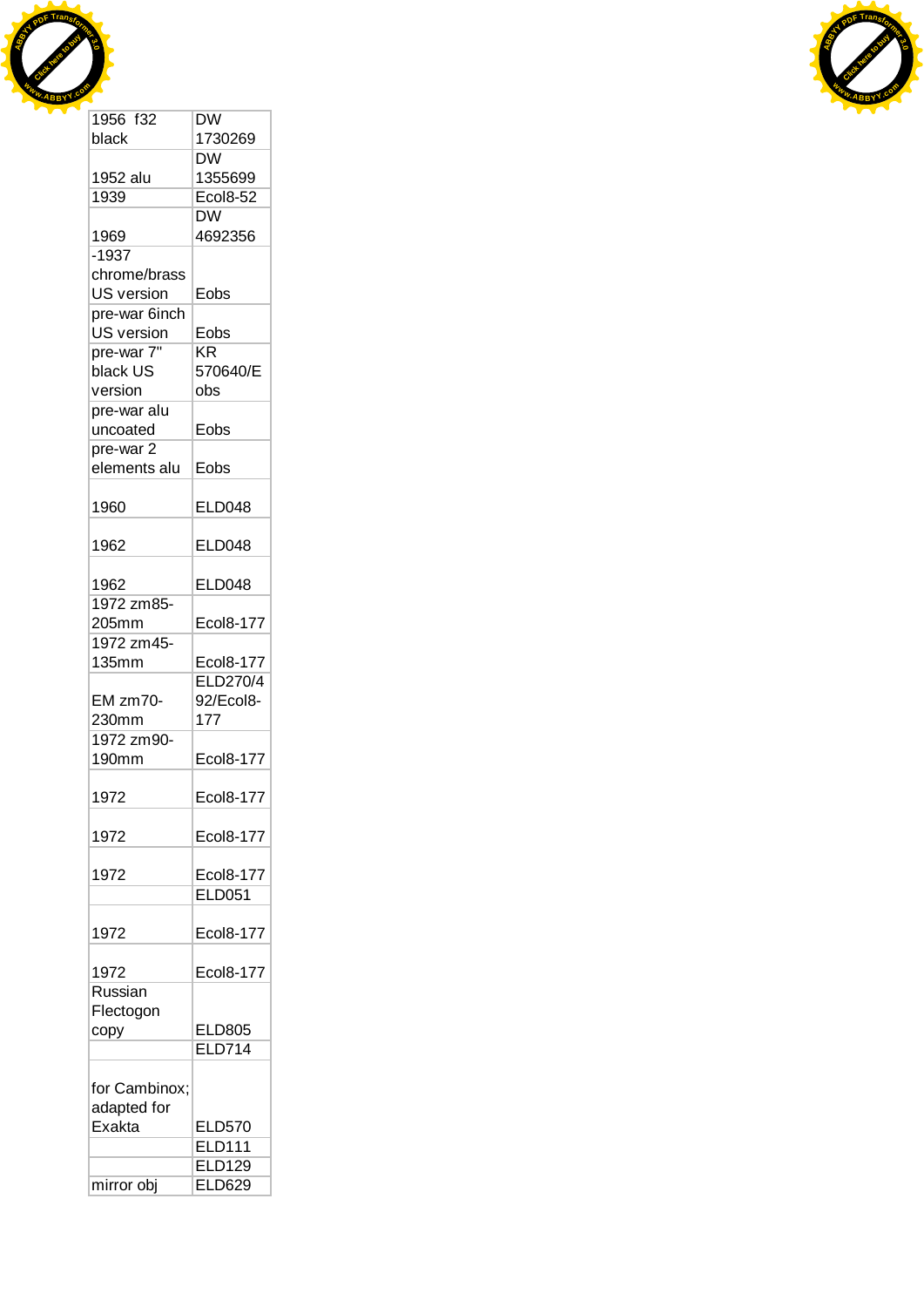



| NTOZZ Ud      |                 |
|---------------|-----------------|
| 1964          | <b>ELD259</b>   |
| Adapted       | <b>ELD700</b>   |
| Stewartry or  | <b>HRS Tim</b>  |
| TAC adapter   | <b>Sharples</b> |
| $-1960$       |                 |
|               | <b>ELD017</b>   |
| $-1953$       | <b>ELD013</b>   |
|               |                 |
| 13,5cm ft     |                 |
| chrome/brass  | <b>ELD325</b>   |
| very rare     | <b>ELD220</b>   |
|               | ELD819          |
|               | <b>ELD733</b>   |
| <b>FM</b>     | <b>ELD364</b>   |
|               |                 |
| -1965 EM 400- |                 |
| 640 5,6-9     | <b>ELD727</b>   |
|               |                 |
| $-1965$ black | <b>ELD021/E</b> |
| alu,          | obs35087        |
| focus>15cm    | Ō               |
|               | <b>TimSh</b>    |
|               | 270926          |
|               | ELD048/1        |
| <b>SM</b>     | 60              |
|               |                 |
| -1968 EM-     |                 |
| Novoflex      |                 |
| squeeze       |                 |
| focus         | <b>ELD160</b>   |
| 1966 EM       |                 |
| (REALA)       | <b>Ecol8-65</b> |
| 1966 EM       |                 |
| (IXA)         | <b>Ecol8-65</b> |
|               | <b>ELD159</b>   |
|               |                 |
| -1970 EM-     | ELD024/1        |
| Novoflex      | 61              |
| -1968 EM-     |                 |
| Novoflex      | <b>ELD160</b>   |
| -1960 follow  |                 |
| focus         | <b>ELD021</b>   |
|               |                 |
| 1953          | Ecol10-13       |
| -1968 EM-     |                 |
| Novoflex      | <b>ELD160</b>   |
| -1960 follow  |                 |
|               |                 |
| focus         | <b>ELD021</b>   |
| -1960 follow  |                 |
| focus         | <b>ELD021</b>   |
| -1967 nesting | <b>ELD021</b>   |
| -1968 EM-     |                 |
| Novoflex      | <b>ELD160</b>   |
| -1960 follow  |                 |
| focus         | <b>ELD017</b>   |
|               |                 |
| 1953          | Ecol10-13       |
| 1959 follow   |                 |
|               |                 |
| focus         | <b>ELD160</b>   |

T.

T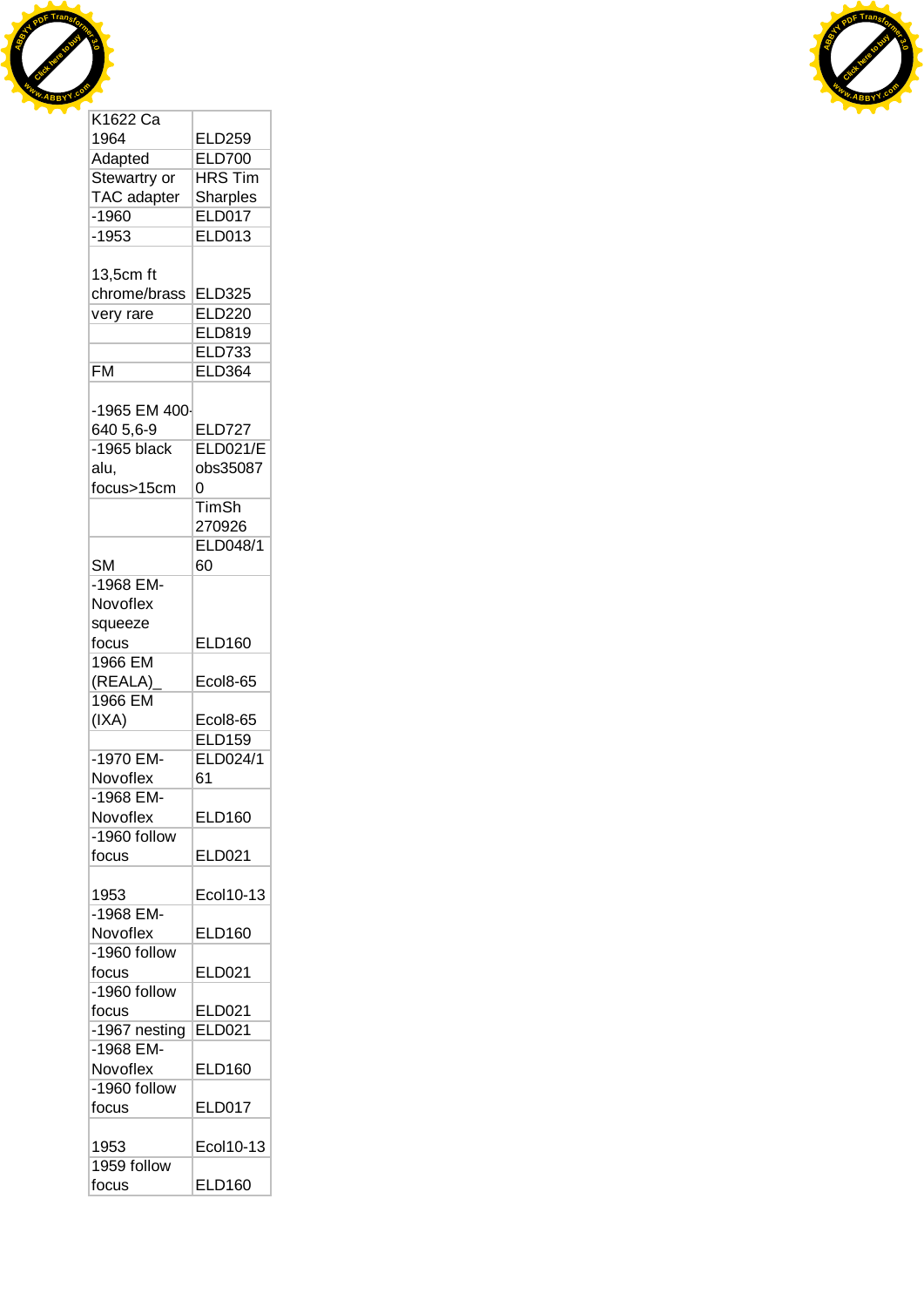



|                        | <b>ELD159/E</b>     |
|------------------------|---------------------|
| ca 1949 EM             | obs                 |
| $=$ Oldelft            | HRL                 |
| ca 1950                |                     |
| $=$ Oldelft            | Ecol8-66            |
| $±1954$ mirror,        | Eobs                |
| black alu              | 540815              |
| $-1953$ zwart          | Eobs                |
| <b>FC Zuiko</b>        | <b>ELD051/E</b>     |
|                        |                     |
| chrome                 | obs                 |
| Zuiko C                |                     |
| chrome                 | Eobs                |
|                        | Ecol <sub>8</sub> - |
|                        | 177/ELD1            |
| 1957                   | 81                  |
|                        |                     |
| 1957                   | Ecol8-177           |
| zm100-                 |                     |
| 200mm                  | <b>ELD417</b>       |
|                        | <b>ELD771</b>       |
|                        |                     |
|                        | <b>ELD357</b>       |
|                        | <b>ELD418</b>       |
|                        |                     |
|                        | ELD610              |
|                        | <b>ELD610</b>       |
| =Tessar 1966           |                     |
| from                   |                     |
| Seymours               | Eobs                |
| $\overline{\text{SM}}$ | <b>ELD039</b>       |
| EM                     | <b>ELD778</b>       |
| EMt2                   | ELD419              |
|                        | <b>ELD741</b>       |
| EMT <sub>2</sub>       | <b>ELD462</b>       |
|                        | <b>ELD211</b>       |
|                        | <b>HRS1967</b>      |
|                        | 60                  |
| EMT <sub>2</sub>       | <b>ELD563</b>       |
|                        | <b>ELD048</b>       |
|                        | Ecol <sub>8</sub> - |
|                        |                     |
| 1969 zm85-             | 68/ELD44            |
| 205mm                  | 1                   |
| 1972                   | Ecol8-68            |
| 1969                   | Ecol8-68            |
|                        | <b>ELD723</b>       |
| 1969                   | <b>Ecol8-68</b>     |
| FM                     | <b>ELD352</b>       |
| 1969                   | <b>Ecol8-68</b>     |
|                        |                     |
| 1968 bk waf            |                     |
| focring bl/chr         |                     |
| chr dof int BN         |                     |
| Phototax in            |                     |
|                        |                     |
| UK                     | <b>ELD375</b>       |
|                        | <b>ELD051</b>       |
| =Gamma                 |                     |
| Terragon               | ELD200              |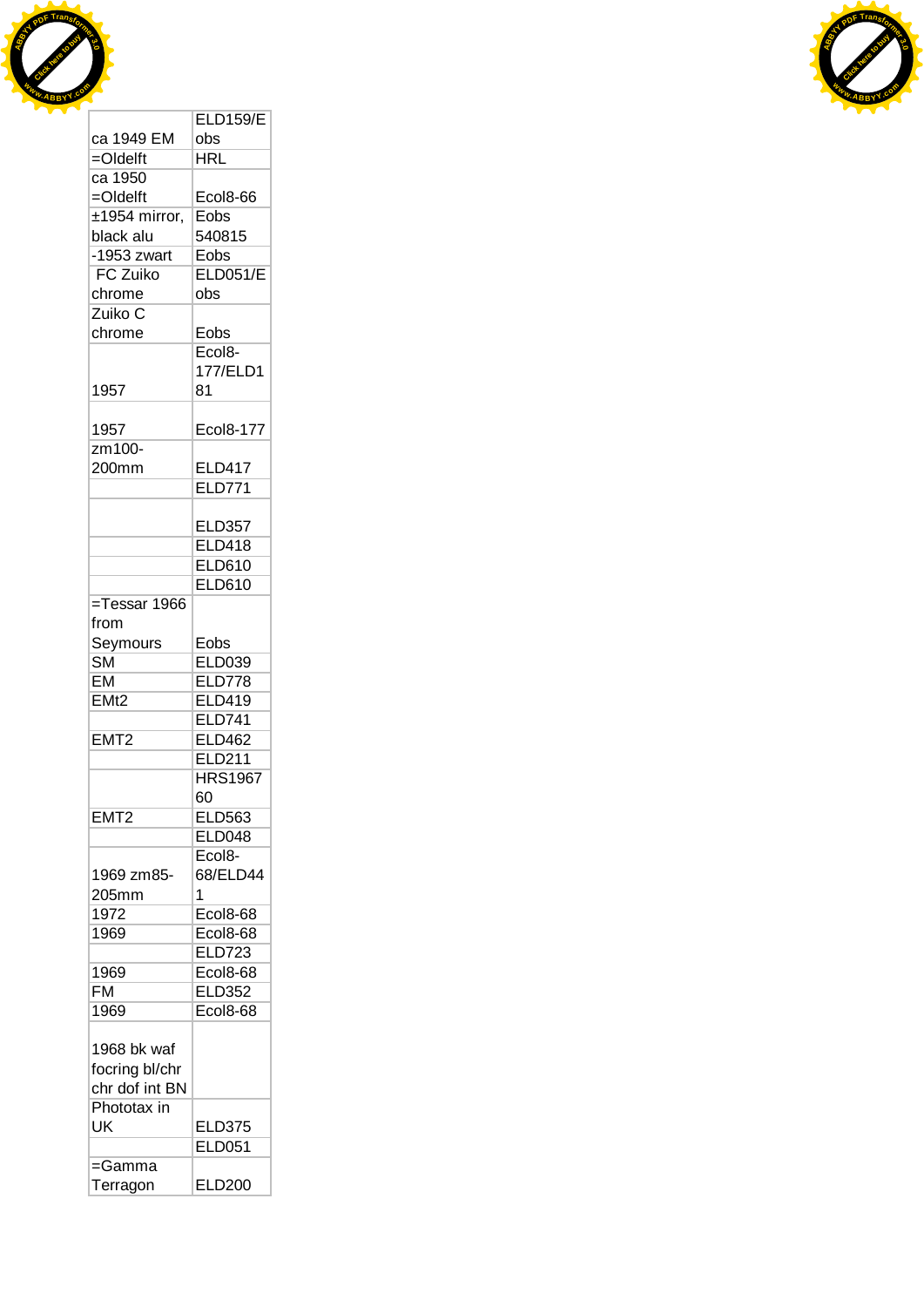



|                        | <b>ELD119</b>       |
|------------------------|---------------------|
|                        |                     |
| <b>FM</b>              | <b>ELD453</b>       |
|                        | DW                  |
| 1972                   | 7024166             |
| 1969                   | <b>ELD769</b>       |
|                        | <b>ELD711</b>       |
|                        | <b>ELD812</b>       |
|                        | <b>HRO</b>          |
|                        | 6863330             |
|                        | <b>ELD644</b>       |
| = Domiplan             |                     |
| 1969                   | ET16p8              |
|                        | <b>DW</b>           |
| 1972                   | 5677326             |
|                        | <b>DW</b>           |
| 1972                   | 6042296             |
|                        | DW                  |
| 1972                   | 8610138             |
| 1969                   | <b>ELD769</b>       |
|                        | <b>ELD075</b>       |
| EMT <sub>2</sub>       | <b>ELD448</b>       |
|                        |                     |
| EMT <sub>2</sub>       | <b>ELD514</b>       |
| EM? US                 |                     |
| Army no                | <b>ELD699</b>       |
|                        | ELD045/0            |
|                        | 51                  |
|                        | <b>ELD759</b>       |
| EMT <sub>2</sub>       | <b>ELD765</b>       |
| EMT <sub>2</sub>       | <b>ELD531</b>       |
| EMT <sub>2</sub>       | <b>ELD363</b>       |
| 1951 FM                | <b>ELD450</b>       |
|                        |                     |
|                        | Eobs/ELD            |
| 1951 FM                | 546                 |
| barrel with            |                     |
| grooves &              |                     |
| grips                  | Eobs                |
| 1952 barrel            | DW                  |
| with grooves           | 12601/Eo            |
| only                   | bs                  |
|                        | KR                  |
| 1955 EMPi ft           |                     |
|                        | 125385              |
|                        | Ecol <sub>8</sub> - |
|                        | 69/ELD58            |
| 1955 EMPi              | 4                   |
| 1955 EMPi              | KR 19261            |
| <b>1955 EMPi</b>       | Ecol8-69            |
|                        |                     |
|                        | <b>ELD035/E</b>     |
| alu                    | obs14190            |
|                        | KR                  |
| 1955 EMPi              | 11671/Eo            |
|                        |                     |
| alu                    | bs                  |
| $\overline{\text{SM}}$ | KR 14821            |
| 1955 SM                | KR 13955            |
|                        | <b>KR</b>           |
| 1955 EMPi              | 125828              |
| 1952                   | KR 17974            |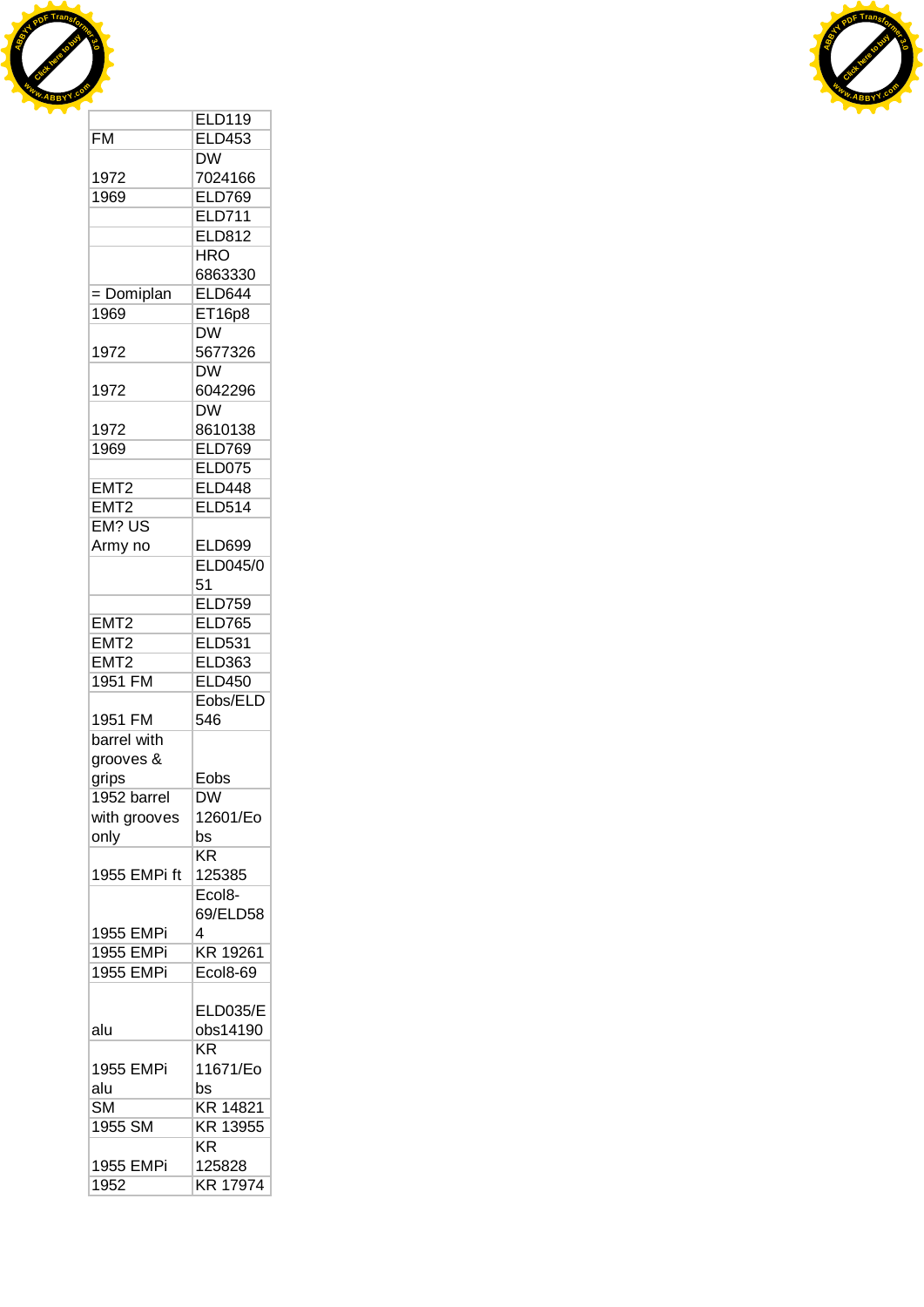



| 1955 SM             | KR 20362                 |
|---------------------|--------------------------|
| <b>1955 EMPi</b>    | KR 20822                 |
| 1955 EMPi           | <b>ELD031</b>            |
| 1952                | $DW -$                   |
| 1955 EMPi           | <b>Ecol8-69</b>          |
|                     | <b>ELD209</b>            |
| 1955 EMPi           | KR 16720                 |
| <b>1955 EMPi</b>    | <b>Ecol8-69</b>          |
|                     | <b>ELD146</b>            |
| 1952                | $DW -$                   |
|                     | $\overline{\mathsf{DW}}$ |
| 1952                | 92015                    |
| 1952                | <b>ELD091</b>            |
|                     | ELD041/2                 |
| -1965               | 71                       |
| 1955 EMPi           | KR 18871                 |
| 1955 EMPi           | KR 13498                 |
| <b>1955 EMPi</b>    | KR 16643                 |
|                     | <b>ELD156</b>            |
|                     | <b>KR</b>                |
| 1955 EMPi 2         | 18990/EL                 |
|                     |                          |
| diff lengths        | D041<br><b>ELD427</b>    |
|                     |                          |
| <b>1955 EMPi</b>    |                          |
| chrome/2            |                          |
| black rings         | <b>ELD304</b>            |
| 1955 EMPi           | KR 40143                 |
|                     | <b>KR</b>                |
|                     | 92682/Eo                 |
| 1955 EMPi           | bs                       |
|                     | <b>ELD094</b>            |
|                     | <b>DW</b>                |
|                     | 90115                    |
|                     | <b>ELD203</b>            |
| black/alu           | <b>ELD223</b>            |
| $-1956$             | <b>ELD048</b>            |
| $-1956$             | <b>ELD048</b>            |
|                     | <b>ELD479</b>            |
|                     | <b>ELD479</b>            |
|                     | <b>ELD409</b>            |
| 21cm Rare           | <b>KDA</b>               |
|                     | HRO                      |
|                     | 15129                    |
|                     | <b>ELD266</b>            |
|                     | $\overline{\text{RW}}$   |
|                     | <b>ELD038</b>            |
|                     | <b>ELD637</b>            |
|                     | <b>HRS3543</b>           |
|                     | 6/ELD726                 |
|                     | ELD403                   |
| EMT2                | <b>HRcol</b>             |
| zm70-210            |                          |
| EMT <sub>2</sub>    |                          |
|                     | Ecol8-178                |
| zm70-210 FM<br>1971 | Ecol8-178                |
|                     |                          |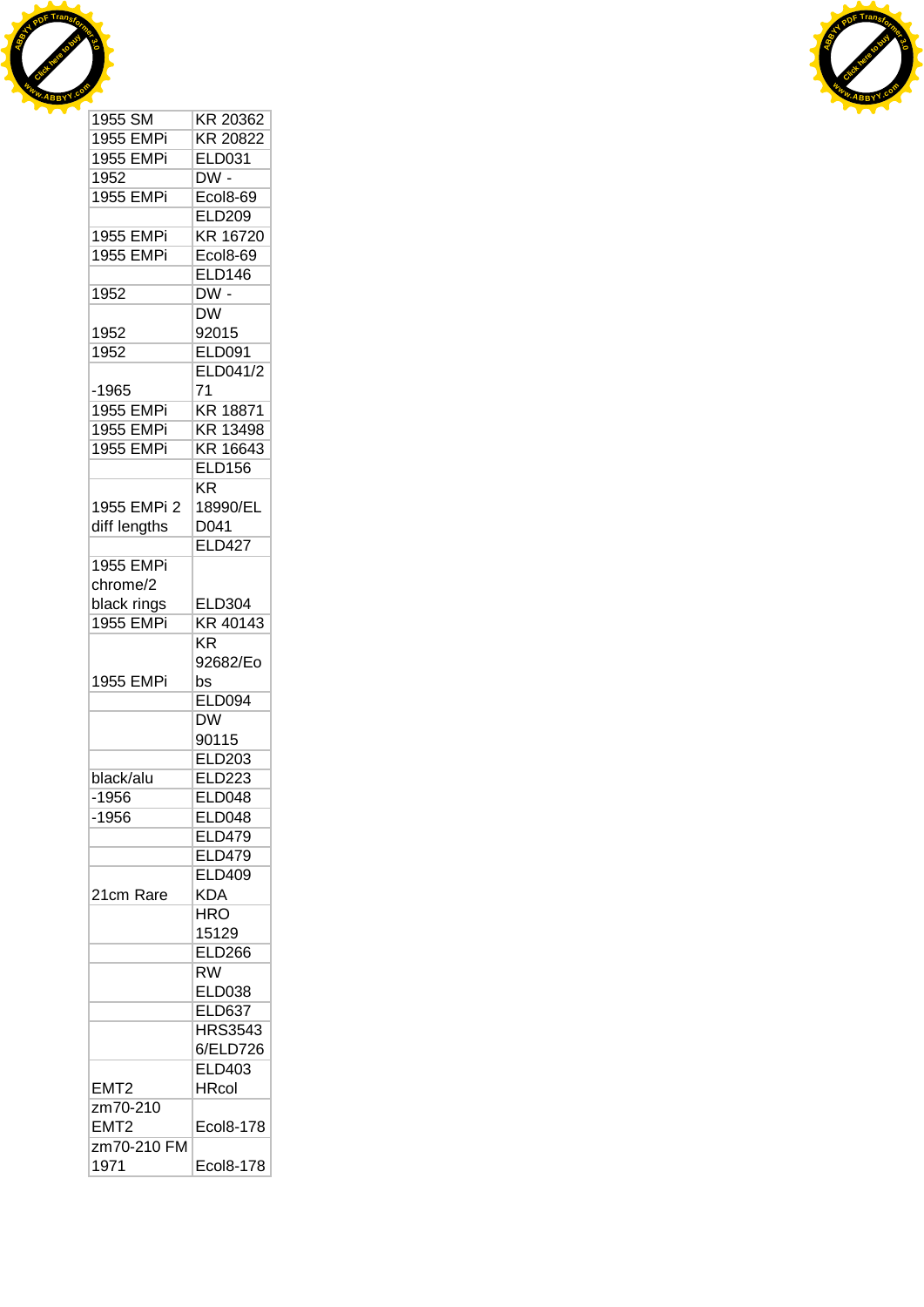



| EMT <sub>2</sub> | Ecol8-178       |
|------------------|-----------------|
| 1971             | Ecol8-178       |
|                  | <b>ELD130/E</b> |
| 1971             | col8-178        |
| EMT <sub>2</sub> | Ecol8-178       |
| EMT2             | Ecol8-178       |
|                  | <b>ELD555</b>   |
|                  | <b>ELD051</b>   |
| EMT2             | Ecol8-178       |
| EMT <sub>2</sub> | Ecol8-178       |
| 1971             | <b>ELD154</b>   |
|                  | <b>ELD545</b>   |
| -1977 EMT2       | <b>ELD024</b>   |
|                  |                 |
| EMT <sub>2</sub> | Ecol8-178       |
| "Prinz" not on   |                 |
| lens             | <b>ELD113</b>   |
|                  | <b>ELD672</b>   |
| -1977 EMT2       | <b>ELD024</b>   |
| 1971             | <b>ELD051</b>   |
| EMT2             | Ecol8-178       |
| +1971            | Ecol8-178       |
| EMT2 mirror      | <b>ELD484</b>   |
| -1977 EMT2       | ELD024/2        |
| 5.5?             | 65              |
|                  | ELD024/4        |
|                  |                 |
| -1977 EMT2       | 84              |
| EMT <sub>2</sub> | ELD484          |
| -1977 EMT2       |                 |
| mirror lens      | <b>ELD024</b>   |
| -1977 EMT2       |                 |
| mirror lens      | <b>ELD024</b>   |
|                  | <b>HRS</b>      |
| EMT <sub>2</sub> | 70686           |
|                  | <b>ELD154</b>   |
|                  | <b>ELD257</b>   |
| EMT2 FT52        | <b>ELD361</b>   |
|                  | <b>ELD791</b>   |
|                  |                 |
|                  | <b>ELD785</b>   |
|                  | <b>ELD189/2</b> |
| <b>FM</b>        | 07              |
| $-1977$ EMT2     |                 |
| zm100-           |                 |
|                  |                 |
| 200mm            | <b>ELD024</b>   |
|                  | <b>ELD099</b>   |
|                  | <b>HRP</b>      |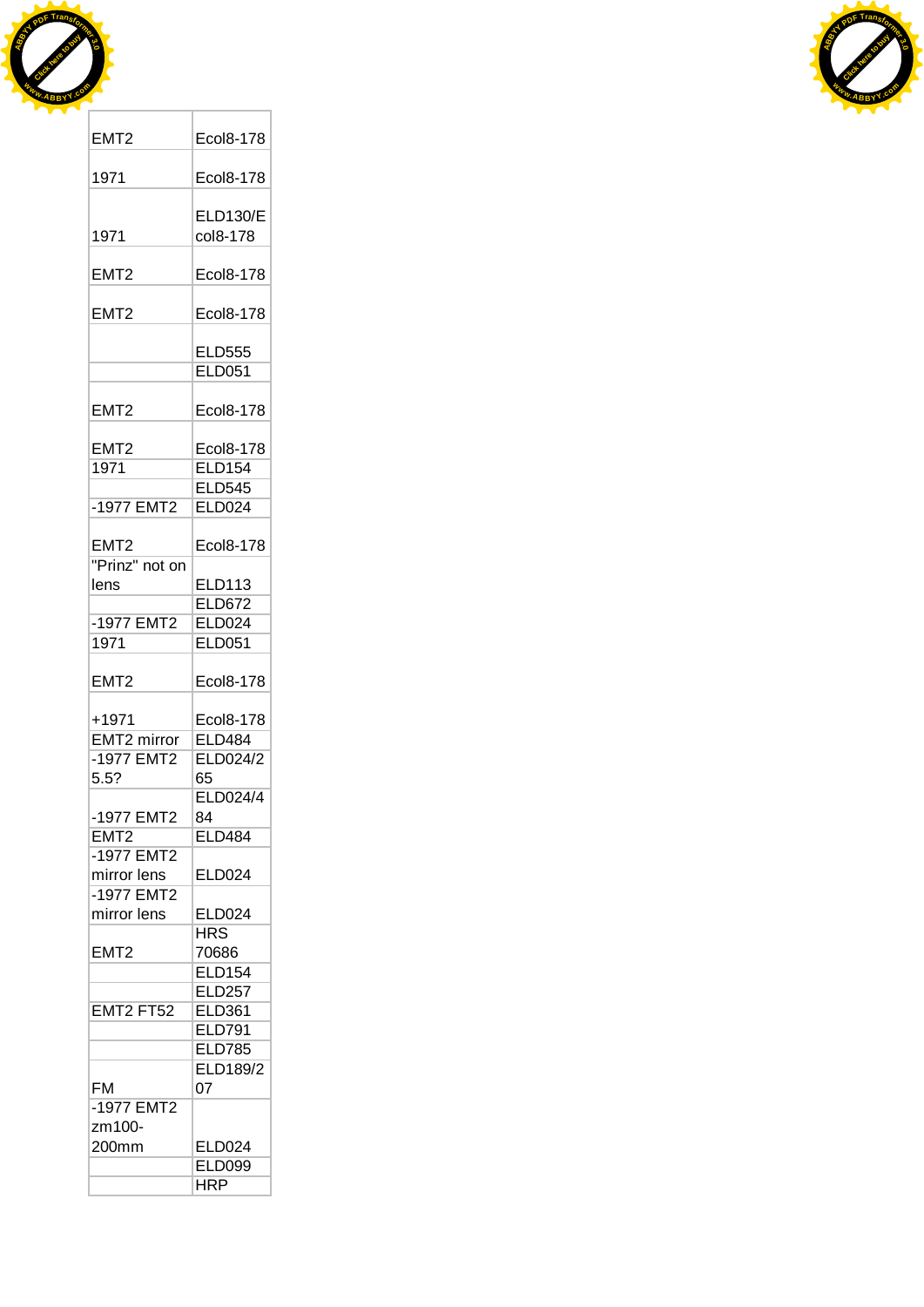

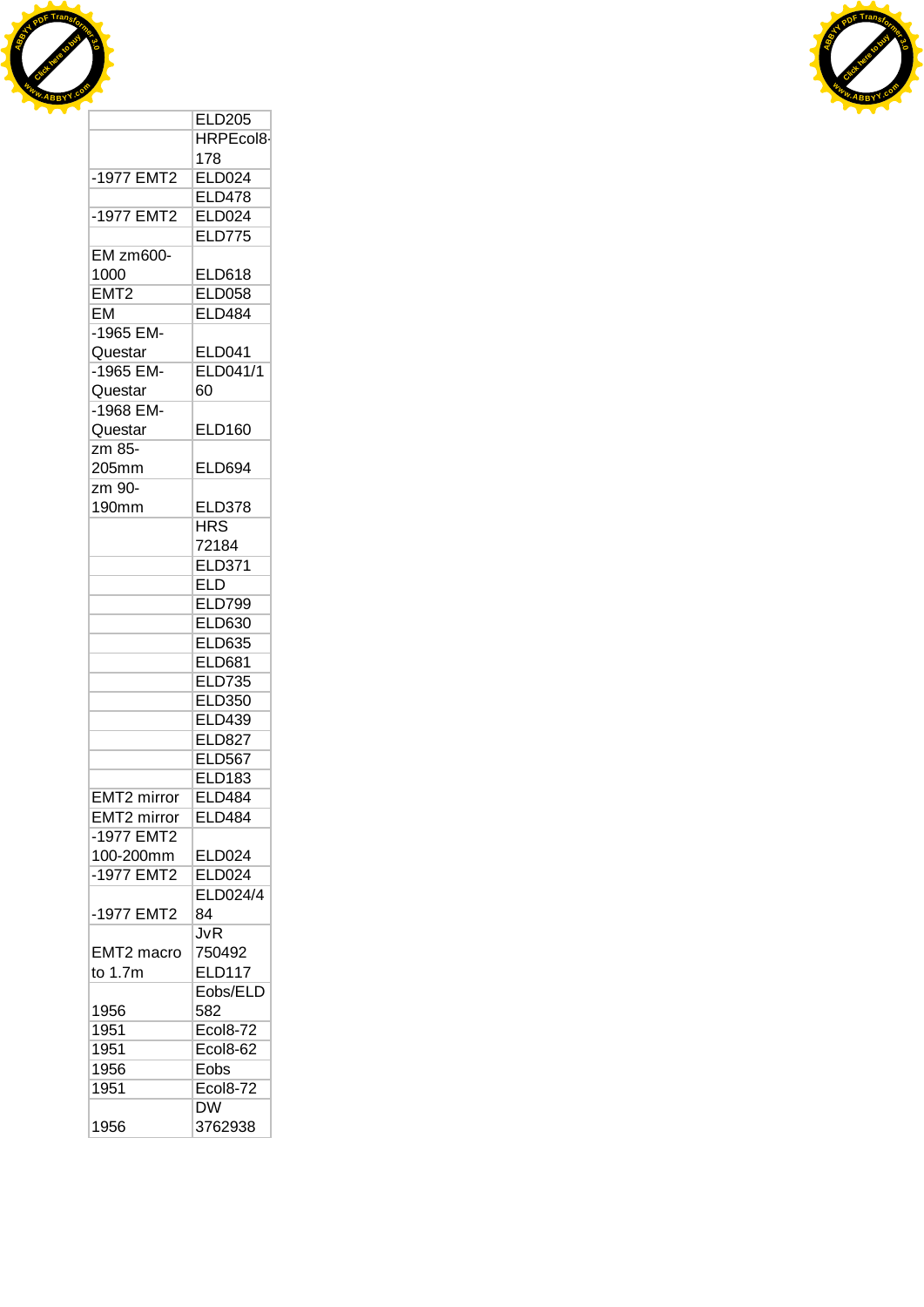



| 1952                    |                 |
|-------------------------|-----------------|
| softfocus 3             | ELD262/3        |
| diffusion disks 38/Eobs |                 |
|                         |                 |
| 1952                    |                 |
| softfocus 3             |                 |
| diffusion disks ELD338  |                 |
|                         | <b>DW</b> ---   |
| 1951 satin alu          | /Eobs           |
| 1953                    | Ecol8-72        |
| 1951                    | <b>Ecol8-72</b> |
|                         |                 |
|                         | 3762994         |
| 1956                    | <b>ELD051</b>   |
| 1958                    | <b>Ecol8-72</b> |
|                         | ELD048/4        |
|                         | 36              |
|                         | <b>ELD116</b>   |
| alu? No serial          |                 |
| number                  | Eobs            |
|                         | LE57p27         |
|                         | ELD048/E        |
| alu                     | obs             |
|                         | <b>ELD064</b>   |
|                         | <b>ELD621</b>   |
|                         | <b>ELD807</b>   |
|                         | <b>ELD788</b>   |
| 5"                      | <b>ELD479</b>   |
|                         | <b>ELD479</b>   |
|                         |                 |
|                         | <b>ELD360</b>   |
|                         | <b>ELD619</b>   |
| <b>EM T2?</b>           | <b>ELD638</b>   |
|                         | <b>ELD680</b>   |
|                         |                 |
|                         | ET15p11         |
| -1967 350-              |                 |
| 1000mm +                | ELD022/6        |
| Zm Teleshot             | 56              |
| -1965 EMT2              | <b>ELD041</b>   |
| -1968 EMT2              | <b>ELD160</b>   |
|                         | <b>ELD650</b>   |
| -1965 EMT2              | <b>ELD021</b>   |
| -1968 EMT2              | <b>ELD160</b>   |
|                         |                 |
| 1965                    | Ecol8-178       |
|                         | <b>ELD389</b>   |
| -1965 EM                | <b>ELD041</b>   |
| -1965 EMT2              |                 |
| 5,6?                    | <b>ELD021</b>   |
|                         | <b>ELD021/0</b> |
| -1965 EMT2              | 41              |
| -1965 EMT2              | <b>ELD041</b>   |
|                         |                 |
| -1977 EMT2              |                 |
| mirror lens             | <b>ELD024</b>   |
| mirror                  | <b>ELD180</b>   |
|                         | <b>ELD757</b>   |

T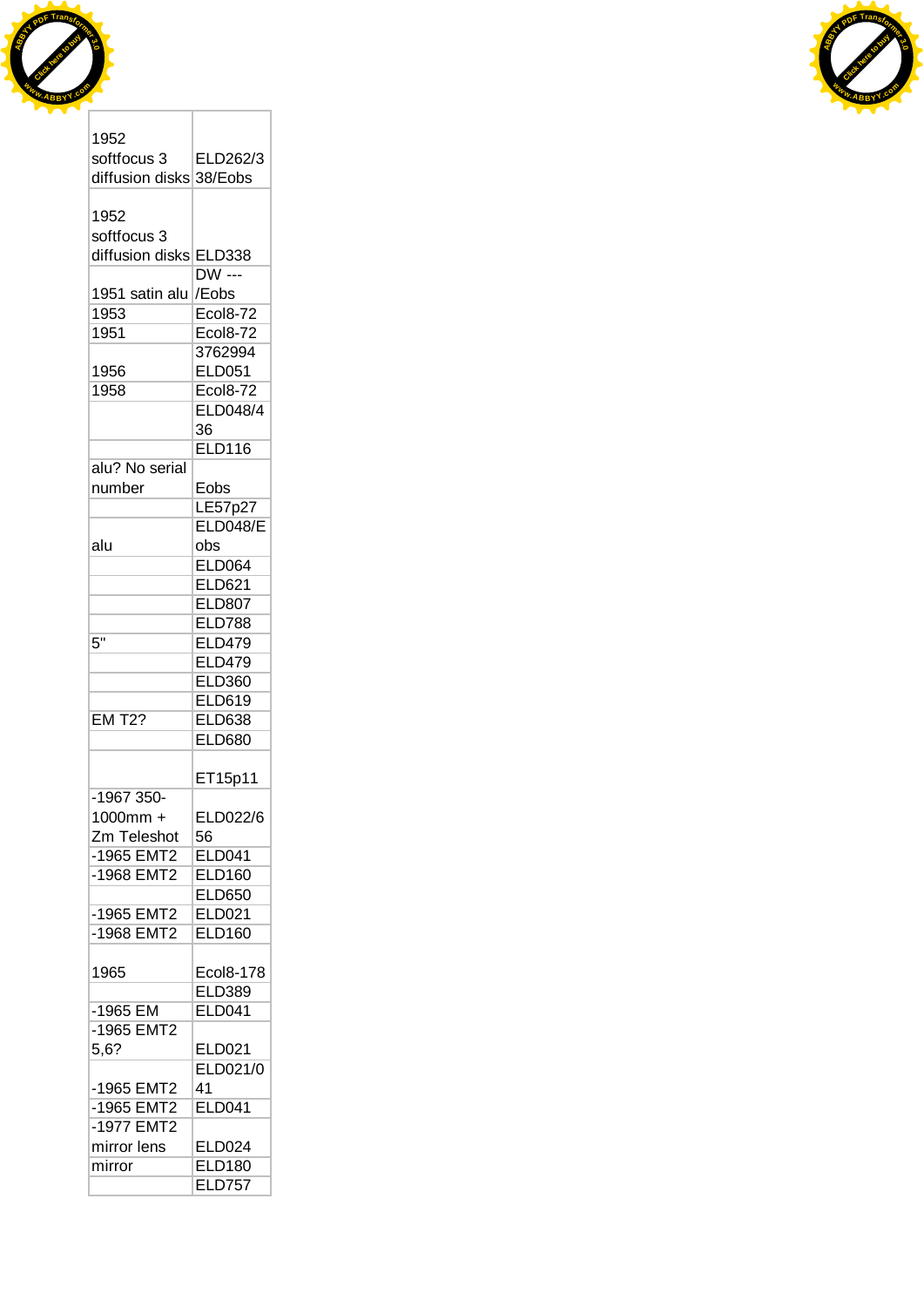



| bl/chr              |                          |
|---------------------|--------------------------|
| versions            | <b>ELD640</b>            |
|                     | ELD281/3                 |
|                     | 10                       |
|                     | <b>ELD154</b>            |
| EMT <sub>2</sub>    | <b>ELD451</b>            |
|                     | <b>ELD569</b>            |
|                     | <b>ELD187</b>            |
|                     |                          |
| EMT2 also           |                          |
| Mayfair             | ELD095/3                 |
| Sankor              | 92                       |
|                     | <b>ELD289</b>            |
| +1964 zm75-         |                          |
| 210 EM-             |                          |
| Unidapter           | <b>Ecol8-40</b>          |
| 1969 zm75-          |                          |
| 150 EM-             |                          |
| Unidap.Auto         | <b>Ecol8-42</b>          |
| 1969 zm75-          |                          |
|                     |                          |
| 150 macro           |                          |
| EM-Uni.Aut          | Ecol8-42                 |
| 1969 zm90-          |                          |
| 250 EM-             |                          |
| Unidap.Auto         | <b>Ecol8-42</b>          |
| 1969 zm38-          |                          |
| 90 macro EM-        |                          |
| Unid.Aut            | <b>Ecol8-42</b>          |
| 1969 zm80-          |                          |
| 210 EM-             |                          |
| Unidap.Auto         | <b>Ecol8-42</b>          |
|                     |                          |
|                     | <b>Ecol8-41</b>          |
|                     | <b>Ecol8-42</b>          |
| $-1968$ EM-         |                          |
| Unidapter           | <b>ELD160</b>            |
|                     | Ecol8-42                 |
|                     | <b>ELD197</b>            |
| -1968 EM-           |                          |
| <b>UnidapterAut</b> |                          |
| о                   | <b>ELD160</b>            |
| EMT <sub>2</sub>    | <b>ELD148</b>            |
| -1968 EM            |                          |
|                     |                          |
| Unidapter           | <b>ELD160</b>            |
| $-1968$ EM-         |                          |
| Unidapter           | <b>ELD160</b>            |
| $-1968$ EM-         |                          |
| <b>UnidapterAut</b> |                          |
| о                   | <b>ELD160</b>            |
|                     | <b>ELD158</b>            |
|                     | $\overline{\mathsf{RW}}$ |
|                     | ELD038/6                 |
|                     |                          |
| FM                  | 03                       |
| -1960 EM-           |                          |
| Unidapter           | <b>ELD017</b>            |
| $-1960$             | <b>ELD016</b>            |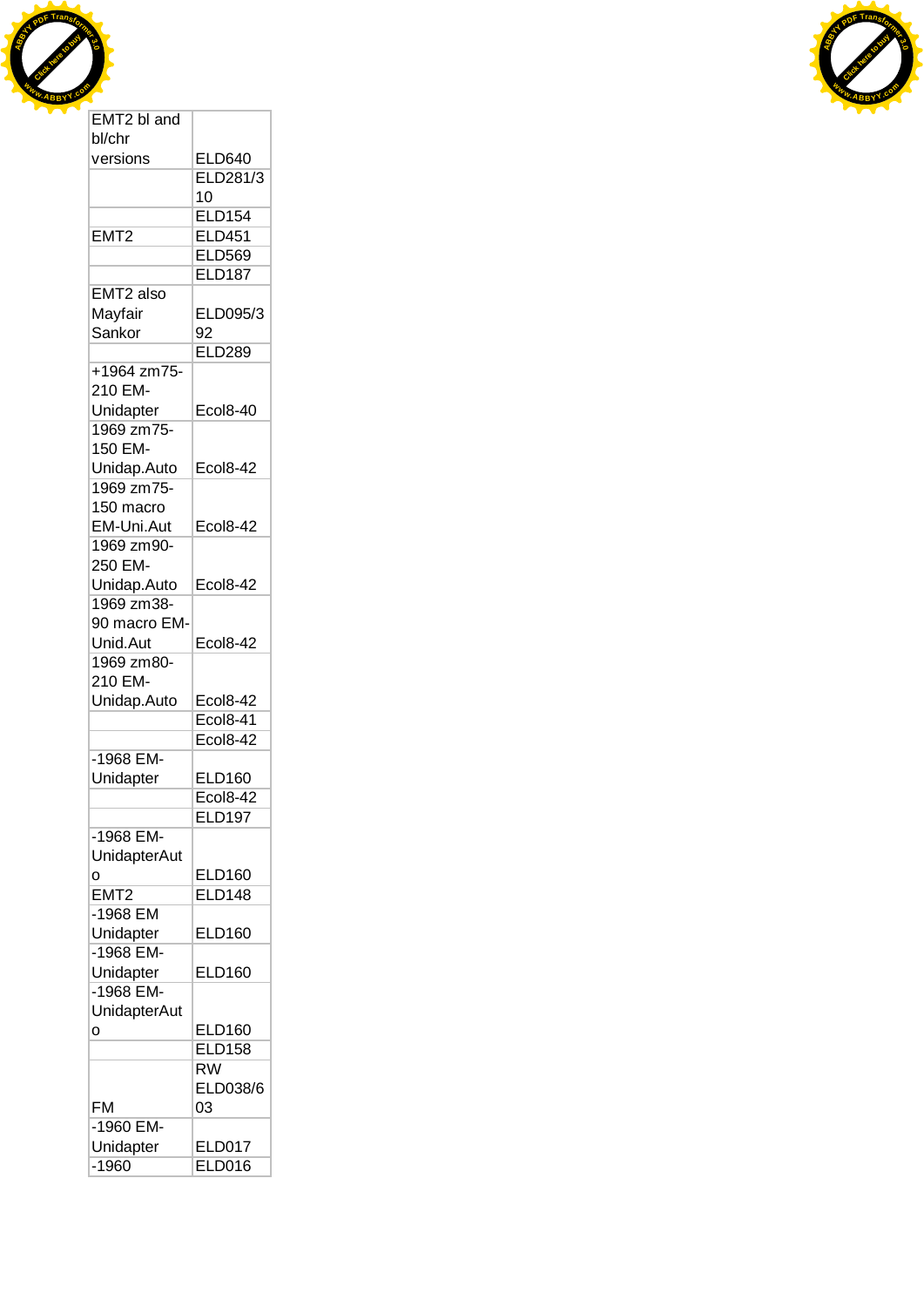



|                          | ELD009/0                    |
|--------------------------|-----------------------------|
| $-1960$                  | 29/647                      |
| $-1960$                  | <b>ELD017</b>               |
| 1961 EM-                 | ELD021/0                    |
|                          |                             |
| Unidapter                | 57/160                      |
| $-1968$ EM-              |                             |
| Unidapter                | <b>ELD160</b>               |
| -1968 EM-                |                             |
| <b>UnidapterAut</b>      |                             |
| Ó                        | <b>ELD160</b>               |
|                          | <b>ELD045</b>               |
| -1967 EM-                |                             |
|                          | <b>ELD160</b>               |
| Unidapter                |                             |
| -1968 EM-                |                             |
| Unidapter                | <b>ELD160</b>               |
| $\overline{\mathsf{FM}}$ | <b>ELD101</b>               |
| $-1960$ FM               | <b>ELD017</b>               |
| -1968 EM-                |                             |
| Unidapter                | ELD160                      |
| -1967 EM-                |                             |
|                          | <b>ELD160</b>               |
| Unidapter                |                             |
|                          | <b>Ecol8-42</b>             |
| 1962 FM                  | Ecol8-40                    |
| -1968 EM-                |                             |
| Unidapter                | <b>ELD160</b>               |
| -1968 EM-                |                             |
| <b>UnidapterAut</b>      |                             |
| 0                        | <b>ELD160</b>               |
|                          | <b>Ecol8-40</b>             |
|                          | <b>HRO</b>                  |
| 1962 FM                  |                             |
| -1960 EM-                | ELD009/1                    |
| Unidapter                | 60 HRO                      |
| -1960 FM                 | <b>ELD008</b>               |
| EM M39plus               | HRcol                       |
| -1968 EM-                |                             |
| UnidapterAut             |                             |
| о                        | <b>ELD160</b>               |
| $-1968$ EM-              | ELD009/1                    |
| Unidapter                | 60                          |
|                          |                             |
| $+1964$ EM-              |                             |
| Unidapter                | <b>ELD045</b>               |
|                          | $\overline{2}$ col8-42<br>E |
| -1968 EM-                |                             |
| <b>UnidapterAut</b>      |                             |
| о                        | ELD160                      |
| <b>FM</b>                | <b>ELD174</b>               |
| -1965 EM-                | <b>ELD160/0</b>             |
|                          |                             |
| Unidapter                | 43/078                      |
| 1961 EM-                 | ELD047/0                    |
| Unidapter                | 57/160                      |
| EM M39plus               | <b>HRcol</b>                |
| 1962 FM                  | <b>Ecol8-40</b>             |
| $-1960$ EM-              |                             |
| Unidapter two            |                             |
|                          | <b>Ecol8-41</b>             |
| pieces                   |                             |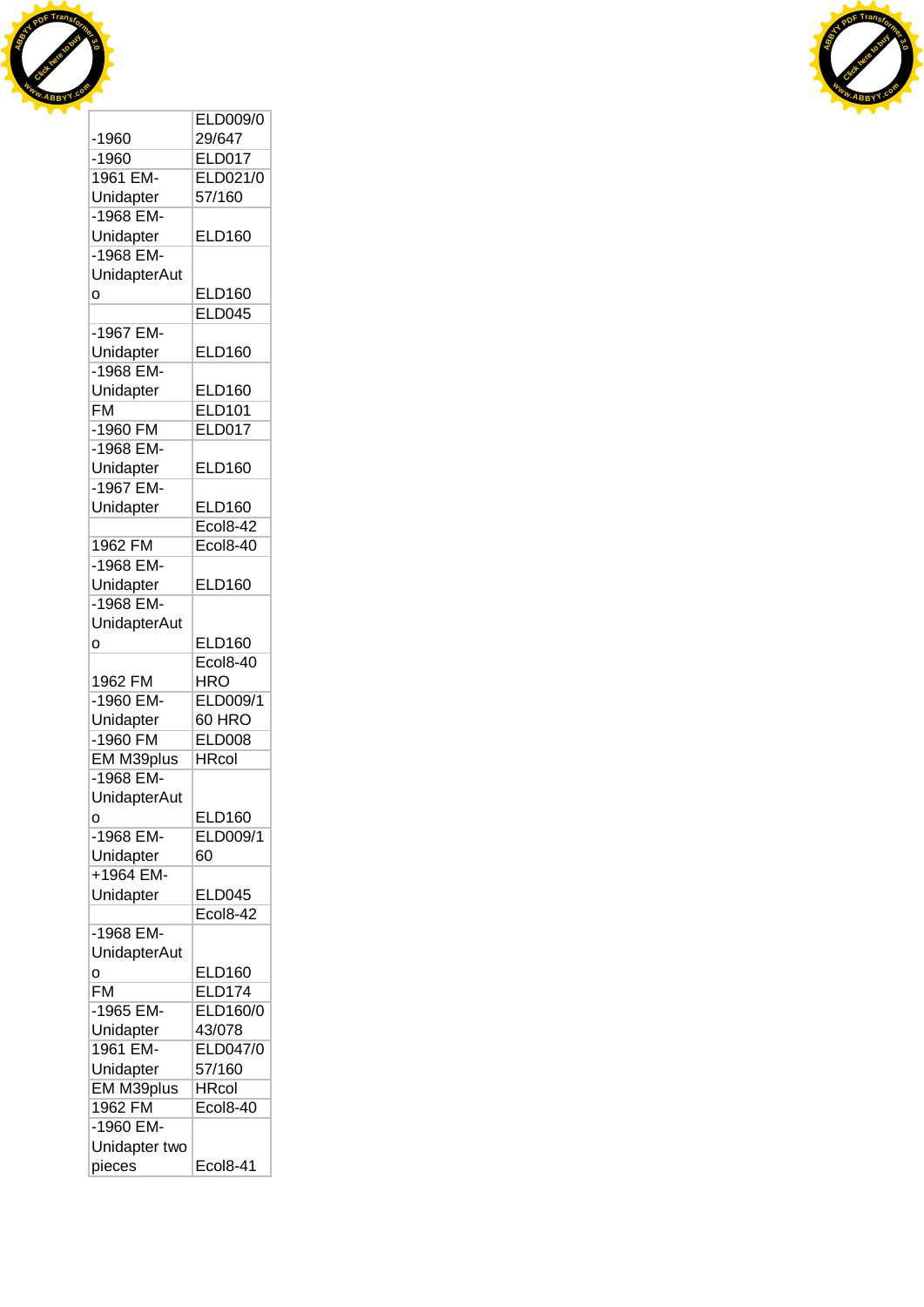



| 1961 EM-      |                        |
|---------------|------------------------|
| Unidapter     | <b>ELD057</b>          |
|               | <b>ELD190</b>          |
|               | ELD028/1               |
|               | 66                     |
| 1969          | <b>Ecol8-74</b>        |
|               | <b>HRP</b>             |
| 1962          | <b>ELD551</b>          |
|               | <b>ELD028/E</b>        |
|               | LD583                  |
| 1966          |                        |
|               | ELD023/1               |
| $-1974$       | 66                     |
|               | <b>DW</b>              |
| 1956          | 79686                  |
|               | <b>DW</b>              |
| 1969          | 228872                 |
|               | <b>DW</b>              |
| 1970          | 364031                 |
|               | ELD023/1               |
| -1974         | 66                     |
|               | $\overline{\text{DW}}$ |
| 1962          | 254692                 |
|               | <b>ELD028</b>          |
| 1966          | <b>HRO</b>             |
| 1969          | <b>Ecol8-74</b>        |
| 1966          | <b>ELD028</b>          |
|               |                        |
| 1963          | <b>Ecol8-74</b>        |
| 1954          | <b>ELD337</b>          |
| 1955          | Ecol8-74               |
| 1966          | <b>Ecol8-77</b>        |
|               | <b>HRO</b>             |
| SM + macro    | 298343/E               |
| tube          | obs                    |
|               | ELD023/1               |
| -1974         | 66                     |
|               | ELD127/1               |
|               | 66                     |
|               | <b>HRO</b>             |
|               | 32039/EL               |
| 1955          | D337                   |
| 1962          | Ecol8-74               |
|               | ĎW                     |
| 1963          | 298341                 |
|               | <b>DW</b>              |
| 1962          | 154905                 |
| 1966          | <b>ELD028</b>          |
|               |                        |
| also Travenar |                        |
| R             | HRO                    |
| 1960 M39-     | <b>DW</b>              |
| $0,75 +$      | 261720                 |
| adapter       | <b>ELD086</b>          |
| 1969          | <b>Ecol8-74</b>        |
|               | <b>DW</b>              |
| 1962          | 220871                 |
| 1953          | <b>ELD048</b>          |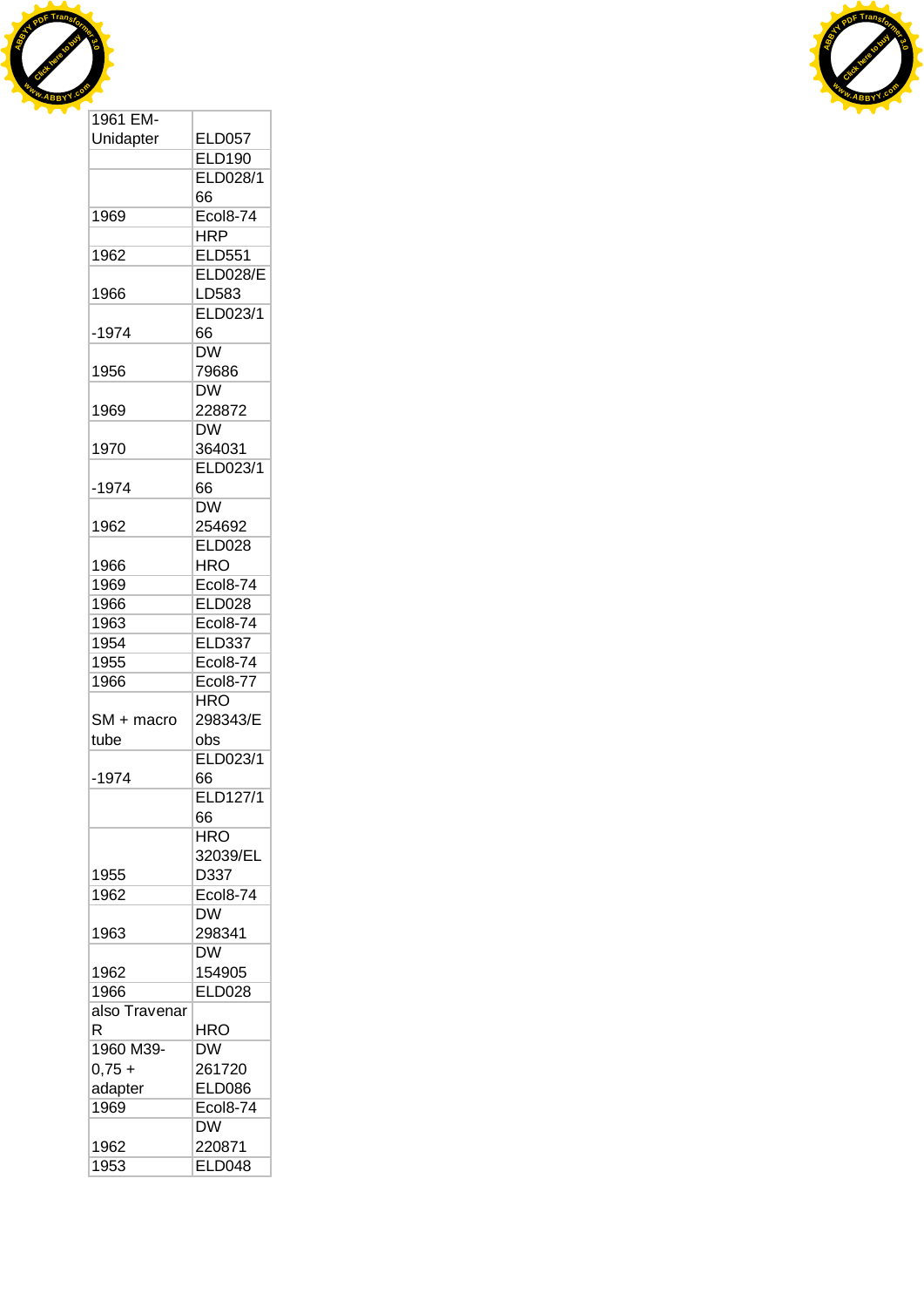



|                        | <b>HRO</b>          |
|------------------------|---------------------|
|                        | 27698/EL            |
| 1959                   | D337                |
| 1966                   | <b>ELD028</b>       |
|                        | <b>ELD636</b>       |
|                        | 17317               |
| 1952                   | <b>ELD051</b>       |
|                        | <b>HRO</b>          |
|                        | 283761              |
| 13,5cm also            |                     |
| version no             | <b>ELD048/E</b>     |
| "Schacht"              | LD336               |
| 1959 SM                | <b>ELD093</b>       |
| 1966 (no               |                     |
| proof yet)             |                     |
|                        | Ecol8-              |
|                        | 77/ELD73            |
| 1966                   | 6                   |
|                        | <b>ELD028/4</b>     |
| 1966                   | 42                  |
|                        | Ecol <sub>8</sub> - |
| 1966                   | 74/HRcol            |
|                        | <b>ELD753</b>       |
| Japan, not             |                     |
| Schacht                | <b>ELD464</b>       |
|                        | <b>ELD612</b>       |
| Japan, not             |                     |
| Schacht                | <b>ELD240</b>       |
| Japan, not             |                     |
| Schacht                | <b>ELD597</b>       |
|                        | <b>ELD706</b>       |
| EMT <sub>2</sub>       | <b>ELD539</b>       |
| $\overline{\text{SM}}$ |                     |
| convertible            |                     |
| 5,6-100/12-            |                     |
| 175                    | <b>ELD388</b>       |
|                        |                     |
| zm45-100mm             |                     |
| <b>EMsc</b> grip       |                     |
| release                | <b>ELD212</b>       |
|                        |                     |
|                        |                     |
| zm80-240mm             | Ecol8-86            |
|                        |                     |
| 1966 zm80-             | ELD048/0            |
| 240mm EMSc 41          |                     |
| 1966                   | <b>ELD028</b>       |
| 1961                   | <b>ELD044</b>       |
|                        | <b>DW</b>           |
| 1959                   | 6189059             |
|                        | <b>DW</b>           |
| 1961                   | 6781069             |
|                        | <b>DW</b>           |
| 1958                   | 9864643             |
|                        | ELD074/4            |
|                        | 83                  |
| on demand              | <b>ELD199</b>       |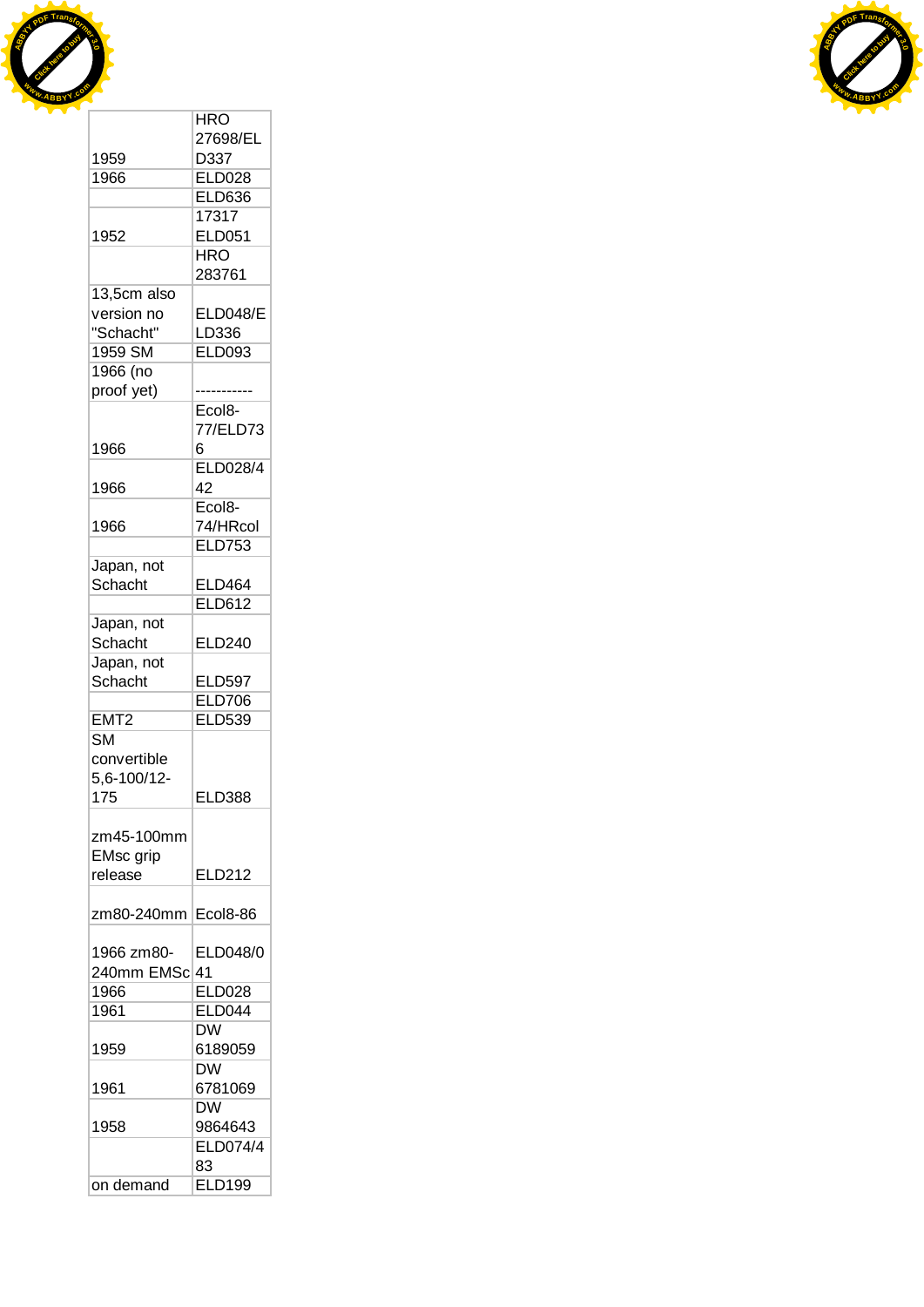



| <b>DW</b>                         |
|-----------------------------------|
| 10336412/                         |
| <b>ELD505</b>                     |
| <b>DW</b>                         |
|                                   |
| 5183053                           |
| <b>DW</b>                         |
| 6142739                           |
|                                   |
| <b>KR list</b>                    |
| $\overline{\mathsf{D}}\mathsf{W}$ |
|                                   |
| 2452483/                          |
| <b>ELD199</b>                     |
| DW                                |
| 2493626                           |
|                                   |
| DW                                |
|                                   |
| 4933205                           |
| <b>ELD566</b>                     |
| <b>DW</b>                         |
| 3783200/                          |
| Eobs                              |
| <b>DW</b>                         |
|                                   |
| 11338160                          |
| <b>DW</b>                         |
| 6851465                           |
| DW56311<br>1958 depth-of-         |
| 99                                |
| <b>ELD028</b>                     |
|                                   |
| <b>ELD028</b>                     |
|                                   |
|                                   |
| Eobs45/2                          |
|                                   |
| 368463                            |
|                                   |
| Eobs48/2                          |
| 058436                            |
| <b>ELD815</b>                     |
| <b>ELD591</b>                     |
| 285xxxx                           |
|                                   |
| <b>DW</b>                         |
| 3229753/                          |
| Eobs45                            |
| <b>DW</b>                         |
| 2123644/                          |
| Eobs44                            |
|                                   |
| <b>DW</b>                         |
| 1218169                           |
|                                   |
|                                   |
|                                   |
|                                   |
| Eobs                              |
| <b>ELD028</b>                     |
| <b>Ecol8-82</b>                   |
| <b>ELD216</b>                     |
|                                   |
|                                   |
|                                   |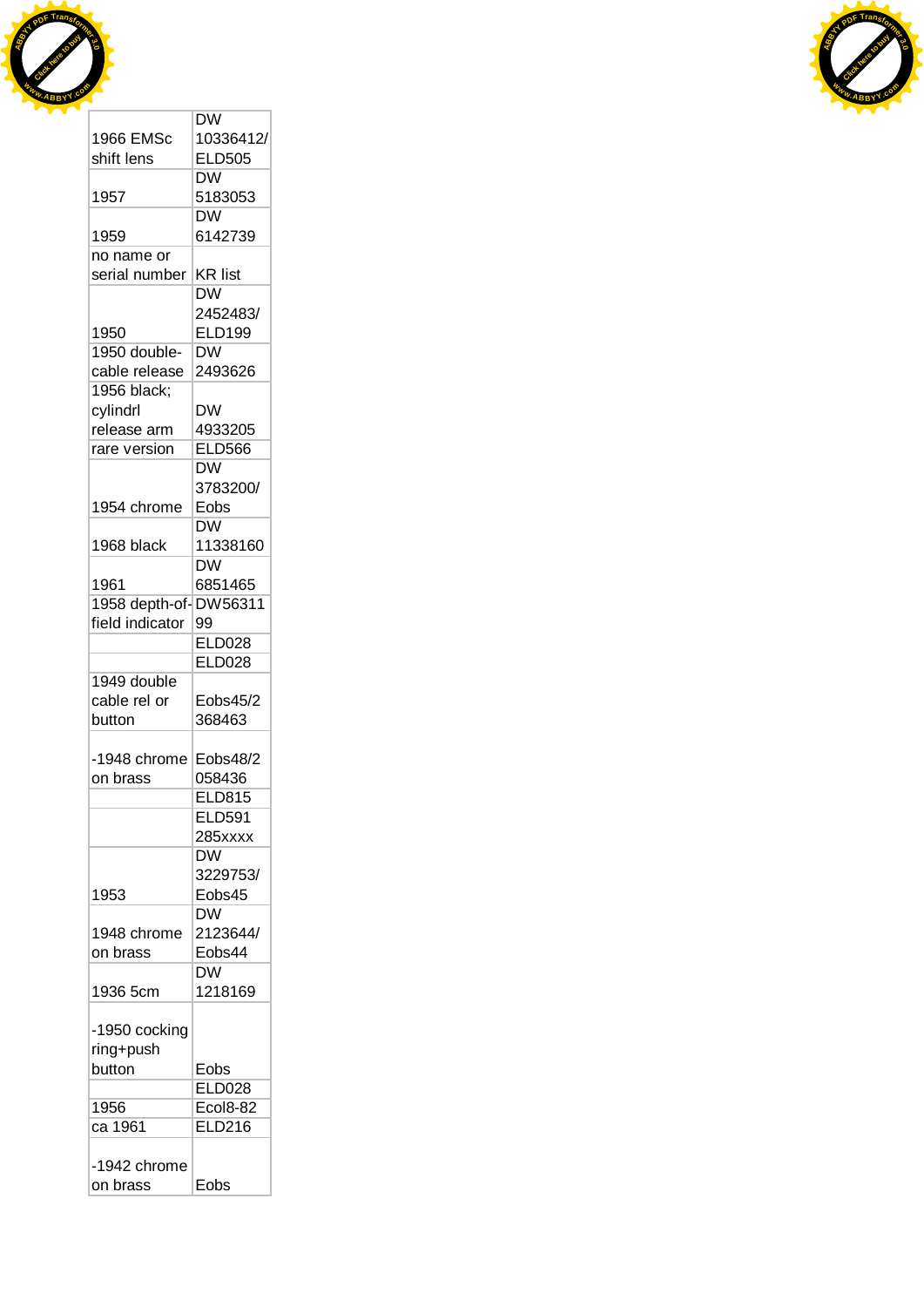



|                 | <b>DW</b>       |
|-----------------|-----------------|
| 1936 5cm        | 1018008         |
| 1954            | <b>ELD048</b>   |
| 1954            | <b>ELD570</b>   |
|                 | DW              |
| 1936 5cm        | 1018264         |
|                 |                 |
| shift           | <b>ELB820</b>   |
|                 | KR              |
| 7cm             | 566183          |
| 7cm m and ft    |                 |
| scale; not      | ΚR              |
| fitting         | 575943          |
|                 | KR              |
| 7.5cm           | 810066          |
|                 | <b>KR</b>       |
| 7.5cm           | 682679          |
|                 | KR              |
| 7.5cm           | 570542          |
|                 | KR.             |
| 7.5cm           | 655903          |
|                 | <b>ELD748</b>   |
|                 | 2567060         |
| 1953            | <b>ELD051</b>   |
|                 |                 |
|                 | <b>ELD036</b>   |
| 1939            | <b>Ecol10-7</b> |
| 1939            | Ecol10-7        |
|                 | <b>DW</b>       |
| 1957            | 4916272         |
|                 | <b>DW</b>       |
|                 | 2767052         |
| 1951            | <b>ELD139</b>   |
| $-1968$ SM      | <b>ELD160</b>   |
|                 | <b>DW</b>       |
| 1951            | 2841525         |
|                 | <b>DW</b>       |
|                 | 2243224/        |
| 1951 SM         | <b>ELD160</b>   |
|                 | <b>ELD559</b>   |
|                 |                 |
|                 |                 |
| adapt; several  | ELD195/2        |
| versns,         |                 |
| Göttingen       | 10/Eobs         |
| 1958 depth-of-  | <b>DW</b>       |
| field indicator | 5592730         |
|                 |                 |
| -1939 13.5cm    |                 |
| adapted alu     | Eobs            |
| 1953 chrome     | <b>ELD554</b>   |
|                 | <b>DW</b>       |
| 1961            | 6931625         |
|                 | <b>DW</b>       |
| 1957            | 5452227         |
|                 | <b>DW</b>       |
| 1955            | 5496801         |
|                 | <b>ELD028</b>   |
|                 |                 |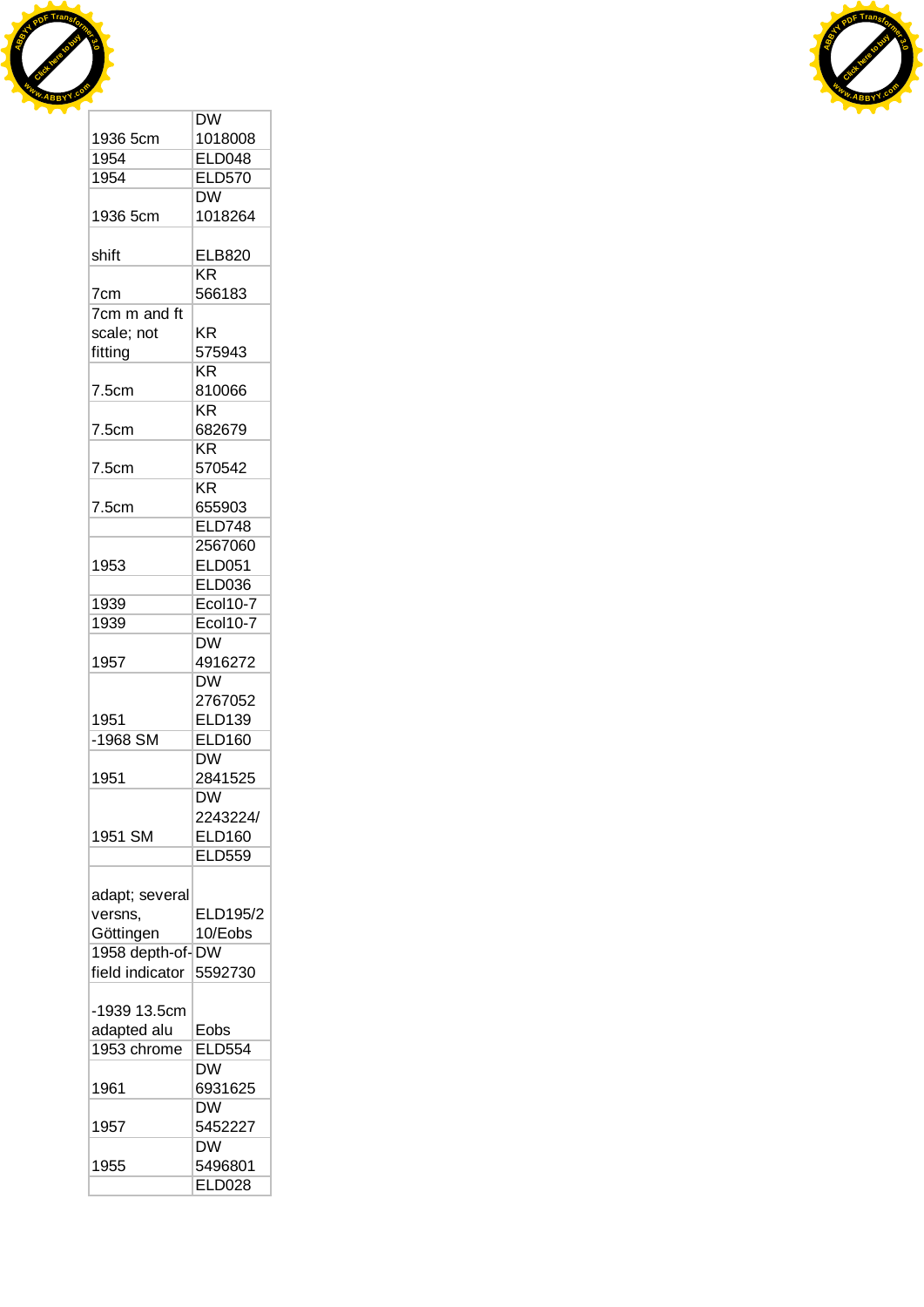



| adapted          | <b>ELD348</b>          |
|------------------|------------------------|
|                  | DW                     |
| 1948             | 2525074                |
|                  | <b>DW</b>              |
| 1938 15cm        | 75509                  |
| $-1968$ SM       | <b>ELD160</b>          |
|                  | <b>ELD036</b>          |
|                  | <b>DW</b>              |
| 1950             | 3696893                |
|                  | $\overline{\text{KR}}$ |
| 1936 15cm        | 1703760                |
|                  |                        |
| 1953             | <b>ELD048</b>          |
|                  | <b>ELD074</b>          |
|                  | <b>DW</b>              |
| 1936 18cm        | 1734188                |
|                  | <b>DW</b>              |
| 1950             | 3571422                |
| post-war         | KR                     |
| chrome and       | 1826765/               |
| black            | Eobs                   |
|                  | <b>DW</b>              |
|                  | 4786143/               |
| 1956             | <b>EN16p8</b>          |
|                  | <b>ELD028</b>          |
|                  | <b>DW</b>              |
| 1949             | 2599766                |
|                  | DW                     |
| 1938 24cm        | 1826226                |
| 1939             | Ecol10-7               |
|                  |                        |
| 1959             | ELD048                 |
|                  | <b>DW</b>              |
| 1950             | 2728717                |
|                  | <b>ELD036</b>          |
| 1936             | <b>Ecol8-79</b>        |
|                  | <b>ELD036</b>          |
| 1939             | <b>Ecol10-7</b>        |
| black one-of-a   |                        |
| kind?            | <b>ELD221</b>          |
| 1939             | <b>Ecol10-7</b>        |
|                  | <b>ELD036</b>          |
|                  | <b>DW</b>              |
|                  | 2117457/               |
| 1950             | <b>ELD319</b>          |
| 1957             | <b>ELD407</b>          |
|                  | <b>ELD028</b>          |
| $-1960$          | <b>ELD009</b>          |
| $-1960$          | <b>ELD017</b>          |
| $-1960$          | <b>ELD009</b>          |
| $-1960$          | <b>ELD009</b>          |
| $-1960$          | <b>ELD017</b>          |
| $-1960$          | <b>ELD009</b>          |
|                  |                        |
| EMT2 zm90-       |                        |
| 190mm            | <b>ELD415</b>          |
| EMT <sub>2</sub> | <b>HRcol</b>           |
| <b>EM</b>        | <b>ELD565</b>          |

 $\mathbb{R}$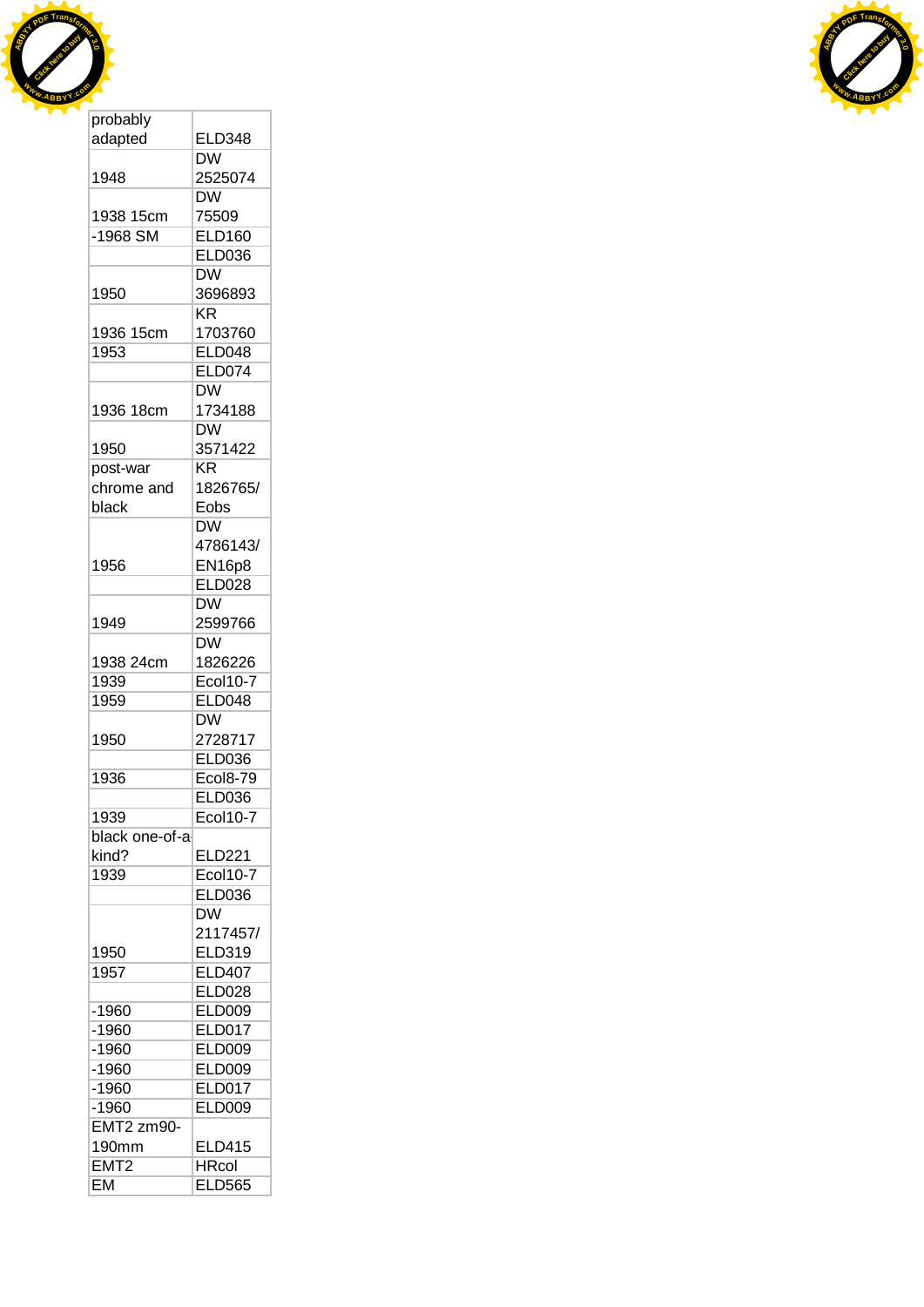



| 70-215mm         | <b>ELD028</b>   |
|------------------|-----------------|
|                  | <b>ELD028</b>   |
|                  | <b>ELD028</b>   |
|                  |                 |
|                  | <b>ELD028/6</b> |
| EM               | 85              |
|                  | <b>ELD028</b>   |
|                  | <b>ELD028</b>   |
|                  | <b>ELD028</b>   |
| ster close-up    |                 |
| <b>Steinheil</b> |                 |
| Cassar Inss      | <b>ELD193</b>   |
|                  |                 |
| stereo close-    |                 |
| up one-of-a-     |                 |
| kind             | Eobs            |
| ster close-up;   |                 |
| mirror closes    |                 |
| diaph.           | <b>KR ---</b>   |
|                  |                 |
|                  | <b>ELD045</b>   |
|                  |                 |
|                  |                 |
|                  | <b>ELD045</b>   |
| EMT <sub>2</sub> | <b>ELD140</b>   |
| 1976 zm80-       |                 |
| 200mm            | <b>ELD054/E</b> |
| <b>EMYS</b>      | col8-90>        |
| 1976 zm39-       |                 |
| 80mm EMYS        | <b>ELD054</b>   |
| EMYS zm55-       |                 |
|                  |                 |
| 300mm black      |                 |
| ridged facring   | <b>ELD822</b>   |
| EMYS zm55-       |                 |
| 300mm black      |                 |
| wafered          |                 |
| facring          | <b>ELD822</b>   |
| 1976 zm70-       |                 |
|                  |                 |
| 230mm            |                 |
| <b>EMYS</b>      | ELD054          |
| 1976 zm120-      |                 |
| 300mm            |                 |
| EMYS2            | <b>ELD054</b>   |
| <b>1972 EMYS</b> | <b>Ecol8-89</b> |
|                  | <b>Ecol8-89</b> |
| 1965 EMT2        | PhBo            |
|                  | <b>ELD054/E</b> |
|                  |                 |
| <b>1976 EMYS</b> | col8-90         |
|                  | ELD054/4        |
|                  | 76/Ecol8-       |
| <b>1976 EMYS</b> | 90              |
| <b>EMYS</b>      | <b>ELD485</b>   |
|                  | <b>ELD269/E</b> |
| <b>1976 EMYS</b> | col8-90         |
|                  |                 |
|                  | ELD054/5        |
| <b>1972 EMYS</b> | 26              |
| <b>1972 EMYS</b> | <b>ELD054</b>   |
|                  | <b>ELD801</b>   |
|                  |                 |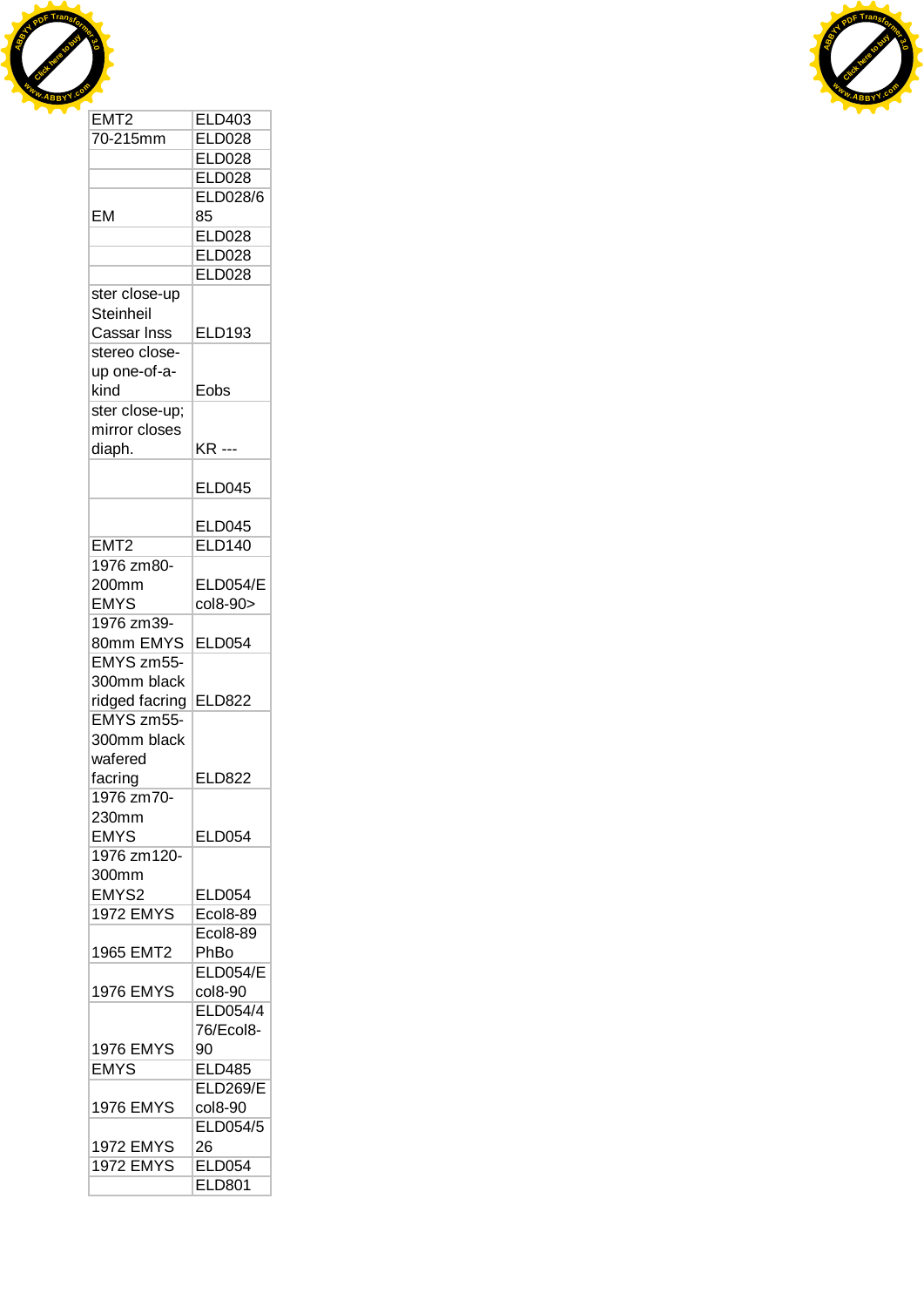



| <b>1976 EMYS</b>     | <b>ELD054</b>  |
|----------------------|----------------|
| 1965 EMT2            | <b>ELD160</b>  |
| <b>1976 EMYS</b>     |                |
| macro1/2             | <b>ELD054</b>  |
| <b>1972 EMYS</b>     |                |
|                      |                |
| macro~1/1            | <b>ELD054</b>  |
| <b>1972 EMYS</b>     | <b>ELD054</b>  |
| 1965 EMT2            | <b>ELD160</b>  |
| <b>1972 EMYS</b>     | <b>ELD054</b>  |
| 1965 EMT2            | <b>ELD160</b>  |
| <b>1972 EMYS</b>     | <b>ELD054</b>  |
| -1976 EMYS           | <b>ELD054</b>  |
| -1968 EMT2           | <b>ELD160</b>  |
|                      |                |
| <b>1972 EMYS</b>     | <b>ELD054</b>  |
| <b>1972 EMYS</b>     | <b>ELD054</b>  |
|                      |                |
| <b>1976 EMXQ</b>     | <b>ELD054</b>  |
| -1976 EMXQ           |                |
| mirror lens          | <b>ELD054</b>  |
| <b>1974 EMT2</b>     |                |
| mirror lens          | <b>ELD054</b>  |
| <b>EMYS</b>          | <b>ELD822</b>  |
| <b>EMYS</b>          | <b>ELD268</b>  |
| EMT2                 | <b>ELD332</b>  |
|                      |                |
| <b>EMYS</b>          | <b>ELD822</b>  |
| <b>EMYS</b>          | <b>ELD822</b>  |
| EMT <sub>2</sub>     | <b>ELD412</b>  |
| $4,5-$               |                |
|                      |                |
|                      |                |
| 135mm/7,7-           |                |
| 225mm                | ET28p13E       |
| EMminiT              | LD030          |
|                      |                |
| +1967 zm55-          |                |
| 135mm EMT4 ELD048    |                |
|                      |                |
| zm75-260mm ELD048/0  |                |
| EMT4                 | 52             |
|                      |                |
| +1967 EMT4           |                |
| zm75-260mm ELD186    |                |
|                      |                |
|                      |                |
| +1962 zm180-         |                |
| 400mm EMT2 Ecol8-92  |                |
|                      |                |
| +1967 EMT4           | ELD052/1       |
| zm90-230mm           | 61             |
|                      |                |
| EMT2 zm100-<br>200mm | <b>ELD160</b>  |
|                      |                |
| +1962 EMT2 ELD024/0  |                |
|                      |                |
| zm90-230mm           | 52             |
| zm100-               |                |
| 200mm                | <b>ELD134</b>  |
| +1967 EMT4           | ELD052/1<br>61 |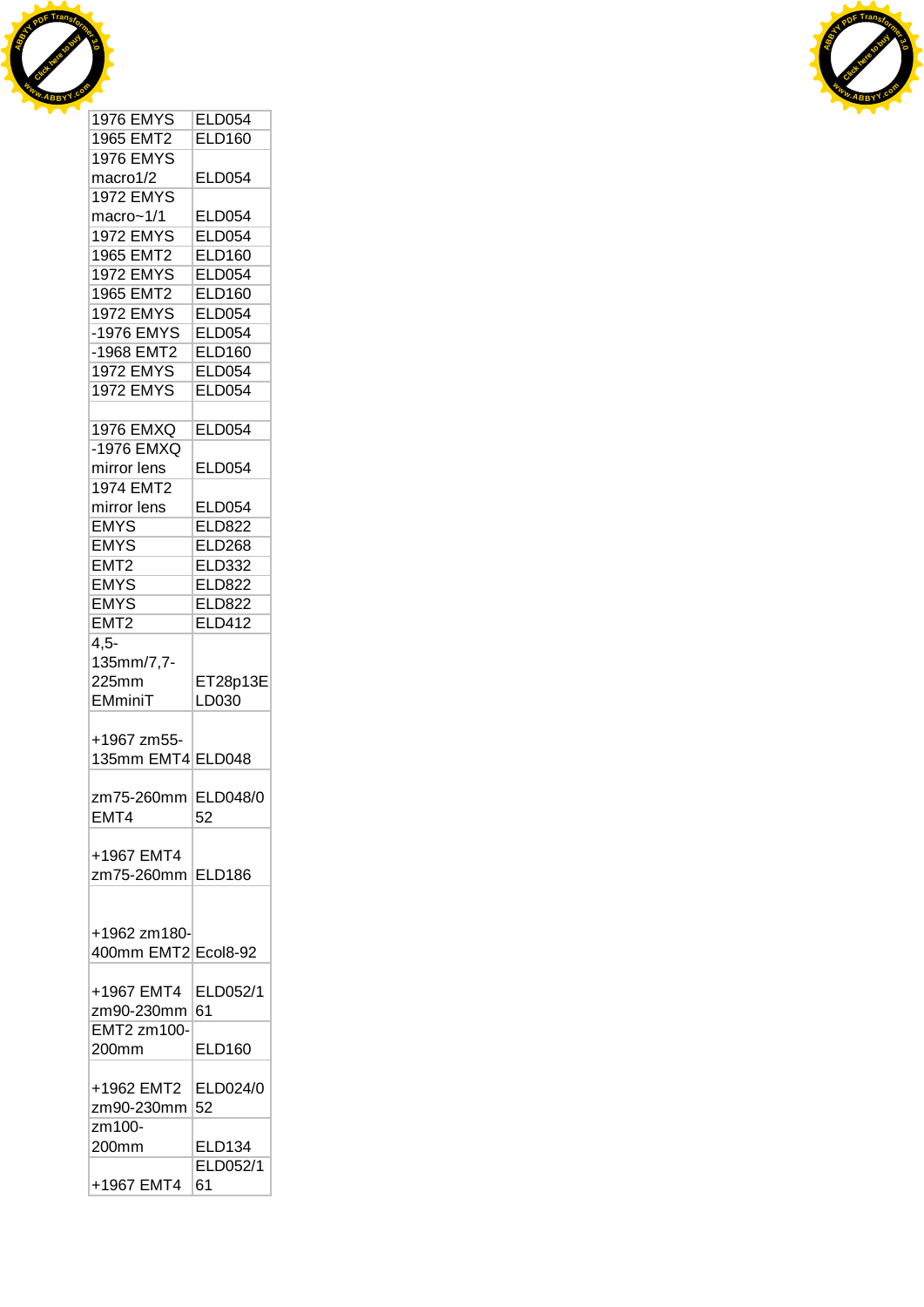



| ᆮตเอ          | <b>CLDZ14</b>   |
|---------------|-----------------|
|               | <b>ELD161/E</b> |
| +1967 EMT4    | col8-94         |
| +1962 EMT2    | <b>ELD161</b>   |
| <b>EMYS</b>   | <b>ELD274</b>   |
|               | <b>ELD161/E</b> |
| +1967 EMT4    |                 |
|               | col8-94         |
|               | <b>HRS</b>      |
|               | 1683677/1       |
| +1962 EMT2    | 60              |
| black         |                 |
| diaphragm     |                 |
| ring fixed    |                 |
| mount         | <b>ELD132</b>   |
|               |                 |
|               |                 |
| alu diaphragm |                 |
| ring fixed    |                 |
| mount         | HRO             |
|               | ELD021/1        |
| +1962 EMT2    | 60              |
| <b>FM</b>     | <b>ELD168</b>   |
|               | Ecol8-          |
|               | 94/ELD60        |
|               |                 |
| +1967 EMT4    | 8               |
| w box         |                 |
| "Telephotolen |                 |
| s 35mm"       | <b>ELD625</b>   |
|               | ELD021/1        |
| +1962 EMT2    | 60              |
| 1960 FM       | <b>ELD017</b>   |
|               | ELD310          |
| FM ft         |                 |
| +1962 EMT2    | <b>ELD160</b>   |
|               | <b>ELD160/H</b> |
| +1962 EMT2    | Rcol            |
|               | ELD052/1        |
| +1967 EMT4    | 61              |
|               | ELD021/1        |
| +1962 EMT2    | 60              |
|               |                 |
| +1962 EMT2    | <b>ELD160</b>   |
|               | ELD072/1        |
| +1962 EMT2    | 60              |
| <b>EMYS</b>   | <b>ELD274</b>   |
|               | ELD159/1        |
|               | 98              |
|               | ELD009/1        |
| -1960 EMT2    | 60              |
|               | <b>ELD076/E</b> |
|               |                 |
| 1962 FM       | col8-91         |
|               | ELD021/0        |
| 1967 EMT4     | 52              |
| +1962 EMT2    | <b>Ecol8-92</b> |
|               | ELD017/1        |
| -1960 EMT2    | 60              |
|               |                 |
|               | ELD021/0        |
| 1967 EMT4     | 52              |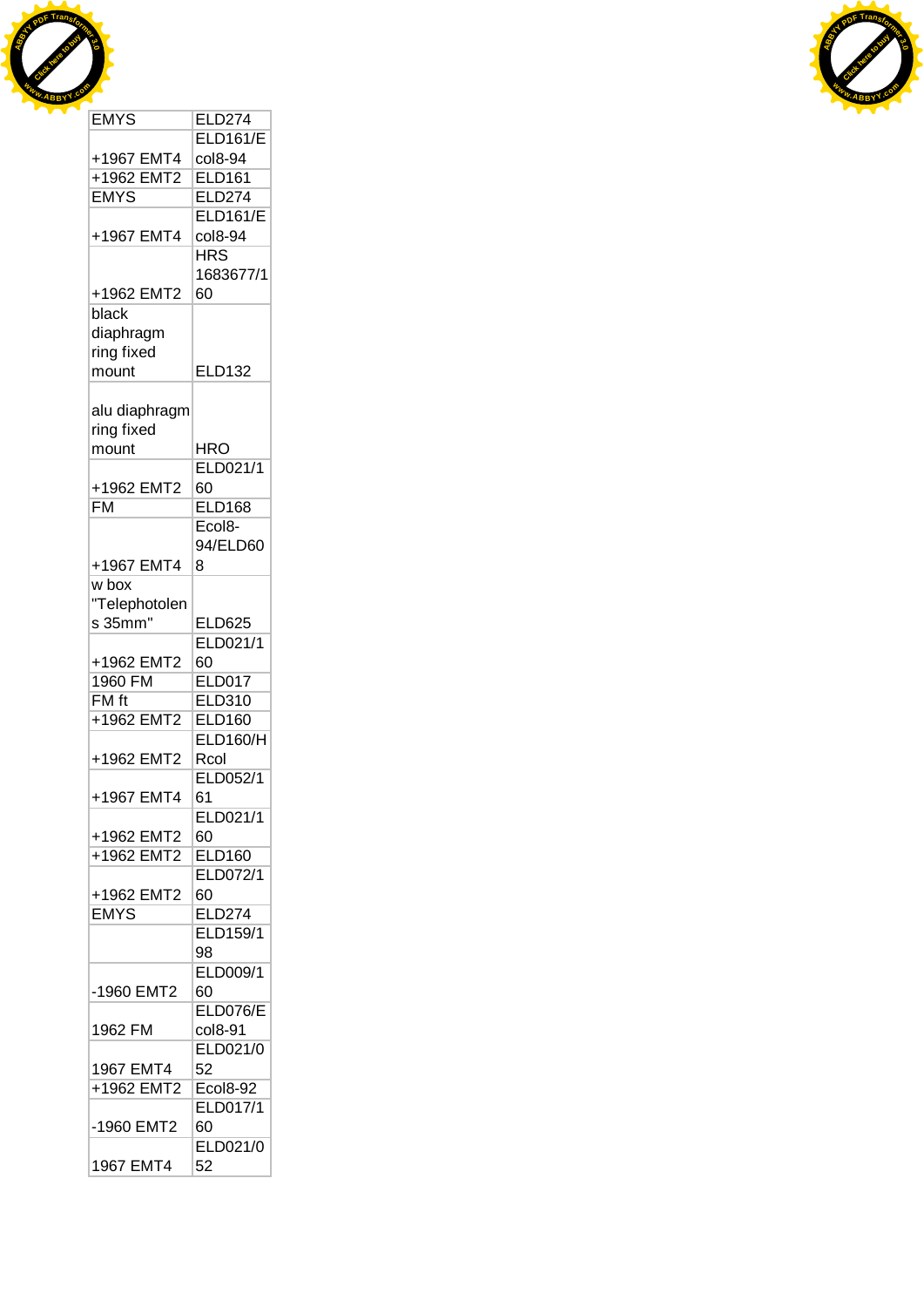



|                             | ELD021/1               |
|-----------------------------|------------------------|
| +1962 EMT2                  | 60                     |
|                             | ELD052/1               |
| +1967 EMT4                  | 61                     |
| FM                          | <b>HRcol</b>           |
| $-1967$                     | <b>ELD021</b>          |
|                             | Ecol8-                 |
|                             | 92/ELD60               |
| +1962 EMT2                  | 8                      |
| +1967 EMT4                  | <b>ELD161</b>          |
|                             | ELD021/2               |
| +1962 EMT2                  | 08                     |
| $-1967$                     | <b>ELD022</b>          |
|                             | ELD021/0               |
| 1967 EMT4                   | 52/161                 |
| +1962 EMT2                  | <b>ELD053</b>          |
|                             | ELD021/0               |
| +1962 EMT2                  | 41/160                 |
| 1960 FM                     | <b>ELD021</b>          |
| <b>EMYS</b>                 | <b>ELD274</b>          |
| +1967 EMT4                  | <b>ELD052</b>          |
| +1962 EMT2                  | <b>ELD053</b>          |
|                             | ELD021/0               |
| +1962 EMT2                  | 41/160                 |
| +1962 EMT2                  | <b>ELD161</b>          |
| +1962 EMT2                  | <b>Ecol8-92</b>        |
|                             | <b>ELD045</b>          |
| -1976 mirror                | 052                    |
|                             | ELD021/0               |
| +1962 EMT2                  | 41/160                 |
|                             | ELD021/0               |
| +1962 EMT2                  | 41/160                 |
|                             | <b>ELD045</b>          |
| zm105-175                   | <b>ELD571</b>          |
|                             | <b>ELD577</b>          |
| black; alu                  |                        |
| mount                       | <b>ELD313</b>          |
|                             | <b>ELD552</b>          |
|                             | KR                     |
|                             | 962834/E               |
| FM                          | obs<br>KR              |
|                             | 971006/E               |
|                             |                        |
|                             | obs<br><b>ELD322</b>   |
|                             | <b>Ecol8-96</b>        |
|                             | <b>ELD155/E</b>        |
| chrome, with<br>black front |                        |
|                             | obs<br><b>ELD036/L</b> |
|                             | E03p3                  |
|                             | <b>ELD322/E</b>        |
|                             | col7                   |
|                             | <b>Ecol8-96</b>        |
|                             | <b>ELD036</b>          |
|                             | <b>ELD322</b>          |
|                             |                        |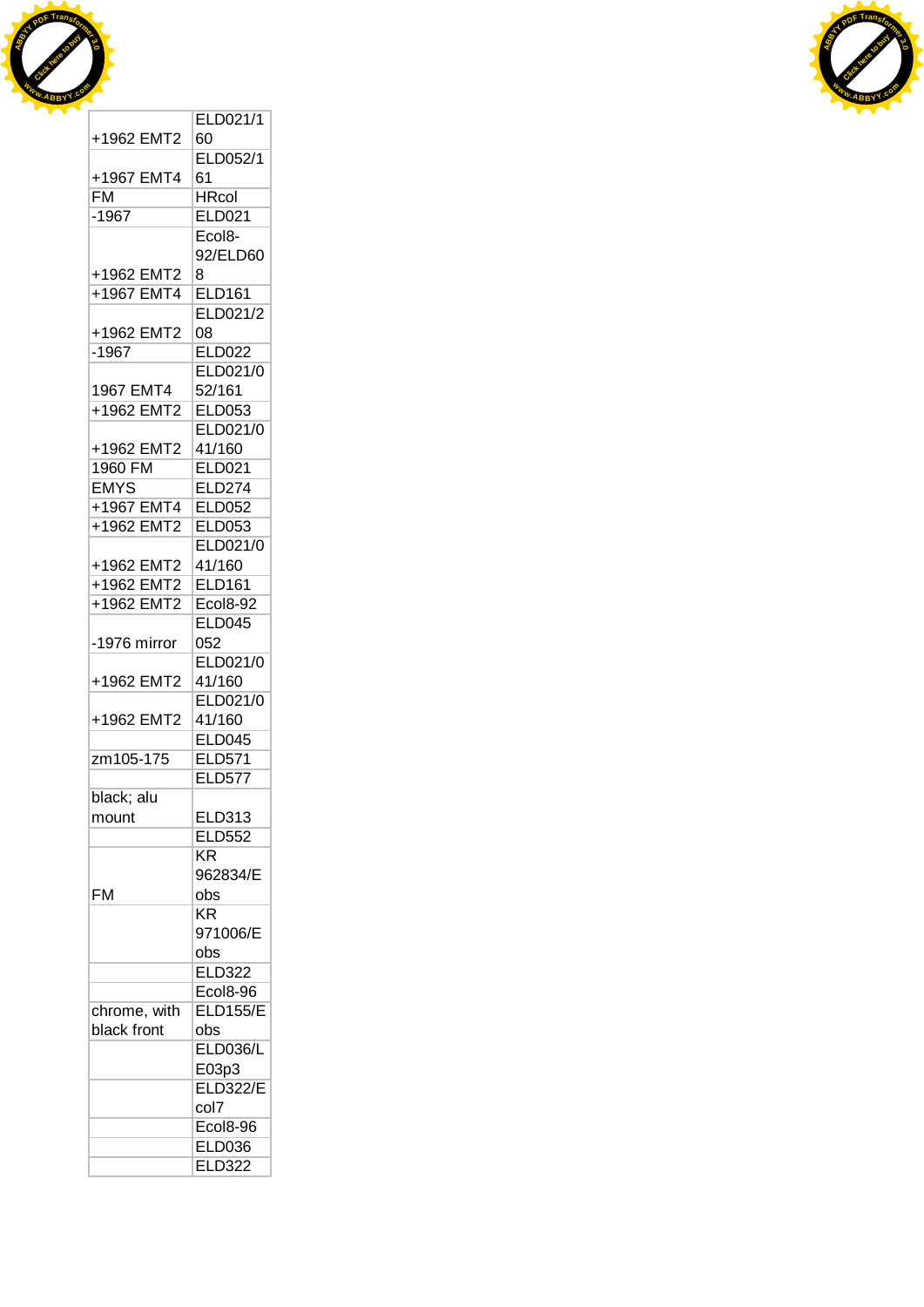



|                          | col7            |
|--------------------------|-----------------|
|                          | <b>ELD367</b>   |
|                          | <b>ELD322</b>   |
|                          | <b>ELD036</b>   |
|                          | Ecol8-96        |
|                          | <b>HRO</b>      |
|                          | 900341          |
|                          |                 |
| alu barrel,              |                 |
| chrome                   |                 |
| mount                    | Eobs            |
|                          | <b>ELD402</b>   |
|                          | ELD036/5        |
|                          | 17              |
|                          | <b>ELD322</b>   |
|                          | <b>ELD322</b>   |
|                          |                 |
| -1965 EM 135-            |                 |
| $2.5 + 225 - 4.5$        | <b>ELD041</b>   |
| -1967 EMT2               | <b>ELD022</b>   |
| -1964 EMT2               | <b>ELD005</b>   |
|                          | <b>ELD005/1</b> |
|                          |                 |
| -1964 EMT2               | 60              |
| $\overline{\mathsf{FM}}$ | <b>ELD282</b>   |
|                          | <b>ELD005/1</b> |
| -1964 EMT2               | 60              |
|                          | ELD022/1        |
| -1965 EMT2               | 60              |
|                          | ELD005/1        |
| -1964 EMT2               | 60              |
|                          | ELD005/1        |
| -1964 EMT2               | 60              |
|                          | ELD022/1        |
| -1965 EMT2               | 60              |
|                          | ELD005/1        |
| -1964 EMT2               | 60              |
|                          | ELD005/1        |
|                          |                 |
| -1964 EMT2               | 60              |
| -1967 EMT2               | ELD022/1        |
| also 3.5                 | 60              |
|                          | ELD005/1        |
| -1964 EMT2               | 60              |
| -1965 EM                 | <b>ELD041</b>   |
| +1960 zm85-              |                 |
| 205mm Sun                | Ecol8-180       |
|                          |                 |
| zm85-210mm               |                 |
| $=$ Sun EM               | <b>ELD123</b>   |
| EMT <sub>2</sub>         | <b>ELD051</b>   |
| -1968 EMT2               | <b>ELD160</b>   |
| -1970 EMT2               | <b>ELD161</b>   |
| <b>EMYS</b>              | <b>ELD317</b>   |
|                          |                 |
| <b>EMYS</b>              | <b>ELD369</b>   |
|                          | ELD007/1        |
| -1967 EMYS               | 67              |

ELD322/E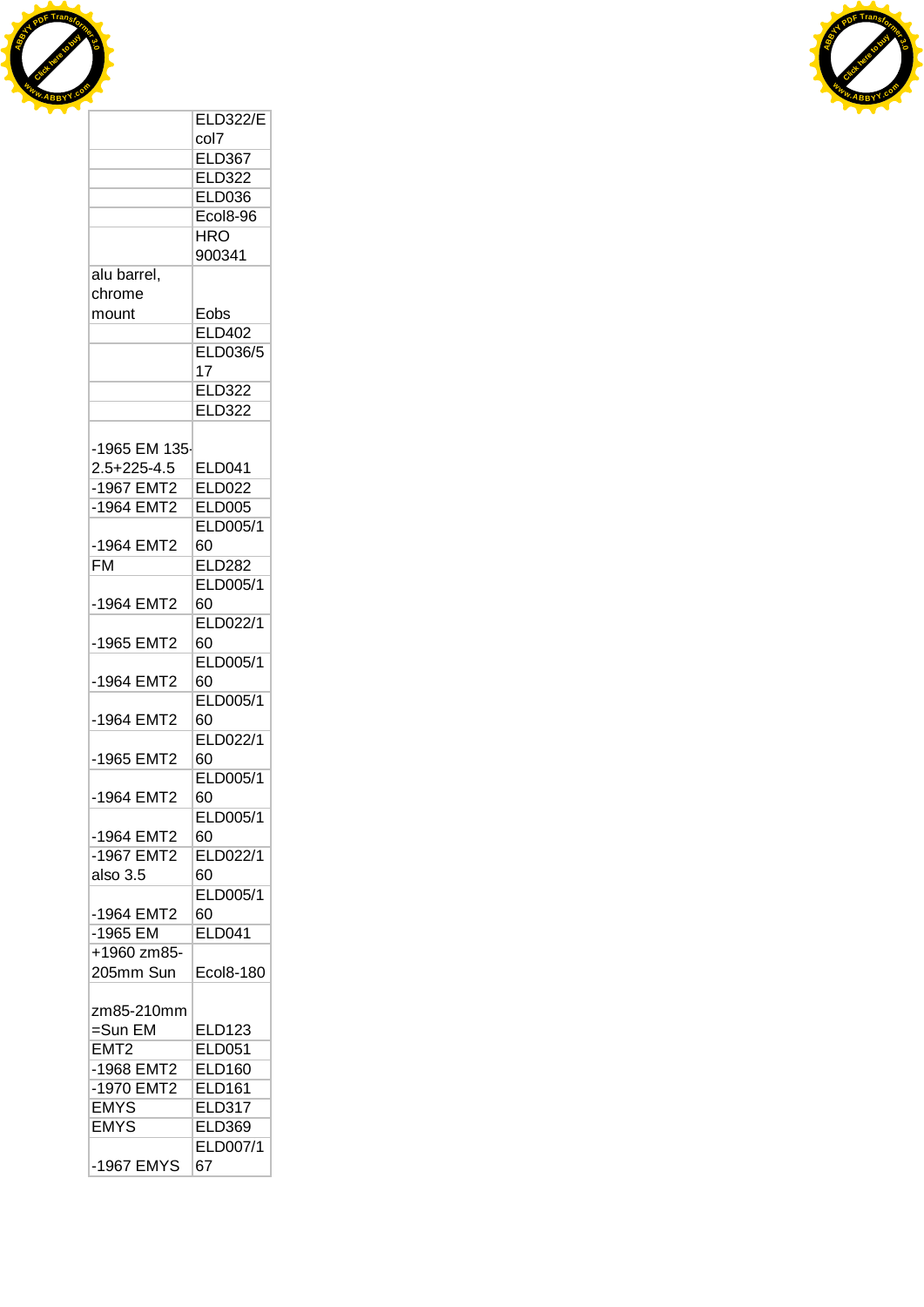



| -1965 EMT2              | ELD006/4            |
|-------------------------|---------------------|
| 8el                     | 59                  |
| -1965 EMT2              | <b>ELD041</b>       |
|                         | <b>ELD004/1</b>     |
| -1964 EMT2              | 60                  |
| -1967 EMYS              | <b>ELD007</b>       |
|                         | ELD160/1            |
| -1968 EMT2              | 61                  |
| -1965 FM no             |                     |
| focussing               | <b>ELD041</b>       |
| $FM$ no                 | ELD051/2            |
| focussing               | 53                  |
| EMT2                    | <b>ELD487</b>       |
| 23-1967 6el             | <b>ELD006</b>       |
|                         | <b>ELD048</b>       |
| -1968 EMYS              | <b>ELD160</b>       |
| EMT2 soft               | <b>ELD137/1</b>     |
| focus                   | 60                  |
|                         | ELD160/5            |
| -1968 EMT2              | 62                  |
|                         | Ecol <sub>8</sub> - |
|                         | 180/ELD7            |
| <b>1971 EMYS</b>        | 34                  |
| -1964 EMT2              | ELD004/0            |
| 4el                     | 06/160              |
| -1970 EMT2              | <b>ELD161</b>       |
|                         | <b>ELD004/1</b>     |
| -1964 EMT2              | 60/241              |
|                         |                     |
| <b>1971 EMYS</b>        | Ecol8-180           |
| $-1960$                 | <b>ELD017</b>       |
|                         | ELD051/1            |
| EMT2 SM                 | 60                  |
| $-1967$                 | <b>ELD007</b>       |
|                         |                     |
| <b>1971 EMYS</b>        | Ecol8-180           |
| -1968 EMT2              | <b>ELD160</b>       |
|                         | ELD004/1            |
| -1964 EMT2              | 60                  |
| <b>EMYS</b>             | <b>ELD147</b>       |
| -1968 EMT2              | <b>ELD160</b>       |
|                         |                     |
| <b>1971 EMYS</b>        | Ecol8-180           |
| <b>EMYS</b>             | <b>ELD428</b>       |
|                         | ELD004/0            |
| -1964 EMT2              | 67                  |
| EMT <sub>2</sub> mirror | <b>ELD484</b>       |
| $-1967$                 | <b>ELD007</b>       |
|                         | <b>ELD448</b>       |
| EMT <sub>2</sub>        |                     |
| -1965 EM                |                     |
|                         |                     |
| monocular               | ELD041              |
| $-1965$ EM              |                     |
| monocular               | ELD041              |
| $-1965$ EM<br>monocular | <b>ELD041</b>       |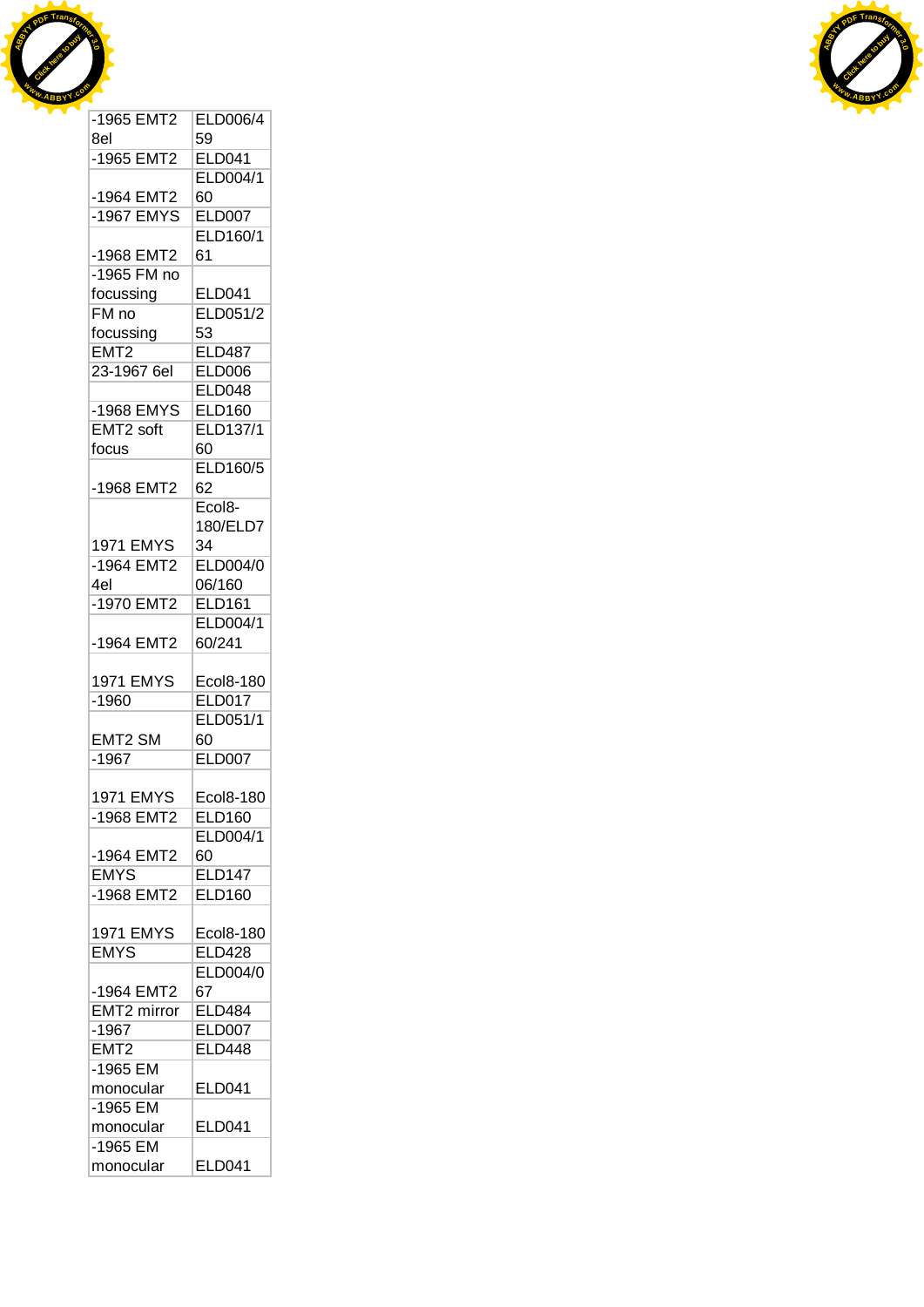



|             | <b>ELD161</b>               |
|-------------|-----------------------------|
| monocular   |                             |
| -1977 EMT2  | <b>ELD024</b>               |
| -1977 EMT2  | <b>ELD024</b>               |
| $-1964$     | <b>ELD004</b>               |
|             | <b>ELD004/0</b>             |
| 1961        | 41                          |
| -1965 EM    |                             |
| monocular   | <b>ELD041</b>               |
| 1972 mirror |                             |
|             |                             |
| lens        | Ecol8-180                   |
| EMT2 mirror | <b>ELD484</b>               |
| -1965 EMT2  |                             |
| Russian     |                             |
| =Accura     | <b>ELD041</b>               |
|             |                             |
| 1961        | <b>ELD048</b>               |
| $=$ Auto D  |                             |
| Quinaron    | <b>ELD677</b>               |
|             |                             |
| $+1950$     | Ecol8-99                    |
|             | $\overline{\mathsf{DW}}$    |
| 1956 lever  | 1961515                     |
| release     | <b>ELD051</b>               |
| 1965 twin   | DW/Eobs                     |
| helical     | 2336179                     |
| 1965        | <b>DW</b>                   |
|             | 2234804                     |
| pushbutton  |                             |
| release     | <b>ELD051</b>               |
| 1961        | $\overline{\mathsf{E}}$ obs |
|             | $\overline{\mathsf{DW}}$    |
|             |                             |
| 1949        | 1758381                     |
|             | <b>ELD772</b>               |
|             |                             |
|             | <b>DW</b>                   |
| 1952        | 701919                      |
| 1956        | <b>ELD301</b>               |
|             |                             |
| 1962 SM     | Ecol8-102                   |
|             | DW.                         |
| 1965        | 2358673                     |
|             | <b>DW</b>                   |
| 1963        | 2329193                     |
|             |                             |
|             | <b>DW</b>                   |
| 1955        | 1642732                     |
|             |                             |
| 1963        | Ecol8-103                   |
|             |                             |
| +1958       | Ecol8-100                   |
| ca 1959     | <b>ELD213</b>               |
|             | ΚR                          |
| 7,5cm       | 268242                      |
|             | <b>KR</b>                   |
|             |                             |
| 7,5cm       | 278401                      |
|             | <b>DW</b>                   |
| 1951        | 691009                      |
| 1956        | <b>DW</b><br>641341         |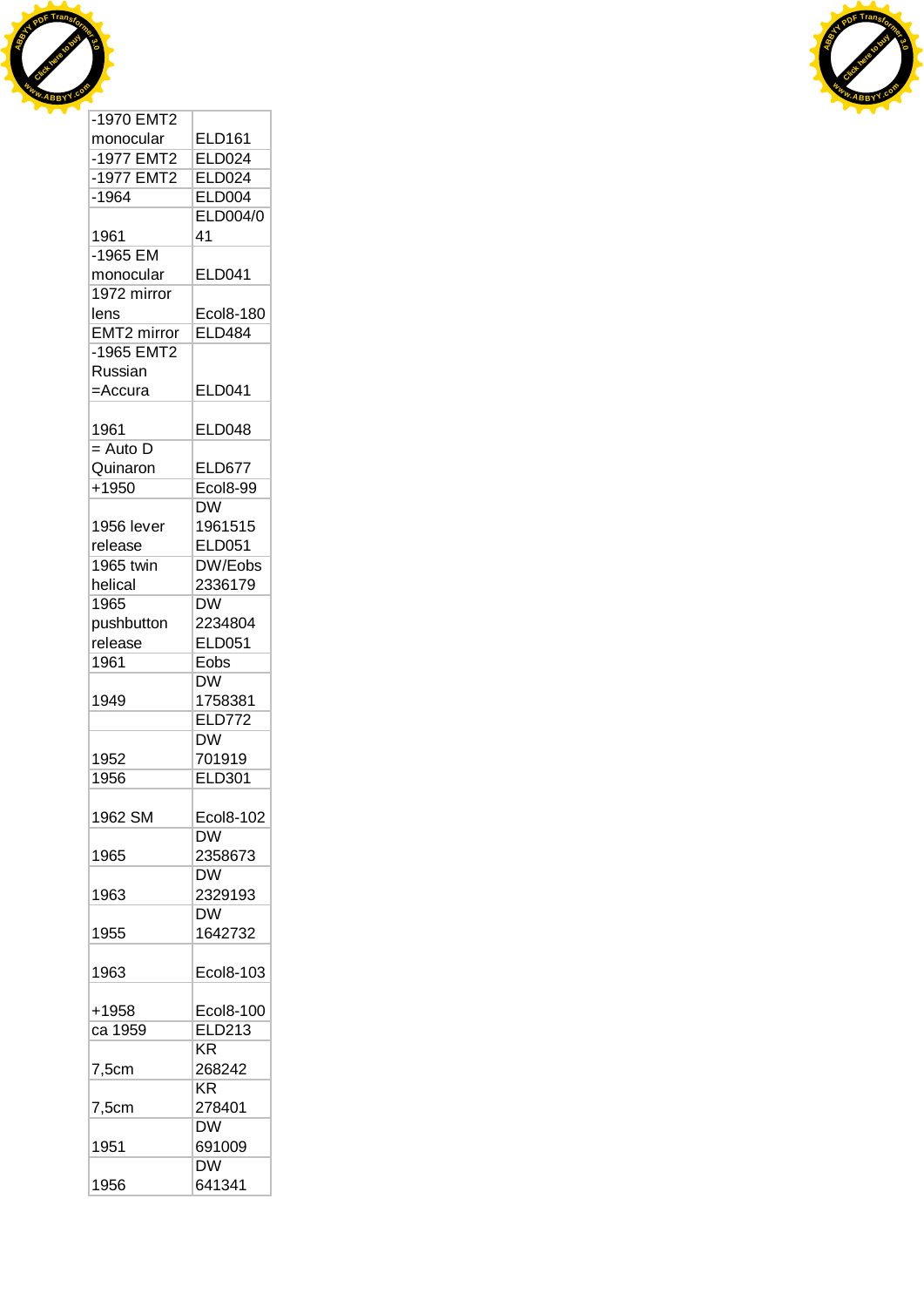



|                        | DW                                |
|------------------------|-----------------------------------|
| 1950 8,5cm             | 610301                            |
|                        | <b>ELD048</b>                     |
|                        | <b>HRO2333</b>                    |
|                        | 128                               |
| 1965 twin              | DW                                |
| $helical =$            | 2360664/                          |
| Macro Quinar           | Eobs                              |
| $+1950$                | Ecol8-99                          |
|                        | 2355409                           |
|                        |                                   |
| 1966                   | <b>ELD051</b>                     |
| 1959                   | <b>ELD469</b>                     |
|                        | <b>ELD399</b>                     |
| see Ihagee-            |                                   |
| Steinheil Tele-KR      |                                   |
| <b>Exaktar</b>         | 2258532                           |
|                        |                                   |
| 1952 front             |                                   |
| element focus ELD256   |                                   |
|                        | $\overline{\mathsf{D}}\mathsf{W}$ |
| 1952 front             | 1403757/                          |
| element focus          | <b>ELD504</b>                     |
|                        |                                   |
| 1952 SM                | DW                                |
|                        |                                   |
| Culex adapter          | 793221                            |
|                        | <b>DW</b>                         |
| 1952 SM                | 1623606                           |
| $\overline{\text{SM}}$ | <b>ELD598</b>                     |
| chrome, with           |                                   |
| hood                   | <b>ELD314</b>                     |
|                        | <b>DW</b>                         |
| 1964 black             | 2290772                           |
|                        | <b>DW</b>                         |
| 1956 chrome            | 1947680                           |
|                        |                                   |
| 1965                   | Eobs                              |
| 1965                   |                                   |
| ?=Macro-S-             | DW                                |
| Quinaron?              | 2335919                           |
|                        | <b>DW</b>                         |
|                        |                                   |
|                        | 864595/E                          |
| 1952 alu               | LD324                             |
| $+1960$ black          | <b>ELD245</b>                     |
| 1964 black             | DW ---                            |
|                        | <b>DW</b>                         |
| 1955                   | 1808421                           |
|                        |                                   |
| +1958                  | Ecol8-100                         |
|                        |                                   |
| 1956 chrome            | <b>ELD327</b>                     |
| 1967                   | <b>ELD398</b>                     |
|                        | DW                                |
| 1954 SM                | 2134711                           |
|                        |                                   |
|                        | <b>DW</b>                         |
|                        | 1414822/                          |
| 1952                   | <b>ELD300</b>                     |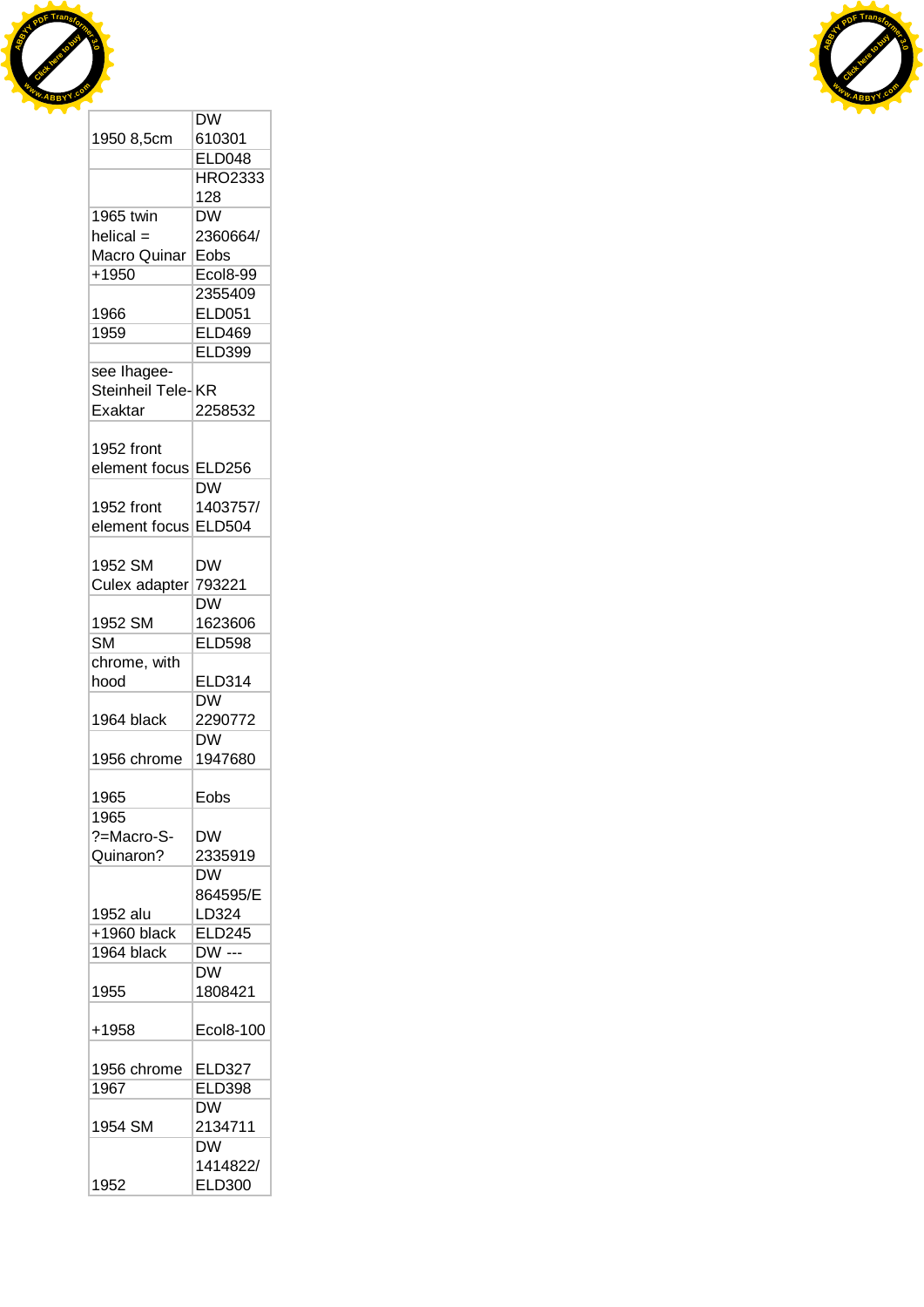



| +1950         | <b>Ecol8-99</b> |
|---------------|-----------------|
| 1961          | <b>DW</b> ---   |
|               | DW.             |
| 1961          | 2284223         |
| black         | ELD312          |
|               | <b>DW</b>       |
| 1955 chrome   | 1785394         |
| 1956 black    | <b>Ecol8-99</b> |
|               |                 |
| -1977 EMT2    |                 |
| 100-200mm     | <b>ELD024</b>   |
| -1970 EMT2    | <b>ELD161</b>   |
| -1968 EMT2    | <b>ELD160</b>   |
| -1977 EMT2    | <b>ELD024</b>   |
| -1977 EMT2    | ELD024          |
| -1965 EM      | <b>ELD041</b>   |
| -1968 EMT2    | <b>ELD160</b>   |
|               |                 |
| -1960 EM      | ELD017/0        |
| =Speed Astra  | 41              |
|               |                 |
|               |                 |
| -1960 EM      |                 |
| =Speed Astra  | <b>ELD017</b>   |
|               | <b>ELD024/7</b> |
| -1977 EMT2    | 38              |
| $-1965$ EM    | <b>ELD041</b>   |
| -1968 EMT2    | <b>ELD160</b>   |
| -1968 EMT2    | <b>ELD160</b>   |
| -1977 EMT2    | <b>ELD024</b>   |
|               | <b>ELD045/5</b> |
| -1965         | 40              |
|               | ELD017/0        |
| -1960 EMT2    | 45/160          |
| -1977 EMT2    | <b>ELD024</b>   |
| -1970 EMT2    | <b>ELD161</b>   |
|               |                 |
| $-1960$       | <b>ELD017</b>   |
| $-1960$       | ELD017          |
| -1960 EM      | <b>ELD017</b>   |
| -1977 EMT2    | <b>ELD024</b>   |
|               | ELD045/1        |
| -1965 EMT2    | 60              |
| $-1960$       | <b>ELD017</b>   |
| $-1960$       | <b>ELD017</b>   |
|               | <b>ELD045</b>   |
| $-1965$ EM    | <b>ELD041</b>   |
| $-1960$       | <b>ELD017</b>   |
|               |                 |
|               | <b>ELD050</b>   |
| -1960 EM      | ELD017/0        |
| follow focus  | 41              |
| $-1960$       | <b>ELD017</b>   |
|               | ELD024/1        |
| -1975 EMT2    | 63              |
|               | ELD041/1        |
| -1965 EMT2    | 60              |
| $-1960$ (Tewe |                 |
|               |                 |
| Fernobjektiv) | <b>ELD017</b>   |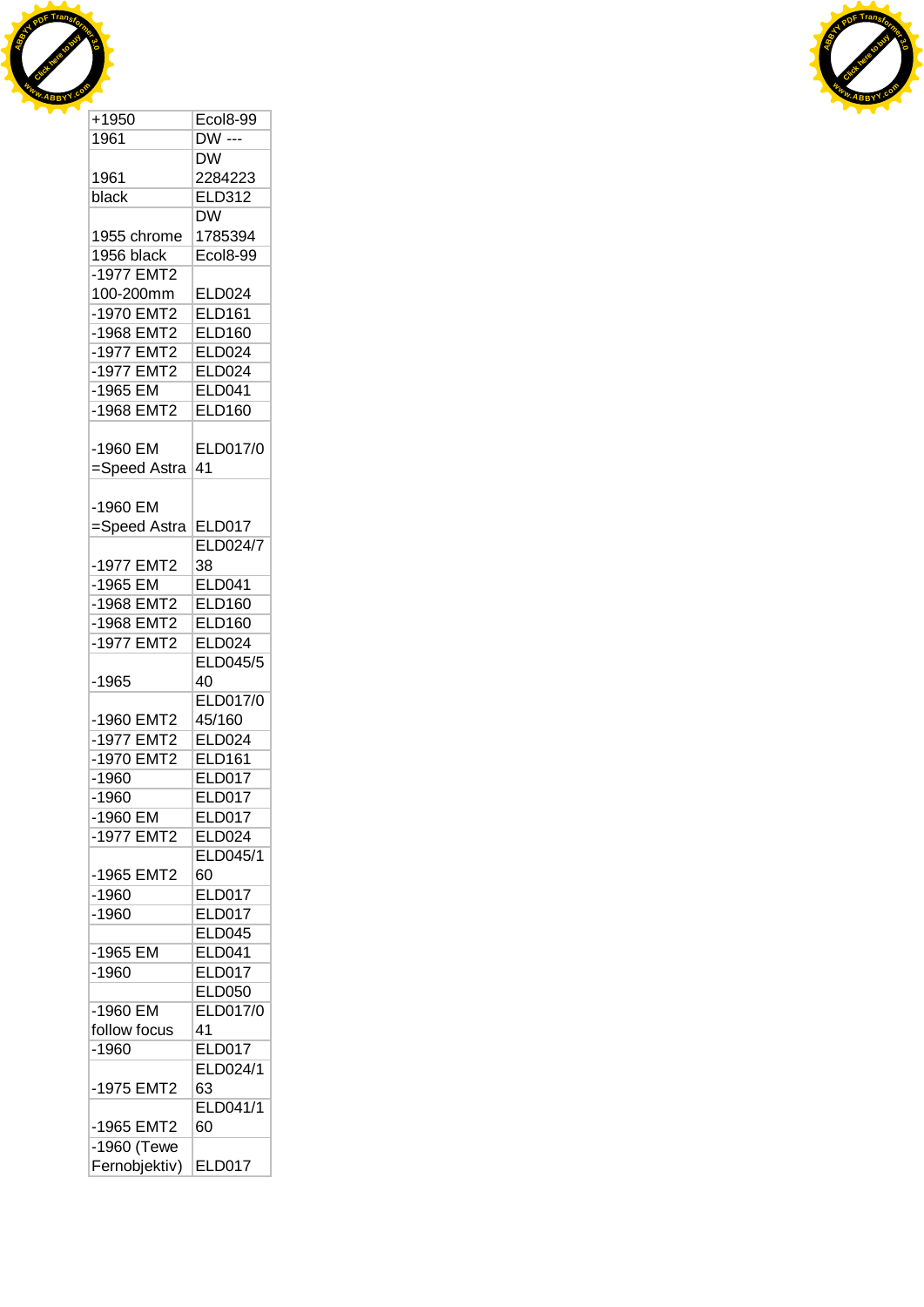



|                   | ELD024/1                   |
|-------------------|----------------------------|
| -1975 EMT2        | 63                         |
| $-1960$           | <b>ELD017</b>              |
|                   | ELD024/1                   |
| -1975 EMT2        | 63                         |
|                   | ELD041/1                   |
| -1965 EMT2        | 61                         |
| -1960 EM          | <b>ELD017</b>              |
|                   |                            |
|                   | ELD024/1                   |
| -1975 EMT2        | 63                         |
| -1965 EM          | <b>ELD041</b>              |
| $-1960$           | <b>ELD017</b>              |
| EMYS zm24-        |                            |
| 40mm              | <b>ELD822</b>              |
|                   |                            |
| +1969 EMYS        |                            |
| zm60-135mm        | Ecol8-106                  |
|                   |                            |
| zm85-210mm        | <b>ELD275</b>              |
|                   |                            |
| +1969 EMYS        |                            |
|                   |                            |
| zm60-150mm        | Ecol8-106                  |
| EMYS zm38-        |                            |
| 90mm              | ELD822                     |
| EMYS zm38-        |                            |
| 90mm              | ELD822                     |
| +1969 zm60-       |                            |
| <b>150mm</b>      |                            |
|                   |                            |
| <b>EMYS</b>       | <b>ELD169</b>              |
|                   |                            |
|                   | Ecol <sub>8</sub> -        |
| +1969 EMYS        | 106/ELD5                   |
| zm70-210          | 64                         |
| EMYS zm80-        |                            |
| 240mm             | <b>ELD822</b>              |
|                   |                            |
| +1969 EMYS        |                            |
| zm90-240mm        | Ecol8-106                  |
|                   |                            |
| -1964 zm110-      |                            |
| 180mm EMT2 ELD048 |                            |
| -1967 zm85-       | <b>ELD007/0</b>            |
| 210mm             | 51/218                     |
| zm85-210          |                            |
| pistol            |                            |
|                   |                            |
| grip=Spiraton     |                            |
| e                 | <b>ELD267</b>              |
| -1970 zm85-       |                            |
| 210mm             |                            |
| <b>EMYS</b>       | ELD161                     |
| zm190-430         |                            |
| EM                | <b>ELD720</b>              |
| +1969 EMYS        |                            |
| 8 elements        | Ecol8-106                  |
| +1969 EMYS        |                            |
| 9 elements        | Ecol8-106<br><b>ELD048</b> |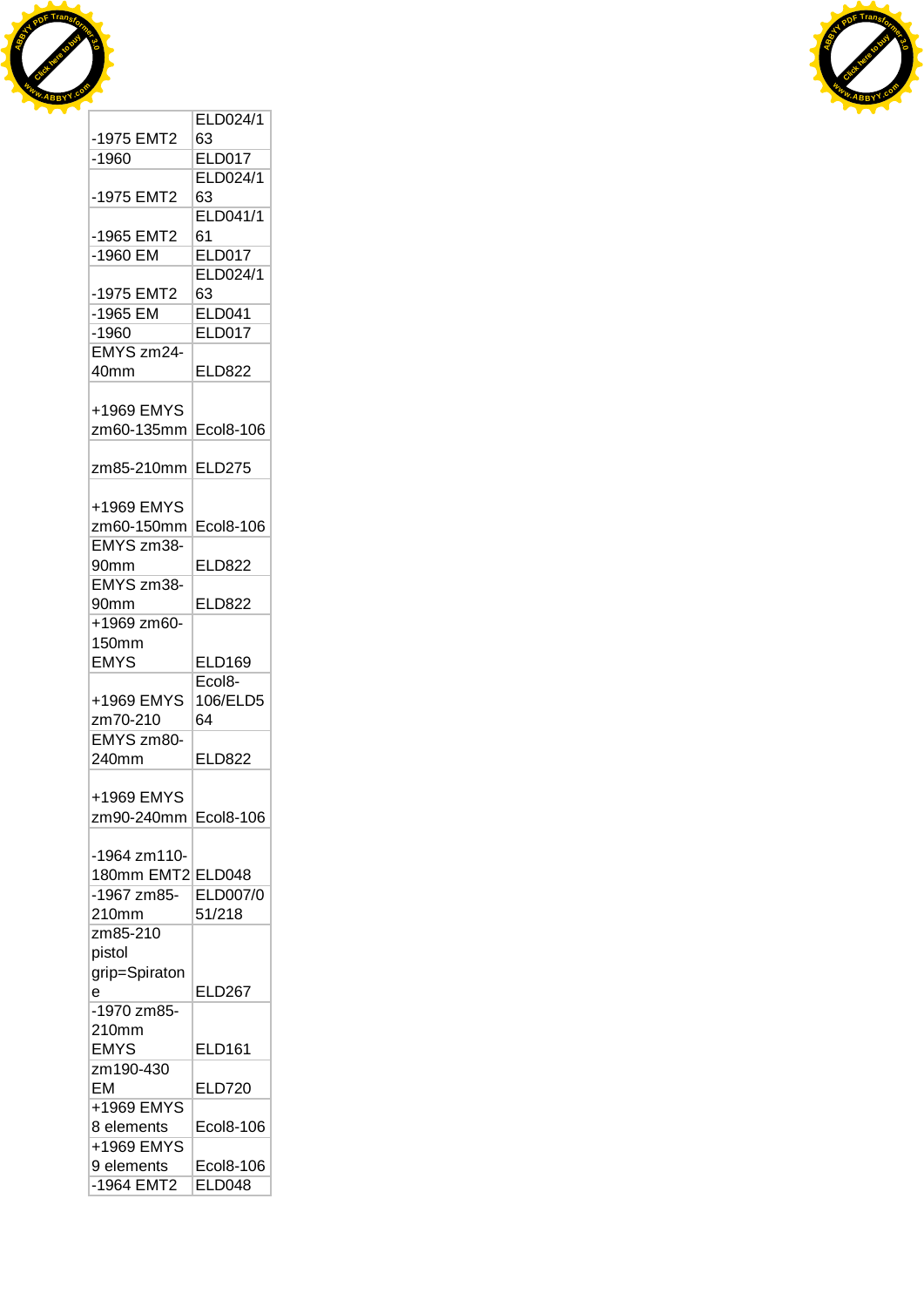



| $-1957$             | <b>ELD013</b>   |
|---------------------|-----------------|
|                     | KR              |
|                     | 822294/E        |
| ft                  | LD239           |
|                     | <b>ELD011/0</b> |
| $-1953$             | 51              |
|                     |                 |
| +1969 EMYS          | Ecol8-106       |
| -1964 EMT2          | <b>ELD048</b>   |
|                     | <b>ELD473</b>   |
|                     |                 |
| FM                  | <b>ELD549</b>   |
| -1964 EMT2          | <b>ELD048</b>   |
| $-1957$             | <b>ELD012</b>   |
|                     | ELD013/3        |
| $-1957$             | 77/Eobs         |
| 13.5cm ft           | <b>KR 9388</b>  |
|                     |                 |
| +1969 EMYS          | Ecol8-106       |
| -1964 EMT2          | <b>ELD048</b>   |
| $-1964$             | <b>ELD048</b>   |
|                     | HRO.            |
| <b>EMYS</b>         | 702959          |
| $-1964$             |                 |
|                     | <b>ELD048</b>   |
| -1964               | ELD048          |
| $-1968$ EMYS        |                 |
| zm80-205            | <b>ELD160</b>   |
| -1968 EMYS          | <b>ELD160</b>   |
|                     | <b>ELD141</b>   |
| -1968 EMYS          | <b>ELD160</b>   |
| -1968 EMYS          | <b>ELD160</b>   |
| <b>EMYS</b>         | <b>ELD405</b>   |
| <b>EMYS</b>         | <b>ELD345</b>   |
| <b>EMYS</b>         | <b>ELD411</b>   |
| -1977 EMT2          |                 |
| monoc 750-          |                 |
| 3000mm              | <b>ELD024</b>   |
|                     |                 |
| -1968 EMT2          |                 |
| monoc 1000-         |                 |
| 4000                | <b>ELD160</b>   |
| -1970 EMT2          |                 |
| monoc zm750         |                 |
| 3000                | ELD161          |
| EMT2                |                 |
| monocular           |                 |
| 860-5273mm          | <b>ELD484</b>   |
| EMT <sub>2</sub>    |                 |
| monocular           |                 |
| 990-1950mm          | <b>ELD484</b>   |
| -1977 EMT2          |                 |
|                     |                 |
| monoc 1700-         |                 |
| 3400                | <b>ELD024</b>   |
|                     | <b>ELD824</b>   |
|                     |                 |
| Emduo 4.5-          | <b>ELD157</b>   |
| 140 + 7.9-230 43413 |                 |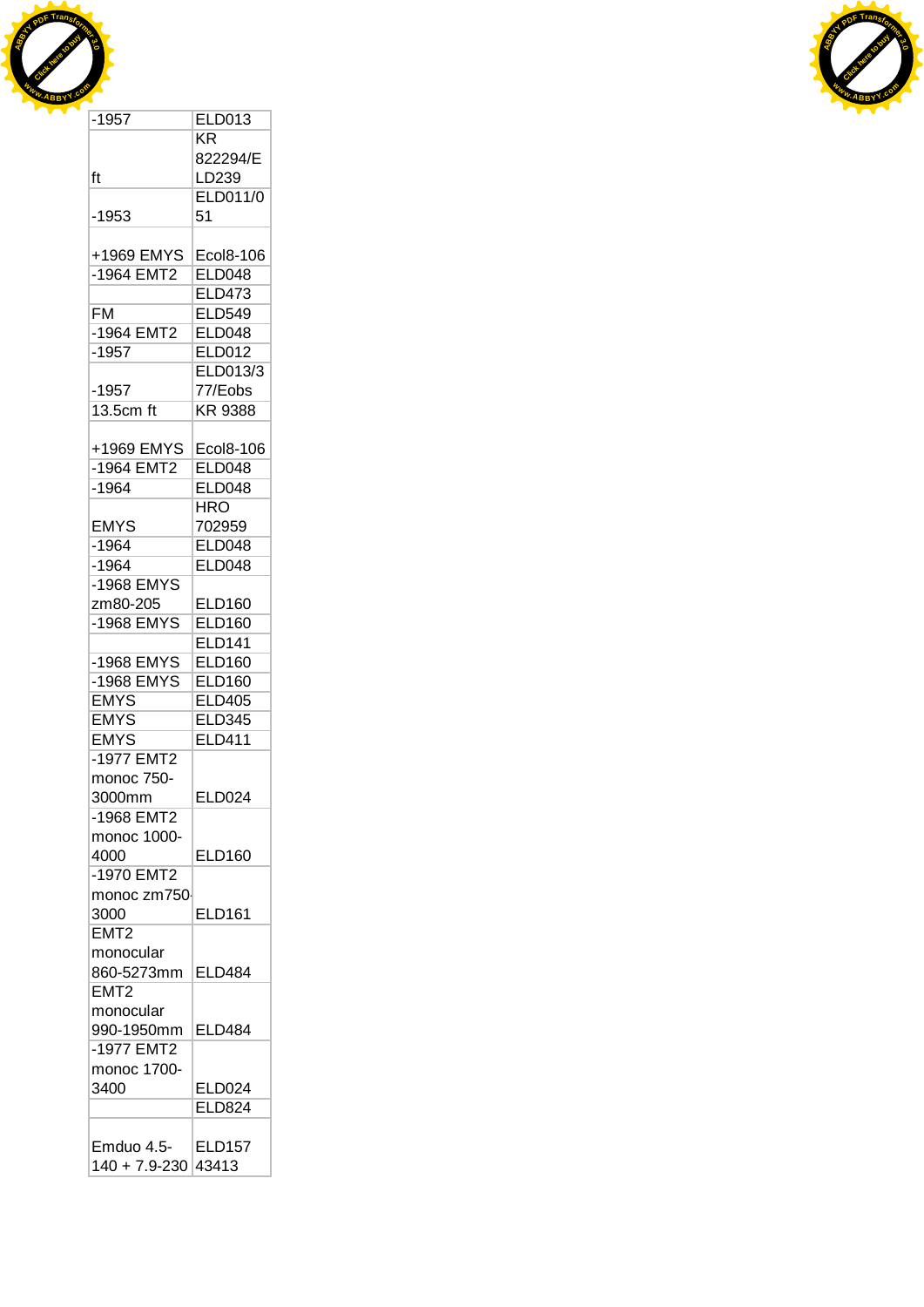



| $3,5-135 < > ??$   |                 |
|--------------------|-----------------|
| 270                | <b>ELD704</b>   |
|                    | <b>ELD070</b>   |
| =Gamma T,          |                 |
| Aetna T,           |                 |
| Accurar            | <b>ELD040</b>   |
|                    | <b>KR</b>       |
|                    | 111211          |
| ft                 | <b>HRO</b>      |
| <b>FM</b>          |                 |
|                    | <b>ELD230</b>   |
| interchangeab      |                 |
| le                 | <b>ELD795</b>   |
|                    |                 |
| 1962               | Ecol8-182       |
| -1960 preset       | <b>ELD009</b>   |
|                    |                 |
| <b>EMTST</b>       | <b>ELD043</b>   |
|                    | <b>ELD118</b>   |
| $-1965$            | 041             |
|                    | <b>ELD009/4</b> |
| -1960 EMTST        | 90              |
| -1962 FMs          | <b>ELD011</b>   |
|                    |                 |
| $-1960$            | <b>ELD009</b>   |
|                    |                 |
|                    | <b>ELD170/E</b> |
| EM                 | col8-182        |
|                    |                 |
| -1965 EMTST ELD102 |                 |
| $-1960$            | <b>ELD009</b>   |
|                    |                 |
| Emduo 4,5-         | HRO             |
| $140 + 7.9 - 230$  | 40899           |
| zm200-400          |                 |
|                    | <b>ELD232</b>   |
|                    |                 |
| (pistol grip)      |                 |
| zm55-90mm          | <b>ELD063</b>   |
|                    |                 |
| zm95-205mm         | <b>ELD447</b>   |
| -1970 EMTZ         | <b>ELD226</b>   |
| $-1970$ EMTZ       | <b>ELD226</b>   |
| -1970 EMTZ         | <b>ELD226</b>   |
| $-1970$ EMTZ       | <b>ELD226</b>   |
| $-1970$ EMTZ       | <b>ELD226</b>   |
| $-1970$ EMTZ       | <b>ELD226</b>   |
| zm28-200           | <b>ELD613</b>   |
| -1961 EMT2         |                 |
|                    |                 |
| $2,8-135+5,5-$     | ELD032/0        |
| 225                | 41/HRcol        |
|                    |                 |
| -1960              |                 |
| EMminiT 4,5-       |                 |
| $135 + 7,7 - 225$  | <b>ELD017</b>   |
| 70-150 "dial-      |                 |
| in" soft focus     | ET17p9          |
| +1967 EM-          |                 |
| adaptamatic        |                 |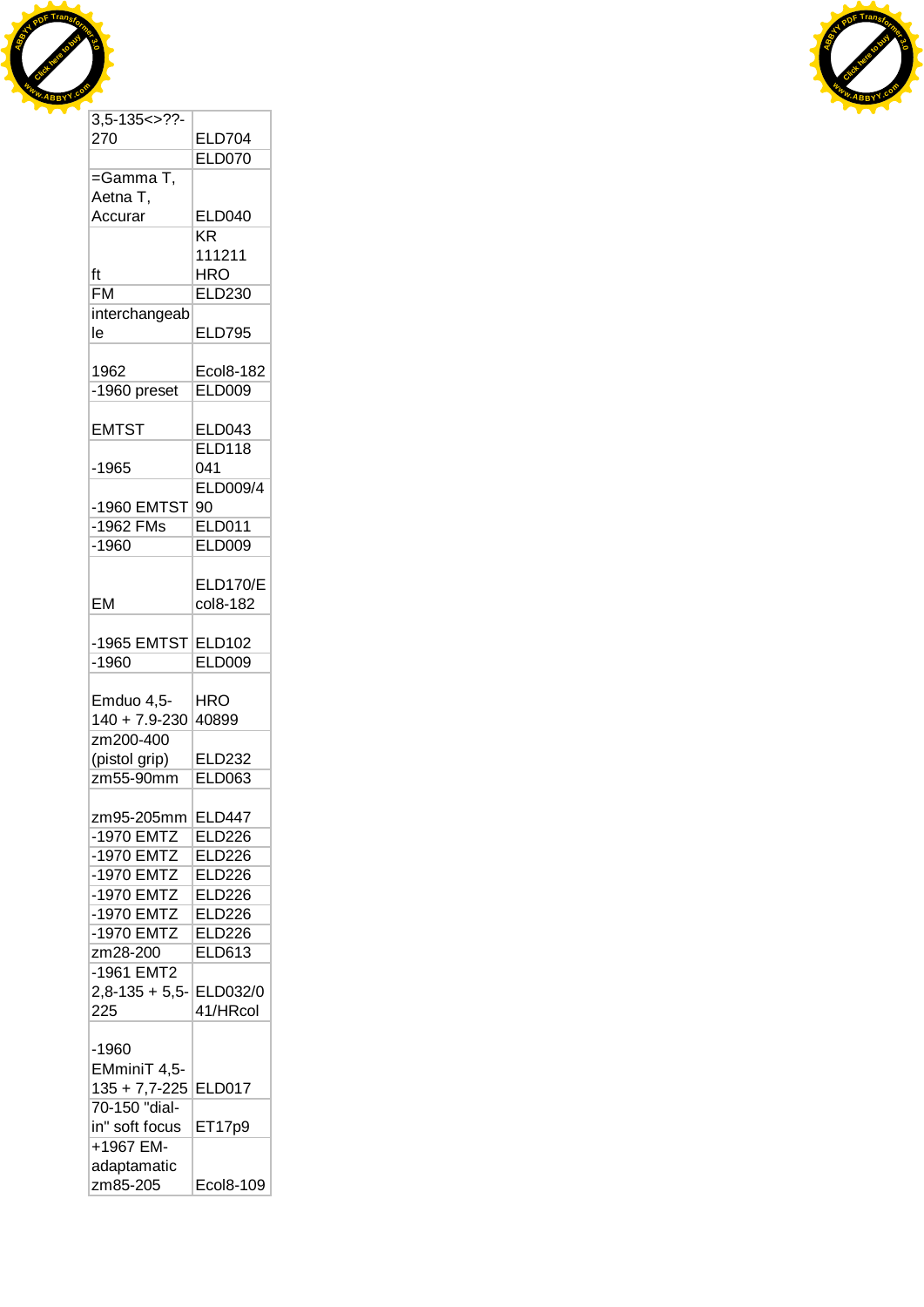



| one-of-a-kind                   | <b>ELD480</b>            |
|---------------------------------|--------------------------|
| -1968 EM-                       |                          |
| adaptamatic                     |                          |
| zm80-250                        | <b>ELD160</b>            |
| -1967 EM-                       |                          |
| adaptamatic                     |                          |
| zm70-220                        | <b>ELD161</b>            |
| <b>EMT2 zm55-</b>               |                          |
| 90mm                            | <b>ELD607</b>            |
| <b>EMT2 zm95-</b>               |                          |
| 250mm                           | <b>ELD607</b>            |
| <b>EMT2 zm95-</b>               |                          |
|                                 |                          |
| 205mm<br>-1968 EM-              | <b>ELD607</b>            |
|                                 |                          |
| adaptamatic                     |                          |
| zm200-500                       | <b>ELD161</b>            |
| EMT2 zm95-                      | <b>ELD048/6</b>          |
| 205mm                           | 07                       |
| EMT2 zm 200-                    |                          |
| 400mm                           | <b>ELD607</b>            |
| -1970 EM-                       |                          |
| adaptamatic                     | <b>ELD161</b>            |
| +1967 EM-                       |                          |
| adaptamatic                     | Ecol8-109                |
| -1970 EM-                       |                          |
| adaptamatic                     | <b>ELD161</b>            |
| +1967 EM-                       | <b>HRO</b>               |
| adaptamatic                     | 631240                   |
| EMT <sub>2</sub>                | <b>ELD607</b>            |
| <b>EMT2 27°</b>                 |                          |
| <b>BBAR MC</b>                  | <b>ELD092</b>            |
| +1967 EM-                       |                          |
| adaptamatic                     | Ecol8-109                |
| EMT <sub>2</sub>                | <b>ELD607</b>            |
| -1967 EM-                       | ELD021/1                 |
| adaptamatic                     | 61                       |
| EMT <sub>2</sub>                | <b>ELD607</b>            |
|                                 | ELD264/6                 |
| EMT <sub>2</sub>                | 07                       |
| EMT <sub>2</sub>                | <b>ELD607</b>            |
| -1967 EM-                       | ELD021/1                 |
|                                 |                          |
| adaptamatic<br>EMT <sub>2</sub> | 61<br><b>ELD607</b>      |
|                                 |                          |
| $-1967$ EM-                     | ELD021/1                 |
| adaptamatic                     | 61                       |
|                                 | <b>HRS</b>               |
| FM <sub>2</sub>                 | 677089                   |
| EMT <sub>2</sub>                | <b>ELD607</b>            |
|                                 | <b>ELD048</b>            |
| -1967 EMT2                      | ELD021/0                 |
| (from Accura)                   | 41/607                   |
|                                 |                          |
|                                 | <b>ELD041/6</b>          |
| -1965 EMT2                      | 07                       |
| -1967 EMT2                      | <b>ELD021</b>            |
|                                 | <b>ELD017</b><br>051/607 |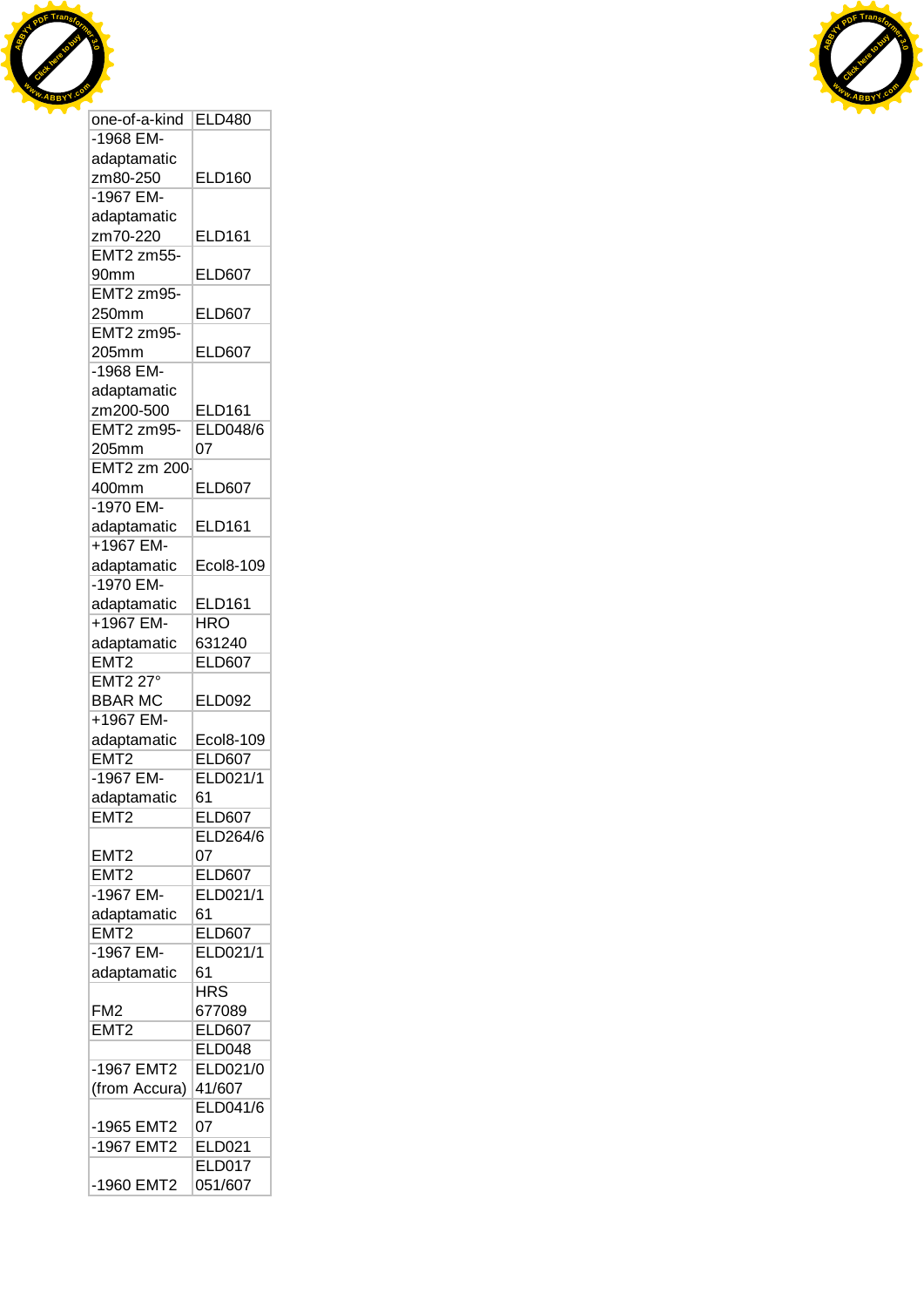



| EMT <sub>2</sub>         | <b>ELD362</b>   |  |
|--------------------------|-----------------|--|
|                          | <b>ELD825</b>   |  |
|                          | <b>ELD236</b>   |  |
| $=$ Gamma                |                 |  |
| Terragon enz             | <b>ELD243</b>   |  |
|                          | <b>ELD430</b>   |  |
|                          | <b>ELD368</b>   |  |
|                          |                 |  |
|                          | <b>ELD580</b>   |  |
|                          | <b>ELD155/E</b> |  |
| 4inch                    | obs             |  |
|                          | <b>ELD696</b>   |  |
|                          | <b>HRL</b>      |  |
| $39mm +$                 |                 |  |
| Exakta                   |                 |  |
| adapter                  | <b>ELD215</b>   |  |
| 20 inch                  | <b>ELD565</b>   |  |
|                          |                 |  |
| 1954                     | Ecol8-110       |  |
| zoom52-200               |                 |  |
| (teleoBjectiv?           |                 |  |
| )                        | ELD813          |  |
| -1968 EMT2               |                 |  |
| zm100-                   |                 |  |
| 200mm                    | <b>ELD160</b>   |  |
|                          | H 36935         |  |
|                          | eBay            |  |
|                          | <b>ELD041</b>   |  |
| $-1965$                  | <b>ELD041</b>   |  |
| $-1965$                  | <b>ELD041</b>   |  |
| $-1965$                  | <b>ELD041</b>   |  |
| $-1965$                  | <b>ELD041</b>   |  |
|                          | <b>ELD017/0</b> |  |
| -1960 FM                 | 41/160          |  |
|                          | ELD041/1        |  |
| -1965 FM                 | 60/713          |  |
|                          | ELD021/1        |  |
| -1967 EMT2               | 60              |  |
| $-1965$                  | <b>ELD041</b>   |  |
|                          | <b>RW</b>       |  |
|                          | ELD038/0        |  |
|                          | 41              |  |
| -1968 FM                 | <b>ELD160</b>   |  |
| -1968 FM                 | <b>ELD160</b>   |  |
| -1965 EM                 | <b>ELD041</b>   |  |
|                          | ELD041/1        |  |
| -1965 EMT2               | 60              |  |
| $-1967$                  | <b>ELD021</b>   |  |
| -1965 EM                 | <b>ELD041</b>   |  |
|                          | ELD021/1<br>60  |  |
| -1967 EMT2<br>$-1965$ EM | ELD021/0        |  |
| $= 5.6?$                 | 41              |  |
|                          | ELD021/0        |  |
| -1965 FM                 |                 |  |
|                          | 41/231          |  |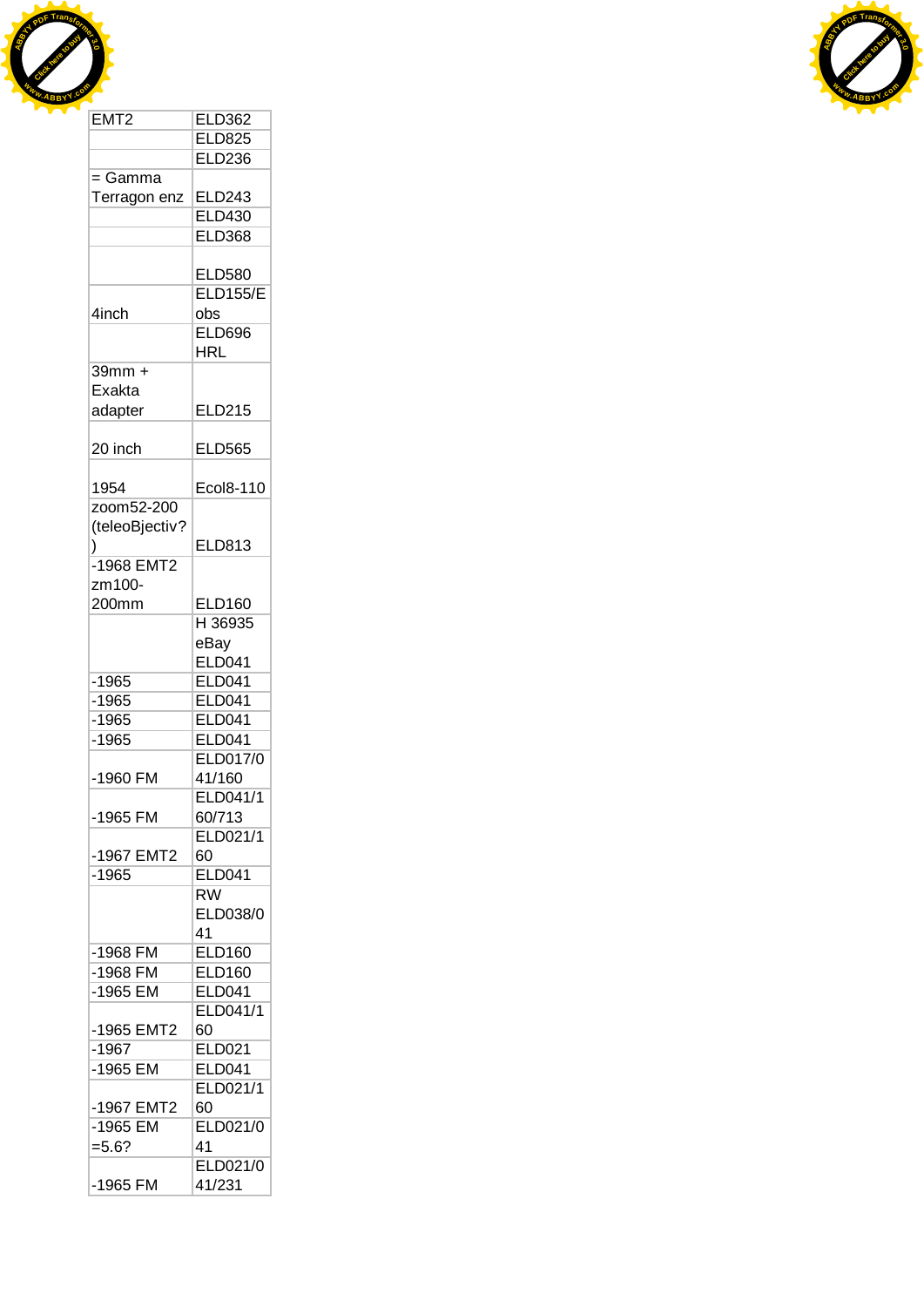



|                      | ELD021/1            |
|----------------------|---------------------|
| -1967 EMT2           | 60                  |
| EMT <sub>2</sub>     | <b>ELD484</b>       |
|                      |                     |
| EMT2 elfocus         |                     |
|                      |                     |
| 6V morror-           |                     |
| only lens            |                     |
| Makowsy              |                     |
| patent               | PhBo                |
|                      | <b>ELD335</b>       |
| <b>EMT2 black</b>    | <b>ELD038</b>       |
| EMT <sub>2</sub> alu | <b>ELD379</b>       |
| $-1960$              | <b>ELD017</b>       |
| $-1960$              | ELD017              |
|                      |                     |
| +1959 FM             | Ecol8-111           |
| $-1960$              | <b>ELD017</b>       |
| $-1960$              | <b>ELD017</b>       |
| $-1960$              | <b>ELD017</b>       |
| $-1954$              | <b>IHG158</b>       |
|                      |                     |
| +1959 FM             | Ecol8-111           |
|                      | KR                  |
| m+ft black           |                     |
| alu, tripod          | 9017/Eob            |
| mount                | s                   |
| $-1960$              | <b>ELD010</b>       |
|                      | Ecol <sub>8</sub> - |
|                      | 111/ELD5            |
| +1959 FM             | 11                  |
|                      |                     |
| +1959 FM             | Ecol8-111           |
| $-1957$              | <b>ELD016</b>       |
| $-1954$              | <b>IHG158</b>       |
|                      |                     |
| +1959 FM             | Ecol8-111           |
|                      | <b>ELD675</b>       |
|                      |                     |
| +1959 FM             | Ecol8-111           |
| $-1954$              | <b>IHG154</b>       |
|                      |                     |
|                      |                     |
| +1959 FM             | Ecol8-111           |
|                      |                     |
| +1959 FM             | Ecol8-111           |
| $-1960$              | <b>ELD017</b>       |
| $-1953$              | <b>ELD016</b>       |
|                      |                     |
| +1959 FM             | Ecol8-111           |
|                      |                     |
| +1959 FM             | Ecol8-111           |
| +1959 FM             |                     |
| morror lens          | Ecol8-111           |
| -1960 mirror         |                     |
| lens                 | ELD017              |
| $-1960$              | <b>ELD009</b>       |
|                      |                     |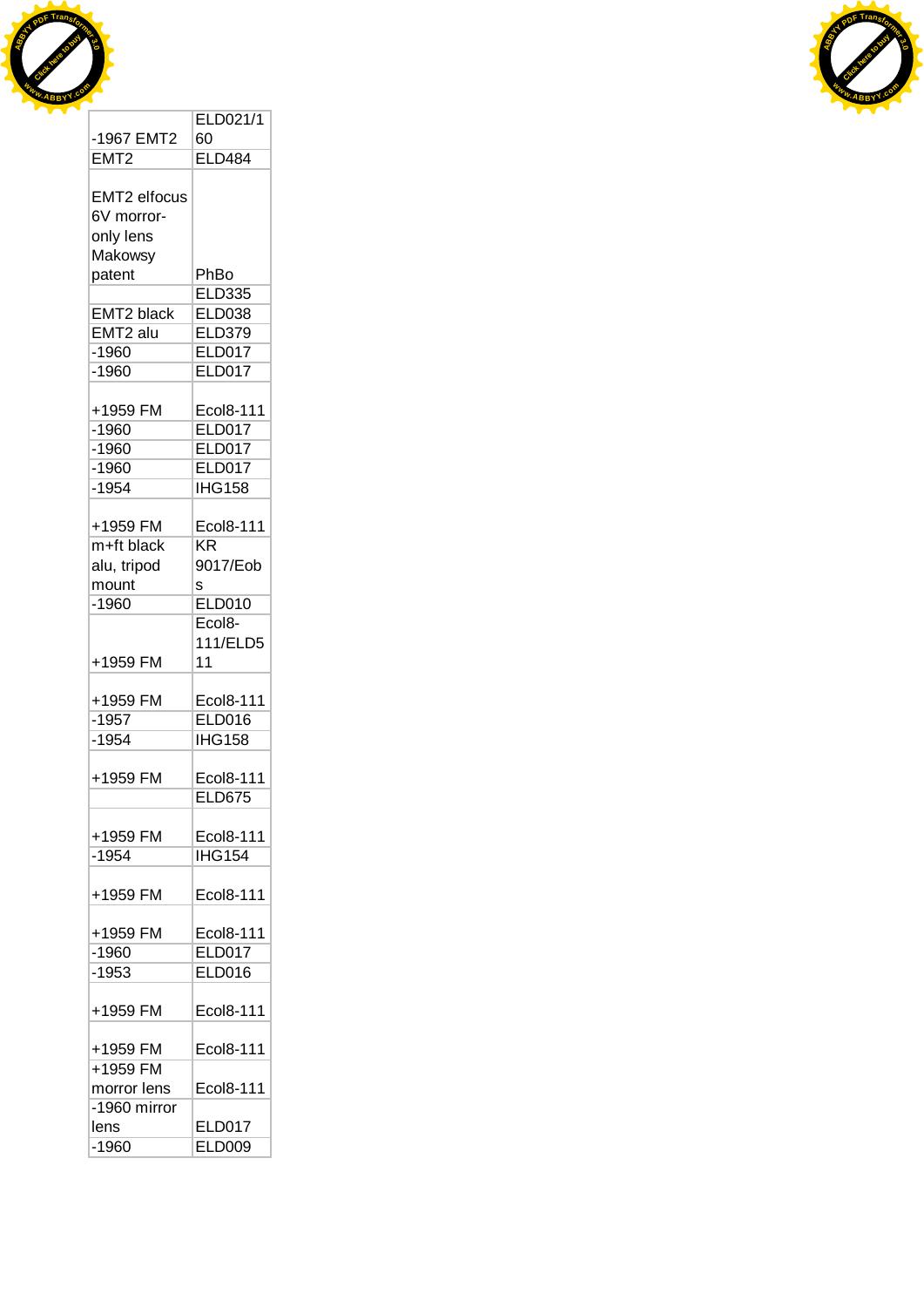



| Spectra              |                 |
|----------------------|-----------------|
| Coligon              | <b>ELD143</b>   |
|                      | <b>ELD224</b>   |
|                      | <b>ELD596</b>   |
| -1970 EM             |                 |
| T2orTST              |                 |
| zm90-230             | <b>ELD216</b>   |
|                      |                 |
| -1970 EM             | ELD216/5        |
| T <sub>2</sub> orTST | 30              |
| -1970 EM             |                 |
| T2orTST              | <b>ELD216</b>   |
| -1970 EM             |                 |
| T2orTST              | ELD216          |
| $-1970$ EM           |                 |
| T2orTST              | <b>ELD216</b>   |
| -1970 EM             |                 |
| T <sub>2</sub> orTST | ELD216          |
| EMT <sub>2</sub>     | <b>ELD465</b>   |
|                      |                 |
| -1970 EM             |                 |
| T2orTST              | <b>ELD216</b>   |
| -1970 EM             |                 |
| T2orTST              | <b>ELD216</b>   |
| -1970 EM             | ELD216/4        |
| T2orTST              | 84              |
| -1970 EM             | <b>ELD216/4</b> |
| T2orTST              | 84              |
|                      | <b>ELD797</b>   |
|                      | <b>ELD149</b>   |
|                      |                 |
|                      | <b>ELD033</b>   |
|                      | <b>ELD144</b>   |
|                      | <b>ELD154</b>   |
| <b>EMTST</b>         | <b>HRcol</b>    |
|                      | <b>ELD755</b>   |
|                      | Topcon          |
| 1957                 | Story           |
|                      | <b>ELD513</b>   |
| 1957 pre-            | Topcon          |
| series only          | Story           |
| $-1968$ SM           | <b>ELD160</b>   |
|                      |                 |
|                      | <b>ELD051</b>   |
|                      | Topcon          |
| 1957                 | Story           |
|                      | Topcon          |
| 1957                 | Story           |
|                      | Topcon          |
| 1957                 | Story           |
|                      | <b>ELD628</b>   |
| -1968 SM             | <b>ELD160</b>   |
|                      |                 |
|                      | Topcon          |
| 1957                 | Story           |
|                      | Topcon          |
| 1957                 | Story           |
|                      | Topcon          |
| 1957                 | Story           |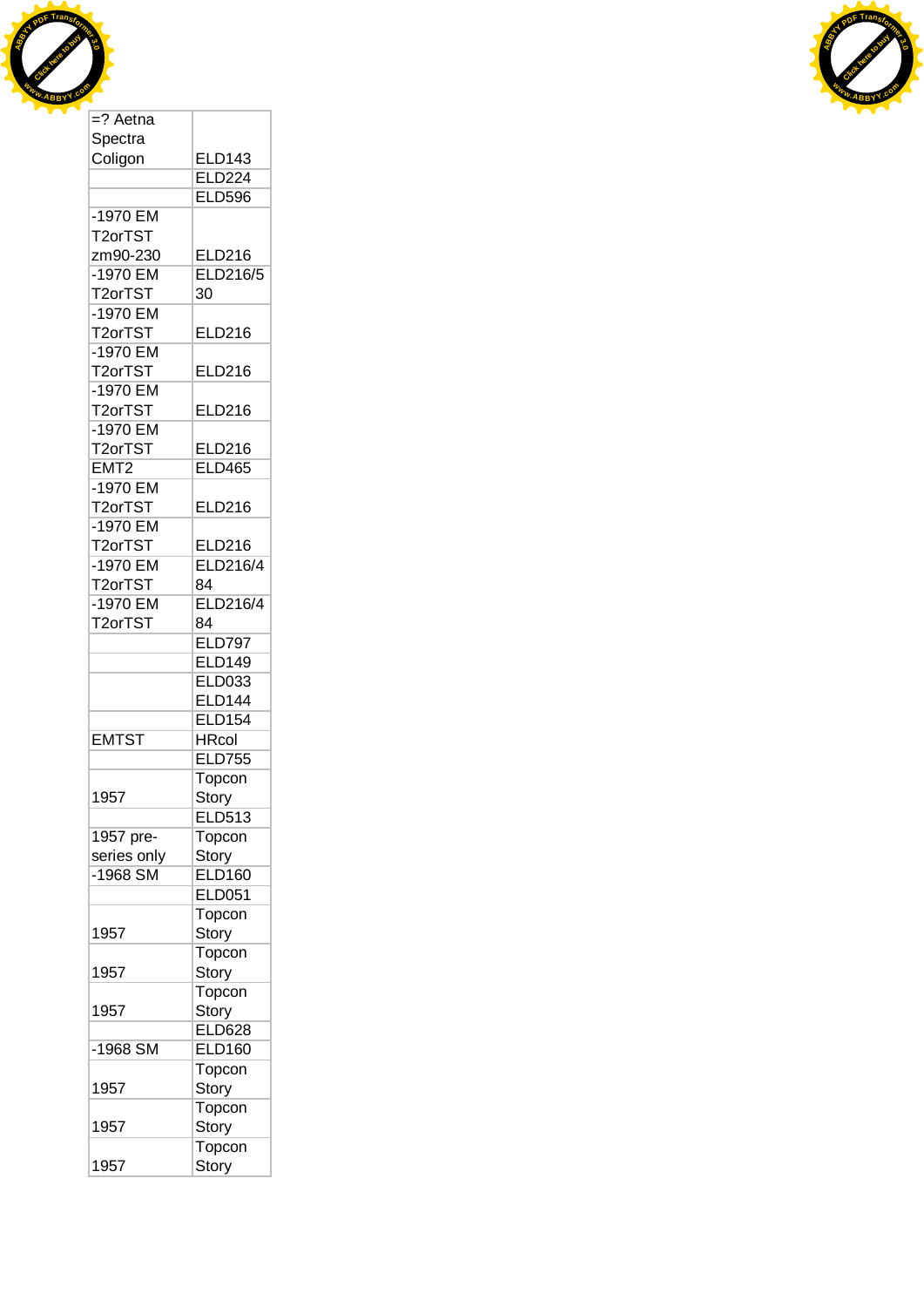



|                   | <b>ELD333</b>    |  |
|-------------------|------------------|--|
|                   | nbZZ             |  |
|                   |                  |  |
| EMT2 FT58         | <b>JVk 87606</b> |  |
|                   | <b>HRS</b>       |  |
|                   |                  |  |
|                   | 95941            |  |
| EMT <sub>2</sub>  | <b>ELD568</b>    |  |
|                   | <b>ELD446</b>    |  |
| EMT <sub>2</sub>  | <b>ELD822</b>    |  |
|                   | <b>ELD763</b>    |  |
| Prob. EMT2        | <b>ELD646</b>    |  |
| EMT <sub>2</sub>  | <b>ELD410</b>    |  |
|                   |                  |  |
|                   | <b>ELD806</b>    |  |
|                   | <b>ELD052/2</b>  |  |
| $-1976$           | 80               |  |
|                   | <b>ELD502</b>    |  |
|                   | <b>ELD164</b>    |  |
|                   | <b>ELD153</b>    |  |
|                   | ET34/ELD         |  |
|                   | 299              |  |
|                   |                  |  |
| $-1976$           | <b>ELD052</b>    |  |
|                   | ELD038/4         |  |
|                   | 82               |  |
|                   | <b>ELD136</b>    |  |
|                   | <b>ELD228</b>    |  |
|                   | <b>HROnonu</b>   |  |
|                   | mber             |  |
| black             | <b>ELD222</b>    |  |
|                   |                  |  |
|                   | <b>ELD188</b>    |  |
|                   | <b>ELD574</b>    |  |
|                   | <b>ELD376</b>    |  |
| <b>EMYS</b>       | <b>ELD548</b>    |  |
|                   |                  |  |
| EMYS              | Ecol8-114        |  |
| zm 38-80mm        | <b>ELD566</b>    |  |
|                   | <b>ELD783</b>    |  |
|                   |                  |  |
|                   | <b>ELD433</b>    |  |
|                   |                  |  |
| zm70-210mm        | <b>ELD466</b>    |  |
| <b>EMT2</b> fixed |                  |  |
| focus             | <b>ELD140</b>    |  |
|                   | <b>ELD414</b>    |  |
| EMT <sub>2</sub>  | <b>ELD471</b>    |  |
|                   | <b>ELD151</b>    |  |
|                   | <b>ELD639</b>    |  |
|                   |                  |  |
|                   | <b>ELD175</b>    |  |
|                   | <b>ELD786</b>    |  |
|                   | <b>ELD578</b>    |  |
| EMT <sub>2</sub>  | <b>ELD494</b>    |  |
|                   | <b>ELD061</b>    |  |
|                   |                  |  |
|                   |                  |  |
|                   |                  |  |
|                   |                  |  |
| EMT4              | HRP              |  |
| zm55-135          |                  |  |
| EMT4              | <b>ELD475</b>    |  |
| zm35-105mm        | <b>ELD814</b>    |  |
|                   |                  |  |
|                   |                  |  |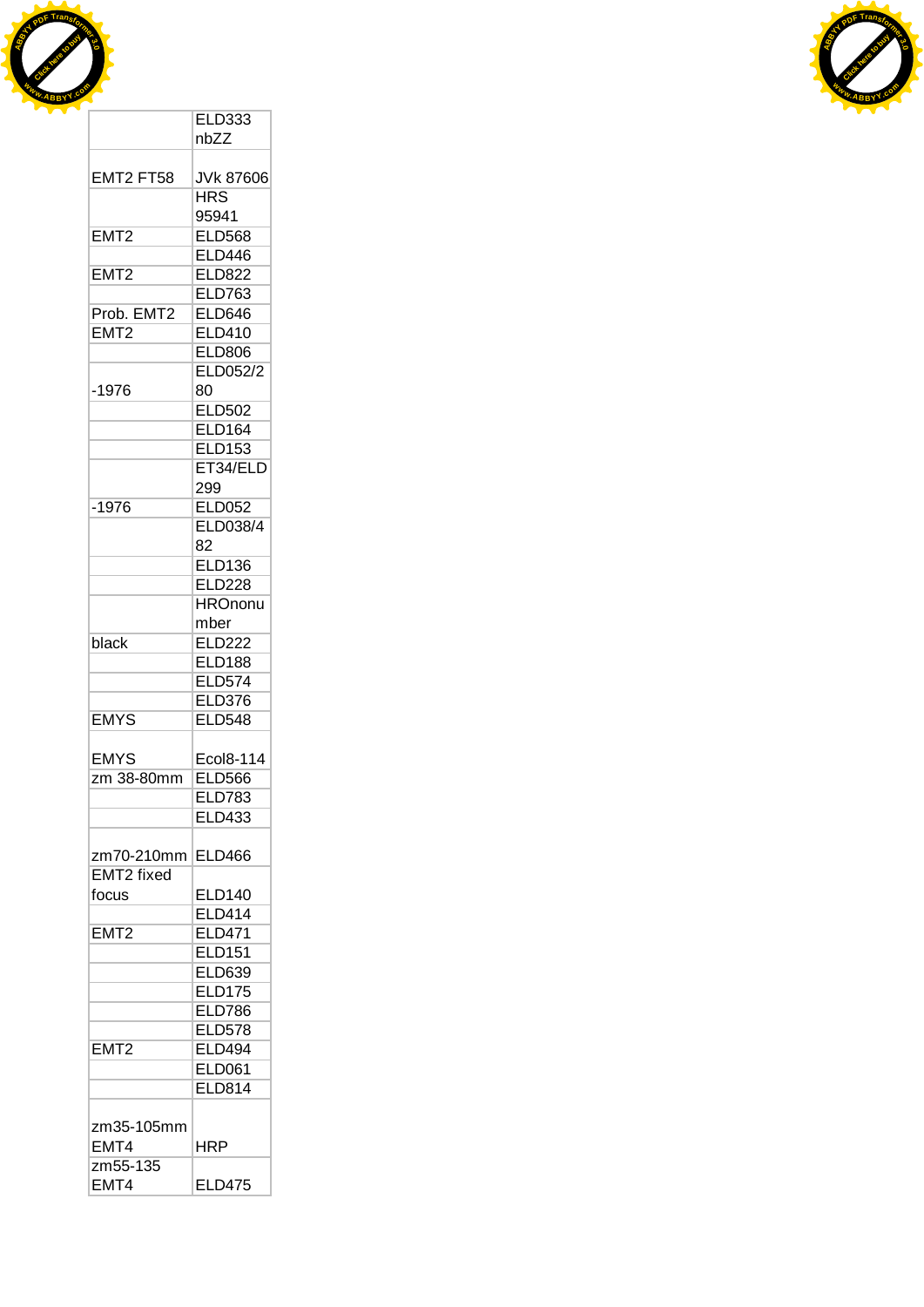



| -1968 EMT2<br>zm85-205mm | <b>ELD160</b>       |
|--------------------------|---------------------|
|                          |                     |
|                          | Ecol <sub>8</sub> - |
| +1965 FM                 | 116/ELD4            |
| zm85-205mm               | 91                  |
|                          |                     |
| +1965 EMT2               |                     |
|                          |                     |
| zm90-230mm               | Ecol8-115           |
|                          |                     |
| +1969 EMT4               |                     |
| zm90-230mm               | Ecol8-116           |
|                          | HRO                 |
|                          |                     |
| zm75-260mm               | 3715137             |
|                          |                     |
| +1965 FM                 |                     |
| zm90-230mm               | Ecol8-116           |
|                          |                     |
|                          |                     |
| zm90-230mm               | HRP/ELD             |
| EMT4                     | 293                 |
|                          |                     |
| <b>FM</b>                | <b>ELD051</b>       |
|                          |                     |
|                          |                     |
| +1969 EMT4               | Ecol8-116           |
|                          | JVk                 |
| EMT4 FT58                | 37607087            |
|                          |                     |
| -1970 EMT2               | <b>ELD161</b>       |
|                          | <b>ELD051/1</b>     |
| -1968 FM                 | 60                  |
| -1967 EMT4               | <b>ELD021</b>       |
|                          |                     |
|                          |                     |
| +1965 FM                 | Ecol8-116           |
| -1977 EMT2               | <b>ELD024</b>       |
| -1967 FM                 | ELD021              |
|                          | ELD021/1            |
|                          |                     |
| -1965 EMT2               | 60                  |
|                          | ELD021/1            |
| -1967 EMT2               | 60                  |
| -1968 EMT2               | <b>ELD160</b>       |
|                          |                     |
| EMT4                     | <b>ELD182</b>       |
| -1968 EMT2               | <b>ELD160</b>       |
|                          |                     |
| +1965 EMT2               | Ecol8-115           |
|                          |                     |
|                          | <b>HRO</b>          |
| EMT4                     | 3731031             |
|                          |                     |
| +1965 FM                 | Ecol8-116           |
|                          |                     |
| $-1967$ EMT4             | <b>ELD021</b>       |
|                          | ELD021/1            |
| -1965 EMT2               | 60                  |
|                          | JVk                 |
|                          |                     |
| EMT4 FT53                | 3739076             |
|                          | ELD021/1            |
| -1965 EMT2               | 60/HRcol            |
| -1968 FM                 | <b>ELD160</b>       |
| $-1968$ EMT4             | <b>ELD160</b>       |
|                          |                     |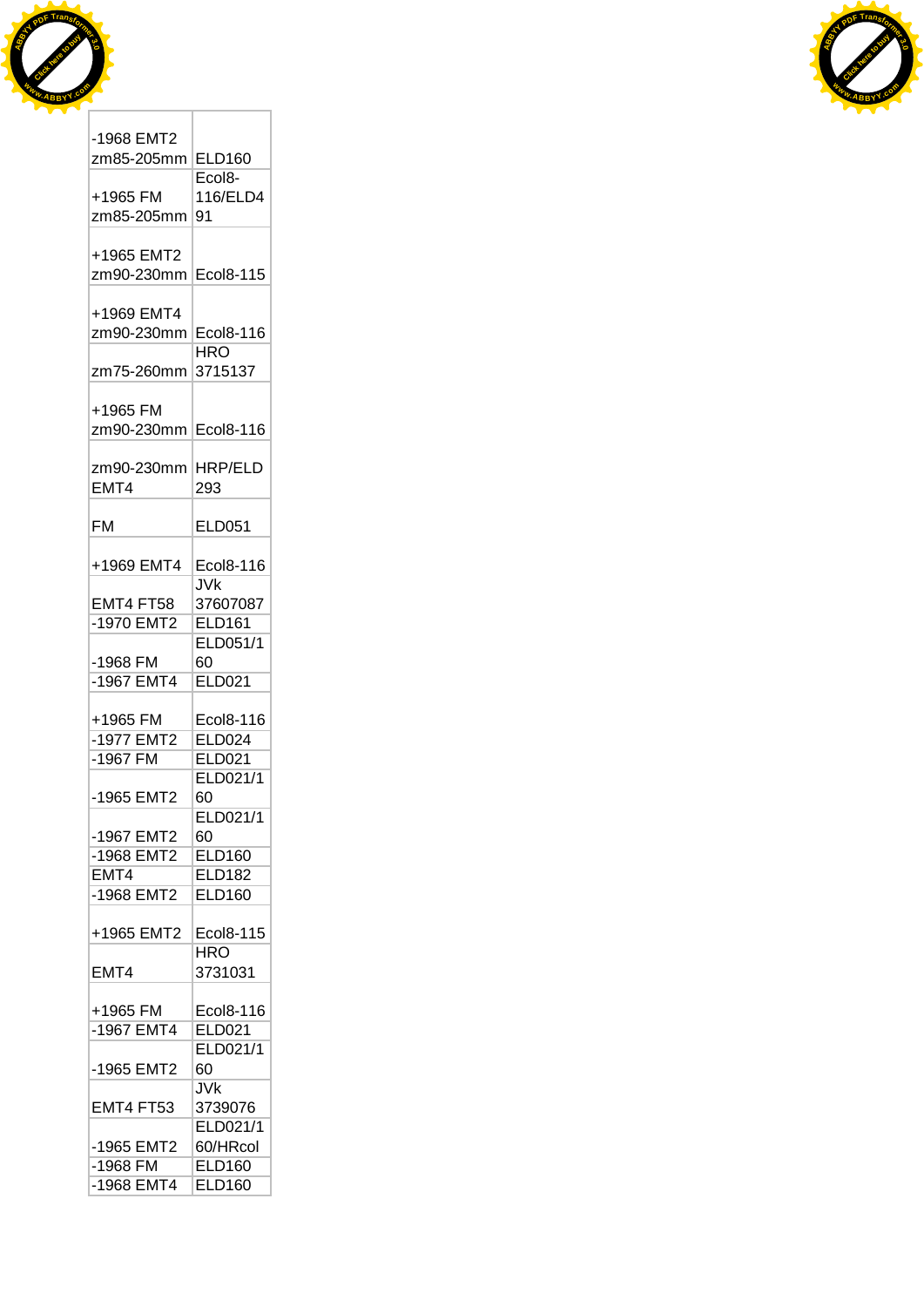



|                  | ELD021/1                      |
|------------------|-------------------------------|
| -1967 EMT2       | 60                            |
|                  | ELD021/1                      |
|                  |                               |
| -1965 EMT2       | 60                            |
| $-1967$ EMT4     | <b>ELD021</b>                 |
|                  |                               |
| +1965 FM         | Ecol8-116                     |
|                  |                               |
| +1965 EMT2       | Ecol8-115                     |
| EMT4             | <b>ELD165</b>                 |
|                  |                               |
| +1965 FM         | Ecol8-116                     |
|                  |                               |
|                  |                               |
| +1969 EMT4       | Ecol8-116                     |
|                  | ELD021/1                      |
| -1967 EMT2       | 60                            |
|                  | <b>HRP</b>                    |
|                  | <b>ELD021/0</b>               |
| -1965 EMT2       | 41/160                        |
| EMT4             | <b>ELD420</b>                 |
| -1977 EMT2       | <b>ELD024</b>                 |
| -1967            | <b>ELD021</b>                 |
|                  |                               |
|                  | ELD021/0                      |
| -1965            | 41                            |
|                  | <b>ELD022/0</b>               |
| -1965 EMT2       | 41/160                        |
|                  | ELD021/1                      |
| -1965 EMT2       | 60                            |
| zoom36-82        |                               |
|                  |                               |
|                  |                               |
| rare             | <b>ELD536</b>                 |
|                  | <b>KR</b>                     |
|                  | 4834647/                      |
| zm36-82mm        | <b>ELD041</b>                 |
| Prototype?       | <b>ELD766</b>                 |
| adapted?         | <b>ELD550</b>                 |
| black or alu     | ELD142/2                      |
| lens mount       | 48                            |
|                  | <b>ELD084</b>                 |
|                  |                               |
| $-1960$          | <b>ELD017</b>                 |
| $-1960$          | ELD017                        |
| $-1960$          | <b>ELD017</b>                 |
| $-1960$          | <b>ELD017</b>                 |
| $-1960$          | <b>ELD017</b>                 |
|                  | <b>ELD017/E</b>               |
| $-1960$          | LD585                         |
|                  | <b>ELD715</b>                 |
|                  | <b>ELD045</b>                 |
|                  | <b>ELD045</b>                 |
|                  |                               |
|                  | ELD045/3                      |
|                  | 09                            |
|                  | <b>ELD045</b>                 |
|                  | <b>ELD045</b>                 |
|                  | <b>ELD045</b>                 |
| EMT <sub>2</sub> | <b>HRcol</b><br><b>ELD621</b> |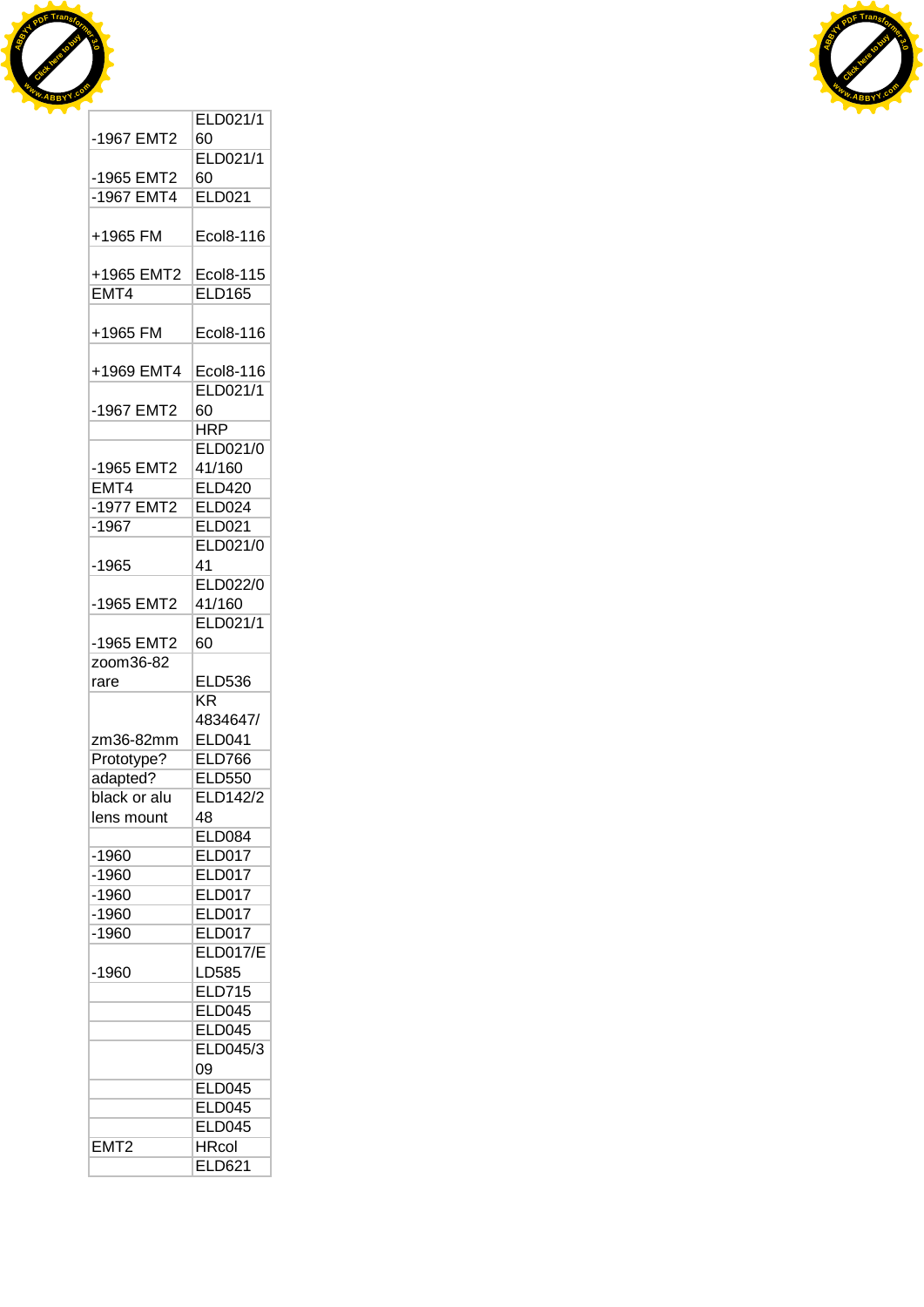



| -1960 3,5-175          | ELD017/2                                |  |
|------------------------|-----------------------------------------|--|
| 4,5-225 5-250          | 52/TC242                                |  |
| 6,3-315                | 7/Eobs                                  |  |
|                        | <b>ELD732</b>                           |  |
| <b>SM</b>              | <b>ELD181</b>                           |  |
| <b>SM</b>              | <b>ELD181</b>                           |  |
| $-1953$                | <b>ELD013</b>                           |  |
| $\overline{\text{SM}}$ | <b>ELD181</b>                           |  |
|                        | <b>HRO</b>                              |  |
| ft                     | 27693                                   |  |
| $-1953$                | <b>ELD013</b>                           |  |
|                        | <b>ELD728</b>                           |  |
| <b>SM</b>              | <b>ELD194</b>                           |  |
| adapted                | Eobs                                    |  |
|                        | ELD048                                  |  |
|                        |                                         |  |
| 5inch                  | <b>ELD121</b><br>$\overline{\text{KR}}$ |  |
| adapted for            | 78535/Eo                                |  |
| VP                     |                                         |  |
|                        | bs                                      |  |
| $10"$ no               |                                         |  |
| focusing               | <b>ELD159</b>                           |  |
|                        | <b>ELD355</b>                           |  |
|                        | <b>ELD654</b>                           |  |
|                        |                                         |  |
| zm90-190mm             | <b>ELD088</b>                           |  |
|                        | <b>ELD793</b>                           |  |
| -1953 alu              | <b>ELD013/E</b>                         |  |
| Japan                  | obs                                     |  |
| One-of-a-              |                                         |  |
| kind? Made             |                                         |  |
| for Rollei?            | <b>ELD112</b>                           |  |
| 1966 ridged            |                                         |  |
| black/chrome           | HRO                                     |  |
| focring                | 8970073                                 |  |
| 1964 dimpled           | $\overline{\mathsf{D}}\mathsf{W}$       |  |
| focusring              | 6624477                                 |  |
| 1963                   |                                         |  |
| leatherette            | <b>DW</b>                               |  |
| focusring              | 6770984                                 |  |
| 1966 ridged            |                                         |  |
| black/chrome           | DW                                      |  |
|                        |                                         |  |
| focring<br>1963        | 7132316                                 |  |
|                        |                                         |  |
| leatherette            | DW                                      |  |
| focusring              | 6087708                                 |  |
| 1964 dimpled           |                                         |  |
| focusring              | <b>ELD501</b>                           |  |
| 1983 wafered           |                                         |  |
| focusring              | Ecol8-                                  |  |
| <b>DDR</b>             | 158/Eobs                                |  |
| 1966 ridged            |                                         |  |
| black/chrome           | DW90750                                 |  |
|                        |                                         |  |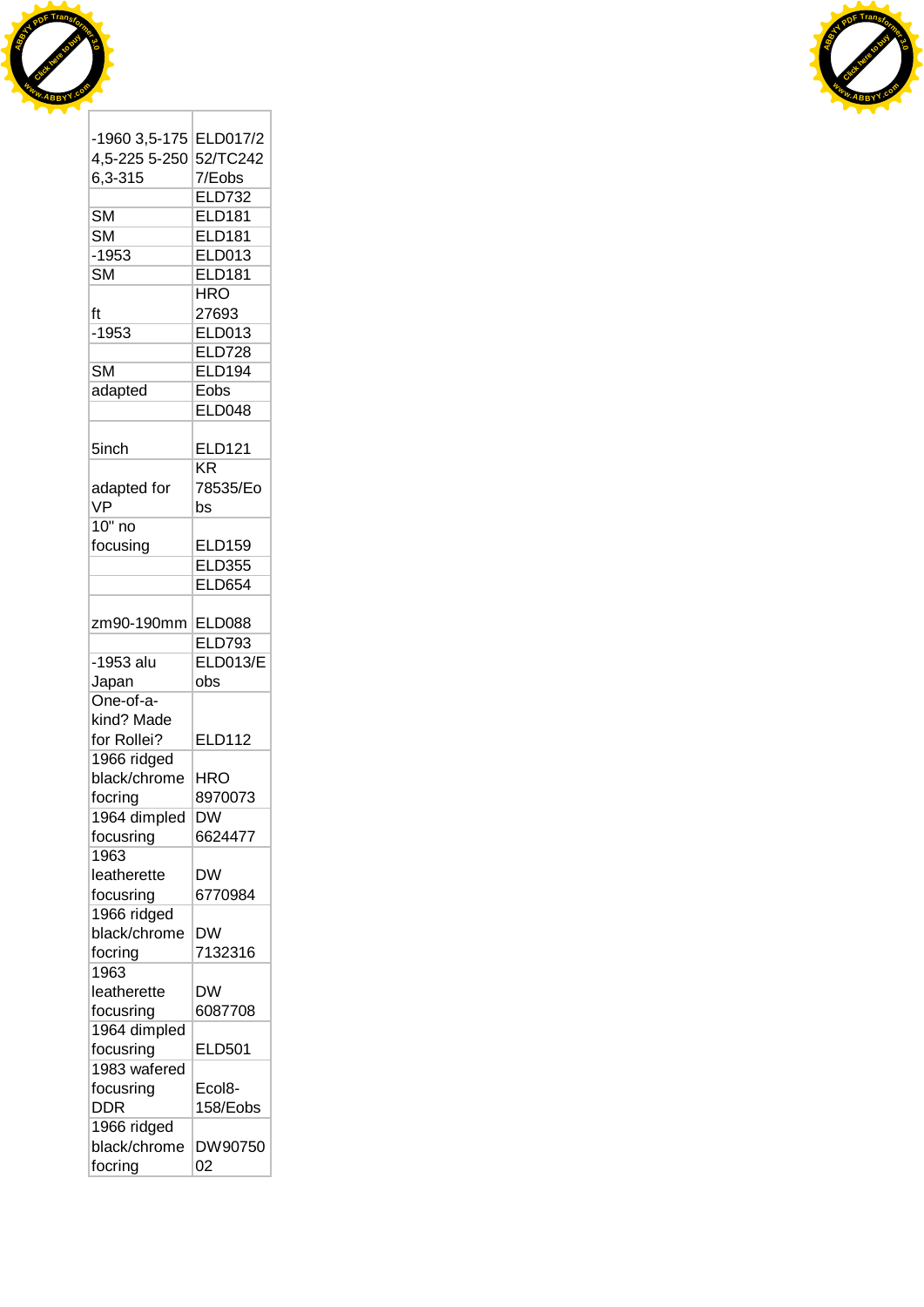



| leatherette    |                          |  |
|----------------|--------------------------|--|
| focusring      | DW ---                   |  |
| 1966 ridg      |                          |  |
| bl/chr         |                          |  |
| focusring East |                          |  |
| G              | <b>ELD649</b>            |  |
|                | DW                       |  |
| 1965           | 4928352                  |  |
|                | DW                       |  |
| 1971 black     | 9865346                  |  |
|                | <b>KR</b>                |  |
|                |                          |  |
| 1952           | 3733184                  |  |
| +1958          |                          |  |
| leatherette    |                          |  |
| focusring      | Eobs                     |  |
| 1963           |                          |  |
| leatherette    |                          |  |
| focring min    | <b>DW</b>                |  |
| 16cm           | 6311172                  |  |
| 1960           |                          |  |
| leatherette    |                          |  |
| focring min    |                          |  |
| 36cm           | Ecol8-157                |  |
| 1965 dimpled   | $\overline{\mathsf{DW}}$ |  |
| focusring      | 658989                   |  |
| 1950           |                          |  |
| leatherette    |                          |  |
| focusring      | <b>ELD051</b>            |  |
|                | <b>ELD739</b>            |  |
| 1938 4cm       | DW                       |  |
| FT30.5         | 2658809                  |  |
| 1937 4cm       | DW                       |  |
| FT26.6         |                          |  |
|                | 2164623                  |  |
|                | DW                       |  |
| 1952 FT49      | 4017612                  |  |
| $-1940$        | <b>ELD162</b>            |  |
| $-1930!$       |                          |  |
| adapted one?   | ELD263                   |  |
| 1970 stop      | Ecol <sub>8</sub> -      |  |
| numbers on     | 148/ELD4                 |  |
| alu            | 72                       |  |
| 1936           | Eobs                     |  |
| ridged focring |                          |  |
| bl/chr bk dof  |                          |  |
| ind BN 1966-   |                          |  |
| 69             | <b>ELD818</b>            |  |
| leath focring  |                          |  |
| bl/chr ind RN  |                          |  |
| 1962-64        | <b>ELD818</b>            |  |
| 1965-66        |                          |  |
| ridged focring |                          |  |
| bl/chr red dof | ELD817,                  |  |
| ind RN 65      | <b>ELD818</b>            |  |
|                |                          |  |

Τ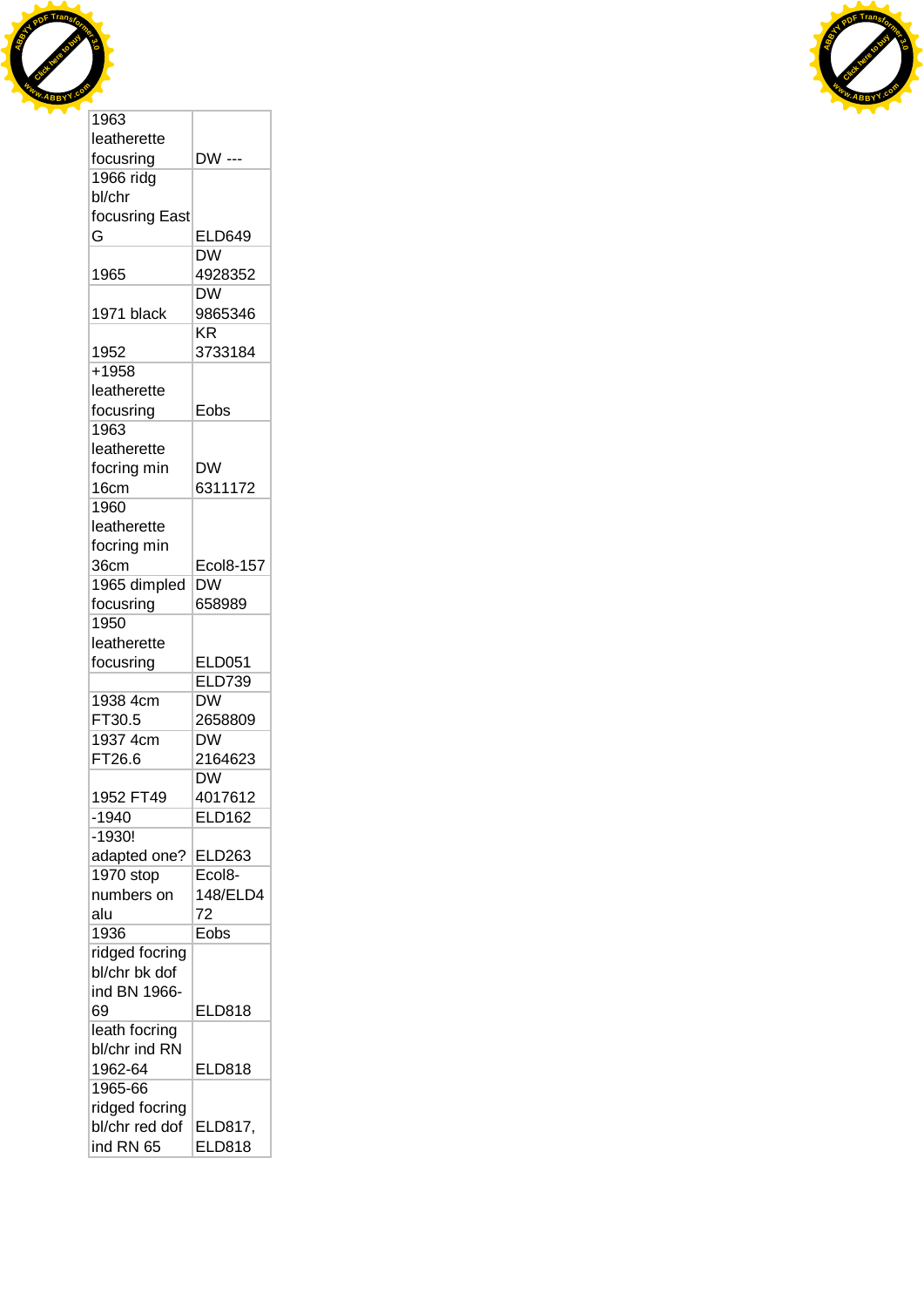



| 1959-60 dimp   |                          |  |
|----------------|--------------------------|--|
| foc ring black | ELD344,                  |  |
| no dof ind RN  | <b>ELD818</b>            |  |
| ridged focring |                          |  |
| bl/chr rd bk   | ELD817,                  |  |
| dof ind RN 65  | <b>ELD818</b>            |  |
|                | LE2p6/EL                 |  |
|                | D250                     |  |
| dimp focring   |                          |  |
| bk dof ind RN  |                          |  |
| 1962-64        | ELD817,<br><b>ELD818</b> |  |
|                |                          |  |
| dimp focring   |                          |  |
| bl dof ind RN  | ELD817,                  |  |
| 62-64          | <b>ELD818</b>            |  |
| 1962-64 leath  |                          |  |
| focring        |                          |  |
| black/chr rd   | ELD817,                  |  |
| dof ind RN     | <b>ELD818</b>            |  |
| dimp focring   |                          |  |
| bl/chr rd dof  |                          |  |
| ind RN 1962-   |                          |  |
| 64             | <b>ELD818</b>            |  |
| leath focring  |                          |  |
| bk no dof ind  | ELD817,                  |  |
| RN 1960-63     | <b>ELD818</b>            |  |
| ridged focring |                          |  |
| bl/chr bk dof  |                          |  |
|                |                          |  |
| ind RN 66-69   | <b>ELD817</b>            |  |
| 1959-69 leath  |                          |  |
| focring black  | 818, Ecol8-              |  |
| no dof ind RN  | 144                      |  |
| 1966foc-       |                          |  |
| line/rhomb     |                          |  |
| dof red dpt    | <b>DW</b>                |  |
| ridgfocring    | 8164120/                 |  |
| <b>RN</b>      | Ecolv3                   |  |
| 1959           | DW                       |  |
| leatherette    | 5575479/                 |  |
| focusring      | Ecolv1                   |  |
| 1963 fac-line  |                          |  |
| rhomb dof red  | <b>DW</b>                |  |
| dot dimp       | 6585465/                 |  |
| focring EN     | Ecolv2                   |  |
| 1975 black     |                          |  |
| wafered ring   | Ecolv4                   |  |
| 76 black       |                          |  |
| wafered        |                          |  |
|                |                          |  |
| focring DDR    | <b>ELD818</b>            |  |
|                |                          |  |
| 1957           | Ecol8-134                |  |
| +1956 SM       |                          |  |
| bright+black   | Ecol8-                   |  |
| alu            | 136/Eobs                 |  |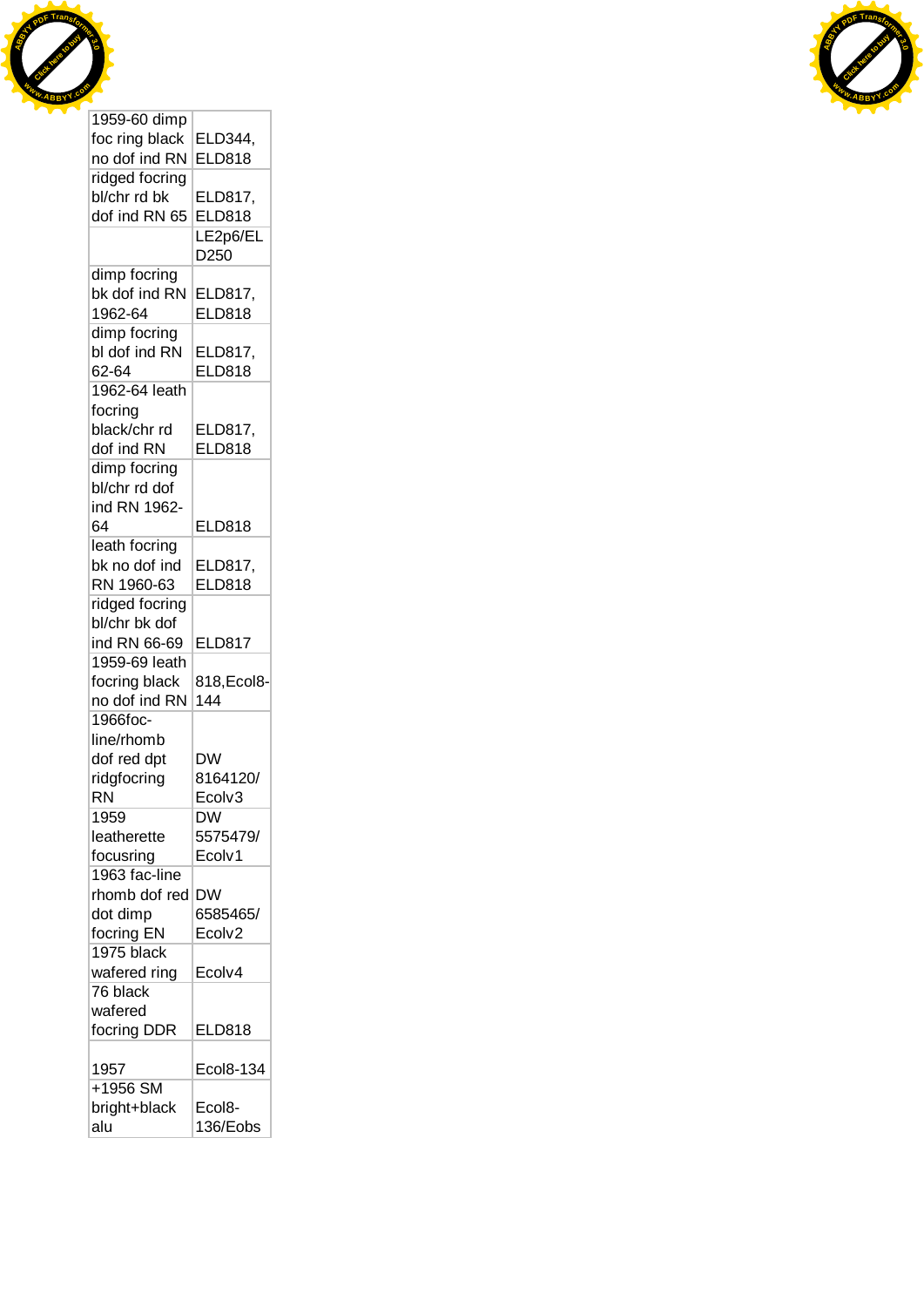



| 1936                       |               |  |
|----------------------------|---------------|--|
| largechar                  |               |  |
| chrome/brass               | Ecolv1.1      |  |
| 1936facline/rh             |               |  |
| omb dofred                 |               |  |
| dot leath                  | Eobs,         |  |
| focring                    | <b>ELD181</b> |  |
|                            |               |  |
| 76 foc-line dof            |               |  |
| red dot rdged              |               |  |
|                            |               |  |
| focringbl/chr              |               |  |
| <b>BN DDR</b>              | <b>ELD818</b> |  |
|                            |               |  |
| 75 foc-line dof            |               |  |
| red dot ridged             |               |  |
| focring bl/chr             |               |  |
| <b>BN DDR</b>              | <b>ELD818</b> |  |
| 1959 foc-line              |               |  |
| dof red "4"                |               |  |
| ridged focring             |               |  |
| bl/chr RN                  | <b>ELD818</b> |  |
| 1949                       |               |  |
| smallchar alu              |               |  |
| blackbayo                  | Ecol v3.1     |  |
|                            |               |  |
| 1955                       | Ecol8-133     |  |
| 1954                       |               |  |
| plainstraitbas             |               |  |
|                            |               |  |
| e                          |               |  |
| dimpledfocrin              |               |  |
| g                          | Ecolv4        |  |
| 1952 5cm                   | <b>DW</b>     |  |
| FT35.5                     | 3434339       |  |
| 1940                       |               |  |
| largechar alu              | Ecolv1.2      |  |
| 66-71                      |               |  |
| focusline/rho              |               |  |
| mb dof red                 |               |  |
| ridged focring             | <b>ELD818</b> |  |
| 1939                       |               |  |
|                            |               |  |
| smallchar                  |               |  |
| plainconicalba             |               |  |
| se                         | Ecolv2        |  |
|                            |               |  |
|                            |               |  |
| 1950                       | Ecol8-133     |  |
| 1949                       |               |  |
| smallchar                  |               |  |
| chrome/brass               |               |  |
| chrbayo                    | Ecol3.2       |  |
| 1940                       |               |  |
| largechar alu              | Eobs/Ecol     |  |
| uncoated                   | v1.2          |  |
| 1947                       |               |  |
| smallchar alu<br>shortbase | Ecolv2.1      |  |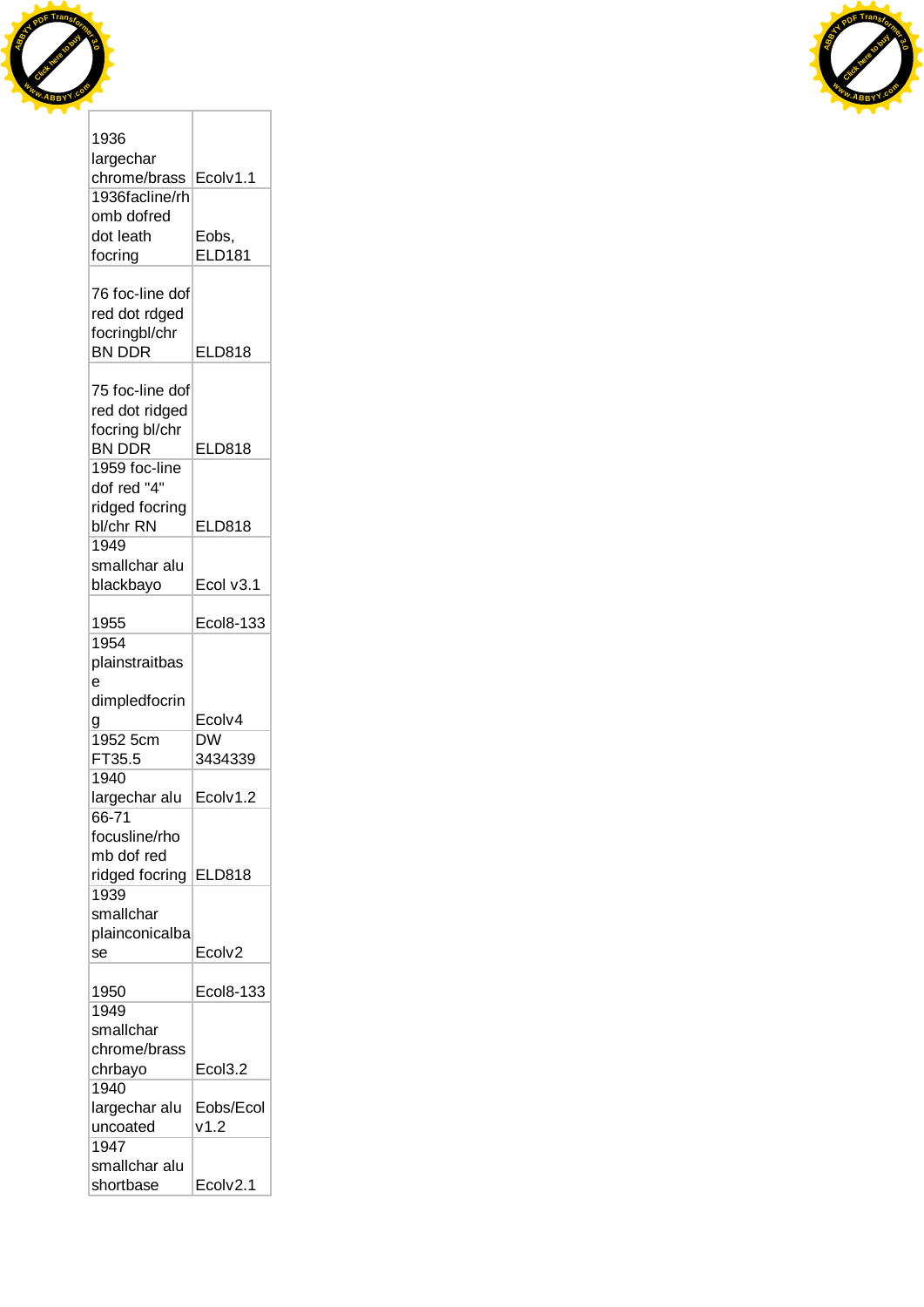

| <b>RDF</b> T  | transfo           |  |
|---------------|-------------------|--|
| <b>READER</b> |                   |  |
|               | ICLESSIC          |  |
|               | <b>MABBYY CON</b> |  |
|               |                   |  |

| smallchar       |               |
|-----------------|---------------|
| chr/brass       |               |
| coating+/-      | Ecolv2.2      |
| 1950            |               |
| smallchar       |               |
| "50mm"          |               |
| coated          | Ecolv2.4      |
| 1936            |               |
| largechar       |               |
| chr/brass       |               |
| uncoated        | Ecolv1.1      |
| 1947            |               |
| smallchar alu   |               |
|                 |               |
| Ingbase         |               |
| coated          | Ecolv2.3      |
|                 | DW            |
| 1950 alu        | 3670379       |
|                 | <b>ELD761</b> |
|                 | ΚR            |
|                 | 1866193/      |
| pre-war         | EobsHRc       |
| 5.5cm black     | ol            |
| pre-war         |               |
| 5.5cm           | Eobs          |
| chrome          | <b>HRcol</b>  |
| = Biotar very   |               |
| rare            | <b>ELD206</b> |
| = Biotar        | <b>ELD648</b> |
| 1940's bi-      |               |
| metal alu/chr   |               |
|                 |               |
| on brass        | Eobs          |
| unusual 5-      |               |
| digit number    | Eobs          |
| alu no          |               |
| number          | Eobs          |
| 1947            |               |
| focin/brokend   |               |
| eptline/chr.bra |               |
| SS              | Ecolv2.1      |
|                 | Eobs/Ecol     |
| 1949 black      | ۷1            |
| 1949            |               |
| focus/squarefi  |               |
| eldline/black   | Ecolv3.3      |
| 1949            |               |
| foc/squarefiel  |               |
| dline/chr.bras  |               |
|                 | Ecolv3.1      |
| s<br>1948       |               |
|                 |               |
| focus/brokenfi  |               |
| eldline/black   | Ecolv2.3      |
| 1949            |               |
| focusin/squar   |               |
| efieldline/alu  | Ecolv3.2      |

T.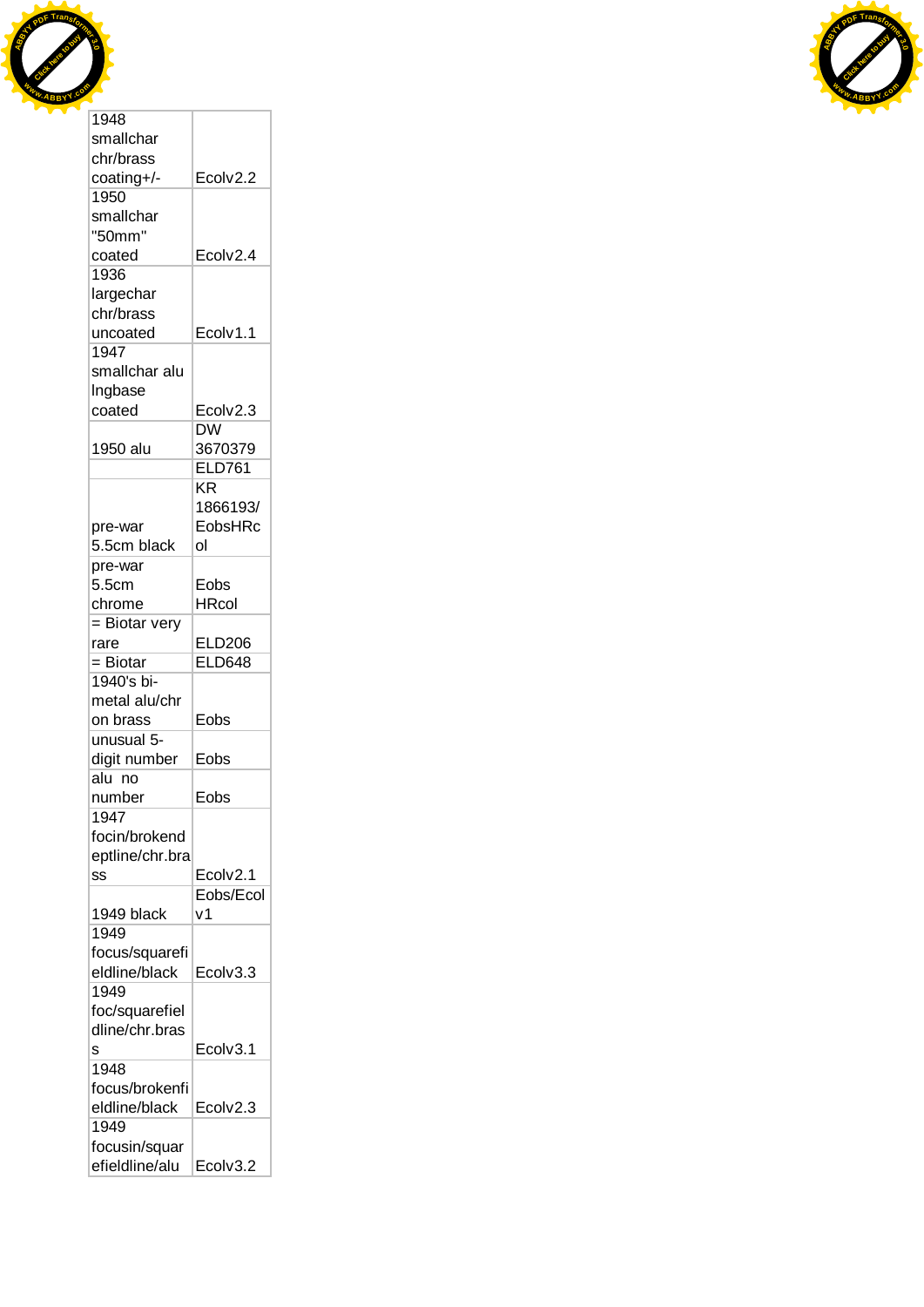



| 1948 red           |                 |
|--------------------|-----------------|
| barrel             | <b>ELD593</b>   |
| 1948               |                 |
| focinginside/b     |                 |
| roknfieldline/a    |                 |
| lu                 | Ecolv2.2        |
| 1940               |                 |
| focusringoutsi     |                 |
| de alu             | Ecolv1.2        |
| 1953 alu           |                 |
|                    |                 |
| diaphragm 2-<br>16 |                 |
|                    | Ecolv2.2        |
|                    |                 |
| 1953               | Ecol8-143       |
| 1936               |                 |
| focringoutside     | Ecolv1.1/       |
| chr/brass          | <b>HRcol</b>    |
| 1951 alu           |                 |
| diaphragm 2-       |                 |
| 2                  | Ecolv2.1        |
| 1964 up to         |                 |
| 300 nm             | <b>ELD522</b>   |
| pre-war alu        | Eobs            |
|                    | KR              |
| 7cm                | 1437103         |
|                    | ΚR              |
| 7cm f16            | 1369834         |
|                    | $K\overline{R}$ |
| 7cm f22            | 1341264         |
| 1959 fg3           |                 |
| black              | <b>ELD229</b>   |
|                    | KR              |
|                    |                 |
|                    | 3841744/        |
| 1952               | <b>HRcol</b>    |
| 1949 chrome        | Eobs            |
| on brass           | 3235370         |
| 1939 7.5cm         |                 |
| chrome on          | Eobs            |
| brass              | 2530973         |
| fg3 chrome         | ELD219          |
| (or alu)           | 640             |
|                    | Eobs/ELD        |
| 1940 7.5cm         | 326             |
| alu                | 2667260         |
|                    | KR143056        |
| 7.5cm              | 7               |
|                    | KR              |
| 7.5cm              | 1369051         |
|                    | KR.             |
|                    | 1919998         |
| 7.5cm              |                 |
| 1936 conv          |                 |
| from VP            |                 |
| black/chrome       | Eobs            |
| chrome             | <b>ELD306</b>   |

٦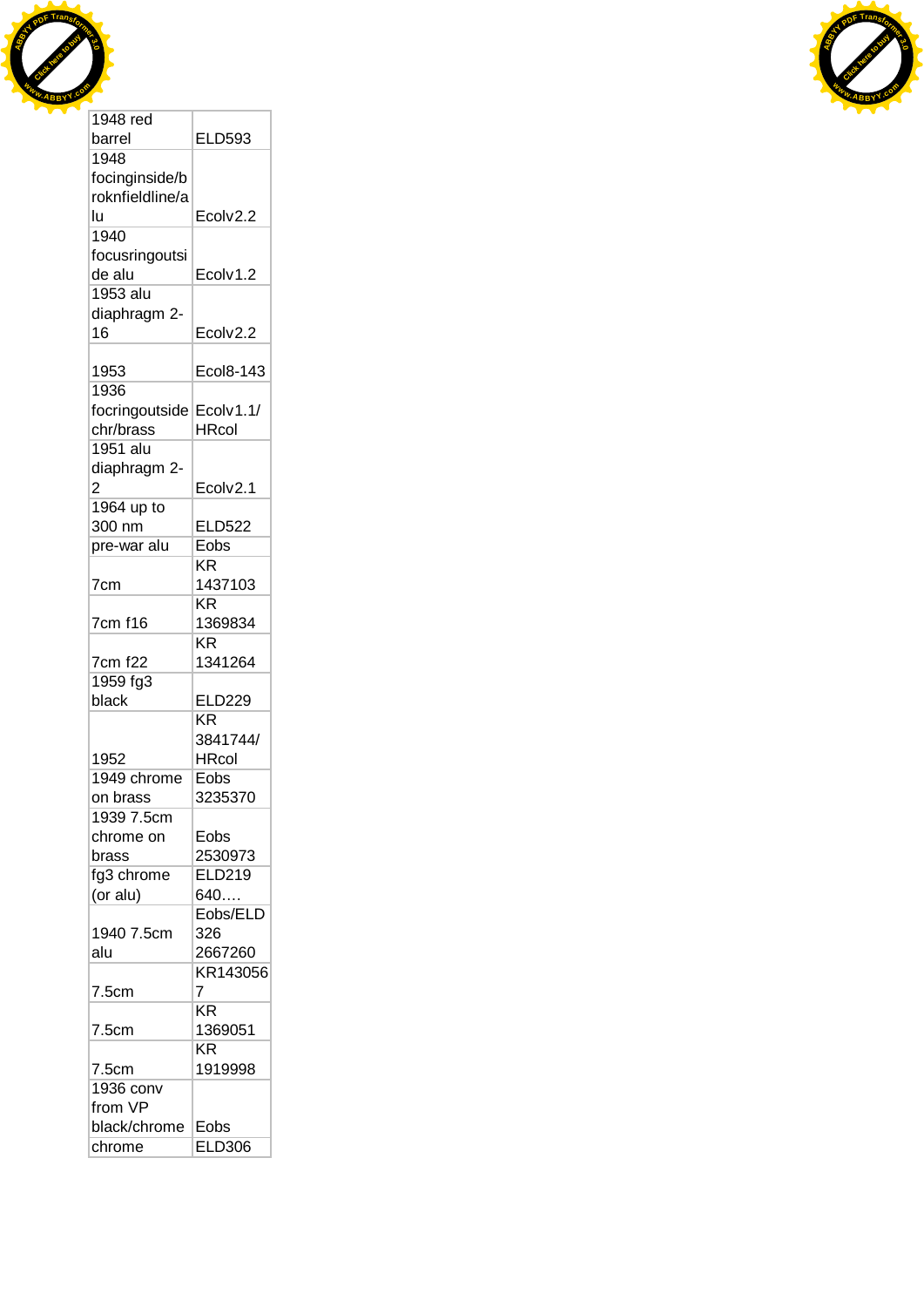



| from VP               |                        |
|-----------------------|------------------------|
| mount                 | <b>ELD624</b>          |
| 8cm Night             | ΚR                     |
| black                 | 1549776                |
| 8cm                   | <b>ELD048</b>          |
|                       | <b>ELD074</b>          |
| 1956 with             |                        |
| adapter also          | ΚR                     |
| Kine                  | 4848697                |
| 1938 chr/br           |                        |
|                       |                        |
| adap 66H-             |                        |
| lens conical          | Eobs88                 |
|                       | <b>DW</b>              |
| 1954                  | 3585349                |
| 1961                  |                        |
| leatherette           | <b>DW</b>              |
| fring                 | 6618459                |
| 1964 dimpled          | <b>DW</b>              |
| focusring             | 6971905                |
| 1966 ridged           |                        |
| black/chr fring       | <b>DW</b>              |
| zebra                 | 7278099?               |
|                       | $K\overline{R}$        |
|                       | 2528189                |
| 1939 8cm<br>1951 with |                        |
|                       |                        |
| connector             | <b>DW</b>              |
| also for 66H          | 3740598                |
|                       |                        |
|                       | ΚR                     |
|                       | 2144660/               |
| 1937                  | <b>ELD599</b>          |
| 1938 8cm              | Eobs                   |
|                       | Eobs88                 |
| 1938 adapted          | Miles                  |
| very rare 2           |                        |
| copies                | Upton<br>ΚR            |
|                       |                        |
| 1937 ft or m          | 2047233                |
| 8,5cm chr on          | <b>EN13p3/E</b>        |
| brass                 | obs                    |
|                       | <b>DW</b>              |
| 1938 8.5cm            | 2404791                |
|                       | <b>DW</b>              |
| 1937                  | 2047233                |
|                       | <b>KR</b>              |
| 10cm chrome           | 2464523/               |
| on brass              | Eobs                   |
|                       | <b>ELD758</b>          |
| 1942 10,5cm           |                        |
|                       |                        |
| chr/brass             | Eobs/ELD               |
| prototype             | 323                    |
|                       | $\overline{\text{KR}}$ |
|                       | 1717953                |
| 1960                  | <b>DW</b>              |
| leatherette<br>ring   | 5942930/<br>Eobs       |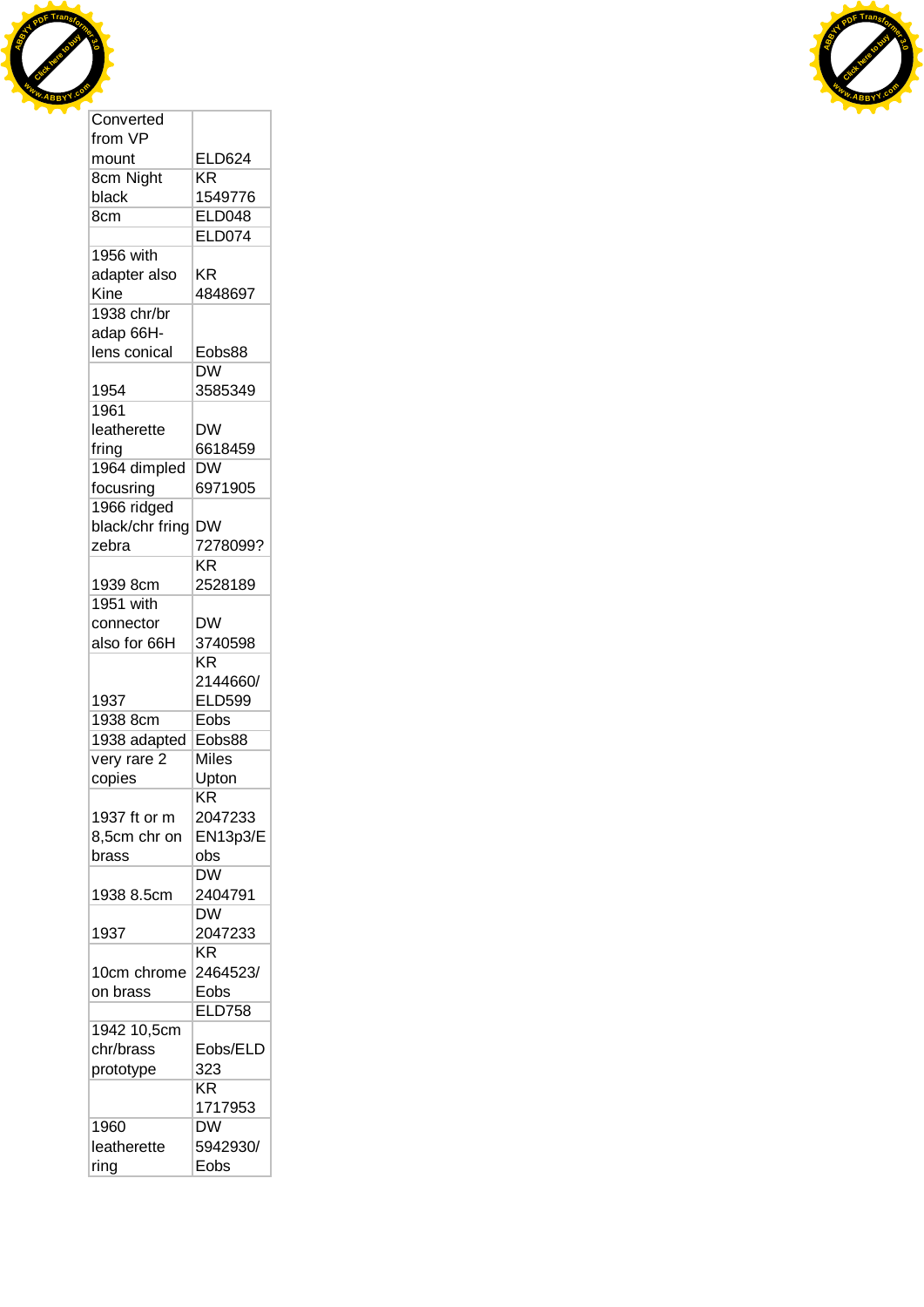



| 1967 ridged    | DW              |
|----------------|-----------------|
| black/chrome   | 6409670         |
| 1964 dimpled   | DW              |
| ring           | 6379245         |
| 1938 12cm      | <b>ELD380/E</b> |
| alu            | obs             |
| adapted VP-    |                 |
| lens black on  |                 |
| brass          | Eobs            |
|                | <b>ELD036</b>   |
|                |                 |
| 1939 "Special  |                 |
|                |                 |
| Mount"         | <b>ELD470</b>   |
| 1955 f45       | 4003718         |
|                | DW              |
| 1961 f22       | 4679823         |
|                |                 |
| ±1950 13.5cm   |                 |
| 45, depth-of-f |                 |
| to $22$        | Eobs            |
|                | DW              |
|                | 6389856/        |
| 1961 f45       | <b>ELD532</b>   |
| 1961           |                 |
| leatherette    | <b>DW</b>       |
| focusring      | 6435678         |
| 1964 dimpled   | <b>DW</b>       |
| focusring      | 6539909         |
| 1966 ridged    |                 |
| black/chr      | <b>DW</b>       |
|                |                 |
| focring        | 8249825         |
|                | <b>DW</b>       |
| 1950 13.5cm    | 3365271/        |
| chrome/brass   | ELD503          |
| 1939 13,5cm    | <b>ELD048/E</b> |
| adapted        | obs             |
| SM adapted     |                 |
| with T2        | <b>ELD346</b>   |
|                |                 |
| 13,5cm         | ΚR              |
| chrome/brass   | 2557841         |
|                |                 |
| sn 6361422     |                 |
| (one, adapter  |                 |
| frpm cine lens | <b>ELD822</b>   |
|                | <b>DW</b>       |
| 1955           | 4002387         |
|                | DW              |
| 1938 13.5cm    | 2354090         |
|                | 2355409         |
|                |                 |
|                | <b>ELD051</b>   |
| adap, black,   |                 |
| nickel dist    |                 |
| scale          | Eobs            |
| 6 inch         | <b>ELD048</b>   |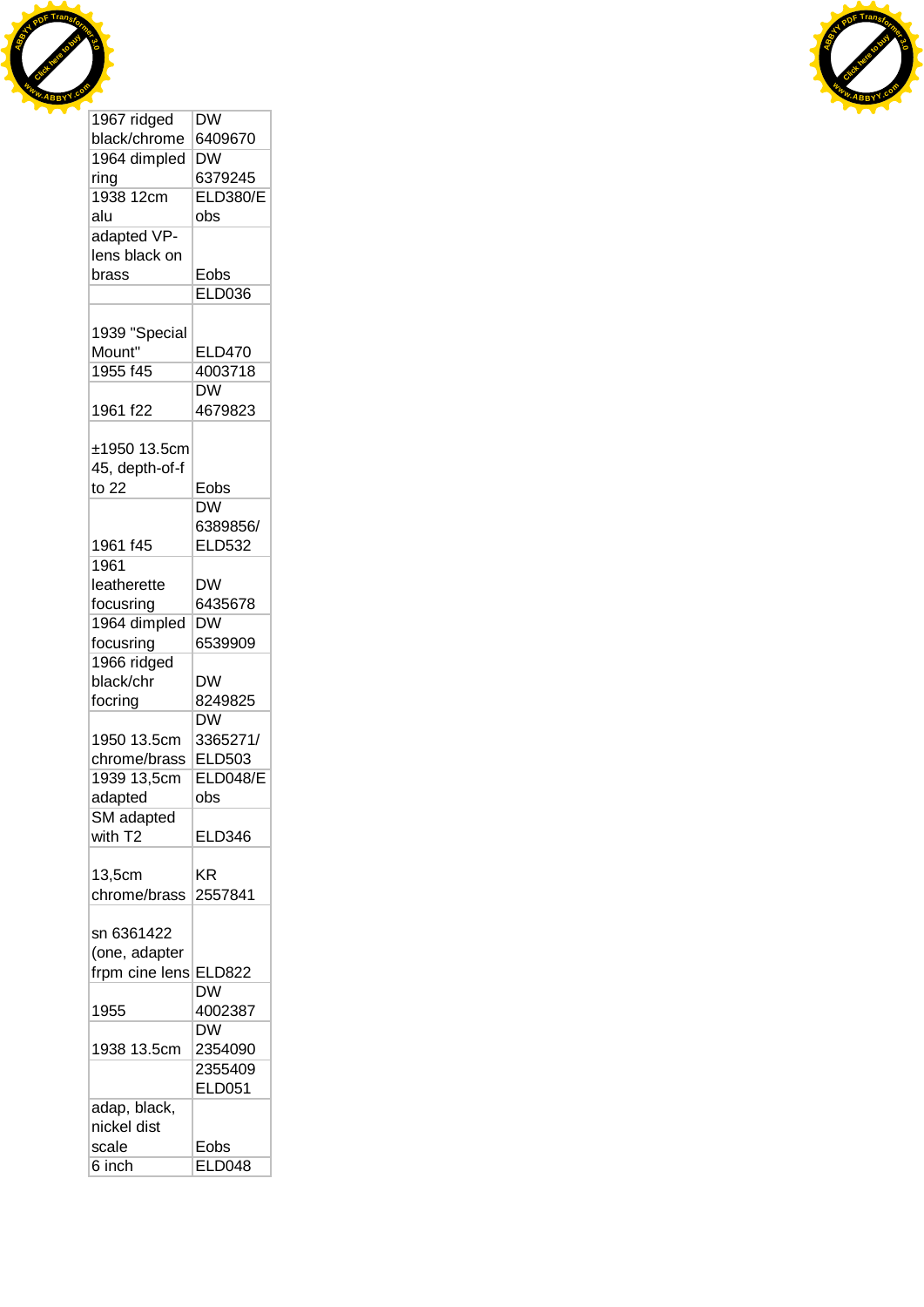



| Burke &         |                                              |
|-----------------|----------------------------------------------|
| James           | Eobs                                         |
|                 | <b>DW</b>                                    |
|                 | 6236038                                      |
| 1952            | ELD150?                                      |
|                 |                                              |
| 1966 ridged     | DW                                           |
| black/chrome    | 9376999                                      |
| 1949 black,     | ΚR                                           |
| body turns on   | 3273151/                                     |
| focus           | Eobs                                         |
| 1961            |                                              |
| leatherette     | <b>DW</b>                                    |
| focusring       | 6256294                                      |
|                 |                                              |
| 1964 dimpled    | DW                                           |
| ring            | 6618213                                      |
| 1938 chr,       |                                              |
| rotating tripod |                                              |
| mount           | Eobs2                                        |
| orig N51        |                                              |
| adapted by?     | <b>ELD642</b>                                |
|                 |                                              |
| adapted by      |                                              |
| B&J             | Eobs                                         |
|                 | KR                                           |
| 18cm            | 2540603                                      |
|                 | <b>ELD036</b>                                |
|                 | <b>Miles</b>                                 |
| -1936           | Upton                                        |
|                 | $\overline{\mathsf{D}}\overline{\mathsf{W}}$ |
|                 |                                              |
| 1938 18cm       | 2739297/                                     |
| alu             | Eobs                                         |
| Converted       |                                              |
| from other      |                                              |
| mount           | <b>ELD623</b>                                |
| adapted one-    |                                              |
| of-a-kind       | <b>ELD359</b>                                |
|                 | ΚR                                           |
|                 |                                              |
| 1938 25cm       | 2540725/                                     |
| chrome/brass    | Eobs                                         |
| WWII alu        | Eobs                                         |
|                 | ELD036/6                                     |
|                 | 01                                           |
|                 |                                              |
| 25cm            | ΚR                                           |
|                 | 2540734                                      |
| chrome/brass    |                                              |
| 1950 30cm       |                                              |
| body turns on   | <b>KR</b>                                    |
| focus           | 3210915                                      |
|                 | DW                                           |
| 1952            | 6007699                                      |
| 1961            |                                              |
| leatherette     | DW                                           |
|                 |                                              |
| focusring       | 8426513                                      |
| 1966 ridged     |                                              |
| black/chr       |                                              |
| focusring       | DW ---                                       |
|                 |                                              |

L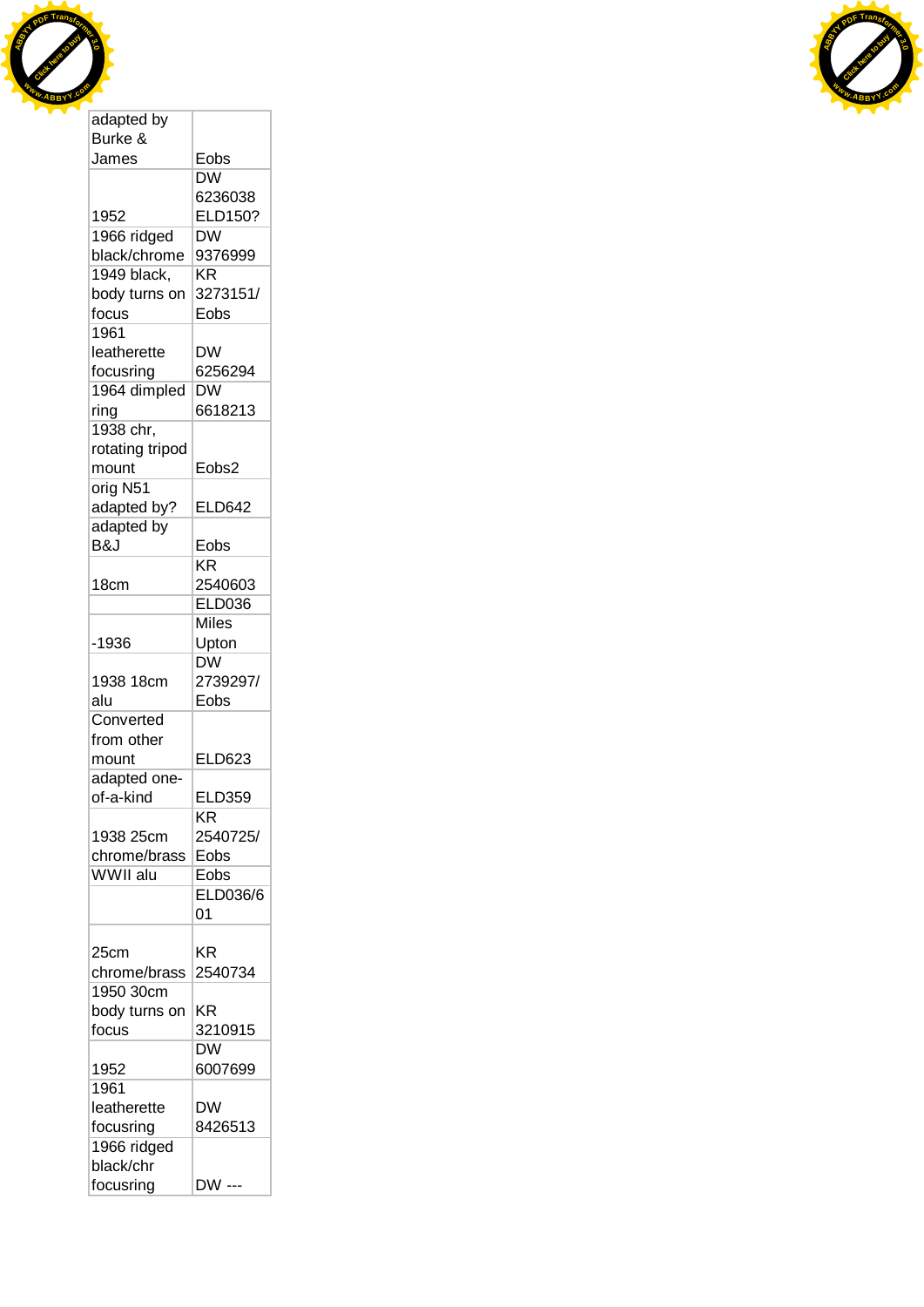



|                              | $\overline{\mathsf{D}}\mathsf{W}$ |
|------------------------------|-----------------------------------|
| 1972 black                   | 9931408                           |
|                              |                                   |
| 1949 all black Ecol8-155     |                                   |
| 1950 special                 |                                   |
| pre-set                      |                                   |
| control                      | Eobs                              |
| 1939 30cm                    | <b>ELD048</b>                     |
| ca 1900 one-                 |                                   |
| of-a-kind                    | ELD460                            |
| -1970 EM-                    |                                   |
|                              |                                   |
| Ercona                       | ELD161                            |
| ±1957 EM                     | Eobs4952                          |
| mirror lens                  | 382                               |
| -1964 mirror                 |                                   |
| lens                         | ELD018                            |
| 50cm 1940-                   | EL817                             |
| 1948                         | <b>ELD818</b>                     |
| 1957-1964                    |                                   |
| (coarse                      |                                   |
| barrel)                      | EL817                             |
| 1948-1954                    | <b>EL817</b>                      |
| ?=1940-1948                  | <b>ELD818</b>                     |
| 1954 (coarse                 |                                   |
| barrel)                      | EL817                             |
| EM mirr, bck                 |                                   |
| knobs for                    |                                   |
| focus/filters                |                                   |
|                              | Eobsp64                           |
|                              |                                   |
| -1964 mirror                 |                                   |
| lens alu knobs ELD018        |                                   |
| -1965 EM-                    |                                   |
|                              |                                   |
| Ercona Aus                   | ELD041/1                          |
| Jena                         | 61                                |
| is really 2.8-               | Eobs/ELD                          |
| 80mm alu                     | 542                               |
| probably 2-58                |                                   |
| <b>Biotar</b>                | <b>ELD615</b>                     |
|                              |                                   |
| pre-war alu                  |                                   |
|                              |                                   |
| single<br>achromat lens Eobs |                                   |
| alu                          |                                   |
|                              |                                   |
| fake/adapted                 |                                   |
| by B&J                       | Eobs                              |
| Voigtländer                  |                                   |
| brass lens in                |                                   |
| alu                          | Eobs                              |
|                              | DW 276-                           |
| -1977 zm50-                  | 0763/ELD                          |
| 125mm                        | 277                               |
|                              | KR 276-                           |
| zm50-125mm                   | 0501                              |
| ±1970 rapid                  |                                   |
| focus zm170-                 | Eobs 294-                         |